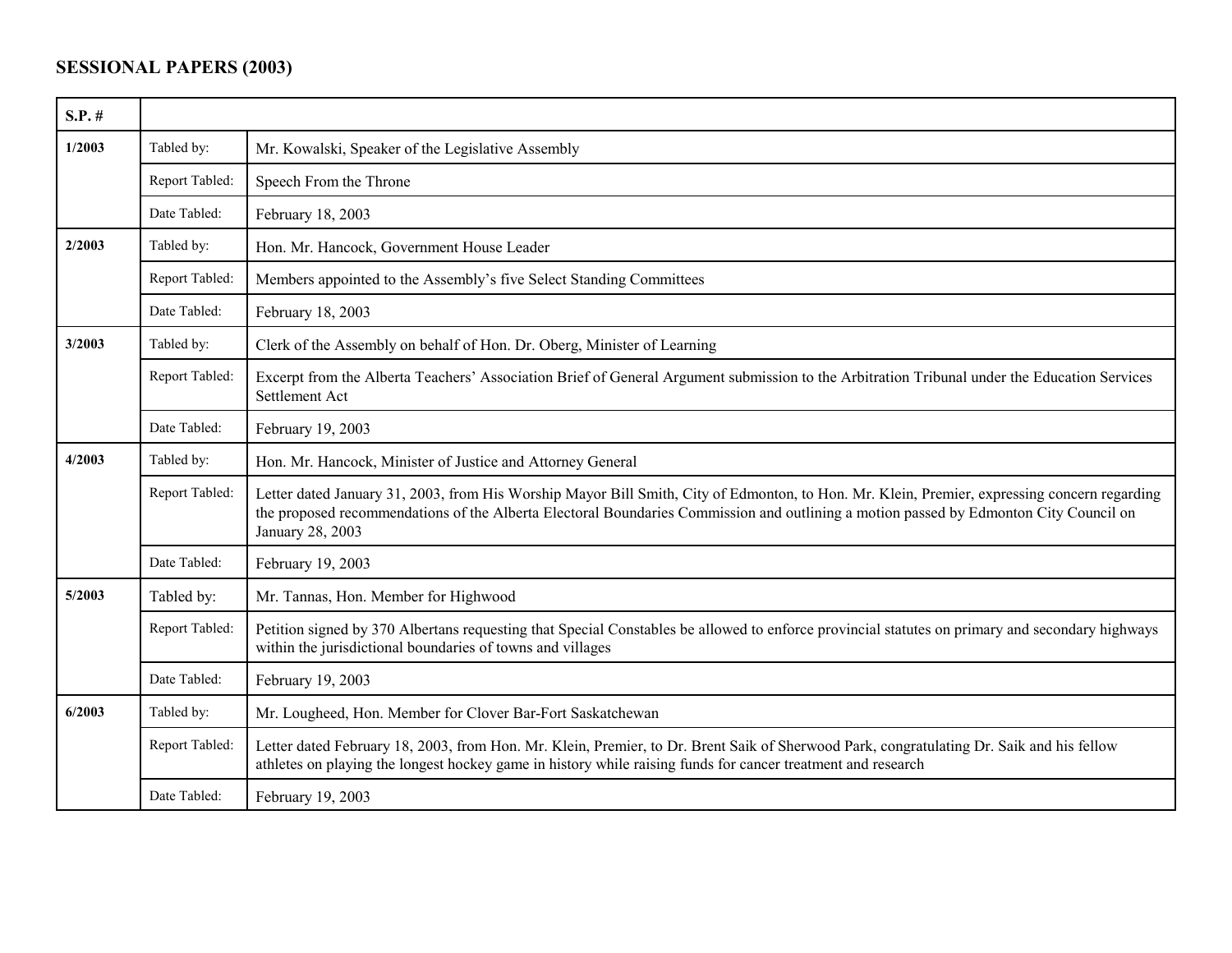| $S.P.$ # |                |                                                                                                                                                                                                                                                                                                                                          |
|----------|----------------|------------------------------------------------------------------------------------------------------------------------------------------------------------------------------------------------------------------------------------------------------------------------------------------------------------------------------------------|
| 7/2003   | Tabled by:     | Ms Blakeman, Hon. Member for Edmonton-Centre                                                                                                                                                                                                                                                                                             |
|          | Report Tabled: | News release dated November 29, 2002, entitled "New Awards Program for Alberta Artists Launched" prepared by the Office of the Lieutenant<br>Governor of Alberta                                                                                                                                                                         |
|          | Date Tabled:   | February 19, 2003                                                                                                                                                                                                                                                                                                                        |
| 8/2003   | Tabled by:     | Dr. Taft, Hon. Member for Edmonton-Riverview                                                                                                                                                                                                                                                                                             |
|          | Report Tabled: | Letter dated November 14, 2002, from Olwen Livingstone of Edmonton to Dr. Taft, Hon. Member for Edmonton-Riverview, expressing concern<br>regarding rent increases due to utility deregulation                                                                                                                                           |
|          | Date Tabled:   | February 19, 2003                                                                                                                                                                                                                                                                                                                        |
| 9/2003   | Tabled by:     | Mr. MacDonald, Hon. Member for Edmonton-Gold Bar                                                                                                                                                                                                                                                                                         |
|          | Report Tabled: | Petition signed by 1,500 Albertans requesting the Government reinstate natural gas rebates                                                                                                                                                                                                                                               |
|          | Date Tabled:   | February 19, 2003                                                                                                                                                                                                                                                                                                                        |
| 10/2003  | Tabled by:     | Dr. Pannu, Hon. Member for Edmonton-Strathcona                                                                                                                                                                                                                                                                                           |
|          | Report Tabled: | Alberta School Boards Association newsletter dated February 7, 2003, entitled "Hot News"                                                                                                                                                                                                                                                 |
|          | Date Tabled:   | February 19, 2003                                                                                                                                                                                                                                                                                                                        |
| 11/2003  | Tabled by:     | Dr. Pannu, Hon. Member for Edmonton-Strathcona                                                                                                                                                                                                                                                                                           |
|          | Report Tabled: | Letter dated February 5, 2003, from Richard Grynas of Edmonton to Dr. Pannu, Hon. Member for Edmonton-Strathcona, expressing displeasure<br>with the Government over its lack of responsibility regarding public education funding                                                                                                       |
|          | Date Tabled:   | February 19, 2003                                                                                                                                                                                                                                                                                                                        |
| 12/2003  | Tabled by:     | Mr. Mason, Hon. Member for Edmonton-Highlands                                                                                                                                                                                                                                                                                            |
|          | Report Tabled: | Letter dated February 7, 2003, from Sheila Greer of Edmonton expressing disappointment with the behaviour of Hon. Dr. Oberg, Minister of<br>Learning, regarding funding for school boards                                                                                                                                                |
|          | Date Tabled:   | February 19, 2003                                                                                                                                                                                                                                                                                                                        |
| 13/2003  | Tabled by:     | Mrs. Ady, Hon. Member for Calgary-Shaw                                                                                                                                                                                                                                                                                                   |
|          | Report Tabled: | 855 recent letters from Albertans to Mrs. Ady, Hon. Member for Calgary-Shaw, Hon. Mr. Klein, Premier, and several unaddressed, expressing<br>concern regarding the current level of provincial education funding and the negative effect the cutbacks are having on the programs and services<br>of the Calgary Catholic School District |
|          | Date Tabled:   | February 19, 2003                                                                                                                                                                                                                                                                                                                        |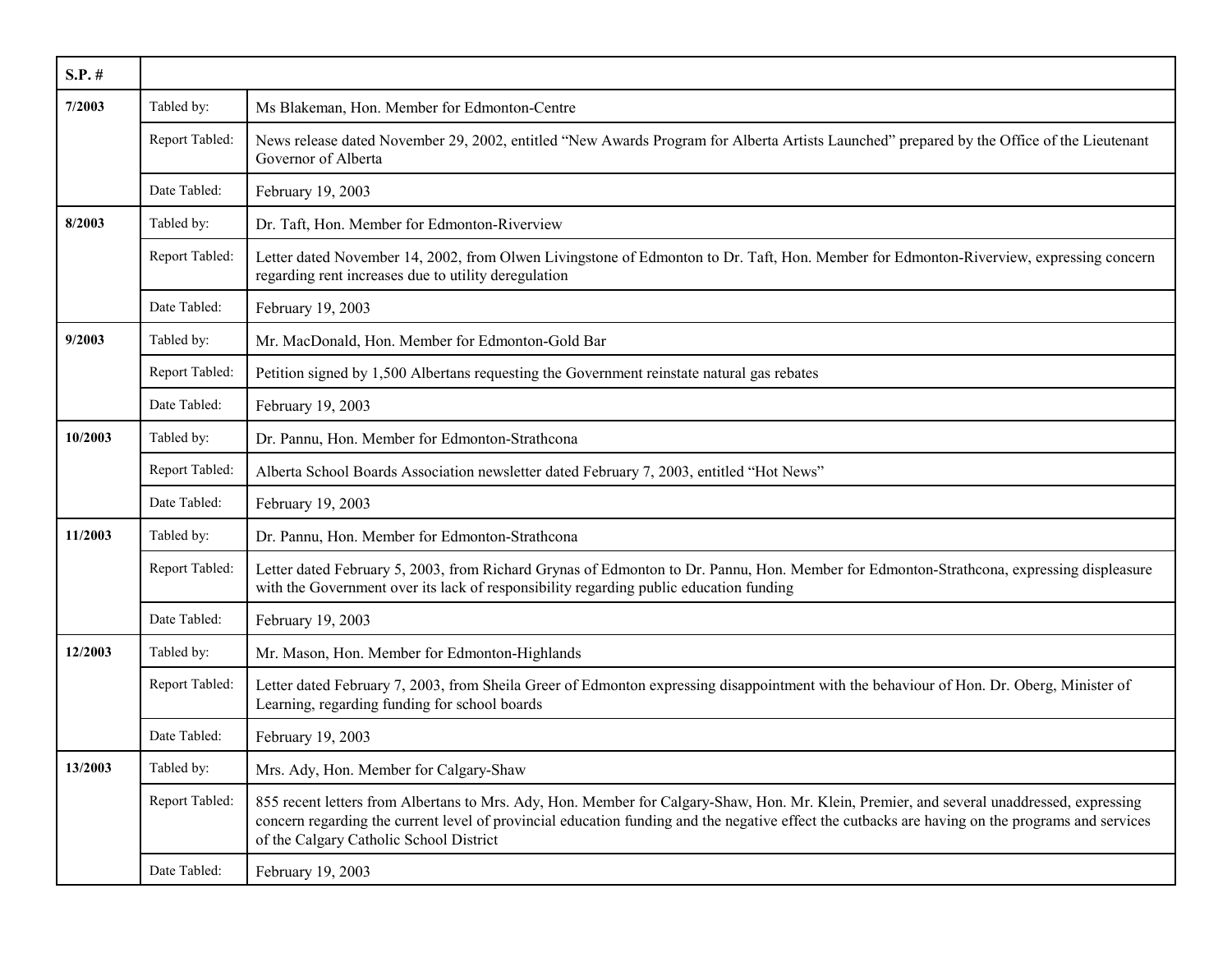| $S.P.$ # |                |                                                                                                                                                                                                                                             |
|----------|----------------|---------------------------------------------------------------------------------------------------------------------------------------------------------------------------------------------------------------------------------------------|
| 14/2003  | Tabled by:     | Hon. Mr. Kowalski, Speaker of the Legislative Assembly                                                                                                                                                                                      |
|          | Report Tabled: | Revised Members' Services Committee Orders No. 1/03 Constituency Services Amendment Order (No. 11)                                                                                                                                          |
|          | Date Tabled:   | February 19, 2003                                                                                                                                                                                                                           |
| 15/2003  | Tabled by:     | Hon. Mr. Kowalski, Speaker of the Legislative Assembly                                                                                                                                                                                      |
|          | Report Tabled: | Office of the Information and Privacy Commissioner, 2001-2002 Annual Report                                                                                                                                                                 |
|          | Date Tabled:   | February 19, 2003                                                                                                                                                                                                                           |
| 16/2003  | Tabled by:     | Hon. Mr. Kowalski, Speaker of the Legislative Assembly                                                                                                                                                                                      |
|          | Report Tabled: | Final Report to the Speaker of the Legislative Assembly of Alberta dated February 2003, entitled "Proposed Electoral Division Areas,<br>Boundaries and Names for Alberta" prepared by the 2002/2003 Alberta Electoral Boundaries Commission |
|          | Date Tabled:   | February 19, 2003                                                                                                                                                                                                                           |
| 17/2003  | Tabled by:     | Clerk of the Assembly on behalf of Hon. Mr. Mar, Minister of Health and Wellness                                                                                                                                                            |
|          | Report Tabled: | Alberta Association of Registered Occupational Therapists, Annual Report 2001-2002                                                                                                                                                          |
|          | Date Tabled:   | February 20, 2003                                                                                                                                                                                                                           |
| 18/2003  | Tabled by:     | Clerk of the Assembly on behalf of Hon. Mr. Mar, Minister of Health and Wellness                                                                                                                                                            |
|          | Report Tabled: | Alberta Dental Association and College, 2001-2002 Annual Report                                                                                                                                                                             |
|          | Date Tabled:   | February 20, 2003                                                                                                                                                                                                                           |
| 19/2003  | Tabled by:     | Clerk of the Assembly on behalf of Hon. Mr. Mar, Minister of Health and Wellness                                                                                                                                                            |
|          | Report Tabled: | Alberta Health Facilities Review Committee, Annual Report 2001-2002                                                                                                                                                                         |
|          | Date Tabled:   | February 20, 2003                                                                                                                                                                                                                           |
| 20/2003  | Tabled by:     | Clerk of the Assembly on behalf of Hon. Mr. Mar, Minister of Health and Wellness                                                                                                                                                            |
|          | Report Tabled: | Health Authority 5, Annual Report 2001-2002                                                                                                                                                                                                 |
|          | Date Tabled:   | February 20, 2003                                                                                                                                                                                                                           |
| 21/2003  | Tabled by:     | Clerk of the Assembly on behalf of Hon. Mr. Cardinal, Minister of Sustainable Resource Development                                                                                                                                          |
|          | Report Tabled: | Surface Rights Board and Land Compensation Board, Annual Report 2002                                                                                                                                                                        |
|          | Date Tabled:   | February 20, 2003                                                                                                                                                                                                                           |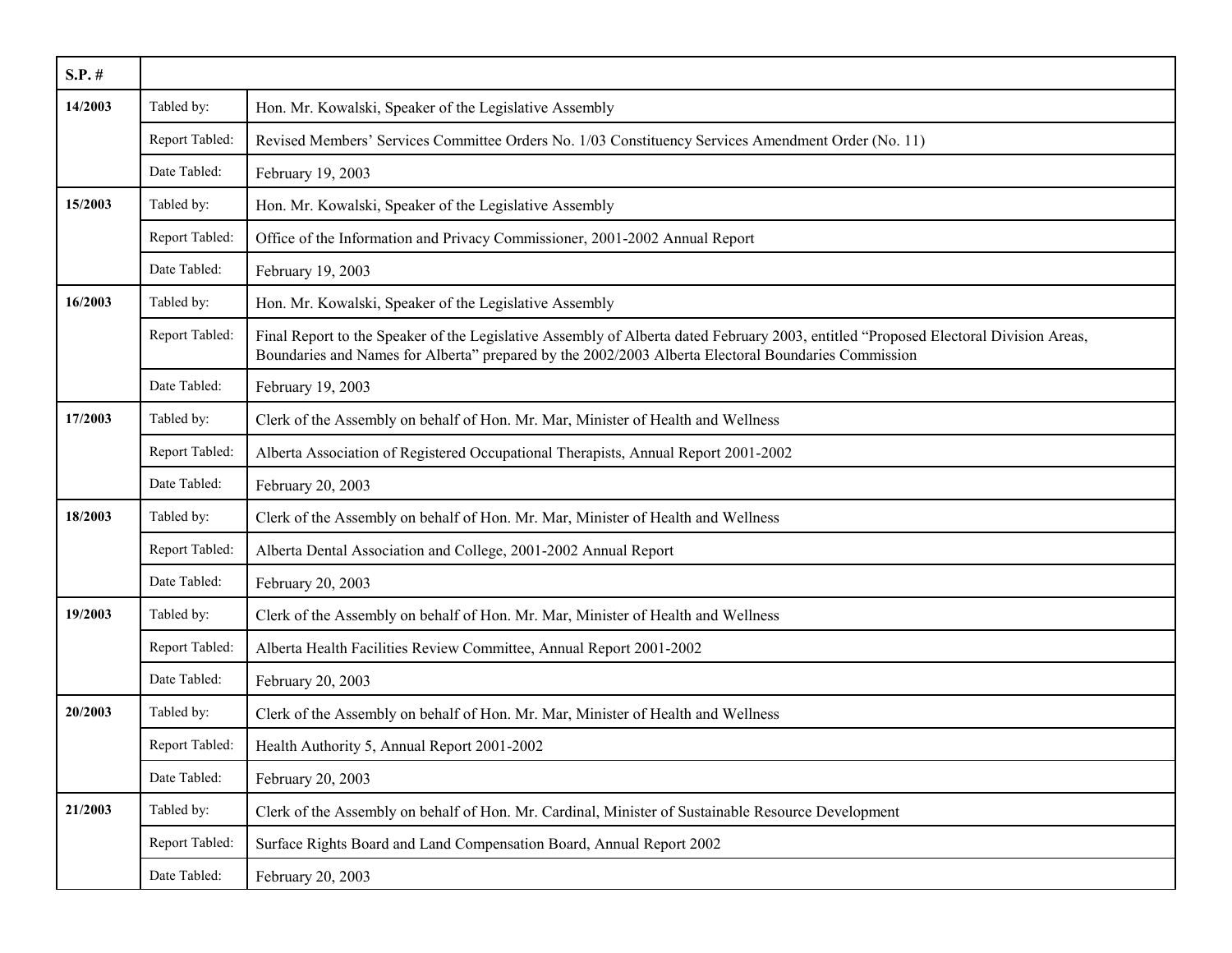| $S.P.$ # |                |                                                                                                                                                                                                                                                                            |
|----------|----------------|----------------------------------------------------------------------------------------------------------------------------------------------------------------------------------------------------------------------------------------------------------------------------|
| 22/2003  | Tabled by:     | Hon. Mrs. McClellan, Minister of Agriculture, Food and Rural Development                                                                                                                                                                                                   |
|          | Report Tabled: | Report dated November 2002, entitled "Building Tomorrow Together" prepared by Agrivantage                                                                                                                                                                                  |
|          | Date Tabled:   | February 20, 2003                                                                                                                                                                                                                                                          |
| 23/2003  | Tabled by:     | Hon. Mrs. McClellan, Minister of Agriculture, Food and Rural Development                                                                                                                                                                                                   |
|          | Report Tabled: | Report dated January 2003, entitled "Alberta's Agriculture Research and Innovation Strategic Framework" prepared by Alberta Agriculture,<br>Food and Rural Development, Innovation and Science                                                                             |
|          | Date Tabled:   | February 20, 2003                                                                                                                                                                                                                                                          |
| 24/2003  | Tabled by:     | Ms Blakeman, Hon. Member for Edmonton-Centre                                                                                                                                                                                                                               |
|          | Report Tabled: | Letter dated February 11, 2003, from Ruth Maria Adria, Elder Advocates of Alberta, to Hon. Mr. Mar, Minister of Health and Wellness,<br>requesting the Department of Health and Wellness make 5 proposed tenets mandatory in Alberta nursing homes and auxiliary hospitals |
|          | Date Tabled:   | February 20, 2003                                                                                                                                                                                                                                                          |
| 25/2003  | Tabled by:     | Dr. Taft, Hon. Member for Edmonton-Riverview                                                                                                                                                                                                                               |
|          | Report Tabled: | Letter dated October 22, 2002, from Paul Otto of Edmonton to Dr. Taft, Hon. Member for Edmonton-Riverview, requesting the Bighorn<br>Wildland Recreation Area be designated as a wildland park                                                                             |
|          | Date Tabled:   | February 20, 2003                                                                                                                                                                                                                                                          |
| 26/2003  | Tabled by:     | Mr. MacDonald, Hon. Member for Edmonton-Gold Bar                                                                                                                                                                                                                           |
|          | Report Tabled: | Document, undated, entitled "Basic Learning Spending, Adjusted for Comparability to 1992/1993 and Adjusted for Comparability to 1995/1996"                                                                                                                                 |
|          | Date Tabled:   | February 20, 2003                                                                                                                                                                                                                                                          |
| 27/2003  | Tabled by:     | Mr. MacDonald, Hon. Member for Edmonton-Gold Bar                                                                                                                                                                                                                           |
|          | Report Tabled: | Report, undated, entitled "Did You Know" prepared by the Alberta Liberal Caucus, listing several Government expenditures and alternate<br>options for those expenditures                                                                                                   |
|          | Date Tabled:   | February 20, 2003                                                                                                                                                                                                                                                          |
| 28/2003  | Tabled by:     | Dr. Pannu, Hon. Member for Edmonton-Strathcona                                                                                                                                                                                                                             |
|          | Report Tabled: | Letter dated February 14, 2003, from Doreen Smith of Edmonton to Hon. Mr. Woloshyn, Minister of Seniors, expressing concern regarding<br>utility costs and health care premiums                                                                                            |
|          | Date Tabled:   | February 20, 2003                                                                                                                                                                                                                                                          |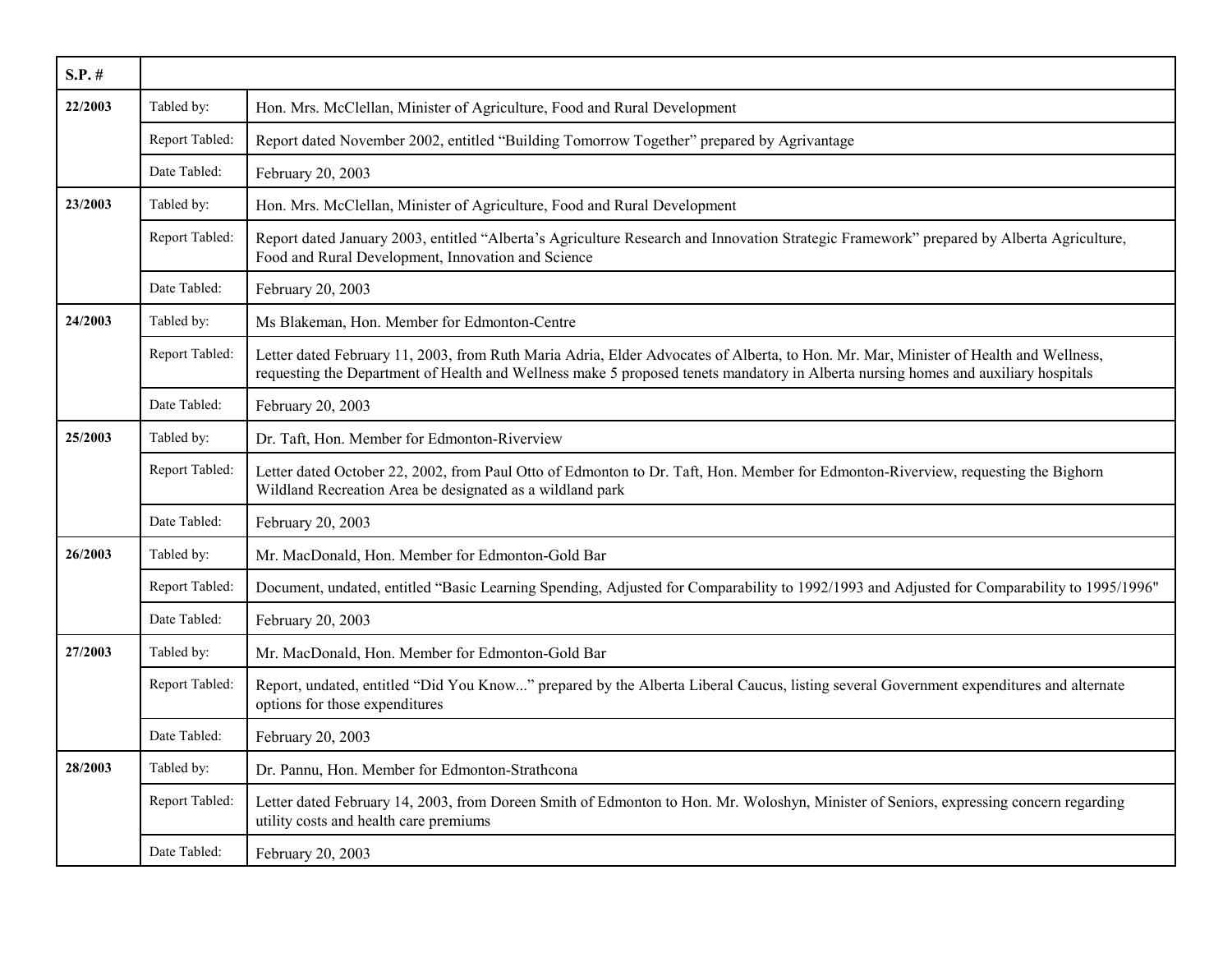| $S.P.$ # |                |                                                                                                                                                                                                                                                                                                                                         |
|----------|----------------|-----------------------------------------------------------------------------------------------------------------------------------------------------------------------------------------------------------------------------------------------------------------------------------------------------------------------------------------|
| 29/2003  | Tabled by:     | Dr. Pannu, Hon. Member for Edmonton-Strathcona                                                                                                                                                                                                                                                                                          |
|          | Report Tabled: | Letter dated February 17, 2003, from Jean Polasek of Clairmont to Mr. Knight, Hon. Member for Grande Prairie-Smoky, expressing concern<br>regarding the high cost of natural gas and requesting a natural gas subsidy                                                                                                                   |
|          | Date Tabled:   | February 20, 2003                                                                                                                                                                                                                                                                                                                       |
| 30/2003  | Tabled by:     | Mr. Mason, Hon. Member for Edmonton-Highlands                                                                                                                                                                                                                                                                                           |
|          | Report Tabled: | Letter dated February 7, 2003, from the Marlowe families of Edmonton to Hon. Mr. Klein, Premier, and all Members of the Legislative<br>Assembly expressing concern regarding the high cost of natural gas                                                                                                                               |
|          | Date Tabled:   | February 20, 2003                                                                                                                                                                                                                                                                                                                       |
| 31/2003  | Tabled by:     | Mr. Mason, Hon. Member for Edmonton-Highlands                                                                                                                                                                                                                                                                                           |
|          | Report Tabled: | Letter dated January 25, 2003, unsigned to Hon. Mr. Klein, Premier, expressing concern regarding a \$1,500 increase in a natural gas bill for a<br>greenhouse and attaching a copy of an ATCO Gas bill dated January 21, 2003                                                                                                           |
|          | Date Tabled:   | February 20, 2003                                                                                                                                                                                                                                                                                                                       |
| 32/2003  | Tabled by:     | Hon. Dr. Taylor, Minister of Environment                                                                                                                                                                                                                                                                                                |
|          | Report Tabled: | Several documents prepared by Climate Change Central including the Climate Change Central 2001 Progress Report, 2000 Annual Report,<br>Strategic Plan, 2000-2001, and Issues 1 to 5 of a newsletter entitled "C3 Views"                                                                                                                 |
|          | Date Tabled:   | February 24, 2003                                                                                                                                                                                                                                                                                                                       |
| 33/2003  | Tabled by:     | Mr. Tannas, Hon. Member for Highwood                                                                                                                                                                                                                                                                                                    |
|          | Report Tabled: | 15 recent letters from Albertans and a variety of conservation, naturalist and wilderness organizations, to Mr. Tannas, Hon. Member for<br>Highwood, supporting Bill 201, Emblems of Alberta (Grass Emblem) Amendment Act, 2003                                                                                                         |
|          | Date Tabled:   | February 24, 2003                                                                                                                                                                                                                                                                                                                       |
| 34/2003  | Tabled by:     | Ms Blakeman, Hon. Member for Edmonton-Centre                                                                                                                                                                                                                                                                                            |
|          | Report Tabled: | Letter dated January 19, 2003, from Janice Hoover of Edmonton to Dr. Jeffrey R. Anderson, Chairman, Alberta Foundation for the Arts, urging<br>the Foundation to reconsider proposed changes to the formula for funding summer schools which would adversely affect summer programs<br>offered by provincial arts service organizations |
|          | Date Tabled:   | February 24, 2003                                                                                                                                                                                                                                                                                                                       |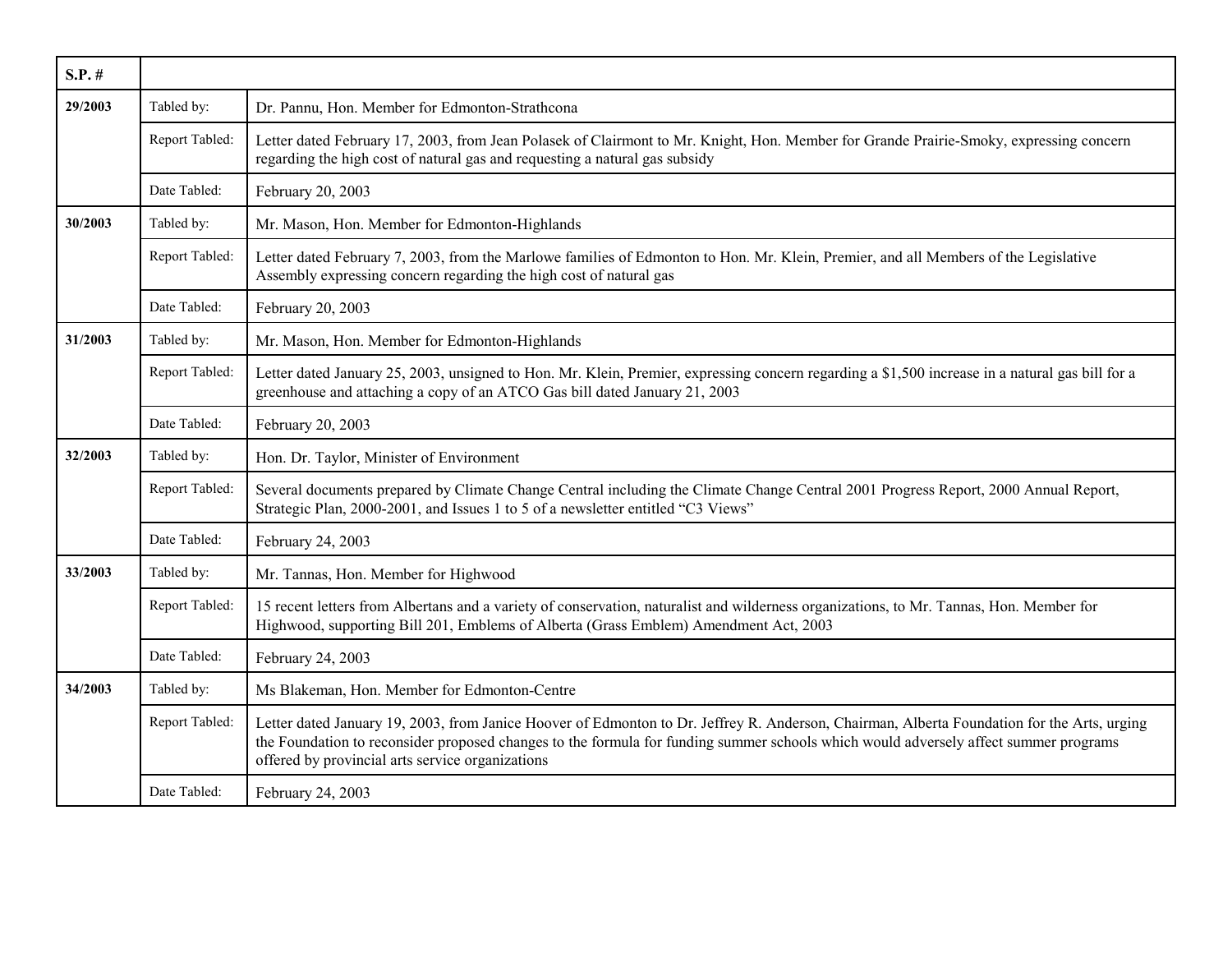| $S.P.$ # |                |                                                                                                                                                                                                                                                                                                 |
|----------|----------------|-------------------------------------------------------------------------------------------------------------------------------------------------------------------------------------------------------------------------------------------------------------------------------------------------|
| 35/2003  | Tabled by:     | Ms Carlson, Hon. Member for Edmonton-Ellerslie, on behalf of Dr. Nicol, Hon. Leader of the Official Opposition                                                                                                                                                                                  |
|          | Report Tabled: | Letter dated January 27, 2003, from Dr. Nicol, Hon. Leader of the Official Opposition, to The Right Honourable Jean Chrétien, Prime Minister,<br>with attached resolution entitled "Opposing Unilateral Military Action Against Iraq" passed by the Official Opposition of Alberta              |
|          | Date Tabled:   | February 24, 2003                                                                                                                                                                                                                                                                               |
| 36/2003  | Tabled by:     | Ms Carlson, Hon. Member for Edmonton-Ellerslie                                                                                                                                                                                                                                                  |
|          | Report Tabled: | Letter dated January 15, 2003, from Barry Breau, Alberta Regional Committee Coordinator, Forest Stewardship Council of Canada - Alberta<br>Region, unaddressed, outlining the efforts of the Council's Alberta Region to develop a forest certification scheme                                  |
|          | Date Tabled:   | February 24, 2003                                                                                                                                                                                                                                                                               |
| 37/2003  | Tabled by:     | Ms Carlson, Hon. Member for Edmonton-Ellerslie                                                                                                                                                                                                                                                  |
|          | Report Tabled: | Letter dated September 2, 2002, from Dean McQuay of Edmonton to Ms Carlson, Hon. Member for Edmonton-Ellerslie, requesting the Bighorn<br>Wildland Recreation Area be designated as a wildland park                                                                                             |
|          | Date Tabled:   | February 24, 2003                                                                                                                                                                                                                                                                               |
| 38/2003  | Tabled by:     | Mr. MacDonald, Hon. Member for Edmonton-Gold Bar                                                                                                                                                                                                                                                |
|          | Report Tabled: | Copy of a petition signed by 399 Albertans urging the Government to immediately reinstate natural gas rebates                                                                                                                                                                                   |
|          | Date Tabled:   | February 24, 2003                                                                                                                                                                                                                                                                               |
| 39/2003  | Tabled by:     | Dr. Pannu, Hon. Member for Edmonton-Strathcona                                                                                                                                                                                                                                                  |
|          | Report Tabled: | Letter dated February 20, 2003, with writer's name struck out, to Dr. Pannu, Hon. Member for Edmonton-Strathcona, with associated attachment,<br>expressing concern regarding increased electrical energy costs and discrepancies regarding actual consumption versus meter reading information |
|          | Date Tabled:   | February 24, 2003                                                                                                                                                                                                                                                                               |
| 40/2003  | Tabled by:     | Mr. Mason, Hon. Member for Edmonton-Highlands                                                                                                                                                                                                                                                   |
|          | Report Tabled: | Letter dated November 26, 2002, with writer's name struck out, to Mr. Mason, Hon. Member for Edmonton-Highlands, expressing concern<br>regarding increased electrical energy costs                                                                                                              |
|          | Date Tabled:   | February 24, 2003                                                                                                                                                                                                                                                                               |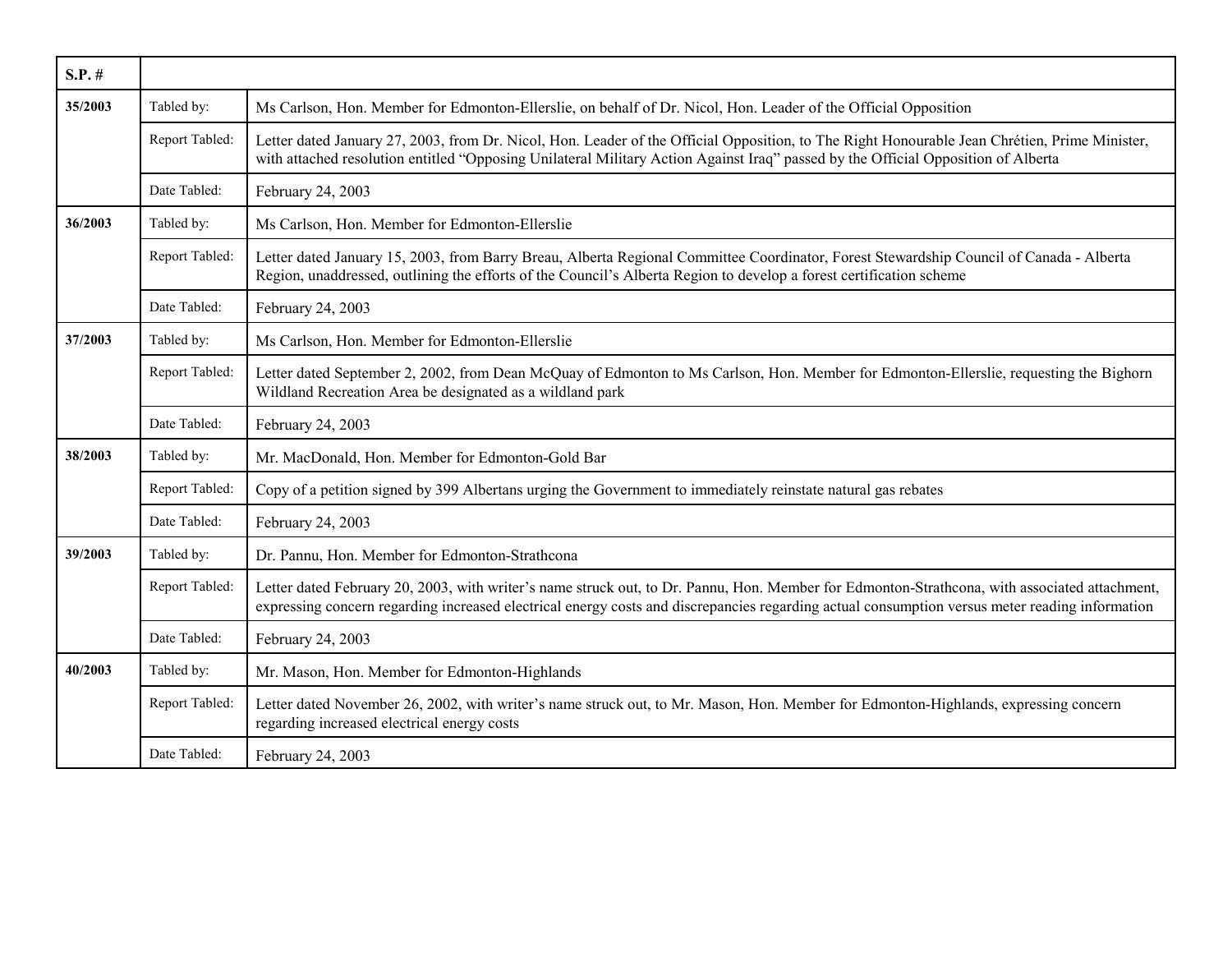| $S.P.$ # |                |                                                                                                                                                                                                                                                                                                                                                                                                               |
|----------|----------------|---------------------------------------------------------------------------------------------------------------------------------------------------------------------------------------------------------------------------------------------------------------------------------------------------------------------------------------------------------------------------------------------------------------|
| 41/2003  | Tabled by:     | Mr. Mason, Hon. Member for Edmonton-Highlands                                                                                                                                                                                                                                                                                                                                                                 |
|          | Report Tabled: | Letter dated February 11, 2003, with writer's name struck out, to Mr. Mason, Hon. Member for Edmonton-Highlands, with attached AltaGas<br>Utilities bill, expressing concern regarding increased natural gas costs and discrepancies in usage estimates contained in the writer's December<br>2002 and January 2003 natural gas bills                                                                         |
|          | Date Tabled:   | February 24, 2003                                                                                                                                                                                                                                                                                                                                                                                             |
| 42/2003  | Tabled by:     | Ms Graham, Acting Chair of Committees                                                                                                                                                                                                                                                                                                                                                                         |
|          | Report Tabled: | Amendment to Bill 1 (Hon. Member for Edmonton-Riverview) — Defeated                                                                                                                                                                                                                                                                                                                                           |
|          | Date Tabled:   | February 24, 2003                                                                                                                                                                                                                                                                                                                                                                                             |
| 43/2003  | Tabled by:     | Ms Graham, Acting Chair of Committees                                                                                                                                                                                                                                                                                                                                                                         |
|          | Report Tabled: | Amendment to Bill 1 (Hon. Member for Edmonton-Centre) — Defeated                                                                                                                                                                                                                                                                                                                                              |
|          | Date Tabled:   | February 24, 2003                                                                                                                                                                                                                                                                                                                                                                                             |
| 44/2003  | Tabled by:     | Ms Graham, Acting Chair of Committees                                                                                                                                                                                                                                                                                                                                                                         |
|          | Report Tabled: | Amendment to Bill 1 (Hon. Member for Edmonton-Mill Woods) — Debate adjourned                                                                                                                                                                                                                                                                                                                                  |
|          | Date Tabled:   | February 24, 2003                                                                                                                                                                                                                                                                                                                                                                                             |
| 45/2003  | Tabled by:     | Clerk of the Assembly on behalf of Hon. Mr. Mar, Minister of Health and Wellness                                                                                                                                                                                                                                                                                                                              |
|          | Report Tabled: | Capital Health Authority, Annual Report 2001-2002                                                                                                                                                                                                                                                                                                                                                             |
|          | Date Tabled:   | February 25, 2003                                                                                                                                                                                                                                                                                                                                                                                             |
| 46/2003  | Tabled by:     | Mr. MacDonald, Hon. Member for Edmonton-Gold Bar                                                                                                                                                                                                                                                                                                                                                              |
|          | Report Tabled: | Report dated December 2002, entitled "Natural Gas Prices in the North American Market" prepared by the Canadian Association of Petroleum<br>Producers                                                                                                                                                                                                                                                         |
|          | Date Tabled:   | February 25, 2003                                                                                                                                                                                                                                                                                                                                                                                             |
| 47/2003  | Tabled by:     | Mr. MacDonald, Hon. Member for Edmonton-Gold Bar                                                                                                                                                                                                                                                                                                                                                              |
|          | Report Tabled: | Memorandum dated February 4, 2003, from Hon. Mr. Dunford, Minister of Human Resources and Employment, to Hon. Mr. Klein, Premier, and<br>all Government Members of the Legislative Assembly, outlining information to assist Members with inquiries regarding utilities and<br>disconnection notices for recipients of AISH (Assured Income for the Severely Handicapped) and SFI (Supports for Independence) |
|          | Date Tabled:   | February 25, 2003                                                                                                                                                                                                                                                                                                                                                                                             |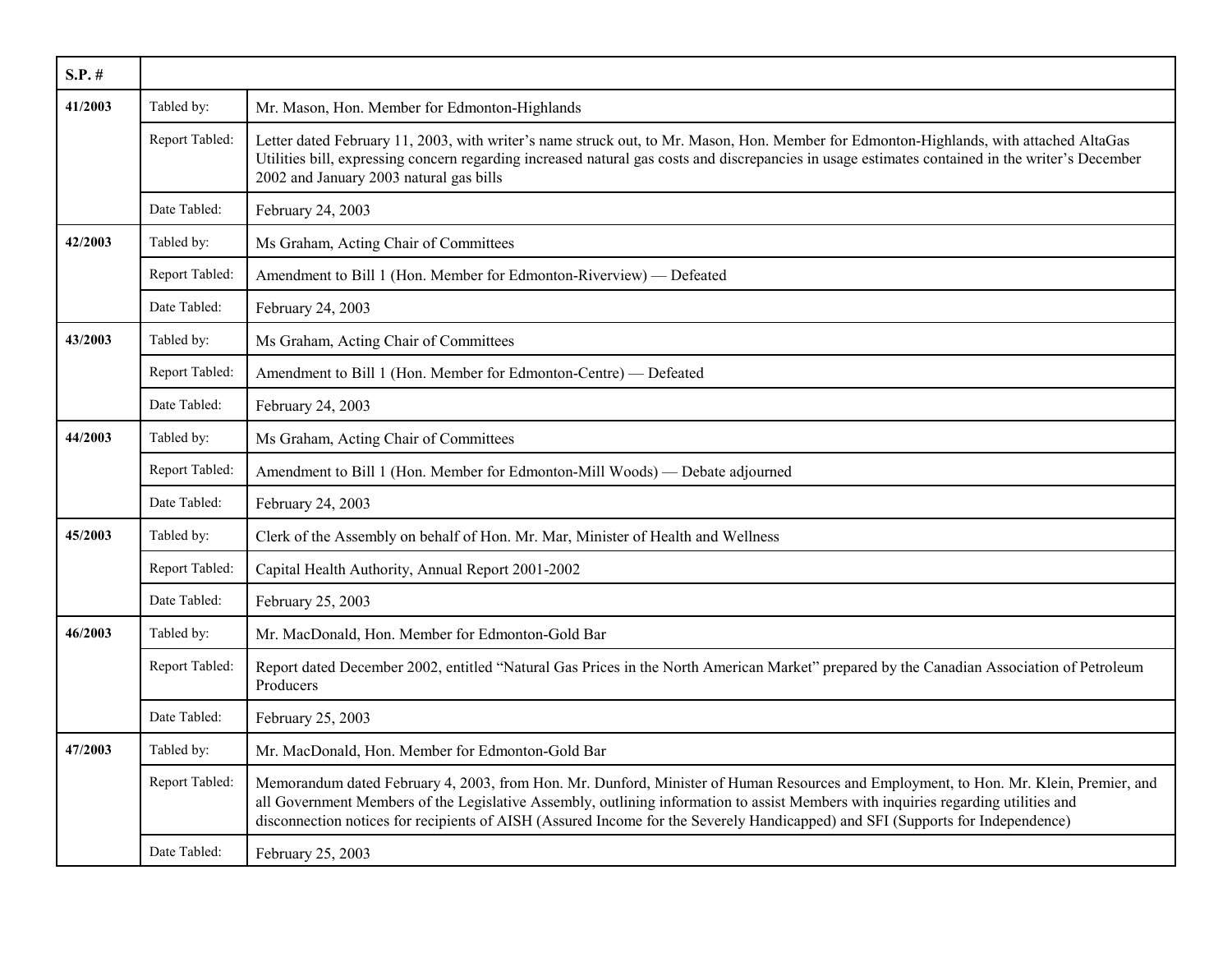| $S.P.$ # |                |                                                                                                                                                                                                                                                           |
|----------|----------------|-----------------------------------------------------------------------------------------------------------------------------------------------------------------------------------------------------------------------------------------------------------|
| 48/2003  | Tabled by:     | Ms Blakeman, Hon. Member for Edmonton-Centre                                                                                                                                                                                                              |
|          | Report Tabled: | Poster regarding the 2nd Annual Dance Lab Open Forum sponsored by Mile Zero Dance                                                                                                                                                                         |
|          | Date Tabled:   | February 25, 2003                                                                                                                                                                                                                                         |
| 49/2003  | Tabled by:     | Ms Blakeman, Hon. Member for Edmonton-Centre                                                                                                                                                                                                              |
|          | Report Tabled: | Program from the Inaugural Gala for the Davis Concert Organ held September 14, 2002, at the Francis Winspear Centre for Music                                                                                                                             |
|          | Date Tabled:   | February 25, 2003                                                                                                                                                                                                                                         |
| 50/2003  | Tabled by:     | Mr. Bonner, Hon. Member for Edmonton-Glengarry                                                                                                                                                                                                            |
|          | Report Tabled: | Letter dated January 30, 2003, from the Northern Oilfield Contractors Association to the Slave Lake Chamber of Commerce requesting support<br>for the resolution of issues in order to sustain of a free and open business market on Alberta's Crown land |
|          | Date Tabled:   | February 25, 2003                                                                                                                                                                                                                                         |
| 51/2003  | Tabled by:     | Mr. Bonner, Hon. Member for Edmonton-Glengarry                                                                                                                                                                                                            |
|          | Report Tabled: | Program from the Grand Opening Ceremony of the Edmonton North Division Police Station on January 16, 2003                                                                                                                                                 |
|          | Date Tabled:   | February 25, 2003                                                                                                                                                                                                                                         |
| 52/2003  | Tabled by:     | Dr. Pannu, Hon. Member for Edmonton-Strathcona                                                                                                                                                                                                            |
|          | Report Tabled: | Media release dated February 19, 2003, entitled "Staff Reductions and Class Size Increases Likely, Public School Board Faces Million Dollar<br>Shortfall" prepared by Red Deer Public Schools                                                             |
|          | Date Tabled:   | February 25, 2003                                                                                                                                                                                                                                         |
| 53/2003  | Tabled by:     | Mr. Mason, Hon. Member for Edmonton-Highlands                                                                                                                                                                                                             |
|          | Report Tabled: | E-mail message dated February 24, 2003, from Rolf H. Lehmann of Stettler to Hon. Mr. Klein, Premier, expressing concern regarding natural gas<br>price increases and requesting a rebate                                                                  |
|          | Date Tabled:   | February 25, 2003                                                                                                                                                                                                                                         |
| 54/2003  | Tabled by:     | Ms Graham, Acting Chair of Committees                                                                                                                                                                                                                     |
|          | Report Tabled: | Amendment to Bill 1 (introduced by Hon. Member for Edmonton-Riverview on February 24, 2003) — Defeated                                                                                                                                                    |
|          | Date Tabled:   | February 25, 2003                                                                                                                                                                                                                                         |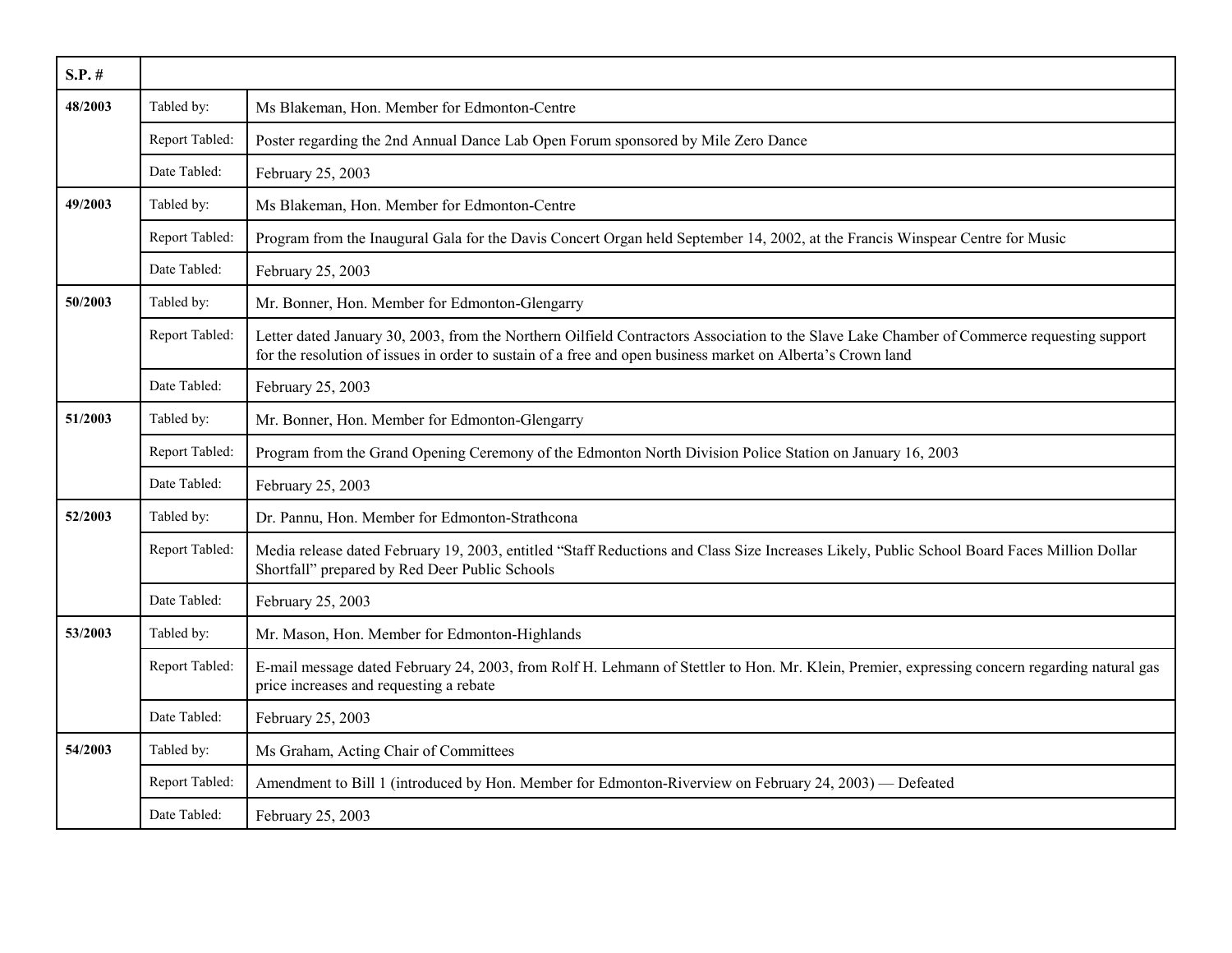| $S.P.$ # |                |                                                                                                                                                                                         |
|----------|----------------|-----------------------------------------------------------------------------------------------------------------------------------------------------------------------------------------|
| 55/2003  | Tabled by:     | Ms Graham, Acting Chair of Committees                                                                                                                                                   |
|          | Report Tabled: | Amendment to Bill 1 (Hon. Member for Edmonton-Riverview) — Defeated                                                                                                                     |
|          | Date Tabled:   | February 25, 2003                                                                                                                                                                       |
| 56/2003  | Tabled by:     | Hon. Mr. Hancock, Minister of Justice and Attorney General on behalf of Hon. Ms Evans, Minister of Children's Services                                                                  |
|          | Report Tabled: | Membership list and biographical information of the Premier's Council on Alberta's Promise                                                                                              |
|          | Date Tabled:   | February 26, 2003                                                                                                                                                                       |
| 57/2003  | Tabled by:     | Mr. Marz, Hon. Member for Olds-Didsbury-Three Hills                                                                                                                                     |
|          | Report Tabled: | Copy of a petition signed by 1,641 Didsbury and areas residents requesting the Didsbury Hospital be included in the Calgary Health Region                                               |
|          | Date Tabled:   | February 26, 2003                                                                                                                                                                       |
| 58/2003  | Tabled by:     | Mr. Mason, Hon. Member for Edmonton-Highlands                                                                                                                                           |
|          | Report Tabled: | E-mail message dated February 21, 2003, from Rachelle Nelson to Mr. Lougheed, Hon. Member for Clover Bar-Fort Saskatchewan, expressing<br>concern regarding natural gas price increases |
|          | Date Tabled:   | February 26, 2003                                                                                                                                                                       |
| 59/2003  | Tabled by:     | Dr. Pannu, Hon. Member for Edmonton-Strathcona                                                                                                                                          |
|          | Report Tabled: | News release dated February 22, 2003, entitled "Government Just Not Listening" prepared by Elk Island Public Schools                                                                    |
|          | Date Tabled:   | February 26, 2003                                                                                                                                                                       |
| 60/2003  | Tabled by:     | Mr. MacDonald, Hon. Member for Edmonton-Gold Bar                                                                                                                                        |
|          | Report Tabled: | Letter dated February 12, 2003, from Hon. Dr. Oberg, Minister of Learning, to Bill Kobluk of Edmonton, providing information regarding<br>Alberta's Tuition Fee Policy                  |
|          | Date Tabled:   | February 26, 2003                                                                                                                                                                       |
| 61/2003  | Tabled by:     | Hon. Mrs. Nelson, Minister of Finance                                                                                                                                                   |
|          | Report Tabled: | Government of Alberta Third Quarter Fiscal Update, 2002-03 Quarterly Budget Report                                                                                                      |
|          | Date Tabled:   | February 26, 2003                                                                                                                                                                       |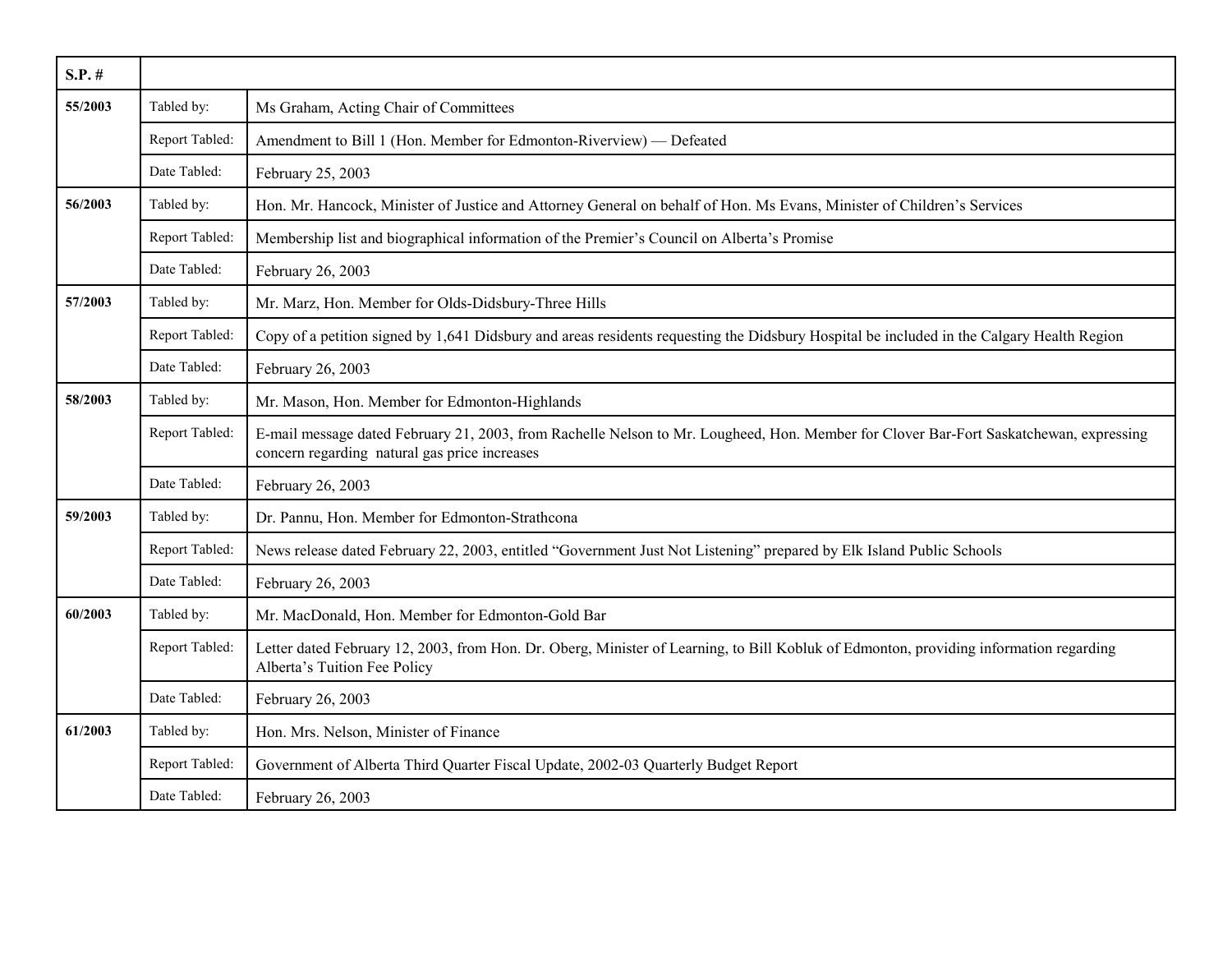| $S.P.$ # |                |                                                                                                                                                                                                                        |
|----------|----------------|------------------------------------------------------------------------------------------------------------------------------------------------------------------------------------------------------------------------|
| 62/2003  | Tabled by:     | Hon. Mrs. Nelson, Minister of Finance                                                                                                                                                                                  |
|          | Report Tabled: | Government of Alberta Third Quarter Activity Report, 2002-03 Quarterly Budget Report                                                                                                                                   |
|          | Date Tabled:   | February 26, 2003                                                                                                                                                                                                      |
| 63/2003  | Tabled by:     | Hon. Mrs. Nelson, Minister of Finance                                                                                                                                                                                  |
|          | Report Tabled: | 2002-03 Supplementary Estimates (No. 2) General Revenue Fund                                                                                                                                                           |
|          | Date Tabled:   | February 26, 2003                                                                                                                                                                                                      |
| 64/2003  | Tabled by:     | Hon. Mr. Smith, Minister of Energy                                                                                                                                                                                     |
|          | Report Tabled: | Report dated February 27, 2003, entitled "Medicine Hat Royalties" prepared by the Alberta Department of Energy                                                                                                         |
|          | Date Tabled:   | February 27, 2003                                                                                                                                                                                                      |
| 65/2003  | Tabled by:     | Dr. Taft, Hon. Member for Edmonton-Riverview                                                                                                                                                                           |
|          | Report Tabled: | 197 letters, undated, from Albertans expressing concern regarding rising tuition costs at the University of Alberta                                                                                                    |
|          | Date Tabled:   | February 27, 2003                                                                                                                                                                                                      |
| 66/2003  | Tabled by:     | Dr. Taft, Hon. Member for Edmonton-Riverview                                                                                                                                                                           |
|          | Report Tabled: | Petition signed by 2,772 Albertans requesting the Government increase funding for public education                                                                                                                     |
|          | Date Tabled:   | February 27, 2003                                                                                                                                                                                                      |
| 67/2003  | Tabled by:     | Dr. Taft, Hon. Member for Edmonton-Riverview                                                                                                                                                                           |
|          | Report Tabled: | Chart, undated, entitled "Alberta Government Overcharges Underfunded Schools" comparing prices of several learning resources available at the<br>Alberta Learning Resource Centre, Chapters, and National Book Service |
|          | Date Tabled:   | February 27, 2003                                                                                                                                                                                                      |
| 68/2003  | Tabled by:     | Ms Carlson, Hon. Member for Edmonton-Ellerslie                                                                                                                                                                         |
|          | Report Tabled: | E-mail message dated December 17, 2002, from Vicki MacIsaac of Calgary to Ms Carlson, Hon. Member for Edmonton-Ellerslie, expressing<br>opposition to further commercial development in the Kananaskis valley          |
|          | Date Tabled:   | February 27, 2003                                                                                                                                                                                                      |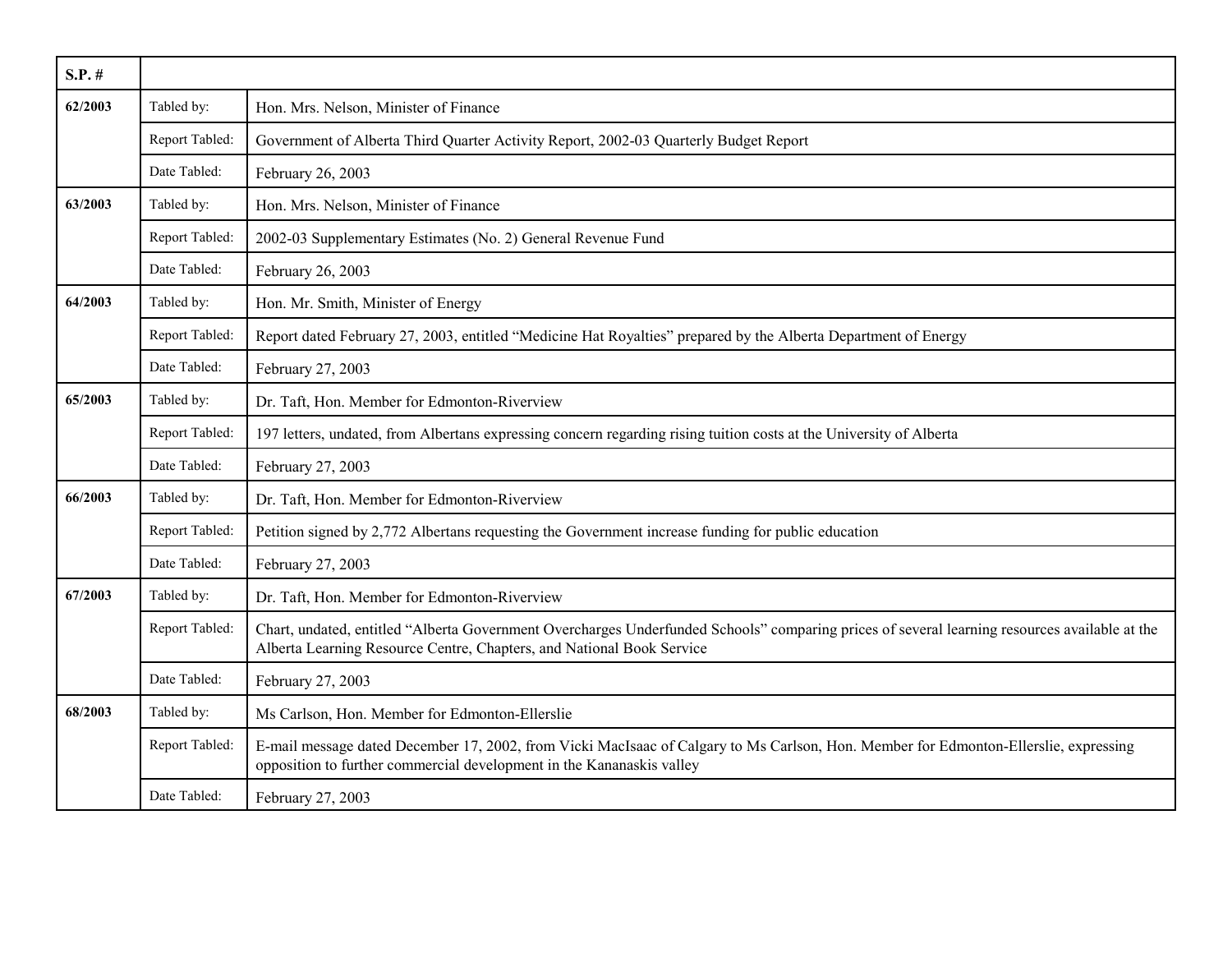| $S.P.$ # |                |                                                                                                                                                                                                                                                                    |
|----------|----------------|--------------------------------------------------------------------------------------------------------------------------------------------------------------------------------------------------------------------------------------------------------------------|
| 69/2003  | Tabled by:     | Ms Carlson, Hon. Member for Edmonton-Ellerslie                                                                                                                                                                                                                     |
|          | Report Tabled: | E-mail message dated December 18, 2002, from Ron Dragg to Hon. Mr. Klein, Premier, expressing opposition to further commercial<br>development of the Evan-Thomas Provincial Recreation Area in Kananaskis Country                                                  |
|          | Date Tabled:   | February 27, 2003                                                                                                                                                                                                                                                  |
| 70/2003  | Tabled by:     | Ms Carlson, Hon. Member for Edmonton-Ellerslie                                                                                                                                                                                                                     |
|          | Report Tabled: | 3 letters dated January 12, February 9, and February 24, 2003, from Dennis C. Floate of Calgary to Ms Carlson, Hon. Member for Edmonton-<br>Ellerslie, requesting the Government withdraw the draft management plan for the Evan-Thomas Provincial Recreation Area |
|          | Date Tabled:   | February 27, 2003                                                                                                                                                                                                                                                  |
| 71/2003  | Tabled by:     | Ms Carlson, Hon. Member for Edmonton-Ellerslie                                                                                                                                                                                                                     |
|          | Report Tabled: | E-mail message dated January 6, 2003, from Alix Danard of Redwood Meadows to Hon. Mr. Klein, Premier, expressing concern regarding<br>proposed development in the Evan-Thomas Provincial Recreation Area                                                           |
|          | Date Tabled:   | February 27, 2003                                                                                                                                                                                                                                                  |
| 72/2003  | Tabled by:     | Mr. MacDonald, Hon. Member for Edmonton-Gold Bar                                                                                                                                                                                                                   |
|          | Report Tabled: | Petition signed by 287 Albertans requesting the Government immediately reinstate natural gas rebates                                                                                                                                                               |
|          | Date Tabled:   | February 27, 2003                                                                                                                                                                                                                                                  |
| 73/2003  | Tabled by:     | Mrs. Gordon, Hon. Member for Lacombe-Stettler                                                                                                                                                                                                                      |
|          | Report Tabled: | Excerpt of the minutes of a Town of Blackfalds Council meeting held February 25, 2003, noting a resolution regarding the proposed changes to<br>the electoral boundaries                                                                                           |
|          | Date Tabled:   | February 27, 2003                                                                                                                                                                                                                                                  |
| 74/2003  | Tabled by:     | Mrs. Gordon, Hon. Member for Lacombe-Stettler                                                                                                                                                                                                                      |
|          | Report Tabled: | Letter from His Worship William J. McQuesten, Mayor, Town of Lacombe, expressing concern regarding the proposed electoral boundary of<br>Lacombe-Ponoka                                                                                                            |
|          | Date Tabled:   | February 27, 2003                                                                                                                                                                                                                                                  |
| 75/2003  | Tabled by:     | Dr. Pannu, Hon. Member for Edmonton-Strathcona                                                                                                                                                                                                                     |
|          | Report Tabled: | E-mail message dated February 24, 2003, from Heather Waldie to Hon. Dr. Oberg, Minister of Learning, expressing concern regarding the lack<br>in education funding                                                                                                 |
|          | Date Tabled:   | February 27, 2003                                                                                                                                                                                                                                                  |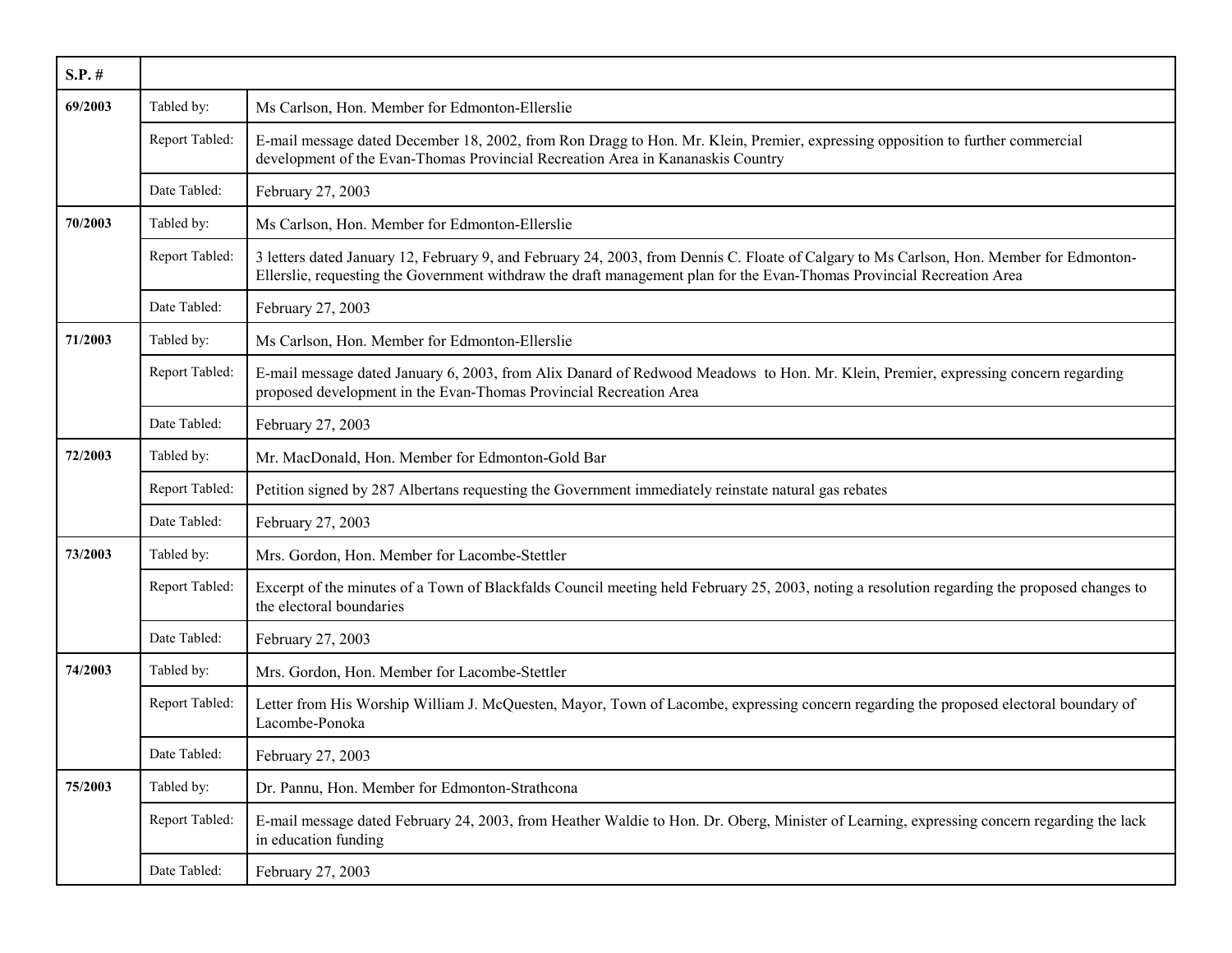| $S.P.$ # |                |                                                                                                                                                                                                                                                                                                                                      |
|----------|----------------|--------------------------------------------------------------------------------------------------------------------------------------------------------------------------------------------------------------------------------------------------------------------------------------------------------------------------------------|
| 76/2003  | Tabled by:     | Mr. Mason, Hon. Member for Edmonton-Highlands                                                                                                                                                                                                                                                                                        |
|          | Report Tabled: | Letter dated February 26, 2003, from Ed Gibbons, Deputy Mayor, City of Edmonton, to Hon. Mr. Klein, Premier, and Hon. Mr. Smith, Minister<br>of Energy, stating a motion was passed by Edmonton City Council on February 25, 2003, asking the Government to immediately institute the<br>natural gas price protection rebate program |
|          | Date Tabled:   | February 27, 2003                                                                                                                                                                                                                                                                                                                    |
| 77/2003  | Tabled by:     | Mr. Mason, Hon. Member for Edmonton-Highlands                                                                                                                                                                                                                                                                                        |
|          | Report Tabled: | Letter dated February 24, 2003, from Margaret Stumborg of Edmonton to Hon. Mr. Klein, Premier, expressing concern regarding high natural<br>gas prices and requesting a rebate                                                                                                                                                       |
|          | Date Tabled:   | February 27, 2003                                                                                                                                                                                                                                                                                                                    |
| 78/2003  | Tabled by:     | Mr. Masyk, Hon. Member for Edmonton-Norwood                                                                                                                                                                                                                                                                                          |
|          | Report Tabled: | News release dated February 27, 2003, entitled "Masyk clarifies comments on prison conditions; apologizes for potential offense" prepared by<br>the Government of Alberta                                                                                                                                                            |
|          | Date Tabled:   | February 27, 2003                                                                                                                                                                                                                                                                                                                    |
| 79/2003  | Tabled by:     | Hon. Dr. Oberg, Minister of Learning                                                                                                                                                                                                                                                                                                 |
|          | Report Tabled: | Document dated March 3, 2003, with associated attachments, entitled "Updated Learning Resources Centre (LRC) Price Comparisons"                                                                                                                                                                                                      |
|          | Date Tabled:   | March 3, 2003                                                                                                                                                                                                                                                                                                                        |
| 80/2003  | Tabled by:     | Hon. Dr. Oberg, Minister of Learning                                                                                                                                                                                                                                                                                                 |
|          | Report Tabled: | Letter dated February 28, 2003, from Avi Habinski, Executive Director, School and District Services, Edmonton Public Schools, to Rick Baker,<br>Director, Learning Resources Centre, commenting that the Learning Resources Centre is an excellent resource supplier                                                                 |
|          | Date Tabled:   | March 3, 2003                                                                                                                                                                                                                                                                                                                        |
| 81/2003  | Tabled by:     | Dr. Pannu, Hon. Member for Edmonton-Strathcona                                                                                                                                                                                                                                                                                       |
|          | Report Tabled: | Proposed Gas Utilities Statutes Amendment Act, 2003 dated October 3, 2002                                                                                                                                                                                                                                                            |
|          | Date Tabled:   | March 3, 2003                                                                                                                                                                                                                                                                                                                        |
| 82/2003  | Tabled by:     | Dr. Pannu, Hon. Member for Edmonton-Strathcona                                                                                                                                                                                                                                                                                       |
|          | Report Tabled: | Proposed Gas Statutes (Gas Distribution) Amendment Act, 2003 dated December 3, 2002                                                                                                                                                                                                                                                  |
|          | Date Tabled:   | March 3, 2003                                                                                                                                                                                                                                                                                                                        |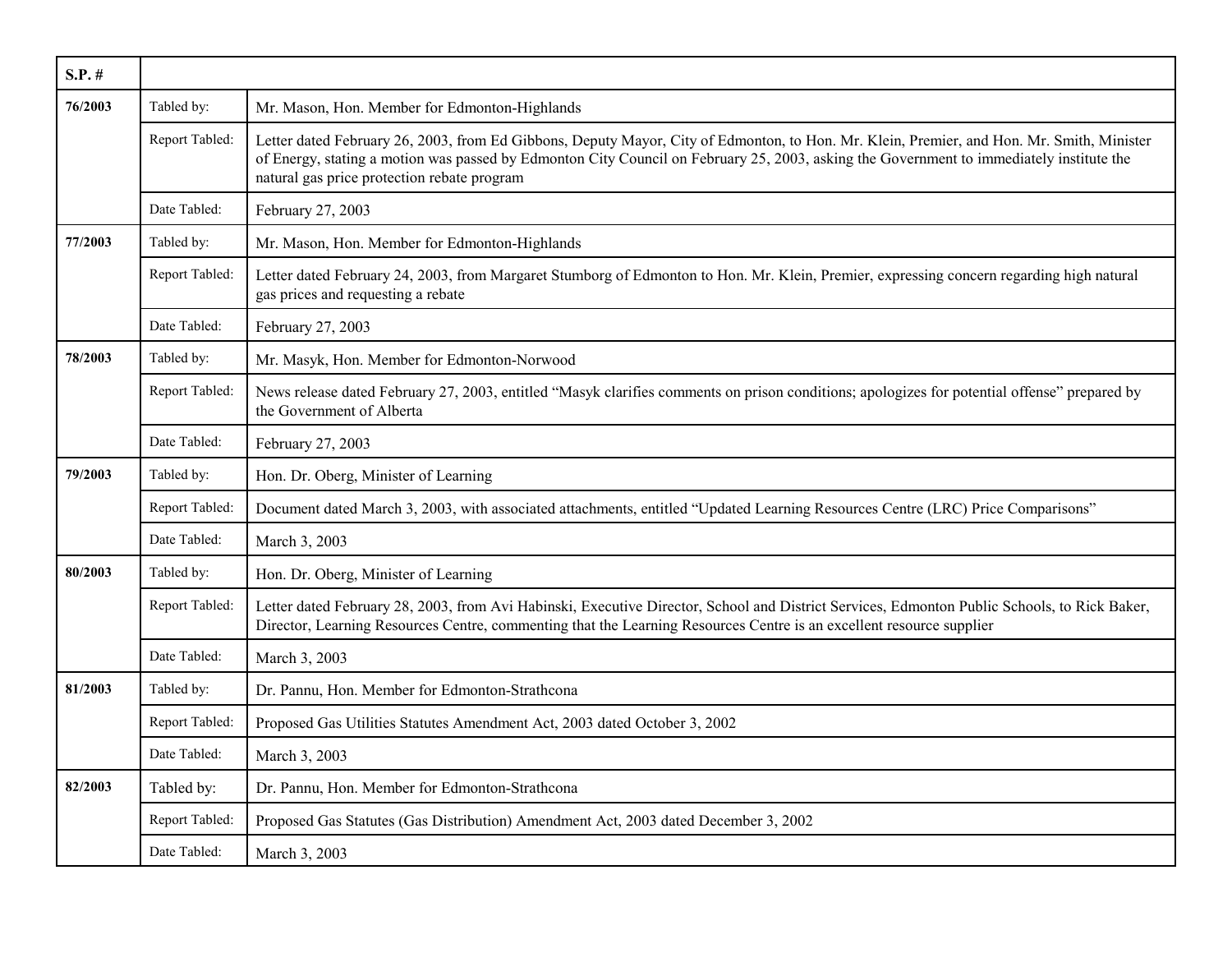| $S.P.$ # |                |                                                                                                                                                                                                                                                                                                                           |
|----------|----------------|---------------------------------------------------------------------------------------------------------------------------------------------------------------------------------------------------------------------------------------------------------------------------------------------------------------------------|
| 83/2003  | Tabled by:     | Dr. Pannu, Hon. Member for Edmonton-Strathcona                                                                                                                                                                                                                                                                            |
|          | Report Tabled: | Proposed Gas Statutes (Rural Utilities) Amendment Act, 2003 dated December 3, 2002                                                                                                                                                                                                                                        |
|          | Date Tabled:   | March 3, 2003                                                                                                                                                                                                                                                                                                             |
| 84/2003  | Tabled by:     | Dr. Pannu, Hon. Member for Edmonton-Strathcona                                                                                                                                                                                                                                                                            |
|          | Report Tabled: | Letter dated December 24, 2002, from Mike Ekelund, Acting Assistant Deputy Minister, Electricity and Gas Division, Department of Energy, to<br>Interested Parties, providing an overview of major legislative changes being proposed in a variety of bills and regulations related to gas utilities                       |
|          | Date Tabled:   | March 3, 2003                                                                                                                                                                                                                                                                                                             |
| 85/2003  | Tabled by:     | Dr. Pannu, Hon. Member for Edmonton-Strathcona                                                                                                                                                                                                                                                                            |
|          | Report Tabled: | Letter dated January 17, 2003, from James A. Wachowich, Consumers' Coalition of Alberta, to Terry Holmes, Gas and Alberta Markets<br>Division, Department of Energy, providing the Coalition's comments on the major legislative changes being proposed in a variety of bills and<br>regulations related to gas utilities |
|          | Date Tabled:   | March 3, 2003                                                                                                                                                                                                                                                                                                             |
| 86/2003  | Tabled by:     | Mr. MacDonald, Hon. Member for Edmonton-Gold Bar, on behalf of Dr. Nicol, Hon. Leader of the Official Opposition                                                                                                                                                                                                          |
|          | Report Tabled: | Letter dated February 20, 2003, from Dr. Nicol, Hon. Leader of the Official Opposition, to Ken G. Block, President, Edmonton Fire Fighters'<br>Union, Local 209, responding to Mr. Block's letter regarding Bill 202, Workers' Compensation (Firefighters) Amendment Act, 2003, and<br>expressing support for Bill 202    |
|          | Date Tabled:   | March 3, 2003                                                                                                                                                                                                                                                                                                             |
| 87/2003  | Tabled by:     | Mr. MacDonald, Hon. Member for Edmonton-Gold Bar                                                                                                                                                                                                                                                                          |
|          | Report Tabled: | Letter dated December 31, 2002, from Gary Hanson, General Manager and Chief Operating Officer, West Edmonton Mall, to Robert C. Clark,<br>Chairman, Alberta Electoral Boundaries Commission, opposing the Commission's recommendation to reduce Edmonton's representation in the<br>Legislative Assembly                  |
|          | Date Tabled:   | March 3, 2003                                                                                                                                                                                                                                                                                                             |
| 88/2003  | Tabled by:     | Mr. MacDonald, Hon. Member for Edmonton-Gold Bar                                                                                                                                                                                                                                                                          |
|          | Report Tabled: | Fax dated February 28, 2003, unsigned, to Hon. Mr. Klein, Premier, expressing concern regarding high natural gas rates and requesting natural<br>gas rebates be reinstated                                                                                                                                                |
|          | Date Tabled:   | March 3, 2003                                                                                                                                                                                                                                                                                                             |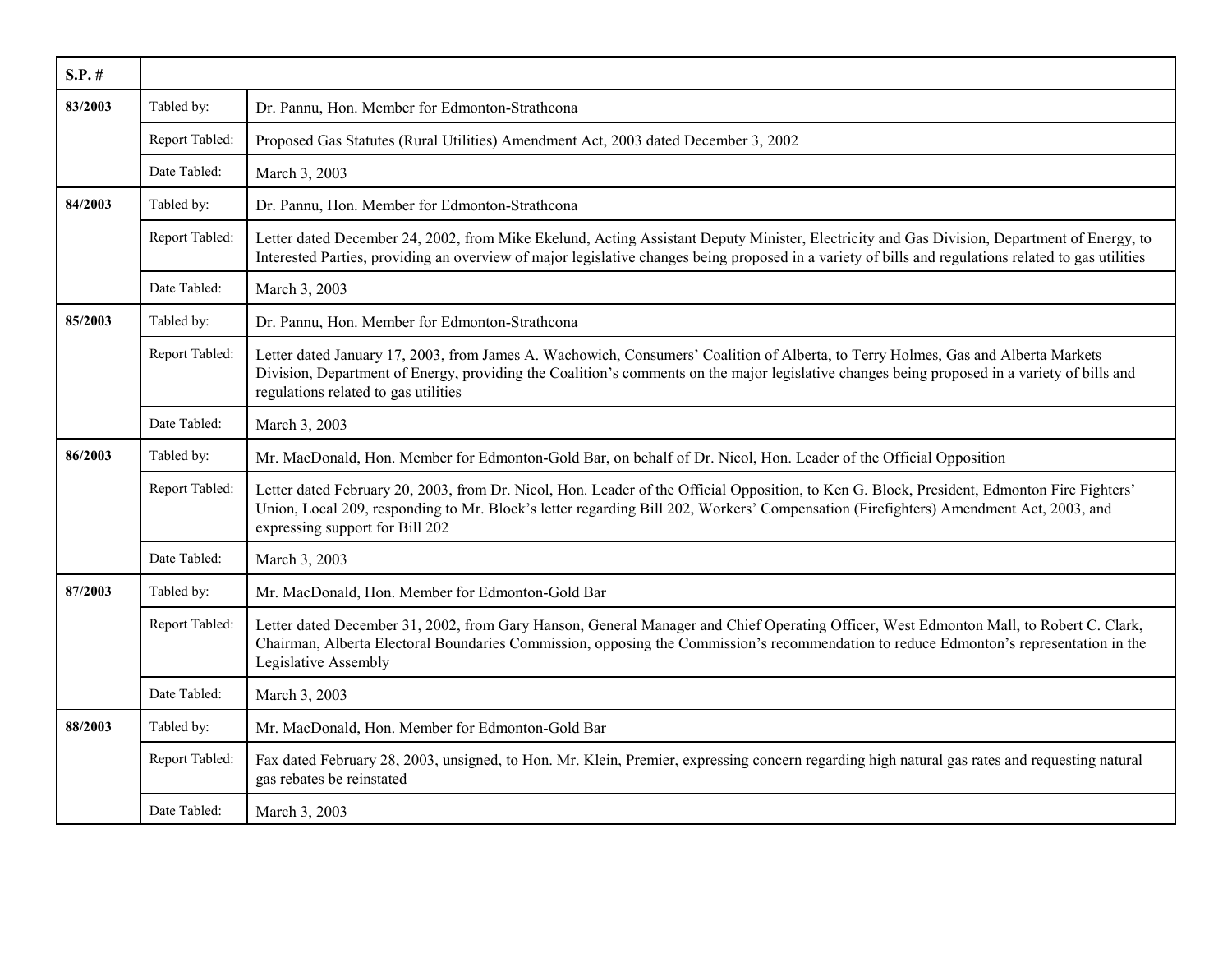| $S.P.$ # |                |                                                                                                                                                                                                                                                                                                                                                                                  |
|----------|----------------|----------------------------------------------------------------------------------------------------------------------------------------------------------------------------------------------------------------------------------------------------------------------------------------------------------------------------------------------------------------------------------|
| 89/2003  | Tabled by:     | Mr. MacDonald, Hon. Member for Edmonton-Gold Bar                                                                                                                                                                                                                                                                                                                                 |
|          | Report Tabled: | Copy of a petition signed by 913 Albertans urging the Government to reinstate natural gas rebates                                                                                                                                                                                                                                                                                |
|          | Date Tabled:   | March 3, 2003                                                                                                                                                                                                                                                                                                                                                                    |
| 90/2003  | Tabled by:     | Mr. Bonner, Hon. Member for Edmonton-Glengarry                                                                                                                                                                                                                                                                                                                                   |
|          | Report Tabled: | Program dated March 1, 2003 from the Polish Veterans' Society's 65th anniversary celebrations                                                                                                                                                                                                                                                                                    |
|          | Date Tabled:   | March 3, 2003                                                                                                                                                                                                                                                                                                                                                                    |
| 91/2003  | Tabled by:     | Ms Blakeman, Hon. Member for Edmonton-Centre                                                                                                                                                                                                                                                                                                                                     |
|          | Report Tabled: | Letter dated February 21, 2003, with an associated attachment, from Michael H. Denkers of Edmonton to the Members of the Legislative<br>Assembly, expressing concern regarding his inability to qualify for AISH (Assured Income for the Severely Handicapped)                                                                                                                   |
|          | Date Tabled:   | March 3, 2003                                                                                                                                                                                                                                                                                                                                                                    |
| 92/2003  | Tabled by:     | Mr. Cenaiko, Hon. Member for Calgary-Buffalo                                                                                                                                                                                                                                                                                                                                     |
|          | Report Tabled: | 76 letters from Albertans to Mr. Cenaiko, Hon. Member for Calgary-Buffalo, expressing support for Bill 212, Traffic Safety (Seizure of Vehicles<br>in Prostitution Related Offences) Amendment Act, 2002 and Bill 206, Traffic Safety (Seizure of Vehicles in Prostitution Related Offences)<br>Amendment Act, 2003                                                              |
|          | Date Tabled:   | March 3, 2003                                                                                                                                                                                                                                                                                                                                                                    |
| 93/2003  | Tabled by:     | Clerk of the Assembly on behalf of Hon. Mr. Mar, Minister of Health and Wellness                                                                                                                                                                                                                                                                                                 |
|          | Report Tabled: | Public Health Appeal Board, Annual Report 2002                                                                                                                                                                                                                                                                                                                                   |
|          | Date Tabled:   | March 4, 2003                                                                                                                                                                                                                                                                                                                                                                    |
| 94/2003  | Tabled by:     | Mr. Tannas, Hon. Member for Highwood                                                                                                                                                                                                                                                                                                                                             |
|          | Report Tabled: | Letter dated October 22, 2002, from the Mayor and Councillors, Town of Turner Valley, to Robert C. Clark, Chairman, Alberta Electoral<br>Boundaries Commission, requesting the Town of Turner Valley remain in the electoral division of Highwood                                                                                                                                |
|          | Date Tabled:   | March 4, 2003                                                                                                                                                                                                                                                                                                                                                                    |
| 95/2003  | Tabled by:     | Mr. Tannas, Hon. Member for Highwood                                                                                                                                                                                                                                                                                                                                             |
|          | Report Tabled: | Letter dated February 26, 2003, from Her Worship Kelly Tuck, Mayor, Town of Turner Valley, expressing concern regarding the proposal by the<br>Electoral Boundaries Commission to move Turner Valley into the Rocky View constituency with attached minutes from the Turner Valley town<br>council meeting of October 21, 2002, noting a motion regarding the electoral boundary |
|          | Date Tabled:   | March 4, 2003                                                                                                                                                                                                                                                                                                                                                                    |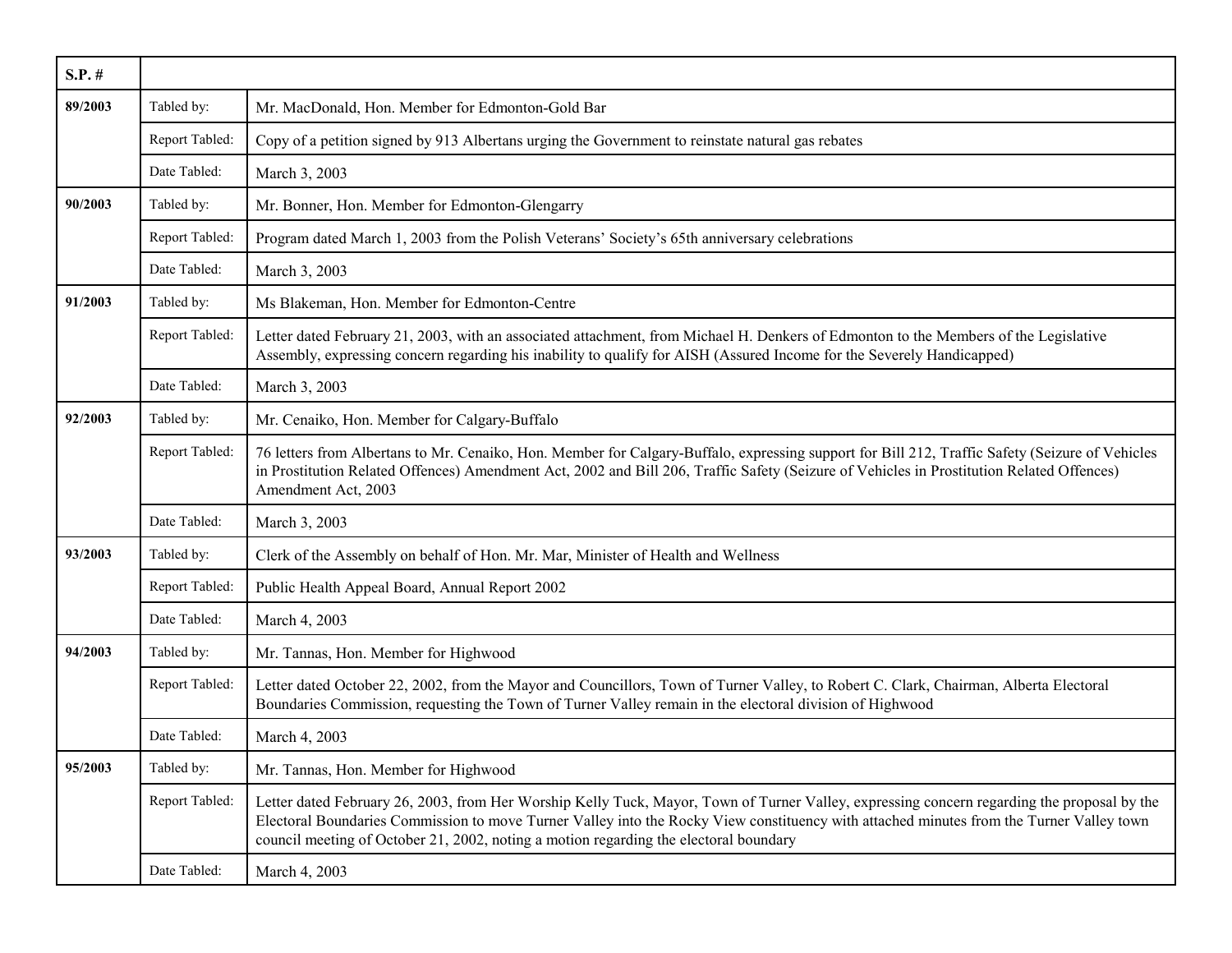| $S.P.$ # |                |                                                                                                                                                                                                                                                                                                                                                                                           |
|----------|----------------|-------------------------------------------------------------------------------------------------------------------------------------------------------------------------------------------------------------------------------------------------------------------------------------------------------------------------------------------------------------------------------------------|
| 96/2003  | Tabled by:     | Mr. Tannas, Hon. Member for Highwood                                                                                                                                                                                                                                                                                                                                                      |
|          | Report Tabled: | Letter dated February 28, 2003, from His Worship Rolly Magee, Mayor, Town of Black Diamond, to Mr. Tannas, Hon. Member for Highwood,<br>requesting the Town of Black Diamond remain in the Highwood constituency                                                                                                                                                                          |
|          | Date Tabled:   | March 4, 2003                                                                                                                                                                                                                                                                                                                                                                             |
| 97/2003  | Tabled by:     | Rev. Abbott, Hon. Member for Drayton Valley-Calmar, on behalf of Mr. Kowalski, Hon. Member for Barrhead-Westlock (Speaker of the<br>Legislative Assembly)                                                                                                                                                                                                                                 |
|          | Report Tabled: | Copy of a petition signed by 11 members of the Westlock United Church requesting the Government implement the recommendations of the<br>Romanow Report                                                                                                                                                                                                                                    |
|          | Date Tabled:   | March 4, 2003                                                                                                                                                                                                                                                                                                                                                                             |
| 98/2003  | Tabled by:     | Mrs. Ady, Hon. Member for Calgary-Shaw                                                                                                                                                                                                                                                                                                                                                    |
|          | Report Tabled: | Letter dated February 24, 2003, from Dave Fryett, Chairman, South Fish Creek Transportation Action Committee, to Mrs. Ady, Hon. Member<br>for Calgary-Shaw, Hon. Mrs. Forsyth, Solicitor General, and Ms Graham, Hon. Member for Calgary-Lougheed, requesting the Government<br>restore full funding to the south Deerfoot Trail extension upgrades and adhere to the original time lines |
|          | Date Tabled:   | March 4, 2003                                                                                                                                                                                                                                                                                                                                                                             |
| 99/2003  | Tabled by:     | Mr. Marz, Hon. Member for Olds-Didsbury-Three Hills                                                                                                                                                                                                                                                                                                                                       |
|          | Report Tabled: | 27 recent letters from Didsbury and area residents to Hon. Mr. Mar, Minister of Health and Wellness, and Mr. Marz, Hon. Member for Olds-<br>Didsbury-Three Hills, requesting the Didsbury district health services be included in the Calgary Regional Health Authority                                                                                                                   |
|          | Date Tabled:   | March 4, 2003                                                                                                                                                                                                                                                                                                                                                                             |
| 100/2003 | Tabled by:     | Mr. Marz, Hon. Member for Olds-Didsbury-Three Hills                                                                                                                                                                                                                                                                                                                                       |
|          | Report Tabled: | 2 recent letters from the Town of Carstairs and Mountain View County, and 2 from the Town of Didsbury to Mr. Marz, Hon. Member for Olds-<br>Didsbury-Three Hills, and Hon. Mr. Mar, Minister of Health and Wellness, expressing support for including the Didsbury health services in the<br>Calgary Regional Health Authority                                                            |
|          | Date Tabled:   | March 4, 2003                                                                                                                                                                                                                                                                                                                                                                             |
| 101/2003 | Tabled by:     | Dr. Taft, Hon. Member for Edmonton-Riverview                                                                                                                                                                                                                                                                                                                                              |
|          | Report Tabled: | Brochure, undated, entitled "High Power Bills Unplugged, Low Cost Power for Albertans" prepared by the Alberta Liberal Caucus                                                                                                                                                                                                                                                             |
|          | Date Tabled:   | March 4, 2003                                                                                                                                                                                                                                                                                                                                                                             |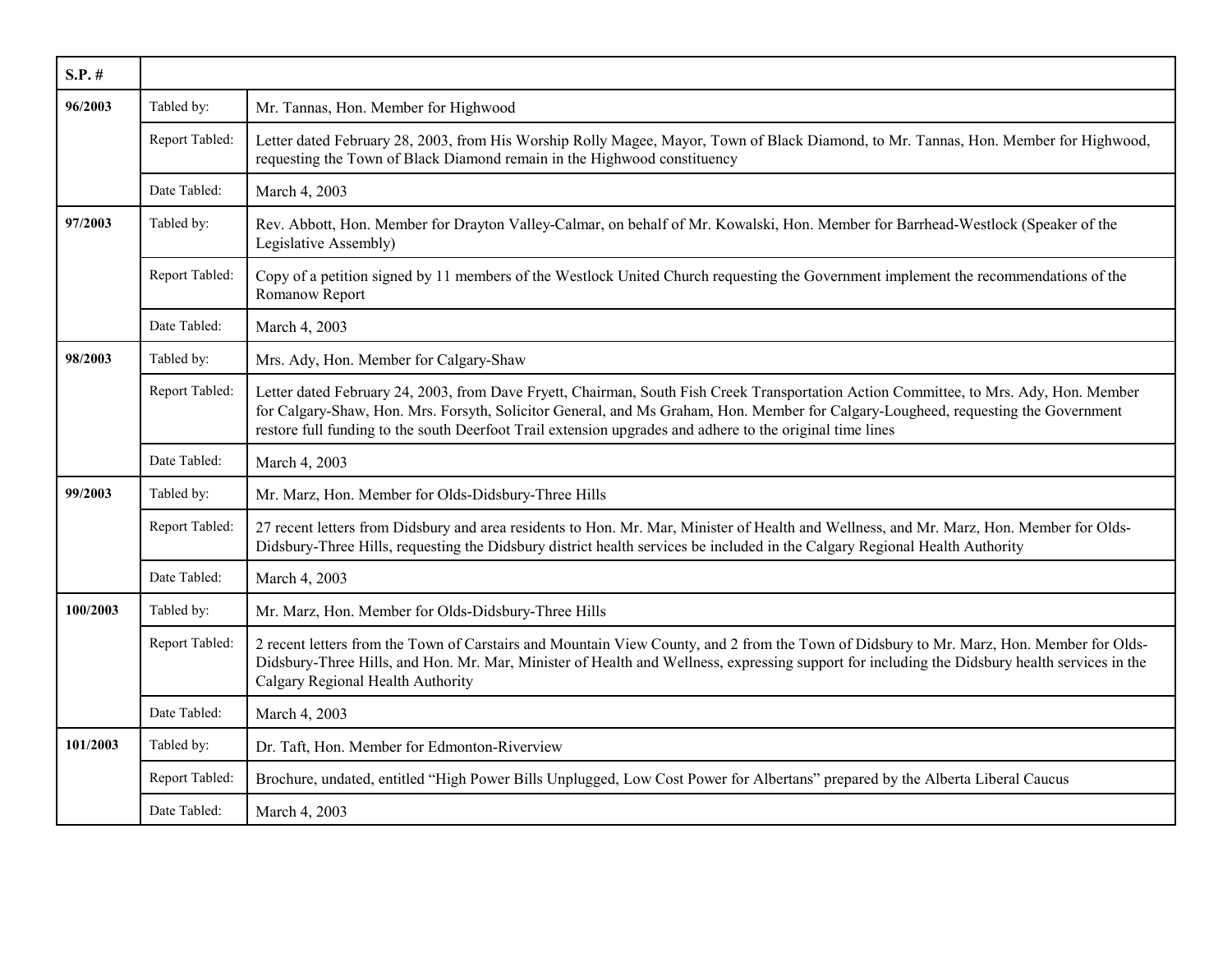| $S.P.$ # |                |                                                                                                                                                                                                                                                                                                                 |
|----------|----------------|-----------------------------------------------------------------------------------------------------------------------------------------------------------------------------------------------------------------------------------------------------------------------------------------------------------------|
| 102/2003 | Tabled by:     | Dr. Pannu, Hon. Member for Edmonton-Strathcona                                                                                                                                                                                                                                                                  |
|          | Report Tabled: | Media advisory dated February 28, 2003, entitled "Media briefing on Gas Utilities Statutes Amendment Act, 2003" prepared by Alberta Energy                                                                                                                                                                      |
|          | Date Tabled:   | March 4, 2003                                                                                                                                                                                                                                                                                                   |
| 103/2003 | Tabled by:     | Dr. Pannu, Hon. Member for Edmonton-Strathcona                                                                                                                                                                                                                                                                  |
|          | Report Tabled: | Letter dated March 4, 2003, from Dr. Pannu, Hon. Member for Edmonton-Strathcona, to Mr. Ouellette, Hon. Member for Innisfail-Sylvan Lake,<br>advising that the New Democrats will not be attending a briefing being held on March 4, 2003 and objecting to the briefing process                                 |
|          | Date Tabled:   | March 4, 2003                                                                                                                                                                                                                                                                                                   |
| 104/2003 | Tabled by:     | Mr. Mason, Hon. Member for Edmonton-Highlands                                                                                                                                                                                                                                                                   |
|          | Report Tabled: | Letter dated February 26, 2003, from William and Doreen Stevenson of Edmonton to Hon. Mr. Woloshyn, Minister of Seniors, expressing<br>displeasure with the deregulation of electricity and natural gas                                                                                                         |
|          | Date Tabled:   | March 4, 2003                                                                                                                                                                                                                                                                                                   |
| 105/2003 | Tabled by:     | Dr. Massey, Hon. Member for Edmonton-Mill Woods                                                                                                                                                                                                                                                                 |
|          | Report Tabled: | Letter dated September 4, 2002, from Linda McKay-Panos, Executive Director, Alberta Civil Liberties Research Centre, to the Office of the<br>Alberta Official Opposition, requesting an attached document entitled "Child Welfare Act Review 2002" be tabled in the Legislature                                 |
|          | Date Tabled:   | March 4, 2003                                                                                                                                                                                                                                                                                                   |
| 106/2003 | Tabled by:     | Hon. Mr. Kowalski, Speaker of the Legislative Assembly                                                                                                                                                                                                                                                          |
|          | Report Tabled: | Report to the Speaker of the Legislative Assembly of the Investigation by the Ethics Commissioner Into Allegations Involving Albert Klapstein,<br>Member for Leduc, dated March 4, 2003                                                                                                                         |
|          | Date Tabled:   | March 4, 2003                                                                                                                                                                                                                                                                                                   |
| 107/2003 | Tabled by:     | Mr. Knight, Hon. Member for Grande Prairie-Smoky                                                                                                                                                                                                                                                                |
|          | Report Tabled: | Letter dated December 17, 2002, from Tony Yelenik, Reeve, Municipal District of Greenview No. 16, on behalf of Little Smoky residents, to<br>Hon. Mr. Stelmach, Minister of Transportation, requesting local input into the design of the access to Little Smoky from Highway 43, with<br>several maps attached |
|          | Date Tabled:   | March 4, 2003                                                                                                                                                                                                                                                                                                   |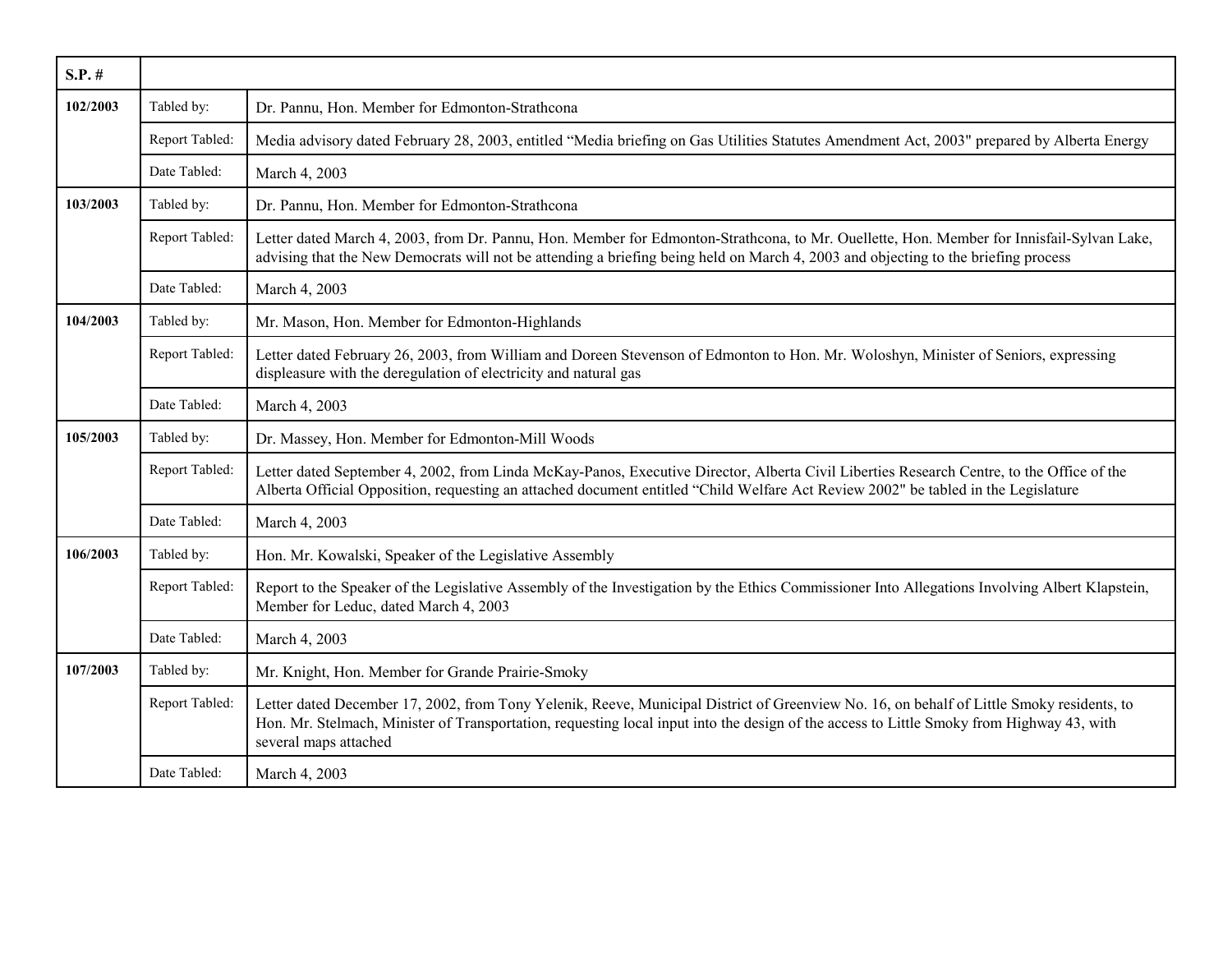| $S.P.$ # |                |                                                                                                                                                                                                                                                                      |
|----------|----------------|----------------------------------------------------------------------------------------------------------------------------------------------------------------------------------------------------------------------------------------------------------------------|
| 108/2003 | Tabled by:     | Hon. Dr. Oberg, Minister of Learning                                                                                                                                                                                                                                 |
|          | Report Tabled: | Letter dated March 5, 2003, from Hon. Dr. Oberg, Minister of Learning, to Dave Caron, Board Chairman, Greater St. Albert Catholic Schools,<br>commenting on a letter sent to parents in the Greater St. Albert Catholic School Division regarding funding shortfalls |
|          | Date Tabled:   | March 5, 2003                                                                                                                                                                                                                                                        |
| 109/2003 | Tabled by:     | Mr. Tannas, Hon. Member for Highwood                                                                                                                                                                                                                                 |
|          | Report Tabled: | Petition signed by 507 Nanton residents requesting the Government give priority to enforcing a regulated cost for utilities that would be<br>affordable to all Alberta residents                                                                                     |
|          | Date Tabled:   | March 5, 2003                                                                                                                                                                                                                                                        |
| 110/2003 | Tabled by:     | Mr. Cenaiko, Hon. Member for Calgary-Buffalo                                                                                                                                                                                                                         |
|          | Report Tabled: | 504 letters, undated, from North Central Edmonton residents to Mr. Cenaiko, Hon. Member for Calgary-Buffalo, expressing support for Bill 206,<br>Traffic Safety (Seizure of Vehicles in Prostitution Related Offences) Amendment Act, 2003                           |
|          | Date Tabled:   | March 5, 2003                                                                                                                                                                                                                                                        |
| 111/2003 | Tabled by:     | Mr. Cenaiko, Hon. Member for Calgary-Buffalo                                                                                                                                                                                                                         |
|          | Report Tabled: | Petition signed by 261 Edmonton residents expressing support for Bill 212, Traffic Safety (Seizure of Vehicles in Prostitution Related Offences)<br>Amendment Act, 2002                                                                                              |
|          | Date Tabled:   | March 5, 2003                                                                                                                                                                                                                                                        |
| 112/2003 | Tabled by:     | Mr. MacDonald, Hon. Member for Edmonton-Gold Bar                                                                                                                                                                                                                     |
|          | Report Tabled: | Copy of a petition signed by 605 Albertans urging the Government to reinstate natural gas rebates                                                                                                                                                                    |
|          | Date Tabled:   | March 5, 2003                                                                                                                                                                                                                                                        |
| 113/2003 | Tabled by:     | Mr. MacDonald, Hon. Member for Edmonton-Gold Bar                                                                                                                                                                                                                     |
|          | Report Tabled: | Graph entitled "Deregulation, Unplugged" prepared by the Alberta Liberal Caucus, setting out Alberta actual electricity prices versus prices<br>based on the Liberal Caucus low-cost plan from 2000 to 2003                                                          |
|          | Date Tabled:   | March 5, 2003                                                                                                                                                                                                                                                        |
| 114/2003 | Tabled by:     | Ms Blakeman, Hon. Member for Edmonton-Centre                                                                                                                                                                                                                         |
|          | Report Tabled: | Letter, undated, from Sharon Babish of Edmonton to Ms Blakeman, Hon. Member for Edmonton-Centre, expressing concern regarding increased<br>utility, car registration, telephone, and television cable costs                                                          |
|          | Date Tabled:   | March 5, 2003                                                                                                                                                                                                                                                        |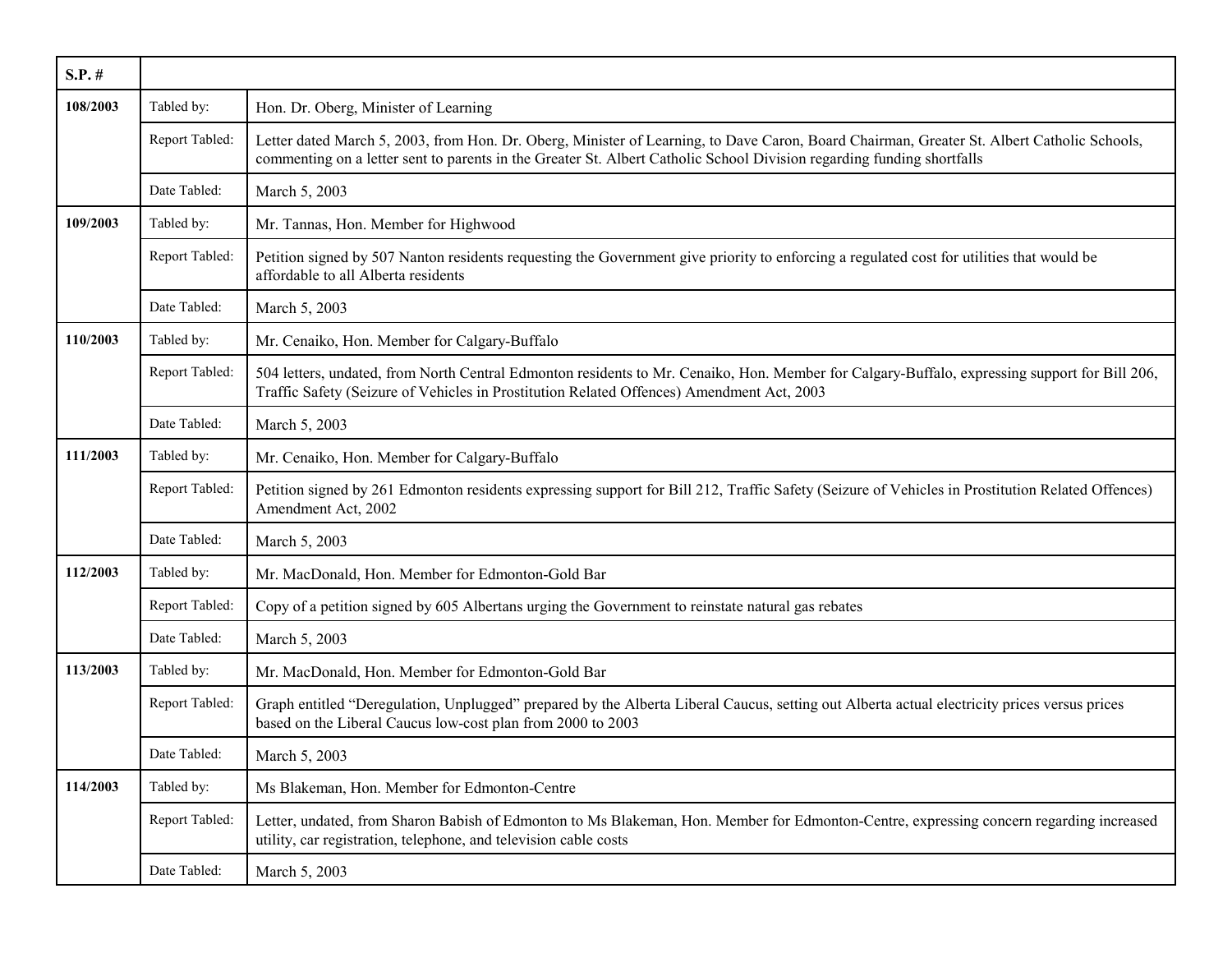| $S.P.$ # |                |                                                                                                                                                                                                                                                                                               |
|----------|----------------|-----------------------------------------------------------------------------------------------------------------------------------------------------------------------------------------------------------------------------------------------------------------------------------------------|
| 115/2003 | Tabled by:     | Mr. Bonner, Hon. Member for Edmonton-Glengarry                                                                                                                                                                                                                                                |
|          | Report Tabled: | Letter dated November 3, 2001, from Barry Milne of Calgary to Mr. Herard, Hon. Member for Calgary-Egmont, requesting assistance in dealing<br>with an injury claim with the Workers' Compensation Board                                                                                       |
|          | Date Tabled:   | March 5, 2003                                                                                                                                                                                                                                                                                 |
| 116/2003 | Tabled by:     | Mr. Bonner, Hon. Member for Edmonton-Glengarry                                                                                                                                                                                                                                                |
|          | Report Tabled: | Document, undated, entitled "WCB (Workers' Compensation Board) Benefit Payments Listing, Subject: MILNE Barry/claim #365 2906"                                                                                                                                                                |
|          | Date Tabled:   | March 5, 2003                                                                                                                                                                                                                                                                                 |
| 117/2003 | Tabled by:     | Mr. Bonner, Hon. Member for Edmonton-Glengarry                                                                                                                                                                                                                                                |
|          | Report Tabled: | Fax dated January 2, 2002, from Debbie Shenkarek, Program Analyst, Public Security Division, Department of the Solicitor General, to Wayne<br>Rhyason, Fraud Investigations, Workers' Compensation Board, regarding an alleged Workers' Compensation Board bribe claim made by Barry<br>Milne |
|          | Date Tabled:   | March 5, 2003                                                                                                                                                                                                                                                                                 |
| 118/2003 | Tabled by:     | Dr. Pannu, Hon. Member for Edmonton-Strathcona                                                                                                                                                                                                                                                |
|          | Report Tabled: | Report of the Standing Committee on Procedure and House Affairs, House of Commons, regarding a prima facie case of privilege in the House<br>of Commons dated March 19, 2001                                                                                                                  |
|          | Date Tabled:   | March 5, 2003                                                                                                                                                                                                                                                                                 |
| 119/2003 | Tabled by:     | Dr. Pannu, Hon. Member for Edmonton-Strathcona                                                                                                                                                                                                                                                |
|          | Report Tabled: | Letter dated January 21, 2003, from Mark Asbell, Chair, Alberta Labour Relations Board, unaddressed, providing an update on the Labour<br>Relations Board review of standard bargaining units in health care                                                                                  |
|          | Date Tabled:   | March 5, 2003                                                                                                                                                                                                                                                                                 |
| 120/2003 | Tabled by:     | Mr. Mason, Hon. Member for Edmonton-Highlands                                                                                                                                                                                                                                                 |
|          | Report Tabled: | Letter, undated, unaddressed, with writer's name struck out, expressing concern regarding increased natural gas and electricity rates                                                                                                                                                         |
|          | Date Tabled:   | March 5, 2003                                                                                                                                                                                                                                                                                 |
| 121/2003 | Tabled by:     | Mr. Horner, Hon. Member for Spruce Grove-Sturgeon-St. Albert                                                                                                                                                                                                                                  |
|          | Report Tabled: | Letter dated February 28, 2003, from Dave Caron, Chairman, Board of Trustees, Greater St. Albert Catholic Schools, to parents in the Greater<br>St. Albert Catholic School Division regarding funding shortfalls                                                                              |
|          | Date Tabled:   | March 5, 2003                                                                                                                                                                                                                                                                                 |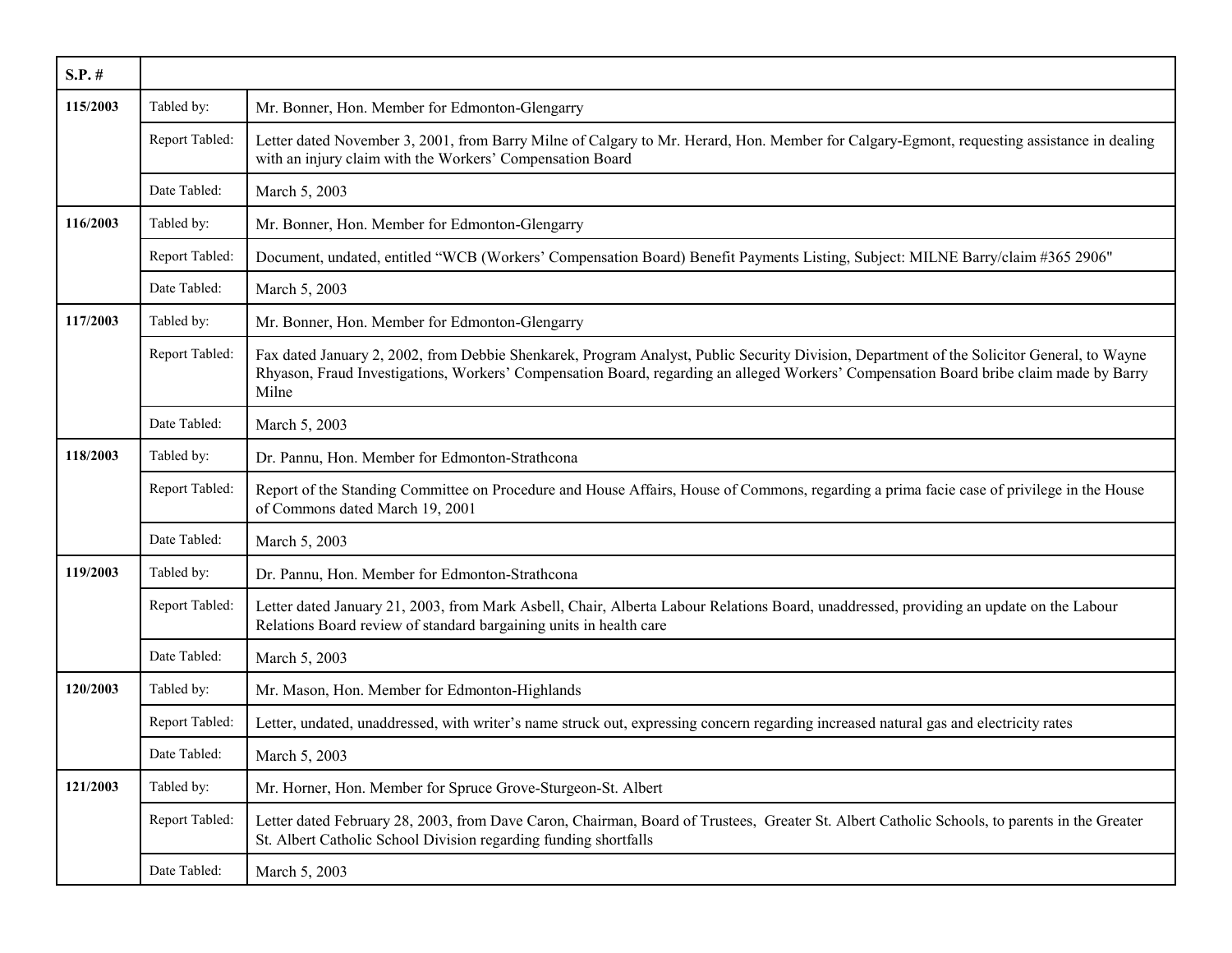| $S.P.$ # |                |                                                                                                                                                                                                                                                                                                                                                                                                                                                |
|----------|----------------|------------------------------------------------------------------------------------------------------------------------------------------------------------------------------------------------------------------------------------------------------------------------------------------------------------------------------------------------------------------------------------------------------------------------------------------------|
| 122/2003 | Tabled by:     | Hon. Mr. Kowalski, Speaker of the Legislative Assembly                                                                                                                                                                                                                                                                                                                                                                                         |
|          | Report Tabled: | E-mail message dated March 4, 2003, from Jack Janssen, Special Advisor, Department of Justice and Attorney General, to Bev Alenius,<br>Executive Assistant to the Speaker, providing a chronology of events surrounding the March 3, 2003 media briefing on Bill 19, Gas Utilities<br><b>Statutes Amendment Act, 2003</b>                                                                                                                      |
|          | Date Tabled:   | March 5, 2003                                                                                                                                                                                                                                                                                                                                                                                                                                  |
| 123/2003 | Tabled by:     | Hon. Mr. Kowalski, Speaker of the Legislative Assembly                                                                                                                                                                                                                                                                                                                                                                                         |
|          | Report Tabled: | Letter dated March 4, 2003, from Dr. Pannu, Hon. Member for Edmonton-Strathcona, to Hon. Mr. Kowalski, Speaker of the Legislative<br>Assembly, regarding the question of privilege raised by Dr. Pannu on March 4, 2003, attaching a copy of the March 19, 2001 privilege ruling of<br>the Speaker of the House of Commons and the Report of the Standing Committee on Procedure and House Affairs concerning the same matter                  |
|          | Date Tabled:   | March 5, 2003                                                                                                                                                                                                                                                                                                                                                                                                                                  |
| 124/2003 | Tabled by:     | Hon. Mr. Kowalski, Speaker of the Legislative Assembly                                                                                                                                                                                                                                                                                                                                                                                         |
|          | Report Tabled: | E-mail message dated March 5, 2003, from Charlotte Moran, Executive Assistant, Department of Energy, to Bev Alenius, Executive Assistant to<br>the Speaker, attaching a copy of the overhead presentation used during the March 3, 2003 media briefing on Bill 19, Gas Utilities Statutes<br>Amendment Act, 2003                                                                                                                               |
|          | Date Tabled:   | March 5, 2003                                                                                                                                                                                                                                                                                                                                                                                                                                  |
| 125/2003 | Tabled by:     | Hon. Mr. Kowalski, Speaker of the Legislative Assembly                                                                                                                                                                                                                                                                                                                                                                                         |
|          | Report Tabled: | Letter dated March 5, 2003, from Hon. Mr. Hancock, Government House Leader, to Hon. Mr. Kowalski, Speaker of the Legislative Assembly,<br>providing observations concerning the question of privilege raised on March 4, 2003 by Dr. Pannu, Hon. Member for Edmonton-Strathcona, and<br>attaching a copy of the PowerPoint presentation used during the March 3, 2003 media briefing on Bill 19, Gas Utilities Statutes Amendment Act,<br>2003 |
|          | Date Tabled:   | March 5, 2003                                                                                                                                                                                                                                                                                                                                                                                                                                  |
| 126/2003 | Tabled by:     | Mrs. O'Neill, Hon. Member for St. Albert                                                                                                                                                                                                                                                                                                                                                                                                       |
|          | Report Tabled: | E-mail message dated March 5, 2003, from Karen Ferrari of Edmonton to Mrs. O'Neill, Hon. Member for St. Albert, expressing concern<br>regarding education funding issues                                                                                                                                                                                                                                                                       |
|          | Date Tabled:   | March 6, 2003                                                                                                                                                                                                                                                                                                                                                                                                                                  |
| 127/2003 | Tabled by:     | Dr. Taft, Hon. Member for Edmonton-Riverview                                                                                                                                                                                                                                                                                                                                                                                                   |
|          | Report Tabled: | Chart dated January 2003, listing price comparisons on learning resource material purchased from the Department of Learning Resource Centre,<br>National Book Service, and a private wholesaler                                                                                                                                                                                                                                                |
|          | Date Tabled:   | March 6, 2003                                                                                                                                                                                                                                                                                                                                                                                                                                  |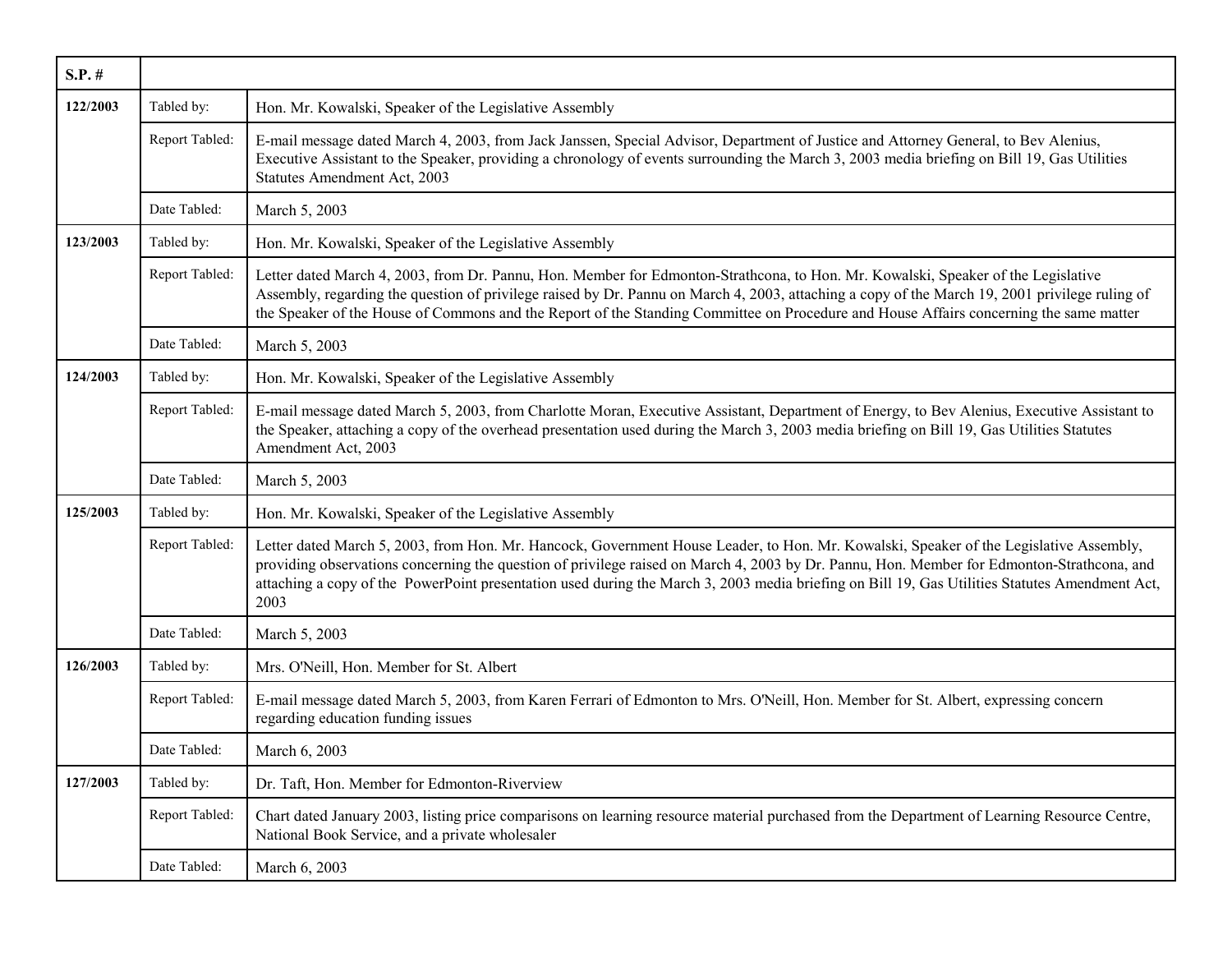| $S.P.$ # |                |                                                                                                                                                                                                                                                                                                               |
|----------|----------------|---------------------------------------------------------------------------------------------------------------------------------------------------------------------------------------------------------------------------------------------------------------------------------------------------------------|
| 128/2003 | Tabled by:     | Ms Carlson, Hon. Member for Edmonton-Ellerslie, on behalf of Dr. Nicol, Hon. Leader of the Official Opposition                                                                                                                                                                                                |
|          | Report Tabled: | E-mail message dated February 26, 2003, from David MacBain of Calgary to Dr. Nicol, Hon. Leader of the Official Opposition, expressing<br>concern regarding an increase in heating bills                                                                                                                      |
|          | Date Tabled:   | March 6, 2003                                                                                                                                                                                                                                                                                                 |
| 129/2003 | Tabled by:     | Ms Carlson, Hon. Member for Edmonton-Ellerslie, on behalf of Dr. Nicol, Hon. Leader of the Official Opposition                                                                                                                                                                                                |
|          | Report Tabled: | Letter dated March 4, 2003, from Al Yarmoloy of Claresholm to Hon. Mr. Klein, Premier, requesting an election be called                                                                                                                                                                                       |
|          | Date Tabled:   | March 6, 2003                                                                                                                                                                                                                                                                                                 |
| 130/2003 | Tabled by:     | Ms Carlson, Hon. Member for Edmonton-Ellerslie                                                                                                                                                                                                                                                                |
|          | Report Tabled: | Canadian Association of Petroleum Producers newsletter dated September 2002, entitled "Water Use by Alberta's Upstream Petroleum Industry"                                                                                                                                                                    |
|          | Date Tabled:   | March 6, 2003                                                                                                                                                                                                                                                                                                 |
| 131/2003 | Tabled by:     | Dr. Massey, Hon. Member for Edmonton-Mill Woods                                                                                                                                                                                                                                                               |
|          | Report Tabled: | E-mail message dated March 4, 2003, from Lyn Palindat, Secretary, Kate Chegwin School Council, to Hon. Dr. Oberg, Minister of Learning,<br>expressing concern regarding Dr. Oberg declining an invitation to participate in public education forum                                                            |
|          | Date Tabled:   | March 6, 2003                                                                                                                                                                                                                                                                                                 |
| 132/2003 | Tabled by:     | Mr. MacDonald, Hon. Member for Edmonton-Gold Bar                                                                                                                                                                                                                                                              |
|          | Report Tabled: | News release dated February 14, 2003, entitled "High Heating Bill a Reminder of Another Tory Broken Promise" prepared by the Alberta Liberal<br>Caucus                                                                                                                                                        |
|          | Date Tabled:   | March 6, 2003                                                                                                                                                                                                                                                                                                 |
| 133/2003 | Tabled by:     | Mr. MacDonald, Hon. Member for Edmonton-Gold Bar                                                                                                                                                                                                                                                              |
|          | Report Tabled: | Copy of a petition signed by 152 Albertans requesting the Government immediately reinstate natural gas rebates                                                                                                                                                                                                |
|          | Date Tabled:   | March 6, 2003                                                                                                                                                                                                                                                                                                 |
| 134/2003 | Tabled by:     | Dr. Pannu, Hon. Member for Edmonton-Strathcona                                                                                                                                                                                                                                                                |
|          | Report Tabled: | Report in Response to Government Motion No. 9 in Relation to Matters Dealing With Order and Privileges of the Assembly, prepared by the<br>Standing Committee on Privileges and Elections, Standing Orders and Printing, Legislative Assembly of Alberta, dated November 25, 1987<br>(Sessional Paper 343/87) |
|          | Date Tabled:   | March 6, 2003                                                                                                                                                                                                                                                                                                 |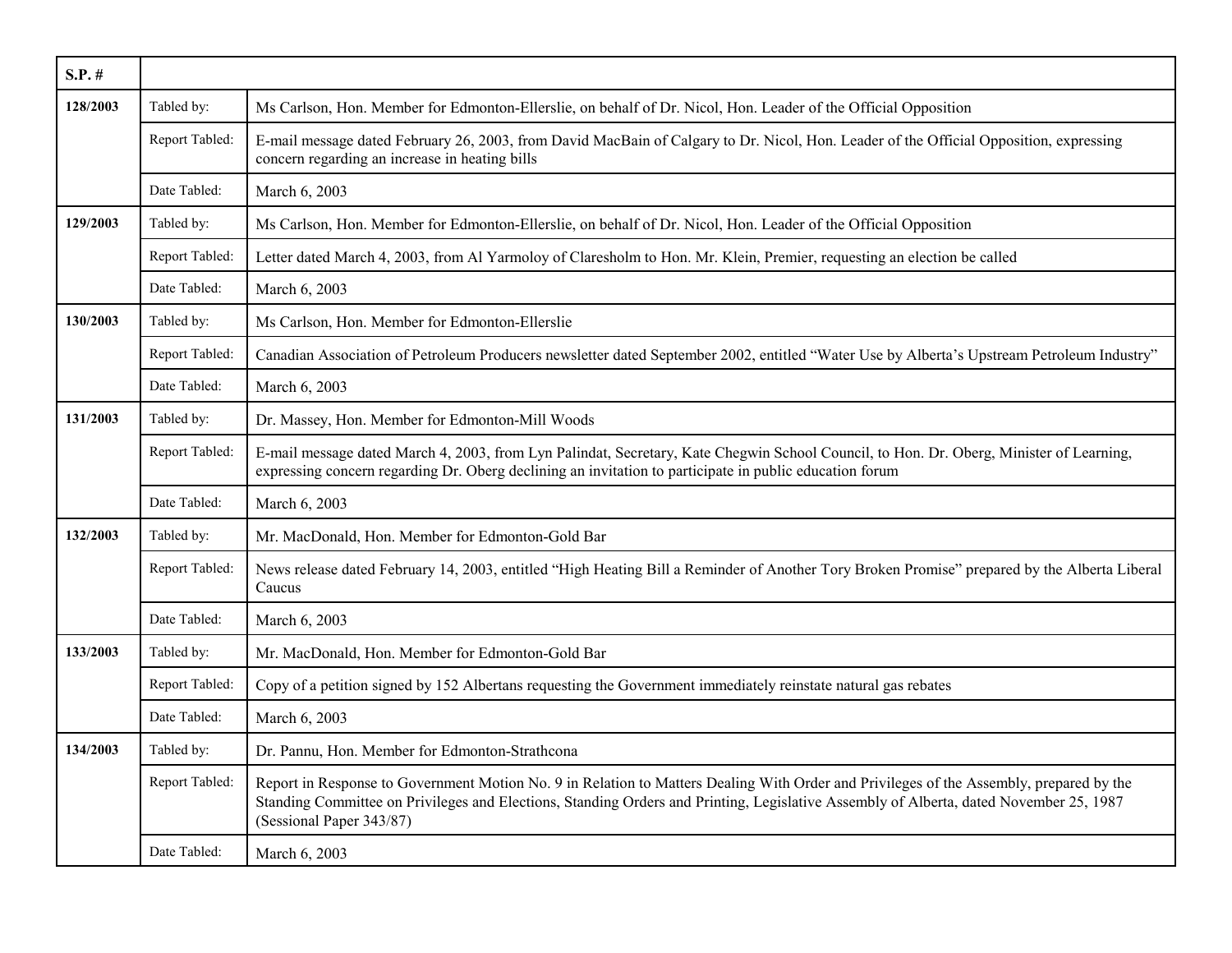| $S.P.$ # |                |                                                                                                                                                                                                                                                                              |
|----------|----------------|------------------------------------------------------------------------------------------------------------------------------------------------------------------------------------------------------------------------------------------------------------------------------|
| 135/2003 | Tabled by:     | Mr. Mason, Hon. Member for Edmonton-Highlands                                                                                                                                                                                                                                |
|          | Report Tabled: | E-mail message dated March 3, 2003, from Jackie Powell of Lacombe to Hon. Mr. Klein, Premier, expressing concern regarding high utility<br>costs                                                                                                                             |
|          | Date Tabled:   | March 6, 2003                                                                                                                                                                                                                                                                |
| 136/2003 | Tabled by:     | Mr. Cao, Hon. Member for Calgary-Fort                                                                                                                                                                                                                                        |
|          | Report Tabled: | Newsletter dated May 29, 2002, entitled "The Lobbyist, Workers' Compensation Board of Alberta" prepared by Allan P. Jobson, with several<br>attachments                                                                                                                      |
|          | Date Tabled:   | March 6, 2003                                                                                                                                                                                                                                                                |
| 137/2003 | Tabled by:     | Ms Fritz, Hon. Member for Calgary-Cross                                                                                                                                                                                                                                      |
|          | Report Tabled: | Petition signed by over 1,000 Albertans requesting the Government enact legislation to identify Métis children within the Child Welfare Act                                                                                                                                  |
|          | Date Tabled:   | March 6, 2003                                                                                                                                                                                                                                                                |
| 138/2003 | Tabled by:     | Hon. Mr. Hancock, Government House Leader, on behalf of Hon. Mr. Klein, Premier                                                                                                                                                                                              |
|          | Report Tabled: | Edmonton Journal article dated December 11, 2002, entitled "High living costs spark exodus to Alberta: 90,000 B.C.-ers migrate here between<br>1996-2001: Lotusland No More"                                                                                                 |
|          | Date Tabled:   | March 6, 2003                                                                                                                                                                                                                                                                |
| 139/2003 | Tabled by:     | Mr. Friedel, Hon. Member for Peace River                                                                                                                                                                                                                                     |
|          | Report Tabled: | Northern Alberta Development Council, Annual Report 2001-2002                                                                                                                                                                                                                |
|          | Date Tabled:   | March 10, 2003                                                                                                                                                                                                                                                               |
| 140/2003 | Tabled by:     | Mrs. O'Neill, Hon. Member for St. Albert                                                                                                                                                                                                                                     |
|          | Report Tabled: | Letter dated February 10, 2003, signed by 147 residents and families of Sturgeon Foundation, to Hon. Mr. Woloshyn, Minister of Seniors,<br>expressing concern regarding the Government's financial support for seniors housing and requesting financial support be increased |
|          | Date Tabled:   | March 10, 2003                                                                                                                                                                                                                                                               |
| 141/2003 | Tabled by:     | Ms Carlson, Hon. Member for Edmonton-Ellerslie                                                                                                                                                                                                                               |
|          | Report Tabled: | Information sheet, undated, entitled "Re-elect Gene Zwozdesky"                                                                                                                                                                                                               |
|          | Date Tabled:   | March 10, 2003                                                                                                                                                                                                                                                               |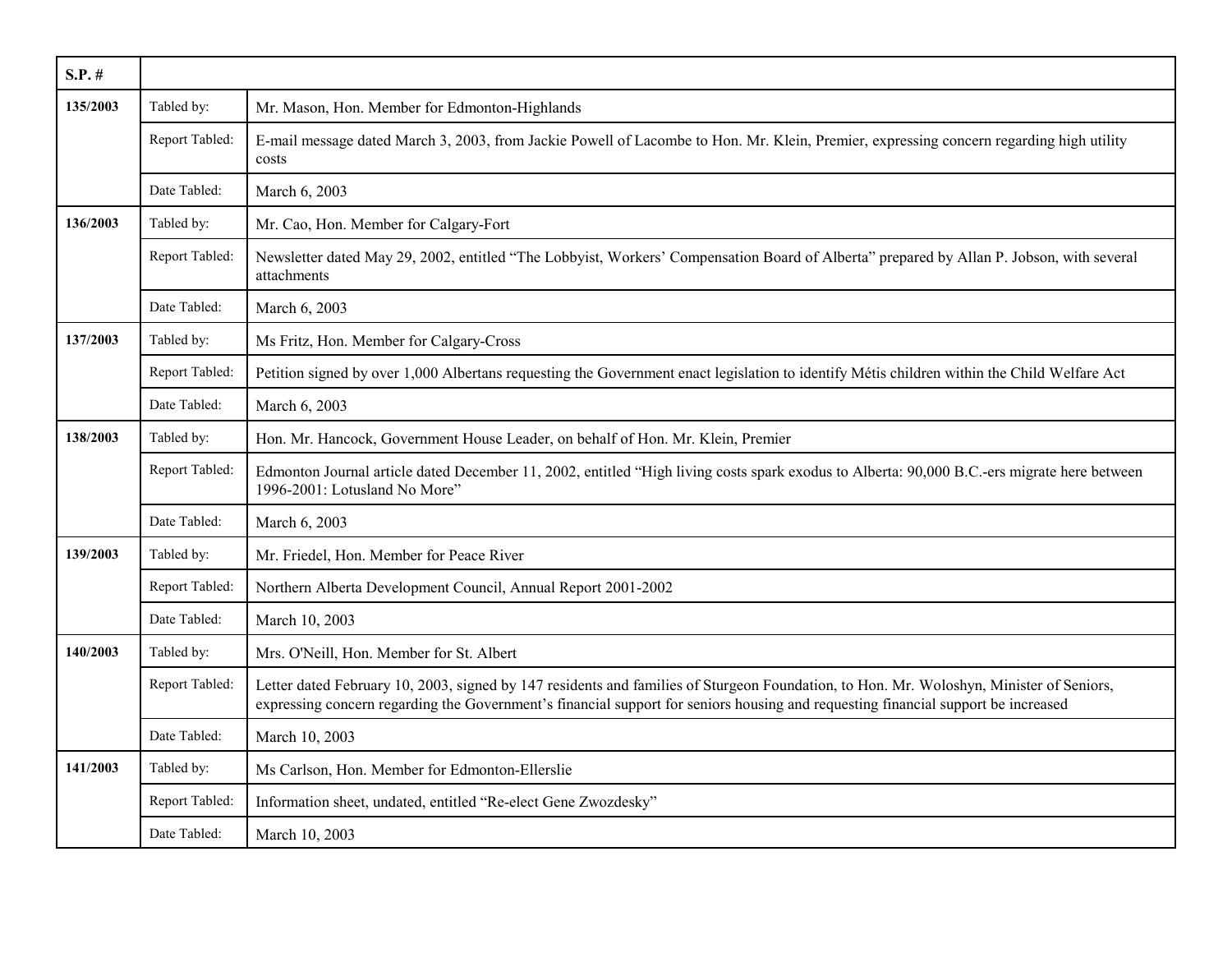| $S.P.$ # |                |                                                                                                                                                                                                                         |
|----------|----------------|-------------------------------------------------------------------------------------------------------------------------------------------------------------------------------------------------------------------------|
| 142/2003 | Tabled by:     | Ms Carlson, Hon. Member for Edmonton-Ellerslie                                                                                                                                                                          |
|          | Report Tabled: | Program from the Alberta Wilderness Associaton 1st annual Spring Wilderness Celebration on March 8, 2003                                                                                                                |
|          | Date Tabled:   | March 10, 2003                                                                                                                                                                                                          |
| 143/2003 | Tabled by:     | Dr. Taft, Hon. Member for Edmonton-Riverview                                                                                                                                                                            |
|          | Report Tabled: | Excerpts from Occupational Health and Safety Magazine dated May 2001, September 2001, January 2002, and May 2002, regarding fatalities<br>related to asbestos exposure                                                  |
|          | Date Tabled:   | March 10, 2003                                                                                                                                                                                                          |
| 144/2003 | Tabled by:     | Mr. MacDonald, Hon. Member for Edmonton-Gold Bar                                                                                                                                                                        |
|          | Report Tabled: | Power Pool of Alberta web page listing the actual and forecasted electricity prices for March 9, 2003                                                                                                                   |
|          | Date Tabled:   | March 10, 2003                                                                                                                                                                                                          |
| 145/2003 | Tabled by:     | Mr. MacDonald, Hon. Member for Edmonton-Gold Bar                                                                                                                                                                        |
|          | Report Tabled: | Letter dated November 13, 2002, from John Patrick Day, President, Edmonton-Norwood Liberal Association, to the Alberta Electoral Boundaries<br>Commission, attaching a submission responding to the Commission's Report |
|          | Date Tabled:   | March 10, 2003                                                                                                                                                                                                          |
| 146/2003 | Tabled by:     | Mr. MacDonald, Hon. Member for Edmonton-Gold Bar                                                                                                                                                                        |
|          | Report Tabled: | Copy of a petition signed by 310 Albertans requesting the Government immediately reinstate natural gas rebates                                                                                                          |
|          | Date Tabled:   | March 10, 2003                                                                                                                                                                                                          |
| 147/2003 | Tabled by:     | Dr. Pannu, Hon. Member for Edmonton-Strathcona                                                                                                                                                                          |
|          | Report Tabled: | Letter, undated, from Jill Hooke of Edmonton to Hon. Mr. Klein, Premier, urging the Government to increase education funding                                                                                            |
|          | Date Tabled:   | March 10, 2003                                                                                                                                                                                                          |
| 148/2003 | Tabled by:     | Hon. Mr. Kowalski, Speaker of the Legislative Assembly                                                                                                                                                                  |
|          | Report Tabled: | Pamphlet entitled "Alberta's Famous 5" prepared by the Legislative Assembly                                                                                                                                             |
|          | Date Tabled:   | March 10, 2003                                                                                                                                                                                                          |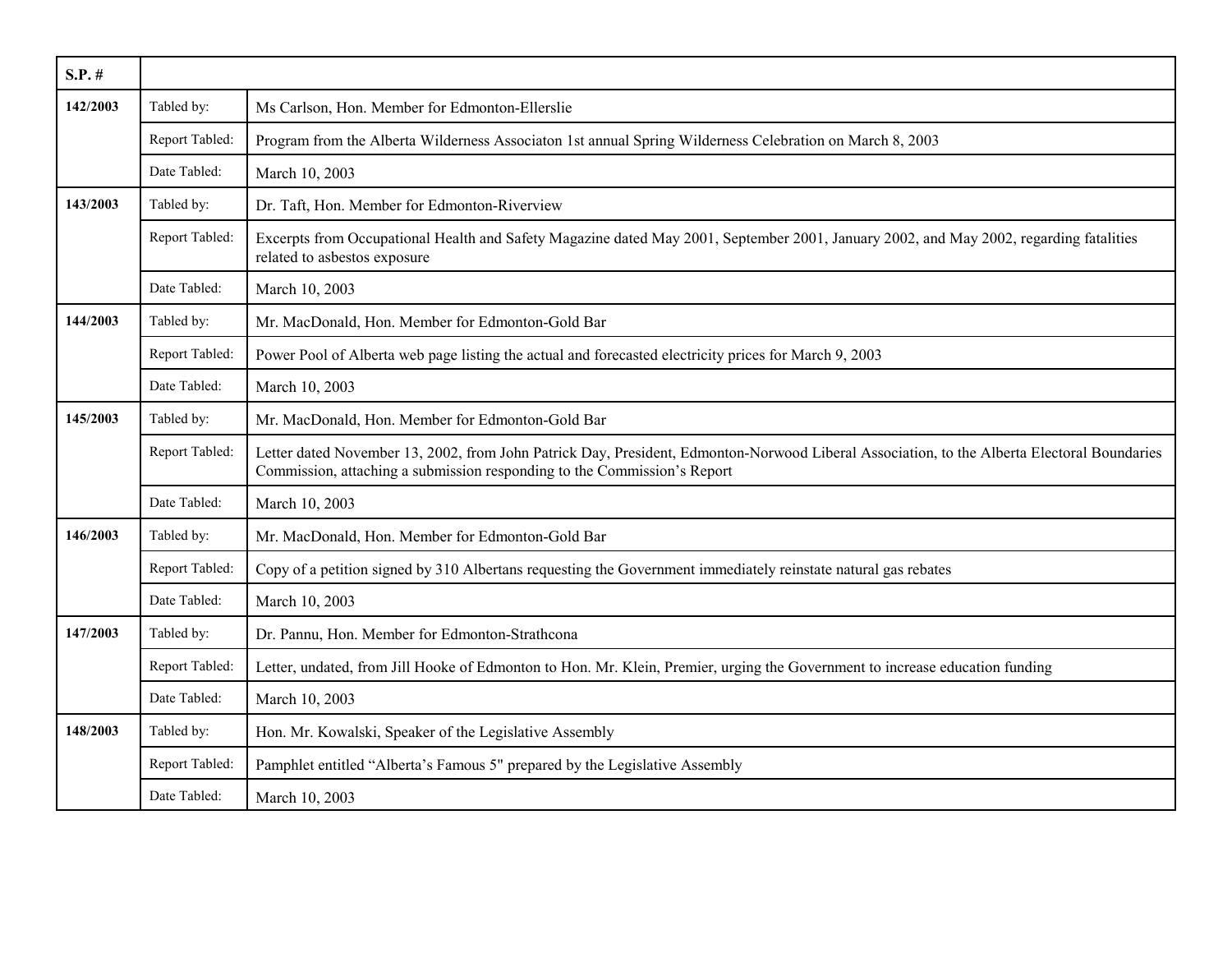| $S.P.$ # |                |                                                                                                                                                                                                                                                                                                                                                                                                          |
|----------|----------------|----------------------------------------------------------------------------------------------------------------------------------------------------------------------------------------------------------------------------------------------------------------------------------------------------------------------------------------------------------------------------------------------------------|
| 149/2003 | Tabled by:     | Hon. Mr. Hancock, Minister of Justice and Attorney General                                                                                                                                                                                                                                                                                                                                               |
|          | Report Tabled: | Response to Written Question WQ7 asked for by Ms Blakeman on March 10, 2003                                                                                                                                                                                                                                                                                                                              |
|          | Date Tabled:   | March 11, 2003                                                                                                                                                                                                                                                                                                                                                                                           |
| 150/2003 | Tabled by:     | Mr. Cenaiko, Hon. Member for Calgary-Buffalo                                                                                                                                                                                                                                                                                                                                                             |
|          | Report Tabled: | 49 letters, undated, from Albertans to Mr. Cenaiko, Hon. Member for Calgary-Buffalo, expressing support for Bill 206, Traffic Safety (Seizure of<br>Vehicles in Prostitution Related Offences) Amendment Act, 2003                                                                                                                                                                                       |
|          | Date Tabled:   | March 11, 2003                                                                                                                                                                                                                                                                                                                                                                                           |
| 151/2003 | Tabled by:     | Mr. Lougheed, Hon. Member for Clover Bar-Fort Saskatchewan                                                                                                                                                                                                                                                                                                                                               |
|          | Report Tabled: | Report dated 2002, entitled "Alberta Disability Strategy" prepared by the Premier's Council on the Status of Persons With Disabilities                                                                                                                                                                                                                                                                   |
|          | Date Tabled:   | March 11, 2003                                                                                                                                                                                                                                                                                                                                                                                           |
| 152/2003 | Tabled by:     | Ms Carlson, Hon. Member for Edmonton-Ellerslie                                                                                                                                                                                                                                                                                                                                                           |
|          | Report Tabled: | Excerpts from Proceedings (In Chambers) dated August 1, 2002, Court of Queen's Bench of Alberta, between Ray Thomlinson and Robert P.<br>Lee (Plaintiffs) and Her Majesty The Queen in Right of Alberta, Iris Evans, Minister of Child Services, the Public Trustee and Her Majesty The<br>Queen in Right of the Province of Alberta on Behalf of the Respondents 439 John Doe Being Minors (Defendants) |
|          | Date Tabled:   | March 11, 2003                                                                                                                                                                                                                                                                                                                                                                                           |
| 153/2003 | Tabled by:     | Dr. Pannu, Hon. Member for Edmonton-Strathcona                                                                                                                                                                                                                                                                                                                                                           |
|          | Report Tabled: | News release dated October 30, 2002, entitled "Ralph Klein supports civil disobedience, Premier reverses oft-stated policy by attending<br>Lethbridge courthouse rally" prepared by the New Democrat Opposition                                                                                                                                                                                          |
|          | Date Tabled:   | March 11, 2003                                                                                                                                                                                                                                                                                                                                                                                           |
| 154/2003 | Tabled by:     | Mr. Mason, Hon. Member for Edmonton-Highlands                                                                                                                                                                                                                                                                                                                                                            |
|          | Report Tabled: | E-mail message dated February 25, 2003, from Dianne Strilaeff of Edmonton to Hon. Mr. Smith, Minister of Energy, expressing concern<br>regarding the high cost of natural gas and requesting a subsidy                                                                                                                                                                                                   |
|          | Date Tabled:   | March 11, 2003                                                                                                                                                                                                                                                                                                                                                                                           |
| 155/2003 | Tabled by:     | Hon. Mrs. Nelson, Minister of Finance                                                                                                                                                                                                                                                                                                                                                                    |
|          | Report Tabled: | 2003-04 Interim Supply Estimates, Offices of the Legislative Assembly, Government and Lottery Fund                                                                                                                                                                                                                                                                                                       |
|          | Date Tabled:   | March 11, 2003                                                                                                                                                                                                                                                                                                                                                                                           |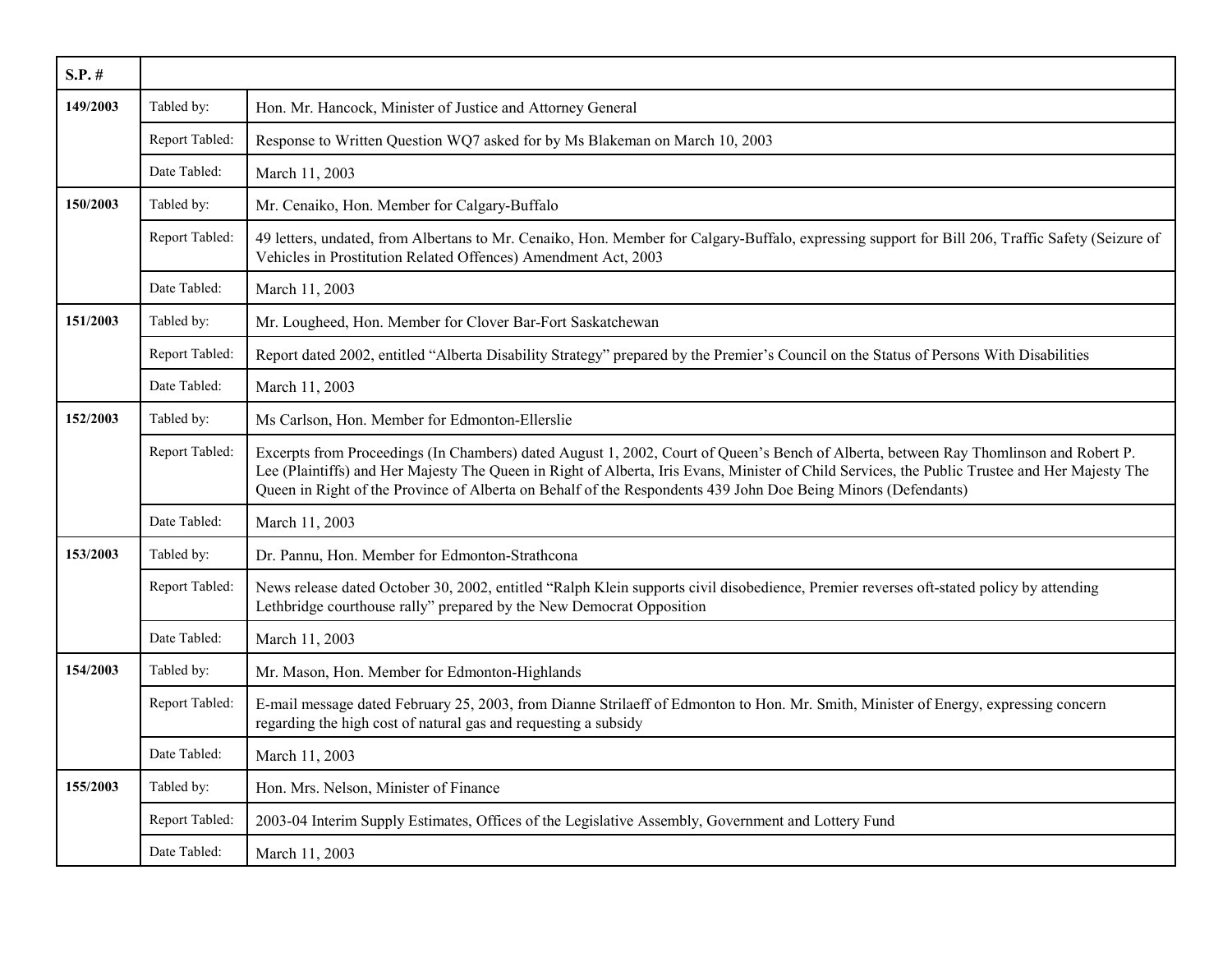| $S.P.$ # |                |                                                                                                                                                                                                                                                                                                                       |
|----------|----------------|-----------------------------------------------------------------------------------------------------------------------------------------------------------------------------------------------------------------------------------------------------------------------------------------------------------------------|
| 156/2003 | Tabled by:     | Hon. Mr. Smith, Minister of Energy                                                                                                                                                                                                                                                                                    |
|          | Report Tabled: | Document, undated, entitled "Natural Gas Prices 2000 to Present"                                                                                                                                                                                                                                                      |
|          | Date Tabled:   | March 12, 2003                                                                                                                                                                                                                                                                                                        |
| 157/2003 | Tabled by:     | Dr. Massey, Hon. Member for Edmonton-Mill Woods                                                                                                                                                                                                                                                                       |
|          | Report Tabled: | Letter dated March 10, 2003, from Diane Coburn of Edmonton to Dr. Massey, Hon. Member for Edmonton-Mill Woods, expressing concern<br>regarding employment insurance deductions, child tax credits, and AISH (Assured Income for the Severely Handicapped) benefits                                                    |
|          | Date Tabled:   | March 12, 2003                                                                                                                                                                                                                                                                                                        |
| 158/2003 | Tabled by:     | Dr. Massey, Hon. Member for Edmonton-Mill Woods                                                                                                                                                                                                                                                                       |
|          | Report Tabled: | Letter dated March 8, 2003, from Darlene Vinge of Edmonton, unaddressed, expressing concern regarding education funding                                                                                                                                                                                               |
|          | Date Tabled:   | March 12, 2003                                                                                                                                                                                                                                                                                                        |
| 159/2003 | Tabled by:     | Dr. Massey, Hon. Member for Edmonton-Mill Woods                                                                                                                                                                                                                                                                       |
|          | Report Tabled: | Letter dated February 26, 2003, from David Vinge of Edmonton to Hon. Dr. Oberg, Minister of Learning, expressing concern regarding Dr.<br>Oberg's response to education funding issues raised by Albertans                                                                                                            |
|          | Date Tabled:   | March 12, 2003                                                                                                                                                                                                                                                                                                        |
| 160/2003 | Tabled by:     | Dr. Taft, Hon. Member for Edmonton-Riverview                                                                                                                                                                                                                                                                          |
|          | Report Tabled: | Letter dated January 21, 2003, from Ray Klaschinsky of Calgary to Brad Jackson, Manager, Workplace Health and Safety, Department of Human<br>Resources and Employment, requesting information regarding an asbestos investigation at the Holy Cross Hospital while Mr. Klaschinsky was an<br>employee of the hospital |
|          | Date Tabled:   | March 12, 2003                                                                                                                                                                                                                                                                                                        |
| 161/2003 | Tabled by:     | Dr. Taft, Hon. Member for Edmonton-Riverview                                                                                                                                                                                                                                                                          |
|          | Report Tabled: | E-mail message dated February 24, 2003, from Heather Waldie to Hon. Dr. Oberg, Minister of Learning, expressing concern regarding<br>Dr. Oberg's response to education funding issues raised by Albertans                                                                                                             |
|          | Date Tabled:   | March 12, 2003                                                                                                                                                                                                                                                                                                        |
| 162/2003 | Tabled by:     | Dr. Taft, Hon. Member for Edmonton-Riverview                                                                                                                                                                                                                                                                          |
|          | Report Tabled: | Letter dated February 18, 2003, from Melanie Shapiro of Edmonton to Hon. Mr. Klein, Premier, requesting the Government make a long-term<br>commitment to fully funded quality public education                                                                                                                        |
|          | Date Tabled:   | March 12, 2003                                                                                                                                                                                                                                                                                                        |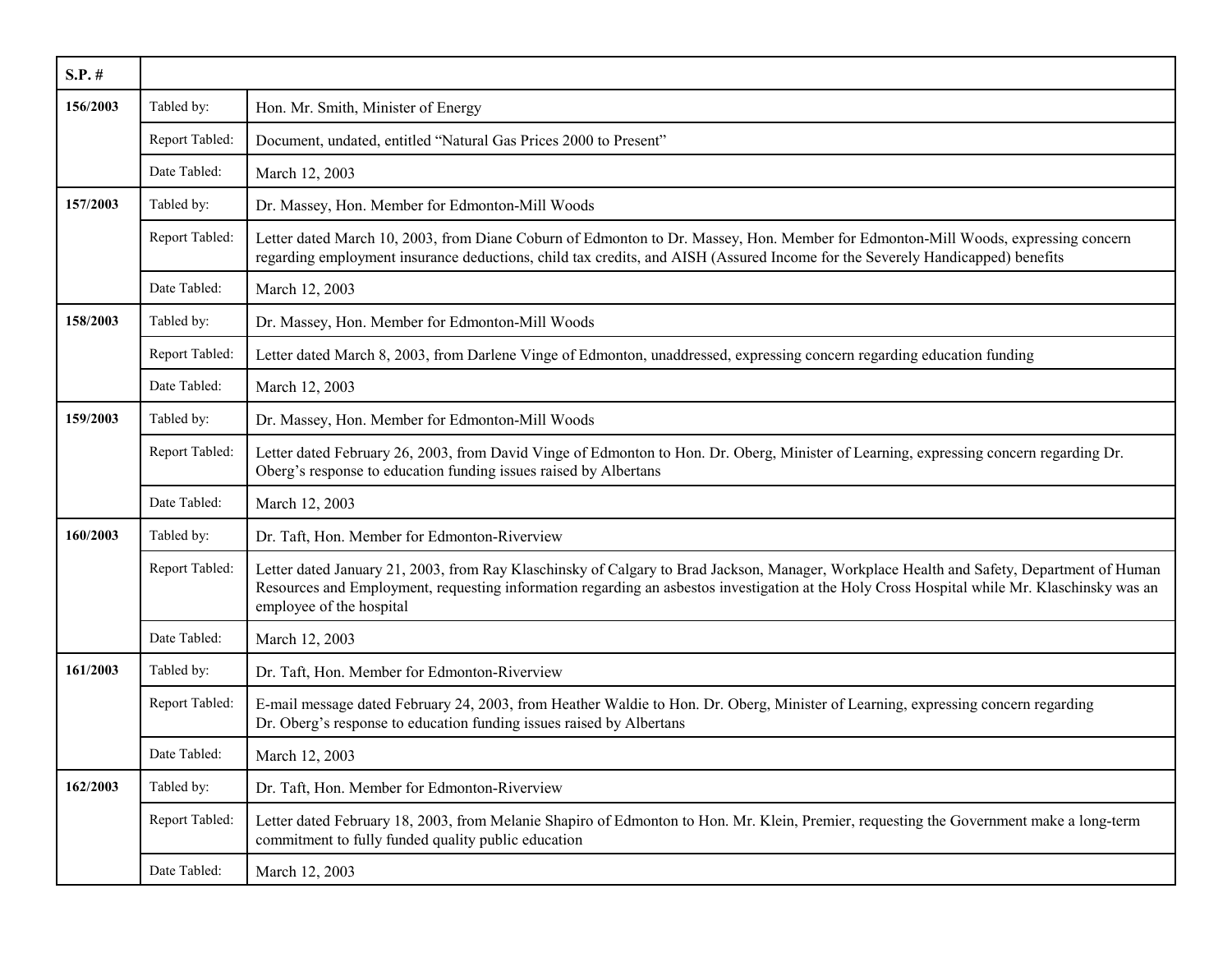| $S.P.$ # |                |                                                                                                                                                                                                                                                                                                                |
|----------|----------------|----------------------------------------------------------------------------------------------------------------------------------------------------------------------------------------------------------------------------------------------------------------------------------------------------------------|
| 163/2003 | Tabled by:     | Dr. Taft, Hon. Member for Edmonton-Riverview                                                                                                                                                                                                                                                                   |
|          | Report Tabled: | Letter, undated, from Kelly Steeves, Chair, Riverview Public Education Coalition, to Hon. Mr. Klein, Premier, expressing concern regarding<br>education funding and requesting an opportunity for the Coalition to share its views with Executive Council                                                      |
|          | Date Tabled:   | March 12, 2003                                                                                                                                                                                                                                                                                                 |
| 164/2003 | Tabled by:     | Dr. Pannu, Hon. Member for Edmonton-Strathcona                                                                                                                                                                                                                                                                 |
|          | Report Tabled: | Letter dated December 13, 2002, signed by 27 residents of Meadowlark Seniors Lodge, to Dr. Pannu, Hon. Member for Edmonton-Strathcona,<br>expressing concern regarding rent and services increases and requesting an increase in Government funding to the Greater Edmonton Foundation,<br>Housing for Seniors |
|          | Date Tabled:   | March 12, 2003                                                                                                                                                                                                                                                                                                 |
| 165/2003 | Tabled by:     | Dr. Pannu, Hon. Member for Edmonton-Strathcona                                                                                                                                                                                                                                                                 |
|          | Report Tabled: | Letter dated February 21, 2003, from Wendy Girletz to Whom it May Concern, expressing concern over the closure of the high school, grain<br>elevators, and health centre in Cereal and the possibility of the closure of the elementary school                                                                 |
|          | Date Tabled:   | March 12, 2003                                                                                                                                                                                                                                                                                                 |
| 166/2003 | Tabled by:     | Mr. Mason, Hon. Member for Edmonton-Highlands                                                                                                                                                                                                                                                                  |
|          | Report Tabled: | Letter dated March 3, 2003, from Margaret Fester of Hinton to Hon. Mr. Smith, Minister of Energy, expressing concern regarding the high cost<br>of natural gas                                                                                                                                                 |
|          | Date Tabled:   | March 12, 2003                                                                                                                                                                                                                                                                                                 |
| 167/2003 | Tabled by:     | Hon. Mr. Woloshyn, Minister of Seniors                                                                                                                                                                                                                                                                         |
|          | Report Tabled: | Response to Written Question WQ4 asked for by Ms Blakeman on March 10, 2003                                                                                                                                                                                                                                    |
|          | Date Tabled:   | March 13, 2003                                                                                                                                                                                                                                                                                                 |
| 168/2003 | Tabled by:     | Dr. Pannu, Hon. Member for Edmonton-Strathcona                                                                                                                                                                                                                                                                 |
|          | Report Tabled: | Letter dated March 4, 2003, from Gerry Toller-Lobe of Edmonton to Hon. Mr. Klein, Premier, expressing concern regarding the Government's<br>handling of several public education issues                                                                                                                        |
|          | Date Tabled:   | March 13, 2003                                                                                                                                                                                                                                                                                                 |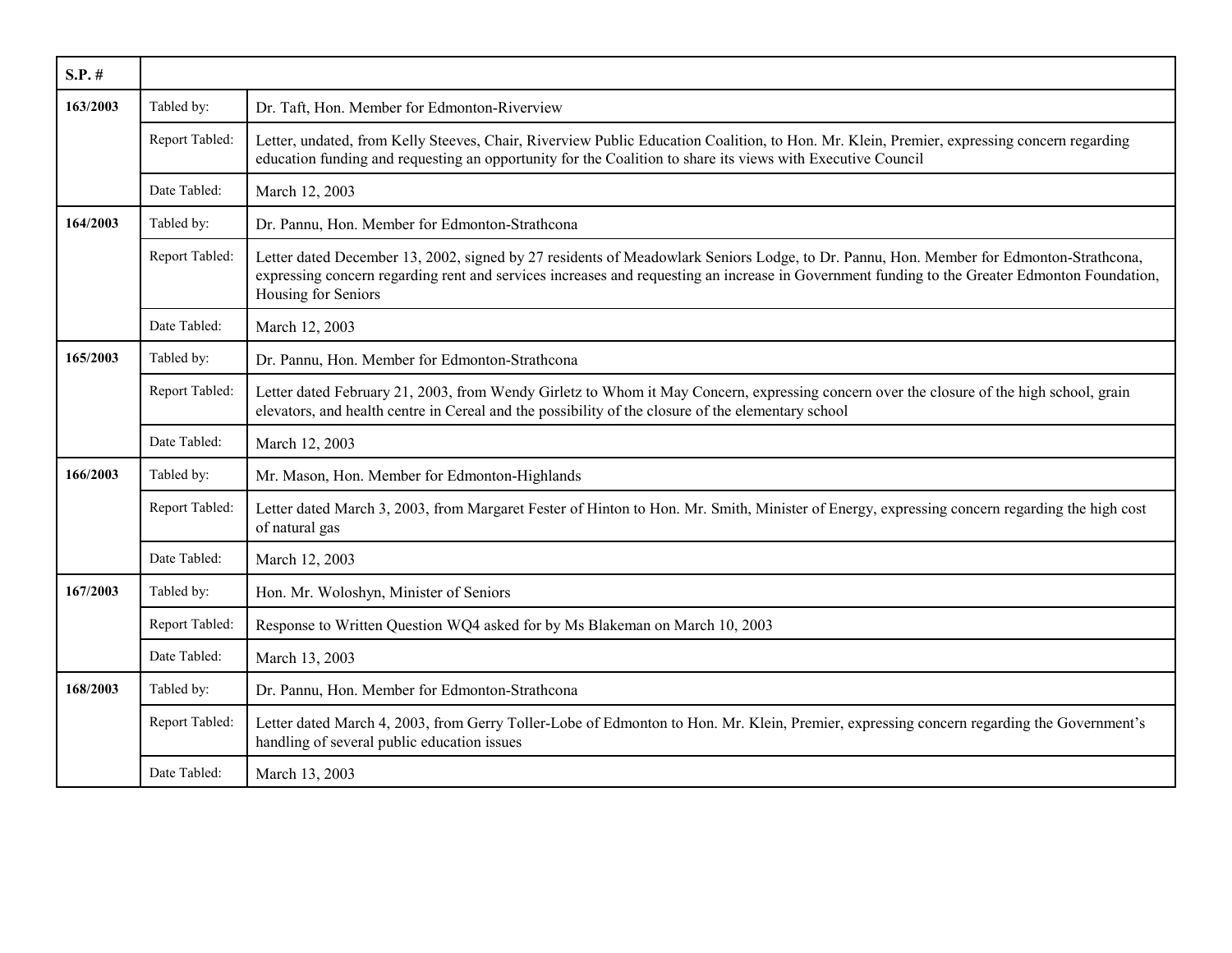| $S.P.$ # |                |                                                                                                                                                                                                                                                                               |
|----------|----------------|-------------------------------------------------------------------------------------------------------------------------------------------------------------------------------------------------------------------------------------------------------------------------------|
| 169/2003 | Tabled by:     | Ms Blakeman, Hon. Member for Edmonton-Centre                                                                                                                                                                                                                                  |
|          | Report Tabled: | Letter dated February 19, 2003, from Ian Crichton of Edmonton to Ms Blakeman, Hon. Member for Edmonton-Centre, expressing concern<br>regarding, and opposition to, the Government's intention to proceed with public and private infrastructure partnerships                  |
|          | Date Tabled:   | March 13, 2003                                                                                                                                                                                                                                                                |
| 170/2003 | Tabled by:     | Ms Blakeman, Hon. Member for Edmonton-Centre                                                                                                                                                                                                                                  |
|          | Report Tabled: | Letter dated March 10, 2003, from Phillip H. Walker of Edmonton to Ms Blakeman, Hon. Member for Edmonton-Centre, expressing support for<br>a motion passed by the City of Edmonton Council urging the Legislative Assembly to maintain 19 electoral divisions within Edmonton |
|          | Date Tabled:   | March 13, 2003                                                                                                                                                                                                                                                                |
| 171/2003 | Tabled by:     | Ms Blakeman, Hon. Member for Edmonton-Centre                                                                                                                                                                                                                                  |
|          | Report Tabled: | Document, undated, untitled, outlining financial issues faced by an unemployed, chronically ill, homeless person who is relying on financial<br>assistance from the Supports for Independence (SFI) Program                                                                   |
|          | Date Tabled:   | March 13, 2003                                                                                                                                                                                                                                                                |
| 172/2003 | Tabled by:     | Dr. Taft, Hon. Member for Edmonton-Riverview                                                                                                                                                                                                                                  |
|          | Report Tabled: | Letter dated February 17, 2003, from Tara Krys of Edmonton to Dr. Taft, Hon. Member for Edmonton-Riverview, expressing concern regarding<br>inadequate funding for school boards and teachers' salaries                                                                       |
|          | Date Tabled:   | March 13, 2003                                                                                                                                                                                                                                                                |
| 173/2003 | Tabled by:     | Dr. Taft, Hon. Member for Edmonton-Riverview                                                                                                                                                                                                                                  |
|          | Report Tabled: | Letter dated February 19, 2003, from Lana Cuthbertson of Edmonton to Dr. Taft, Hon. Member for Edmonton-Riverview, expressing concern<br>regarding education funding cuts                                                                                                     |
|          | Date Tabled:   | March 13, 2003                                                                                                                                                                                                                                                                |
| 174/2003 | Tabled by:     | Dr. Taft, Hon. Member for Edmonton-Riverview                                                                                                                                                                                                                                  |
|          | Report Tabled: | E-mail message dated February 25, 2003, from Dan Musica to Lynn Odynski, Edmonton Public School Board, expressing concern that his<br>daughter's education will suffer as a result of the school board's financial difficulties                                               |
|          | Date Tabled:   | March 13, 2003                                                                                                                                                                                                                                                                |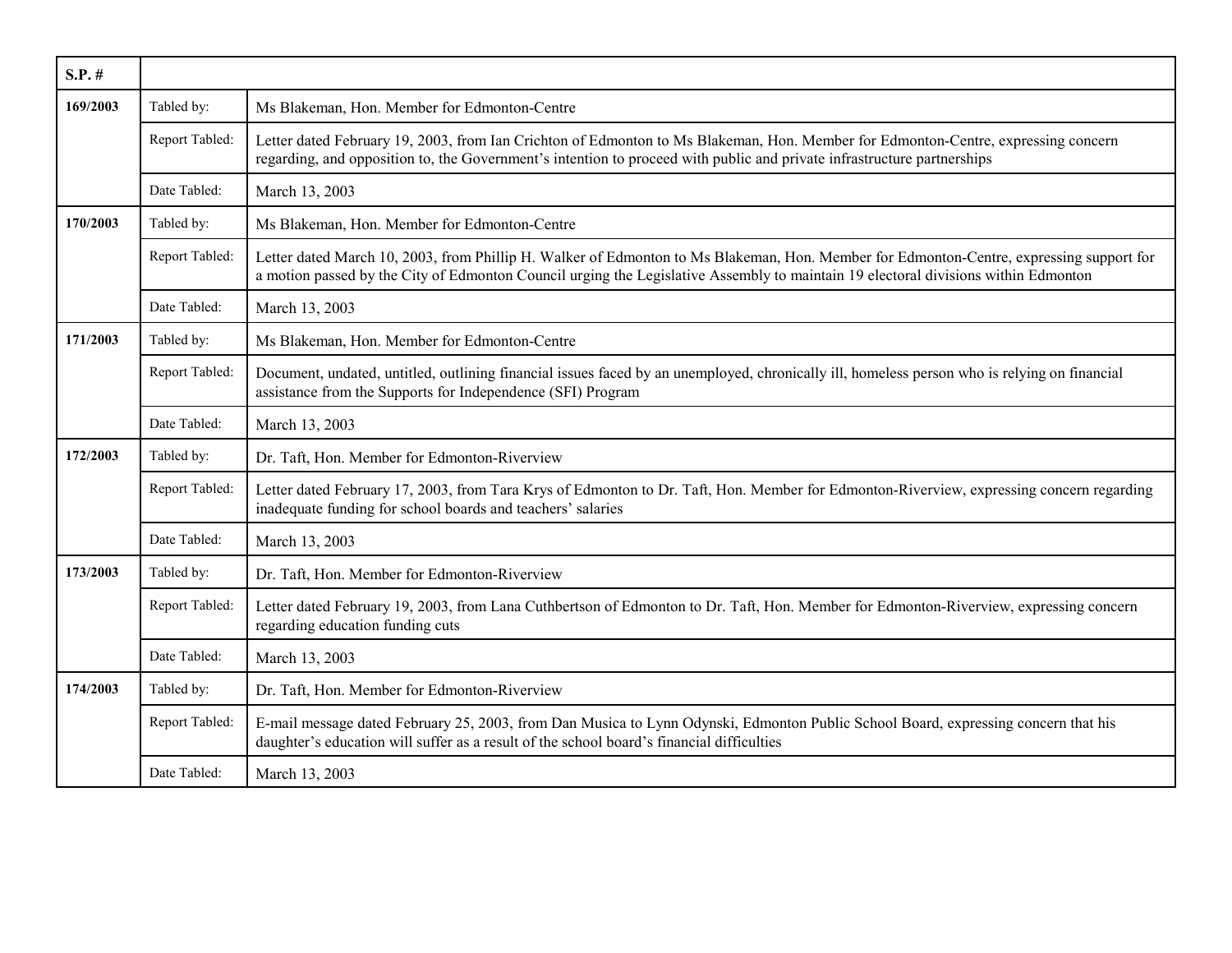| $S.P.$ # |                |                                                                                                                                                                                                                                                                                                                                                          |
|----------|----------------|----------------------------------------------------------------------------------------------------------------------------------------------------------------------------------------------------------------------------------------------------------------------------------------------------------------------------------------------------------|
| 175/2003 | Tabled by:     | Dr. Taft, Hon. Member for Edmonton-Riverview                                                                                                                                                                                                                                                                                                             |
|          | Report Tabled: | E-mail message dated March 11, 2003, from Phillip H. Walker to Dr. Taft, Hon. Member for Edmonton-Riverview, expressing support for a<br>motion passed by the City of Edmonton Council urging the Legislative Assembly to maintain 19 electoral divisions within Edmonton                                                                                |
|          | Date Tabled:   | March 13, 2003                                                                                                                                                                                                                                                                                                                                           |
| 176/2003 | Tabled by:     | Dr. Taft, Hon. Member for Edmonton-Riverview                                                                                                                                                                                                                                                                                                             |
|          | Report Tabled: | E-mail message dated February 27, 2003, from Peter Schiavone of Edmonton to Dr. Taft, Hon. Member for Edmonton-Riverview, expressing<br>concern regarding natural gas and power costs and requesting a rebate                                                                                                                                            |
|          | Date Tabled:   | March 13, 2003                                                                                                                                                                                                                                                                                                                                           |
| 177/2003 | Tabled by:     | Mr. MacDonald, Hon. Member for Edmonton-Gold Bar                                                                                                                                                                                                                                                                                                         |
|          | Report Tabled: | Letter dated February 24, 2003, from Hon. Mrs. Nelson, Minister of Finance, to Mr. MacDonald, Hon. Member for Edmonton-Gold Bar,<br>responding to Mr. MacDonald's recent letter sent to Hon. Mr. Klein, Premier, indicating phase one of a process to review auto insurance in<br>Alberta is complete and the results may assist in stabilizing premiums |
|          | Date Tabled:   | March 13, 2003                                                                                                                                                                                                                                                                                                                                           |
| 178/2003 | Tabled by:     | Mr. MacDonald, Hon. Member for Edmonton-Gold Bar                                                                                                                                                                                                                                                                                                         |
|          | Report Tabled: | Copy of a petition signed by 205 Albertans requesting the Government immediately reinstate natural gas rebates                                                                                                                                                                                                                                           |
|          | Date Tabled:   | March 13, 2003                                                                                                                                                                                                                                                                                                                                           |
| 179/2003 | Tabled by:     | Mr. Mason, Hon. Member for Edmonton-Highlands                                                                                                                                                                                                                                                                                                            |
|          | Report Tabled: | Letter dated March 7, 2003, with writer's name struck out, to Mr. Mason, Hon. Member for Edmonton-Highlands, expressing concern regarding<br>energy costs and thanking Mr. Mason for his efforts in this regard                                                                                                                                          |
|          | Date Tabled:   | March 13, 2003                                                                                                                                                                                                                                                                                                                                           |
| 180/2003 | Tabled by:     | Mr. Klapstein, Acting Chair of Committees                                                                                                                                                                                                                                                                                                                |
|          | Report Tabled: | List of the Interim Estimates for the fiscal year ending March 31, 2004                                                                                                                                                                                                                                                                                  |
|          | Date Tabled:   | March 13, 2003                                                                                                                                                                                                                                                                                                                                           |
| 181/2003 | Tabled by:     | Dr. Pannu, Hon. Member for Edmonton-Strathcona                                                                                                                                                                                                                                                                                                           |
|          | Report Tabled: | Letter dated March 16, 2003, from Victor Dorian of Edmonton to Dr. Pannu, Hon. Member for Edmonton-Strathcona, expressing concern<br>regarding education funding                                                                                                                                                                                         |
|          | Date Tabled:   | March 17, 2003                                                                                                                                                                                                                                                                                                                                           |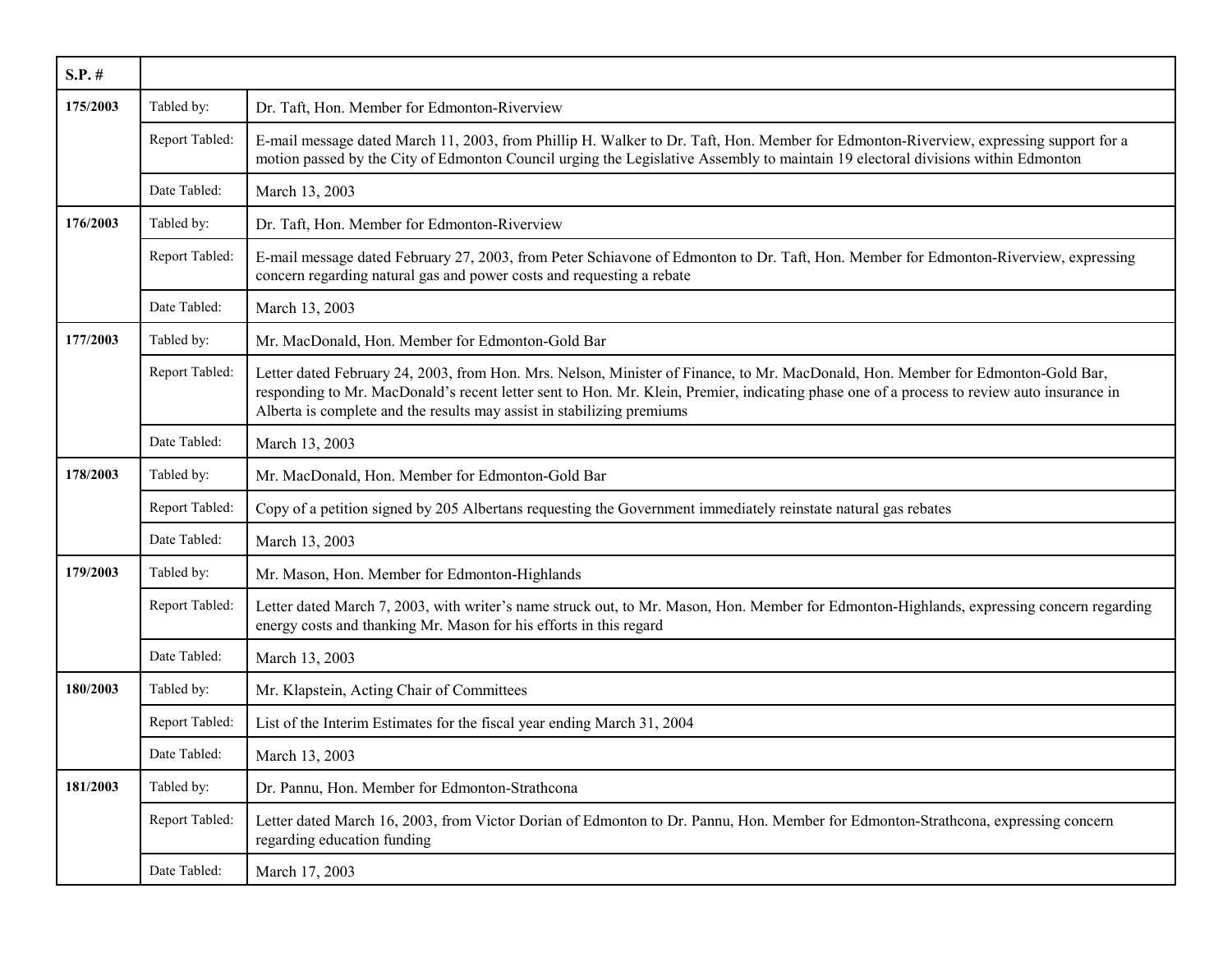| $S.P.$ # |                |                                                                                                                                                                                                                                                                   |
|----------|----------------|-------------------------------------------------------------------------------------------------------------------------------------------------------------------------------------------------------------------------------------------------------------------|
| 182/2003 | Tabled by:     | Mr. Bonner, Hon. Member for Edmonton-Glengarry                                                                                                                                                                                                                    |
|          | Report Tabled: | Program from the Edmonton Public Schools' 39th Night of Music entitled "A Musical Journey" held on March 12, 2003 at the Jubilee<br>Auditorium                                                                                                                    |
|          | Date Tabled:   | March 17, 2003                                                                                                                                                                                                                                                    |
| 183/2003 | Tabled by:     | Dr. Taft, Hon. Member for Edmonton-Riverview                                                                                                                                                                                                                      |
|          | Report Tabled: | Letter dated March 12, 2003, from Maureen Santin of Edmonton to Hon. Dr. Oberg, Minister of Learning, requesting an increase in education<br>funding                                                                                                              |
|          | Date Tabled:   | March 17, 2003                                                                                                                                                                                                                                                    |
| 184/2003 | Tabled by:     | Dr. Taft, Hon. Member for Edmonton-Riverview                                                                                                                                                                                                                      |
|          | Report Tabled: | E-mail message dated March 10, 2003, from Linda Hallworth of Edmonton to Hon. Mr. Klein, Premier, expressing concern regarding the<br>Government's lack of vision surrounding education funding                                                                   |
|          | Date Tabled:   | March 17, 2003                                                                                                                                                                                                                                                    |
| 185/2003 | Tabled by:     | Dr. Taft, Hon. Member for Edmonton-Riverview                                                                                                                                                                                                                      |
|          | Report Tabled: | Letter dated March 13, 2003, from Mona Luth of Edmonton to Hon. Mr. Klein, Premier, expressing concern regarding the Government's<br>disregard for public education                                                                                               |
|          | Date Tabled:   | March 17, 2003                                                                                                                                                                                                                                                    |
| 186/2003 | Tabled by:     | Dr. Taft, Hon. Member for Edmonton-Riverview                                                                                                                                                                                                                      |
|          | Report Tabled: | E-mail message dated March 13, 2003, from Matt Rose of Edmonton to Dr. Taft, Hon. Member for Edmonton-Riverview, expressing concern<br>regarding the effect of education funding shortfalls at Centre High School and requesting an increase in education funding |
|          | Date Tabled:   | March 17, 2003                                                                                                                                                                                                                                                    |
| 187/2003 | Tabled by:     | Mrs. Jablonski, Hon. Member for Red Deer-North                                                                                                                                                                                                                    |
|          | Report Tabled: | Copy of a program from the 2003 Great Kids Awards held on March 16, 2003 at the Fantasyland Hotel                                                                                                                                                                 |
|          | Date Tabled:   | March 17, 2003                                                                                                                                                                                                                                                    |
| 188/2003 | Tabled by:     | Mrs. Jablonski, Hon. Member for Red Deer-North                                                                                                                                                                                                                    |
|          | Report Tabled: | Biographical information regarding the 2003 Great Kids Award winners                                                                                                                                                                                              |
|          | Date Tabled:   | March 17, 2003                                                                                                                                                                                                                                                    |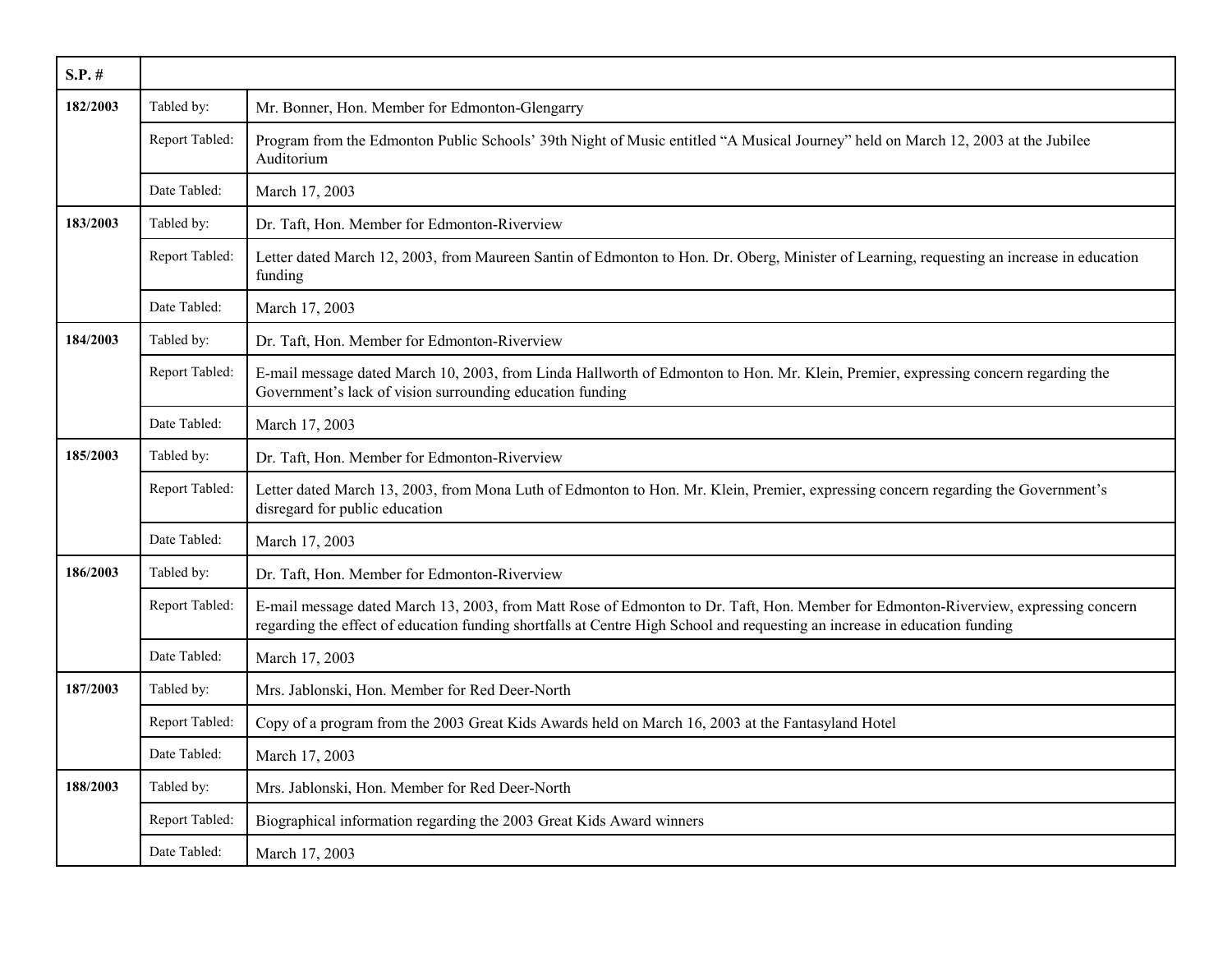| $S.P.$ # |                |                                                                                                                                                                                                                                                                                                        |
|----------|----------------|--------------------------------------------------------------------------------------------------------------------------------------------------------------------------------------------------------------------------------------------------------------------------------------------------------|
| 189/2003 | Tabled by:     | Ms Carlson, Hon. Member for Edmonton-Ellerslie                                                                                                                                                                                                                                                         |
|          | Report Tabled: | Program from the 2003 Canadian Business Leader Awards held on March 13, 2003 at the Shaw Conference Centre                                                                                                                                                                                             |
|          | Date Tabled:   | March 17, 2003                                                                                                                                                                                                                                                                                         |
| 190/2003 | Tabled by:     | Mr. MacDonald, Hon. Member for Edmonton-Gold Bar                                                                                                                                                                                                                                                       |
|          | Report Tabled: | Copy of a petition signed by 100 Albertans requesting the Government immediately reinstate natural gas rebates                                                                                                                                                                                         |
|          | Date Tabled:   | March 17, 2003                                                                                                                                                                                                                                                                                         |
| 191/2003 | Tabled by:     | Mr. MacDonald, Hon. Member for Edmonton-Gold Bar                                                                                                                                                                                                                                                       |
|          | Report Tabled: | Power Pool of Alberta web page listing the actual and forecasted electricity prices for March 15, 2003                                                                                                                                                                                                 |
|          | Date Tabled:   | March 17, 2003                                                                                                                                                                                                                                                                                         |
| 192/2003 | Tabled by:     | Mr. MacDonald, Hon. Member for Edmonton-Gold Bar                                                                                                                                                                                                                                                       |
|          | Report Tabled: | Power Pool of Alberta web page listing the actual and forecasted electricity prices for March 16, 2003                                                                                                                                                                                                 |
|          | Date Tabled:   | March 17, 2003                                                                                                                                                                                                                                                                                         |
| 193/2003 | Tabled by:     | Mr. Mason, Hon. Member for Edmonton-Highlands                                                                                                                                                                                                                                                          |
|          | Report Tabled: | E-mail message dated March 14, 2003, from Patricia Jansen to Dr. Nicol, Hon. Leader of the Official Opposition, in response to a letter dated<br>October 24, 2002, from Hon. Ms Evans, Minister of Children's Services, expressing concern regarding energy deregulation and increased energy<br>costs |
|          | Date Tabled:   | March 17, 2003                                                                                                                                                                                                                                                                                         |
| 194/2003 | Tabled by:     | Mr. Lougheed, Acting Chair of Committees                                                                                                                                                                                                                                                               |
|          | Report Tabled: | Amendment to Bill 202 (Hon. Member for Calgary-North Hill) — Agreed to on division                                                                                                                                                                                                                     |
|          | Date Tabled:   | March 17, 2003                                                                                                                                                                                                                                                                                         |
| 195/2003 | Tabled by:     | Hon. Mr. Hancock, Minister of Justice and Attorney General, on behalf of Hon. Mrs. McClellan, Minister of Agriculture, Food and Rural<br>Development                                                                                                                                                   |
|          | Report Tabled: | Responses to questions raised by Dr. Pannu, Hon. Member for Edmonton-Strathcona, on February 27, 2003, Department of Agriculture, Food<br>and Rural Development, 2002-2003 Committee of Supply debate                                                                                                  |
|          | Date Tabled:   | March 18, 2003                                                                                                                                                                                                                                                                                         |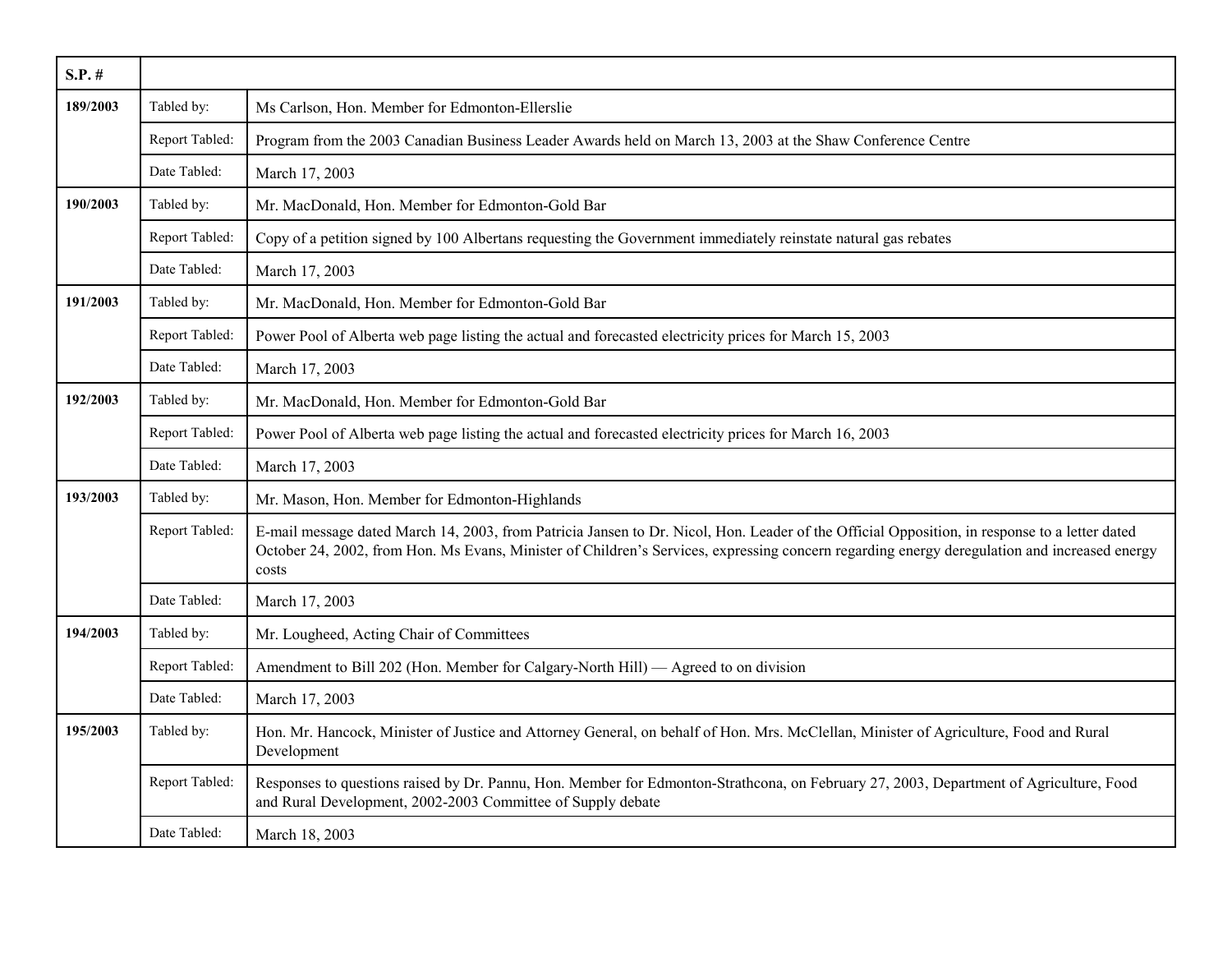| $S.P.$ # |                |                                                                                                                                                                                                                                                |
|----------|----------------|------------------------------------------------------------------------------------------------------------------------------------------------------------------------------------------------------------------------------------------------|
| 196/2003 | Tabled by:     | Hon. Mr. Hancock, Minister of Justice and Attorney General, on behalf of Hon. Mrs. McClellan, Minister of Agriculture, Food and Rural<br>Development                                                                                           |
|          | Report Tabled: | Responses to questions raised by Ms Blakeman, Hon. Member for Edmonton-Centre, on February 27, 2003, Department of Agriculture, Food<br>and Rural Development, 2002-2003 Committee of Supply debate                                            |
|          | Date Tabled:   | March 18, 2003                                                                                                                                                                                                                                 |
| 197/2003 | Tabled by:     | Mr. Cenaiko, Hon. Member for Calgary-Buffalo                                                                                                                                                                                                   |
|          | Report Tabled: | 59 letters, undated, from Calgary and area residents to Mr. Cenaiko, Hon. Member for Calgary-Buffalo, expressing support for Bill 206, Traffic<br>Safety (Seizure of Vehicles in Prostitution Related Offences) Amendment Act, 2003            |
|          | Date Tabled:   | March 18, 2003                                                                                                                                                                                                                                 |
| 198/2003 | Tabled by:     | Mrs. Ady, Hon. Member for Calgary-Shaw                                                                                                                                                                                                         |
|          | Report Tabled: | Newsletter insert dated April 2003, entitled "Collaboration with Government" prepared by Dr. Brendan J. Croskery, Chief Superintendent,<br>Calgary Board of Education                                                                          |
|          | Date Tabled:   | March 18, 2003                                                                                                                                                                                                                                 |
| 199/2003 | Tabled by:     | Mr. MacDonald, Hon. Member for Edmonton-Gold Bar                                                                                                                                                                                               |
|          | Report Tabled: | CEP (Communications, Energy and Paperworkers) Energy Policy, adopted at the Convention of the Communications, Energy and Paperworkers<br>Union of Canada, September 2002                                                                       |
|          | Date Tabled:   | March 18, 2003                                                                                                                                                                                                                                 |
| 200/2003 | Tabled by:     | Mr. MacDonald, Hon. Member for Edmonton-Gold Bar                                                                                                                                                                                               |
|          | Report Tabled: | E-mail message dated March 11, 2003, from Robbie White of Calgary to Members of the Legislative Assembly, expressing concern regarding<br>rising post-secondary education tuition costs                                                        |
|          | Date Tabled:   | March 18, 2003                                                                                                                                                                                                                                 |
| 201/2003 | Tabled by:     | Dr. Pannu, Hon. Member for Edmonton-Strathcona                                                                                                                                                                                                 |
|          | Report Tabled: | University of Calgary Future Directions website containing a document dated March 4, 2002, entitled "Academic Plan and Budget Restructuring<br>Updates" prepared by Harvey P. Weingarten, President and Vice-Chancellor, University of Calgary |
|          | Date Tabled:   | March 18, 2003                                                                                                                                                                                                                                 |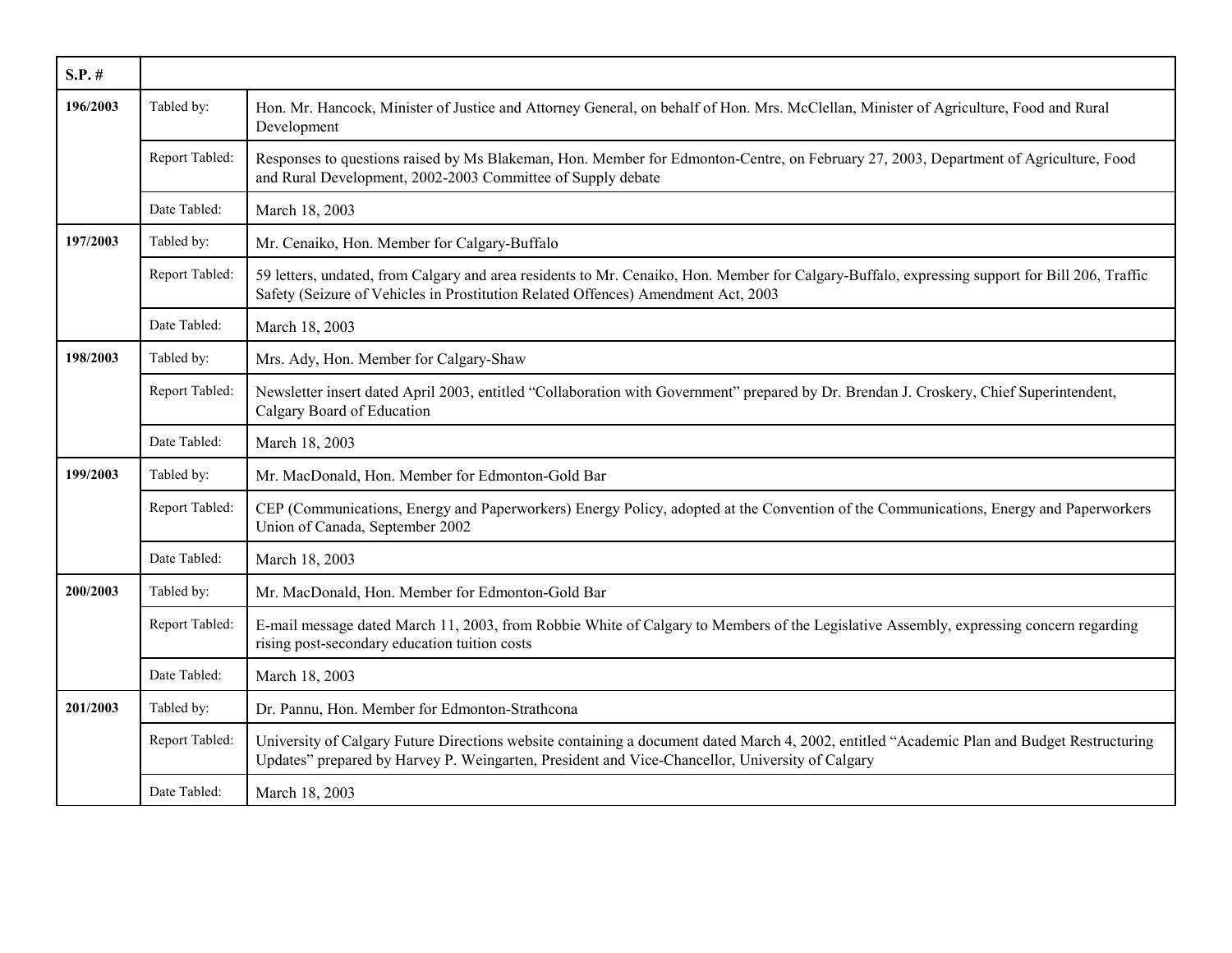| $S.P.$ # |                |                                                                                                                                                                                                                                                                                                                                         |
|----------|----------------|-----------------------------------------------------------------------------------------------------------------------------------------------------------------------------------------------------------------------------------------------------------------------------------------------------------------------------------------|
| 202/2003 | Tabled by:     | Dr. Pannu, Hon. Member for Edmonton-Strathcona                                                                                                                                                                                                                                                                                          |
|          | Report Tabled: | Copies of 20 postcards signed by Edmonton residents expressing concern regarding rising tuition fees at the University of Alberta, prepared by<br>the University of Alberta Students' Union                                                                                                                                             |
|          | Date Tabled:   | March 18, 2003                                                                                                                                                                                                                                                                                                                          |
| 203/2003 | Tabled by:     | Ms Blakeman, Hon. Member for Edmonton-Centre                                                                                                                                                                                                                                                                                            |
|          | Report Tabled: | Media release dated March 9, 2003, entitled "Lifting the Silence: Suicide Affects Us All" regarding Suicide Awareness Week, March 9-15, 2003,<br>with attached information sheet entitled "Suicide in Alberta"                                                                                                                          |
|          | Date Tabled:   | March 18, 2003                                                                                                                                                                                                                                                                                                                          |
| 204/2003 | Tabled by:     | Ms Blakeman, Hon. Member for Edmonton-Centre                                                                                                                                                                                                                                                                                            |
|          | Report Tabled: | Letter dated November 26, 2002, from Claire Crummy of Edmonton to Ms Blakeman, Hon. Member for Edmonton-Centre, urging Canada not to<br>support the United States of America's intentions to invade Iraq                                                                                                                                |
|          | Date Tabled:   | March 18, 2003                                                                                                                                                                                                                                                                                                                          |
| 205/2003 | Tabled by:     | Dr. Taft, Hon. Member for Edmonton-Riverview                                                                                                                                                                                                                                                                                            |
|          | Report Tabled: | 10 e-mail messages dated March 10, 2003 and March 11, 2003, from University of Calgary students to Members of the Legislative Assembly and<br>the Board of Governors, University of Calgary, expressing concern regarding rising tuition costs at the University of Calgary                                                             |
|          | Date Tabled:   | March 18, 2003                                                                                                                                                                                                                                                                                                                          |
| 206/2003 | Tabled by:     | Mr. Mason, Hon. Member for Edmonton-Highlands                                                                                                                                                                                                                                                                                           |
|          | Report Tabled: | Document, undated, entitled "Planning 2003-2004, McCauley School" prepared by the City Centre Education Project                                                                                                                                                                                                                         |
|          | Date Tabled:   | March 18, 2003                                                                                                                                                                                                                                                                                                                          |
| 207/2003 | Tabled by:     | Hon. Mr. Zwozdesky, Minister of Community Development                                                                                                                                                                                                                                                                                   |
|          | Report Tabled: | Letter dated March 19, 2003, from Hon. Mr. Zwozdesky, Minister of Community Development, to Dr. Celia Smith, Chair of the Board of<br>Directors, Northern Alberta Alliance on Race Relations, offering congratulations on the launch of their annual campaign for the International Day<br>for the Elimination of Racial Discrimination |
|          | Date Tabled:   | March 19, 2003                                                                                                                                                                                                                                                                                                                          |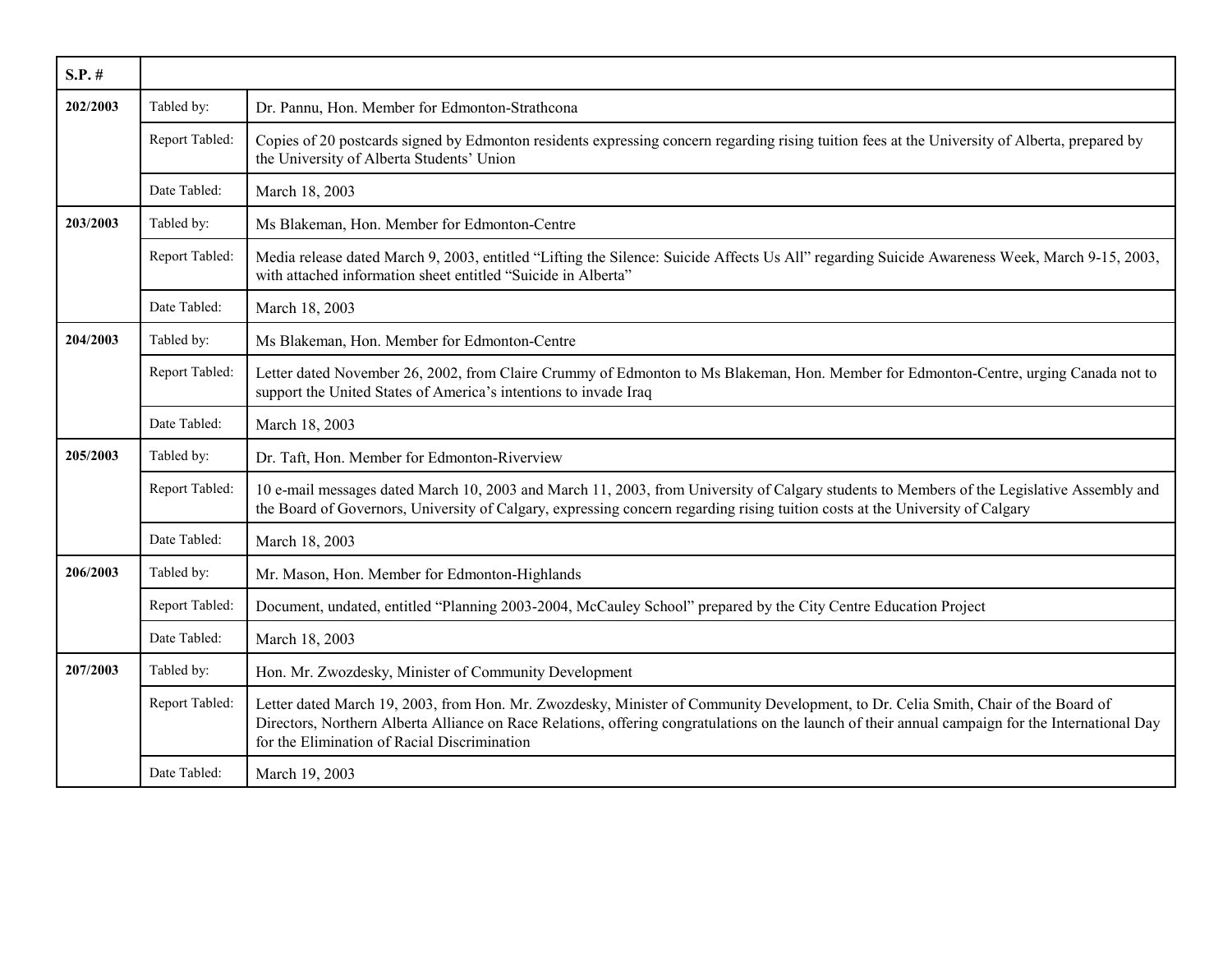| $S.P.$ # |                |                                                                                                                                                                                                                                                                                                                                                                 |
|----------|----------------|-----------------------------------------------------------------------------------------------------------------------------------------------------------------------------------------------------------------------------------------------------------------------------------------------------------------------------------------------------------------|
| 208/2003 | Tabled by:     | Ms Carlson, Hon. Member for Edmonton-Ellerslie                                                                                                                                                                                                                                                                                                                  |
|          | Report Tabled: | Letter dated December 11, 2002, from Darcy Handy of Grande Cache to Hon. Mr. Cardinal, Minister of Sustainable Resource Development,<br>expressing concern regarding drilling, development, and environmental issues in the caribou zone of the Grande Cache area                                                                                               |
|          | Date Tabled:   | March 19, 2003                                                                                                                                                                                                                                                                                                                                                  |
| 209/2003 | Tabled by:     | Ms Carlson, Hon. Member for Edmonton-Ellerslie                                                                                                                                                                                                                                                                                                                  |
|          | Report Tabled: | Letter dated February 7, 2003, from Aileen Pelzer of Calgary to Hon. Mr. Klein, Premier, and Hon. Mr. Zwozdesky, Minister of Community<br>Development, expressing concern regarding development in the Evan-Thomas Provincial Recreation Area                                                                                                                   |
|          | Date Tabled:   | March 19, 2003                                                                                                                                                                                                                                                                                                                                                  |
| 210/2003 | Tabled by:     | Ms Carlson, Hon. Member for Edmonton-Ellerslie                                                                                                                                                                                                                                                                                                                  |
|          | Report Tabled: | Letter dated January 14, 2003, from Eileen Patterson of Canmore to Hon. Mr. Klein, Premier, expressing concern regarding development in the<br>Evan-Thomas Provincial Recreation Area                                                                                                                                                                           |
|          | Date Tabled:   | March 19, 2003                                                                                                                                                                                                                                                                                                                                                  |
| 211/2003 | Tabled by:     | Ms Carlson, Hon. Member for Edmonton-Ellerslie                                                                                                                                                                                                                                                                                                                  |
|          | Report Tabled: | 850 letters signed by people from several countries to Hon. Mr. Cardinal, Minister of Sustainable Resource Development, Hon. Mr. Klein,<br>Premier, and Ms Carlson, Hon. Member for Edmonton-Ellerslie, expressing concern regarding the declining grizzly population and requesting<br>the status of grizzly bears be upgraded to "threatened with extinction" |
|          | Date Tabled:   | March 19, 2003                                                                                                                                                                                                                                                                                                                                                  |
| 212/2003 | Tabled by:     | Mr. MacDonald, Hon. Member for Edmonton-Gold Bar                                                                                                                                                                                                                                                                                                                |
|          | Report Tabled: | Canadian Federation of Independent Businesses research paper, undated, entitled "Still in the Dark" relating to the impact of electricity<br>deregulation and pricing on Alberta businesses                                                                                                                                                                     |
|          | Date Tabled:   | March 19, 2003                                                                                                                                                                                                                                                                                                                                                  |
| 213/2003 | Tabled by:     | Mr. MacDonald, Hon. Member for Edmonton-Gold Bar                                                                                                                                                                                                                                                                                                                |
|          | Report Tabled: | Document dated January 7, 2003, entitled "Profile of Alberta Seniors" listing a wide range of statistics regarding seniors in Alberta                                                                                                                                                                                                                           |
|          | Date Tabled:   | March 19, 2003                                                                                                                                                                                                                                                                                                                                                  |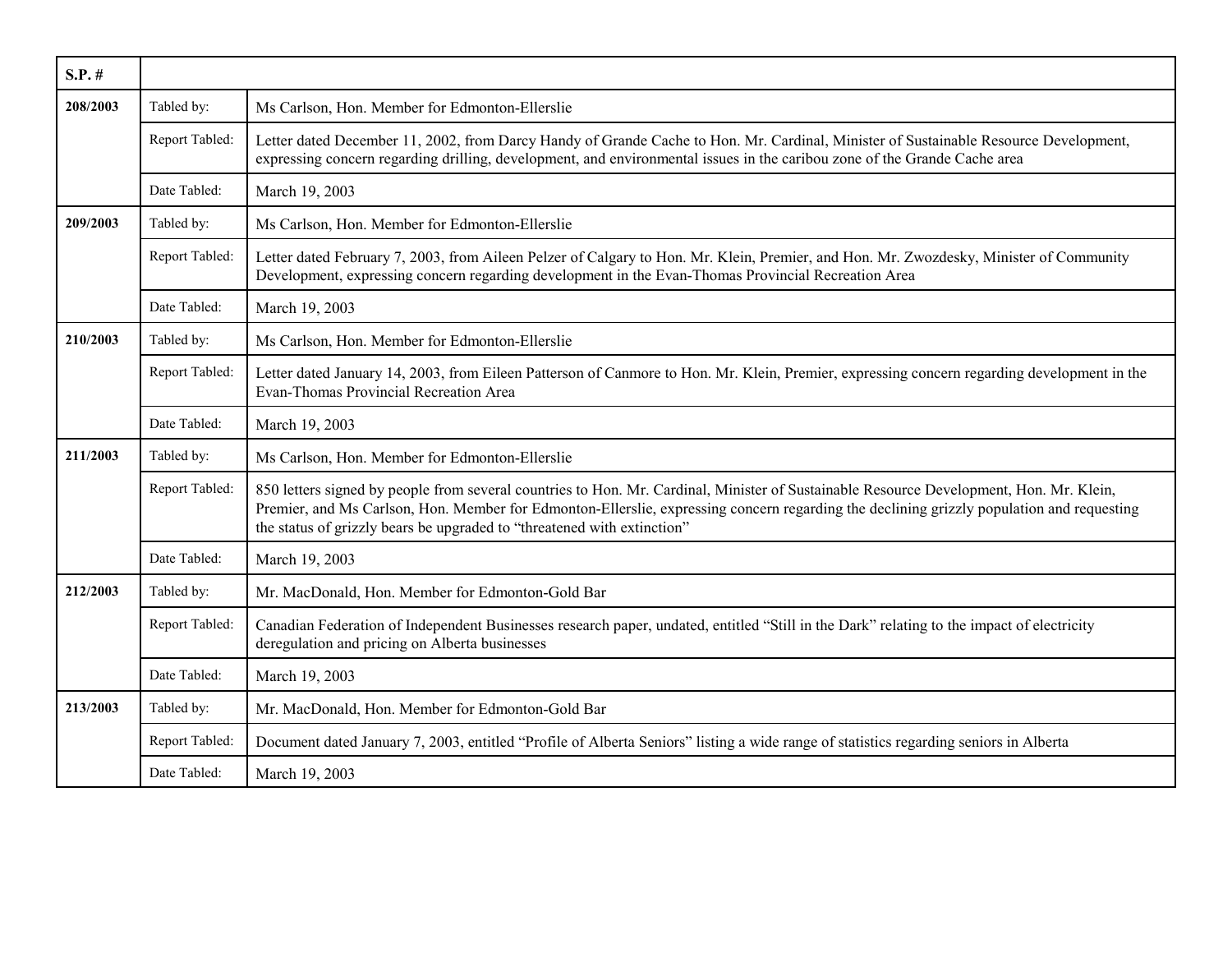| $S.P.$ # |                |                                                                                                                                                                                                                                                                                                    |
|----------|----------------|----------------------------------------------------------------------------------------------------------------------------------------------------------------------------------------------------------------------------------------------------------------------------------------------------|
| 214/2003 | Tabled by:     | Mr. MacDonald, Hon. Member for Edmonton-Gold Bar                                                                                                                                                                                                                                                   |
|          | Report Tabled: | Letter, undated, from Deborah A. LePage of Edmonton to Hon. Mr. Klein, Premier, expressing concern regarding increased class sizes and a lack<br>of education funding                                                                                                                              |
|          | Date Tabled:   | March 19, 2003                                                                                                                                                                                                                                                                                     |
| 215/2003 | Tabled by:     | Mr. MacDonald, Hon. Member for Edmonton-Gold Bar                                                                                                                                                                                                                                                   |
|          | Report Tabled: | Letter dated February 25, 2003, from Vern Griesheimer of Edmonton to Hon. Mr. Klein, Premier, expressing concern regarding increased class<br>sizes                                                                                                                                                |
|          | Date Tabled:   | March 19, 2003                                                                                                                                                                                                                                                                                     |
| 216/2003 | Tabled by:     | Hon. Dr. Oberg, Minister of Learning                                                                                                                                                                                                                                                               |
|          | Report Tabled: | Letter dated March 18, 2003, from Hon. Dr. Oberg, Minister of Learning, to all Alberta school boards, outlining the steps the Government is<br>taking regarding international travel in view of the impending war with Iraq and requesting schools exercise caution with travel plans for students |
|          | Date Tabled:   | March 19, 2003                                                                                                                                                                                                                                                                                     |
| 217/2003 | Tabled by:     | Dr. Taft, Hon. Member for Edmonton-Riverview                                                                                                                                                                                                                                                       |
|          | Report Tabled: | Letter dated February 25, 2003, from Marilyn and Marvin Bercovich of Edmonton to Hon. Dr. Oberg, Minister of Learning, expressing concern<br>regarding the loss of a teacher's aide in her autistic son's classroom                                                                                |
|          | Date Tabled:   | March 19, 2003                                                                                                                                                                                                                                                                                     |
| 218/2003 | Tabled by:     | Dr. Pannu, Hon. Member for Edmonton-Strathcona                                                                                                                                                                                                                                                     |
|          | Report Tabled: | E-mail message dated March 5, 2003, from R.H. Foerger of Edmonton to Hon. Mr. Zwozdesky, Minister of Community Development,<br>expressing concern regarding school board funding shortages                                                                                                         |
|          | Date Tabled:   | March 19, 2003                                                                                                                                                                                                                                                                                     |
| 219/2003 | Tabled by:     | Dr. Pannu, Hon. Member for Edmonton-Strathcona                                                                                                                                                                                                                                                     |
|          | Report Tabled: | E-mail message dated March 11, 2003, from Roger Abbott to Hon. Mr. Klein, Premier, expressing concern regarding Dr. Oberg's actions and<br>comments relating to education issues and requesting Dr. Oberg be removed from the Learning Ministry portfolio                                          |
|          | Date Tabled:   | March 19, 2003                                                                                                                                                                                                                                                                                     |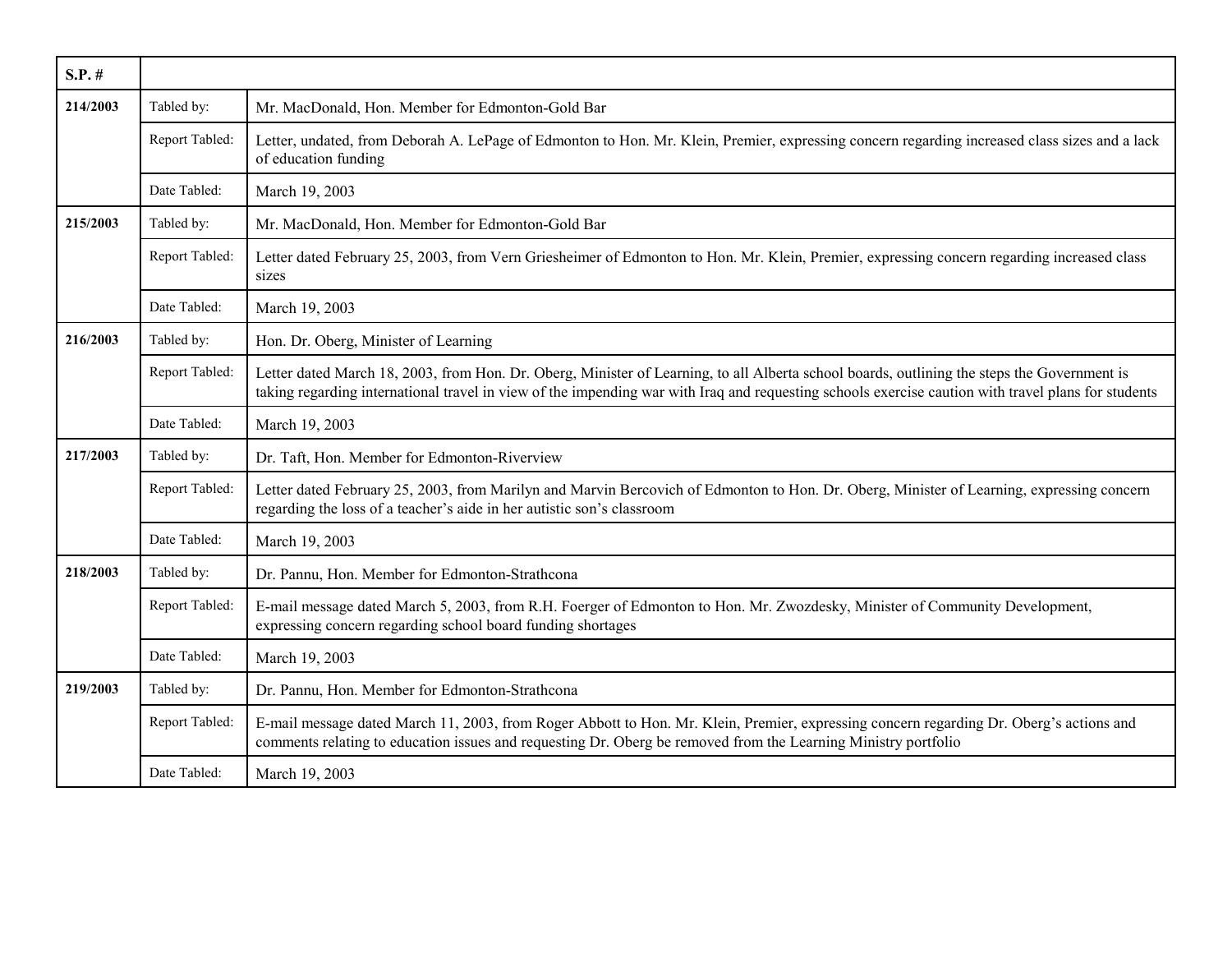| $S.P.$ # |                |                                                                                                                                                                              |
|----------|----------------|------------------------------------------------------------------------------------------------------------------------------------------------------------------------------|
| 220/2003 | Tabled by:     | Mr. Mason, Hon. Member for Edmonton-Highlands                                                                                                                                |
|          | Report Tabled: | Letter dated March 19, 2003, from Katherine Koch and Sharon Enslen of Edmonton to Riverdale area residents outlining the impact of funding<br>shortfalls at Riverdale School |
|          | Date Tabled:   | March 19, 2003                                                                                                                                                               |
| 221/2003 | Tabled by:     | Mr. Mason, Hon. Member for Edmonton-Highlands                                                                                                                                |
|          | Report Tabled: | Document, undated, entitled "Planning 2003-2004, McCauley School" prepared by the City Centre Education Project                                                              |
|          | Date Tabled:   | March 19, 2003                                                                                                                                                               |
| 222/2003 | Tabled by:     | Mr. Klapstein, Acting Chair of Committees                                                                                                                                    |
|          | Report Tabled: | Amendment to Bill 27 (Hon. Member for Edmonton-Strathcona on behalf of Hon. Member for Edmonton-Highlands) — Defeated on division                                            |
|          | Date Tabled:   | March 19, 2003                                                                                                                                                               |
| 223/2003 | Tabled by:     | Mr. Klapstein, Acting Chair of Committees                                                                                                                                    |
|          | Report Tabled: | Amendment to Bill 27 (Hon. Member for Edmonton-Ellerslie on behalf of Hon. Member for Edmonton-Gold Bar) — Defeated on division                                              |
|          | Date Tabled:   | March 19, 2003                                                                                                                                                               |
| 224/2003 | Tabled by:     | Mr. Klapstein, Acting Chair of Committees                                                                                                                                    |
|          | Report Tabled: | Amendment to Bill 27 (Hon. Member for Edmonton-Glengarry on behalf of Hon. Member for Edmonton-Gold Bar) — Defeated on division                                              |
|          | Date Tabled:   | March 19, 2003                                                                                                                                                               |
| 225/2003 | Tabled by:     | Mr. Klapstein, Acting Chair of Committees                                                                                                                                    |
|          | Report Tabled: | Amendment to Bill 3 (Hon. Member for Edmonton-Riverview on behalf of Hon. Member for Edmonton-Gold Bar) — Defeated on division                                               |
|          | Date Tabled:   | March 19, 2003                                                                                                                                                               |
| 226/2003 | Tabled by:     | Mr. Klapstein, Acting Chair of Committees                                                                                                                                    |
|          | Report Tabled: | Amendment to Bill 3 (Hon. Member for Edmonton-Highlands) — Defeated                                                                                                          |
|          | Date Tabled:   | March 19, 2003                                                                                                                                                               |
| 227/2003 | Tabled by:     | Mr. Klapstein, Acting Chair of Committees                                                                                                                                    |
|          | Report Tabled: | Amendment to Bill 3 (Hon. Member for Edmonton-Ellerslie on behalf of Hon. Member for Edmonton-Gold Bar) — Adjourned                                                          |
|          | Date Tabled:   | March 19, 2003                                                                                                                                                               |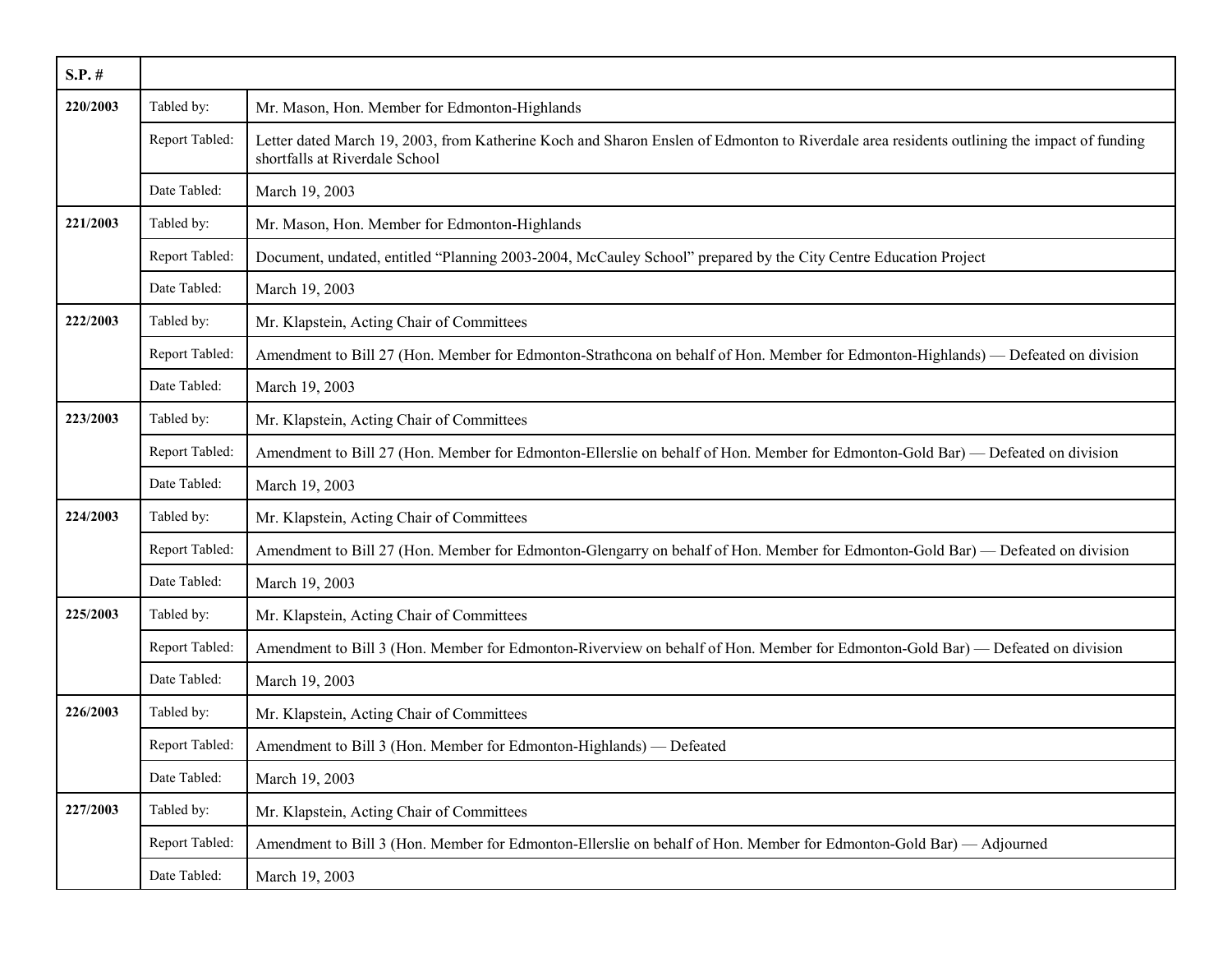| $S.P.$ # |                |                                                                                                                                                                                                                                                                                                                                                                      |
|----------|----------------|----------------------------------------------------------------------------------------------------------------------------------------------------------------------------------------------------------------------------------------------------------------------------------------------------------------------------------------------------------------------|
| 228/2003 | Tabled by:     | Mr. Mason, Hon. Member for Edmonton-Highlands, on behalf of Dr. Pannu, Hon. Member for Edmonton-Strathcona                                                                                                                                                                                                                                                           |
|          | Report Tabled: | Document, undated, entitled "Old Scona Academic Funding Overview"                                                                                                                                                                                                                                                                                                    |
|          | Date Tabled:   | March 20, 2003                                                                                                                                                                                                                                                                                                                                                       |
| 229/2003 | Tabled by:     | Mr. Mason, Hon. Member for Edmonton-Highlands                                                                                                                                                                                                                                                                                                                        |
|          | Report Tabled: | 18 letters, e-mails, and utility bills, with all names and addresses struck out, expressing concern regarding the high cost of natural gas and<br>electricity                                                                                                                                                                                                        |
|          | Date Tabled:   | March 20, 2003                                                                                                                                                                                                                                                                                                                                                       |
| 230/2003 | Tabled by:     | Mr. MacDonald, Hon. Member for Edmonton-Gold Bar                                                                                                                                                                                                                                                                                                                     |
|          | Report Tabled: | Report dated February 2002, entitled "California Shorts a Circuit, Should Canadians Trust the Wiring Diagram?" prepared by Mark Jaccard of<br>the C.D. Howe Institute                                                                                                                                                                                                |
|          | Date Tabled:   | March 20, 2003                                                                                                                                                                                                                                                                                                                                                       |
| 231/2003 | Tabled by:     | Mr. MacDonald, Hon. Member for Edmonton-Gold Bar                                                                                                                                                                                                                                                                                                                     |
|          | Report Tabled: | Letter dated February 25, 2003, from Laura Webster of Edmonton to Hon. Mr. Klein, Premier, expressing concern regarding school board<br>funding cutbacks                                                                                                                                                                                                             |
|          | Date Tabled:   | March 20, 2003                                                                                                                                                                                                                                                                                                                                                       |
| 232/2003 | Tabled by:     | Mr. MacDonald, Hon. Member for Edmonton-Gold Bar                                                                                                                                                                                                                                                                                                                     |
|          | Report Tabled: | Letter dated February 25, 2003, from Kevin Whitten, Chair, School Council, Kenilworth Junior High School, to Hon. Mr. Klein, Premier,<br>expressing concern regarding cuts to the school's budget                                                                                                                                                                    |
|          | Date Tabled:   | March 20, 2003                                                                                                                                                                                                                                                                                                                                                       |
| 233/2003 | Tabled by:     | Dr. Taft, Hon. Member for Edmonton-Riverview                                                                                                                                                                                                                                                                                                                         |
|          | Report Tabled: | Letter dated March 20, 2003, from Karen Ferrari of Edmonton to Hon. Mr. Klein, Premier, and Hon. Dr. Oberg, Minister of Learning, requesting<br>Mr. Klein and Dr. Oberg apologize to Mrs. Ferrari and other parents for disrespect shown by Members of the Legislative Assembly when they<br>were introduced as guests in the Legislative Assembly on March 19, 2003 |
|          | Date Tabled:   | March 20, 2003                                                                                                                                                                                                                                                                                                                                                       |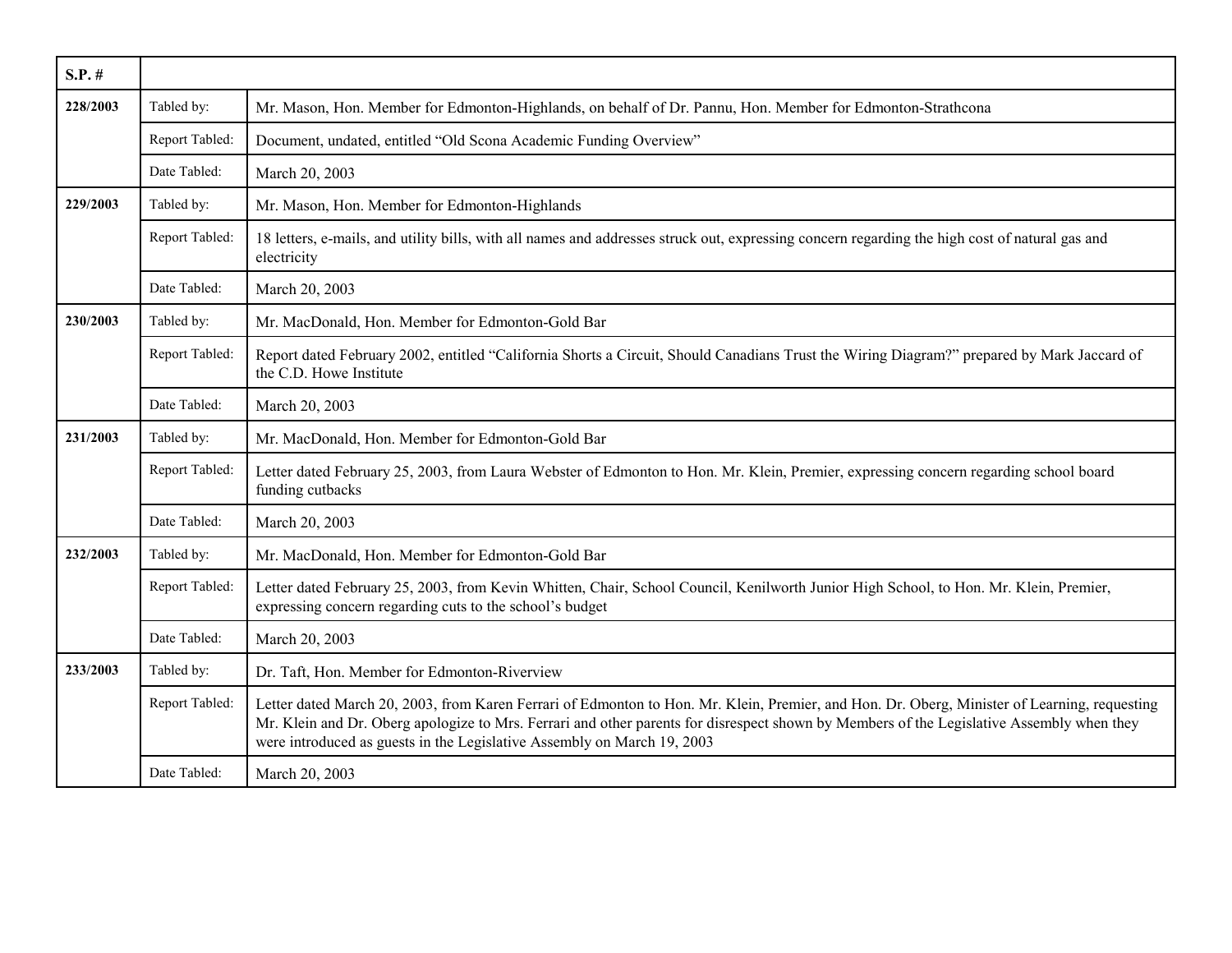| $S.P.$ # |                |                                                                                                                                                                                                                                                                                                                            |
|----------|----------------|----------------------------------------------------------------------------------------------------------------------------------------------------------------------------------------------------------------------------------------------------------------------------------------------------------------------------|
| 234/2003 | Tabled by:     | Dr. Taft, Hon. Member for Edmonton-Riverview                                                                                                                                                                                                                                                                               |
|          | Report Tabled: | Letter dated March 7, 2003, from Melanie Shapiro of Edmonton to Hon. Mr. Zwozdesky, Minister of Community Development, thanking Mr.<br>Zwozdesky for attending a forum on education at Kate Chegwin School and requesting Mr. Zwozdesky present Ms Shapiro's concerns to the<br>Government regarding funding for education |
|          | Date Tabled:   | March 20, 2003                                                                                                                                                                                                                                                                                                             |
| 235/2003 | Tabled by:     | Dr. Taft, Hon. Member for Edmonton-Riverview                                                                                                                                                                                                                                                                               |
|          | Report Tabled: | Letter dated March 13, 2003, from Jenn Hoogewoonink of St. Albert to Hon. Mr. Klein, Premier, and Hon. Dr. Oberg, Minister of Learning,<br>expressing concern regarding education funding                                                                                                                                  |
|          | Date Tabled:   | March 20, 2003                                                                                                                                                                                                                                                                                                             |
| 236/2003 | Tabled by:     | Dr. Taft, Hon. Member for Edmonton-Riverview                                                                                                                                                                                                                                                                               |
|          | Report Tabled: | Letter dated March 10, 2003, from Linda A. Telgarsky of Edmonton to Hon. Mr. Klein, Premier, and Hon. Dr. Oberg, Minister of Learning,<br>expressing concern regarding education funding and teachers' salaries                                                                                                            |
|          | Date Tabled:   | March 20, 2003                                                                                                                                                                                                                                                                                                             |
| 237/2003 | Tabled by:     | Mr. Lougheed, Acting Chair of Committees                                                                                                                                                                                                                                                                                   |
|          | Report Tabled: | Amendment to Bill 19 (Hon. Member for Edmonton-Gold Bar) — Defeated                                                                                                                                                                                                                                                        |
|          | Date Tabled:   | March 20, 2003                                                                                                                                                                                                                                                                                                             |
| 238/2003 | Tabled by:     | Dr. Pannu, Hon. Member for Edmonton-Strathcona                                                                                                                                                                                                                                                                             |
|          | Report Tabled: | Letter dated March 22, 2003, from Elizabeth Anne Hayward to Sirs and Mesdames expressing concern regarding education funding and<br>requesting the Government increase funding                                                                                                                                             |
|          | Date Tabled:   | March 24, 2003                                                                                                                                                                                                                                                                                                             |
| 239/2003 | Tabled by:     | Ms Carlson, Hon. Member for Edmonton-Ellerslie                                                                                                                                                                                                                                                                             |
|          | Report Tabled: | Letter dated January 12, 2003, from Dennis C. Floate of Calgary to Ms Carlson, Hon. Member for Edmonton-Ellerslie, expressing opposition to<br>further commercial development of the Evan-Thomas Provincial Recreation Area in Kananaskis Country                                                                          |
|          | Date Tabled:   | March 24, 2003                                                                                                                                                                                                                                                                                                             |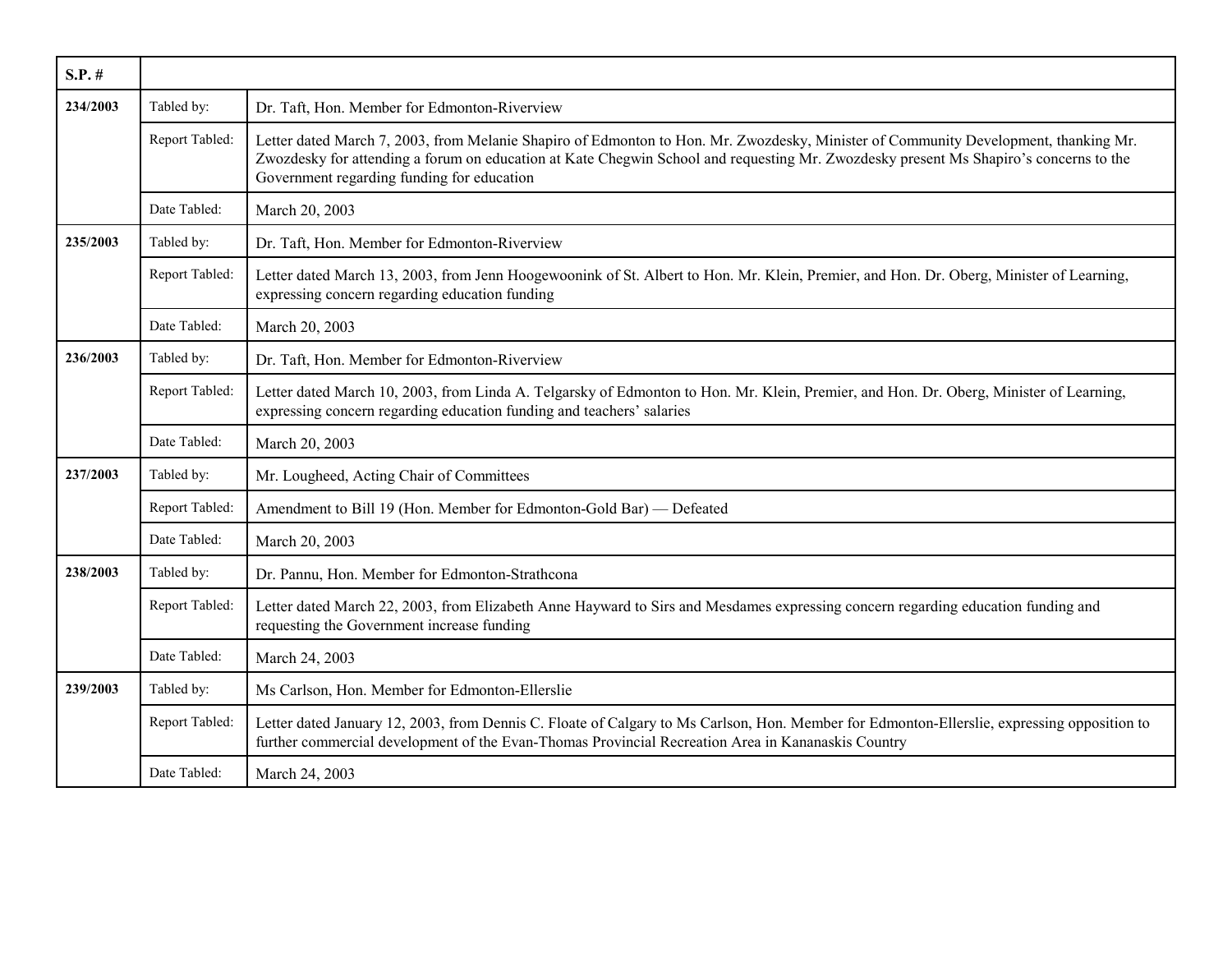| $S.P.$ # |                |                                                                                                                                                                                                                                                                                  |
|----------|----------------|----------------------------------------------------------------------------------------------------------------------------------------------------------------------------------------------------------------------------------------------------------------------------------|
| 240/2003 | Tabled by:     | Dr. Massey, Hon. Member for Edmonton-Mill Woods                                                                                                                                                                                                                                  |
|          | Report Tabled: | Document entitled "Key Messages" from the Zone 23 MLA (Member of the Legislative Assembly) Meeting between MLAs and school boards<br>on March 21, 2003                                                                                                                           |
|          | Date Tabled:   | March 24, 2003                                                                                                                                                                                                                                                                   |
| 241/2003 | Tabled by:     | Mr. MacDonald, Hon. Member for Edmonton-Gold Bar                                                                                                                                                                                                                                 |
|          | Report Tabled: | Copy of a petition signed by 202 Albertans urging the Government to immediately reinstate natural gas rebates                                                                                                                                                                    |
|          | Date Tabled:   | March 24, 2003                                                                                                                                                                                                                                                                   |
| 242/2003 | Tabled by:     | Mr. MacDonald, Hon. Member for Edmonton-Gold Bar                                                                                                                                                                                                                                 |
|          | Report Tabled: | Letter dated February 23, 2003, from Shirley Clarke of Edmonton to Hon. Mr. Klein, Premier, requesting an increase in education funding                                                                                                                                          |
|          | Date Tabled:   | March 24, 2003                                                                                                                                                                                                                                                                   |
| 243/2003 | Tabled by:     | Mr. MacDonald, Hon. Member for Edmonton-Gold Bar                                                                                                                                                                                                                                 |
|          | Report Tabled: | Letter, undated, from Nadia A. Munarolo-Kurjata of Edmonton to Mr. MacDonald, Hon. Member for Edmonton-Gold Bar, requesting an<br>increase in education funding                                                                                                                  |
|          | Date Tabled:   | March 24, 2003                                                                                                                                                                                                                                                                   |
| 244/2003 | Tabled by:     | Hon. Mr. Hancock, Minister of Justice and Attorney General                                                                                                                                                                                                                       |
|          | Report Tabled: | Document dated March 24, 2003, entitled "Liberal Record-Time Allocation and Closure" setting out the number of times time allocation and<br>closure have been used in the House of Commons from the 1st Session of the 35th Parliament to the 1st Session of the 37th Parliament |
|          | Date Tabled:   | March 24, 2003                                                                                                                                                                                                                                                                   |
| 245/2003 | Tabled by:     | Dr. Taft, Hon. Member for Edmonton-Riverview                                                                                                                                                                                                                                     |
|          | Report Tabled: | 3 postcards signed by Stacey Pelechaty, S. Dobrotsky, and Anna Nascimento, all of Edmonton, to Dr. Taft, Hon. Member for Edmonton-<br>Riverview, expressing concern regarding a lack of education funding                                                                        |
|          | Date Tabled:   | March 24, 2003                                                                                                                                                                                                                                                                   |
| 246/2003 | Tabled by:     | Dr. Taft, Hon. Member for Edmonton-Riverview                                                                                                                                                                                                                                     |
|          | Report Tabled: | 2 postcards signed by Robin Roy and Carla Spinola, both of Edmonton, to Dr. Taft, Hon. Member for Edmonton-Riverview, expressing concern<br>regarding class sizes and a lack of education funding                                                                                |
|          | Date Tabled:   | March 24, 2003                                                                                                                                                                                                                                                                   |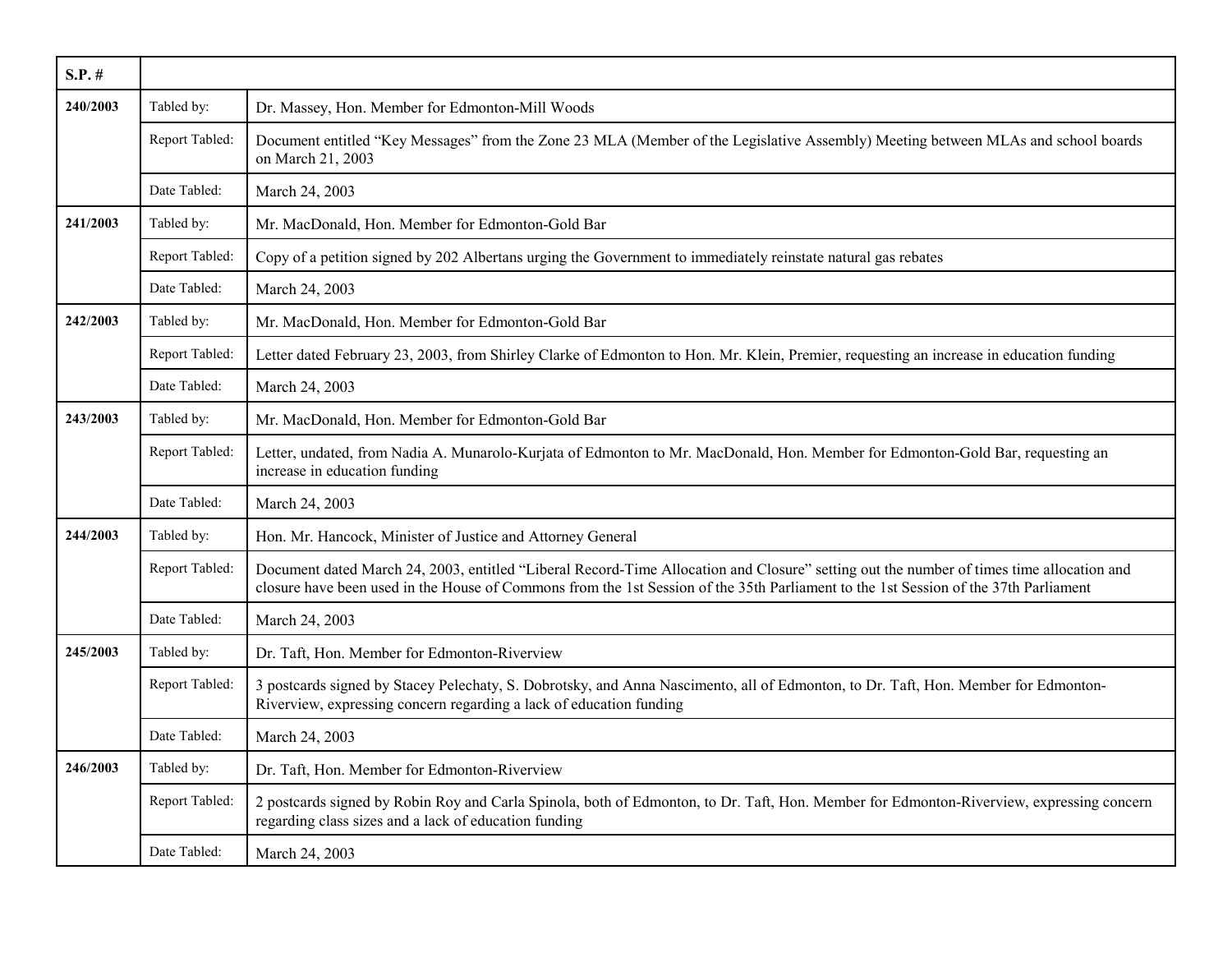| $S.P.$ # |                |                                                                                                                                                                                                                                                                                                                        |
|----------|----------------|------------------------------------------------------------------------------------------------------------------------------------------------------------------------------------------------------------------------------------------------------------------------------------------------------------------------|
| 247/2003 | Tabled by:     | Dr. Taft, Hon. Member for Edmonton-Riverview                                                                                                                                                                                                                                                                           |
|          | Report Tabled: | 2 postcards signed by Val West and Mario Nascimento, both of Edmonton, to Dr. Taft, Hon. Member for Edmonton-Riverview, expressing<br>concern regarding the Government's response to education issues                                                                                                                  |
|          | Date Tabled:   | March 24, 2003                                                                                                                                                                                                                                                                                                         |
| 248/2003 | Tabled by:     | Mr. Bonner, Hon. Member for Edmonton-Glengarry                                                                                                                                                                                                                                                                         |
|          | Report Tabled: | E-mail message dated March 24, 2003, from Barbara Toombs to Mr. Bonner, Hon. Member for Edmonton-Glengarry, expressing opposition to<br>Alberta's support of the United States of America's involvement in the war with Iraq                                                                                           |
|          | Date Tabled:   | March 24, 2003                                                                                                                                                                                                                                                                                                         |
| 249/2003 | Tabled by:     | Mr. Bonner, Hon. Member for Edmonton-Glengarry                                                                                                                                                                                                                                                                         |
|          | Report Tabled: | Letter dated March 20, 2003, from His Worship Mayor Bill Smith, City of Edmonton, to Mr. Bonner, Hon. Member for Edmonton-Glengarry,<br>expressing disappointment with the Government's decision not to endorse the Vision, Principle and Fiscal Framework, developed by the<br>Government and Alberta municipalities  |
|          | Date Tabled:   | March 24, 2003                                                                                                                                                                                                                                                                                                         |
| 250/2003 | Tabled by:     | Mr. Bonner, Hon. Member for Edmonton-Glengarry                                                                                                                                                                                                                                                                         |
|          | Report Tabled: | Document dated March 19, 2003, outlining details of a ruling by Judge Allen Schwartz, United States Federal District Court, Southern District of<br>New York, concerning Talisman Energy's motion to dismiss a lawsuit brought against them on behalf of southern Sudanese plaintiffs                                  |
|          | Date Tabled:   | March 24, 2003                                                                                                                                                                                                                                                                                                         |
| 251/2003 | Tabled by:     | Mr. Mason, Hon. Member for Edmonton-Highlands                                                                                                                                                                                                                                                                          |
|          | Report Tabled: | Letter dated March 18, 2003, from Charles B. Davison of Edmonton to The Right Honourable Jean Chrétien, Prime Minister, and Hon. Bill<br>Graham, Federal Minister of Foreign Affairs, expressing support for Canada's decision not to become involved in the conflict between the United<br>States of America and Iraq |
|          | Date Tabled:   | March 24, 2003                                                                                                                                                                                                                                                                                                         |
| 252/2003 | Tabled by:     | Mr. Mason, Hon. Member for Edmonton-Highlands                                                                                                                                                                                                                                                                          |
|          | Report Tabled: | Letter, undated, signed by 139 Albertans, to Hon. Mr. Klein, Premier, expressing opposition to Mr. Klein sending a letter of support to His<br>Excellency Paul Cellucci, United States Ambassador to Canada, concerning the conflict between the United States of America and Iraq                                     |
|          | Date Tabled:   | March 24, 2003                                                                                                                                                                                                                                                                                                         |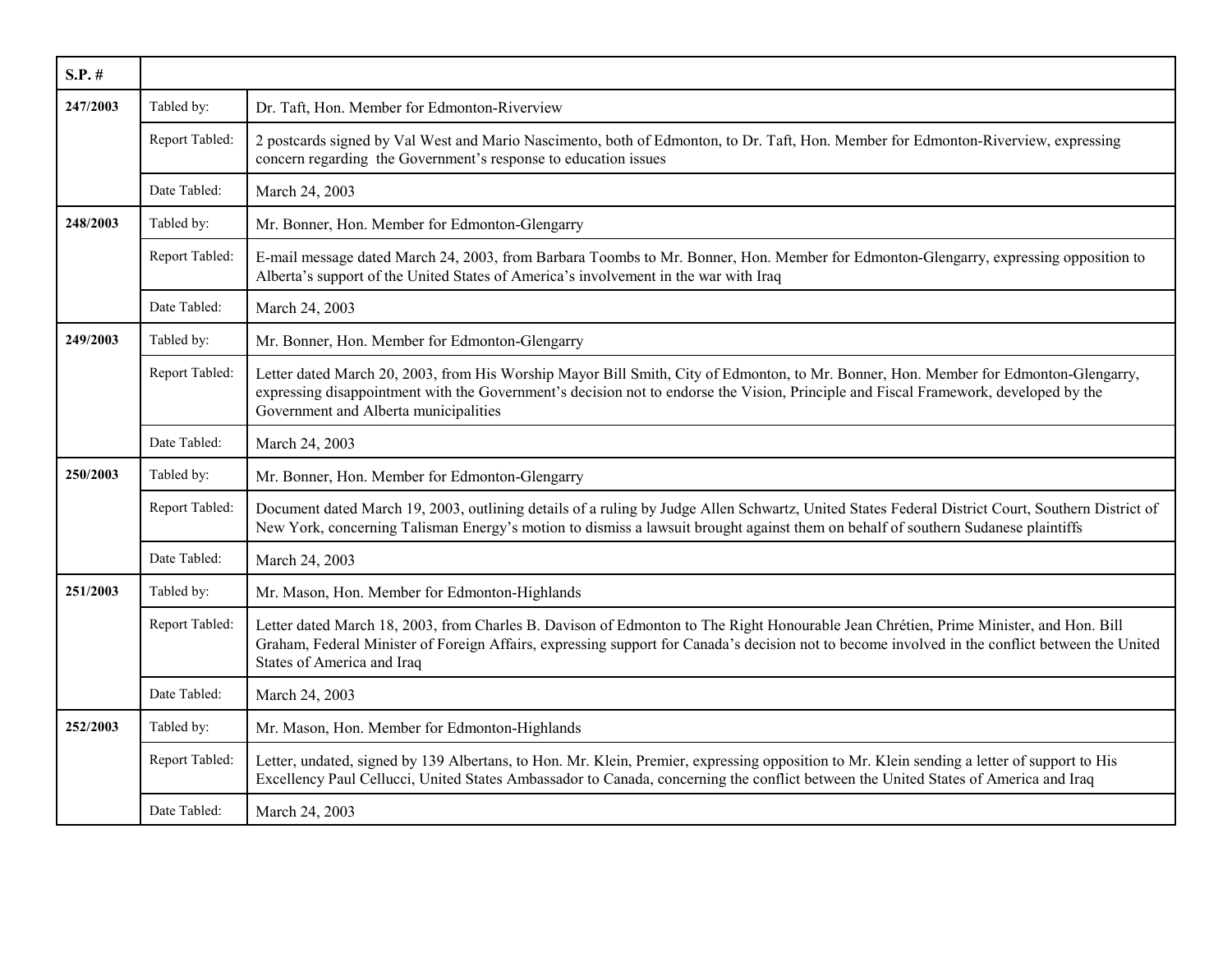| $S.P.$ # |                |                                                                                                                                                                                                                                                                                                                                                                         |
|----------|----------------|-------------------------------------------------------------------------------------------------------------------------------------------------------------------------------------------------------------------------------------------------------------------------------------------------------------------------------------------------------------------------|
| 253/2003 | Tabled by:     | Mr. Mason, Hon. Member for Edmonton-Highlands                                                                                                                                                                                                                                                                                                                           |
|          | Report Tabled: | 10 e-mail messages from Albertans to Members of the Legislative Assembly, expressing opposition to the conflict between the United States of<br>America and Iraq and Hon. Mr. Klein, Premier, sending a letter of support to His Excellency Paul Cellucci, United States Ambassador to Canada,<br>concerning the conflict between the United States of America and Iraq |
|          | Date Tabled:   | March 24, 2003                                                                                                                                                                                                                                                                                                                                                          |
| 254/2003 | Tabled by:     | Mr. Lougheed, Acting Chair of Committees                                                                                                                                                                                                                                                                                                                                |
|          | Report Tabled: | Amendment to Bill 27 (Hon. Member for Edmonton-Highlands) — Defeated                                                                                                                                                                                                                                                                                                    |
|          | Date Tabled:   | March 24, 2003                                                                                                                                                                                                                                                                                                                                                          |
| 255/2003 | Tabled by:     | Mr. Lougheed, Acting Chair of Committees                                                                                                                                                                                                                                                                                                                                |
|          | Report Tabled: | Amendment to Bill 27 (Hon. Member for Edmonton-Highlands) — Defeated                                                                                                                                                                                                                                                                                                    |
|          | Date Tabled:   | March 24, 2003                                                                                                                                                                                                                                                                                                                                                          |
| 256/2003 | Tabled by:     | Mr. Lougheed, Acting Chair of Committees                                                                                                                                                                                                                                                                                                                                |
|          | Report Tabled: | Amendment to Bill 3 (introduced by Hon. Member for Edmonton-Ellerslie on behalf of Hon. Member for Edmonton-Gold Bar on March 19,<br>$2003$ ) — Defeated                                                                                                                                                                                                                |
|          | Date Tabled:   | March 24, 2003                                                                                                                                                                                                                                                                                                                                                          |
| 257/2003 | Tabled by:     | Mr. Cenaiko, Hon. Member for Calgary-Buffalo                                                                                                                                                                                                                                                                                                                            |
|          | Report Tabled: | 38 recent letters from Edmonton and area residents expressing support for Bill 206, Traffic Safety (Seizure of Vehicles in Prostitution Related<br>Offences) Amendment Act, 2003                                                                                                                                                                                        |
|          | Date Tabled:   | March 25, 2003                                                                                                                                                                                                                                                                                                                                                          |
| 258/2003 | Tabled by:     | Dr. Pannu, Hon. Member for Edmonton-Strathcona                                                                                                                                                                                                                                                                                                                          |
|          | Report Tabled: | Letter dated March 17, 2003, from Kelly Collins of Edmonton to Dr. Pannu, Hon. Member for Edmonton-Strathcona, expressing concern<br>regarding the Government's refusal to fund teachers' salaries                                                                                                                                                                      |
|          | Date Tabled:   | March 25, 2003                                                                                                                                                                                                                                                                                                                                                          |
| 259/2003 | Tabled by:     | Mr. Mason, Hon. Member for Edmonton-Highlands                                                                                                                                                                                                                                                                                                                           |
|          | Report Tabled: | Letter dated March 23, 2003, from Samir Sleiman, President, World Lebanese Cultural Union, Edmonton Chapter, unaddressed, expressing<br>opposition to comments made by Hon. Mr. Klein, Premier, regarding the conflict between the United States of America and Iraq                                                                                                    |
|          | Date Tabled:   | March 25, 2003                                                                                                                                                                                                                                                                                                                                                          |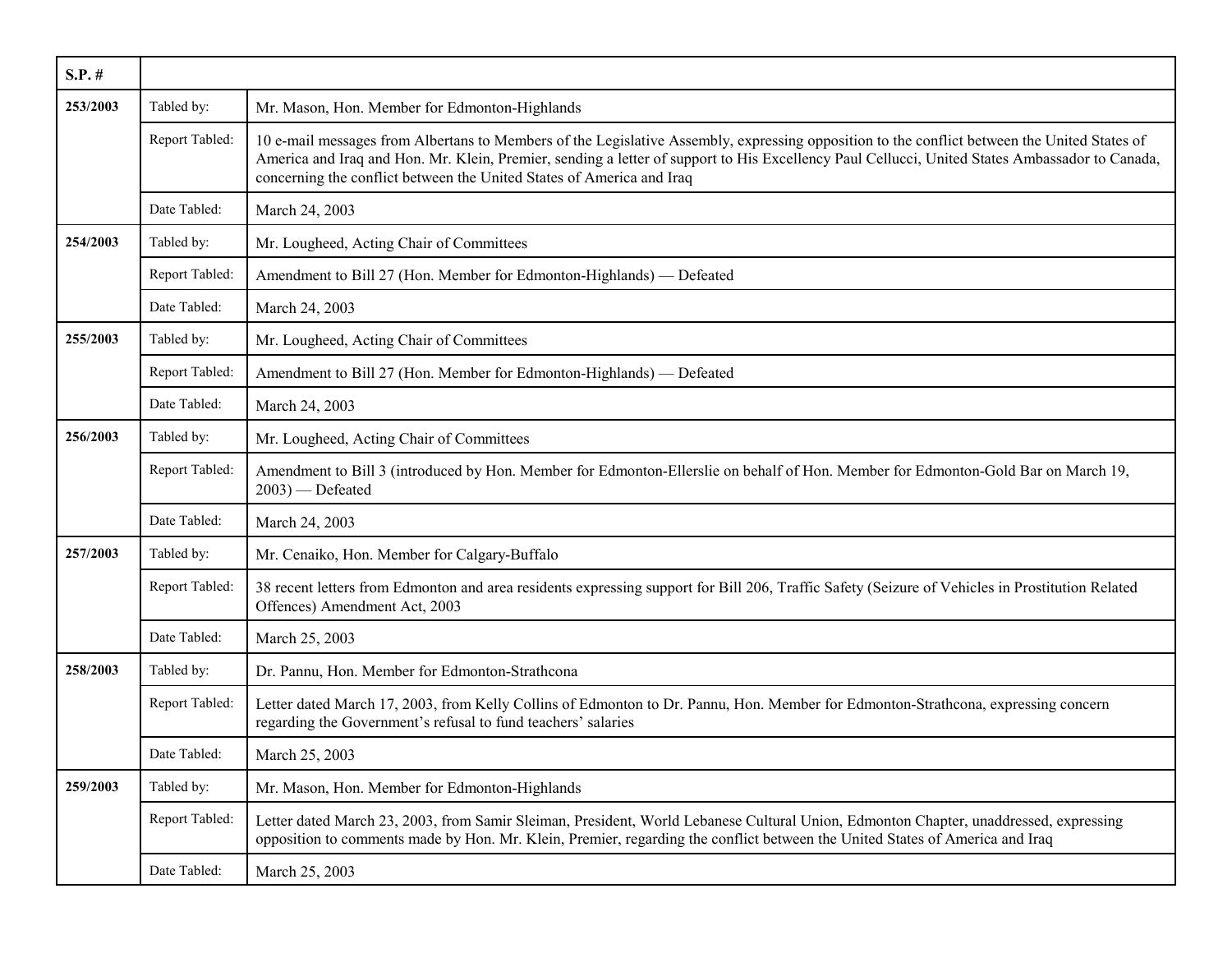| $S.P.$ # |                |                                                                                                                                                                                                     |
|----------|----------------|-----------------------------------------------------------------------------------------------------------------------------------------------------------------------------------------------------|
| 260/2003 | Tabled by:     | Mr. MacDonald, Hon. Member for Edmonton-Gold Bar                                                                                                                                                    |
|          | Report Tabled: | Proposed Notice of Amendment to Bill 3, Electric Utilities Act, dated March 12, 2003                                                                                                                |
|          | Date Tabled:   | March 25, 2003                                                                                                                                                                                      |
| 261/2003 | Tabled by:     | Mr. MacDonald, Hon. Member for Edmonton-Gold Bar                                                                                                                                                    |
|          | Report Tabled: | German ballot, dated September 19, 2002, noting German elections allow for a vote for a specific person from a particular party and for a party<br>to determine the distribution of seats           |
|          | Date Tabled:   | March 25, 2003                                                                                                                                                                                      |
| 262/2003 | Tabled by:     | Mr. MacDonald, Hon. Member for Edmonton-Gold Bar                                                                                                                                                    |
|          | Report Tabled: | Letter dated February 25, 2003, from Deborah Maidens of Edmonton to Hon. Mr. Klein, Premier, expressing concern regarding education under-<br>funding                                               |
|          | Date Tabled:   | March 25, 2003                                                                                                                                                                                      |
| 263/2003 | Tabled by:     | Mr. MacDonald, Hon. Member for Edmonton-Gold Bar                                                                                                                                                    |
|          | Report Tabled: | Letter dated February 25, 2003, from Betty Tetterington of Edmonton to Hon. Mr. Klein, Premier, expressing concern regarding a lack of<br>education funding and large class sizes                   |
|          | Date Tabled:   | March 25, 2003                                                                                                                                                                                      |
| 264/2003 | Tabled by:     | Dr. Taft, Hon. Member for Edmonton-Riverview                                                                                                                                                        |
|          | Report Tabled: | Letter dated March 11, 2003, from Maureen Santin of Edmonton to Dr. Taft, Hon. Member for Edmonton-Riverview, expressing concern<br>regarding education funding                                     |
|          | Date Tabled:   | March 25, 2003                                                                                                                                                                                      |
| 265/2003 | Tabled by:     | Dr. Taft, Hon. Member for Edmonton-Riverview                                                                                                                                                        |
|          | Report Tabled: | Letter dated March 11, 2003, from Maureen Santin of Edmonton to Hon. Mr. Klein, Premier, expressing concern regarding children's futures and<br>education funding                                   |
|          | Date Tabled:   | March 25, 2003                                                                                                                                                                                      |
| 266/2003 | Tabled by:     | Dr. Taft, Hon. Member for Edmonton-Riverview                                                                                                                                                        |
|          | Report Tabled: | E-mail message dated March 12, 2003, from Susan Hannon of Edmonton to Hon. Mr. Klein, Premier, and Hon. Dr. Oberg, Minister of Learning,<br>expressing concern regarding education funding cutbacks |
|          | Date Tabled:   | March 25, 2003                                                                                                                                                                                      |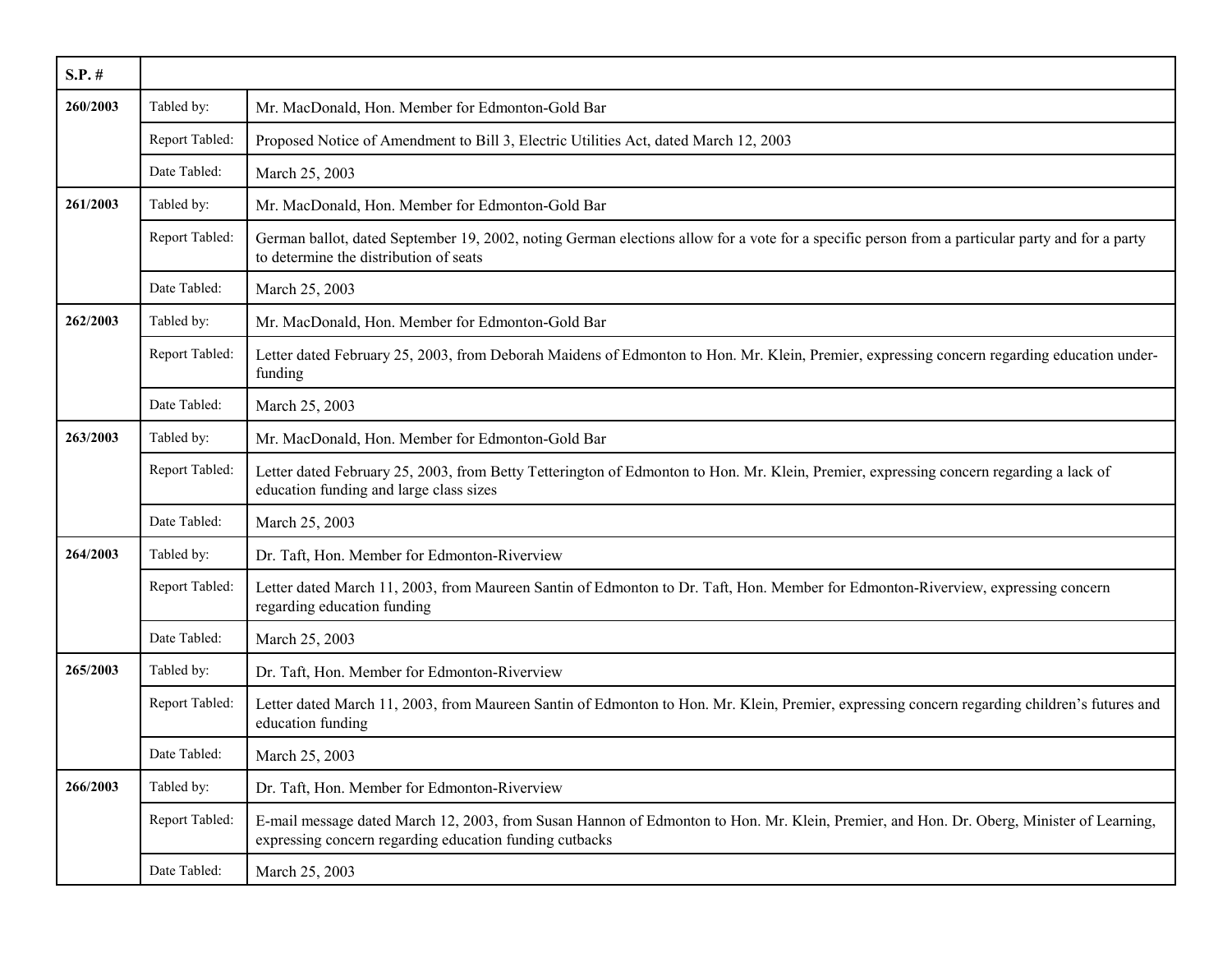| $S.P.$ # |                |                                                                                                                                                                                                                                                                                                                                                  |
|----------|----------------|--------------------------------------------------------------------------------------------------------------------------------------------------------------------------------------------------------------------------------------------------------------------------------------------------------------------------------------------------|
| 267/2003 | Tabled by:     | Dr. Taft, Hon. Member for Edmonton-Riverview                                                                                                                                                                                                                                                                                                     |
|          | Report Tabled: | Letter dated March 20, 2003, from Janet Haley Sperling of Edmonton to Hon. Mr. Klein, Premier, and Hon. Dr. Oberg, Minister of Learning,<br>expressing concern regarding teachers' salaries and education funding                                                                                                                                |
|          | Date Tabled:   | March 25, 2003                                                                                                                                                                                                                                                                                                                                   |
| 268/2003 | Tabled by:     | Dr. Taft, Hon. Member for Edmonton-Riverview                                                                                                                                                                                                                                                                                                     |
|          | Report Tabled: | Letter dated March 22, 2003, from Elizabeth Anne Hayward of Edmonton to several Members of the Legislative Assembly, Don Fleming,<br>Chairman, Edmonton Public School Board, and Lynn Odynski, Trustee, Edmonton Public School Board, expressing concern regarding education<br>funding and requesting the Government increase education funding |
|          | Date Tabled:   | March 25, 2003                                                                                                                                                                                                                                                                                                                                   |
| 269/2003 | Tabled by:     | Dr. Taft, Hon. Member for Edmonton-Riverview                                                                                                                                                                                                                                                                                                     |
|          | Report Tabled: | Letter, undated, from Elizabeth Hendriksen of Edmonton to Hon. Mr. Klein, Premier, and Hon. Dr. Oberg, Minister of Learning, expressing<br>concern regarding education funding in relation to the arbitrated teachers' salary settlement                                                                                                         |
|          | Date Tabled:   | March 25, 2003                                                                                                                                                                                                                                                                                                                                   |
| 270/2003 | Tabled by:     | Dr. Taft, Hon. Member for Edmonton-Riverview                                                                                                                                                                                                                                                                                                     |
|          | Report Tabled: | Letter dated March 24, 2003, from Marie Bergeron of Edmonton to Hon. Mr. Klein, Premier, and Hon. Dr. Oberg, Minister of Learning,<br>expressing concern regarding education funding in relation to the arbitrated teachers' salary settlement                                                                                                   |
|          | Date Tabled:   | March 25, 2003                                                                                                                                                                                                                                                                                                                                   |
| 271/2003 | Tabled by:     | Dr. Taft, Hon. Member for Edmonton-Riverview                                                                                                                                                                                                                                                                                                     |
|          | Report Tabled: | Letter dated March 11, 2003, from Kathy Pontus of Edmonton to Hon. Mr. Klein, Premier, expressing concern regarding the fiscal responsibility<br>of teachers and school staff, increased class sizes, and cuts in education funding                                                                                                              |
|          | Date Tabled:   | March 25, 2003                                                                                                                                                                                                                                                                                                                                   |
| 272/2003 | Tabled by:     | Dr. Taft, Hon. Member for Edmonton-Riverview                                                                                                                                                                                                                                                                                                     |
|          | Report Tabled: | 2 postcards signed by Stacey Pelechaty and Monika Koch, both of Edmonton, to Dr. Taft, Hon. Member for Edmonton-Riverview, expressing<br>concern regarding teachers' salaries and class sizes                                                                                                                                                    |
|          | Date Tabled:   | March 25, 2003                                                                                                                                                                                                                                                                                                                                   |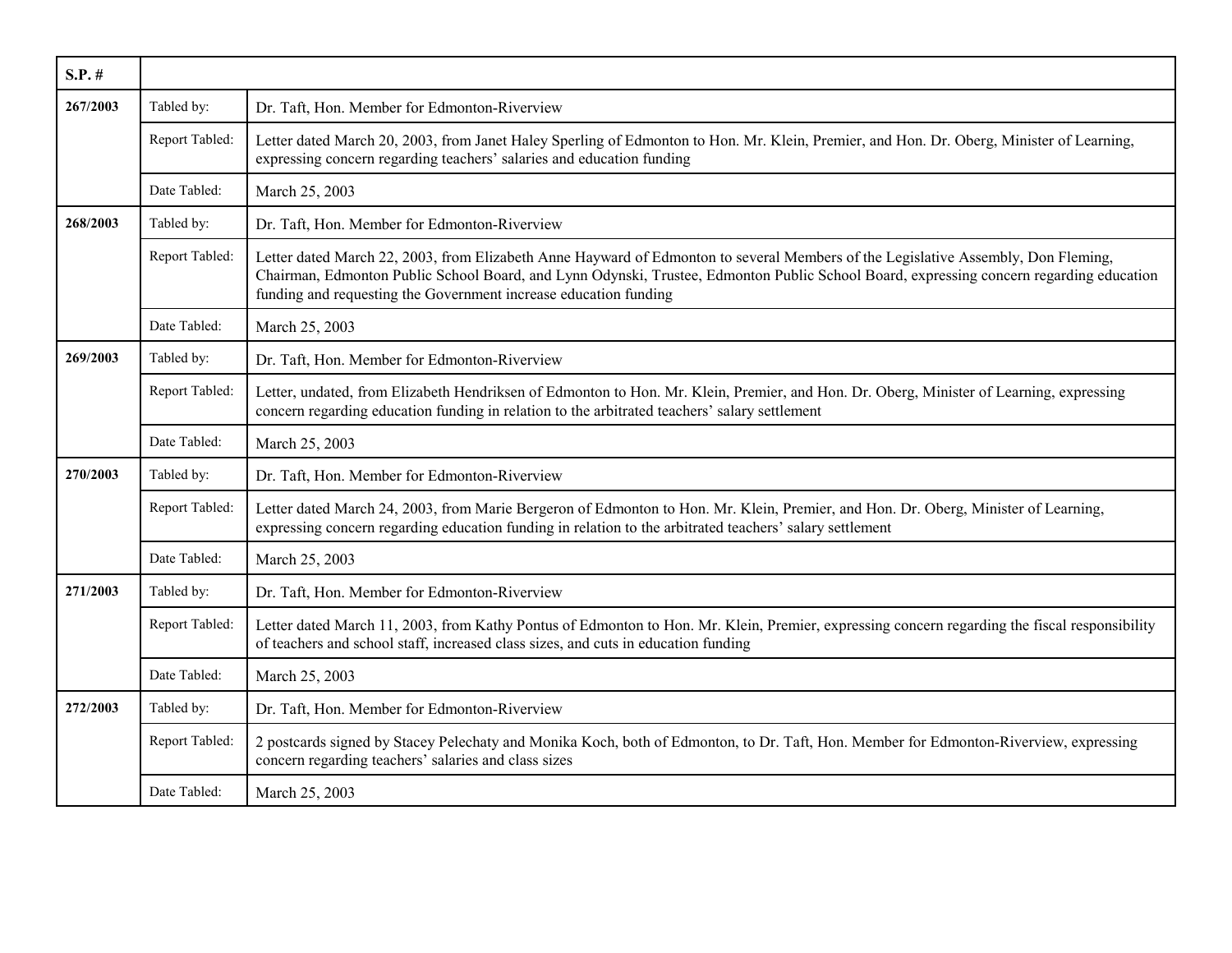| $S.P.$ # |                |                                                                                                                                                                                                                                                |
|----------|----------------|------------------------------------------------------------------------------------------------------------------------------------------------------------------------------------------------------------------------------------------------|
| 273/2003 | Tabled by:     | Dr. Taft, Hon. Member for Edmonton-Riverview                                                                                                                                                                                                   |
|          | Report Tabled: | 5 postcards from Edmonton residents expressing concern regarding a lack of education funding                                                                                                                                                   |
|          | Date Tabled:   | March 25, 2003                                                                                                                                                                                                                                 |
| 274/2003 | Tabled by:     | Dr. Taft, Hon. Member for Edmonton-Riverview                                                                                                                                                                                                   |
|          | Report Tabled: | 2 postcards from S. Samuels and Stacey Pelechaty, both of Edmonton, expressing concern regarding the Government's response to education<br>issues                                                                                              |
|          | Date Tabled:   | March 25, 2003                                                                                                                                                                                                                                 |
| 275/2003 | Tabled by:     | Mr. Bonner, Hon. Member for Edmonton-Glengarry                                                                                                                                                                                                 |
|          | Report Tabled: | Letter dated March 23, 2003, from the World Lebanese Cultural Union, Edmonton Chapter, unaddressed, expressing opposition to comments<br>made by Hon. Mr. Klein, Premier, regarding the conflict between the United States of America and Iraq |
|          | Date Tabled:   | March 25, 2003                                                                                                                                                                                                                                 |
| 276/2003 | Tabled by:     | Hon. Mr. Smith, Minister of Energy                                                                                                                                                                                                             |
|          | Report Tabled: | Information booklet entitled "Direct Energy is Coming Home to Alberta" prepared by Centrica and Direct Energy                                                                                                                                  |
|          | Date Tabled:   | March 25, 2003                                                                                                                                                                                                                                 |
| 277/2003 | Tabled by:     | Hon. Mr. Smith, Minister of Energy                                                                                                                                                                                                             |
|          | Report Tabled: | Pamphlet entitled "ATCO Delivers more energy choices for Albertans, introducing Direct Energy" prepared by ATCO Gas and ATCO Electric                                                                                                          |
|          | Date Tabled:   | March 25, 2003                                                                                                                                                                                                                                 |
| 278/2003 | Tabled by:     | Hon. Mr. Smith, Minister of Energy                                                                                                                                                                                                             |
|          | Report Tabled: | Direct Energy web page displaying an advertisement for energy contracts                                                                                                                                                                        |
|          | Date Tabled:   | March 25, 2003                                                                                                                                                                                                                                 |
| 279/2003 | Tabled by:     | Ms Carlson, Hon. Member for Edmonton-Ellerslie                                                                                                                                                                                                 |
|          | Report Tabled: | 2 proposed Notices of Amendment to Bill 3, Electric Utilities Act, dated March 4, 2003 and March 12, 2003, prepared by Mr. MacDonald, Hon.<br>Member for Edmonton-Gold Bar                                                                     |
|          | Date Tabled:   | March 26, 2003                                                                                                                                                                                                                                 |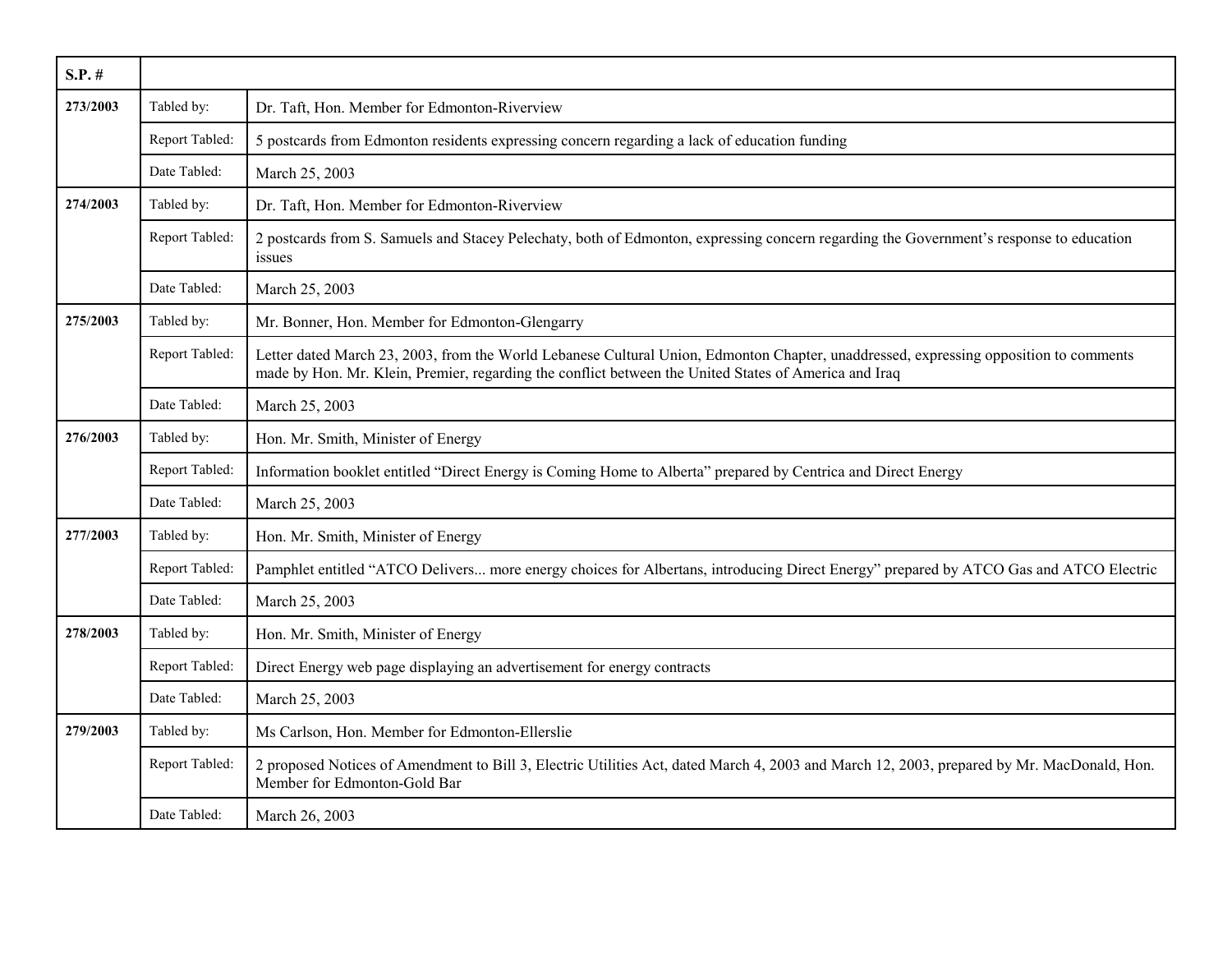| $S.P.$ # |                |                                                                                                                                                                                                                                                                                                                    |
|----------|----------------|--------------------------------------------------------------------------------------------------------------------------------------------------------------------------------------------------------------------------------------------------------------------------------------------------------------------|
| 280/2003 | Tabled by:     | Dr. Massey, Hon. Member for Edmonton-Mill Woods                                                                                                                                                                                                                                                                    |
|          | Report Tabled: | Presentation to Alberta's Commission on Learning, prepared by Steven Brodie                                                                                                                                                                                                                                        |
|          | Date Tabled:   | March 26, 2003                                                                                                                                                                                                                                                                                                     |
| 281/2003 | Tabled by:     | Dr. Taft, Hon. Member for Edmonton-Riverview                                                                                                                                                                                                                                                                       |
|          | Report Tabled: | Letter dated March 21, 2003, from Dr. Francis Landy of Edmonton to Hon. Dr. Oberg, Minister of Learning, expressing concern regarding the<br>impact of education under-funding at Dr. Landy's son's school, and requesting a response to an attached letter dated February 9, 2003, from Dr.<br>Landy to Dr. Oberg |
|          | Date Tabled:   | March 26, 2003                                                                                                                                                                                                                                                                                                     |
| 282/2003 | Tabled by:     | Dr. Taft, Hon. Member for Edmonton-Riverview                                                                                                                                                                                                                                                                       |
|          | Report Tabled: | Letter dated March 19, 2003, from Marcia Barker of Edmonton to Hon. Mr. Klein, Premier, and Hon. Dr. Oberg, Minister of Learning,<br>expressing concern regarding education funding and requesting the Government re-evaluate how funds are allocated to school boards                                             |
|          | Date Tabled:   | March 26, 2003                                                                                                                                                                                                                                                                                                     |
| 283/2003 | Tabled by:     | Dr. Taft, Hon. Member for Edmonton-Riverview                                                                                                                                                                                                                                                                       |
|          | Report Tabled: | E-mail message dated March 20, 2003, from Janet Haley Sperling of Edmonton to Hon. Mr. Klein, Premier, and Hon. Dr. Oberg, Minister of<br>Learning, expressing concern regarding teachers' salaries and education funding                                                                                          |
|          | Date Tabled:   | March 26, 2003                                                                                                                                                                                                                                                                                                     |
| 284/2003 | Tabled by:     | Dr. Taft, Hon. Member for Edmonton-Riverview                                                                                                                                                                                                                                                                       |
|          | Report Tabled: | E-mail message dated March 13, 2003, from Denise Palmer of Calgary to several Members of the Legislative Assembly, expressing concern<br>regarding Bill 27, Labour Relations (Regional Health Authorities Restructuring) Amendment Act, 2003                                                                       |
|          | Date Tabled:   | March 26, 2003                                                                                                                                                                                                                                                                                                     |
| 285/2003 | Tabled by:     | Mr. Bonner, Hon. Member for Edmonton-Glengarry                                                                                                                                                                                                                                                                     |
|          | Report Tabled: | Pamphlet entitled "Public Education, The Right Answer" prepared by the Zone 23 school boards                                                                                                                                                                                                                       |
|          | Date Tabled:   | March 26, 2003                                                                                                                                                                                                                                                                                                     |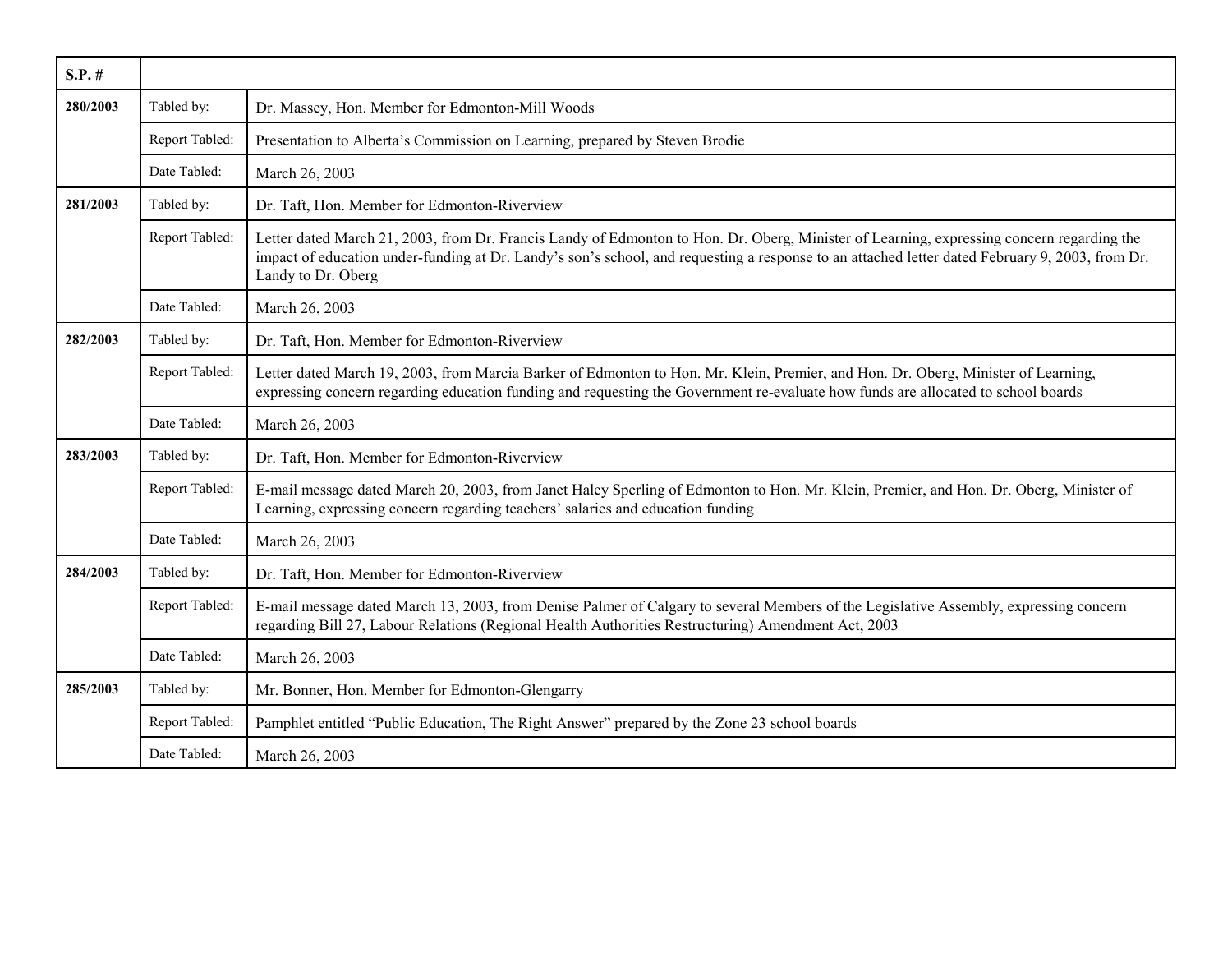| $S.P.$ # |                |                                                                                                                                                                                                                                                                                                                                                                                                                                                                                                                                                                                                                                         |
|----------|----------------|-----------------------------------------------------------------------------------------------------------------------------------------------------------------------------------------------------------------------------------------------------------------------------------------------------------------------------------------------------------------------------------------------------------------------------------------------------------------------------------------------------------------------------------------------------------------------------------------------------------------------------------------|
| 286/2003 | Tabled by:     | Dr. Pannu, Hon. Member for Edmonton-Strathcona                                                                                                                                                                                                                                                                                                                                                                                                                                                                                                                                                                                          |
|          | Report Tabled: | 49 letters dated March 21, 2003, from parents of children attending King Edward Elementary School to Hon. Dr. Oberg, Minister of Learning,<br>expressing concern regarding a lack of funding to the Edmonton Public School Board resulting from the Government's decision not to fully fund<br>the 2002 arbitrated teachers' settlement                                                                                                                                                                                                                                                                                                 |
|          | Date Tabled:   | March 26, 2003                                                                                                                                                                                                                                                                                                                                                                                                                                                                                                                                                                                                                          |
| 287/2003 | Tabled by:     | Dr. Pannu, Hon. Member for Edmonton-Strathcona                                                                                                                                                                                                                                                                                                                                                                                                                                                                                                                                                                                          |
|          | Report Tabled: | Letter dated March 20, 2003, from the Board of the Strathcona Nursery School to Dr. Pannu, Hon. Member for Edmonton-Strathcona, expressing<br>concern regarding a proposed rent increase in their facility, located in King Edward Elementary School, because of funding shortfalls faced by<br>King Edward Elementary School                                                                                                                                                                                                                                                                                                           |
|          | Date Tabled:   | March 26, 2003                                                                                                                                                                                                                                                                                                                                                                                                                                                                                                                                                                                                                          |
| 288/2003 | Tabled by:     | Dr. Pannu, Hon. Member for Edmonton-Strathcona                                                                                                                                                                                                                                                                                                                                                                                                                                                                                                                                                                                          |
|          | Report Tabled: | Letter dated March 17, 2003, from Heather Craig, teacher, Strathcona Nursery School, to several Members of the Legislative Assembly and<br>Svend Hansen, Vice Chairman, Edmonton Public School Board, requesting a review of a proposed change to lease rate categories that would<br>classify preschools and daycares together                                                                                                                                                                                                                                                                                                         |
|          | Date Tabled:   | March 26, 2003                                                                                                                                                                                                                                                                                                                                                                                                                                                                                                                                                                                                                          |
| 289/2003 | Tabled by:     | Mr. Mason, Hon. Member for Edmonton-Highlands                                                                                                                                                                                                                                                                                                                                                                                                                                                                                                                                                                                           |
|          | Report Tabled: | Letter dated February 12, 2003, from Linda Hughes of Edmonton to Hon. Dr. Oberg, Minister of Learning, requesting a response to an attached<br>letter dated February 8, 2003, from Ms Hughes to Dr. Oberg, expressing concern regarding education funding                                                                                                                                                                                                                                                                                                                                                                               |
|          | Date Tabled:   | March 26, 2003                                                                                                                                                                                                                                                                                                                                                                                                                                                                                                                                                                                                                          |
| 290/2003 | Tabled by:     | Mr. Mason, Hon. Member for Edmonton-Highlands                                                                                                                                                                                                                                                                                                                                                                                                                                                                                                                                                                                           |
|          | Report Tabled: | Media release dated March 25, 2003, entitled "UNA (United Nurses of Alberta) demands RHA (Regional Health Authority) CEO (Chief<br>Executive Officer) be fired - Misleading statements to MLAs (Members of the Legislative Assembly) not consistent with position of<br>responsibility" prepared by Heather Smith, President, United Nurses of Alberta, and letter dated March 25, 2003, from Ms Smith to Hon.<br>Mr. Mar, Minister of Health and Wellness, and Ernie Isley, Chair, Board of Directors, Lakeland Regional Health Authority, requesting Pearl<br>Babiuk, CEO, Lakeland Regional Health Authority, be removed from office |
|          | Date Tabled:   | March 26, 2003                                                                                                                                                                                                                                                                                                                                                                                                                                                                                                                                                                                                                          |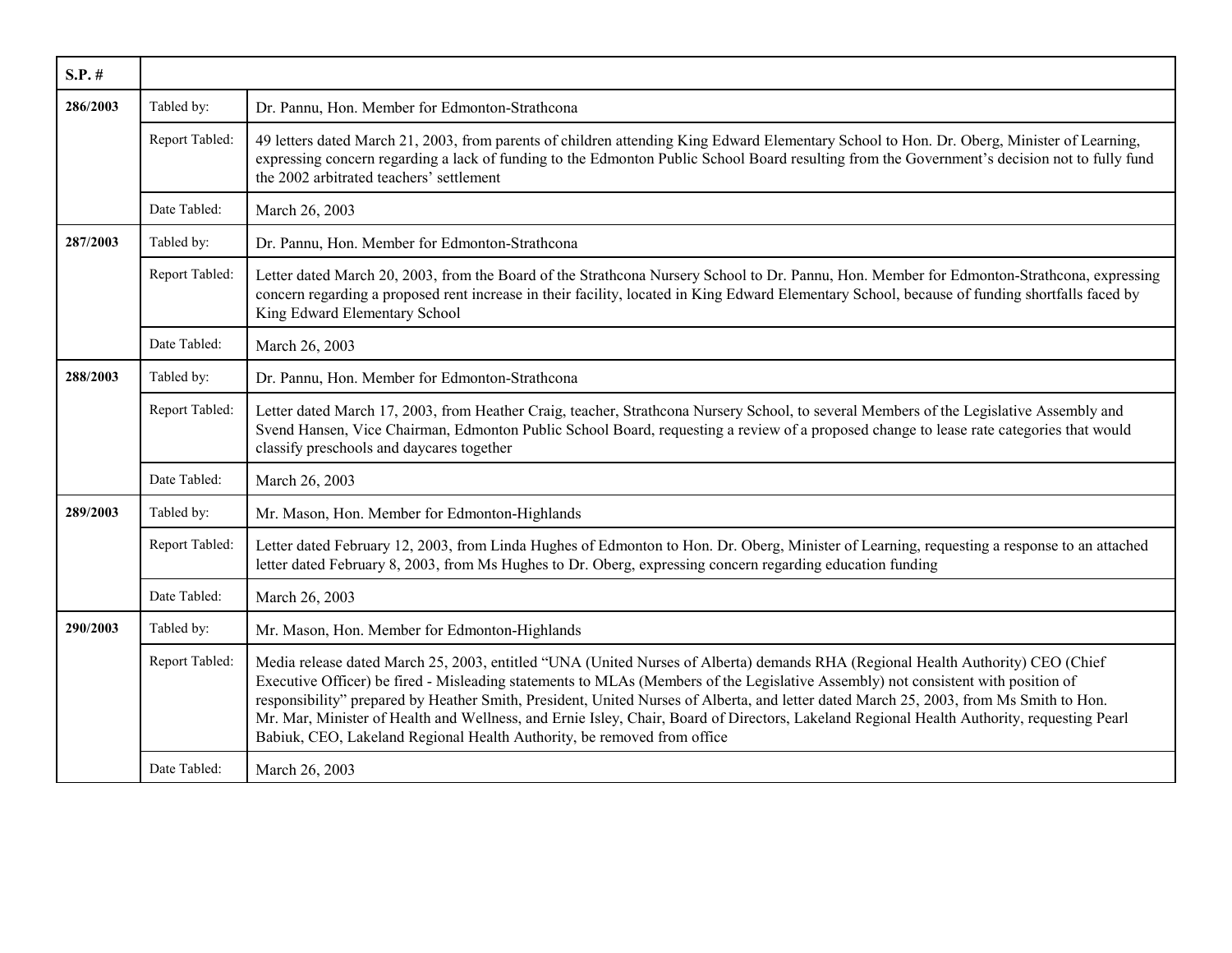| $S.P.$ # |                |                                                                                                                                                                                                                                       |
|----------|----------------|---------------------------------------------------------------------------------------------------------------------------------------------------------------------------------------------------------------------------------------|
| 291/2003 | Tabled by:     | Mr. MacDonald, Hon. Member for Edmonton-Gold Bar                                                                                                                                                                                      |
|          | Report Tabled: | Report of the Standing Committee on Public Accounts, Twenty-fifth Legislature, Second Session (Spring and Fall Sittings), February 2002 -<br>November 2002                                                                            |
|          | Date Tabled:   | March 27, 2003                                                                                                                                                                                                                        |
| 292/2003 | Tabled by:     | Hon. Ms Evans, Minister of Children's Services                                                                                                                                                                                        |
|          | Report Tabled: | Letter dated March 18, 2003, from Glen Allan School Council Executive to Hon. Ms Evans, Minister of Children's Services, praising Ms Evans<br>for her commitment to children and expressing concern regarding teachers' pay increases |
|          | Date Tabled:   | March 27, 2003                                                                                                                                                                                                                        |
| 293/2003 | Tabled by:     | Hon. Mr. Norris, Minister of Economic Development                                                                                                                                                                                     |
|          | Report Tabled: | Report dated March 2003, entitled "Small Business Research, In Search of Canada's Small Business Hotbeds" prepared by Tim O'Neill, Chief<br>Economist, BMO Financial Group                                                            |
|          | Date Tabled:   | March 27, 2003                                                                                                                                                                                                                        |
| 294/2003 | Tabled by:     | Hon. Mr. Dunford, Minister of Human Resources and Employment                                                                                                                                                                          |
|          | Report Tabled: | Alberta Association of Architects, 2002 Annual Report                                                                                                                                                                                 |
|          | Date Tabled:   | March 27, 2003                                                                                                                                                                                                                        |
| 295/2003 | Tabled by:     | Hon. Mr. Hancock, Minister of Justice and Attorney General                                                                                                                                                                            |
|          | Report Tabled: | Document, undated, entitled "Earl Buxton 2002-2003, Plan for 2003-2004" listing information regarding teaching positions and class sizes                                                                                              |
|          | Date Tabled:   | March 27, 2003                                                                                                                                                                                                                        |
| 296/2003 | Tabled by:     | Ms Carlson, Hon. Member for Edmonton-Ellerslie                                                                                                                                                                                        |
|          | Report Tabled: | Letter, undated, from Chad R. Willms of Lethbridge to Ms Carlson, Hon. Member for Edmonton-Ellerslie, expressing concern regarding<br>development in the Evan-Thomas Recreation Area in the Kananaskis valley                         |
|          | Date Tabled:   | March 27, 2003                                                                                                                                                                                                                        |
| 297/2003 | Tabled by:     | Mr. MacDonald, Hon. Member for Edmonton-Gold Bar                                                                                                                                                                                      |
|          | Report Tabled: | Letter dated February 25, 2003, from Michael Kurjata of Edmonton to Hon. Mr. Klein, Premier, expressing concern regarding education funding                                                                                           |
|          | Date Tabled:   | March 27, 2003                                                                                                                                                                                                                        |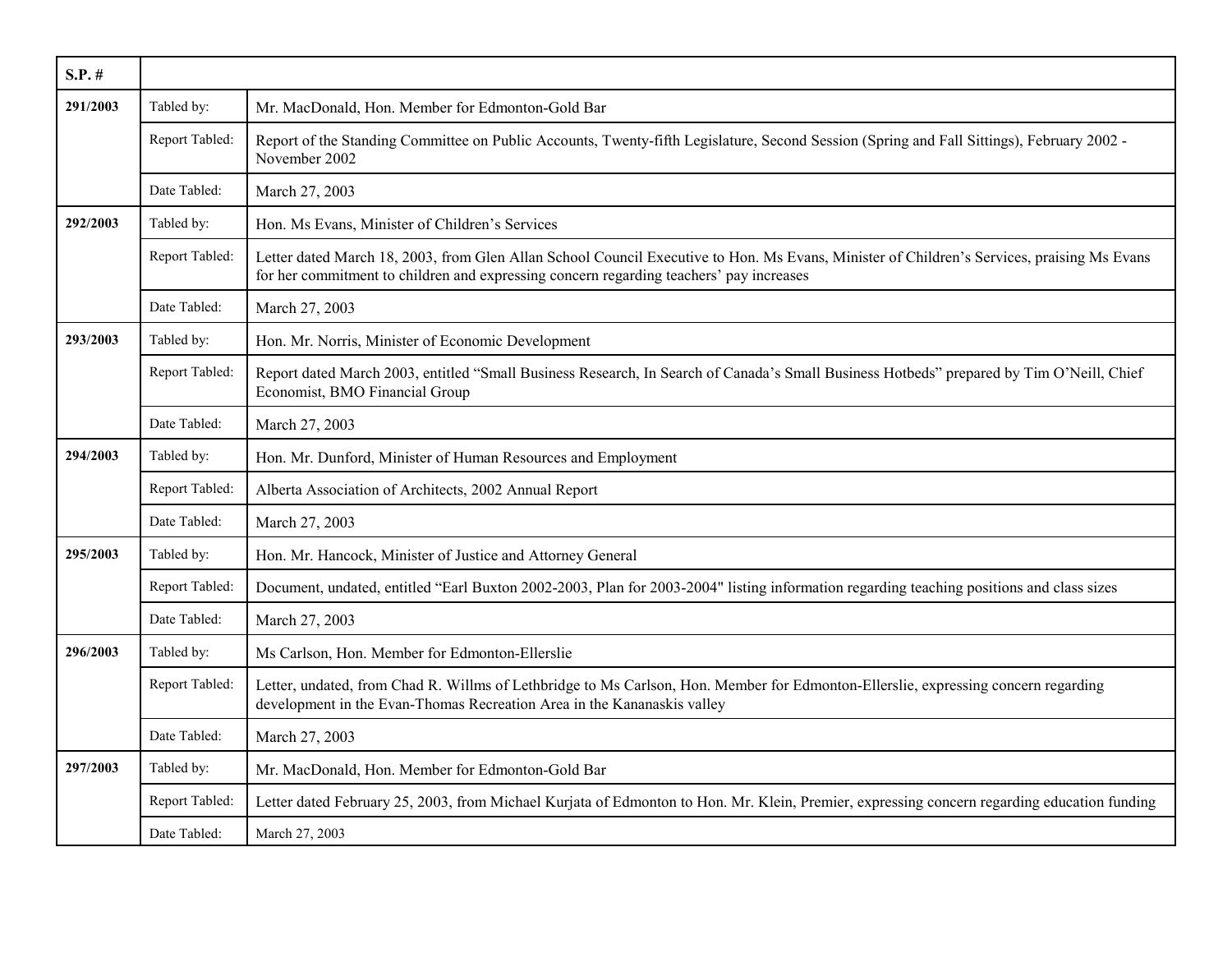| $S.P.$ # |                |                                                                                                                                                                                                                                                                               |
|----------|----------------|-------------------------------------------------------------------------------------------------------------------------------------------------------------------------------------------------------------------------------------------------------------------------------|
| 298/2003 | Tabled by:     | Mr. MacDonald, Hon. Member for Edmonton-Gold Bar                                                                                                                                                                                                                              |
|          | Report Tabled: | Letter dated February 25, 2003, from Dean Rosychuk of Edmonton to Hon. Mr. Klein, Premier, expressing concern regarding a lack of funding<br>at Kenilworth School for the 2003-2004 school year, large class sizes, and a reduction in teaching positions                     |
|          | Date Tabled:   | March 27, 2003                                                                                                                                                                                                                                                                |
| 299/2003 | Tabled by:     | Dr. Taft, Hon. Member for Edmonton-Riverview                                                                                                                                                                                                                                  |
|          | Report Tabled: | Letter dated March 21, 2003, from Trina Chrzanowski, President, Green Circle Preschool, also signed by 22 Edmonton residents, to Dr. Taft,<br>Hon. Member for Edmonton-Riverview, expressing concern regarding the impact of a classroom lease rate increase on the preschool |
|          | Date Tabled:   | March 27, 2003                                                                                                                                                                                                                                                                |
| 300/2003 | Tabled by:     | Dr. Taft, Hon. Member for Edmonton-Riverview                                                                                                                                                                                                                                  |
|          | Report Tabled: | Letter dated March 25, 2003, from Patricia Unsworth of Edmonton to Hon. Mr. Klein, Premier, expressing concern regarding a lack of education<br>funding and requesting the Government restore adequate funding to public schools                                              |
|          | Date Tabled:   | March 27, 2003                                                                                                                                                                                                                                                                |
| 301/2003 | Tabled by:     | Dr. Taft, Hon. Member for Edmonton-Riverview                                                                                                                                                                                                                                  |
|          | Report Tabled: | E-mail message dated March 25, 2003, from Donna Provost of Edmonton to Dr. Taft, Hon. Member for Edmonton-Riverview, expressing<br>concern regarding a lack of education funding                                                                                              |
|          | Date Tabled:   | March 27, 2003                                                                                                                                                                                                                                                                |
| 302/2003 | Tabled by:     | Dr. Taft, Hon. Member for Edmonton-Riverview                                                                                                                                                                                                                                  |
|          | Report Tabled: | E-mail message dated March 25, 2003, from Ryan Dunkley of Edmonton to Dr. Taft, Hon. Member for Edmonton-Riverview, expressing<br>concern regarding the impact of education under-funding on extra-curricular school activities                                               |
|          | Date Tabled:   | March 27, 2003                                                                                                                                                                                                                                                                |
| 303/2003 | Tabled by:     | Dr. Taft, Hon. Member for Edmonton-Riverview                                                                                                                                                                                                                                  |
|          | Report Tabled: | E-mail message dated March 24, 2003, from Judith L. Nyrose to Hon. Mr. Klein, Premier, and Hon. Dr. Oberg, Minister of Learning, expressing<br>concern regarding the funding shortfall for the arbitrated settlement for teachers' salaries                                   |
|          | Date Tabled:   | March 27, 2003                                                                                                                                                                                                                                                                |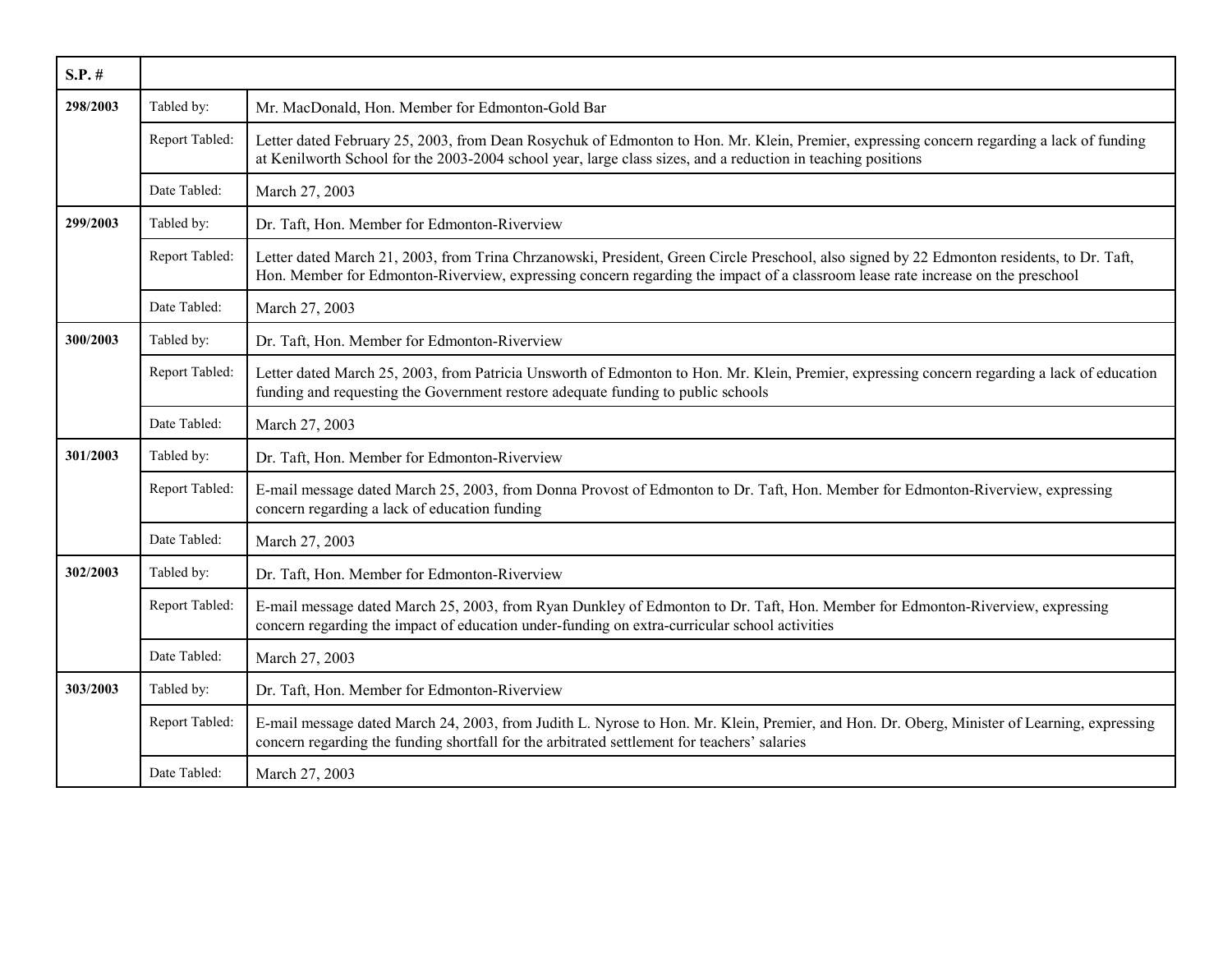| $S.P.$ # |                |                                                                                                                                                                                                                                                                                                                                              |
|----------|----------------|----------------------------------------------------------------------------------------------------------------------------------------------------------------------------------------------------------------------------------------------------------------------------------------------------------------------------------------------|
| 304/2003 | Tabled by:     | Dr. Pannu, Hon. Member for Edmonton-Strathcona                                                                                                                                                                                                                                                                                               |
|          | Report Tabled: | Letter dated March 4, 2003, from Donald Smith, Professor of History, to Hon. Mr. Zwozdesky, Minister of Community Development, requesting<br>the Government establish a policy of consulting with the Alberta Historical Resources Foundation when naming provincial parks                                                                   |
|          | Date Tabled:   | March 27, 2003                                                                                                                                                                                                                                                                                                                               |
| 305/2003 | Tabled by:     | Mr. Mason, Hon. Member for Edmonton-Highlands                                                                                                                                                                                                                                                                                                |
|          | Report Tabled: | Letter dated March 10, 2003, from William H. Percy of Stettler to Mrs. Gordon, Hon. Member for Lacombe-Stettler, expressing concern<br>regarding the high cost of utilities and expressing opposition to energy deregulation                                                                                                                 |
|          | Date Tabled:   | March 27, 2003                                                                                                                                                                                                                                                                                                                               |
| 306/2003 | Tabled by:     | Hon. Mr. Hancock, Government House Leader                                                                                                                                                                                                                                                                                                    |
|          | Report Tabled: | Committee of Supply Calendar for the 3rd Session of the 25th Legislature, Spring 2003                                                                                                                                                                                                                                                        |
|          | Date Tabled:   | April 7, 2003                                                                                                                                                                                                                                                                                                                                |
| 307/2003 | Tabled by:     | Dr. Pannu, Hon. Member for Edmonton-Strathcona                                                                                                                                                                                                                                                                                               |
|          | Report Tabled: | Daily Herald-Tribune article dated March 26, 2003, entitled "Education in crisis, Public school board forced up against the wall"                                                                                                                                                                                                            |
|          | Date Tabled:   | April 7, 2003                                                                                                                                                                                                                                                                                                                                |
| 308/2003 | Tabled by:     | Dr. Pannu, Hon. Member for Edmonton-Strathcona                                                                                                                                                                                                                                                                                               |
|          | Report Tabled: | Report, undated, entitled "The City Centre Education Project in Edmonton" prepared by Melanie Shapiro                                                                                                                                                                                                                                        |
|          | Date Tabled:   | April 7, 2003                                                                                                                                                                                                                                                                                                                                |
| 309/2003 | Tabled by:     | Dr. Pannu, Hon. Member for Edmonton-Strathcona                                                                                                                                                                                                                                                                                               |
|          | Report Tabled: | Letter dated April 7, 2003, from Melanie Shapiro of Edmonton to Hon. Mr. Klein, Premier, Hon. Dr. Oberg, Minister of Learning, Hon.<br>Mrs. Nelson, Minister of Finance, and Hon. Ms Evans, Minister of Children's Services, expressing concern regarding a lack of education funding<br>and its effect on the City Centre Education Project |
|          | Date Tabled:   | April 7, 2003                                                                                                                                                                                                                                                                                                                                |
| 310/2003 | Tabled by:     | Mr. Bonner, Hon. Member for Edmonton-Glengarry                                                                                                                                                                                                                                                                                               |
|          | Report Tabled: | Program from the 2002 Alberta Sports Awards Banquet held on April 3, 2003                                                                                                                                                                                                                                                                    |
|          | Date Tabled:   | April 7, 2003                                                                                                                                                                                                                                                                                                                                |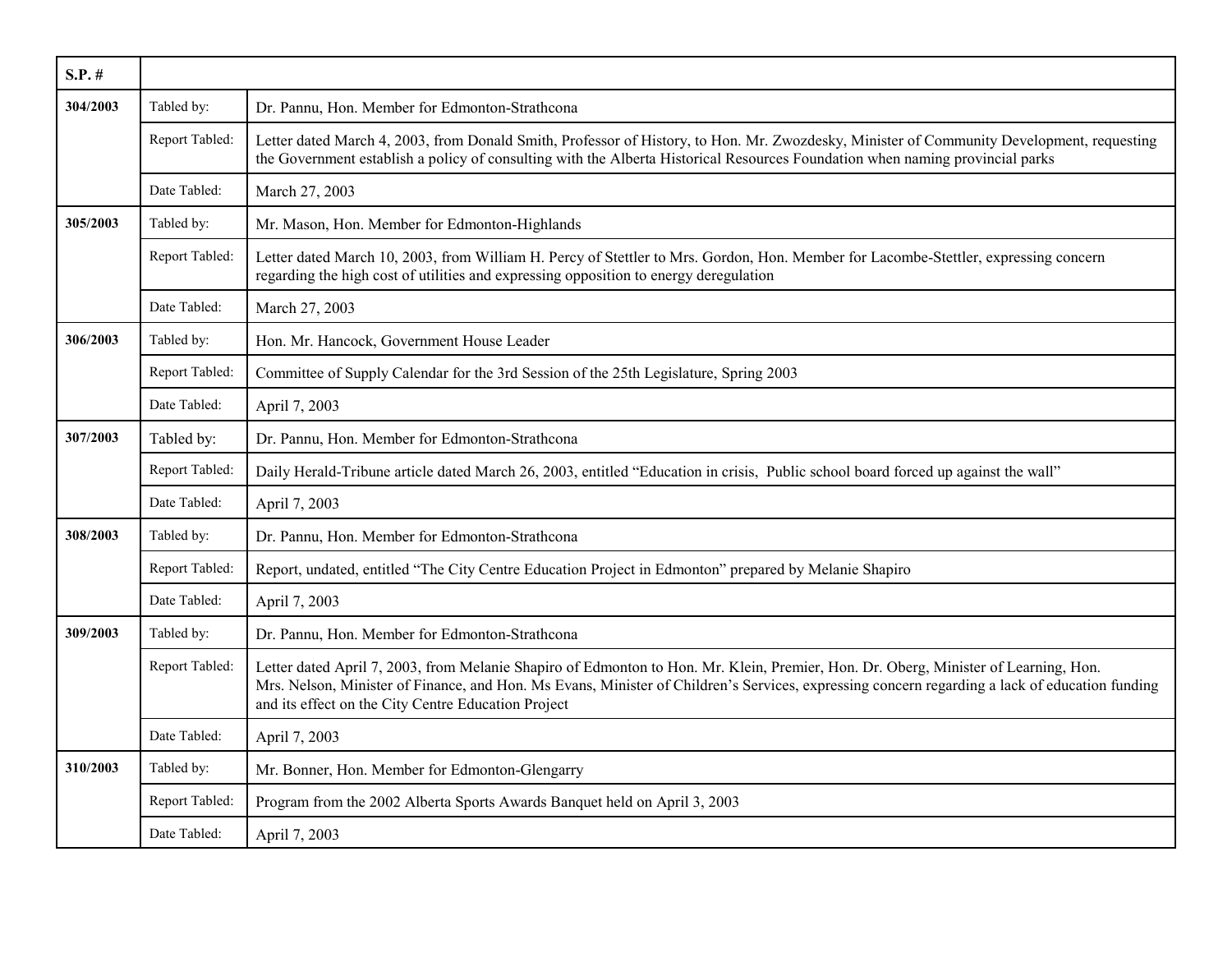| $S.P.$ # |                |                                                                                                                                                                                                                                                                                                                                                                                                                                                          |
|----------|----------------|----------------------------------------------------------------------------------------------------------------------------------------------------------------------------------------------------------------------------------------------------------------------------------------------------------------------------------------------------------------------------------------------------------------------------------------------------------|
| 311/2003 | Tabled by:     | Mr. MacDonald, Hon. Member for Edmonton-Gold Bar                                                                                                                                                                                                                                                                                                                                                                                                         |
|          | Report Tabled: | Balancing Pool of Alberta web page dated April 6, 2003, entitled "MAP II Final Summary"                                                                                                                                                                                                                                                                                                                                                                  |
|          | Date Tabled:   | April 7, 2003                                                                                                                                                                                                                                                                                                                                                                                                                                            |
| 312/2003 | Tabled by:     | Mr. MacDonald, Hon. Member for Edmonton-Gold Bar                                                                                                                                                                                                                                                                                                                                                                                                         |
|          | Report Tabled: | Letter, undated, from Patti Skolski of Edmonton to Hon. Dr. Oberg, Minister of Learning, expressing concern regarding the public education<br>system                                                                                                                                                                                                                                                                                                     |
|          | Date Tabled:   | April 7, 2003                                                                                                                                                                                                                                                                                                                                                                                                                                            |
| 313/2003 | Tabled by:     | Mr. MacDonald, Hon. Member for Edmonton-Gold Bar                                                                                                                                                                                                                                                                                                                                                                                                         |
|          | Report Tabled: | Letter, undated, from Andrea Holmstrom of Edmonton to Hon. Mr. Klein, Premier, expressing concern regarding education funding                                                                                                                                                                                                                                                                                                                            |
|          | Date Tabled:   | April 7, 2003                                                                                                                                                                                                                                                                                                                                                                                                                                            |
| 314/2003 | Tabled by:     | Hon. Mr. Kowalski, Speaker of the Legislative Assembly                                                                                                                                                                                                                                                                                                                                                                                                   |
|          | Report Tabled: | Office of the Ethics Commissioner Interim Annual Report for 2002-2003                                                                                                                                                                                                                                                                                                                                                                                    |
|          | Date Tabled:   | April 7, 2003                                                                                                                                                                                                                                                                                                                                                                                                                                            |
| 315/2003 | Tabled by:     | Hon. Mr. Kowalski, Speaker of the Legislative Assembly                                                                                                                                                                                                                                                                                                                                                                                                   |
|          | Report Tabled: | Legislative Assembly Office, Annual Report 2001                                                                                                                                                                                                                                                                                                                                                                                                          |
|          | Date Tabled:   | April 7, 2003                                                                                                                                                                                                                                                                                                                                                                                                                                            |
| 316/2003 | Tabled by:     | Mr. Vandermeer, Hon. Member for Edmonton-Manning                                                                                                                                                                                                                                                                                                                                                                                                         |
|          | Report Tabled: | Letter dated March 27, 2003, from Tina Dmytryshyn, J.A. Fife School Council, to Mr. Vandermeer, Hon. Member for Edmonton-Manning,<br>attaching 125 letters dated March 26, 2003, from parents of students at J.A. Fife School, expressing concern regarding the impact of public<br>education under-funding                                                                                                                                              |
|          | Date Tabled:   | April 8, 2003                                                                                                                                                                                                                                                                                                                                                                                                                                            |
| 317/2003 | Tabled by:     | Mr. Johnson, Hon. Member for Wetaskiwin-Camrose                                                                                                                                                                                                                                                                                                                                                                                                          |
|          | Report Tabled: | 3 recent letters from Garry Dearing, Reeve, County of Wetaskiwin No. 10, His Worship Don Montgomery, Mayor, City of Wetaskiwin, and Her<br>Worship Laurie Linaker, Mayor, Town of Millet, to Hon. Mr. Klein, Premier, expressing concern regarding, and opposition to, the Final Report<br>of the 2002/2003 Alberta Electoral Boundaries Commission, proposing the Town of Millet be re-allocated to a new Calmar-Drayton Valley-<br>Millet constituency |
|          | Date Tabled:   | April 8, 2003                                                                                                                                                                                                                                                                                                                                                                                                                                            |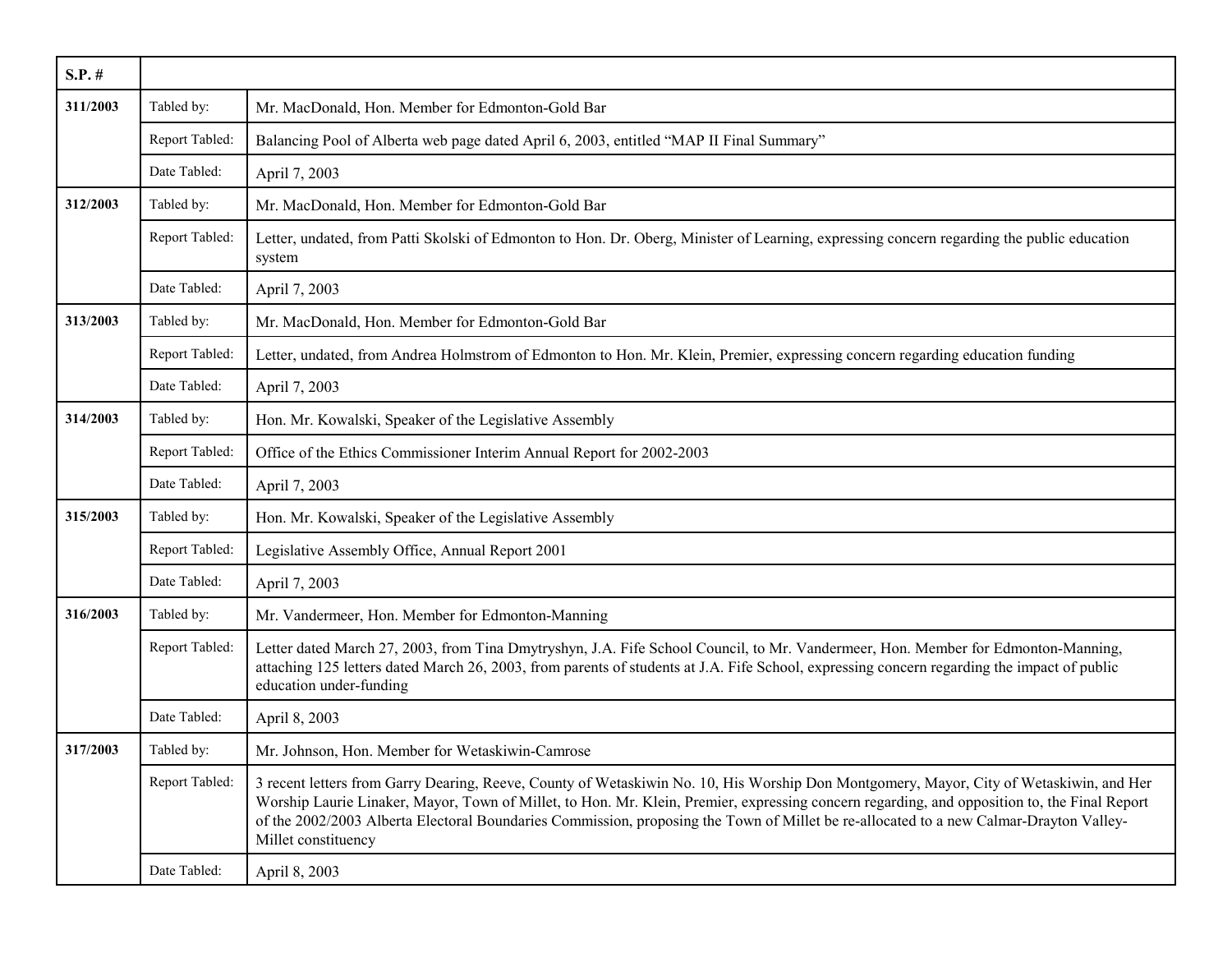| $S.P.$ # |                |                                                                                                                                                                                                                                                                    |
|----------|----------------|--------------------------------------------------------------------------------------------------------------------------------------------------------------------------------------------------------------------------------------------------------------------|
| 318/2003 | Tabled by:     | Rev. Abbott, Hon. Member for Drayton Valley-Calmar                                                                                                                                                                                                                 |
|          | Report Tabled: | Copy of a petition signed by 100 Drayton Valley residents requesting the Government de-insure abortion                                                                                                                                                             |
|          | Date Tabled:   | April 8, 2003                                                                                                                                                                                                                                                      |
| 319/2003 | Tabled by:     | Mr. Cenaiko, Hon. Member for Calgary-Buffalo                                                                                                                                                                                                                       |
|          | Report Tabled: | Letter dated March 20, 2003, from His Worship Dave Bronconnier, Mayor, City of Calgary, expressing support for Bill 206, Traffic Safety<br>(Seizure of Vehicles in Prostitution Related Offences) Amendment Act, 2003                                              |
|          | Date Tabled:   | April 8, 2003                                                                                                                                                                                                                                                      |
| 320/2003 | Tabled by:     | Ms Blakeman, Hon. Member for Edmonton-Centre                                                                                                                                                                                                                       |
|          | Report Tabled: | Letter dated April 4, 2003, from R.J. (Bob) Gray, General Manager, Edmonton Klondike Days Association, to Ms Blakeman, Hon. Member for<br>Edmonton-Centre, expressing concern regarding the effect of increased electricity costs on their non-profit organization |
|          | Date Tabled:   | April 8, 2003                                                                                                                                                                                                                                                      |
| 321/2003 | Tabled by:     | Ms Blakeman, Hon. Member for Edmonton-Centre                                                                                                                                                                                                                       |
|          | Report Tabled: | Letter dated November 21, 2002, from Wendy Sauvé of Edmonton to Dr. Massey, Hon. Member for Edmonton-Mill Woods, requesting<br>clarification on the distribution of Alberta lottery funds                                                                          |
|          | Date Tabled:   | April 8, 2003                                                                                                                                                                                                                                                      |
| 322/2003 | Tabled by:     | Ms Blakeman, Hon. Member for Edmonton-Centre                                                                                                                                                                                                                       |
|          | Report Tabled: | News release dated February 15, 2002, entitled "Leaked Document Reveals Plot to Undermine the Alberta Government's Tobacco Control<br>Strategy" prepared by ASH (Action on Smoking and Health)                                                                     |
|          | Date Tabled:   | April 8, 2003                                                                                                                                                                                                                                                      |
| 323/2003 | Tabled by:     | Mr. MacDonald, Hon. Member for Edmonton-Gold Bar                                                                                                                                                                                                                   |
|          | Report Tabled: | Letter dated February 25, 2003, from B.A. Baer of Edmonton to Hon. Mr. Klein, Premier, requesting the Government further invest in<br>healthcare, and public and post-secondary education                                                                          |
|          | Date Tabled:   | April 8, 2003                                                                                                                                                                                                                                                      |
| 324/2003 | Tabled by:     | Clerk of the Assembly on behalf of Hon. Mr. Mar, Minister of Health and Wellness                                                                                                                                                                                   |
|          | Report Tabled: | College of Physical Therapists of Alberta, 2001-2002 Annual Report                                                                                                                                                                                                 |
|          | Date Tabled:   | April 8, 2003                                                                                                                                                                                                                                                      |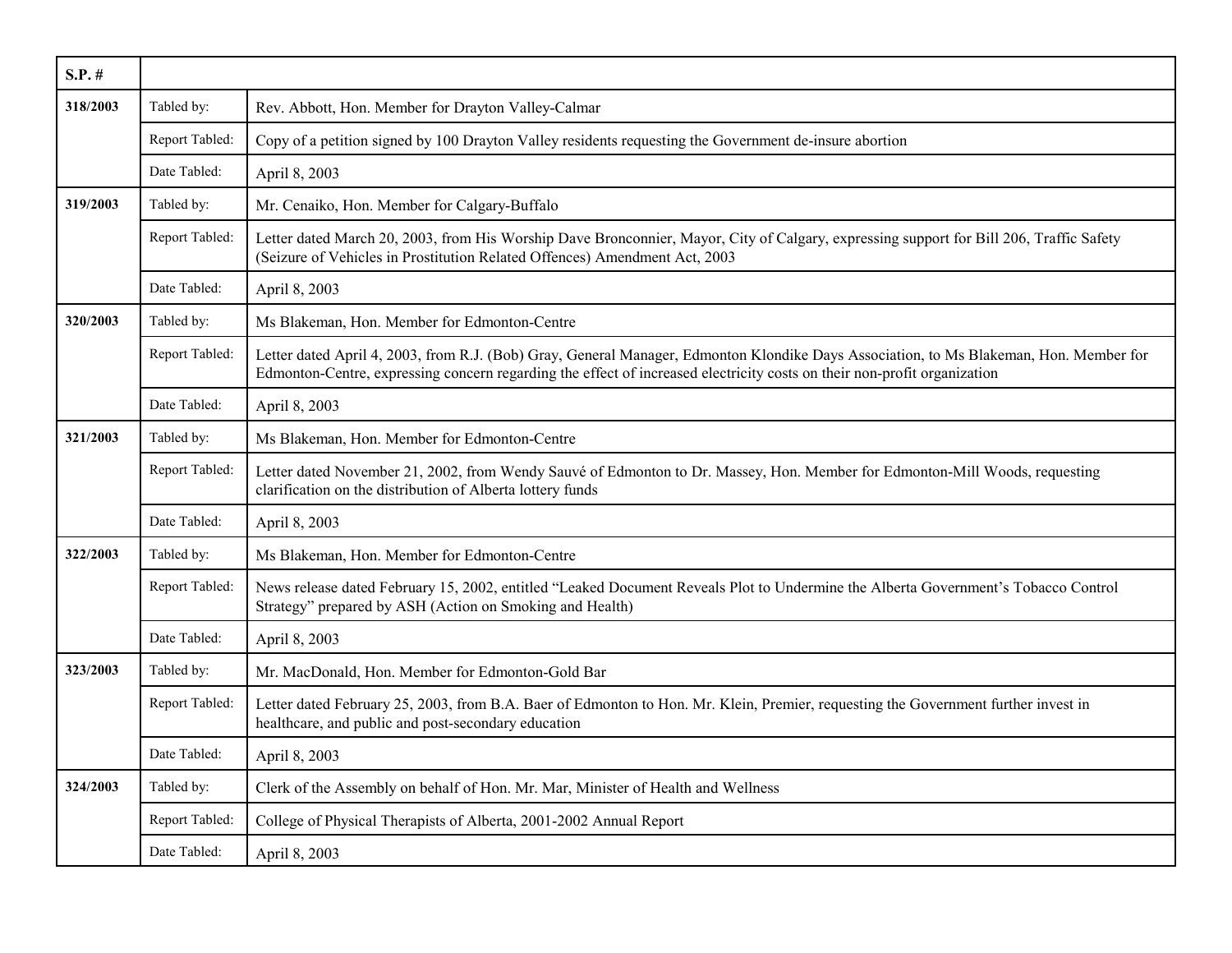| $S.P.$ # |                |                                                                                                                                                                                    |
|----------|----------------|------------------------------------------------------------------------------------------------------------------------------------------------------------------------------------|
| 325/2003 | Tabled by:     | Hon. Mrs. Nelson, Minister of Finance                                                                                                                                              |
|          | Report Tabled: | 2003-04 Offices of the Legislative Assembly Estimates                                                                                                                              |
|          | Date Tabled:   | April 8, 2003                                                                                                                                                                      |
| 326/2003 | Tabled by:     | Hon. Mrs. Nelson, Minister of Finance                                                                                                                                              |
|          | Report Tabled: | 2003-04 Government and Lottery Fund Estimates                                                                                                                                      |
|          | Date Tabled:   | April 8, 2003                                                                                                                                                                      |
| 327/2003 | Tabled by:     | Hon. Mrs. Nelson, Minister of Finance                                                                                                                                              |
|          | Report Tabled: | Alberta 2003 Budget Fiscal Plan                                                                                                                                                    |
|          | Date Tabled:   | April 8, 2003                                                                                                                                                                      |
| 328/2003 | Tabled by:     | Hon. Mrs. Nelson, Minister of Finance                                                                                                                                              |
|          | Report Tabled: | Alberta 2003 Budget Business Plans                                                                                                                                                 |
|          | Date Tabled:   | April 8, 2003                                                                                                                                                                      |
| 329/2003 | Tabled by:     | Hon. Ms Calahasen, Minister of Aboriginal Affairs and Northern Development                                                                                                         |
|          | Report Tabled: | Métis Settlements Appeal Tribunal, 2002 Annual Report                                                                                                                              |
|          | Date Tabled:   | April 9, 2003                                                                                                                                                                      |
| 330/2003 | Tabled by:     | Mr. Johnson, Hon. Member for Wetaskiwin-Camrose                                                                                                                                    |
|          | Report Tabled: | AADAC (Alberta Alcohol and Drug Abuse Commission), Corporate Business Plan 2003/2004-2005/2006                                                                                     |
|          | Date Tabled:   | April 9, 2003                                                                                                                                                                      |
| 331/2003 | Tabled by:     | Mr. Marz, Hon. Member for Olds-Didsbury-Three Hills                                                                                                                                |
|          | Report Tabled: | 26 recent letters from Didsbury and areas residents to Hon. Mr. Mar, Minister of Health and Wellness, requesting the Didsbury Hospital be<br>included in the Calgary Health Region |
|          | Date Tabled:   | April 9, 2003                                                                                                                                                                      |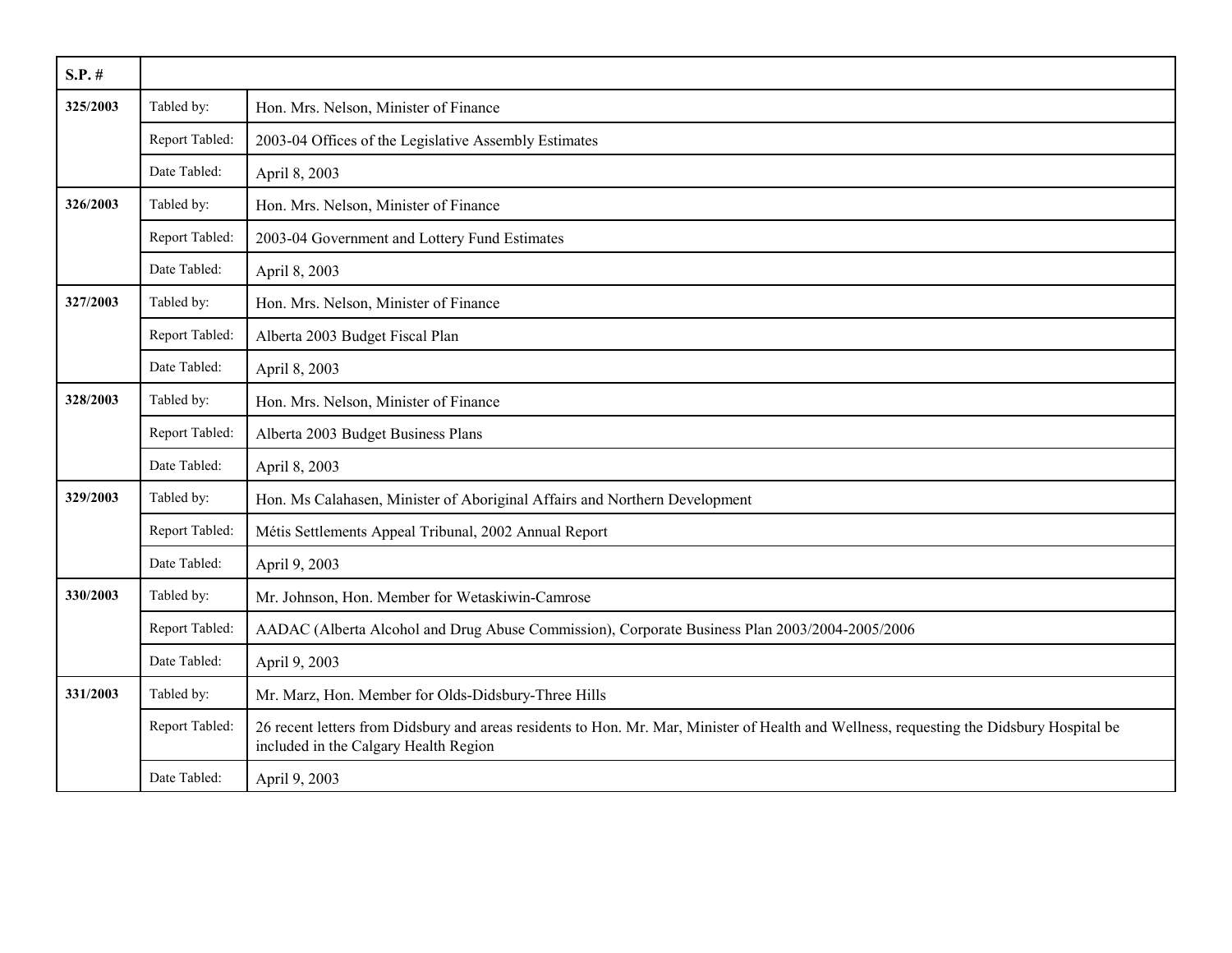| $S.P.$ # |                |                                                                                                                                                                                                                                                                                |
|----------|----------------|--------------------------------------------------------------------------------------------------------------------------------------------------------------------------------------------------------------------------------------------------------------------------------|
| 332/2003 | Tabled by:     | Mr. Cao, Hon. Member for Calgary-Fort                                                                                                                                                                                                                                          |
|          | Report Tabled: | Report dated April 2003, entitled "Generation Debt: An Investment in Education is an Investment in Alberta's Future" prepared by the Council<br>of Alberta University Students                                                                                                 |
|          | Date Tabled:   | April 9, 2003                                                                                                                                                                                                                                                                  |
| 333/2003 | Tabled by:     | Dr. Taft, Hon. Member for Edmonton-Riverview                                                                                                                                                                                                                                   |
|          | Report Tabled: | 3 postcards signed by Elizabeth Miller, R. and E. Hoffpauir, and Sherry Norris, all of Edmonton, to Dr. Taft, Hon. Member for Edmonton-<br>Riverview, expressing concern regarding a lack of education funding                                                                 |
|          | Date Tabled:   | April 9, 2003                                                                                                                                                                                                                                                                  |
| 334/2003 | Tabled by:     | Dr. Taft, Hon. Member for Edmonton-Riverview                                                                                                                                                                                                                                   |
|          | Report Tabled: | Postcard signed by Margaret Ritchie of Edmonton to Dr. Taft, Hon. Member for Edmonton-Riverview, expressing concern regarding class sizes                                                                                                                                      |
|          | Date Tabled:   | April 9, 2003                                                                                                                                                                                                                                                                  |
| 335/2003 | Tabled by:     | Dr. Pannu, Hon. Member for Edmonton-Strathcona                                                                                                                                                                                                                                 |
|          | Report Tabled: | E-mail message dated April 2, 2003, from Sharman Armfield to Hon. Dr. Oberg, Minister of Learning, expressing concern regarding inadequate<br>education funding and its effect on student literacy levels                                                                      |
|          | Date Tabled:   | April 9, 2003                                                                                                                                                                                                                                                                  |
| 336/2003 | Tabled by:     | Dr. Pannu, Hon. Member for Edmonton-Strathcona                                                                                                                                                                                                                                 |
|          | Report Tabled: | News release dated April 8, 2003, entitled "Numbers impressive but they're an illusion" with attached report dated April 9, 2003, entitled<br>"FASTreport, The Public School Boards' Association of Alberta" both prepared by the Public School Boards' Association of Alberta |
|          | Date Tabled:   | April 9, 2003                                                                                                                                                                                                                                                                  |
| 337/2003 | Tabled by:     | Mr. Mason, Hon. Member for Edmonton-Highlands                                                                                                                                                                                                                                  |
|          | Report Tabled: | Letter dated March 14, 2003, from Lynda Wignall and Colleen Huston, both of Calgary to Hon. Mrs. Nelson, Minister of Finance, requesting<br>benefits for SFI (Supports for Independence) and AISH (Assured Income for the Severely Handicapped) be immediately increased       |
|          | Date Tabled:   | April 9, 2003                                                                                                                                                                                                                                                                  |
| 338/2003 | Tabled by:     | Mr. Mason, Hon. Member for Edmonton-Highlands                                                                                                                                                                                                                                  |
|          | Report Tabled: | News release dated September 13, 2000, entitled "Province announces major cuts for business and property taxes" prepared by the Government<br>of Alberta                                                                                                                       |
|          | Date Tabled:   | April 9, 2003                                                                                                                                                                                                                                                                  |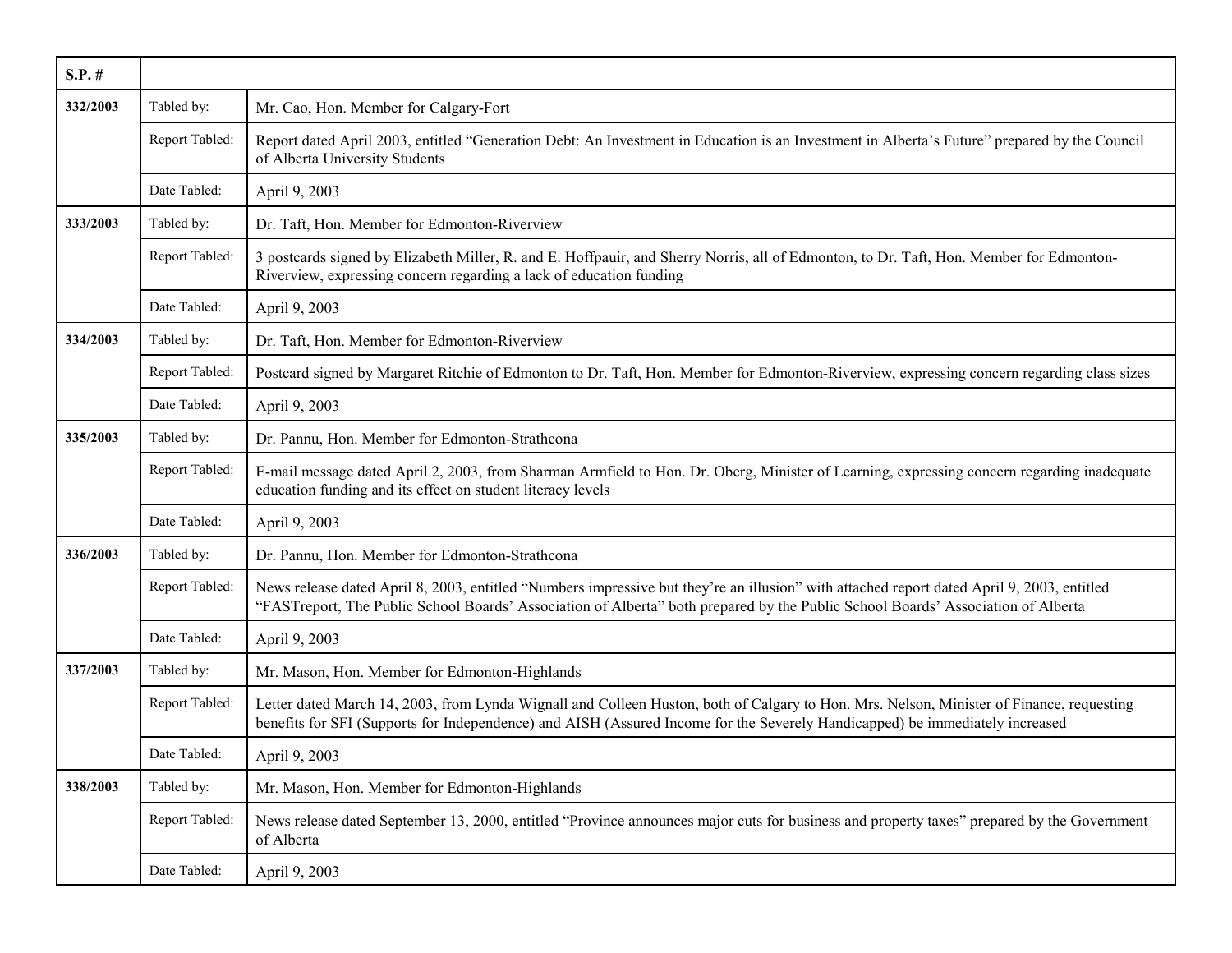| $S.P.$ # |                |                                                                                                                                                                                                                                                                                                                                                                                                 |
|----------|----------------|-------------------------------------------------------------------------------------------------------------------------------------------------------------------------------------------------------------------------------------------------------------------------------------------------------------------------------------------------------------------------------------------------|
| 339/2003 | Tabled by:     | Hon. Mr. Norris, Minister of Economic Development                                                                                                                                                                                                                                                                                                                                               |
|          | Report Tabled: | Alberta Economic Development Authority, 2001-2002 Activity Report                                                                                                                                                                                                                                                                                                                               |
|          | Date Tabled:   | April 10, 2003                                                                                                                                                                                                                                                                                                                                                                                  |
| 340/2003 | Tabled by:     | Dr. Massey, Hon. Member for Edmonton-Mill Woods                                                                                                                                                                                                                                                                                                                                                 |
|          | Report Tabled: | Letter dated March 27, 2003, from Brenda Kaplan, Montrose Junior High School Council Chair, to Mr. Graydon, Hon. Member for Grande<br>Prairie-Wapiti, Mr. Knight, Hon. Member for Grande Prairie-Smoky, and Dr. Nicol, Hon. Leader of the Official Opposition, expressing concern<br>regarding education under-funding and the impact the funding shortfall has on school programs and services |
|          | Date Tabled:   | April 10, 2003                                                                                                                                                                                                                                                                                                                                                                                  |
| 341/2003 | Tabled by:     | Dr. Pannu, Hon. Member for Edmonton-Strathcona                                                                                                                                                                                                                                                                                                                                                  |
|          | Report Tabled: | Document, undated, entitled "Brampton Health Coalition Debunking the Myths About Brampton's New Hospital"                                                                                                                                                                                                                                                                                       |
|          | Date Tabled:   | April 10, 2003                                                                                                                                                                                                                                                                                                                                                                                  |
| 342/2003 | Tabled by:     | Dr. Pannu, Hon. Member for Edmonton-Strathcona, on behalf of Mr. Mason, Hon. Member for Edmonton-Highlands                                                                                                                                                                                                                                                                                      |
|          | Report Tabled: | Excerpts from Alberta Hansard outlining comments made by two former Provincial Treasurers relating to tax creep and bracket creep                                                                                                                                                                                                                                                               |
|          | Date Tabled:   | April 10, 2003                                                                                                                                                                                                                                                                                                                                                                                  |
| 343/2003 | Tabled by:     | Mr. Marz, Hon. Member for Olds-Didsbury-Three Hills                                                                                                                                                                                                                                                                                                                                             |
|          | Report Tabled: | 18 recent letters from Albertans to Hon. Mr. Mar, Minister of Health and Wellness, requesting the Didsbury Hospital be included in the Calgary<br><b>Health Region</b>                                                                                                                                                                                                                          |
|          | Date Tabled:   | April 14, 2003                                                                                                                                                                                                                                                                                                                                                                                  |
| 344/2003 | Tabled by:     | Mr. Knight, Hon. Member for Grande Prairie-Smoky                                                                                                                                                                                                                                                                                                                                                |
|          | Report Tabled: | Petition signed by 38 Albertans requesting the Government de-insure abortion                                                                                                                                                                                                                                                                                                                    |
|          | Date Tabled:   | April 14, 2003                                                                                                                                                                                                                                                                                                                                                                                  |
| 345/2003 | Tabled by:     | Ms Blakeman, Hon. Member for Edmonton-Centre                                                                                                                                                                                                                                                                                                                                                    |
|          | Report Tabled: | Letter, undated, from Don Perdue of Edmonton to Ms Blakeman, Hon. Member for Edmonton-Centre, expressing concern regarding health care<br>funding                                                                                                                                                                                                                                               |
|          | Date Tabled:   | April 14, 2003                                                                                                                                                                                                                                                                                                                                                                                  |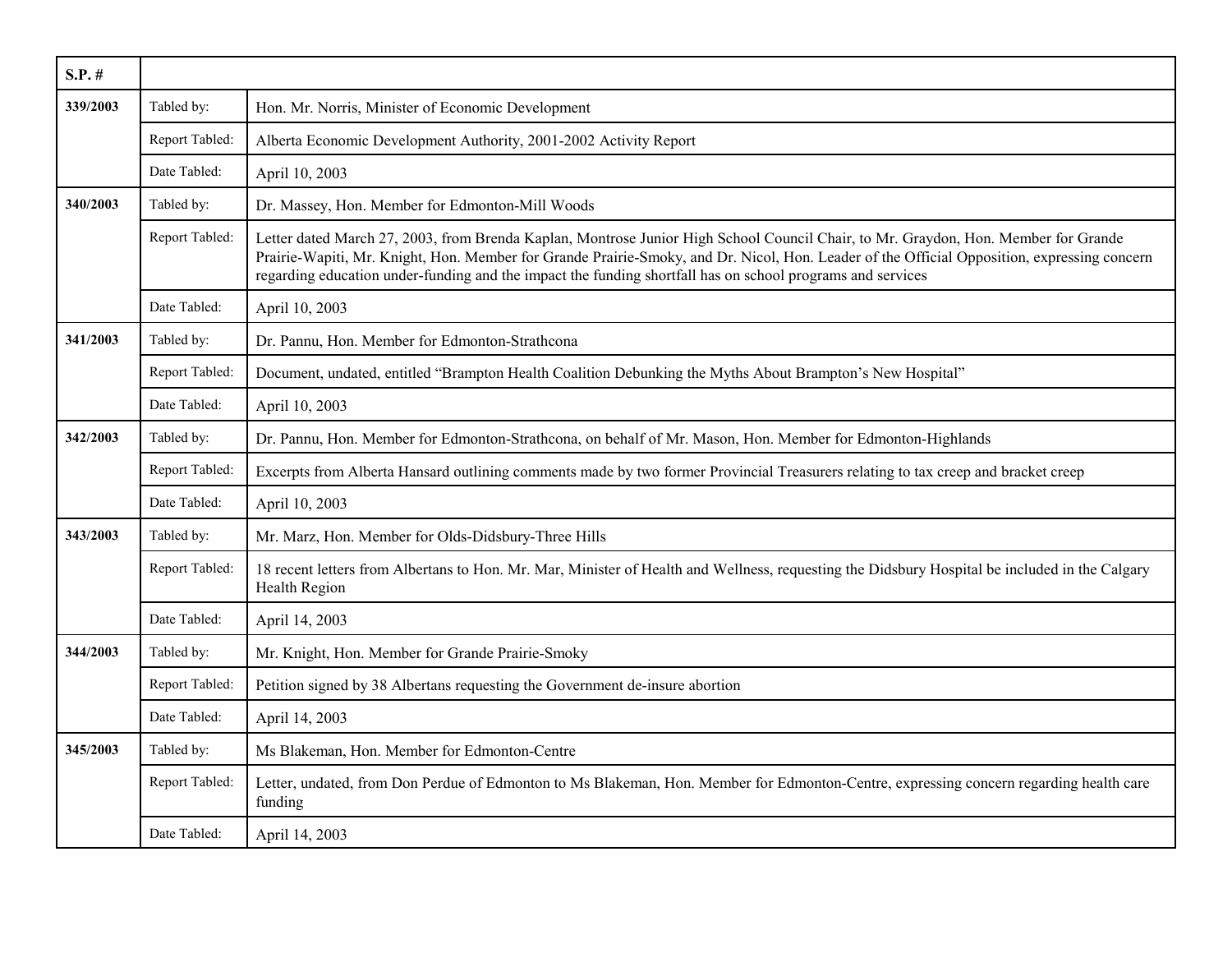| $S.P.$ # |                |                                                                                                                                                                                                                                                                                                                         |
|----------|----------------|-------------------------------------------------------------------------------------------------------------------------------------------------------------------------------------------------------------------------------------------------------------------------------------------------------------------------|
| 346/2003 | Tabled by:     | Mr. Bonner, Hon. Member for Edmonton-Glengarry                                                                                                                                                                                                                                                                          |
|          | Report Tabled: | Letter dated April 14, 2003, from Dr. Nicol, Hon. Leader of the Official Opposition, to Randy Ferbey congratulating Mr. Ferbey and his team<br>members, Dave Nedohin, Scott Pfiefer, Marcel Rocque, and Dan Holowaychuk on winning the 2003 Men's World Curling Championship in<br>Winnipeg, Manitoba on April 13, 2003 |
|          | Date Tabled:   | April 14, 2003                                                                                                                                                                                                                                                                                                          |
| 347/2003 | Tabled by:     | Mr. Bonner, Hon. Member for Edmonton-Glengarry                                                                                                                                                                                                                                                                          |
|          | Report Tabled: | Letter dated April 14, 2003, from Dr. Nicol, Hon. Leader of the Official Opposition, to Mike Weir congratulating Mr. Weir on being the first<br>Canadian to win the Masters Tournament in Augusta, Georgia on April 13, 2003                                                                                            |
|          | Date Tabled:   | April 14, 2003                                                                                                                                                                                                                                                                                                          |
| 348/2003 | Tabled by:     | Dr. Massey, Hon. Member for Edmonton-Mill Woods                                                                                                                                                                                                                                                                         |
|          | Report Tabled: | Study, undated, entitled "Teachers' instructional practices in small classes" submitted to the Alberta Journal of Educational Research, prepared<br>by Dr. Margaret Haughey, Dr. Fern Snart, and Dr. José da Costa                                                                                                      |
|          | Date Tabled:   | April 14, 2003                                                                                                                                                                                                                                                                                                          |
| 349/2003 | Tabled by:     | Dr. Massey, Hon. Member for Edmonton-Mill Woods                                                                                                                                                                                                                                                                         |
|          | Report Tabled: | Study dated March 27, 2003, entitled "Enhancing Literacy Achievement in Small Grade 1 Classes in High Poverty Environments" submitted to<br>the Canadian Journal of Education, prepared by Dr. Margaret Haughey, Dr. Fern Snart, and Dr. José da Costa                                                                  |
|          | Date Tabled:   | April 14, 2003                                                                                                                                                                                                                                                                                                          |
| 350/2003 | Tabled by:     | Dr. Massey, Hon. Member for Edmonton-Mill Woods                                                                                                                                                                                                                                                                         |
|          | Report Tabled: | Letter dated April 10, 2003, from Melanie Shapiro of Edmonton to Hon. Dr. Oberg, Minister of Learning, and Hon. Mrs. Nelson, Minister of<br>Finance, expressing concern regarding a lack of education funding and its effect on class sizes                                                                             |
|          | Date Tabled:   | April 14, 2003                                                                                                                                                                                                                                                                                                          |
| 351/2003 | Tabled by:     | Mr. MacDonald, Hon. Member for Edmonton-Gold Bar                                                                                                                                                                                                                                                                        |
|          | Report Tabled: | Market Surveillance Administrator Report, 2002 Year in Review, February 10, 2003                                                                                                                                                                                                                                        |
|          | Date Tabled:   | April 14, 2003                                                                                                                                                                                                                                                                                                          |
| 352/2003 | Tabled by:     | Mr. MacDonald, Hon. Member for Edmonton-Gold Bar                                                                                                                                                                                                                                                                        |
|          | Report Tabled: | Copy of a petition signed by 21 Edmonton residents requesting the Government adequately and equally fund education                                                                                                                                                                                                      |
|          | Date Tabled:   | April 14, 2003                                                                                                                                                                                                                                                                                                          |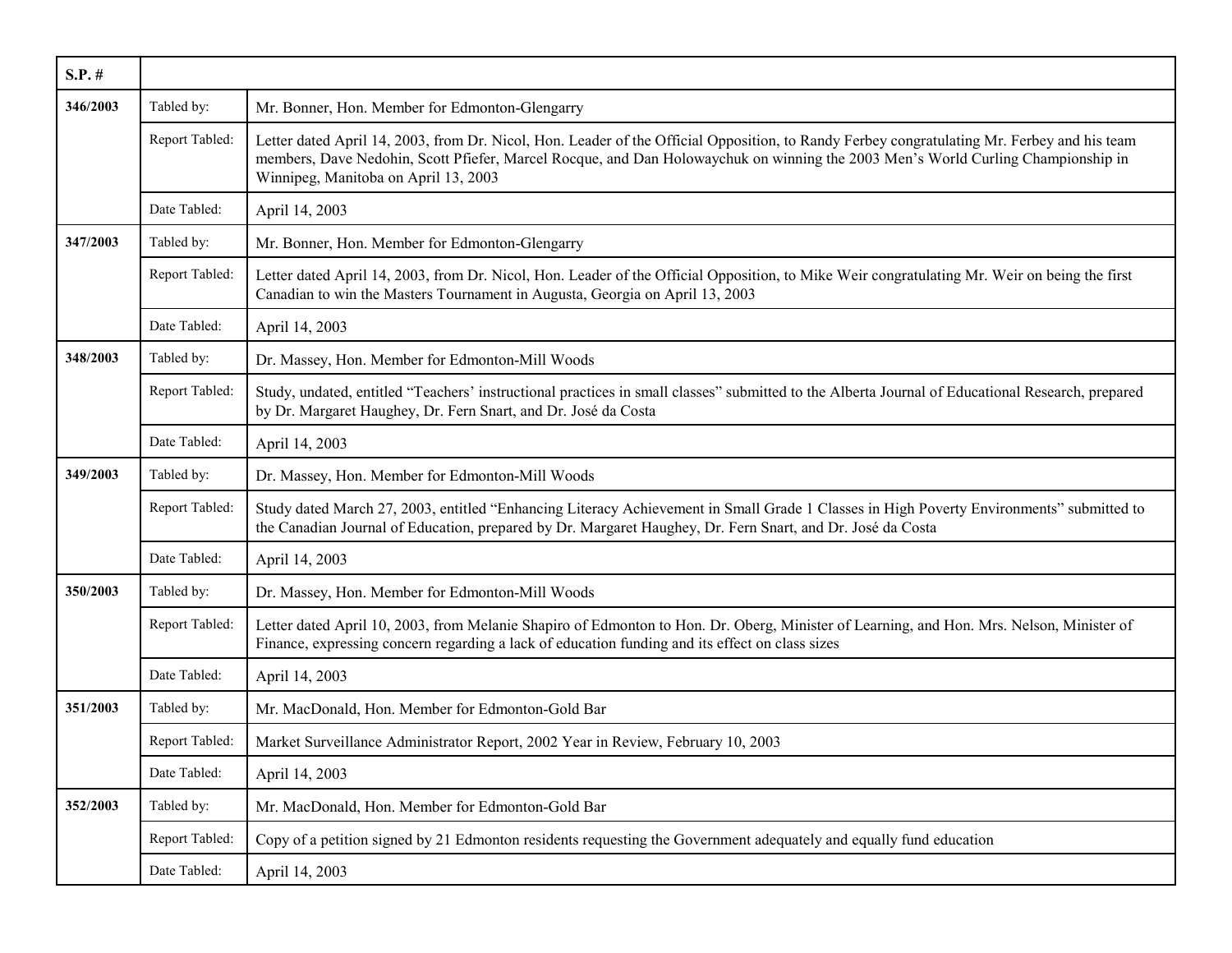| $S.P.$ # |                |                                                                                                                                                                                                                                                  |
|----------|----------------|--------------------------------------------------------------------------------------------------------------------------------------------------------------------------------------------------------------------------------------------------|
| 353/2003 | Tabled by:     | Dr. Pannu, Hon. Member for Edmonton-Strathcona                                                                                                                                                                                                   |
|          | Report Tabled: | Alberta Doctors' Digest Editorial dated March/April 2003, entitled "Lies, damned lies and politicians' promises" written by Gerald L. Higgins,<br>M.B., C.H.B., F.C.F.P., Editor                                                                 |
|          | Date Tabled:   | April 14, 2003                                                                                                                                                                                                                                   |
| 354/2003 | Tabled by:     | Mr. Mason, Hon. Member for Edmonton-Highlands                                                                                                                                                                                                    |
|          | Report Tabled: | ATCO Electric web page dated March 14, 2003, listing residential and farm flow-through prices for March 31, 2003                                                                                                                                 |
|          | Date Tabled:   | April 14, 2003                                                                                                                                                                                                                                   |
| 355/2003 | Tabled by:     | Hon. Mr. Jonson, Minister of International and Intergovernmental Relations, on behalf of Hon. Mr. Klein, Premier                                                                                                                                 |
|          | Report Tabled: | Letter dated April 15, 2003, from Hon. Mr. Klein, Premier, to Jean Charest, Premier-elect, Liberal Party of Québec, congratulating Mr. Charest<br>on winning his seat, and his party on winning the Québec provincial election on April 14, 2003 |
|          | Date Tabled:   | April 15, 2003                                                                                                                                                                                                                                   |
| 356/2003 | Tabled by:     | Hon. Mr. Jonson, Minister of International and Intergovernmental Relations, on behalf of Hon. Mr. Klein, Premier                                                                                                                                 |
|          | Report Tabled: | Letter dated April 15, 2003, from Hon. Mr. Klein, Premier, to Bernard Landry, Premier of Québec, congratulating Mr. Landry on winning his<br>seat in the Québec provincial election on April 14, 2003                                            |
|          | Date Tabled:   | April 15, 2003                                                                                                                                                                                                                                   |
| 357/2003 | Tabled by:     | Hon. Mr. Zwozdesky, Minister of Community Development                                                                                                                                                                                            |
|          | Report Tabled: | Letter dated April 15, 2003, from Hon. Mr. Zwozdesky, Minister of Community Development, to Randy Ferbey congratulating Mr. Ferbey and<br>his teammates on winning the World Curling Championship in Winnipeg, Manitoba on April 13, 2003        |
|          | Date Tabled:   | April 15, 2003                                                                                                                                                                                                                                   |
| 358/2003 | Tabled by:     | Hon. Mr. Zwozdesky, Minister of Community Development                                                                                                                                                                                            |
|          | Report Tabled: | Letter dated April 15, 2003, from Hon. Mr. Zwozdesky, Minister of Community Development, to Mike Weir congratulating Mr. Weir on<br>winning the Masters Tournament in Augusta, Georgia on April 13, 2003                                         |
|          | Date Tabled:   | April 15, 2003                                                                                                                                                                                                                                   |
| 359/2003 | Tabled by:     | Mr. Lord, Hon. Member for Calgary-Currie                                                                                                                                                                                                         |
|          | Report Tabled: | National Council for Public-Private Partnerships web page listing web links to award-winning public-private partnership case studies from 2001<br>and 2002                                                                                       |
|          | Date Tabled:   | April 15, 2003                                                                                                                                                                                                                                   |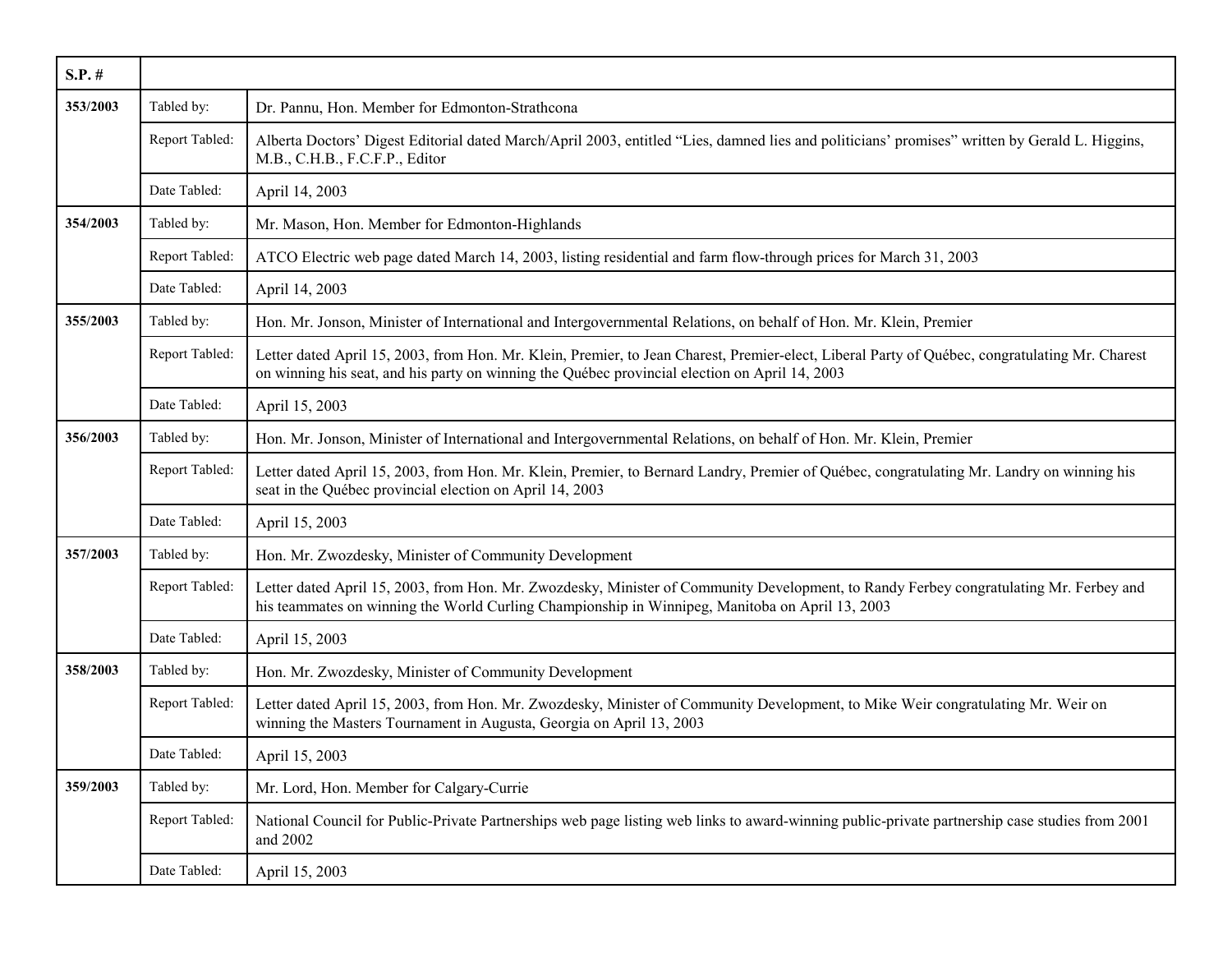| $S.P.$ # |                |                                                                                                                                                                                                                                                                               |
|----------|----------------|-------------------------------------------------------------------------------------------------------------------------------------------------------------------------------------------------------------------------------------------------------------------------------|
| 360/2003 | Tabled by:     | Mr. Lord, Hon. Member for Calgary-Currie                                                                                                                                                                                                                                      |
|          | Report Tabled: | Transport Canada web page of a speech by Honourable David Collenette, Federal Minister of Transport, presented to the Canadian Council for<br>Public-Private Partnerships in Toronto, Ontario on November 17, 1997                                                            |
|          | Date Tabled:   | April 15, 2003                                                                                                                                                                                                                                                                |
| 361/2003 | Tabled by:     | Ms Blakeman, Hon. Member for Edmonton-Centre                                                                                                                                                                                                                                  |
|          | Report Tabled: | Letter dated February 17, 2003, from Jane Stewart, Federal Minister of Human Resources, to Ms Blakeman, Hon. Member for Edmonton-Centre,<br>responding to Ms Blakeman's letter of November 6, 2002, regarding the Employment Insurance status of artists and cultural workers |
|          | Date Tabled:   | April 15, 2003                                                                                                                                                                                                                                                                |
| 362/2003 | Tabled by:     | Ms Blakeman, Hon. Member for Edmonton-Centre                                                                                                                                                                                                                                  |
|          | Report Tabled: | Press release dated January 20, 2003, announcing the release of a report entitled "Face of the Future, A Study of Human Resources Issues in<br>Canada's Cultural Sector" prepared by the Cultural Human Resources Council                                                     |
|          | Date Tabled:   | April 15, 2003                                                                                                                                                                                                                                                                |
| 363/2003 | Tabled by:     | Ms Blakeman, Hon. Member for Edmonton-Centre                                                                                                                                                                                                                                  |
|          | Report Tabled: | E-mail message dated March 31, 2003, from Ian Crichton of Edmonton to Ms Blakeman, Hon. Member for Edmonton-Centre, expressing<br>concern regarding the possibility of the Government cancelling adult learner programs at Metro Community College                            |
|          | Date Tabled:   | April 15, 2003                                                                                                                                                                                                                                                                |
| 364/2003 | Tabled by:     | Mr. Bonner, Hon. Member for Edmonton-Glengarry                                                                                                                                                                                                                                |
|          | Report Tabled: | Memorandum of Judgment, Court of Appeal of Alberta, between Randy Wolfert, the Workers' Compensation Board, and Gene Mudry, Thomas<br>Shuchuk, and Dr. Paul Green and Dr. Gordon King                                                                                         |
|          | Date Tabled:   | April 15, 2003                                                                                                                                                                                                                                                                |
| 365/2003 | Tabled by:     | Dr. Pannu, Hon. Member for Edmonton-Strathcona                                                                                                                                                                                                                                |
|          | Report Tabled: | Report to the Minister of Justice and Attorney General in the Matter of a Public Inquiry Into the Death of Vincenzo Dominic Motta Pursuant to<br>the Fatality Inquiries Act dated April 14, 2003, prepared by Honourable Judge Manfred Delong, Provincial Court of Alberta    |
|          | Date Tabled:   | April 15, 2003                                                                                                                                                                                                                                                                |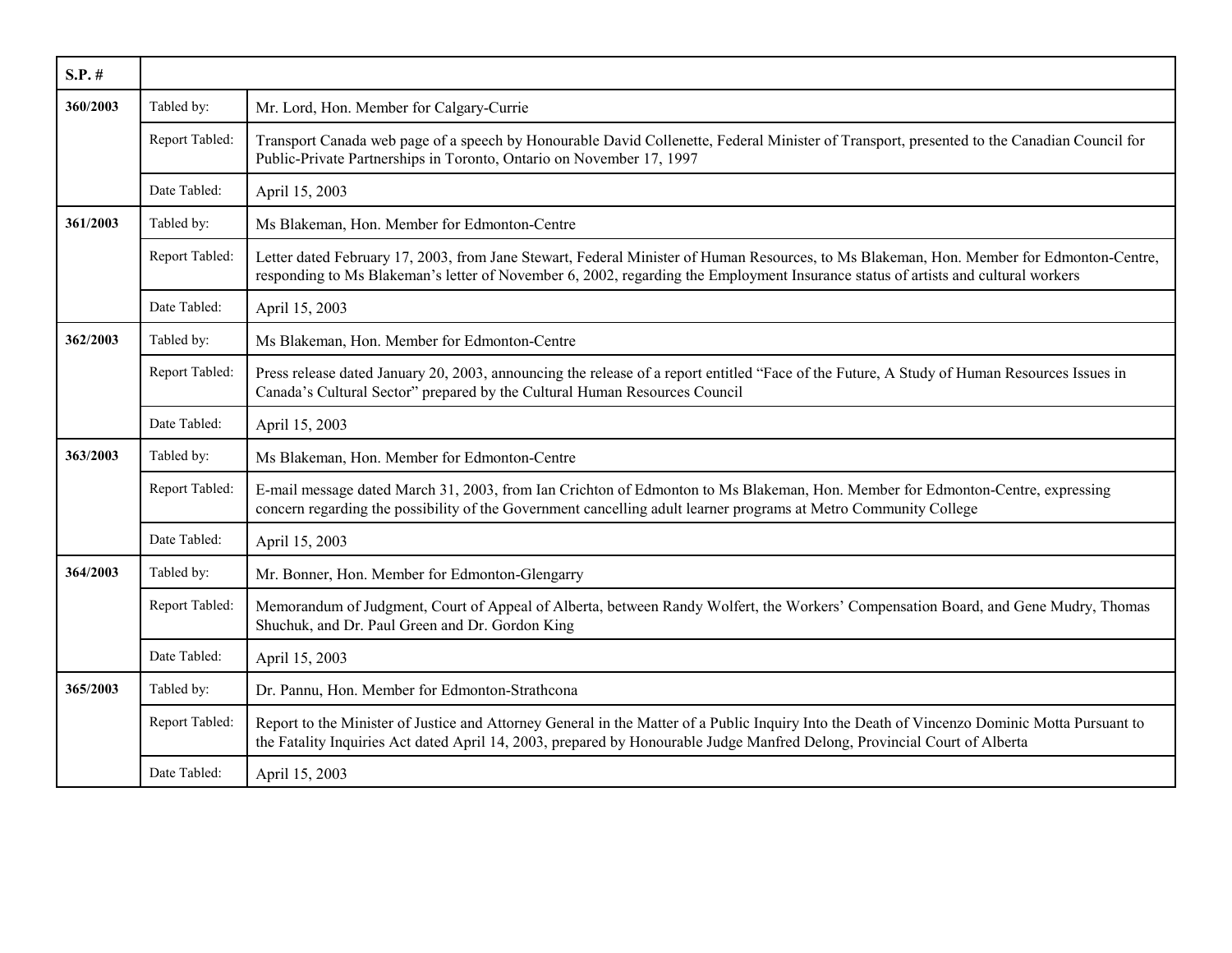| $S.P.$ # |                |                                                                                                                                                                                                                                                                                                                                                                                                        |
|----------|----------------|--------------------------------------------------------------------------------------------------------------------------------------------------------------------------------------------------------------------------------------------------------------------------------------------------------------------------------------------------------------------------------------------------------|
| 366/2003 | Tabled by:     | Dr. Pannu, Hon. Member for Edmonton-Strathcona                                                                                                                                                                                                                                                                                                                                                         |
|          | Report Tabled: | E-mail message dated March 12, 2003, from Sharon Tucker of Medicine Hat to Dr. Pannu, Hon. Member for Edmonton-Strathcona, and<br>Dr. Nicol, Hon. Leader of the Official Opposition, outlining the financial difficulties Ms Tucker faces living on AISH (Assured Income for the<br>Severely Handicapped) and requesting Dr. Pannu and Dr. Nicol lobby the Government for an increase in AISH benefits |
|          | Date Tabled:   | April 15, 2003                                                                                                                                                                                                                                                                                                                                                                                         |
| 367/2003 | Tabled by:     | Mr. Mason, Hon. Member for Edmonton-Highlands                                                                                                                                                                                                                                                                                                                                                          |
|          | Report Tabled: | Backgrounder document entitled "Municipal Government Electric Bills 2000-2002" attaching recent letters from several municipalities outlining<br>their electricity bill increases for the years 2000 to 2002                                                                                                                                                                                           |
|          | Date Tabled:   | April 15, 2003                                                                                                                                                                                                                                                                                                                                                                                         |
| 368/2003 | Tabled by:     | Mr. Lord, Hon. Member for Calgary-Currie                                                                                                                                                                                                                                                                                                                                                               |
|          | Report Tabled: | Report dated March 3, 2003, entitled "A HAND UP, How State Earned Income Tax Credits Help Working Families Escape Poverty in 2003"<br>prepared by the Center on Budget and Policy Priorities                                                                                                                                                                                                           |
|          | Date Tabled:   | April 16, 2003                                                                                                                                                                                                                                                                                                                                                                                         |
| 369/2003 | Tabled by:     | Mr. Lord, Hon. Member for Calgary-Currie                                                                                                                                                                                                                                                                                                                                                               |
|          | Report Tabled: | Report, undated, entitled "Rewarding Work: The Impact of the Earned Income Tax Credit in Greater Chicago" prepared by Alan Berube and<br>Benjamin Forman, Center on Urban and Metropolitan Policy                                                                                                                                                                                                      |
|          | Date Tabled:   | April 16, 2003                                                                                                                                                                                                                                                                                                                                                                                         |
| 370/2003 | Tabled by:     | Mr. Lord, Hon. Member for Calgary-Currie                                                                                                                                                                                                                                                                                                                                                               |
|          | Report Tabled: | Issue Notes 2000 Newsletter article entitled "The Earned Income Tax Credit" prepared by Pamela Friedman, Welfare Information Network                                                                                                                                                                                                                                                                   |
|          | Date Tabled:   | April 16, 2003                                                                                                                                                                                                                                                                                                                                                                                         |
| 371/2003 | Tabled by:     | Mr. Lord, Hon. Member for Calgary-Currie                                                                                                                                                                                                                                                                                                                                                               |
|          | Report Tabled: | Report dated September 23, 2001, entitled "Improving Effectiveness and Efficiency in Government: 33 suggestions" prepared by Mr. Lord, Hon.<br>Member for Calgary-Currie                                                                                                                                                                                                                               |
|          | Date Tabled:   | April 16, 2003                                                                                                                                                                                                                                                                                                                                                                                         |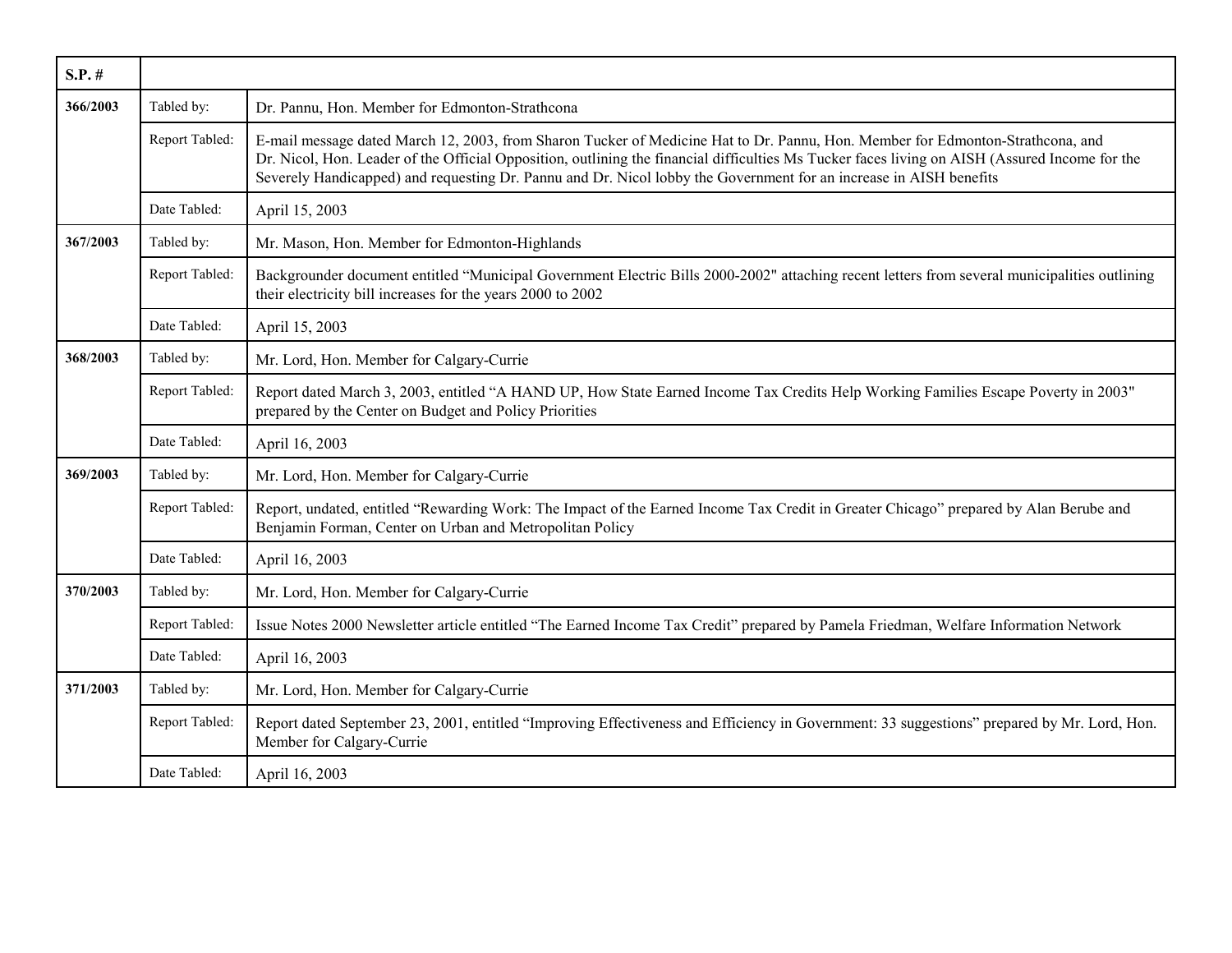| $S.P.$ # |                |                                                                                                                                                                                                                                                                                                                                         |
|----------|----------------|-----------------------------------------------------------------------------------------------------------------------------------------------------------------------------------------------------------------------------------------------------------------------------------------------------------------------------------------|
| 372/2003 | Tabled by:     | Mr. Marz, Hon. Member for Olds-Didsbury-Three Hills                                                                                                                                                                                                                                                                                     |
|          | Report Tabled: | 31 recent letters from Didsbury and area residents to Hon. Mr. Mar, Minister of Health and Wellness, requesting the Didsbury Hospital be<br>included in the Calgary Health Region                                                                                                                                                       |
|          | Date Tabled:   | April 16, 2003                                                                                                                                                                                                                                                                                                                          |
| 373/2003 | Tabled by:     | Mr. Jacobs, Hon. Member for Cardston-Taber-Warner                                                                                                                                                                                                                                                                                       |
|          | Report Tabled: | 34 letters dated February 13, 2003, from members of the St. Augustine's Catholic Women's League in Taber, to Mr. Jacobs, Hon. Member for<br>Cardston-Taber-Warner, requesting the Government de-insure abortion                                                                                                                         |
|          | Date Tabled:   | April 16, 2003                                                                                                                                                                                                                                                                                                                          |
| 374/2003 | Tabled by:     | Mr. MacDonald, Hon. Member for Edmonton-Gold Bar                                                                                                                                                                                                                                                                                        |
|          | Report Tabled: | 2 news releases dated April 11, 2003, entitled "Aquila Completes Refinancing" and dated April 15, 2003, entitled "Aquila Fourth Quarter and<br>Year-End Net Loss Driven by Impairment and Restructuring Charges as Company Repositions Business" prepared by Aquila                                                                     |
|          | Date Tabled:   | April 16, 2003                                                                                                                                                                                                                                                                                                                          |
| 375/2003 | Tabled by:     | Dr. Taft, Hon. Member for Edmonton-Riverview                                                                                                                                                                                                                                                                                            |
|          | Report Tabled: | Letter dated March 28, 2003, from Elizabeth Miller, M.D., of Edmonton to Hon. Dr. Oberg, Minister of Learning, expressing concern regarding a<br>lack of education funding and requesting education funding be increased                                                                                                                |
|          | Date Tabled:   | April 16, 2003                                                                                                                                                                                                                                                                                                                          |
| 376/2003 | Tabled by:     | Dr. Taft, Hon. Member for Edmonton-Riverview                                                                                                                                                                                                                                                                                            |
|          | Report Tabled: | Letter dated March 29, 2003, from Carleen Ellis of Edmonton to Hon. Mr. Klein, Premier, and Hon. Dr. Oberg, Minister of Learning, expressing<br>concern regarding the declining quality of public education resulting from school boards not being adequately funded to cover the cost of the<br>arbitrated teachers' salary settlement |
|          | Date Tabled:   | April 16, 2003                                                                                                                                                                                                                                                                                                                          |
| 377/2003 | Tabled by:     | Dr. Taft, Hon. Member for Edmonton-Riverview                                                                                                                                                                                                                                                                                            |
|          | Report Tabled: | Letter, undated, from Catharine A. Compston and Dr. Paul Bird, both of Edmonton, to Hon. Dr. Oberg, Minister of Learning, expressing concern<br>regarding the erosion of public education resulting from school boards not being adequately funded to cover the cost of the arbitrated teachers'<br>salary settlement                   |
|          | Date Tabled:   | April 16, 2003                                                                                                                                                                                                                                                                                                                          |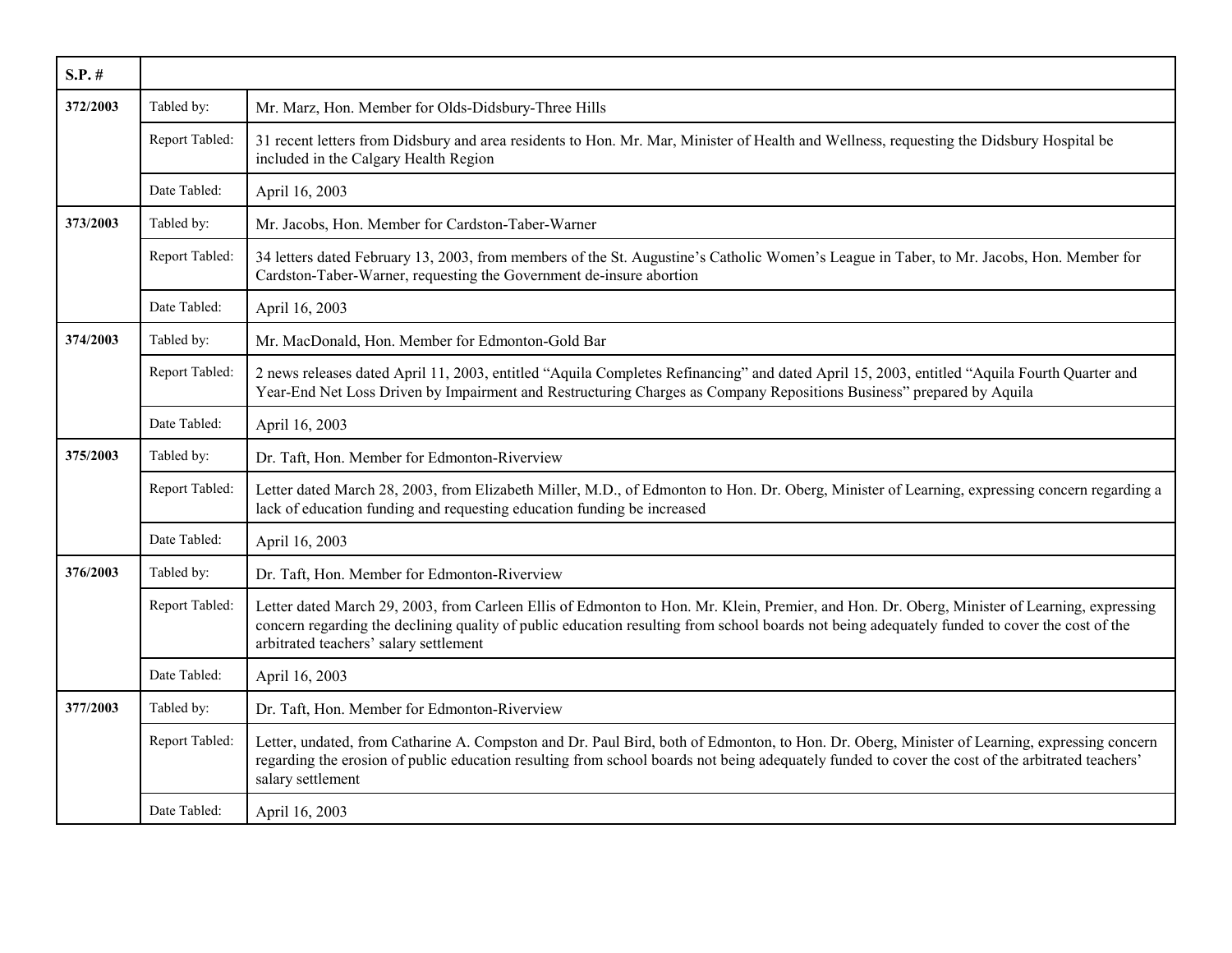| $S.P.$ # |                |                                                                                                                                                                                                                                                                                                                                                                                        |
|----------|----------------|----------------------------------------------------------------------------------------------------------------------------------------------------------------------------------------------------------------------------------------------------------------------------------------------------------------------------------------------------------------------------------------|
| 378/2003 | Tabled by:     | Dr. Taft, Hon. Member for Edmonton-Riverview                                                                                                                                                                                                                                                                                                                                           |
|          | Report Tabled: | E-mail message dated April 2, 2003, from Rod E. McConnell of Edmonton to Hon. Mr. Klein, Premier, expressing concern regarding a proposed<br>tax on water use                                                                                                                                                                                                                          |
|          | Date Tabled:   | April 16, 2003                                                                                                                                                                                                                                                                                                                                                                         |
| 379/2003 | Tabled by:     | Dr. Massey, Hon. Member for Edmonton-Mill Woods                                                                                                                                                                                                                                                                                                                                        |
|          | Report Tabled: | Public Forum notice entitled "Solutions for Schools" to be held April 24, 2003 at the Provincial Museum of Alberta, prepared by the Alberta<br><b>Liberal Caucus</b>                                                                                                                                                                                                                   |
|          | Date Tabled:   | April 16, 2003                                                                                                                                                                                                                                                                                                                                                                         |
| 380/2003 | Tabled by:     | Dr. Pannu, Hon. Member for Edmonton-Strathcona                                                                                                                                                                                                                                                                                                                                         |
|          | Report Tabled: | Letter dated April 8, 2003, from Cindy Jefferies, Chair, Board of Trustees, Red Deer Public School District No. 104, to Dr. Pannu, Hon. Member<br>for Edmonton-Strathcona, with associated attachments, requesting Dr. Pannu's support for a School Act amendment to be introduced during the<br>2003 Spring Session                                                                   |
|          | Date Tabled:   | April 16, 2003                                                                                                                                                                                                                                                                                                                                                                         |
| 381/2003 | Tabled by:     | Dr. Pannu, Hon. Member for Edmonton-Strathcona                                                                                                                                                                                                                                                                                                                                         |
|          | Report Tabled: | Excerpt from the Report to the Minister of Justice and Attorney General in the Matter of a Public Inquiry Into the Death of Vincenzo Dominic<br>Motta Pursuant to the Fatality Inquiries Act dated April 14, 2003, prepared by Honourable Judge Manfred Delong, Provincial Court of Alberta                                                                                            |
|          | Date Tabled:   | April 16, 2003                                                                                                                                                                                                                                                                                                                                                                         |
| 382/2003 | Tabled by:     | Mr. Mason, Hon. Member for Edmonton-Highlands                                                                                                                                                                                                                                                                                                                                          |
|          | Report Tabled: | Excerpt from the Finance Annual Report, 2001-02, Alberta Municipal Financing Corporation Financial Statements and AUMA (Alberta Urban<br>Municipalities Association) Urban Perspective Newsletter, November-December 2002, Budget Watch article entitled "AMFC (Alberta Municipal<br>Finance Corporation) surplus revenues could support green infrastructure fund for municipalities" |
|          | Date Tabled:   | April 16, 2003                                                                                                                                                                                                                                                                                                                                                                         |
| 383/2003 | Tabled by:     | Ms Graham, Chair, Select Standing Committee on Private Bills                                                                                                                                                                                                                                                                                                                           |
|          | Report Tabled: | Amendment to Bill Pr2, Forest Lawn Bible College Act                                                                                                                                                                                                                                                                                                                                   |
|          | Date Tabled:   | April 17, 2003                                                                                                                                                                                                                                                                                                                                                                         |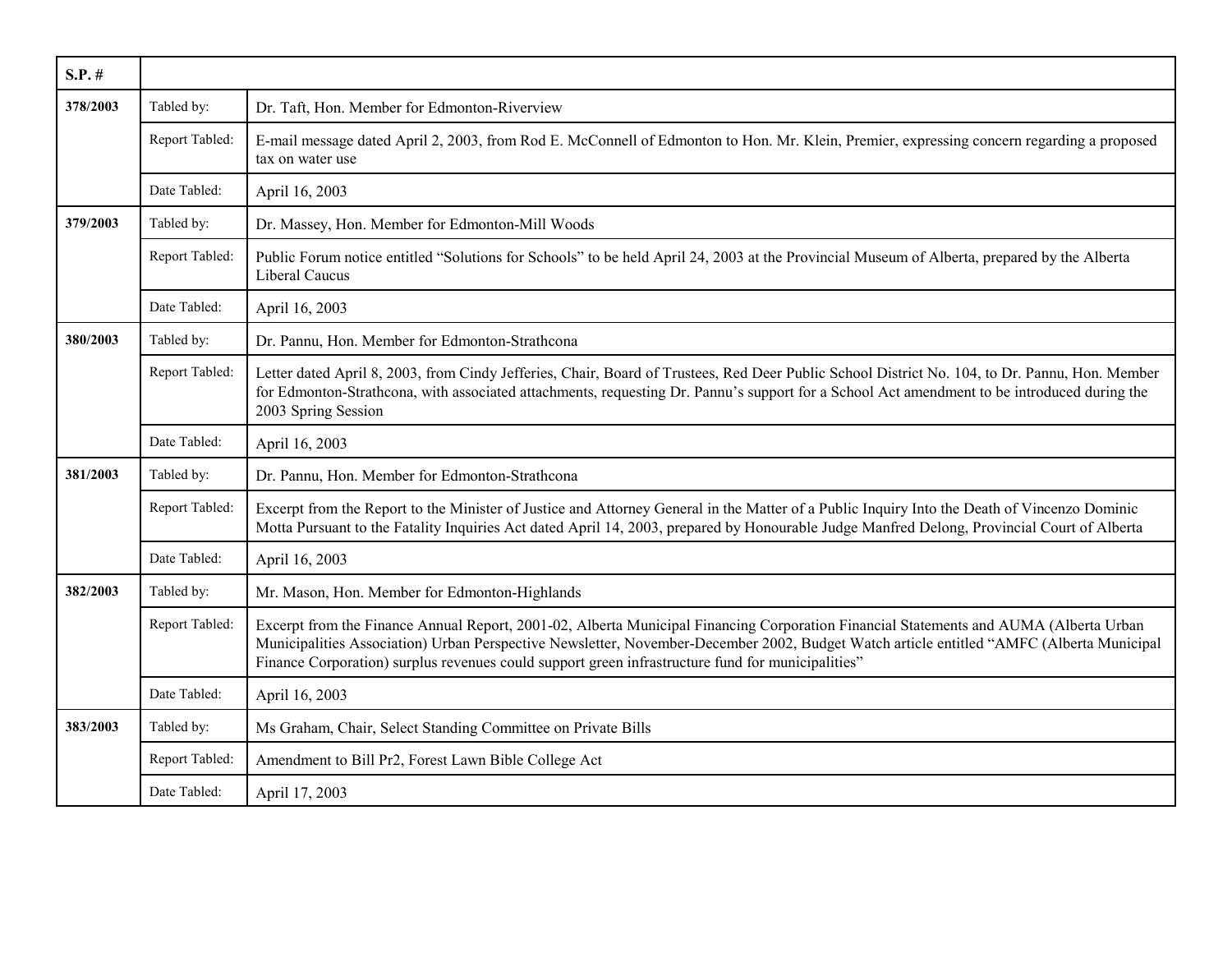| $S.P.$ # |                |                                                                                                                                                                                                                                                                                                                                                                         |
|----------|----------------|-------------------------------------------------------------------------------------------------------------------------------------------------------------------------------------------------------------------------------------------------------------------------------------------------------------------------------------------------------------------------|
| 384/2003 | Tabled by:     | Ms Haley, Hon. Member for Airdrie-Rocky View                                                                                                                                                                                                                                                                                                                            |
|          | Report Tabled: | Document, undated, entitled "25th Legislature MLA Receptions" prepared by Ms Haley, Hon. Member for Airdrie-Rocky View                                                                                                                                                                                                                                                  |
|          | Date Tabled:   | April 17, 2003                                                                                                                                                                                                                                                                                                                                                          |
| 385/2003 | Tabled by:     | Dr. Pannu, Hon. Member for Edmonton-Strathcona                                                                                                                                                                                                                                                                                                                          |
|          | Report Tabled: | Letter dated January 28, 2003, from Shirley Reid, Issues Co-chair, Canadian Federation of University Women, to Hon. Mr. Klein, Premier,<br>expressing support for the Romanow Report and the 5 principles of the Canada Health Act                                                                                                                                      |
|          | Date Tabled:   | April 17, 2003                                                                                                                                                                                                                                                                                                                                                          |
| 386/2003 | Tabled by:     | Mr. Mason, Hon. Member for Edmonton-Highlands                                                                                                                                                                                                                                                                                                                           |
|          | Report Tabled: | Letter dated March 31, 2003, from George Rogers, President, Alberta Urban Municipalities Association (AUMA), to Hon. Mr. Klein, Premier,<br>expressing opposition to Bill 20, Alberta Municipal Financing Corporation Amendment Act, 2003, and to the lack of consultation with the<br>AUMA and urban municipalities prior the Bill's introduction                      |
|          | Date Tabled:   | April 17, 2003                                                                                                                                                                                                                                                                                                                                                          |
| 387/2003 | Tabled by:     | Dr. Taft, Hon. Member for Edmonton-Riverview                                                                                                                                                                                                                                                                                                                            |
|          | Report Tabled: | Letter dated April 17, 2003, from Dr. Taft, Hon. Member for Edmonton-Riverview, to Hon. Mr. Mar, Minister of Health and Wellness,<br>expressing concern regarding the moving of hemodialysis equipment and charts that may be contaminated with toxic mold from the Foothills<br>Hospital to the Peter Lougheed Hospital and requesting Mr. Mar investigate this matter |
|          | Date Tabled:   | April 17, 2003                                                                                                                                                                                                                                                                                                                                                          |
| 388/2003 | Tabled by:     | Dr. Taft, Hon. Member for Edmonton-Riverview                                                                                                                                                                                                                                                                                                                            |
|          | Report Tabled: | Postcard from Mark Glover of Edmonton to Dr. Taft, Hon. Member for Edmonton-Riverview, expressing concern regarding a lack of education<br>funding                                                                                                                                                                                                                      |
|          | Date Tabled:   | April 17, 2003                                                                                                                                                                                                                                                                                                                                                          |
| 389/2003 | Tabled by:     | Dr. Taft, Hon. Member for Edmonton-Riverview                                                                                                                                                                                                                                                                                                                            |
|          | Report Tabled: | E-mail message from Dr. Paul Bird and Catharine Compston, both of Edmonton to Dr. Taft, Hon. Member for Edmonton-Riverview, expressing<br>outrage and concern regarding funding cutbacks in public education                                                                                                                                                            |
|          | Date Tabled:   | April 17, 2003                                                                                                                                                                                                                                                                                                                                                          |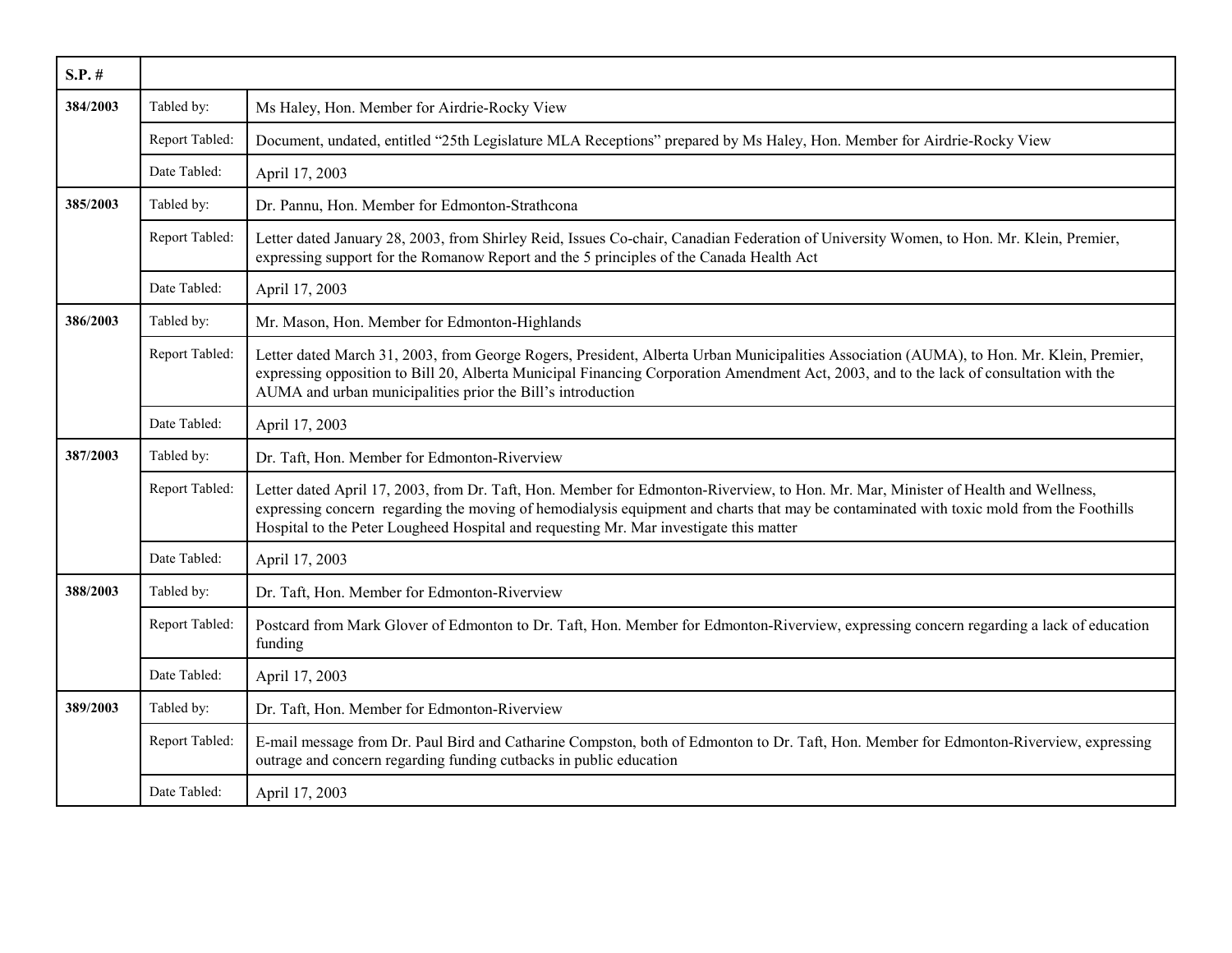| $S.P.$ # |                |                                                                                                                                                                                                                                                                                                                                                                                                           |
|----------|----------------|-----------------------------------------------------------------------------------------------------------------------------------------------------------------------------------------------------------------------------------------------------------------------------------------------------------------------------------------------------------------------------------------------------------|
| 390/2003 | Tabled by:     | Dr. Taft, Hon. Member for Edmonton-Riverview                                                                                                                                                                                                                                                                                                                                                              |
|          | Report Tabled: | E-mail message dated March 28, 2003, from Linda Telgarsky, Chair, Windsor Park School Council, to Hon. Dr. Oberg, Minister of Learning,<br>attaching the text of a letter dated March 26, 2003, from Ms Telgarsky to Hon. Mr. Klein, Premier, and Hon. Dr. Oberg, Minister of Learning,<br>expressing concern regarding a decrease in per pupil funding and an increase in staff unit costs for 2003-2004 |
|          | Date Tabled:   | April 17, 2003                                                                                                                                                                                                                                                                                                                                                                                            |
| 391/2003 | Tabled by:     | Dr. Taft, Hon. Member for Edmonton-Riverview                                                                                                                                                                                                                                                                                                                                                              |
|          | Report Tabled: | 2 postcards from Barbara Krahn of Edmonton to Dr. Taft, Hon. Member for Edmonton-Riverview, expressing concern regarding class sizes and a<br>lack of education funding                                                                                                                                                                                                                                   |
|          | Date Tabled:   | April 17, 2003                                                                                                                                                                                                                                                                                                                                                                                            |
| 392/2003 | Tabled by:     | Hon. Ms Evans, Minister of Children's Services                                                                                                                                                                                                                                                                                                                                                            |
|          | Report Tabled: | Children's Advocate, 2001/2002 Annual Report                                                                                                                                                                                                                                                                                                                                                              |
|          | Date Tabled:   | April 22, 2003                                                                                                                                                                                                                                                                                                                                                                                            |
| 393/2003 | Tabled by:     | Hon. Ms Evans, Minister of Children's Services                                                                                                                                                                                                                                                                                                                                                            |
|          | Report Tabled: | Social Care Facilities Review Committee, 2000/2001 Annual Report                                                                                                                                                                                                                                                                                                                                          |
|          | Date Tabled:   | April 22, 2003                                                                                                                                                                                                                                                                                                                                                                                            |
| 394/2003 | Tabled by:     | Dr. Taft, Hon. Member for Edmonton-Riverview                                                                                                                                                                                                                                                                                                                                                              |
|          | Report Tabled: | Letter dated March 22, 2003, from Joseph Landy of Edmonton to Hon. Mr. Klein, Premier, and Hon. Dr. Oberg, Minister of Learning, expressing<br>concern regarding the retirement of a library aide and the possible loss of teachers at Belgravia School                                                                                                                                                   |
|          | Date Tabled:   | April 22, 2003                                                                                                                                                                                                                                                                                                                                                                                            |
| 395/2003 | Tabled by:     | Dr. Taft, Hon. Member for Edmonton-Riverview                                                                                                                                                                                                                                                                                                                                                              |
|          | Report Tabled: | Letter dated March 11, 2003, from Paul and Lorie Grundy of Edmonton to Hon. Mr. Klein, Premier, and Hon. Dr. Oberg, Minister of Learning,<br>expressing concern regarding public school funding and the loss of teaching and support staff                                                                                                                                                                |
|          | Date Tabled:   | April 22, 2003                                                                                                                                                                                                                                                                                                                                                                                            |
| 396/2003 | Tabled by:     | Dr. Taft, Hon. Member for Edmonton-Riverview                                                                                                                                                                                                                                                                                                                                                              |
|          | Report Tabled: | Letter, undated, from Elizabeth Hendricksen of Edmonton to Hon. Mr. Klein, Premier, and Hon. Dr. Oberg, Minister of Learning, expressing<br>concern regarding public school funding in relation to the teachers' arbitrated settlement and the loss of support staff                                                                                                                                      |
|          | Date Tabled:   | April 22, 2003                                                                                                                                                                                                                                                                                                                                                                                            |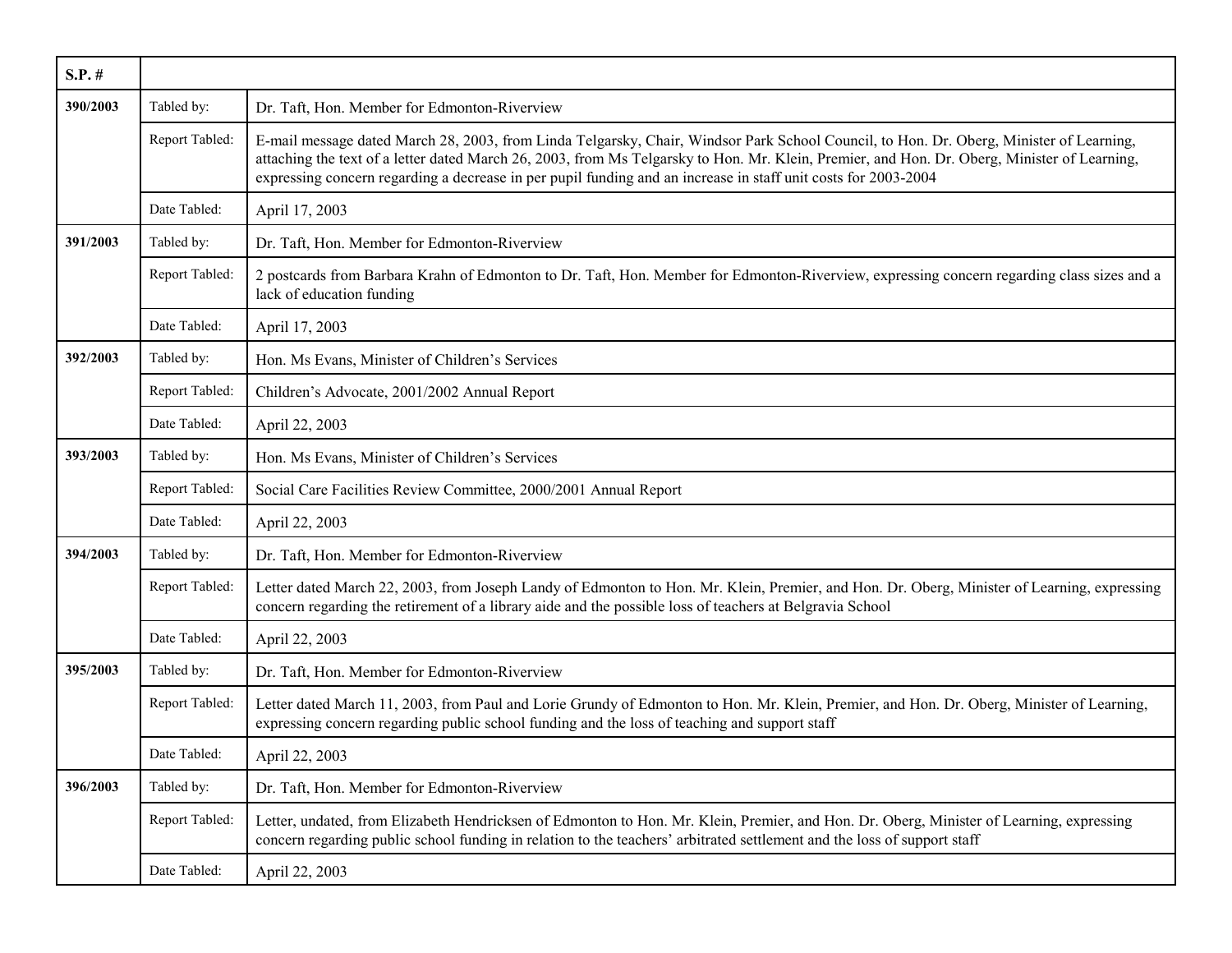| $S.P.$ # |                |                                                                                                                                                                                                                                                                                                                                                                                                          |
|----------|----------------|----------------------------------------------------------------------------------------------------------------------------------------------------------------------------------------------------------------------------------------------------------------------------------------------------------------------------------------------------------------------------------------------------------|
| 397/2003 | Tabled by:     | Dr. Pannu, Hon. Member for Edmonton-Strathcona                                                                                                                                                                                                                                                                                                                                                           |
|          | Report Tabled: | Letter dated April 2, 2003, from Louise Knox, National President, MADD (Mothers Against Drunk Driving) Canada, expressing serious<br>reservations and disappointment in the proposed changes outlined in Bill 33, Insurance Amendment Act, 2003                                                                                                                                                          |
|          | Date Tabled:   | April 22, 2003                                                                                                                                                                                                                                                                                                                                                                                           |
| 398/2003 | Tabled by:     | Dr. Pannu, Hon. Member for Edmonton-Strathcona, on behalf of Mr. Mason, Hon. Member for Edmonton-Highlands                                                                                                                                                                                                                                                                                               |
|          | Report Tabled: | Communications, Energy and Paperworkers (CEP) Union of Canada web page entitled "An urgent appeal to defend Canadian values and<br>interests in the forest industry" outlining the text of a letter dated March 4, 2003, from Brian Payne, CEP President, to all Members of Parliament,<br>expressing concern regarding softwood lumber dispute negotiations and expressing the need for public hearings |
|          | Date Tabled:   | April 22, 2003                                                                                                                                                                                                                                                                                                                                                                                           |
| 399/2003 | Tabled by:     | Dr. Pannu, Hon. Member for Edmonton-Strathcona                                                                                                                                                                                                                                                                                                                                                           |
|          | Report Tabled: | News release dated April 16, 2003, entitled "CBE (Calgary Board of Education) Requests Full Implementation of New Funding Formula"<br>prepared by the Calgary Board of Education                                                                                                                                                                                                                         |
|          | Date Tabled:   | April 23, 2003                                                                                                                                                                                                                                                                                                                                                                                           |
| 400/2003 | Tabled by:     | Mr. MacDonald, Hon. Member for Edmonton-Gold Bar                                                                                                                                                                                                                                                                                                                                                         |
|          | Report Tabled: | Letter dated April 16, 2003, from Heather Smith, R.N., President, United Nurses of Alberta, to Mr. MacDonald, Hon. Member for Edmonton-<br>Gold Bar, updating Mr. MacDonald on the progress being made in the current contract negotiations between the United Nurses of Alberta and<br>regional health authorities                                                                                      |
|          | Date Tabled:   | April 23, 2003                                                                                                                                                                                                                                                                                                                                                                                           |
| 401/2003 | Tabled by:     | Mr. MacDonald, Hon. Member for Edmonton-Gold Bar                                                                                                                                                                                                                                                                                                                                                         |
|          | Report Tabled: | Letter dated April 7, 2003, from Sheila Boucher of Edmonton to Hon. Dr. Oberg, Minister of Learning, expressing concern regarding the effect<br>of insufficient education funding on the quality of public education                                                                                                                                                                                     |
|          | Date Tabled:   | April 23, 2003                                                                                                                                                                                                                                                                                                                                                                                           |
| 402/2003 | Tabled by:     | Mr. MacDonald, Hon. Member for Edmonton-Gold Bar                                                                                                                                                                                                                                                                                                                                                         |
|          | Report Tabled: | Copy of a petition signed by 27 Edmonton and area residents requesting public and post-secondary education funding be increased                                                                                                                                                                                                                                                                          |
|          | Date Tabled:   | April 23, 2003                                                                                                                                                                                                                                                                                                                                                                                           |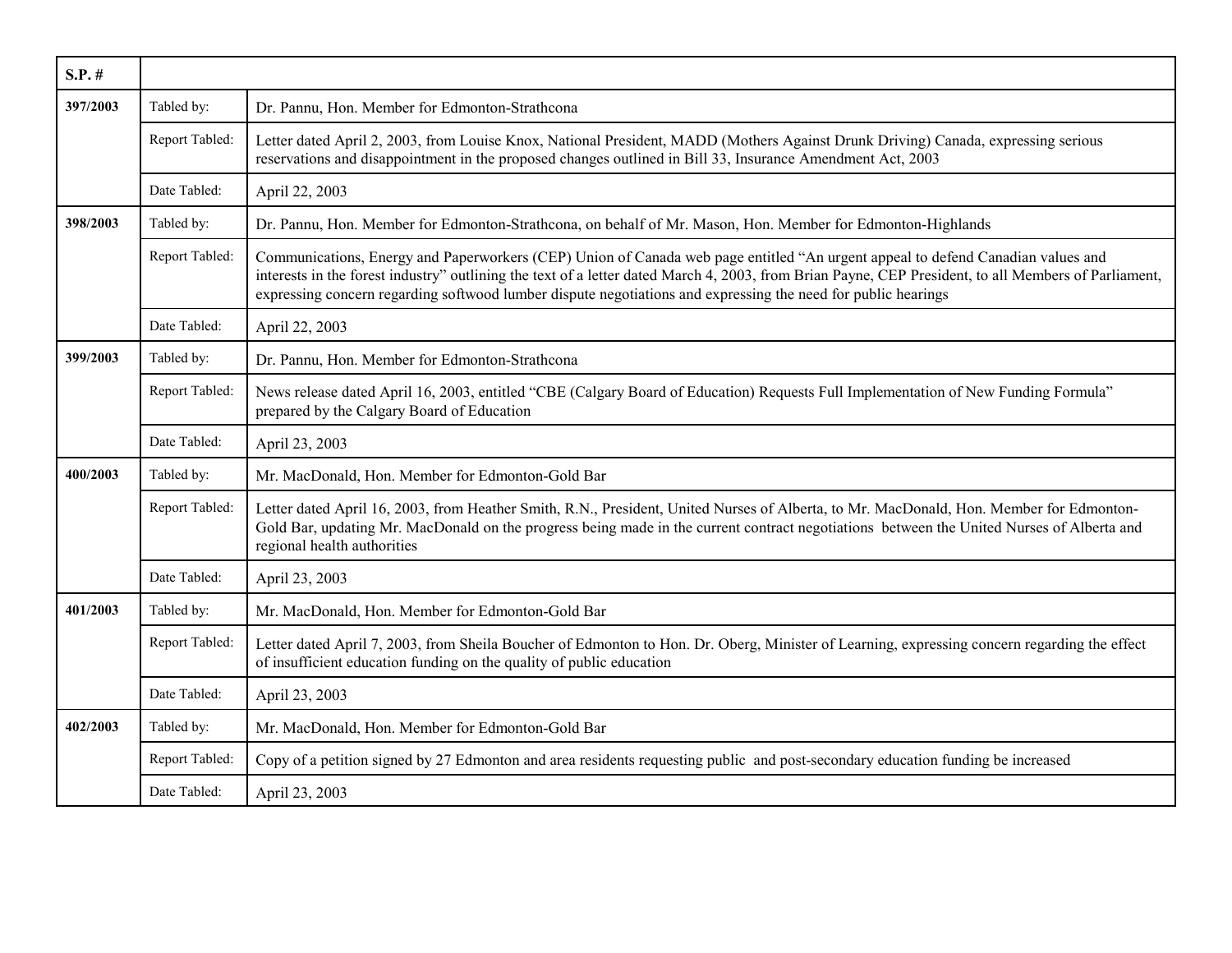| $S.P.$ # |                |                                                                                                                                                                                                                                                                                                                                                                                                                                               |
|----------|----------------|-----------------------------------------------------------------------------------------------------------------------------------------------------------------------------------------------------------------------------------------------------------------------------------------------------------------------------------------------------------------------------------------------------------------------------------------------|
| 403/2003 | Tabled by:     | Dr. Massey, Hon. Member for Edmonton-Mill Woods                                                                                                                                                                                                                                                                                                                                                                                               |
|          | Report Tabled: | Copy of a petition signed by 98 Albertans, copy of a petition signed by 99 Albertans, and 110 letters dated March 24, 2003, from Albertans to<br>Hon. Mr. Klein, Premier, Hon. Mr. Lund, Minister of Infrastructure, and Mr. Strang, Hon. Member for West Yellowhead, disagreeing with<br>Alberta Infrastructure's area capacity and utilization formula and the decision by Grande Yellowhead Regional Division #35 to follow the<br>formula |
|          | Date Tabled:   | April 23, 2003                                                                                                                                                                                                                                                                                                                                                                                                                                |
| 404/2003 | Tabled by:     | Dr. Taft, Hon. Member for Edmonton-Riverview                                                                                                                                                                                                                                                                                                                                                                                                  |
|          | Report Tabled: | Letter dated March 24, 2003, from Allison Jackson and Shannan Vig, Aldergrove Parent Advocates, to Mr. Maskell, Hon. Member for<br>Edmonton-Meadowlark, urging Mr. Maskell to voice Aldergrove Elementary School's education funding concerns in the Legislative Assembly,<br>and attaching the Aldergrove Elementary School presentation to the Ward C and E Council Meeting on March 13, 2003                                               |
|          | Date Tabled:   | April 23, 2003                                                                                                                                                                                                                                                                                                                                                                                                                                |
| 405/2003 | Tabled by:     | Dr. Taft, Hon. Member for Edmonton-Riverview                                                                                                                                                                                                                                                                                                                                                                                                  |
|          | Report Tabled: | E-mail message dated March 26, 2003, from Christine Stobart to Hon. Dr. Oberg, Minister of Learning, expressing concern regarding the effect<br>of insufficient education funding on the quality of public education and requesting public education funding be increased                                                                                                                                                                     |
|          | Date Tabled:   | April 23, 2003                                                                                                                                                                                                                                                                                                                                                                                                                                |
| 406/2003 | Tabled by:     | Mr. Klapstein, Acting Chair of Committees                                                                                                                                                                                                                                                                                                                                                                                                     |
|          | Report Tabled: | Amendment to Bill 16 (Hon. Member for Edmonton-Glengarry) — Defeated                                                                                                                                                                                                                                                                                                                                                                          |
|          | Date Tabled:   | April 23, 2003                                                                                                                                                                                                                                                                                                                                                                                                                                |
| 407/2003 | Tabled by:     | Mr. Lukaszuk, Hon. Member for Edmonton-Castle Downs                                                                                                                                                                                                                                                                                                                                                                                           |
|          | Report Tabled: | Letter dated April 22, 2003, from Don Fleming, Board Chairman, Edmonton Public Schools, to Mr. Lukaszuk, Hon. Member for Edmonton-<br>Castle Downs, expressing the Board's pleasure and gratitude for Alberta Infrastructure's recent funding announcement and thanking Mr.<br>Lukaszuk for his support of public education                                                                                                                   |
|          | Date Tabled:   | April 24, 2003                                                                                                                                                                                                                                                                                                                                                                                                                                |
| 408/2003 | Tabled by:     | Mr. Maskell, Hon. Member for Edmonton-Meadowlark                                                                                                                                                                                                                                                                                                                                                                                              |
|          | Report Tabled: | Letter dated March 24, 2003, from Allison Jackson and Shannan Vig, Aldergrove Parent Advocates, to Mr. Maskell, Hon. Member for<br>Edmonton-Meadowlark, urging Mr. Maskell to voice Aldergrove Elementary School's education funding concerns in the Legislative Assembly,<br>and attaching the Aldergrove Elementary School presentation to the Ward C and E Council Meeting on March 13, 2003                                               |
|          | Date Tabled:   | April 24, 2003                                                                                                                                                                                                                                                                                                                                                                                                                                |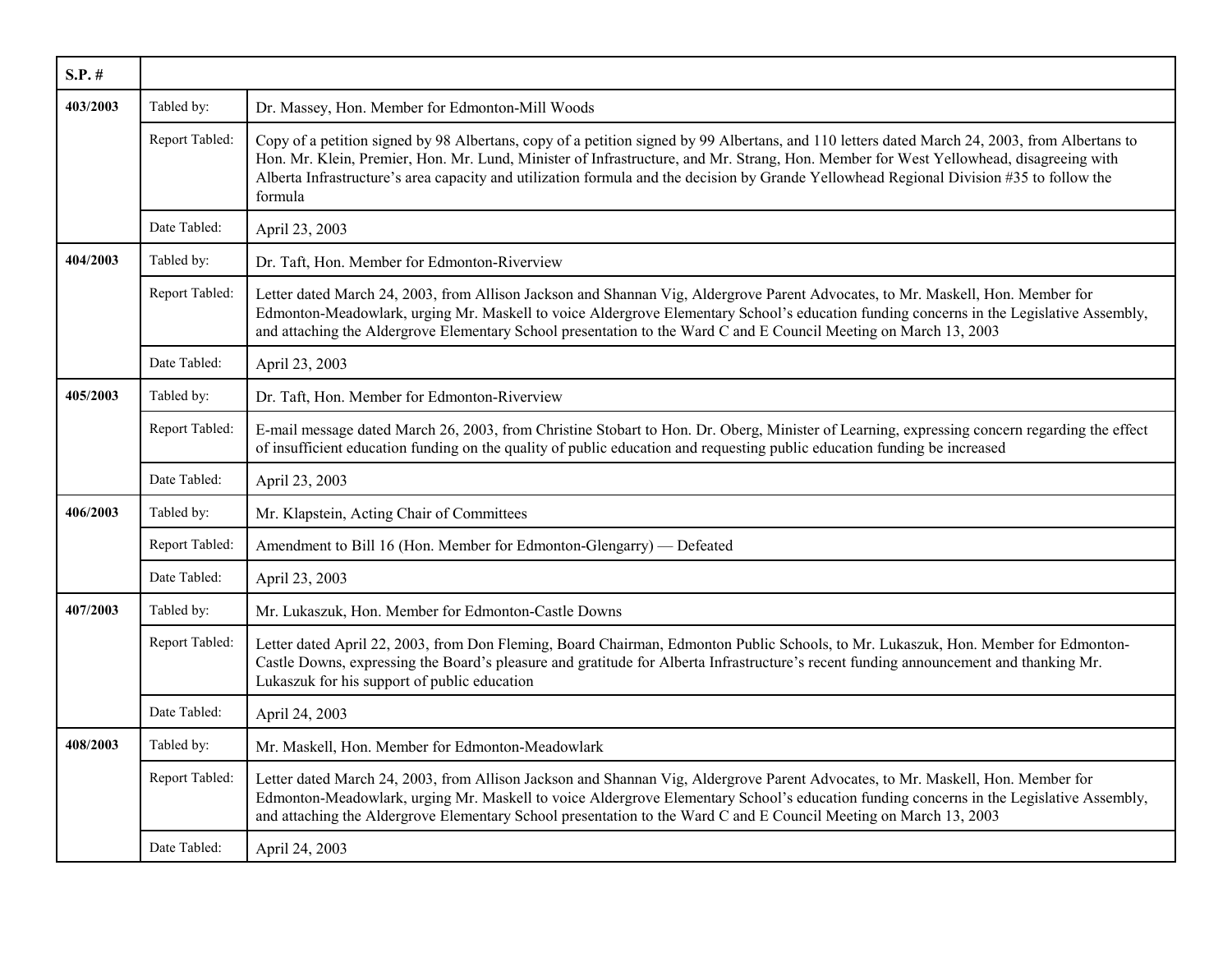| $S.P.$ # |                |                                                                                                                                                                                                                                                                                                                                                                                                       |
|----------|----------------|-------------------------------------------------------------------------------------------------------------------------------------------------------------------------------------------------------------------------------------------------------------------------------------------------------------------------------------------------------------------------------------------------------|
| 409/2003 | Tabled by:     | Mr. MacDonald, Hon. Member for Edmonton-Gold Bar                                                                                                                                                                                                                                                                                                                                                      |
|          | Report Tabled: | Letter dated March 26, 2003, from Gordon Tocher of Hinton on behalf of 1,360 Hinton and area residents to Mr. MacDonald, Hon. Member for<br>Edmonton-Gold Bar, and Dr. Nicol, Hon. Leader of the Official Opposition, expressing concern regarding high natural gas and power costs and<br>requesting that regulated, fixed rates be reinstated, with 2 attached BC Hydro and EPCOR electricity bills |
|          | Date Tabled:   | April 24, 2003                                                                                                                                                                                                                                                                                                                                                                                        |
| 410/2003 | Tabled by:     | Mr. MacDonald, Hon. Member for Edmonton-Gold Bar                                                                                                                                                                                                                                                                                                                                                      |
|          | Report Tabled: | Copy of a petition signed by 1,556 Albertans requesting the Government reinstate natural gas rebates                                                                                                                                                                                                                                                                                                  |
|          | Date Tabled:   | April 24, 2003                                                                                                                                                                                                                                                                                                                                                                                        |
| 411/2003 | Tabled by:     | Mr. MacDonald, Hon. Member for Edmonton-Gold Bar                                                                                                                                                                                                                                                                                                                                                      |
|          | Report Tabled: | Copy of a petition signed by 787 Albertans requesting the Government reinstate natural gas rebates                                                                                                                                                                                                                                                                                                    |
|          | Date Tabled:   | April 24, 2003                                                                                                                                                                                                                                                                                                                                                                                        |
| 412/2003 | Tabled by:     | Hon. Mr. Norris, Minister of Economic Development                                                                                                                                                                                                                                                                                                                                                     |
|          | Report Tabled: | TD Economics Special Report dated April 22, 2003, entitled "The Calgary-Edmonton Corridor, Take Action Now To Ensure Tiger's Roar<br>Doesn't Fade" prepared by TD Bank Financial Group                                                                                                                                                                                                                |
|          | Date Tabled:   | April 28, 2003                                                                                                                                                                                                                                                                                                                                                                                        |
| 413/2003 | Tabled by:     | Mr. Lord, Hon. Member for Calgary-Currie                                                                                                                                                                                                                                                                                                                                                              |
|          | Report Tabled: | Discover Magazine article dated May 2003, entitled "Technological savvy could turn 600 million tons of turkey guts and other waste into 4<br>billion barrels of light Texas crude each year" prepared by Brad Lemley                                                                                                                                                                                  |
|          | Date Tabled:   | April 28, 2003                                                                                                                                                                                                                                                                                                                                                                                        |
| 414/2003 | Tabled by:     | Mr. Cenaiko, Hon. Member for Calgary-Buffalo                                                                                                                                                                                                                                                                                                                                                          |
|          | Report Tabled: | 51 letters, undated, from Edmonton and area residents to Mr. Cenaiko, Hon. Member for Calgary-Buffalo, expressing support for Bill 206,<br>Traffic Safety (Seizure of Vehicles in Prostitution Related Offences) Amendment Act, 2003                                                                                                                                                                  |
|          | Date Tabled:   | April 28, 2003                                                                                                                                                                                                                                                                                                                                                                                        |
| 415/2003 | Tabled by:     | Hon. Mr. Zwozdesky, Minister of Community Development                                                                                                                                                                                                                                                                                                                                                 |
|          | Report Tabled: | News release dated April 28, 2003, entitled "Awards ceremony recognizes efforts of parks volunteers" prepared by Alberta Community<br>Development                                                                                                                                                                                                                                                     |
|          | Date Tabled:   | April 28, 2003                                                                                                                                                                                                                                                                                                                                                                                        |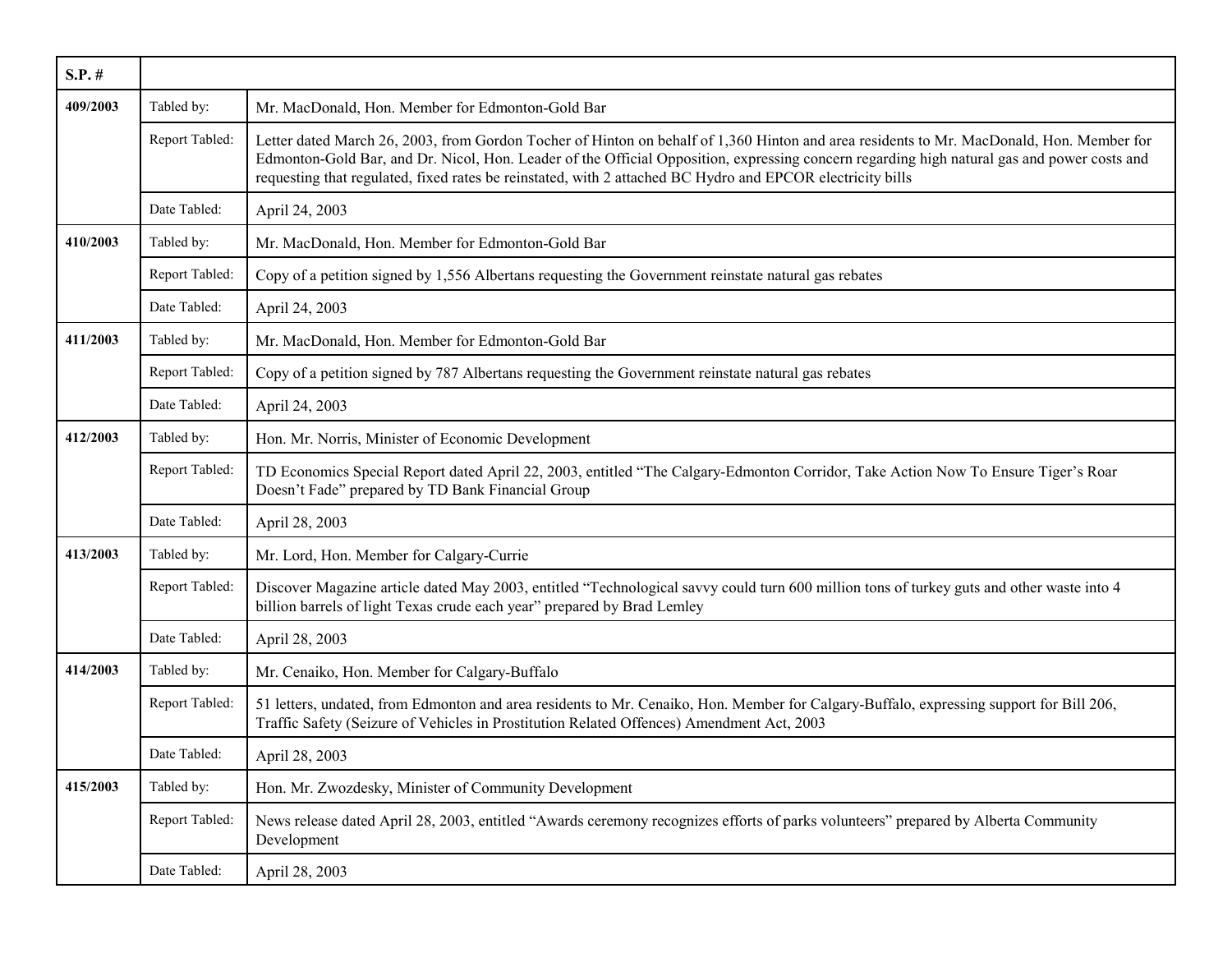| $S.P.$ # |                |                                                                                                                                                                                                                                                                                                                                                       |
|----------|----------------|-------------------------------------------------------------------------------------------------------------------------------------------------------------------------------------------------------------------------------------------------------------------------------------------------------------------------------------------------------|
| 416/2003 | Tabled by:     | Mr. Mason, Hon. Member for Edmonton-Highlands                                                                                                                                                                                                                                                                                                         |
|          | Report Tabled: | Calendar of events taking place during the Edmonton May Week Festival to be held April 28 to May 10, 2003                                                                                                                                                                                                                                             |
|          | Date Tabled:   | April 28, 2003                                                                                                                                                                                                                                                                                                                                        |
| 417/2003 | Tabled by:     | Mr. MacDonald, Hon. Member for Edmonton-Gold Bar                                                                                                                                                                                                                                                                                                      |
|          | Report Tabled: | Several letters dated April 16-25, 2003, between Mr. MacDonald, Hon. Member for Edmonton-Gold Bar, and Hon. Mr. Kowalski, Speaker of the<br>Legislative Assembly, regarding a document found by Mr. MacDonald in a Legislative Assembly photocopier                                                                                                   |
|          | Date Tabled:   | April 28, 2003                                                                                                                                                                                                                                                                                                                                        |
| 418/2003 | Tabled by:     | Dr. Taft, Hon. Member for Edmonton-Riverview                                                                                                                                                                                                                                                                                                          |
|          | Report Tabled: | Document, undated, containing results from mould testing conducted at Foothills Medical Centre in Calgary                                                                                                                                                                                                                                             |
|          | Date Tabled:   | April 28, 2003                                                                                                                                                                                                                                                                                                                                        |
| 419/2003 | Tabled by:     | Mr. Johnson, Acting Chair of Committees                                                                                                                                                                                                                                                                                                               |
|          | Report Tabled: | Amendment to Bill Pr2 (Hon. Member for Calgary-Montrose) — Agreed to                                                                                                                                                                                                                                                                                  |
|          | Date Tabled:   | April 28, 2003                                                                                                                                                                                                                                                                                                                                        |
| 420/2003 | Tabled by:     | Hon. Mr. Stelmach, Minister of Transportation                                                                                                                                                                                                                                                                                                         |
|          | Report Tabled: | 2 reports, the first dated April 28, 2003, entitled "Tentative Major Construction and Rehabilitation Projects, 2003-2005 Major Provincial<br>Highway Projects" and the second dated February 25, 2003, entitled "Tentative Major Construction and Rehabilitation Projects, 2003-2005<br>Water Management Projects" prepared by Alberta Transportation |
|          | Date Tabled:   | April 29, 2003                                                                                                                                                                                                                                                                                                                                        |
| 421/2003 | Tabled by:     | Hon. Mr. Stelmach, Minister of Transportation                                                                                                                                                                                                                                                                                                         |
|          | Report Tabled: | Report dated March 27, 2003, entitled "Tentative Major Construction and Rehabilitation Projects Previously Tabled in 2001-2003 Program and<br>Still Deferred Beyond 2005" prepared by Alberta Transportation                                                                                                                                          |
|          | Date Tabled:   | April 29, 2003                                                                                                                                                                                                                                                                                                                                        |
| 422/2003 | Tabled by:     | Mr. Lord, Hon. Member for Calgary-Currie                                                                                                                                                                                                                                                                                                              |
|          | Report Tabled: | American Scientist Magazine article dated March-April 1996, entitled "Reward Deficiency Syndrome" prepared by Kenneth Blum, John G. Cull,<br>Eric R. Braverman, and David E. Comings                                                                                                                                                                  |
|          | Date Tabled:   | April 29, 2003                                                                                                                                                                                                                                                                                                                                        |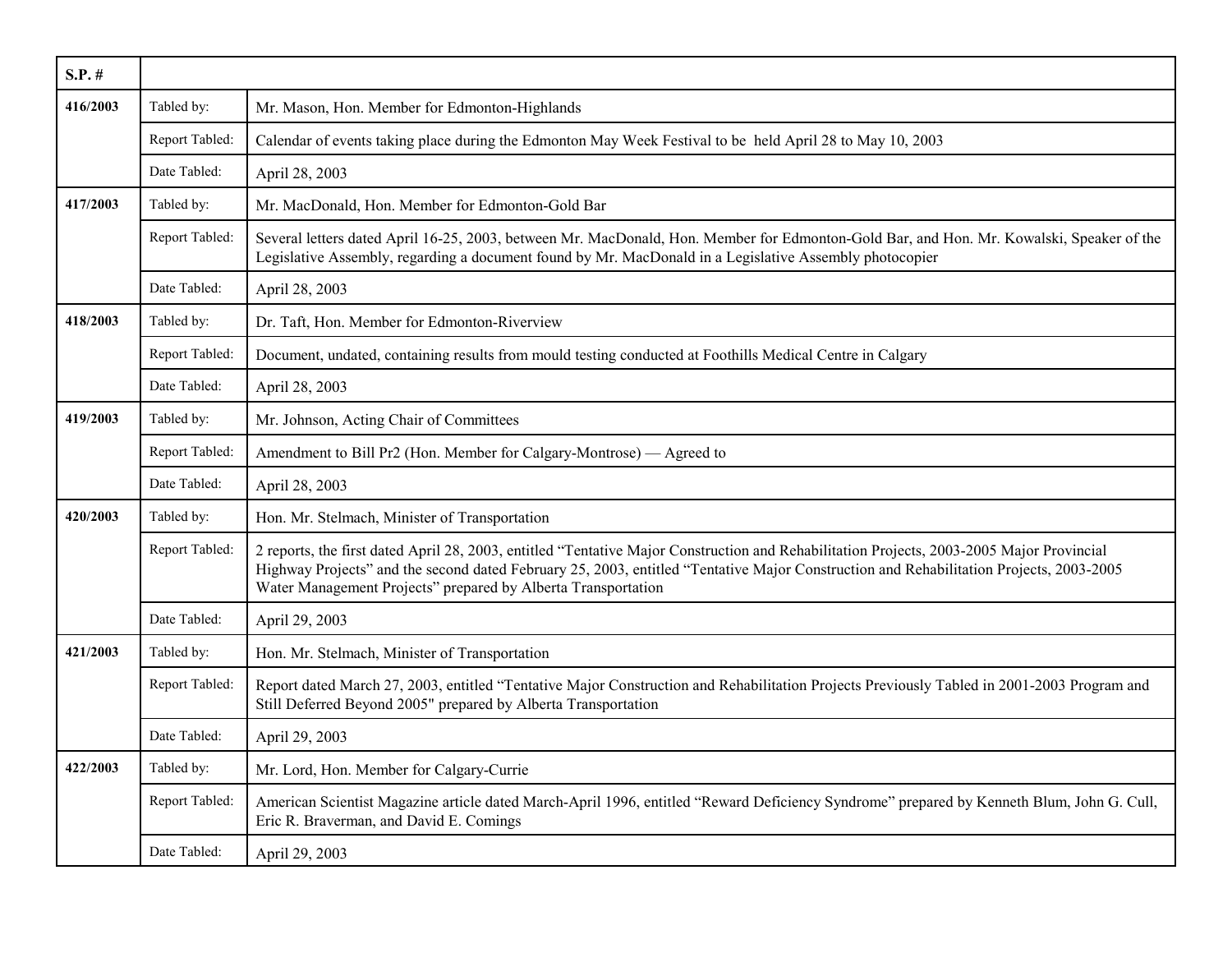| $S.P.$ # |                |                                                                                                                                                                                                                                                                                                                                                                                                                                                                                                                                                                                                                                                                                               |
|----------|----------------|-----------------------------------------------------------------------------------------------------------------------------------------------------------------------------------------------------------------------------------------------------------------------------------------------------------------------------------------------------------------------------------------------------------------------------------------------------------------------------------------------------------------------------------------------------------------------------------------------------------------------------------------------------------------------------------------------|
| 423/2003 | Tabled by:     | Mr. Lord, Hon. Member for Calgary-Currie                                                                                                                                                                                                                                                                                                                                                                                                                                                                                                                                                                                                                                                      |
|          | Report Tabled: | Discover Magazine article dated May 2003, entitled "The End of Craving: A controversial new drug seems to stop addiction cold" prepared by<br>Michael Abrams                                                                                                                                                                                                                                                                                                                                                                                                                                                                                                                                  |
|          | Date Tabled:   | April 29, 2003                                                                                                                                                                                                                                                                                                                                                                                                                                                                                                                                                                                                                                                                                |
| 424/2003 | Tabled by:     | Mr. Lord, Hon. Member for Calgary-Currie                                                                                                                                                                                                                                                                                                                                                                                                                                                                                                                                                                                                                                                      |
|          | Report Tabled: | Journal of the American Medical Association dated July 26, 2000, entitled "Is U.S. Health Really the Best in the World?" prepared by Barbara<br>Starfield, M.D., M.P.H.                                                                                                                                                                                                                                                                                                                                                                                                                                                                                                                       |
|          | Date Tabled:   | April 29, 2003                                                                                                                                                                                                                                                                                                                                                                                                                                                                                                                                                                                                                                                                                |
| 425/2003 | Tabled by:     | Dr. Pannu, Hon. Member for Edmonton-Strathcona                                                                                                                                                                                                                                                                                                                                                                                                                                                                                                                                                                                                                                                |
|          | Report Tabled: | Letter dated April 11, 2003, from Murray McNeil, Chair, Petroleum Services Association of Canada, Chief Executive Officer, United Safety<br>Ltd.; Art Hibbard, Director, Canadian Association of Oilwell Drilling Contractors, Vice President, Contracts, Phelps Drilling Co.; Ross D.S.<br>Douglas, Board Governor, Canadian Association of Petroleum Producers; and Mike Doyle, President, Canadian Association of Geophysical<br>Contractors, to Dr. Pannu, Hon. Member for Edmonton-Strathcona, expressing opposition to the recommendations for dealing with long-standing<br>contentious Workers' Compensation Board claims contained in the Report of the MLA Service Review Committee |
|          | Date Tabled:   | April 29, 2003                                                                                                                                                                                                                                                                                                                                                                                                                                                                                                                                                                                                                                                                                |
| 426/2003 | Tabled by:     | Mr. MacDonald, Hon. Member for Edmonton-Gold Bar                                                                                                                                                                                                                                                                                                                                                                                                                                                                                                                                                                                                                                              |
|          | Report Tabled: | Program from the Day of Mourning Candlelight Ceremony held in Edmonton on April 28, 2003                                                                                                                                                                                                                                                                                                                                                                                                                                                                                                                                                                                                      |
|          | Date Tabled:   | April 29, 2003                                                                                                                                                                                                                                                                                                                                                                                                                                                                                                                                                                                                                                                                                |
| 427/2003 | Tabled by:     | Ms Carlson, Hon. Member for Edmonton-Ellerslie                                                                                                                                                                                                                                                                                                                                                                                                                                                                                                                                                                                                                                                |
|          | Report Tabled: | Letter dated March 24, 2003, from Alice L. Williamson of Red Deer to Alberta Environment, objecting to the approval of an application by<br>Capstone Energy Ltd. for a licence to annually divert water from the Red Deer River for oil well injection                                                                                                                                                                                                                                                                                                                                                                                                                                        |
|          | Date Tabled:   | April 29, 2003                                                                                                                                                                                                                                                                                                                                                                                                                                                                                                                                                                                                                                                                                |
| 428/2003 | Tabled by:     | Dr. Taft, Hon. Member for Edmonton-Riverview                                                                                                                                                                                                                                                                                                                                                                                                                                                                                                                                                                                                                                                  |
|          | Report Tabled: | Postcard signed by Lisa McDermott of Edmonton to Dr. Taft, Hon. Member for Edmonton-Riverview, expressing concern regarding a lack of<br>education funding                                                                                                                                                                                                                                                                                                                                                                                                                                                                                                                                    |
|          | Date Tabled:   | April 29, 2003                                                                                                                                                                                                                                                                                                                                                                                                                                                                                                                                                                                                                                                                                |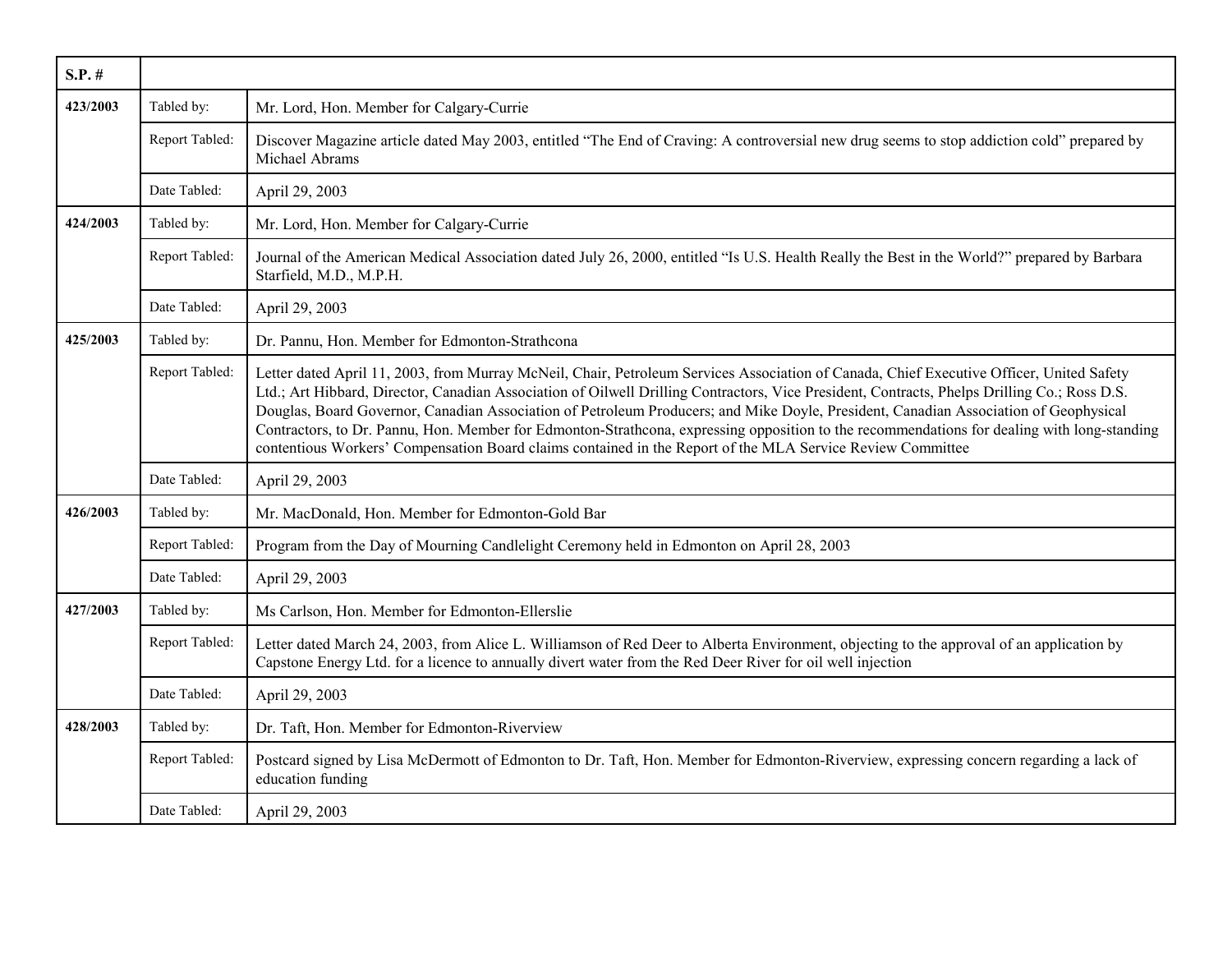| $S.P.$ # |                |                                                                                                                                                                                                                                                                                     |
|----------|----------------|-------------------------------------------------------------------------------------------------------------------------------------------------------------------------------------------------------------------------------------------------------------------------------------|
| 429/2003 | Tabled by:     | Dr. Taft, Hon. Member for Edmonton-Riverview                                                                                                                                                                                                                                        |
|          | Report Tabled: | Postcard signed by Alyssa Stryker of Edmonton to Dr. Taft, Hon. Member for Edmonton-Riverview, expressing concern regarding a lack of<br>education funding and requesting an increase in education funding                                                                          |
|          | Date Tabled:   | April 29, 2003                                                                                                                                                                                                                                                                      |
| 430/2003 | Tabled by:     | Dr. Taft, Hon. Member for Edmonton-Riverview                                                                                                                                                                                                                                        |
|          | Report Tabled: | Postcard signed by A. Espinaco-Virseda, Sr. of Edmonton, to Dr. Taft, Hon. Member for Edmonton-Riverview, expressing concern regarding<br>class sizes and a lack of education funding                                                                                               |
|          | Date Tabled:   | April 29, 2003                                                                                                                                                                                                                                                                      |
| 431/2003 | Tabled by:     | Mr. Mason, Hon. Member for Edmonton-Highlands                                                                                                                                                                                                                                       |
|          | Report Tabled: | Report dated December 2001, entitled "Canada-United States Softwood Lumber Trade, Alberta Summary of Forest Policy Discussions" prepared<br>by the Province of Alberta                                                                                                              |
|          | Date Tabled:   | April 29, 2003                                                                                                                                                                                                                                                                      |
| 432/2003 | Tabled by:     | Clerk of the Assembly on behalf of Hon. Mr. Coutts, Minister of Government Services                                                                                                                                                                                                 |
|          | Report Tabled: | Erratum to the Government Services 2003-06 Business Plan                                                                                                                                                                                                                            |
|          | Date Tabled:   | April 29, 2003                                                                                                                                                                                                                                                                      |
| 433/2003 | Tabled by:     | Mr. Klapstein, Acting Chair of Committees                                                                                                                                                                                                                                           |
|          | Report Tabled: | Amendment to Bill 24 (Hon. Member for Calgary-Buffalo) — Agreed to                                                                                                                                                                                                                  |
|          | Date Tabled:   | April 29, 2003                                                                                                                                                                                                                                                                      |
| 434/2003 | Tabled by:     | Mr. Klapstein, Acting Chair of Committees                                                                                                                                                                                                                                           |
|          | Report Tabled: | Amendment to Bill 35 (Hon. Member for Calgary-Fort) — Agreed to                                                                                                                                                                                                                     |
|          | Date Tabled:   | April 29, 2003                                                                                                                                                                                                                                                                      |
| 435/2003 | Tabled by:     | Hon. Mr. Zwozdesky, Minister of Community Development                                                                                                                                                                                                                               |
|          | Report Tabled: | Letter dated April 30, 2003, from Hon. Mr. Zwozdesky, Minister of Community Development, to Fred Bradley, President, Crowsnest Historical<br>Society, offering congratulations for assisting with the organization of the commemoration of the 100th anniversary of the Frank Slide |
|          | Date Tabled:   | April 30, 2003                                                                                                                                                                                                                                                                      |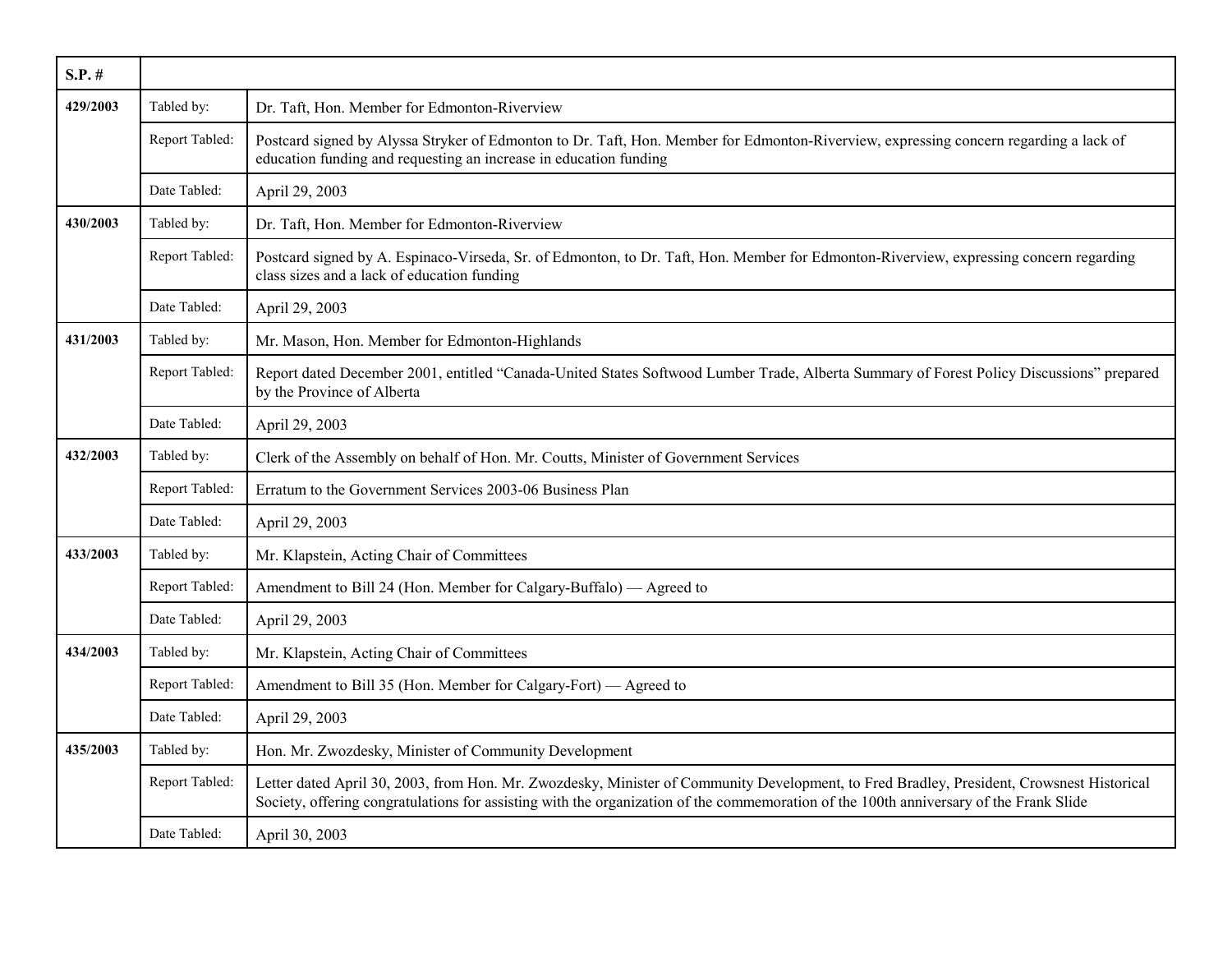| $S.P.$ # |                |                                                                                                                                                                                                                                                                |
|----------|----------------|----------------------------------------------------------------------------------------------------------------------------------------------------------------------------------------------------------------------------------------------------------------|
| 436/2003 | Tabled by:     | Hon. Mr. Stelmach, Minister of Transportation                                                                                                                                                                                                                  |
|          | Report Tabled: | Return to Order of the Assembly MR11, asked for by Mr. Bonner on March 10, 2003                                                                                                                                                                                |
|          | Date Tabled:   | April 30, 2003                                                                                                                                                                                                                                                 |
| 437/2003 | Tabled by:     | Mr. Lord, Hon. Member for Calgary-Currie                                                                                                                                                                                                                       |
|          | Report Tabled: | Report, undated, entitled "For the Good of the People: Using Public-Private Partnerships to Meet America's Essential Needs" prepared by the<br>National Council for Public-Private Partnerships                                                                |
|          | Date Tabled:   | April 30, 2003                                                                                                                                                                                                                                                 |
| 438/2003 | Tabled by:     | Mr. Lord, Hon. Member for Calgary-Currie                                                                                                                                                                                                                       |
|          | Report Tabled: | National Council for Public-Private Partnerships web page article entitled "How Partnerships Work"                                                                                                                                                             |
|          | Date Tabled:   | April 30, 2003                                                                                                                                                                                                                                                 |
| 439/2003 | Tabled by:     | Mr. Lord, Hon. Member for Calgary-Currie                                                                                                                                                                                                                       |
|          | Report Tabled: | Report, undated, entitled "Why Don't They Understand?" prepared by Eugene A. Schiller, Deputy Executive Director, Southwest Florida Water<br>Management District, outlining observations regarding state and local public-private partnerships                 |
|          | Date Tabled:   | April 30, 2003                                                                                                                                                                                                                                                 |
| 440/2003 | Tabled by:     | Ms Blakeman, Hon. Member for Edmonton-Centre                                                                                                                                                                                                                   |
|          | Report Tabled: | Letter, undated, from Bill Buckels, Secretariat, Canadian Hepatitis C Activist Network, to Hon. Mr. Klein, Premier, requesting May be declared<br>Hepatitis C Awareness Month and May 1, 2003 be declared Hepatitis C Awareness Day                            |
|          | Date Tabled:   | April 30, 2003                                                                                                                                                                                                                                                 |
| 441/2003 | Tabled by:     | Ms Blakeman, Hon. Member for Edmonton-Centre                                                                                                                                                                                                                   |
|          | Report Tabled: | Letter, undated, from Bill Buckels, Vice President, Hepatitis C United Resource Exchange, to the Legislative Assembly of Alberta, requesting<br>support for the declaration of May as Hepatitis C Awareness Month and May 1, 2003 as Hepatitis C Awareness Day |
|          | Date Tabled:   | April 30, 2003                                                                                                                                                                                                                                                 |
| 442/2003 | Tabled by:     | Dr. Taft, Hon. Member for Edmonton-Riverview                                                                                                                                                                                                                   |
|          | Report Tabled: | 3 postcards signed by Antje A. T. Espinaco-Virseda, Pat Stryker, and Ian Mercer, all of Edmonton to Dr. Taft, Hon. Member for Edmonton-<br>Riverview, expressing concern regarding a lack of education funding                                                 |
|          | Date Tabled:   | April 30, 2003                                                                                                                                                                                                                                                 |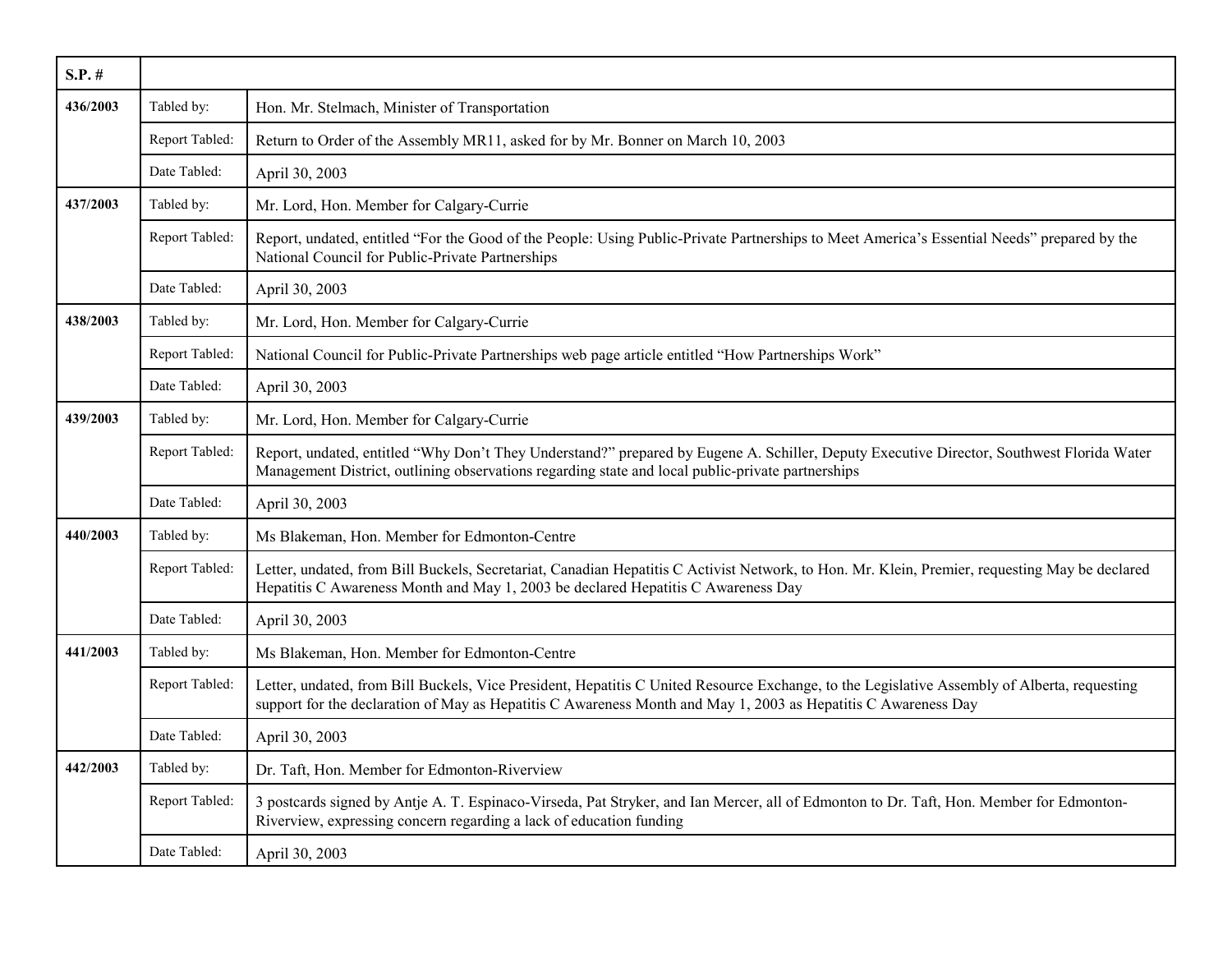| $S.P.$ # |                |                                                                                                                                                                                                                                         |
|----------|----------------|-----------------------------------------------------------------------------------------------------------------------------------------------------------------------------------------------------------------------------------------|
| 443/2003 | Tabled by:     | Ms Carlson, Hon. Member for Edmonton-Ellerslie                                                                                                                                                                                          |
|          | Report Tabled: | Document, undated, untitled, expressing concern regarding wildlife on public lands, prepared by Sundre Fish and Game                                                                                                                    |
|          | Date Tabled:   | April 30, 2003                                                                                                                                                                                                                          |
| 444/2003 | Tabled by:     | Dr. Massey, Hon. Member for Edmonton-Mill Woods                                                                                                                                                                                         |
|          | Report Tabled: | Document, undated, untitled, listing funding losses and per student operating grants for the years 1992/93 to 2002/03 at the University of Alberta<br>and the University of Calgary                                                     |
|          | Date Tabled:   | April 30, 2003                                                                                                                                                                                                                          |
| 445/2003 | Tabled by:     | Mr. Mason, Hon. Member for Edmonton-Highlands                                                                                                                                                                                           |
|          | Report Tabled: | Report dated October 9, 2002, entitled "Edmonton Police Service Perspective on Equitable Relationship" prepared by David Howatt, Edmonton<br>Police Service, outlining provincially mandated police services and their associated costs |
|          | Date Tabled:   | April 30, 2003                                                                                                                                                                                                                          |
| 446/2003 | Tabled by:     | Dr. Nicol, Hon. Leader of the Official Opposition                                                                                                                                                                                       |
|          | Report Tabled: | Report dated March 5, 2003, entitled "Providing for an Adequate Retirement Income" prepared by Jim Mance of the Lethbridge-East<br>constituency                                                                                         |
|          | Date Tabled:   | May 1, 2003                                                                                                                                                                                                                             |
| 447/2003 | Tabled by:     | Dr. Taft, Hon. Member for Edmonton-Riverview                                                                                                                                                                                            |
|          | Report Tabled: | 2 postcards from Mike Norris and Emily Stryker, both of Edmonton to Dr. Taft, Hon. Member for Edmonton-Riverview, regarding teachers'<br>salaries and class sizes                                                                       |
|          | Date Tabled:   | May 1, 2003                                                                                                                                                                                                                             |
| 448/2003 | Tabled by:     | Dr. Pannu, Hon. Member for Edmonton-Strathcona                                                                                                                                                                                          |
|          | Report Tabled: | Report, undated, entitled "Missing Pieces IV, An Alternative Guide to Canadian Post-Secondary Education" prepared by the Canadian Centre for<br><b>Policy Alternatives</b>                                                              |
|          | Date Tabled:   | May 1, 2003                                                                                                                                                                                                                             |
| 449/2003 | Tabled by:     | Dr. Pannu, Hon. Member for Edmonton-Strathcona                                                                                                                                                                                          |
|          | Report Tabled: | 136 postcards signed by University of Alberta students expressing concern regarding the impact of rising tuition fees and requesting the<br>Government further invest in the University of Alberta's core operating budget              |
|          | Date Tabled:   | May 1, 2003                                                                                                                                                                                                                             |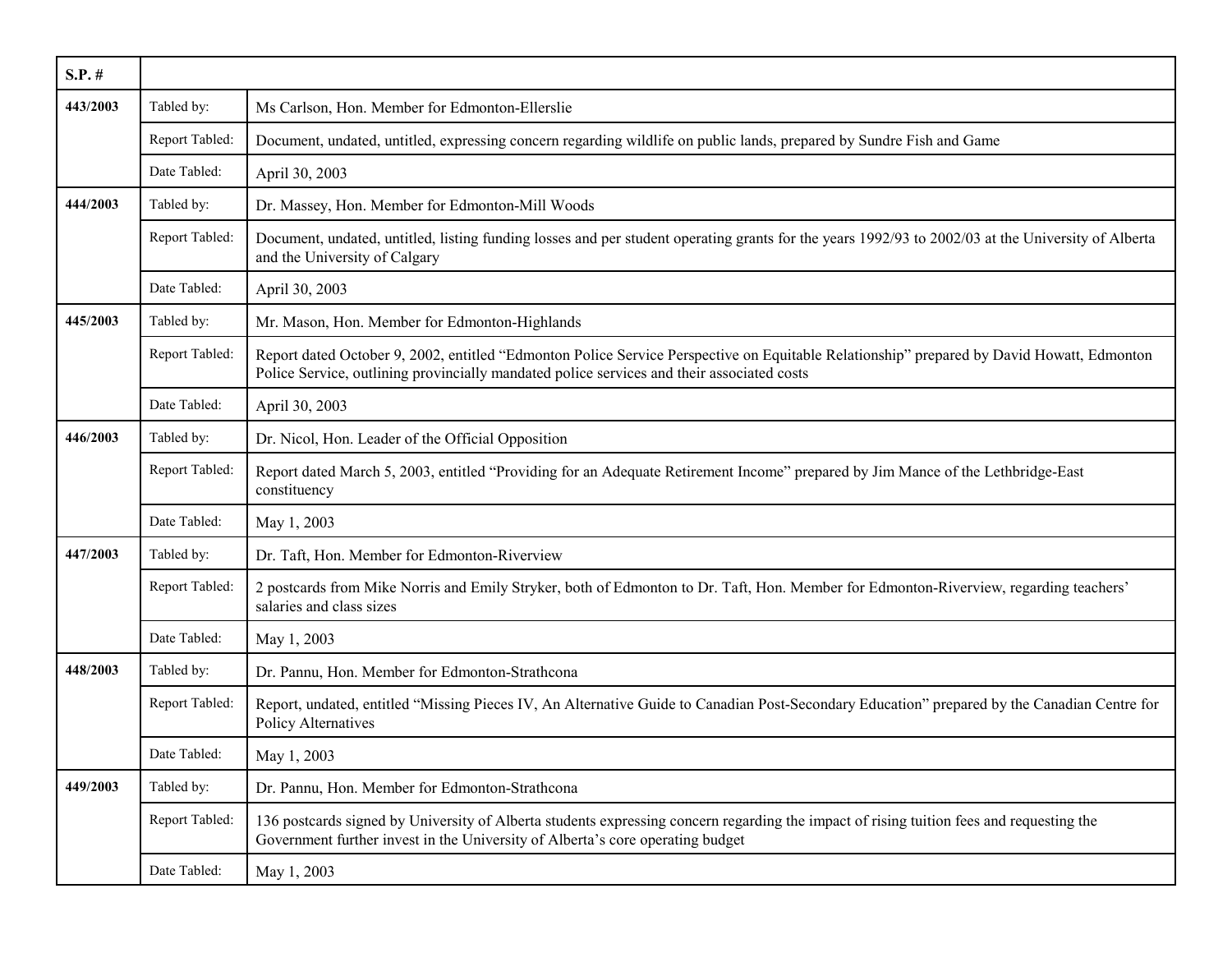| $S.P.$ # |                |                                                                                                                                                                                                                                                                                                                                                                                                 |
|----------|----------------|-------------------------------------------------------------------------------------------------------------------------------------------------------------------------------------------------------------------------------------------------------------------------------------------------------------------------------------------------------------------------------------------------|
| 450/2003 | Tabled by:     | Dr. Pannu, Hon. Member for Edmonton-Strathcona,                                                                                                                                                                                                                                                                                                                                                 |
|          | Report Tabled: | Report dated January 10, 2003, entitled "Magnetic Resonance Imaging-Volumes and Wait List, 2002/2003 Quarter 2: July 1 to September 30,<br>2002" prepared by Standards and Measures Branch, Alberta Health and Wellness                                                                                                                                                                         |
|          | Date Tabled:   | May 5, 2003                                                                                                                                                                                                                                                                                                                                                                                     |
| 451/2003 | Tabled by:     | Mr. Mason, Hon. Member for Edmonton-Highlands                                                                                                                                                                                                                                                                                                                                                   |
|          | Report Tabled: | Letter dated January 3, 2003, from John Kolkman, Research Director, New Democrat Opposition, to Roger Mariner, Alberta Finance and<br>Francine Harvey, Alberta Treasury Branches, requesting documentation relating to the resolution of litigation between Alberta Treasury Branches<br>and West Edmonton Mall, pursuant to the Freedom of Information and Protection of Privacy Act           |
|          | Date Tabled:   | May 5, 2003                                                                                                                                                                                                                                                                                                                                                                                     |
| 452/2003 | Tabled by:     | Mr. MacDonald, Hon. Member for Edmonton-Gold Bar                                                                                                                                                                                                                                                                                                                                                |
|          | Report Tabled: | Copy of a petition signed by 192 Lethbridge and Calgary and area residents urging the Government to immediately reinstate natural gas rebates                                                                                                                                                                                                                                                   |
|          | Date Tabled:   | May 5, 2003                                                                                                                                                                                                                                                                                                                                                                                     |
| 453/2003 | Tabled by:     | Mr. MacDonald, Hon. Member for Edmonton-Gold Bar                                                                                                                                                                                                                                                                                                                                                |
|          | Report Tabled: | Copy of a petition signed by 322 Redwater and Elk Point residents urging the Government to immediately reinstate natural gas rebates                                                                                                                                                                                                                                                            |
|          | Date Tabled:   | May 5, 2003                                                                                                                                                                                                                                                                                                                                                                                     |
| 454/2003 | Tabled by:     | Dr. Massey, Hon. Member for Edmonton-Mill Woods                                                                                                                                                                                                                                                                                                                                                 |
|          | Report Tabled: | Letter dated March 24, 2003, from Allison Jackson and Shannan Vig, Aldergrove Parent Advocates, to Mr. Maskell, Hon. Member for<br>Edmonton-Meadowlark, urging Mr. Maskell to voice Aldergrove Elementary School's education funding concerns in the Legislative Assembly,<br>and attaching the Aldergrove Elementary School presentation to the Ward C and E Council Meeting on March 13, 2003 |
|          | Date Tabled:   | May 5, 2003                                                                                                                                                                                                                                                                                                                                                                                     |
| 455/2003 | Tabled by:     | Dr. Massey, Hon. Member for Edmonton-Mill Woods                                                                                                                                                                                                                                                                                                                                                 |
|          | Report Tabled: | Letter dated March 20, 2003, from Darlene Boyer of Edmonton to Dr. Massey, Hon. Member for Edmonton-Mill Woods, expressing concern<br>regarding a lack of education funding and its effect on class sizes                                                                                                                                                                                       |
|          | Date Tabled:   | May 5, 2003                                                                                                                                                                                                                                                                                                                                                                                     |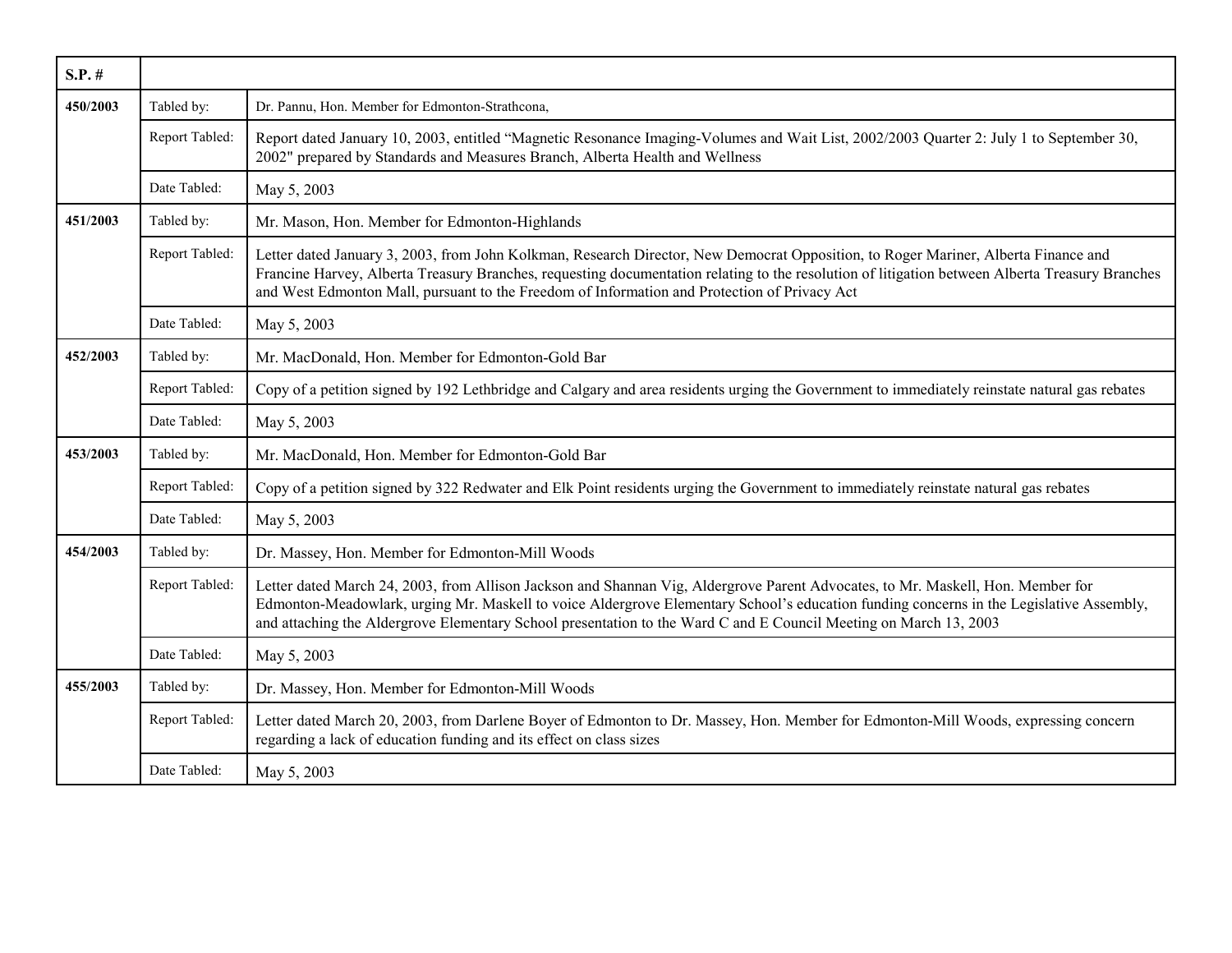| $S.P.$ # |                |                                                                                                                                                                                                                                                                                  |
|----------|----------------|----------------------------------------------------------------------------------------------------------------------------------------------------------------------------------------------------------------------------------------------------------------------------------|
| 456/2003 | Tabled by:     | Dr. Massey, Hon. Member for Edmonton-Mill Woods                                                                                                                                                                                                                                  |
|          | Report Tabled: | Letter dated March 11, 2003, from Tammy Rachynski of Edmonton to all Members of the Legislative Assembly expressing concern regarding a<br>lack of education funding and requesting that education budgets be allocated based on need as opposed to a predefined per pupil grant |
|          | Date Tabled:   | May 5, 2003                                                                                                                                                                                                                                                                      |
| 457/2003 | Tabled by:     | Dr. Massey, Hon. Member for Edmonton-Mill Woods                                                                                                                                                                                                                                  |
|          | Report Tabled: | Letter dated March 26, 2003, from Shandell Switzer of Edmonton to Mr. Hancock, Hon. Member for Edmonton-Whitemud (Minister of Justice<br>and Attorney General), requesting the Government increase education funding                                                             |
|          | Date Tabled:   | May 5, 2003                                                                                                                                                                                                                                                                      |
| 458/2003 | Tabled by:     | Ms Carlson, Hon. Member for Edmonton-Ellerslie                                                                                                                                                                                                                                   |
|          | Report Tabled: | Letter dated April 4, 2003, from Linda Wilson of Edmonton to Hon. Mr. Klein, Premier, expressing concern regarding the Government's<br>handling of public education funding issues                                                                                               |
|          | Date Tabled:   | May 5, 2003                                                                                                                                                                                                                                                                      |
| 459/2003 | Tabled by:     | Clerk of the Assembly on behalf of Hon. Mr. Mar, Minister of Health and Wellness                                                                                                                                                                                                 |
|          | Report Tabled: | Response to questions raised during Oral Question Period on April 22, 2003, by Dr. Pannu, Hon. Member for Edmonton-Strathcona                                                                                                                                                    |
|          | Date Tabled:   | May 5, 2003                                                                                                                                                                                                                                                                      |
| 460/2003 | Tabled by:     | Mr. Marz, Acting Chair of Committees                                                                                                                                                                                                                                             |
|          | Report Tabled: | Amendment to Bill 32 (Hon. Minister of Human Resources and Employment) — Agreed to                                                                                                                                                                                               |
|          | Date Tabled:   | May 5, 2003                                                                                                                                                                                                                                                                      |
| 461/2003 | Tabled by:     | Mr. Marz, Acting Chair of Committees                                                                                                                                                                                                                                             |
|          | Report Tabled: | Amendment to Bill 32 (Hon. Member for Edmonton-Highlands) — Defeated                                                                                                                                                                                                             |
|          | Date Tabled:   | May 5, 2003                                                                                                                                                                                                                                                                      |
| 462/2003 | Tabled by:     | Mr. Marz, Acting Chair of Committees                                                                                                                                                                                                                                             |
|          | Report Tabled: | Amendment to Bill 32 (Hon. Member for Edmonton-Highlands) — Defeated                                                                                                                                                                                                             |
|          | Date Tabled:   | May 5, 2003                                                                                                                                                                                                                                                                      |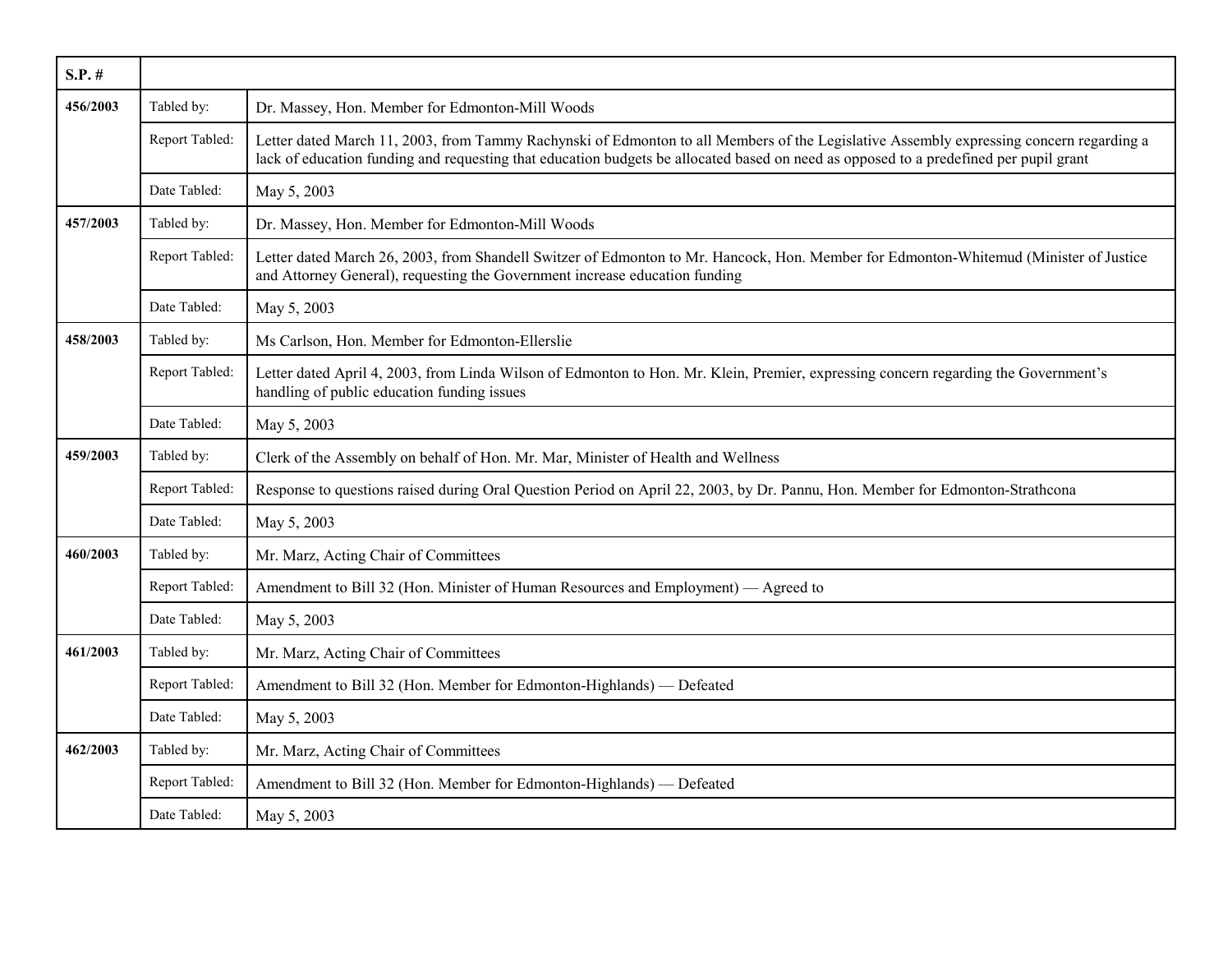| $S.P.$ # |                |                                                                                                                                                                                                                                                                                                                                                      |
|----------|----------------|------------------------------------------------------------------------------------------------------------------------------------------------------------------------------------------------------------------------------------------------------------------------------------------------------------------------------------------------------|
| 463/2003 | Tabled by:     | Mr. Marz, Acting Chair of Committees                                                                                                                                                                                                                                                                                                                 |
|          | Report Tabled: | Amendment to Bill 32 (Hon. Member for Edmonton-Highlands) — Defeated                                                                                                                                                                                                                                                                                 |
|          | Date Tabled:   | May 5, 2003                                                                                                                                                                                                                                                                                                                                          |
| 464/2003 | Tabled by:     | Mr. Marz, Acting Chair of Committees                                                                                                                                                                                                                                                                                                                 |
|          | Report Tabled: | Amendment to Bill 32 (Hon. Member for Edmonton-Highlands) — Defeated                                                                                                                                                                                                                                                                                 |
|          | Date Tabled:   | May 5, 2003                                                                                                                                                                                                                                                                                                                                          |
| 465/2003 | Tabled by:     | Dr. Pannu, Hon. Member for Edmonton-Strathcona                                                                                                                                                                                                                                                                                                       |
|          | Report Tabled: | Letter dated May 1, 2003, from Sally Ferrero of Edmonton to Hon. Mr. Klein, Premier, expressing displeasure with current public education<br>funding in comparison to funding available for upgrading video lottery terminals                                                                                                                        |
|          | Date Tabled:   | May 6, 2003                                                                                                                                                                                                                                                                                                                                          |
| 466/2003 | Tabled by:     | Mr. Mason, Hon. Member for Edmonton-Highlands                                                                                                                                                                                                                                                                                                        |
|          | Report Tabled: | Executive summary of a report dated August 17, 2001, entitled "Facilitating Major New Generation in Alberta, An Overview of the Transmission<br>Infrastructure Requirements" prepared by ESBI Alberta Ltd.                                                                                                                                           |
|          | Date Tabled:   | May 6, 2003                                                                                                                                                                                                                                                                                                                                          |
| 467/2003 | Tabled by:     | Ms Carlson, Hon. Member for Edmonton-Ellerslie                                                                                                                                                                                                                                                                                                       |
|          | Report Tabled: | Resolution passed on April 8, 2003, by the Sundre Fish and Game Club regarding the proper management of public lands and the necessary<br>steps to be taken to remove domestic livestock from public lands                                                                                                                                           |
|          | Date Tabled:   | May 6, 2003                                                                                                                                                                                                                                                                                                                                          |
| 468/2003 | Tabled by:     | Ms Carlson, Hon. Member for Edmonton-Ellerslie                                                                                                                                                                                                                                                                                                       |
|          | Report Tabled: | Letter dated March 1, 2003, from Frank, Shane, and Jean Raymond, Outlaws Guiding and Outfitting Ltd., to Hon. Mr. Cardinal, Minister of<br>Sustainable Resource Development, expressing concern regarding a decline in the elk population in wildlife management units 416, 417, 418,<br>and 420 and the impact the decline will have on elk hunting |
|          | Date Tabled:   | May 6, 2003                                                                                                                                                                                                                                                                                                                                          |
| 469/2003 | Tabled by:     | Dr. Taft, Hon. Member for Edmonton-Riverview                                                                                                                                                                                                                                                                                                         |
|          | Report Tabled: | E-mail message dated April 15, 2003, from Laureen Purkis of Edmonton to Dr. Taft, Hon. Member for Edmonton-Riverview, stating she will<br>lose her probationary teaching position at the end of this school year due to decisions made by the Government                                                                                             |
|          | Date Tabled:   | May 6, 2003                                                                                                                                                                                                                                                                                                                                          |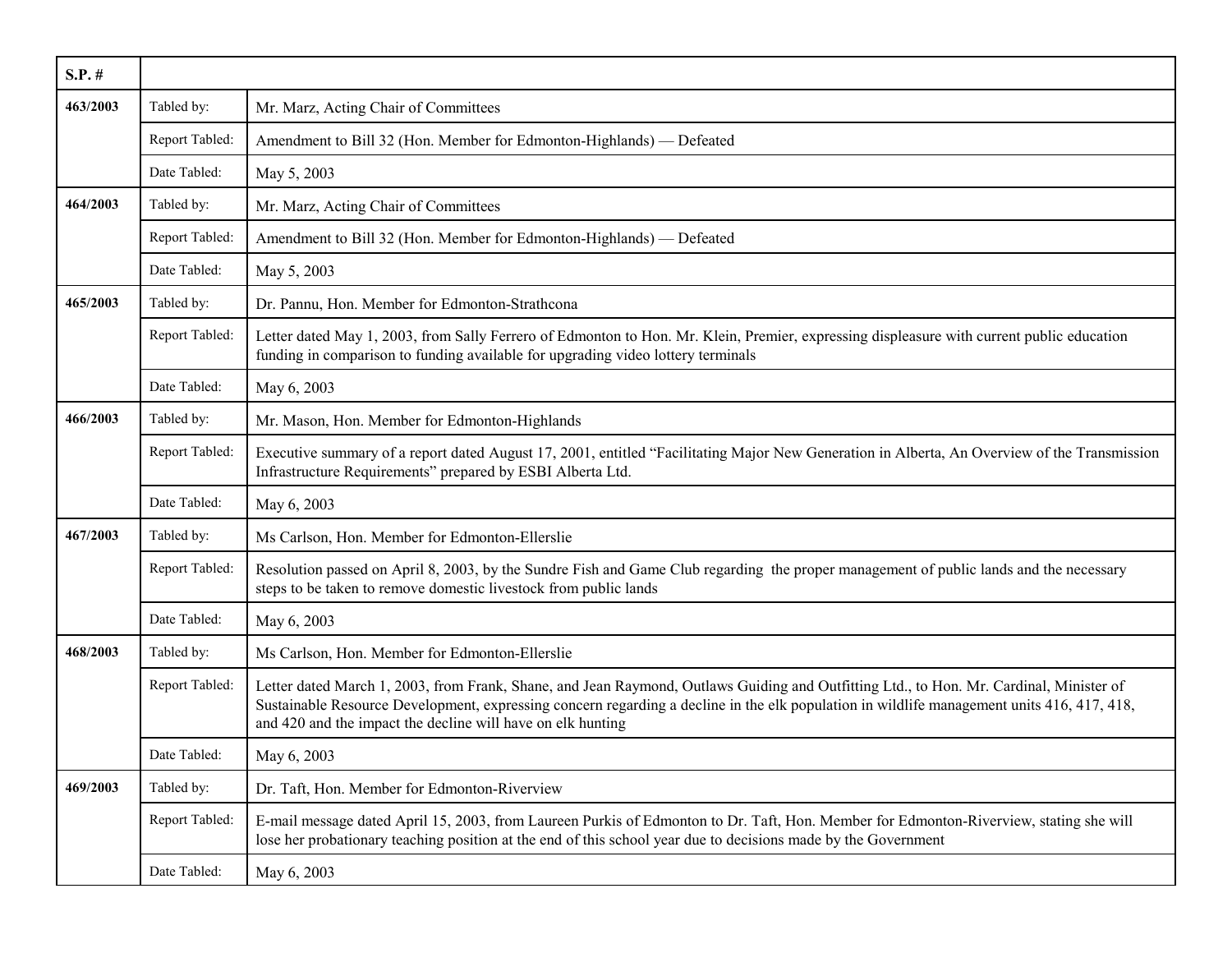| $S.P.$ # |                |                                                                                                                                                                                                                                                                                                                                  |
|----------|----------------|----------------------------------------------------------------------------------------------------------------------------------------------------------------------------------------------------------------------------------------------------------------------------------------------------------------------------------|
| 470/2003 | Tabled by:     | Mr. MacDonald, Hon. Member for Edmonton-Gold Bar                                                                                                                                                                                                                                                                                 |
|          | Report Tabled: | Program from the King's University College Graduation Convocation 2003 held on May 3, 2003                                                                                                                                                                                                                                       |
|          | Date Tabled:   | May 6, 2003                                                                                                                                                                                                                                                                                                                      |
| 471/2003 | Tabled by:     | Hon. Mr. Kowalski, Speaker of the Legislative Assembly                                                                                                                                                                                                                                                                           |
|          | Report Tabled: | Memorandum dated April 29, 2003, from Mr. Cenaiko, Hon. Member for Calgary-Buffalo, to Hon. Mr. Kowalski, Speaker of the Legislative<br>Assembly, requesting that Bill 206, Traffic Safety (Seizure of Vehicles in Prostitution Related Offences) Amendment Act, 2003, be given early<br>consideration in Committee of the Whole |
|          | Date Tabled:   | May 6, 2003                                                                                                                                                                                                                                                                                                                      |
| 472/2003 | Tabled by:     | Hon. Mr. Dunford, Minister of Human Resources and Employment                                                                                                                                                                                                                                                                     |
|          | Report Tabled: | Return to Order of the Assembly MR2, asked for by Mr. Bonner on March 17, 2003                                                                                                                                                                                                                                                   |
|          | Date Tabled:   | May 7, 2003                                                                                                                                                                                                                                                                                                                      |
| 473/2003 | Tabled by:     | Hon. Mr. Dunford, Minister of Human Resources and Employment                                                                                                                                                                                                                                                                     |
|          | Report Tabled: | Response to Written Question WQ1, asked for by Mr. MacDonald on March 10, 2003                                                                                                                                                                                                                                                   |
|          | Date Tabled:   | May 7, 2003                                                                                                                                                                                                                                                                                                                      |
| 474/2003 | Tabled by:     | Hon. Mr. Dunford, Minister of Human Resources and Employment                                                                                                                                                                                                                                                                     |
|          | Report Tabled: | ForTech 2002 Annual Report                                                                                                                                                                                                                                                                                                       |
|          | Date Tabled:   | May 7, 2003                                                                                                                                                                                                                                                                                                                      |
| 475/2003 | Tabled by:     | Hon. Mr. Lund, Minister of Infrastructure                                                                                                                                                                                                                                                                                        |
|          | Report Tabled: | Return to Order of the Assembly MR9, asked for by Mr. Bonner on March 10, 2003                                                                                                                                                                                                                                                   |
|          | Date Tabled:   | May 7, 2003                                                                                                                                                                                                                                                                                                                      |
| 476/2003 | Tabled by:     | Hon. Mr. Norris, Minister of Economic Development                                                                                                                                                                                                                                                                                |
|          | Report Tabled: | Report dated Winter 2003, entitled "Metropolitan Outlook 1, Economic Insights into 25 Canadian Metropolitan Economies" prepared by the<br>Conference Board of Canada                                                                                                                                                             |
|          | Date Tabled:   | May 7, 2003                                                                                                                                                                                                                                                                                                                      |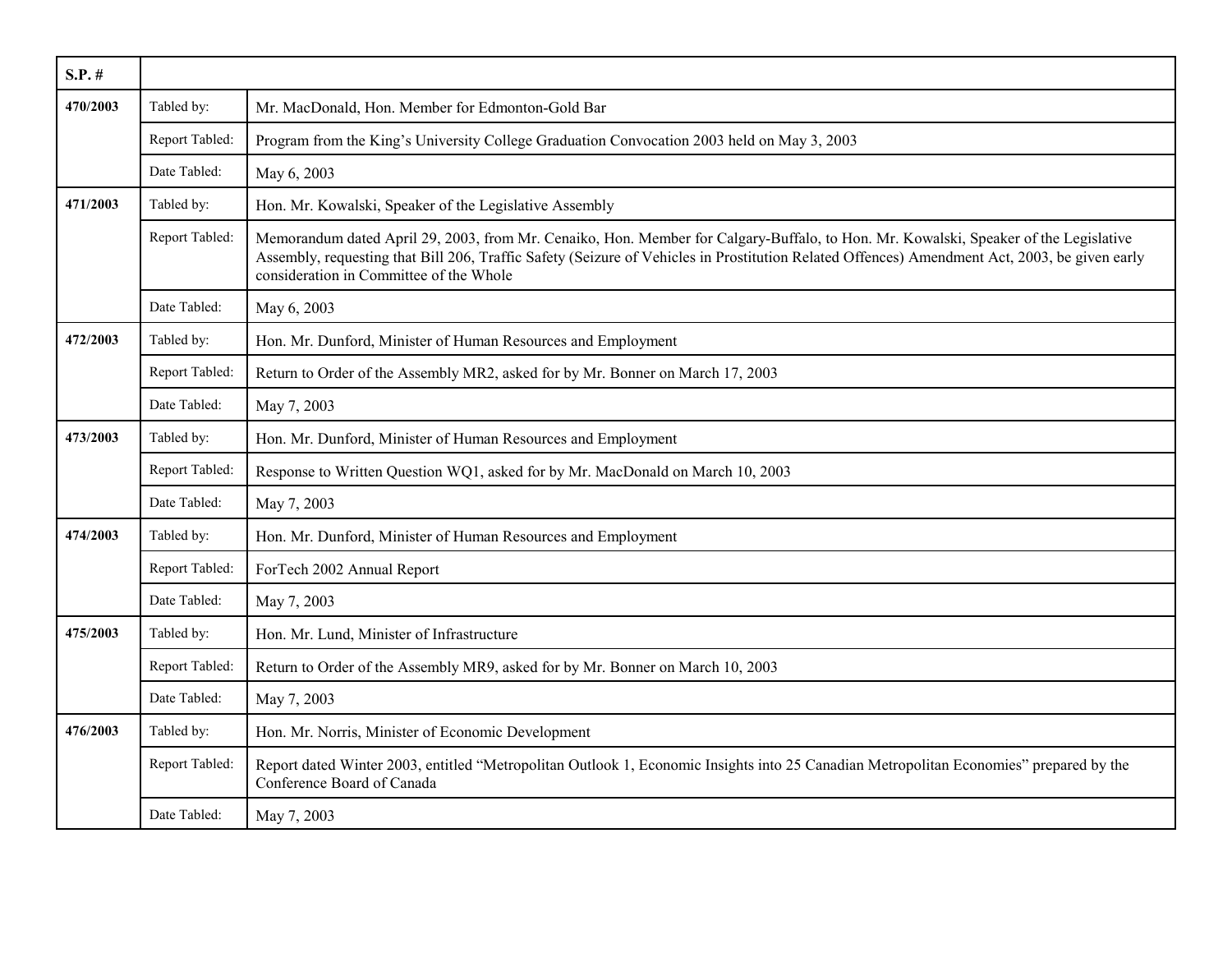| $S.P.$ # |                |                                                                                                                                                                                                                                                                                                    |
|----------|----------------|----------------------------------------------------------------------------------------------------------------------------------------------------------------------------------------------------------------------------------------------------------------------------------------------------|
| 477/2003 | Tabled by:     | Hon. Mr. Norris, Minister of Economic Development                                                                                                                                                                                                                                                  |
|          | Report Tabled: | Report dated Winter 2003, entitled "Provincial Outlook, Economic Forecast" prepared by the Conference Board of Canada                                                                                                                                                                              |
|          | Date Tabled:   | May 7, 2003                                                                                                                                                                                                                                                                                        |
| 478/2003 | Tabled by:     | Ms Blakeman, Hon. Member for Edmonton-Centre                                                                                                                                                                                                                                                       |
|          | Report Tabled: | Document, undated, entitled "Principals' understandings concerning the effects of small grade one classes and instructional improvement"<br>prepared by Dr. José da Costa, Dr. Margaret Haughey, and Dr. Fern Snart for submission to the Journal of Educational Administration and<br>Foundations |
|          | Date Tabled:   | May 7, 2003                                                                                                                                                                                                                                                                                        |
| 479/2003 | Tabled by:     | Dr. Pannu, Hon. Member for Edmonton-Strathcona                                                                                                                                                                                                                                                     |
|          | Report Tabled: | Statement dated May 6, 2003, by Gordon Dirks, Chair, Board of Trustees, Calgary Board of Education, regarding the Board's 2003/04<br>preliminary operating budget                                                                                                                                  |
|          | Date Tabled:   | May 7, 2003                                                                                                                                                                                                                                                                                        |
| 480/2003 | Tabled by:     | Mr. Renner, Acting Chair of Committees                                                                                                                                                                                                                                                             |
|          | Report Tabled: | Amendment to Bill 28 (Hon. Member for Edmonton-Castle Downs) — Agreed to                                                                                                                                                                                                                           |
|          | Date Tabled:   | May 7, 2003                                                                                                                                                                                                                                                                                        |
| 481/2003 | Tabled by:     | Mr. Renner, Acting Chair of Committees                                                                                                                                                                                                                                                             |
|          | Report Tabled: | Amendment to Bill 28 (Hon. Member for Edmonton-Gold Bar) — Defeated                                                                                                                                                                                                                                |
|          | Date Tabled:   | May 7, 2003                                                                                                                                                                                                                                                                                        |
| 482/2003 | Tabled by:     | Ms Graham, Acting Chair of Committees                                                                                                                                                                                                                                                              |
|          | Report Tabled: | Amendment to Bill 28 (Hon. Member for Edmonton-Gold Bar) — Defeated                                                                                                                                                                                                                                |
|          | Date Tabled:   | May 7, 2003                                                                                                                                                                                                                                                                                        |
| 483/2003 | Tabled by:     | Ms Graham, Acting Chair of Committees                                                                                                                                                                                                                                                              |
|          | Report Tabled: | Amendment to Bill 28 (Hon. Member for Edmonton-Gold Bar) — Defeated                                                                                                                                                                                                                                |
|          | Date Tabled:   | May 7, 2003                                                                                                                                                                                                                                                                                        |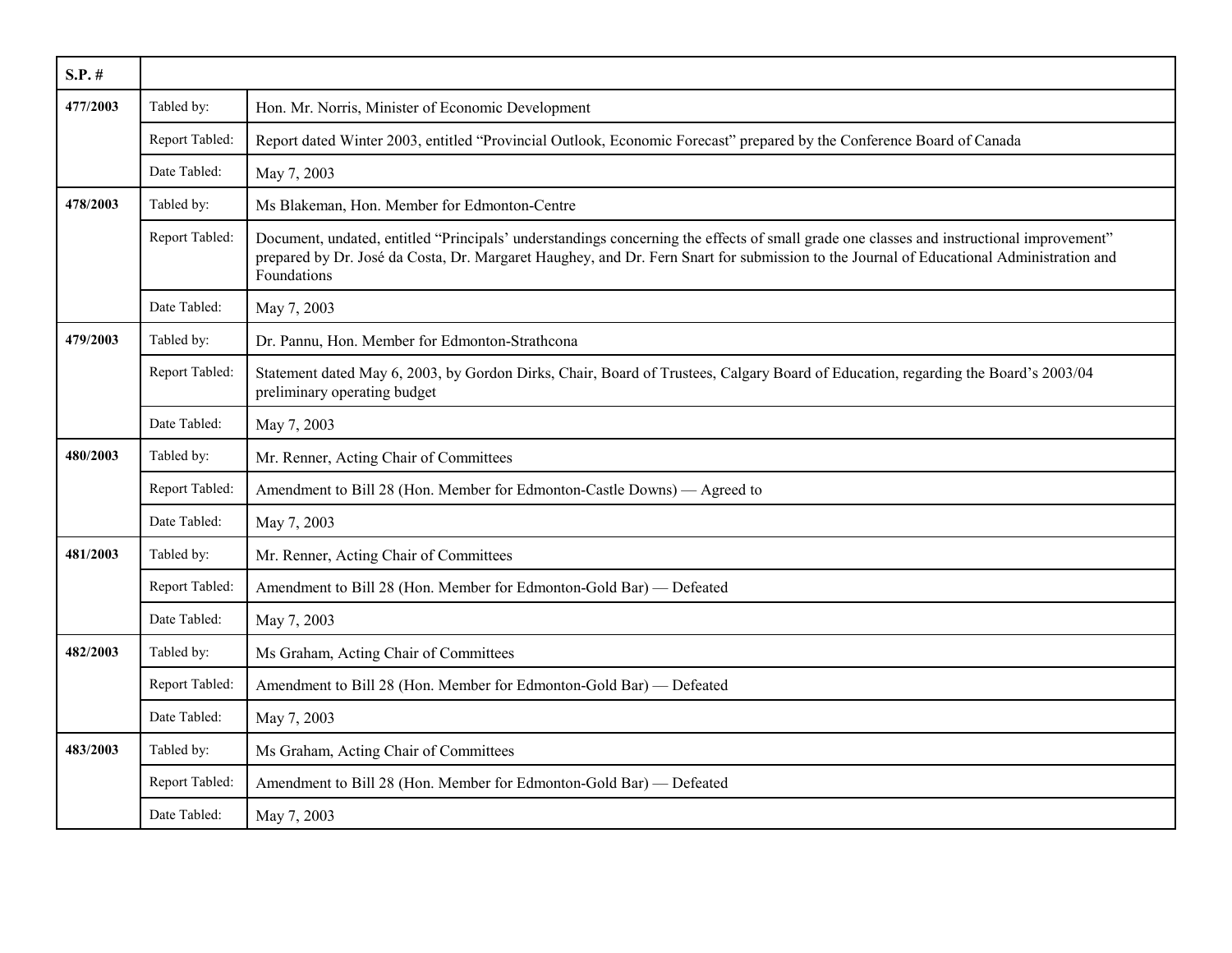| $S.P.$ # |                |                                                                                                                                                                                                                                                                                                |
|----------|----------------|------------------------------------------------------------------------------------------------------------------------------------------------------------------------------------------------------------------------------------------------------------------------------------------------|
| 484/2003 | Tabled by:     | Ms Graham, Acting Chair of Committees                                                                                                                                                                                                                                                          |
|          | Report Tabled: | Amendment to Bill 28 (Hon. Member for Edmonton-Gold Bar) — Defeated                                                                                                                                                                                                                            |
|          | Date Tabled:   | May 7, 2003                                                                                                                                                                                                                                                                                    |
| 485/2003 | Tabled by:     | Mr. Ducharme, Deputy Chair, Select Special Ethics Commissioner and Ombudsman Search Committee                                                                                                                                                                                                  |
|          | Report Tabled: | Report of the Select Special Ethics Commissioner and Ombudsman Search Committee - Part One, dated May 8, 2003, recommending the<br>appointment of Donald M. Hamilton as Ethics Commissioner                                                                                                    |
|          | Date Tabled:   | May 8, 2003                                                                                                                                                                                                                                                                                    |
| 486/2003 | Tabled by:     | Hon. Mr. Cardinal, Minister of Sustainable Resource Development                                                                                                                                                                                                                                |
|          | Report Tabled: | Return to Order of the Assembly MR5, asked for by Ms Carlson on March 10, 2003                                                                                                                                                                                                                 |
|          | Date Tabled:   | May 8, 2003                                                                                                                                                                                                                                                                                    |
| 487/2003 | Tabled by:     | Dr. Taft, Hon. Member for Edmonton-Riverview                                                                                                                                                                                                                                                   |
|          | Report Tabled: | Letter dated April 14, 2003, from Ms Blakeman, Hon. Member for Edmonton-Centre, and Dr. Taft, Hon. Member for Edmonton-Riverview, to<br>all Members of the Legislative Assembly, expressing opposition to the process used to recommend a candidate for the position of Ethics<br>Commissioner |
|          | Date Tabled:   | May 8, 2003                                                                                                                                                                                                                                                                                    |
| 488/2003 | Tabled by:     | Dr. Massey, Hon. Member for Edmonton-Mill Woods                                                                                                                                                                                                                                                |
|          | Report Tabled: | Letter, undated, from Darlene Vinge and letter dated February 26, 2003, from Dave Vinge, both of Edmonton, expressing concern regarding the<br>impact of public education under-funding                                                                                                        |
|          | Date Tabled:   | May 8, 2003                                                                                                                                                                                                                                                                                    |
| 489/2003 | Tabled by:     | Dr. Massey, Hon. Member for Edmonton-Mill Woods                                                                                                                                                                                                                                                |
|          | Report Tabled: | Letter dated March 24, 2003, from Ruby Stone of Edmonton to Dr. Nicol, Hon. Leader of the Official Opposition, requesting the Government<br>fully fund the imposed arbitrated teachers' salary settlement                                                                                      |
|          | Date Tabled:   | May 8, 2003                                                                                                                                                                                                                                                                                    |
| 490/2003 | Tabled by:     | Dr. Massey, Hon. Member for Edmonton-Mill Woods                                                                                                                                                                                                                                                |
|          | Report Tabled: | Letter dated February 24, 2003, from Brenda Lemoine, HELP (Help Education, Listen to Parents), to Dr. Massey, Hon. Member for Edmonton-<br>Mill Woods, expressing concern regarding education funding shortfalls                                                                               |
|          | Date Tabled:   | May 8, 2003                                                                                                                                                                                                                                                                                    |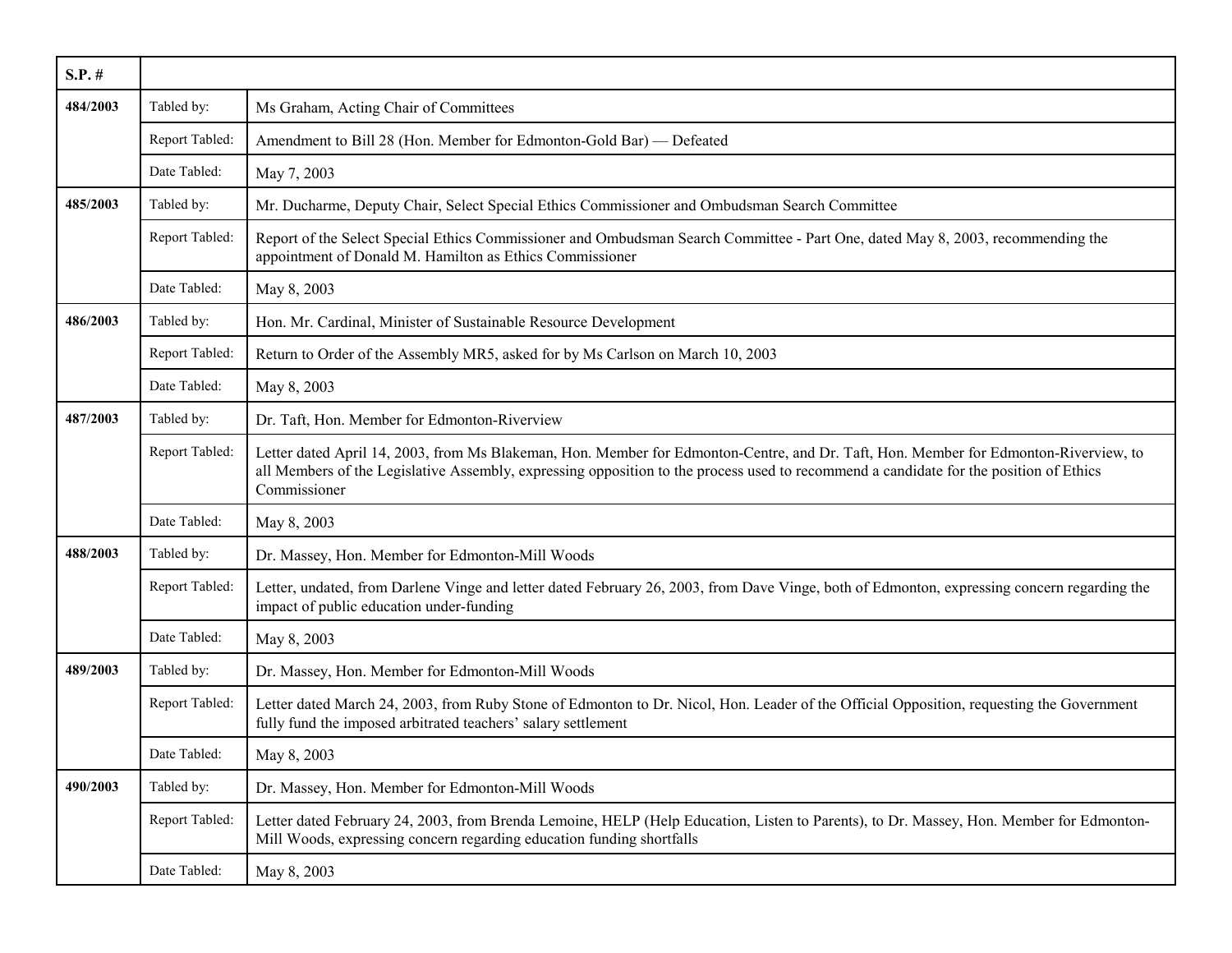| $S.P.$ # |                |                                                                                                                                                                                                                    |
|----------|----------------|--------------------------------------------------------------------------------------------------------------------------------------------------------------------------------------------------------------------|
| 491/2003 | Tabled by:     | Dr. Massey, Hon. Member for Edmonton-Mill Woods                                                                                                                                                                    |
|          | Report Tabled: | Letter dated March 17, 2003, from Victor Dorian of Edmonton to Dr. Massey, Hon. Member for Edmonton-Mill Woods, expressing concern<br>regarding insufficient education funding                                     |
|          | Date Tabled:   | May 8, 2003                                                                                                                                                                                                        |
| 492/2003 | Tabled by:     | Dr. Pannu, Hon. Member for Edmonton-Strathcona                                                                                                                                                                     |
|          | Report Tabled: | E-mail message dated May 7, 2003, with the writer's name struck out, to Dr. Pannu, Hon. Member for Edmonton-Strathcona, expressing concern<br>regarding the high cost of utilities due to deregulation             |
|          | Date Tabled:   | May 8, 2003                                                                                                                                                                                                        |
| 493/2003 | Tabled by:     | Mr. Mason, Hon. Member for Edmonton-Highlands                                                                                                                                                                      |
|          | Report Tabled: | Letter dated May 7, 2003, from Tim Belec of Westerose to Hon. Mr. Klein, Premier, expressing concern regarding the failure of electricity<br>deregulation                                                          |
|          | Date Tabled:   | May 8, 2003                                                                                                                                                                                                        |
| 494/2003 | Tabled by:     | Mr. Lougheed, Hon. Member for Clover Bar-Fort Saskatchewan                                                                                                                                                         |
|          | Report Tabled: | Premier's Council on the Status of Persons With Disabilities, 2002 Annual Report                                                                                                                                   |
|          | Date Tabled:   | May 8, 2003                                                                                                                                                                                                        |
| 495/2003 | Tabled by:     | Hon. Mr. Boutilier, Minister of Municipal Affairs                                                                                                                                                                  |
|          | Report Tabled: | Special Areas Trust Account, Financial Statements, December 31, 2002                                                                                                                                               |
|          | Date Tabled:   | May 12, 2003                                                                                                                                                                                                       |
| 496/2003 | Tabled by:     | Mr. Cenaiko, Hon. Member for Calgary-Buffalo                                                                                                                                                                       |
|          | Report Tabled: | 13 letters, undated, from Albertans to Mr. Cenaiko, Hon. Member for Calgary-Buffalo, expressing support for Bill 206, Traffic Safety (Seizure of<br>Vehicles in Prostitution Related Offences) Amendment Act, 2003 |
|          | Date Tabled:   | May 12, 2003                                                                                                                                                                                                       |
| 497/2003 | Tabled by:     | Mr. Lord, Hon. Member for Calgary-Currie                                                                                                                                                                           |
|          | Report Tabled: | Report dated October 2002, entitled "2002 Calgary Homelessness Study" prepared for the Calgary Homeless Foundation                                                                                                 |
|          | Date Tabled:   | May 12, 2003                                                                                                                                                                                                       |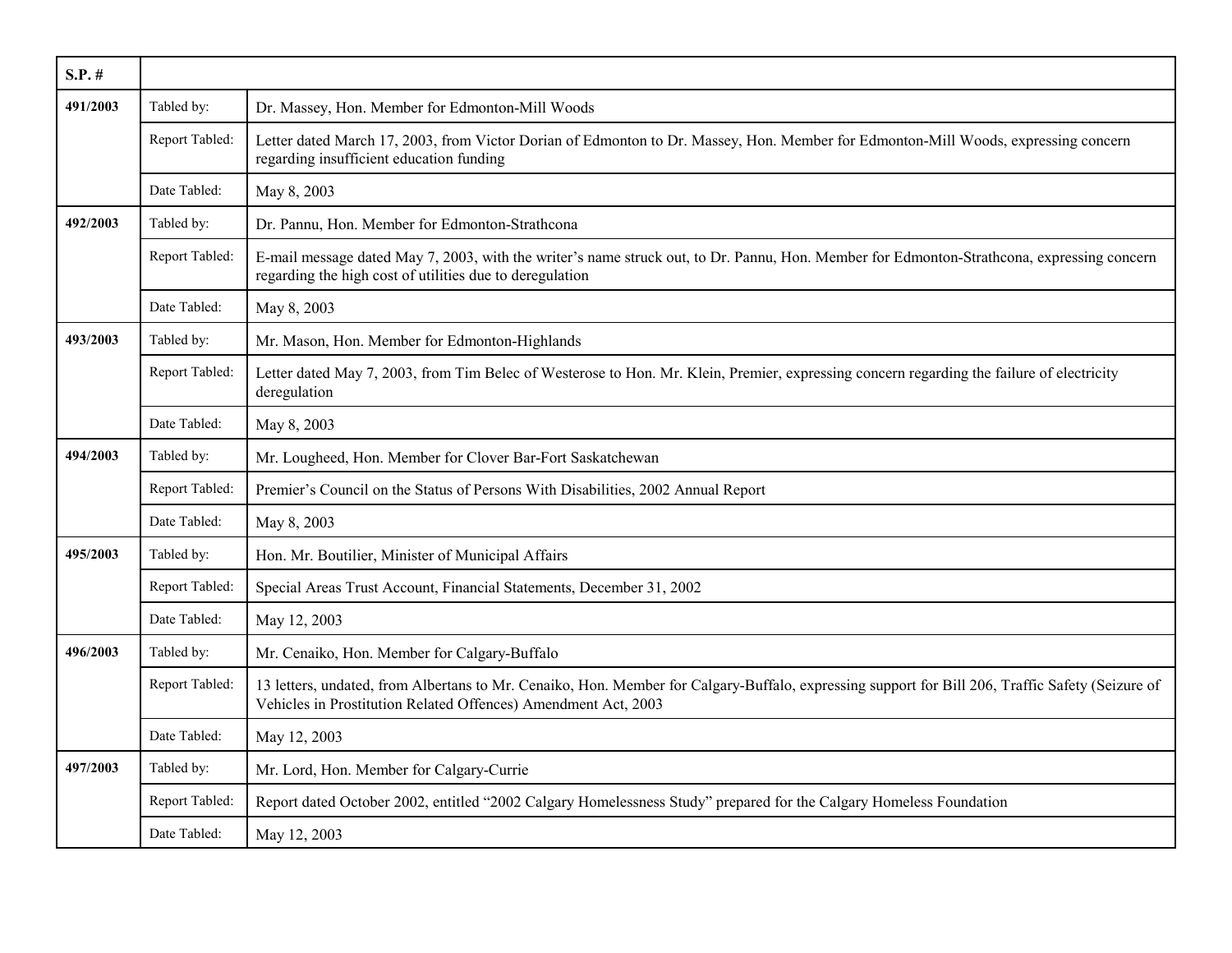| $S.P.$ # |                |                                                                                                                                                                                                                                                                                                |
|----------|----------------|------------------------------------------------------------------------------------------------------------------------------------------------------------------------------------------------------------------------------------------------------------------------------------------------|
| 498/2003 | Tabled by:     | Mr. Lord, Hon. Member for Calgary-Currie                                                                                                                                                                                                                                                       |
|          | Report Tabled: | APA (American Psychological Association) Monitor Online Magazine article dated November 1999, entitled "Ignoring serious mental illness"<br>prepared by Henry Tomes, Ph.D., APA Executive Director for Public Interest                                                                         |
|          | Date Tabled:   | May 12, 2003                                                                                                                                                                                                                                                                                   |
| 499/2003 | Tabled by:     | Mr. Lord, Hon. Member for Calgary-Currie                                                                                                                                                                                                                                                       |
|          | Report Tabled: | Document, undated, entitled "The Homeless Mentally Ill"                                                                                                                                                                                                                                        |
|          | Date Tabled:   | May 12, 2003                                                                                                                                                                                                                                                                                   |
| 500/2003 | Tabled by:     | Mr. Lord, Hon. Member for Calgary-Currie                                                                                                                                                                                                                                                       |
|          | Report Tabled: | Report, undated, entitled "Fact Sheet" prepared by Korie Helco setting out information regarding homelessness                                                                                                                                                                                  |
|          | Date Tabled:   | May 12, 2003                                                                                                                                                                                                                                                                                   |
| 501/2003 | Tabled by:     | Mr. Lord, Hon. Member for Calgary-Currie                                                                                                                                                                                                                                                       |
|          | Report Tabled: | NewScientist.com website article dated May 7, 2003, entitled "Stem cells can become 'normal sperm'" prepared by Sylvia Pagán Westphal                                                                                                                                                          |
|          | Date Tabled:   | May 12, 2003                                                                                                                                                                                                                                                                                   |
| 502/2003 | Tabled by:     | Mr. MacDonald, Hon. Member for Edmonton-Gold Bar                                                                                                                                                                                                                                               |
|          | Report Tabled: | Copy of a petition signed by 208 Albertans urging the Government to increase SFI (Supports for Independence) and AISH (Assured Income for<br>the Severely Handicapped) benefits                                                                                                                |
|          | Date Tabled:   | May 12, 2003                                                                                                                                                                                                                                                                                   |
| 503/2003 | Tabled by:     | Mr. MacDonald, Hon. Member for Edmonton-Gold Bar                                                                                                                                                                                                                                               |
|          | Report Tabled: | Copy of a petition signed by 9 Leduc residents urging the Government to immediately reinstate natural gas rebates                                                                                                                                                                              |
|          | Date Tabled:   | May 12, 2003                                                                                                                                                                                                                                                                                   |
| 504/2003 | Tabled by:     | Mr. MacDonald, Hon. Member for Edmonton-Gold Bar                                                                                                                                                                                                                                               |
|          | Report Tabled: | Letter dated May 9, 2003, from Linda Louise Meyer to Mr. MacDonald, Hon. Member for Edmonton-Gold Bar, expressing concern regarding<br>increasing electricity costs for people with fixed incomes and requesting an increase in AISH (Assured Income for the Severely Handicapped)<br>benefits |
|          | Date Tabled:   | May 12, 2003                                                                                                                                                                                                                                                                                   |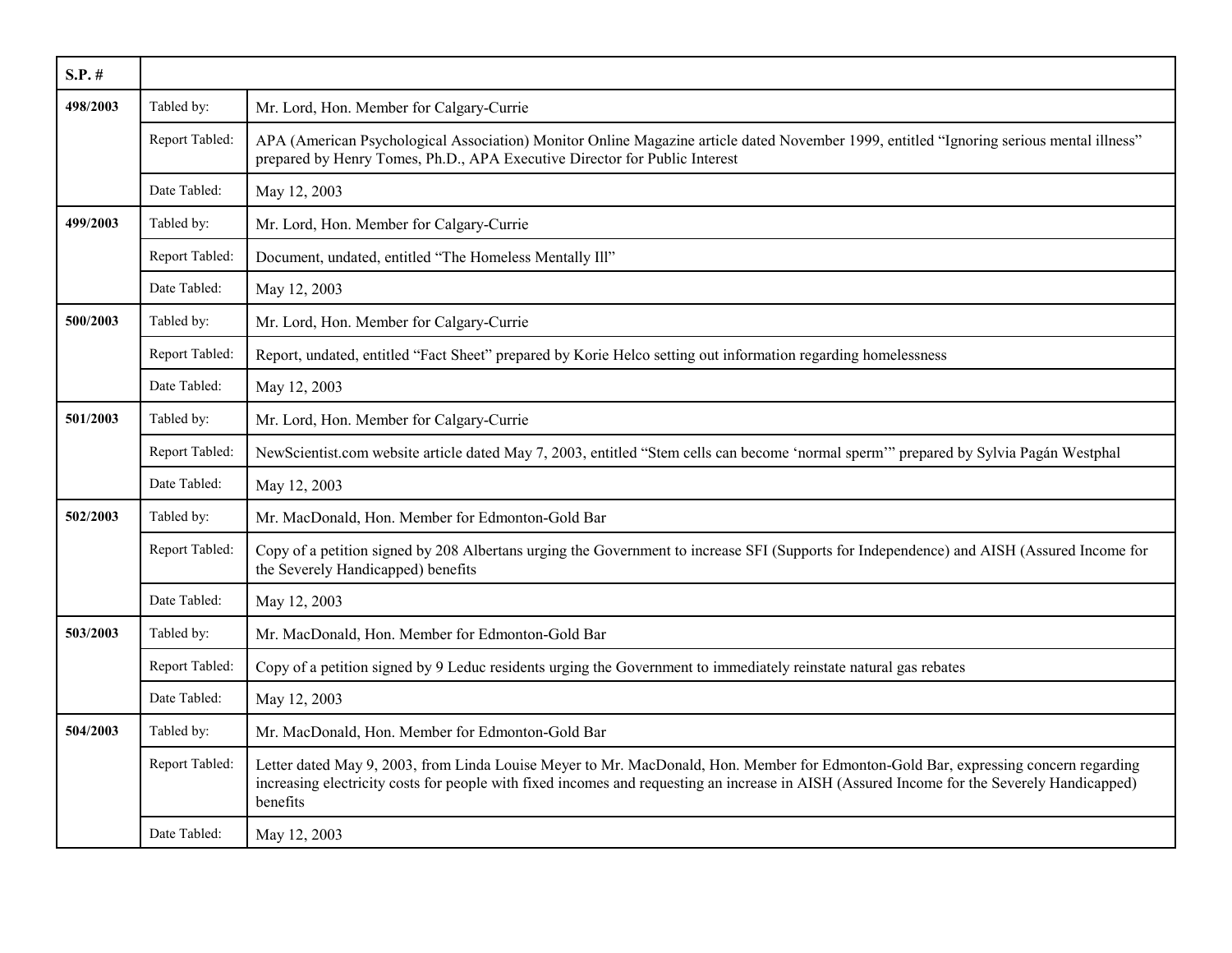| $S.P.$ # |                |                                                                                                                                                                                                                                                                                                                                                                      |
|----------|----------------|----------------------------------------------------------------------------------------------------------------------------------------------------------------------------------------------------------------------------------------------------------------------------------------------------------------------------------------------------------------------|
| 505/2003 | Tabled by:     | Ms Blakeman, Hon. Member for Edmonton-Centre                                                                                                                                                                                                                                                                                                                         |
|          | Report Tabled: | E-mail message dated May 10, 2003, from Shannon Sampert, Ph.D. candidate, University of Alberta, to Hon. Mr. Klein, Premier, and<br>Ms Blakeman, Hon. Member for Edmonton-Centre, expressing concern regarding decreased funding for post-secondary education                                                                                                        |
|          | Date Tabled:   | May 12, 2003                                                                                                                                                                                                                                                                                                                                                         |
| 506/2003 | Tabled by:     | Dr. Massey, Hon. Member for Edmonton-Mill Woods, on behalf of Dr. Taft, Hon. Member for Edmonton-Riverview                                                                                                                                                                                                                                                           |
|          | Report Tabled: | Letter dated May 11, 2003, from Melanie Shapiro of Edmonton to Hon. Mr. Klein, Premier, expressing concern regarding a lack of education<br>funding resulting in larger class sizes, with an attached report dated February 23, 2001, entitled "Small Class Size Project" prepared by<br>Edmonton Public Schools and the Faculty of Education, University of Alberta |
|          | Date Tabled:   | May 12, 2003                                                                                                                                                                                                                                                                                                                                                         |
| 507/2003 | Tabled by:     | Dr. Pannu, Hon. Member for Edmonton-Strathcona                                                                                                                                                                                                                                                                                                                       |
|          | Report Tabled: | Presentation dated May 1, 2003, entitled "Financial Implications of Provincial Budget for 2003-2004" prepared by Lois Burke Gaffney, Chair,<br>Board of Trustees, Calgary Roman Catholic Separate School District No. 1                                                                                                                                              |
|          | Date Tabled:   | May 12, 2003                                                                                                                                                                                                                                                                                                                                                         |
| 508/2003 | Tabled by:     | Dr. Pannu, Hon. Member for Edmonton-Strathcona                                                                                                                                                                                                                                                                                                                       |
|          | Report Tabled: | Letter dated May 4, 2003, from Dr. John Wodak, M.A., Ph.D., of Sherwood Park to Hon. Mr. Dunford, Minister of Human Resources and<br>Employment, providing comments regarding AISH (Assured Income for the Severely Handicapped) benefits and offering suggestions for<br>improving the AISH program                                                                 |
|          | Date Tabled:   | May 12, 2003                                                                                                                                                                                                                                                                                                                                                         |
| 509/2003 | Tabled by:     | Mr. Mason, Hon. Member for Edmonton-Highlands                                                                                                                                                                                                                                                                                                                        |
|          | Report Tabled: | Letter dated March 10, 2003, from His Worship Douglas Faulkner, Mayor, Regional Municipality of Wood Buffalo, to Mr. Mason, Hon.<br>Member for Edmonton-Highlands, providing information concerning the Municipality's electricity costs from 2000 to 2002                                                                                                           |
|          | Date Tabled:   | May 12, 2003                                                                                                                                                                                                                                                                                                                                                         |
| 510/2003 | Tabled by:     | Mr. Mason, Hon. Member for Edmonton-Highlands                                                                                                                                                                                                                                                                                                                        |
|          | Report Tabled: | Letter dated April 8, 2003, from Ian Harvie, Reeve, Mountain View County, to Mr. Mason, Hon. Member for Edmonton-Highlands, providing<br>information concerning the County's electricity costs from 2000 to 2002                                                                                                                                                     |
|          | Date Tabled:   | May 12, 2003                                                                                                                                                                                                                                                                                                                                                         |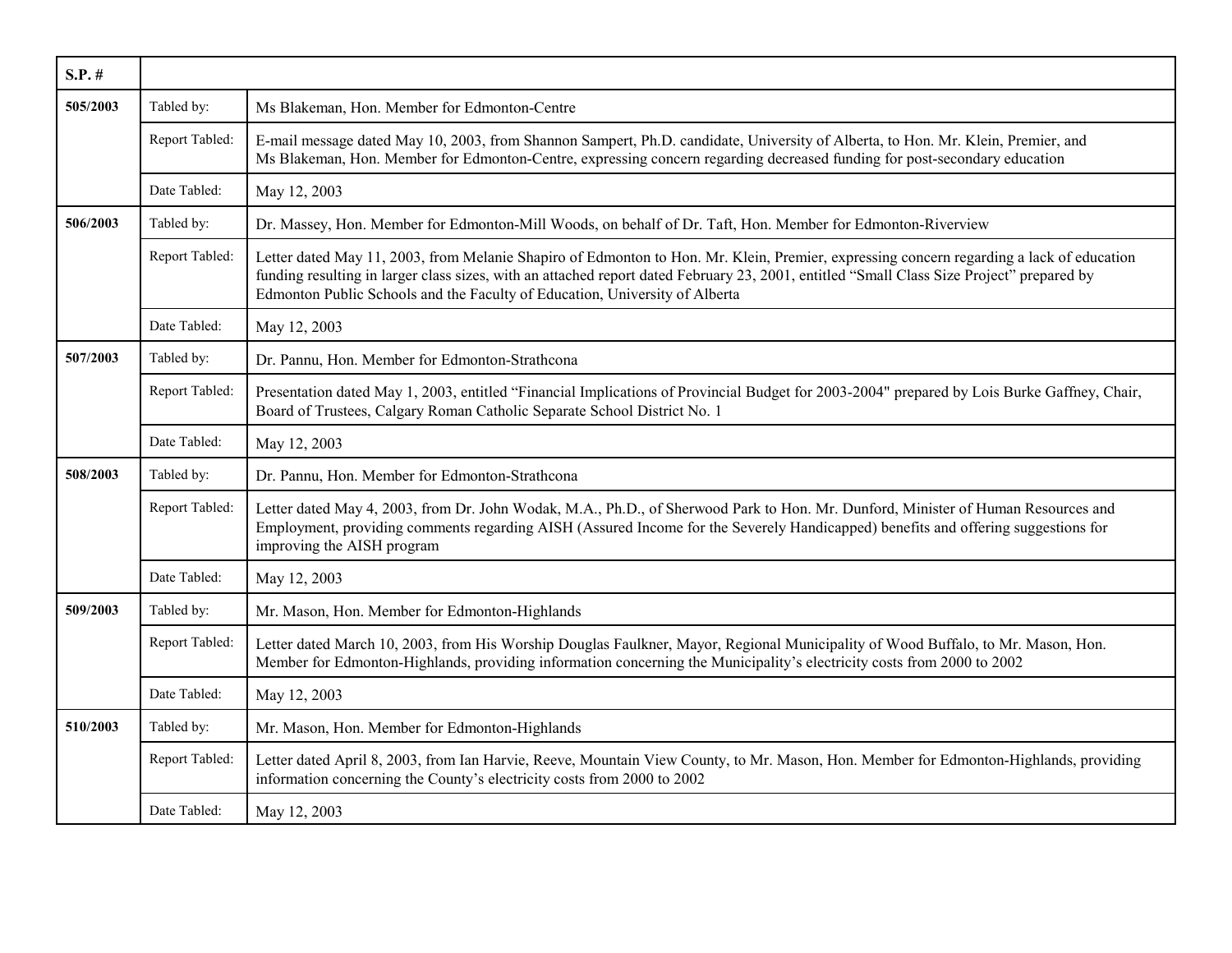| $S.P.$ # |                |                                                                                                                                                                                                                                          |
|----------|----------------|------------------------------------------------------------------------------------------------------------------------------------------------------------------------------------------------------------------------------------------|
| 511/2003 | Tabled by:     | Mr. Mason, Hon. Member for Edmonton-Highlands                                                                                                                                                                                            |
|          | Report Tabled: | Letter dated April 10, 2003, from Margaret Jones, Chief Administrative Officer, Beaver County, to Mr. Mason, Hon. Member for Edmonton-<br>Highlands, providing information concerning the County's electricity costs from 2000 to 2002   |
|          | Date Tabled:   | May 12, 2003                                                                                                                                                                                                                             |
| 512/2003 | Tabled by:     | Mr. Mason, Hon. Member for Edmonton-Highlands                                                                                                                                                                                            |
|          | Report Tabled: | News release dated May 8, 2003, entitled "Consumer electricity issues under review" prepared by the Government of Alberta                                                                                                                |
|          | Date Tabled:   | May 12, 2003                                                                                                                                                                                                                             |
| 513/2003 | Tabled by:     | Hon. Mr. Kowalski, Speaker of the Legislative Assembly                                                                                                                                                                                   |
|          | Report Tabled: | Memorandum dated May 12, 2003, from Hon. Mr. Kowalski, Speaker of the Legislative Assembly, to all Members of the Legislative Assembly<br>setting out the procedure for drafting proposed amendments to Bill 42, Electoral Divisions Act |
|          | Date Tabled:   | May 12, 2003                                                                                                                                                                                                                             |
| 514/2003 | Tabled by:     | Hon. Mrs. Forsyth, Solicitor General                                                                                                                                                                                                     |
|          | Report Tabled: | Alberta Law Enforcement Review Board, 2001 Annual Report                                                                                                                                                                                 |
|          | Date Tabled:   | May 13, 2003                                                                                                                                                                                                                             |
| 515/2003 | Tabled by:     | Hon. Mrs. Forsyth, Solicitor General                                                                                                                                                                                                     |
|          | Report Tabled: | Victims Programs Status Report 2001/2002                                                                                                                                                                                                 |
|          | Date Tabled:   | May 13, 2003                                                                                                                                                                                                                             |
| 516/2003 | Tabled by:     | Hon. Mr. Cardinal, Minister of Sustainable Resource Development                                                                                                                                                                          |
|          | Report Tabled: | News release, brochure, and poster regarding an information campaign entitled "We're Growing Alberta's Future" prepared by the Alberta Forest<br><b>Products Association</b>                                                             |
|          | Date Tabled:   | May 13, 2003                                                                                                                                                                                                                             |
| 517/2003 | Tabled by:     | Hon. Mr. Hancock, Minister of Justice and Attorney General                                                                                                                                                                               |
|          | Report Tabled: | The Law Society of Alberta, Annual Report 2002                                                                                                                                                                                           |
|          | Date Tabled:   | May 13, 2003                                                                                                                                                                                                                             |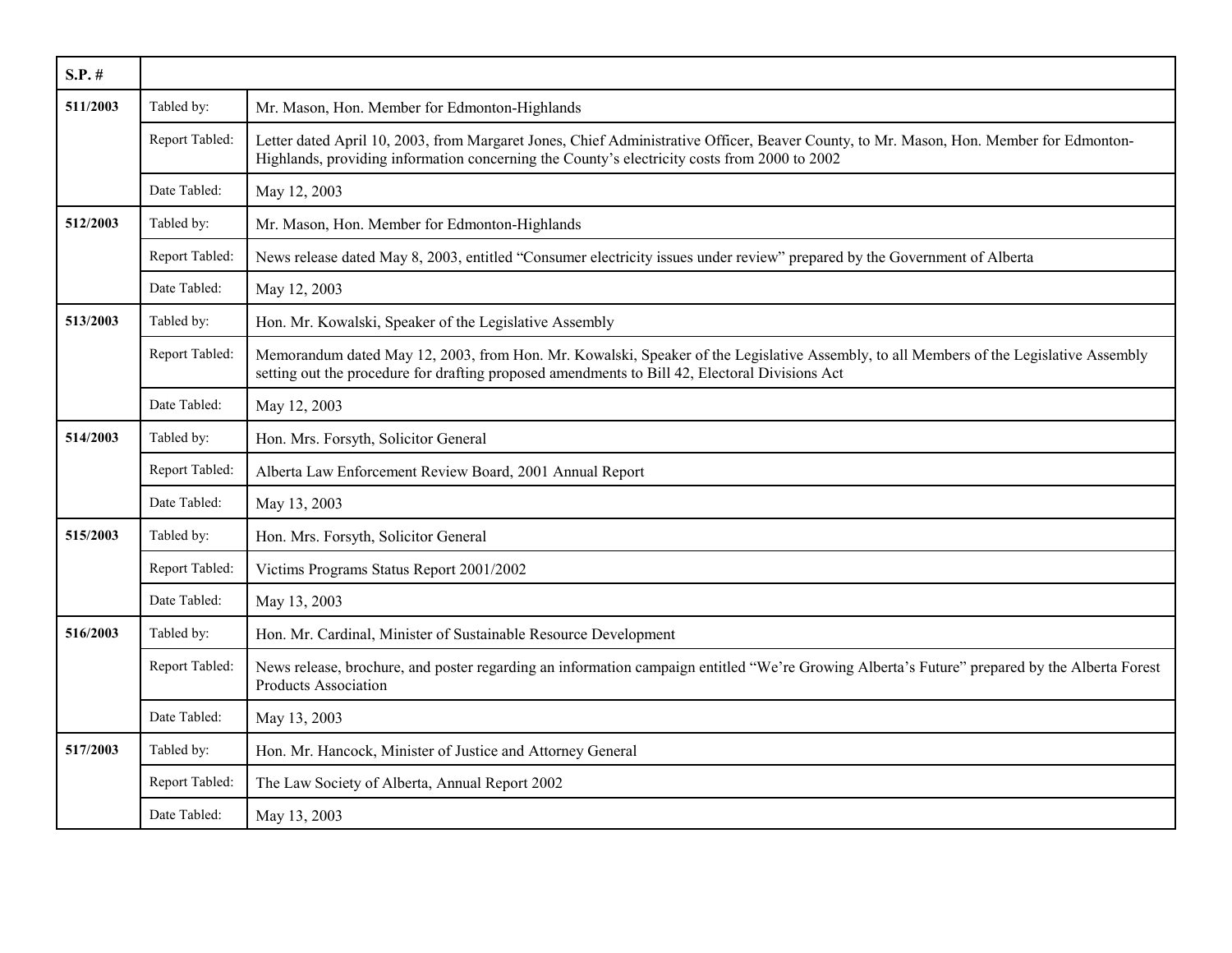| $S.P.$ # |                |                                                                                                                                                                                                                                      |
|----------|----------------|--------------------------------------------------------------------------------------------------------------------------------------------------------------------------------------------------------------------------------------|
| 518/2003 | Tabled by:     | Mr. Maskell, Hon. Member for Edmonton-Meadowlark                                                                                                                                                                                     |
|          | Report Tabled: | Letter dated April 27, 2003, from Lois Bell of Edmonton to Mr. Maskell, Hon. Member for Edmonton-Meadowlark, expressing concern<br>regarding the loss of teaching positions due to proposed school budget cuts                       |
|          | Date Tabled:   | May 13, 2003                                                                                                                                                                                                                         |
| 519/2003 | Tabled by:     | Mr. Lord, Hon. Member for Calgary-Currie                                                                                                                                                                                             |
|          | Report Tabled: | Report dated April 2003, entitled "Energy Efficiency Leadership in California" prepared by the Natural Resources Defense Council and Silicon<br>Valley Manufacturing Group                                                           |
|          | Date Tabled:   | May 13, 2003                                                                                                                                                                                                                         |
| 520/2003 | Tabled by:     | Mr. Lord, Hon. Member for Calgary-Currie                                                                                                                                                                                             |
|          | Report Tabled: | World Nuclear Association web page article dated March 2002, entitled "California's Electricity"                                                                                                                                     |
|          | Date Tabled:   | May 13, 2003                                                                                                                                                                                                                         |
| 521/2003 | Tabled by:     | Mr. Lord, Hon. Member for Calgary-Currie                                                                                                                                                                                             |
|          | Report Tabled: | GeoInvestor.com web page article dated February 12, 2001, entitled "California's Dreaming, Energy Policymakers Can't Defy Economics<br>Forever" prepared by William P. Kucewicz                                                      |
|          | Date Tabled:   | May 13, 2003                                                                                                                                                                                                                         |
| 522/2003 | Tabled by:     | Mr. Lord, Hon. Member for Calgary-Currie                                                                                                                                                                                             |
|          | Report Tabled: | Energy Information Administration web page article, undated, entitled "Electricity Shortage in California: Issues for Petroleum and Natural Gas<br>Supply"                                                                           |
|          | Date Tabled:   | May 13, 2003                                                                                                                                                                                                                         |
| 523/2003 | Tabled by:     | Mr. Lord, Hon. Member for Calgary-Currie                                                                                                                                                                                             |
|          | Report Tabled: | GeoInvestor.com web page article dated October 19, 2002, entitlted "Power Politics: Drawing Lessons From California's Electricity Crisis"<br>prepared by William P. Kucewicz                                                         |
|          | Date Tabled:   | May 13, 2003                                                                                                                                                                                                                         |
| 524/2003 | Tabled by:     | Mr. Lord, Hon. Member for Calgary-Currie                                                                                                                                                                                             |
|          | Report Tabled: | Reason Public Policy Institute web page article dated October 9, 2002, entitled "Vernon L. Smith and Experimental Economics and Retail<br>Electricity Deregulation: Demonstrating the Benefits of Choice" prepared by Lynne Kiesling |
|          | Date Tabled:   | May 13, 2003                                                                                                                                                                                                                         |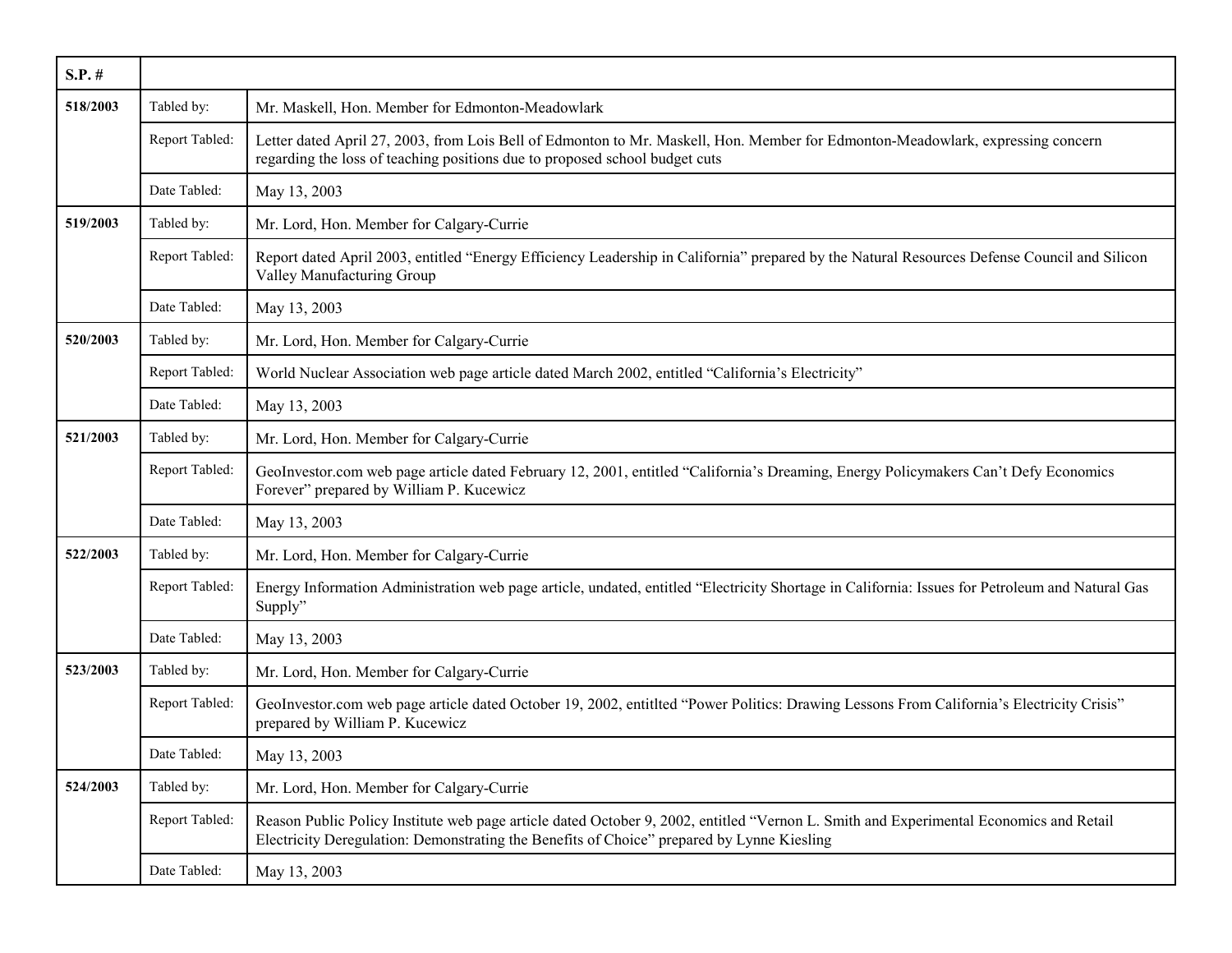| $S.P.$ # |                |                                                                                                                                                                                                                                                                                               |
|----------|----------------|-----------------------------------------------------------------------------------------------------------------------------------------------------------------------------------------------------------------------------------------------------------------------------------------------|
| 525/2003 | Tabled by:     | Ms Blakeman, Hon. Member for Edmonton-Centre                                                                                                                                                                                                                                                  |
|          | Report Tabled: | Letter dated April 10, 2003, from Sue Knowlton of Edmonton to Ms Blakeman, Hon. Member for Edmonton-Centre, stating she may be forced<br>out of the teaching profession due to conflicts with the Government and requesting Ms Blakeman's assistance in protecting education and<br>educators |
|          | Date Tabled:   | May 13, 2003                                                                                                                                                                                                                                                                                  |
| 526/2003 | Tabled by:     | Ms Blakeman, Hon. Member for Edmonton-Centre                                                                                                                                                                                                                                                  |
|          | Report Tabled: | Publication, undated, entitled "A Handbook for Employers of Live-In Caregivers in Alberta" prepared by Caridad Bernardino, Ph.D., and Denise<br>L. Spitzer, Ph.D.                                                                                                                             |
|          | Date Tabled:   | May 13, 2003                                                                                                                                                                                                                                                                                  |
| 527/2003 | Tabled by:     | Ms Blakeman, Hon. Member for Edmonton-Centre                                                                                                                                                                                                                                                  |
|          | Report Tabled: | Publication, undated, entitled "A Handbook for Live-In Cargivers in Alberta" prepared by Idalia Ivon Pereira, M.Sc. and Denise L. Spitzer, Ph.D.                                                                                                                                              |
|          | Date Tabled:   | May 13, 2003                                                                                                                                                                                                                                                                                  |
| 528/2003 | Tabled by:     | Ms Carlson, Hon. Member for Edmonton-Ellerslie                                                                                                                                                                                                                                                |
|          | Report Tabled: | Letter dated April 20, 2003, from Alvin Reib of Edmonton to Ms Carlson, Hon. Member for Edmonton-Ellerslie, expressing concern regarding<br>the treatment seniors are receiving from the medical system                                                                                       |
|          | Date Tabled:   | May 13, 2003                                                                                                                                                                                                                                                                                  |
| 529/2003 | Tabled by:     | Ms Carlson, Hon. Member for Edmonton-Ellerslie                                                                                                                                                                                                                                                |
|          | Report Tabled: | Petition signed by 91 Albertans requesting the Government withdraw the draft management plan for the Evan-Thomas Provincial Recreation<br>Area and disallow any further commercial or residential development of the Kananaskis Valley                                                        |
|          | Date Tabled:   | May 13, 2003                                                                                                                                                                                                                                                                                  |
| 530/2003 | Tabled by:     | Dr. Pannu, Hon. Member for Edmonton-Strathcona                                                                                                                                                                                                                                                |
|          | Report Tabled: | Report dated May 2003, entitled "Response to the Minister of Learning Regarding Alberta Learning's Operational Review of Edmonton Public<br>Schools" prepared by Edmonton Public Schools                                                                                                      |
|          | Date Tabled:   | May 13, 2003                                                                                                                                                                                                                                                                                  |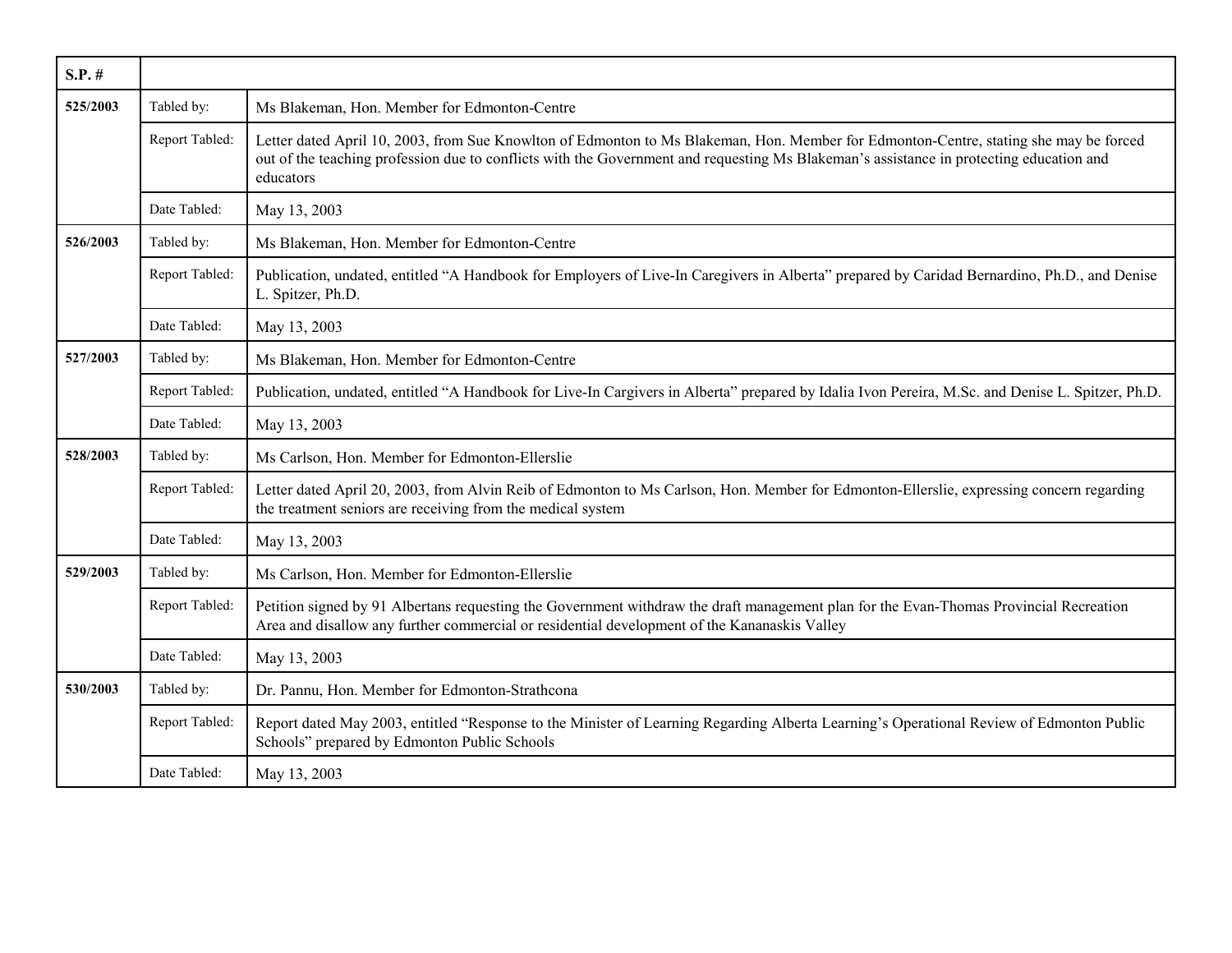| $S.P.$ # |                |                                                                                                                                                                                                                                                                                                            |
|----------|----------------|------------------------------------------------------------------------------------------------------------------------------------------------------------------------------------------------------------------------------------------------------------------------------------------------------------|
| 531/2003 | Tabled by:     | Dr. Pannu, Hon. Member for Edmonton-Strathcona                                                                                                                                                                                                                                                             |
|          | Report Tabled: | Letter dated April 17, 2003, from Hermina Dykxhoorn, Executive Director, Alberta Federation of Women for United Families, to Hon.<br>Mr. Hancock, Minister of Justice and Attorney General, requesting changes to existing legislation to enable grandparents to maintain access to<br>their grandchildren |
|          | Date Tabled:   | May 13, 2003                                                                                                                                                                                                                                                                                               |
| 532/2003 | Tabled by:     | Dr. Massey, Hon. Member for Edmonton-Mill Woods                                                                                                                                                                                                                                                            |
|          | Report Tabled: | Letter dated May 12, 2003, from the École Chinook Park School Council to Hon. Mr. Klein, Premier, expressing concern regarding public<br>education under-funding, the funding formula, and the unfunded arbitrated teachers' settlement                                                                    |
|          | Date Tabled:   | May 13, 2003                                                                                                                                                                                                                                                                                               |
| 533/2003 | Tabled by:     | Mr. Mason, Hon. Member for Edmonton-Highlands                                                                                                                                                                                                                                                              |
|          | Report Tabled: | News release dated March 19, 2003, entitled "Parents question decision to open new Charter School" prepared by the Calgary Association of<br>Parents and School Councils                                                                                                                                   |
|          | Date Tabled:   | May 13, 2003                                                                                                                                                                                                                                                                                               |
| 534/2003 | Tabled by:     | Mr. Mason, Hon. Member for Edmonton-Highlands                                                                                                                                                                                                                                                              |
|          | Report Tabled: | Letter dated March 18, 2003, from Liz Greenaway of Edmonton to Dr. Pannu, Hon. Member for Edmonton-Strathcona, expressing concern<br>regarding the possible loss of staff at King Edward Public School and regarding the school's dependency on casinos to fund education                                  |
|          | Date Tabled:   | May 13, 2003                                                                                                                                                                                                                                                                                               |
| 535/2003 | Tabled by:     | Mr. Mason, Hon. Member for Edmonton-Highlands                                                                                                                                                                                                                                                              |
|          | Report Tabled: | E-mail message dated March 5, 2003, from Rusty Foerger of Edmonton to Hon. Mr. Zwozdesky, Minister of Community Development,<br>expressing concern regarding education under-funding                                                                                                                       |
|          | Date Tabled:   | May 13, 2003                                                                                                                                                                                                                                                                                               |
| 536/2003 | Tabled by:     | Mr. Mason, Hon. Member for Edmonton-Highlands                                                                                                                                                                                                                                                              |
|          | Report Tabled: | E-mail message dated March 20, 2003, from Cindy LeClercq of Hinton to Hon. Mr. Lund, Minister of Infrastructure, expressing concern<br>regarding the formula used to determine school utilization and capacity                                                                                             |
|          | Date Tabled:   | May 13, 2003                                                                                                                                                                                                                                                                                               |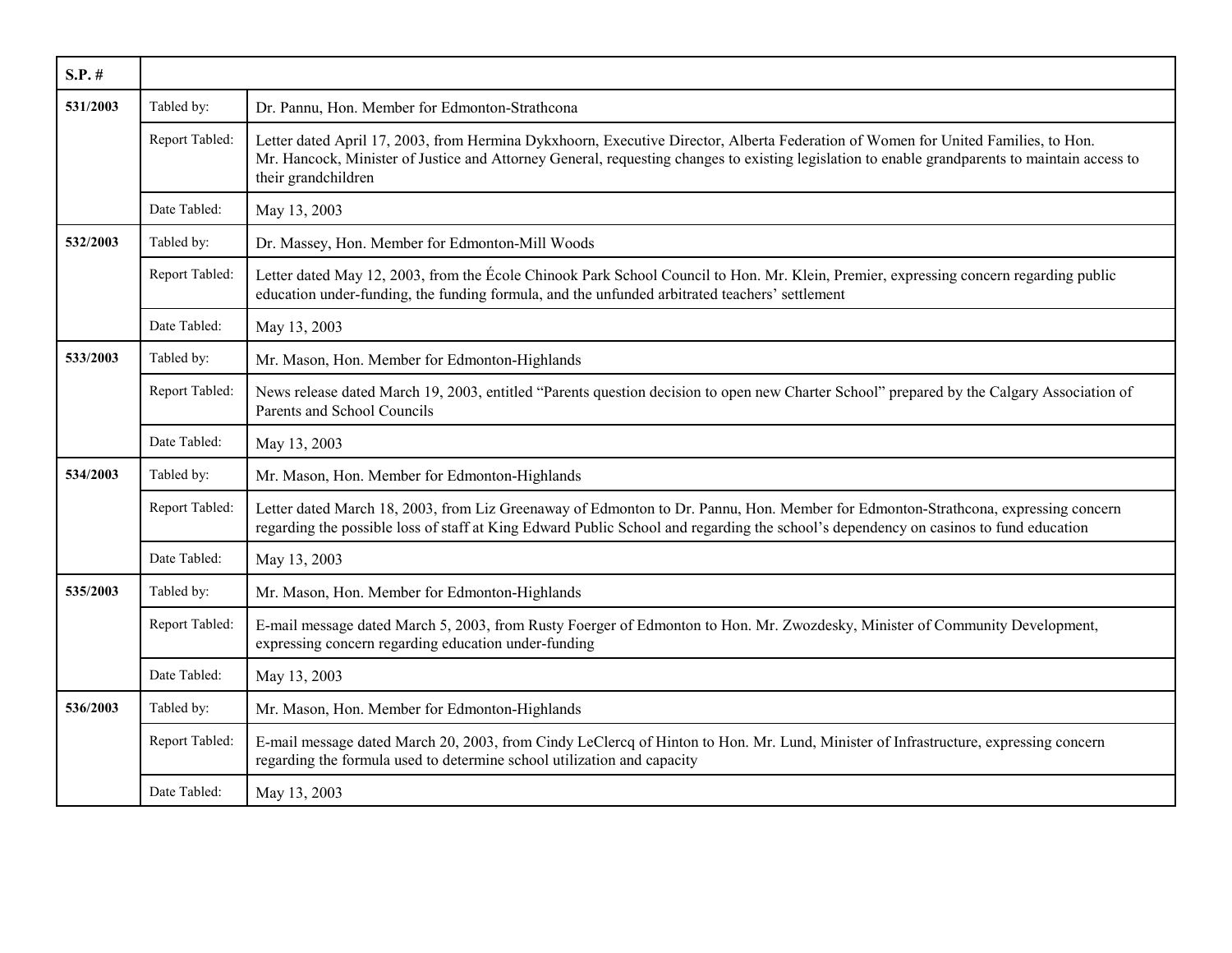| $S.P.$ # |                |                                                                                                                                                                                                                                                   |
|----------|----------------|---------------------------------------------------------------------------------------------------------------------------------------------------------------------------------------------------------------------------------------------------|
| 537/2003 | Tabled by:     | Mr. Mason, Hon. Member for Edmonton-Highlands                                                                                                                                                                                                     |
|          | Report Tabled: | Letter dated March 21, 2003, from Brenda Davidson of Edmonton to Hon. Mr. Klein, Premier, expressing concern regarding the lack of<br>necessary education funding, large class sizes, and the loss of teaching staff at Lorelei Elementary School |
|          | Date Tabled:   | May 13, 2003                                                                                                                                                                                                                                      |
| 538/2003 | Tabled by:     | Hon. Mr. Kowalski, Speaker of the Legislative Assembly                                                                                                                                                                                            |
|          | Report Tabled: | Brochure dated Spring 2003, entitled "Page Biographies, Legislative Assembly of Alberta, 25th Legislature, 3rd Session" prepared by Visitor,<br>Ceremonial and Security Services, Legislative Assembly of Alberta                                 |
|          | Date Tabled:   | May 13, 2003                                                                                                                                                                                                                                      |
| 539/2003 | Tabled by:     | Clerk of the Assembly on behalf of Hon. Mr. Mar, Minister of Health and Wellness                                                                                                                                                                  |
|          | Report Tabled: | Mistahia Health Region, 2002 Annual Report                                                                                                                                                                                                        |
|          | Date Tabled:   | May 13, 2003                                                                                                                                                                                                                                      |
| 540/2003 | Tabled by:     | Clerk of the Assembly on behalf of Hon. Dr. Oberg, Minister of Learning                                                                                                                                                                           |
|          | Report Tabled: | Research Technology Management Inc., Financial Statements, March 31, 2000                                                                                                                                                                         |
|          | Date Tabled:   | May 13, 2003                                                                                                                                                                                                                                      |
| 541/2003 | Tabled by:     | Clerk of the Assembly on behalf of Hon. Dr. Oberg, Minister of Learning                                                                                                                                                                           |
|          | Report Tabled: | Research Technology Management Inc., Financial Statements, March 31, 2001                                                                                                                                                                         |
|          | Date Tabled:   | May 13, 2003                                                                                                                                                                                                                                      |
| 542/2003 | Tabled by:     | Clerk of the Assembly on behalf of Hon. Dr. Oberg, Minister of Learning                                                                                                                                                                           |
|          | Report Tabled: | Research Technology Management Inc., Financial Statements, March 31, 2002                                                                                                                                                                         |
|          | Date Tabled:   | May 13, 2003                                                                                                                                                                                                                                      |
| 543/2003 | Tabled by:     | Clerk of the Assembly on behalf of Hon. Dr. Oberg, Minister of Learning                                                                                                                                                                           |
|          | Report Tabled: | Research Technology Management Inc., Financial Statements, January 24, 2003                                                                                                                                                                       |
|          | Date Tabled:   | May 13, 2003                                                                                                                                                                                                                                      |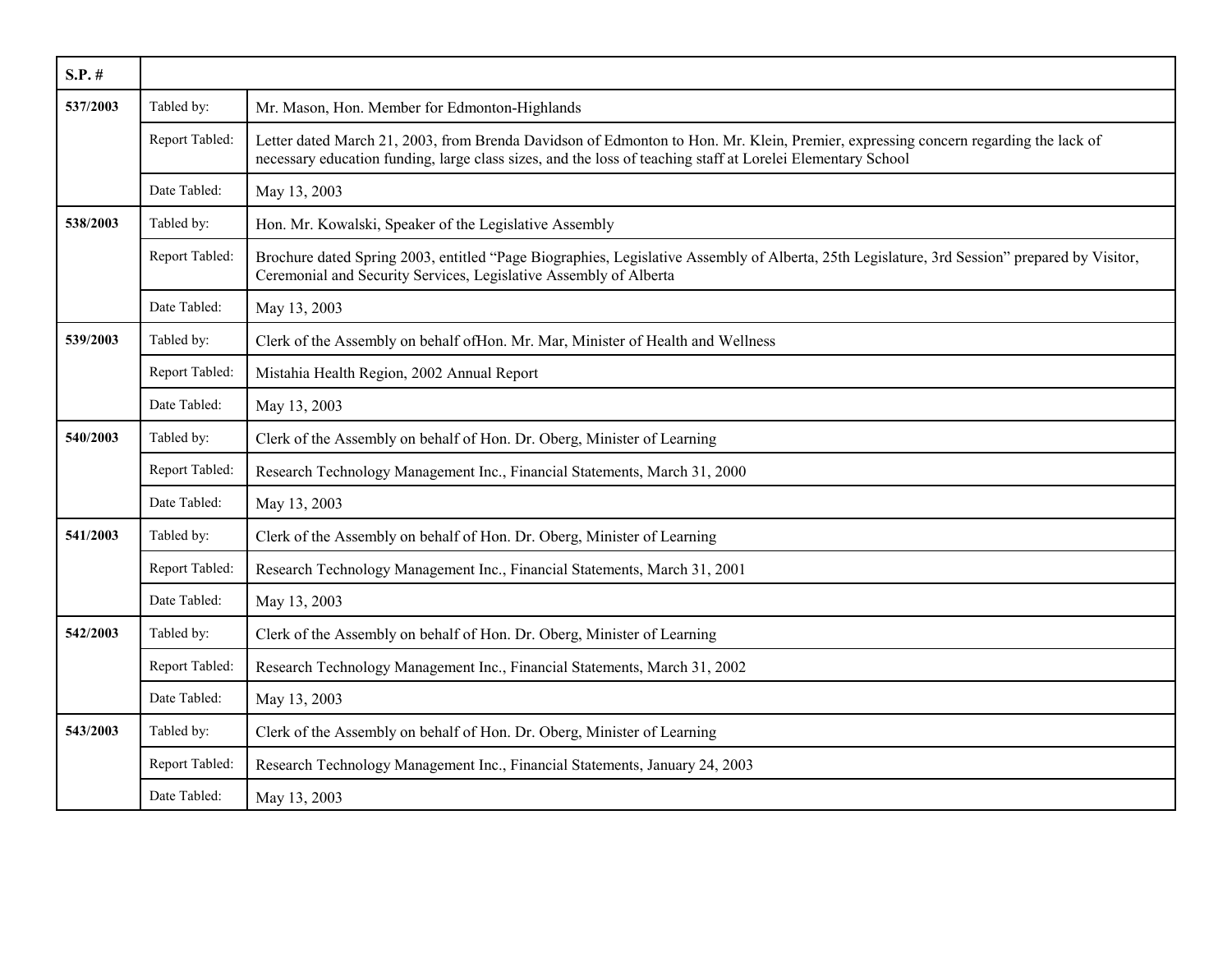| $S.P.$ # |                |                                                                                                                                                                                                                                                                    |
|----------|----------------|--------------------------------------------------------------------------------------------------------------------------------------------------------------------------------------------------------------------------------------------------------------------|
| 544/2003 | Tabled by:     | Clerk of the Assembly on behalf of Hon. Dr. Oberg, Minister of Learning                                                                                                                                                                                            |
|          | Report Tabled: | Response to Written Question WQ9, asked for by Dr. Massey on March 17, 2003                                                                                                                                                                                        |
|          | Date Tabled:   | May 13, 2003                                                                                                                                                                                                                                                       |
| 545/2003 | Tabled by:     | Clerk of the Assembly on behalf of Hon. Dr. Oberg, Minister of Learning                                                                                                                                                                                            |
|          | Report Tabled: | Alberta Learning, 2002-2005 Business Plan                                                                                                                                                                                                                          |
|          | Date Tabled:   | May 13, 2003                                                                                                                                                                                                                                                       |
| 546/2003 | Tabled by:     | Clerk of the Assembly on behalf of Hon. Dr. Oberg, Minister of Learning                                                                                                                                                                                            |
|          | Report Tabled: | School Jurisdictions Audited Financial Statements for the Year Ended August 31, 2001, Sections 1 to 3                                                                                                                                                              |
|          | Date Tabled:   | May 13, 2003                                                                                                                                                                                                                                                       |
| 547/2003 | Tabled by:     | Clerk of the Assembly on behalf of Hon. Dr. Oberg, Minister of Learning                                                                                                                                                                                            |
|          | Report Tabled: | Public Post-Secondary Institutions Audited Financial Statements, including Public Colleges and Technical Institutes for the Year/Period Ended<br>June 30, 2001 and Universities and Banff Centre for Continuing Education for the Year/Period Ended March 31, 2002 |
|          | Date Tabled:   | May 13, 2003                                                                                                                                                                                                                                                       |
| 548/2003 | Tabled by:     | Clerk of the Assembly on behalf of Hon. Dr. Oberg, Minister of Learning                                                                                                                                                                                            |
|          | Report Tabled: | University of Alberta 1991 Foundation, Financial Statements for the Period Ended November 7, 2000                                                                                                                                                                  |
|          | Date Tabled:   | May 13, 2003                                                                                                                                                                                                                                                       |
| 549/2003 | Tabled by:     | Clerk of the Assembly on behalf of Hon. Dr. Oberg, Minister of Learning                                                                                                                                                                                            |
|          | Report Tabled: | The Arctic Institute of North America, Financial Statements, March 31, 2001                                                                                                                                                                                        |
|          | Date Tabled:   | May 13, 2003                                                                                                                                                                                                                                                       |
| 550/2003 | Tabled by:     | Clerk of the Assembly on behalf of Hon. Dr. Oberg, Minister of Learning                                                                                                                                                                                            |
|          | Report Tabled: | Olympic Oval/Anneau Olympique, Statements, March 31, 1999                                                                                                                                                                                                          |
|          | Date Tabled:   | May 13, 2003                                                                                                                                                                                                                                                       |
| 551/2003 | Tabled by:     | Clerk of the Assembly on behalf of Hon. Dr. Oberg, Minister of Learning                                                                                                                                                                                            |
|          | Report Tabled: | Olympic Oval/Anneau Olympique, Statements, March 31, 2000                                                                                                                                                                                                          |
|          | Date Tabled:   | May 13, 2003                                                                                                                                                                                                                                                       |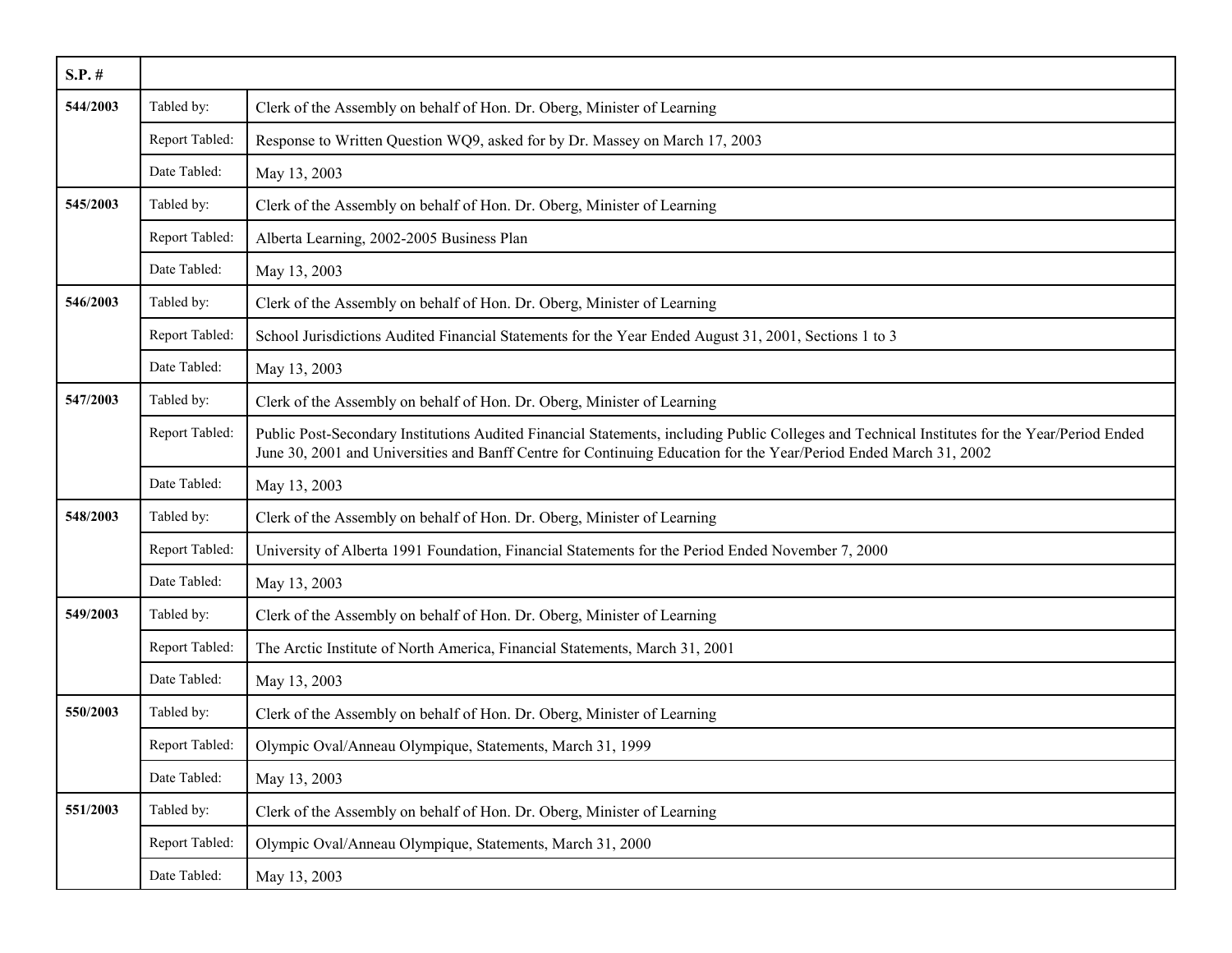| $S.P.$ # |                |                                                                                                                                                      |
|----------|----------------|------------------------------------------------------------------------------------------------------------------------------------------------------|
| 552/2003 | Tabled by:     | Clerk of the Assembly on behalf of Hon. Dr. Oberg, Minister of Learning                                                                              |
|          | Report Tabled: | Olympic Oval/Anneau Olympique, Financial Statements, March 31, 2001                                                                                  |
|          | Date Tabled:   | May 13, 2003                                                                                                                                         |
| 553/2003 | Tabled by:     | Clerk of the Assembly on behalf of Hon. Dr. Oberg, Minister of Learning                                                                              |
|          | Report Tabled: | Public Colleges Foundation of Alberta, Financial Statements, March 31, 1998                                                                          |
|          | Date Tabled:   | May 13, 2003                                                                                                                                         |
| 554/2003 | Tabled by:     | Clerk of the Assembly on behalf of Hon. Dr. Oberg, Minister of Learning                                                                              |
|          | Report Tabled: | Public Colleges Foundation of Alberta, Financial Statements, March 31, 1999                                                                          |
|          | Date Tabled:   | May 13, 2003                                                                                                                                         |
| 555/2003 | Tabled by:     | Mr. Shariff, Deputy Chair of Committees                                                                                                              |
|          | Report Tabled: | Amendment to Bill 39 (Hon. Minister of Justice and Attorney General) — Agreed to                                                                     |
|          | Date Tabled:   | May 13, 2003                                                                                                                                         |
| 556/2003 | Tabled by:     | Mr. Klapstein, Acting Chair of Committees                                                                                                            |
|          | Report Tabled: | Amendment to Bill 42 (Hon. Minister of Justice and Attorney General) — Agreed to on division                                                         |
|          | Date Tabled:   | May 13, 2003                                                                                                                                         |
| 557/2003 | Tabled by:     | Hon. Mr. Hancock, Minister of Justice and Attorney General, on behalf of Hon. Mrs. McClellan, Minister of Agriculture, Food and Rural<br>Development |
|          | Report Tabled: | Report, undated, entitled "Alberta Universities Animal Welfare Inspection Visit 2003" prepared by John Church, Animal Welfare Specialist             |
|          | Date Tabled:   | May 14, 2003                                                                                                                                         |
| 558/2003 | Tabled by:     | Hon. Mr. Hancock, Minister of Justice and Attorney General, on behalf of Hon. Mrs. McClellan, Minister of Agriculture, Food and Rural<br>Development |
|          | Report Tabled: | Responses to questions raised on May 7, 2003, Department of Agriculture, Food and Rural Development, 2003-04 Committee of Supply debate              |
|          | Date Tabled:   | May 14, 2003                                                                                                                                         |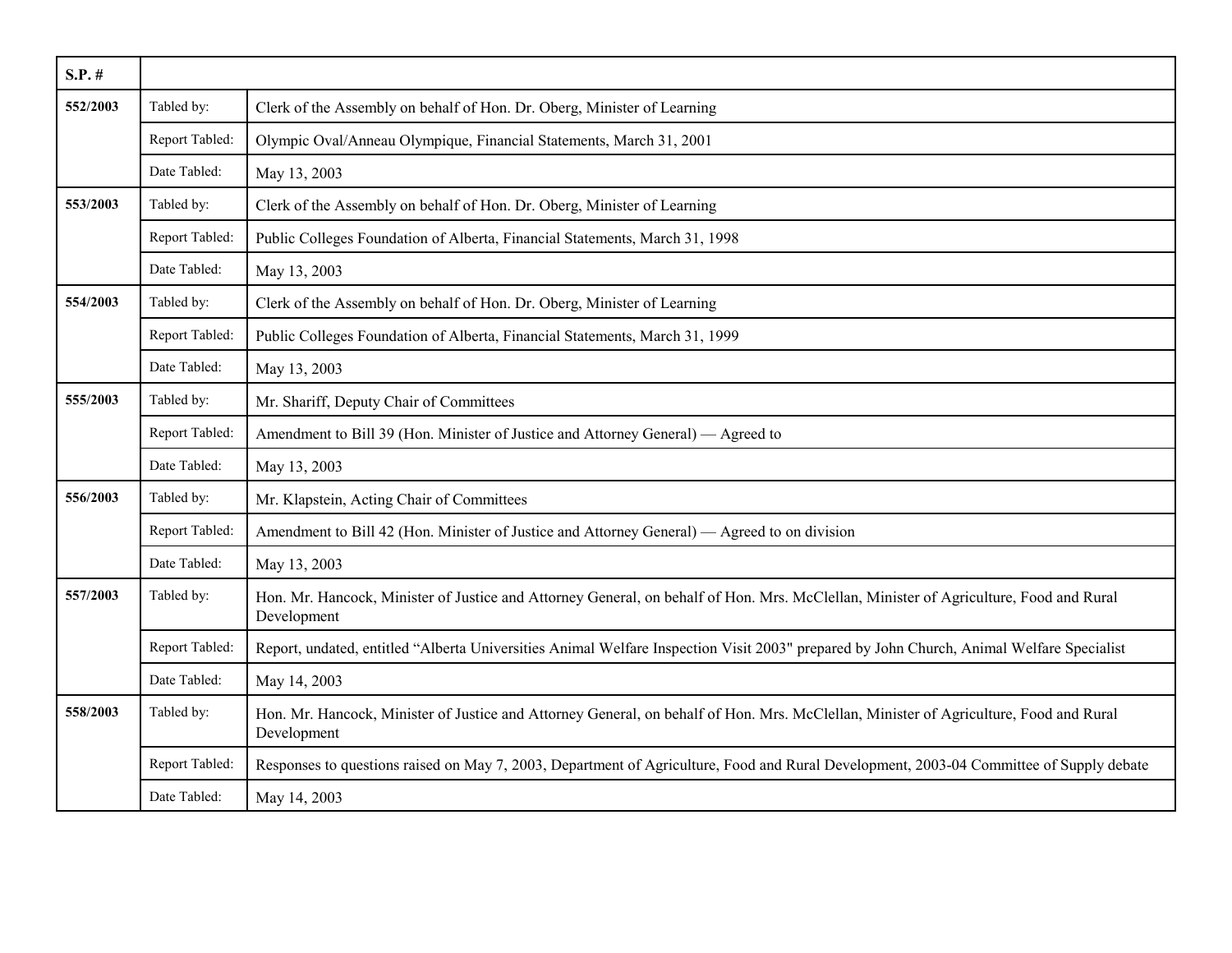| $S.P.$ # |                |                                                                                                                                                                                                                                                                                                                                                                                                                                                                                                                  |
|----------|----------------|------------------------------------------------------------------------------------------------------------------------------------------------------------------------------------------------------------------------------------------------------------------------------------------------------------------------------------------------------------------------------------------------------------------------------------------------------------------------------------------------------------------|
| 559/2003 | Tabled by:     | Hon. Mr. Hancock, Minister of Justice and Attorney General, on behalf of Hon. Mrs. McClellan, Minister of Agriculture, Food and Rural<br>Development                                                                                                                                                                                                                                                                                                                                                             |
|          | Report Tabled: | News release dated May 14, 2003, entitled "Agri-Food Discovery Place: Safer Food, Healthier People" prepared by the Government of Alberta                                                                                                                                                                                                                                                                                                                                                                        |
|          | Date Tabled:   | May 14, 2003                                                                                                                                                                                                                                                                                                                                                                                                                                                                                                     |
| 560/2003 | Tabled by:     | Hon. Dr. Taylor, Minister of Environment                                                                                                                                                                                                                                                                                                                                                                                                                                                                         |
|          | Report Tabled: | Compliance Assessment and Enforcement Initiatives, Annual Report April 1, 2001 to March 31, 2002                                                                                                                                                                                                                                                                                                                                                                                                                 |
|          | Date Tabled:   | May 14, 2003                                                                                                                                                                                                                                                                                                                                                                                                                                                                                                     |
| 561/2003 | Tabled by:     | Ms Graham, Hon. Member for Calgary-Lougheed                                                                                                                                                                                                                                                                                                                                                                                                                                                                      |
|          | Report Tabled: | News release dated May 14, 2003, entitled "Leading organizations join forces to improve agri-research and learning in Alberta" prepared by the<br>Government of Alberta                                                                                                                                                                                                                                                                                                                                          |
|          | Date Tabled:   | May 14, 2003                                                                                                                                                                                                                                                                                                                                                                                                                                                                                                     |
| 562/2003 | Tabled by:     | Rev. Abbott, Hon. Member for Drayton Valley-Calmar                                                                                                                                                                                                                                                                                                                                                                                                                                                               |
|          | Report Tabled: | 42 letters, undated, from Alberta small business owners to Rev. Abbott, Hon. Member for Drayton Valley-Calmar, urging the Government to<br>postpone proposed legislative changes that will adversely affect Workers' Compensation Board premiums                                                                                                                                                                                                                                                                 |
|          | Date Tabled:   | May 14, 2003                                                                                                                                                                                                                                                                                                                                                                                                                                                                                                     |
| 563/2003 | Tabled by:     | Rev. Abbott, Hon. Member for Drayton Valley-Calmar                                                                                                                                                                                                                                                                                                                                                                                                                                                               |
|          | Report Tabled: | Letter, undated, to the Editor of the Drayton Valley Western Review newspaper, from Ken Cameron discussing initiatives by residents of the<br>constituency of Drayton Valley-Calmar to improve Alberta's position within Confederation                                                                                                                                                                                                                                                                           |
|          | Date Tabled:   | May 14, 2003                                                                                                                                                                                                                                                                                                                                                                                                                                                                                                     |
| 564/2003 | Tabled by:     | Mr. Strang, Hon. Member for West Yellowhead                                                                                                                                                                                                                                                                                                                                                                                                                                                                      |
|          | Report Tabled: | 2 letters, the first dated May 8, 2003, from John Stitzenberger, Spokesperson, Concerned Parents of GYRD (Grande Yellowhead Regional<br>Division) #35 students in Edson, to Hon. Mr. Klein, Premier, with attached information package, and the second dated May 9, 2003, from His<br>Worship Gary Mahon, Mayor, Town of Edson, to Hon. Mr. Lund, Minister of Infrastructure, requesting the Government reconsider its decision<br>to transfer schools from GYRD to the Living Waters Catholic Regional Division |
|          | Date Tabled:   | May 14, 2003                                                                                                                                                                                                                                                                                                                                                                                                                                                                                                     |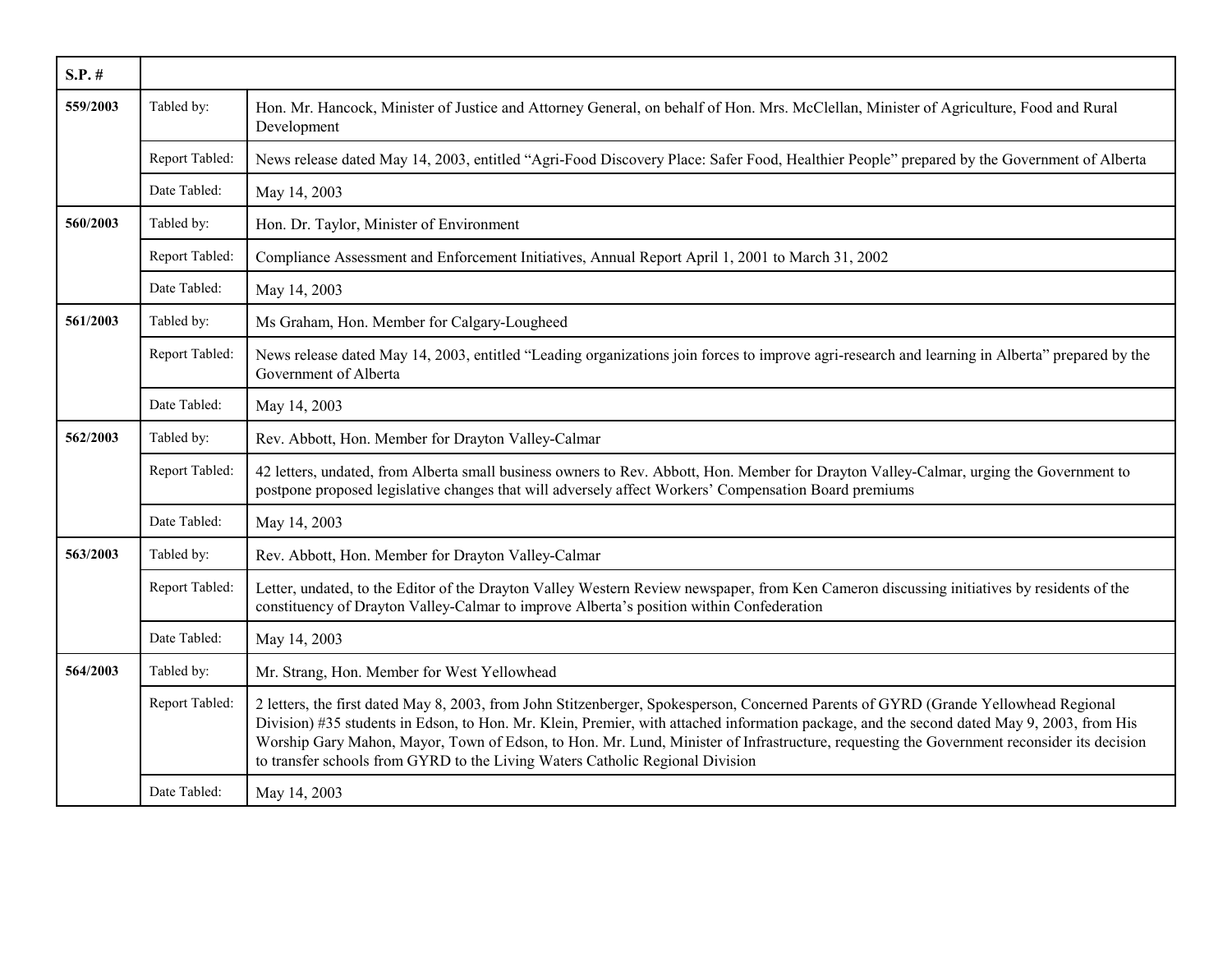| $S.P.$ # |                |                                                                                                                                                                                                                                                                                                                                                                                                                                                                                                                                    |
|----------|----------------|------------------------------------------------------------------------------------------------------------------------------------------------------------------------------------------------------------------------------------------------------------------------------------------------------------------------------------------------------------------------------------------------------------------------------------------------------------------------------------------------------------------------------------|
| 565/2003 | Tabled by:     | Mr. Strang, Hon. Member for West Yellowhead                                                                                                                                                                                                                                                                                                                                                                                                                                                                                        |
|          | Report Tabled: | 2 letters, the first dated May 8, 2003, from John Stitzenberger, Spokesperson, Concerned Parents of GYRD (Grande Yellowhead Regional<br>Division) #35 students in Edson, to Hon. Mr. Lund, Minister of Infrastructure, with attached information package, and the second dated May 9,<br>2003, from His Worship Gary Mahon, Mayor, Town of Edson, to Hon. Mr. Lund, Minister of Infrastructure, requesting the Government<br>reconsider its decision to transfer schools from GYRD to the Living Waters Catholic Regional Division |
|          | Date Tabled:   | May 14, 2003                                                                                                                                                                                                                                                                                                                                                                                                                                                                                                                       |
| 566/2003 | Tabled by:     | Mr. Strang, Hon. Member for West Yellowhead                                                                                                                                                                                                                                                                                                                                                                                                                                                                                        |
|          | Report Tabled: | Letter, dated May 8, 2003, from John Stitzenberger, Spokesperson, Concerned Parents of GYRD (Grande Yellowhead Regional Division) #35<br>students in Edson, to Hon. Dr. Oberg, Minister of Learning, requesting the Government reconsider its decision to transfer schools from GYRD to<br>the Living Waters Catholic Regional Division                                                                                                                                                                                            |
|          | Date Tabled:   | May 14, 2003                                                                                                                                                                                                                                                                                                                                                                                                                                                                                                                       |
| 567/2003 | Tabled by:     | Mr. Herard, Hon. Member for Calgary-Egmont                                                                                                                                                                                                                                                                                                                                                                                                                                                                                         |
|          | Report Tabled: | Copy of a petition signed by 42 owners of Hilltop House condominium in the constituency of Calgary-Egmont, urging the Government to amend<br>the Condominium Property Act and regulations to relieve the unfair financial burden placed on condominium owners with respect to the capital<br>replacement reserve fund                                                                                                                                                                                                              |
|          | Date Tabled:   | May 14, 2003                                                                                                                                                                                                                                                                                                                                                                                                                                                                                                                       |
| 568/2003 | Tabled by:     | Mr. Marz, Hon. Member for Olds-Didsbury-Three Hills                                                                                                                                                                                                                                                                                                                                                                                                                                                                                |
|          | Report Tabled: | 1 letter dated May 6, 2003, from J.A. Hanson, Chief Administrative Officer, Village of Cremona, to Mr. Marz, Hon. Member for Olds-Didsbury-<br>Three Hills, and 3 letters, undated, from Karen Kreks and B. Pentz both of Didsbury and Katherine J. Day of Crossfield to Hon. Mr. Mar,<br>Minister of Health and Wellness, requesting the Didsbury district health services be included in the Calgary Regional Health Authority                                                                                                   |
|          | Date Tabled:   | May 14, 2003                                                                                                                                                                                                                                                                                                                                                                                                                                                                                                                       |
| 569/2003 | Tabled by:     | Ms DeLong, Hon. Member for Calgary-Bow                                                                                                                                                                                                                                                                                                                                                                                                                                                                                             |
|          | Report Tabled: | Copy of a petition signed by 74 Calgary and area residents urging the Government to address a variety of education funding needs                                                                                                                                                                                                                                                                                                                                                                                                   |
|          | Date Tabled:   | May 14, 2003                                                                                                                                                                                                                                                                                                                                                                                                                                                                                                                       |
| 570/2003 | Tabled by:     | Ms Blakeman, Hon. Member for Edmonton-Centre, on behalf of Dr. Taft, Hon. Member for Edmonton-Riverview                                                                                                                                                                                                                                                                                                                                                                                                                            |
|          | Report Tabled: | Copy of a petition signed by 131 Edmonton and area residents urging the Government to increase public education funding                                                                                                                                                                                                                                                                                                                                                                                                            |
|          | Date Tabled:   | May 14, 2003                                                                                                                                                                                                                                                                                                                                                                                                                                                                                                                       |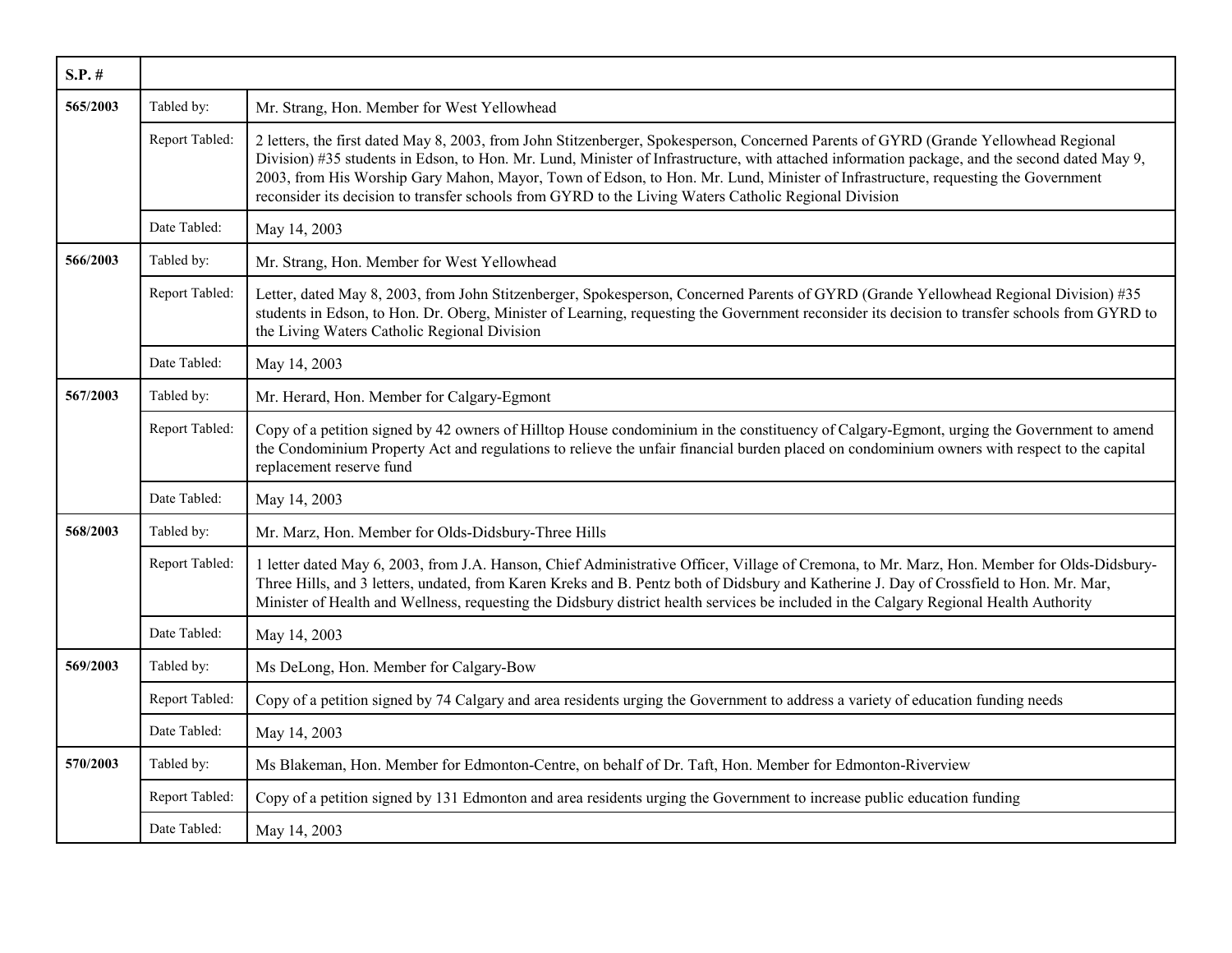| $S.P.$ # |                |                                                                                                                                                                                                                                                                                           |
|----------|----------------|-------------------------------------------------------------------------------------------------------------------------------------------------------------------------------------------------------------------------------------------------------------------------------------------|
| 571/2003 | Tabled by:     | Ms Blakeman, Hon. Member for Edmonton-Centre                                                                                                                                                                                                                                              |
|          | Report Tabled: | Presentation entitled "Creating Protections for Better Lives of Vulnerable Seniors in Care Today and in the Future" prepared by Families Allied<br>to Influence Responsible Eldercare (FAIRE) to be made to the Standing Policy Committee on Health and Community Living on June 17, 2003 |
|          | Date Tabled:   | May 14, 2003                                                                                                                                                                                                                                                                              |
| 572/2003 | Tabled by:     | Mr. Bonner, Hon. Member for Edmonton-Glengarry                                                                                                                                                                                                                                            |
|          | Report Tabled: | Copy of a petition signed by 872 Albertans urging the Government to consider splitting the budget surplus between the monetary debt and the<br>infrastructure debt                                                                                                                        |
|          | Date Tabled:   | May 14, 2003                                                                                                                                                                                                                                                                              |
| 573/2003 | Tabled by:     | Mr. MacDonald, Hon. Member for Edmonton-Gold Bar                                                                                                                                                                                                                                          |
|          | Report Tabled: | Copy of a petition signed by 77 Albertans requesting an immediate increase in AISH (Assured Income for Severely Handicapped) and SFI<br>(Supports for Independence) benefits                                                                                                              |
|          | Date Tabled:   | May 14, 2003                                                                                                                                                                                                                                                                              |
| 574/2003 | Tabled by:     | Mr. MacDonald, Hon. Member for Edmonton-Gold Bar                                                                                                                                                                                                                                          |
|          | Report Tabled: | Presentation entitled "The Stakeholder Coalition for Economic Transmission Policy" made to the Standing Policy Committee on Energy and<br>Sustainable Development on February 25, 2002                                                                                                    |
|          | Date Tabled:   | May 14, 2003                                                                                                                                                                                                                                                                              |
| 575/2003 | Tabled by:     | Mr. MacDonald, Hon. Member for Edmonton-Gold Bar                                                                                                                                                                                                                                          |
|          | Report Tabled: | Letter dated May 14, 2003, from His Worship Bill Smith, Mayor, City of Edmonton, to Hon. Mr. Hancock, Minister of Justice and Attorney<br>General, urging Mr. Hancock to reconsider adopting the boundaries as established by the Electoral Boundaries Commission                         |
|          | Date Tabled:   | May 14, 2003                                                                                                                                                                                                                                                                              |
| 576/2003 | Tabled by:     | Dr. Massey, Hon. Member for Edmonton-Mill Woods                                                                                                                                                                                                                                           |
|          | Report Tabled: | 2 e-mail messages, dated May 13, 2003 and May 14, 2003, from Bonnie Dani to Ms Carlson, Hon. Member for Edmonton-Ellerslie, expressing<br>concern regarding the proposed teacher lay-offs within the Edmonton Public School Board                                                         |
|          | Date Tabled:   | May 14, 2003                                                                                                                                                                                                                                                                              |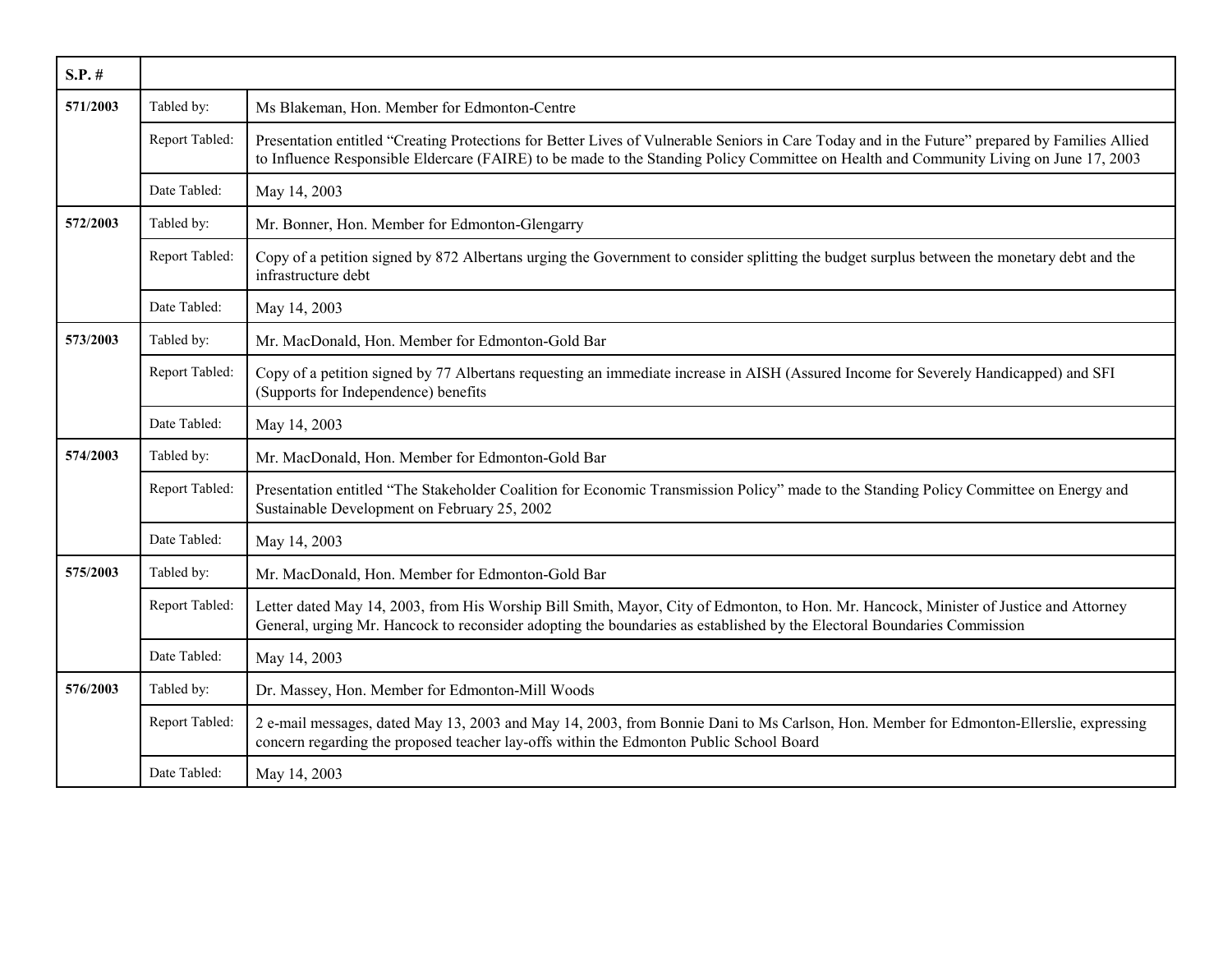| $S.P.$ # |                |                                                                                                                                                                                                                                                                                                                             |
|----------|----------------|-----------------------------------------------------------------------------------------------------------------------------------------------------------------------------------------------------------------------------------------------------------------------------------------------------------------------------|
| 577/2003 | Tabled by:     | Dr. Pannu, Hon. Member for Edmonton-Strathcona                                                                                                                                                                                                                                                                              |
|          | Report Tabled: | Letter dated April 28, 2003, from Hélène O'Connor of Edmonton to Dr. Pannu, Hon. Member for Edmonton-Strathcona, expressing concern<br>regarding increasing medical school tuition fees                                                                                                                                     |
|          | Date Tabled:   | May 14, 2003                                                                                                                                                                                                                                                                                                                |
| 578/2003 | Tabled by:     | Dr. Pannu, Hon. Member for Edmonton-Strathcona                                                                                                                                                                                                                                                                              |
|          | Report Tabled: | 6 letters from Edmonton residents and a variety of associations representing the deaf, to Hon. Dr. Oberg, Minister of Learning, and Dr. Pannu,<br>Hon. Member for Edmonton-Strathcona, requesting the Government's support to keep the ASL (American Sign Language)-English Interpreter<br>Program at Grant MacEwan College |
|          | Date Tabled:   | May 14, 2003                                                                                                                                                                                                                                                                                                                |
| 579/2003 | Tabled by:     | Mr. Mason, Hon. Member for Edmonton-Highlands                                                                                                                                                                                                                                                                               |
|          | Report Tabled: | Letter dated April 11, 2003, from William G. Daly of Edmonton, unaddressed, expressing concern regarding increasing health costs for seniors                                                                                                                                                                                |
|          | Date Tabled:   | May 14, 2003                                                                                                                                                                                                                                                                                                                |
| 580/2003 | Tabled by:     | Mr. Lord, Hon. Member for Calgary-Currie                                                                                                                                                                                                                                                                                    |
|          | Report Tabled: | Document, undated, entitled "Electricity Retail Price Fact Sheet"                                                                                                                                                                                                                                                           |
|          | Date Tabled:   | May 14, 2003                                                                                                                                                                                                                                                                                                                |
| 581/2003 | Tabled by:     | Clerk of the Assembly on behalf of Hon. Mrs. Nelson, Minister of Finance                                                                                                                                                                                                                                                    |
|          | Report Tabled: | Automobile Insurance Board, Annual Report for the Year Ending December 31, 2002                                                                                                                                                                                                                                             |
|          | Date Tabled:   | May 14, 2003                                                                                                                                                                                                                                                                                                                |
| 582/2003 | Tabled by:     | Clerk of the Assembly on behalf of Hon. Mrs. Nelson, Minister of Finance                                                                                                                                                                                                                                                    |
|          | Report Tabled: | Alberta Municipal Financing Corporation, 2002 Annual Report                                                                                                                                                                                                                                                                 |
|          | Date Tabled:   | May 14, 2003                                                                                                                                                                                                                                                                                                                |
| 583/2003 | Tabled by:     | Clerk of the Assembly on behalf of Hon. Mrs. Nelson, Minister of Finance                                                                                                                                                                                                                                                    |
|          | Report Tabled: | Report of Selected Payments to Members and Former Members of the Legislative Assembly and Persons Directly Associated With Members of<br>the Legislative Assembly for the Year Ended March 31, 2002                                                                                                                         |
|          | Date Tabled:   | May 14, 2003                                                                                                                                                                                                                                                                                                                |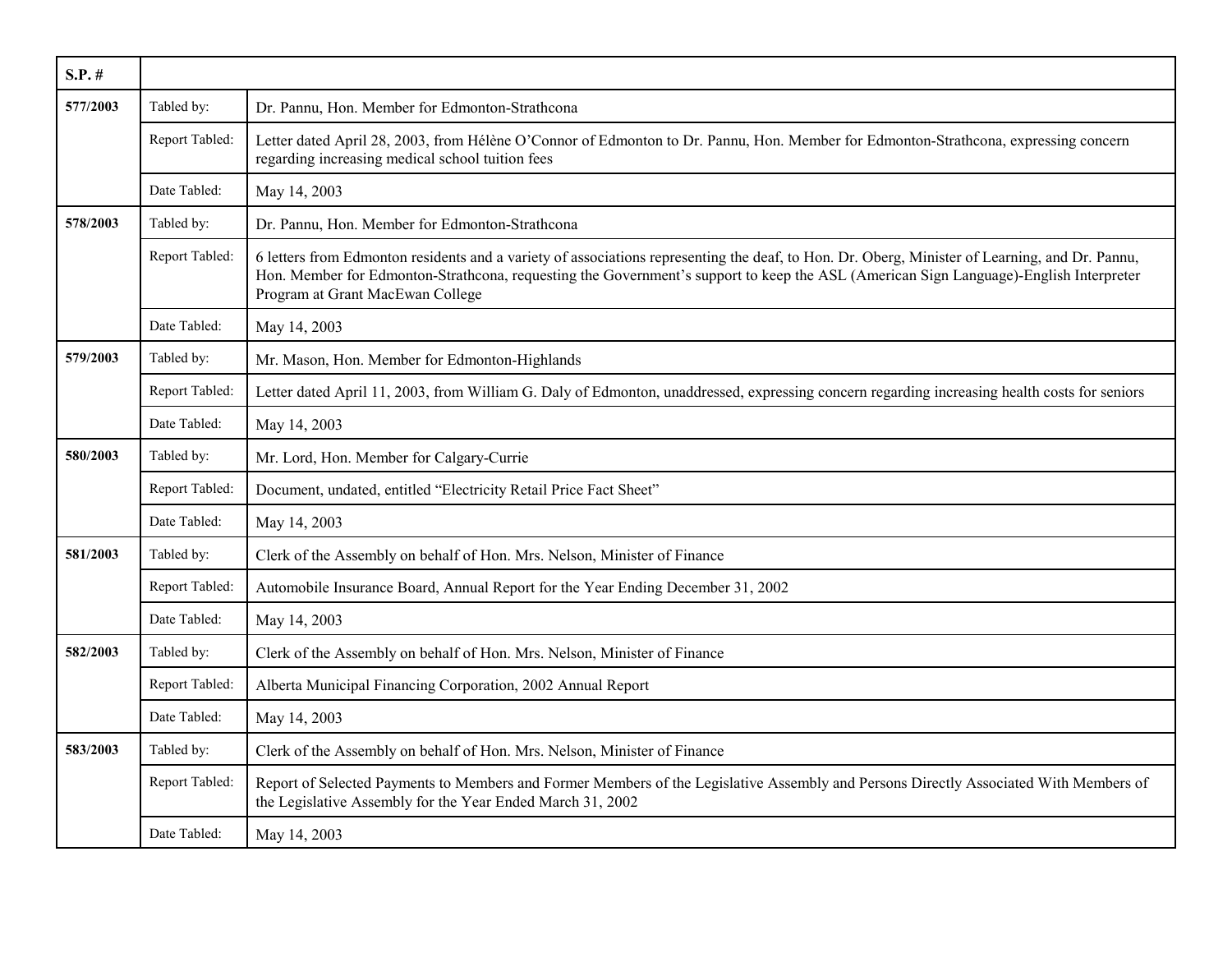| $S.P.$ # |                |                                                                                                                                                           |
|----------|----------------|-----------------------------------------------------------------------------------------------------------------------------------------------------------|
| 584/2003 | Tabled by:     | Clerk of the Assembly on behalf of Hon. Mrs. Nelson, Minister of Finance                                                                                  |
|          | Report Tabled: | Report entitled "General Revenue Fund, Details of Grants, Supplies and Services, Capital Assets and Other, by Payee for the Year Ended<br>March 31, 2002" |
|          | Date Tabled:   | May 14, 2003                                                                                                                                              |
| 585/2003 | Tabled by:     | Clerk of the Assembly on behalf of Hon. Mr. Dunford, Minister of Human Resources and Employment                                                           |
|          | Report Tabled: | Response to Written Question WQ3, asked for by Mr. MacDonald on March 17, 2003                                                                            |
|          | Date Tabled:   | May 14, 2003                                                                                                                                              |
| 586/2003 | Tabled by:     | Clerk of the Assembly on behalf of Hon. Mr. Woloshyn, Minister of Seniors                                                                                 |
|          | Report Tabled: | Response to Written Question WQ5, asked for by Ms Blakeman on March 17, 2003                                                                              |
|          | Date Tabled:   | May 14, 2003                                                                                                                                              |
| 587/2003 | Tabled by:     | Clerk of the Assembly on behalf of Hon. Mr. Coutts, Minister of Government Services                                                                       |
|          | Report Tabled: | Response to Written Question WQ6, asked for by Mr. MacDonald on March 17, 2003                                                                            |
|          | Date Tabled:   | May 14, 2003                                                                                                                                              |
| 588/2003 | Tabled by:     | Clerk of the Assembly on behalf of Hon. Mr. Cardinal, Minister of Sustainable Resource Development                                                        |
|          | Report Tabled: | Response to Written Question WQ8, asked for by Ms Carlson on March 17, 2003                                                                               |
|          | Date Tabled:   | May 14, 2003                                                                                                                                              |
| 589/2003 | Tabled by:     | Clerk of the Assembly on behalf of Hon. Dr. Taylor, Minister of Environment                                                                               |
|          | Report Tabled: | Response to Written Question WQ10, asked for by Ms Carlson on March 17, 2003                                                                              |
|          | Date Tabled:   | May 14, 2003                                                                                                                                              |
| 590/2003 | Tabled by:     | Clerk of the Assembly on behalf of Hon. Mr. Stelmach, Minister of Transportation                                                                          |
|          | Report Tabled: | Response to Written Question WQ11, asked for by Mr. Bonner on April 14, 2003                                                                              |
|          | Date Tabled:   | May 14, 2003                                                                                                                                              |
| 591/2003 | Tabled by:     | Clerk of the Assembly on behalf of Hon. Mr. Boutilier, Minister of Municipal Affairs                                                                      |
|          | Report Tabled: | Response to Written Question WQ12, asked for by Mr. Bonner on April 14, 2003                                                                              |
|          | Date Tabled:   | May 14, 2003                                                                                                                                              |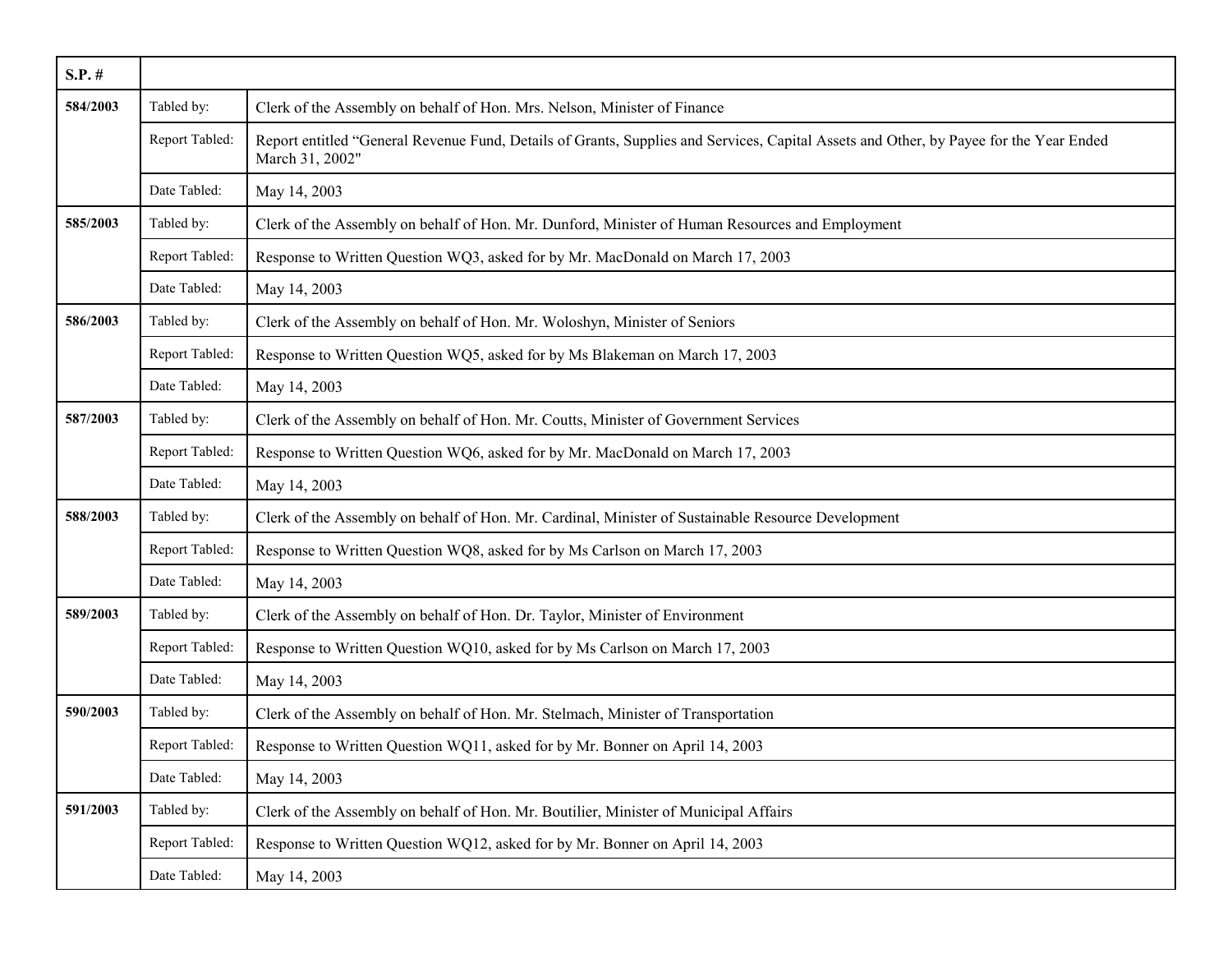| $S.P.$ # |                |                                                                                                                                                                                                                                                                                    |
|----------|----------------|------------------------------------------------------------------------------------------------------------------------------------------------------------------------------------------------------------------------------------------------------------------------------------|
| 592/2003 | Tabled by:     | Clerk of the Assembly on behalf of Hon. Mr. Mar, Minister of Health and Wellness                                                                                                                                                                                                   |
|          | Report Tabled: | Return to Order of the Assembly MR3, asked for by Dr. Taft on March 17, 2003                                                                                                                                                                                                       |
|          | Date Tabled:   | May 14, 2003                                                                                                                                                                                                                                                                       |
| 593/2003 | Tabled by:     | Clerk of the Assembly on behalf of Hon. Mr. Mar, Minister of Health and Wellness                                                                                                                                                                                                   |
|          | Report Tabled: | Return to Order of the Assembly MR6, asked for by Dr. Taft on March 17, 2003                                                                                                                                                                                                       |
|          | Date Tabled:   | May 14, 2003                                                                                                                                                                                                                                                                       |
| 594/2003 | Tabled by:     | Clerk of the Assembly on behalf of Hon. Mr. Stevens, Minister of Gaming                                                                                                                                                                                                            |
|          | Report Tabled: | Responses to questions raised on April 10, 2003, Department of Gaming, 2003-04 Committee of Supply debate                                                                                                                                                                          |
|          | Date Tabled:   | May 14, 2003                                                                                                                                                                                                                                                                       |
| 595/2003 | Tabled by:     | Clerk of the Assembly on behalf of Hon. Mr. Stevens, Minister of Gaming                                                                                                                                                                                                            |
|          | Report Tabled: | Letter dated May 14, 2003, from Hon. Mr. Stevens, Minister of Gaming, to Wendy M. Sauve of Edmonton, responding to Ms Sauve's letter<br>dated April 8, 2003, to Dr. Massey, Hon. Member for Edmonton-Mill Woods, regarding the distribution of funds from the Alberta Lottery Fund |
|          | Date Tabled:   | May 14, 2003                                                                                                                                                                                                                                                                       |
| 596/2003 | Tabled by:     | Clerk of the Assembly on behalf of Hon. Mr. Stevens, Minister of Gaming                                                                                                                                                                                                            |
|          | Report Tabled: | Responses to Written Questions WQ13 and WQ14, asked for by Ms Blakeman on April 28, 2003                                                                                                                                                                                           |
|          | Date Tabled:   | May 14, 2003                                                                                                                                                                                                                                                                       |
| 597/2003 | Tabled by:     | Hon. Mr. Lund, Minister of Infrastructure                                                                                                                                                                                                                                          |
|          | Report Tabled: | E-mail message dated May 14, 2003, from Professor Tang G. Lee, Faculty of Environmental Design, University of Calgary, to April Turnbull,<br>Alberta Infrastructure, regarding testing done for mould at the Holy Cross Hospital                                                   |
|          | Date Tabled:   | May 15, 2003                                                                                                                                                                                                                                                                       |
| 598/2003 | Tabled by:     | Ms Graham, Hon. Member for Calgary-Lougheed                                                                                                                                                                                                                                        |
|          | Report Tabled: | Report dated January 2002, entitled "At a Crossroads, First Results for the 18 to 20-Year-old Cohort of the Youth in Transition Survey" prepared<br>by Human Resources Development Canada and Statistics Canada                                                                    |
|          | Date Tabled:   | May 15, 2003                                                                                                                                                                                                                                                                       |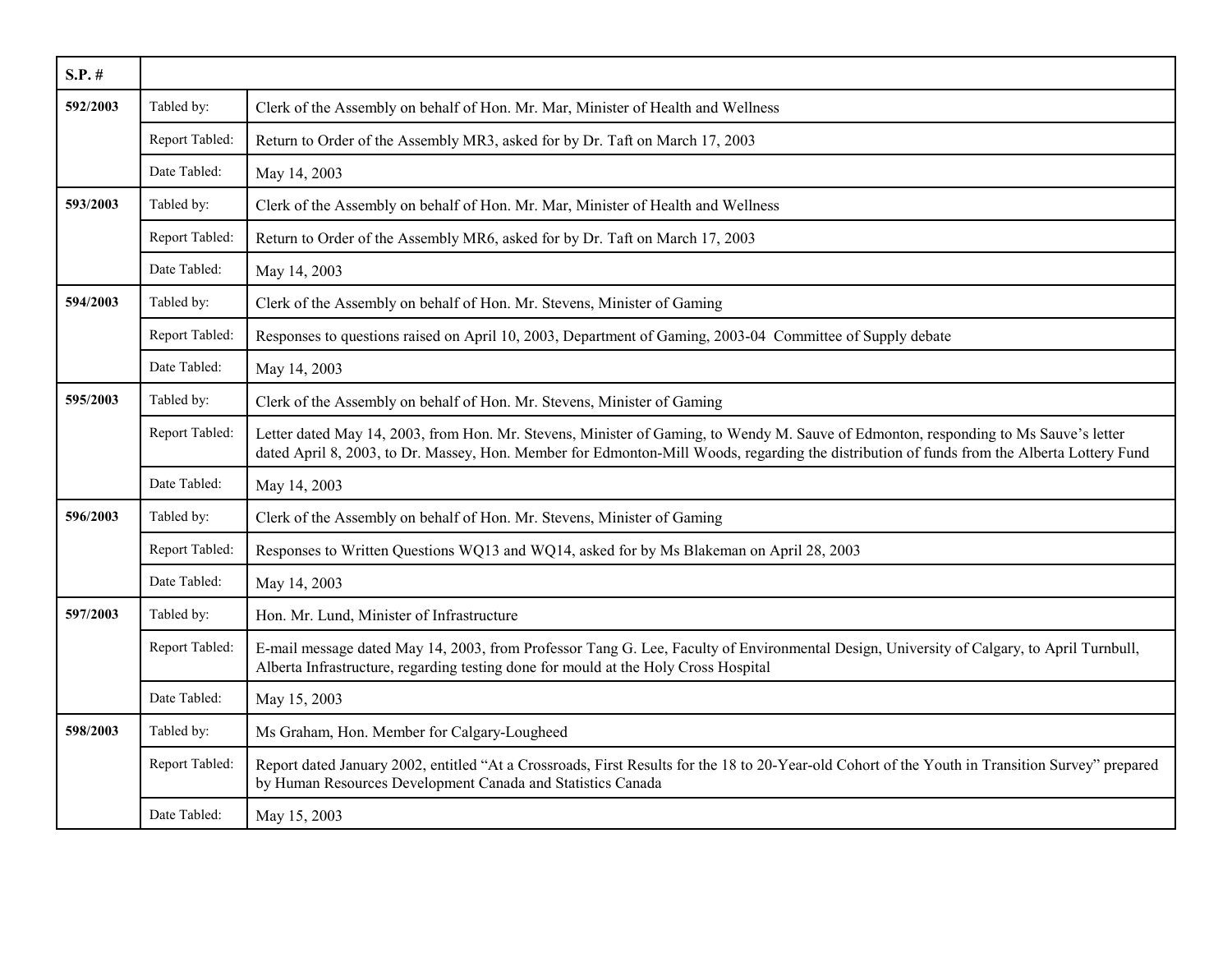| $S.P.$ # |                |                                                                                                                                                                                                                                                                                                                                             |
|----------|----------------|---------------------------------------------------------------------------------------------------------------------------------------------------------------------------------------------------------------------------------------------------------------------------------------------------------------------------------------------|
| 599/2003 | Tabled by:     | Mr. Hutton, Hon. Member for Edmonton-Glenora, on behalf of Mr. Strang, Hon. Member for West Yellowhead                                                                                                                                                                                                                                      |
|          | Report Tabled: | Letter dated May 8, 2003, from John Stitzenberger of Edson to Hon. Dr. Oberg, Minister of Learning, and Hon. Mr. Lund, Minister of<br>Infrastructure, inviting the Ministers to attend a meeting with concerned parents of the Grande Yellowhead Regional Division #35 to discuss the<br>closure and transfer of Jubilee Junior High School |
|          | Date Tabled:   | May 15, 2003                                                                                                                                                                                                                                                                                                                                |
| 600/2003 | Tabled by:     | Mr. Lord, Hon. Member for Calgary-Currie                                                                                                                                                                                                                                                                                                    |
|          | Report Tabled: | Quackwatch.org web page article, undated, entitled "Mold Neurotoxicity: Validity, Reliability and Baloney" prepared by Paul R. Lees-Haley,<br>Ph.D., ABPP                                                                                                                                                                                   |
|          | Date Tabled:   | May 15, 2003                                                                                                                                                                                                                                                                                                                                |
| 601/2003 | Tabled by:     | Mr. Lord, Hon. Member for Calgary-Currie                                                                                                                                                                                                                                                                                                    |
|          | Report Tabled: | The Sacramento Bee web page article dated January 20, 2002, entitled "Experts taking issue with toxic mold" prepared by Andrew LePage                                                                                                                                                                                                       |
|          | Date Tabled:   | May 15, 2003                                                                                                                                                                                                                                                                                                                                |
| 602/2003 | Tabled by:     | Mr. Lord, Hon. Member for Calgary-Currie                                                                                                                                                                                                                                                                                                    |
|          | Report Tabled: | Toxic Mold Center web page article, undated, entitled "Toxic Mold Information"                                                                                                                                                                                                                                                              |
|          | Date Tabled:   | May 15, 2003                                                                                                                                                                                                                                                                                                                                |
| 603/2003 | Tabled by:     | Mr. Lord, Hon. Member for Calgary-Currie                                                                                                                                                                                                                                                                                                    |
|          | Report Tabled: | Report dated May 2002, entitled "Environmental Law Advisory, Indoor Toxic Mold: A Mushrooming Problem?" prepared by the law firm of<br>Goodwin Procter                                                                                                                                                                                      |
|          | Date Tabled:   | May 15, 2003                                                                                                                                                                                                                                                                                                                                |
| 604/2003 | Tabled by:     | Mr. Lord, Hon. Member for Calgary-Currie                                                                                                                                                                                                                                                                                                    |
|          | Report Tabled: | Excerpt from Popular Science magazine dated May 2001, entitled "Home Technology, Wet Basement? Charge it?" regarding electro-osmotic<br>pulse technology                                                                                                                                                                                    |
|          | Date Tabled:   | May 15, 2003                                                                                                                                                                                                                                                                                                                                |
| 605/2003 | Tabled by:     | Mr. Lord, Hon. Member for Calgary-Currie                                                                                                                                                                                                                                                                                                    |
|          | Report Tabled: | Information package, undated, entitled "Waterproofing Isn't Foolproof Electro-Osmotic Pulse Technology Is" prepared by Drytronic<br>Incorporated                                                                                                                                                                                            |
|          | Date Tabled:   | May 15, 2003                                                                                                                                                                                                                                                                                                                                |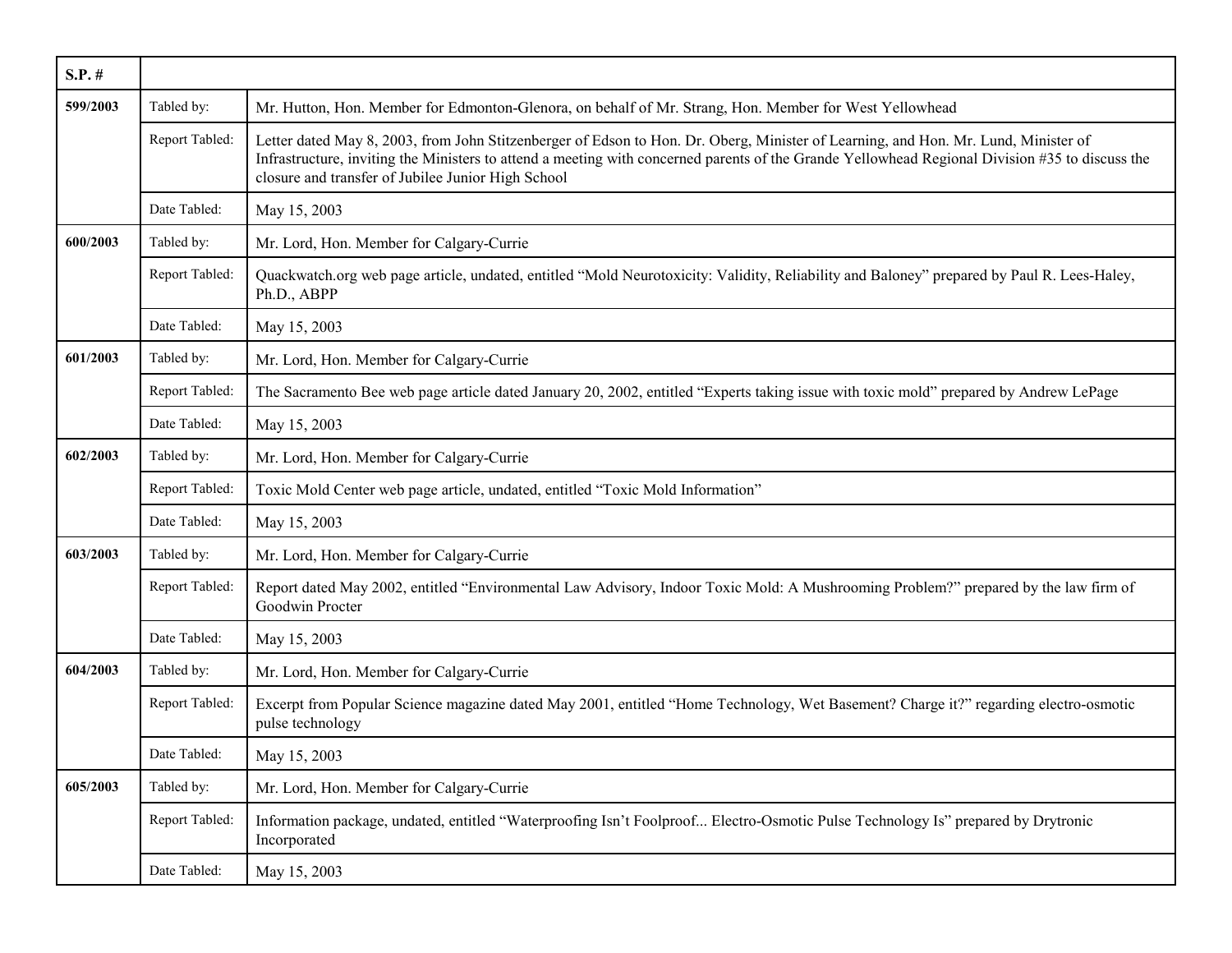| $S.P.$ # |                |                                                                                                                                                                                                                                                                                                                                                                                                                                                    |
|----------|----------------|----------------------------------------------------------------------------------------------------------------------------------------------------------------------------------------------------------------------------------------------------------------------------------------------------------------------------------------------------------------------------------------------------------------------------------------------------|
| 606/2003 | Tabled by:     | Hon. Mr. Dunford, Minister of Human Resources and Employment                                                                                                                                                                                                                                                                                                                                                                                       |
|          | Report Tabled: | Response to questions raised by Dr. Taft, Hon. Member for Edmonton-Riverview, during Oral Question Period on May 13, 2003, regarding West<br>Nile virus                                                                                                                                                                                                                                                                                            |
|          | Date Tabled:   | May 15, 2003                                                                                                                                                                                                                                                                                                                                                                                                                                       |
| 607/2003 | Tabled by:     | Ms Blakeman, Hon. Member for Edmonton-Centre                                                                                                                                                                                                                                                                                                                                                                                                       |
|          | Report Tabled: | News release dated April 29, 2003, entitled "Pro Coro Canada's Executive Director Miki Andrejevic to Receive (Queen's Golden Jubilee)<br>Medal" prepared by Pro Coro Canada                                                                                                                                                                                                                                                                        |
|          | Date Tabled:   | May 15, 2003                                                                                                                                                                                                                                                                                                                                                                                                                                       |
| 608/2003 | Tabled by:     | Ms Blakeman, Hon. Member for Edmonton-Centre                                                                                                                                                                                                                                                                                                                                                                                                       |
|          | Report Tabled: | News release dated May 5, 2003, entitled "Bottom Line Productions Celebrates 10 Years in the Arts Biz and an Expansion to the South" prepared<br>by Bottom Line Productions                                                                                                                                                                                                                                                                        |
|          | Date Tabled:   | May 15, 2003                                                                                                                                                                                                                                                                                                                                                                                                                                       |
| 609/2003 | Tabled by:     | Dr. Taft, Hon. Member for Edmonton-Riverview                                                                                                                                                                                                                                                                                                                                                                                                       |
|          | Report Tabled: | Letter dated May 9, 2003, from Gerald Zagrosh, President, Pain Elimination and Tissue Regeneration Clinic, to Dr. Nicol, Hon. Leader of the<br>Official Opposition, claiming he is able to eliminate pain and attaching a technical paper on pain                                                                                                                                                                                                  |
|          | Date Tabled:   | May 15, 2003                                                                                                                                                                                                                                                                                                                                                                                                                                       |
| 610/2003 | Tabled by:     | Dr. Taft, Hon. Member for Edmonton-Riverview                                                                                                                                                                                                                                                                                                                                                                                                       |
|          | Report Tabled: | Letter dated May 15, 2003, from Melanie Shapiro of Edmonton to Hon. Mr. Klein, Premier, expressing concern regarding funding for the<br>teachers' arbitrated settlement with attached document dated June 27, 2002, entitled "Award in the matter of an arbitration under the Education<br>Services Settlement Act, between the Edmonton Public School Board No. 7 and the Alberta Teachers' Association" prepared by David Phillip<br>Jones, Q.C. |
|          | Date Tabled:   | May 15, 2003                                                                                                                                                                                                                                                                                                                                                                                                                                       |
| 611/2003 | Tabled by:     | Dr. Taft, Hon. Member for Edmonton-Riverview, on behalf of Mr. Bonner, Hon. Member for Edmonton-Glengarry                                                                                                                                                                                                                                                                                                                                          |
|          | Report Tabled: | Petition signed by 388 Albertans requesting the Government consider splitting the budget surplus between the monetary debt and the<br>infrastructure debt                                                                                                                                                                                                                                                                                          |
|          | Date Tabled:   | May 15, 2003                                                                                                                                                                                                                                                                                                                                                                                                                                       |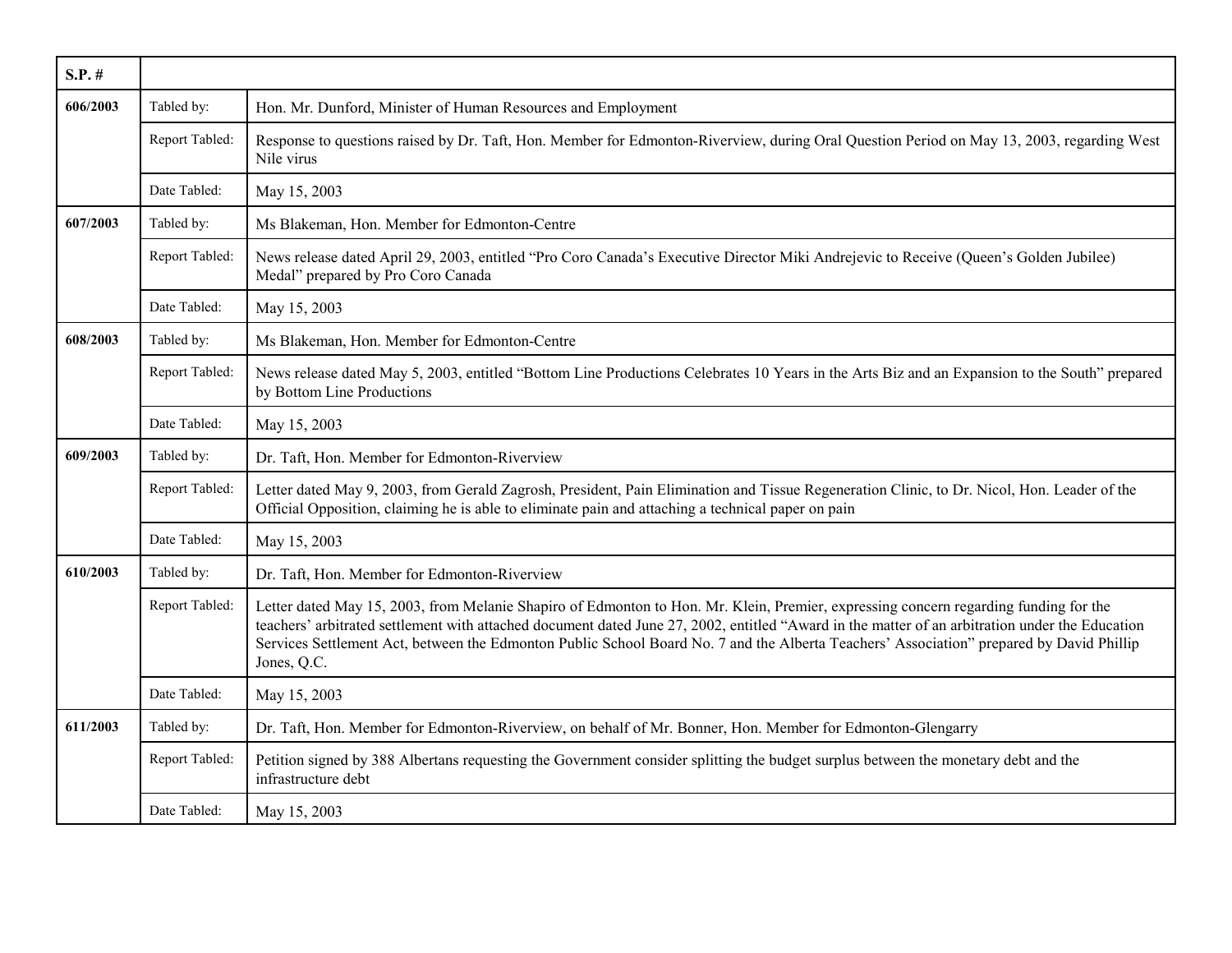| $S.P.$ # |                |                                                                                                                                                                                                                                                                                                |
|----------|----------------|------------------------------------------------------------------------------------------------------------------------------------------------------------------------------------------------------------------------------------------------------------------------------------------------|
| 612/2003 | Tabled by:     | Mr. MacDonald, Hon. Member for Edmonton-Gold Bar                                                                                                                                                                                                                                               |
|          | Report Tabled: | Petition signed by 114 Albertans requesting the Government consider splitting the budget surplus between the monetary debt and the<br>infrastructure debt                                                                                                                                      |
|          | Date Tabled:   | May 15, 2003                                                                                                                                                                                                                                                                                   |
| 613/2003 | Tabled by:     | Dr. Pannu, Hon. Member for Edmonton-Strathcona                                                                                                                                                                                                                                                 |
|          | Report Tabled: | Letter dated May 14, 2003, from Kelly Duffin, President and Chief Executive Officer, The Canadian Hearing Society, to Hon. Dr. Oberg,<br>Minister of Learning, expressing concern regarding the closure of the American Sign Language English interpreting program at Grant MacEwan<br>College |
|          | Date Tabled:   | May 15, 2003                                                                                                                                                                                                                                                                                   |
| 614/2003 | Tabled by:     | Mr. Mason, Hon. Member for Edmonton-Highlands                                                                                                                                                                                                                                                  |
|          | Report Tabled: | Excerpt from the Calgary Catholic School District 2003-2004 district operating budget relating to plant operations and maintenance funding                                                                                                                                                     |
|          | Date Tabled:   | May 15, 2003                                                                                                                                                                                                                                                                                   |
| 615/2003 | Tabled by:     | Hon. Mr. Kowalski, Speaker of the Legislative Assembly                                                                                                                                                                                                                                         |
|          | Report Tabled: | Brochure, undated, entitled "English as a Second Language, Field Trip Guide to the Alberta Legislature" prepared by Visitor, Ceremonial and<br>Security Services, Legislative Assembly of Alberta                                                                                              |
|          | Date Tabled:   | May 15, 2003                                                                                                                                                                                                                                                                                   |
| 616/2003 | Tabled by:     | Hon. Mr. Zwozdesky, Minister of Community Development                                                                                                                                                                                                                                          |
|          | Report Tabled: | Letter dated November 18, 2003, from Hon. Mr. Zwozdesky, Minister of Community Development, to Hugh Campbell, President and Chief<br>Executive Officer, Edmonton Eskimos Football Club, congratulating the entire Edmonton Eskimo organization on winning the 2003 Grey Cup                    |
|          | Date Tabled:   | November 18, 2003                                                                                                                                                                                                                                                                              |
| 617/2003 | Tabled by:     | Mrs. Tarchuk, Chair, Select Standing Committee on Legislative Offices                                                                                                                                                                                                                          |
|          | Report Tabled: | Auditor General of Alberta, Annual Report, 2002-2003                                                                                                                                                                                                                                           |
|          | Date Tabled:   | November 18, 2003                                                                                                                                                                                                                                                                              |
| 618/2003 | Tabled by:     | Mrs. Jablonski, Hon. Member for Red Deer-North                                                                                                                                                                                                                                                 |
|          | Report Tabled: | Copy of a petition signed by 5,255 Albertans requesting the repair and restoration of the Michener Centre Administrative Building                                                                                                                                                              |
|          | Date Tabled:   | November 18, 2003                                                                                                                                                                                                                                                                              |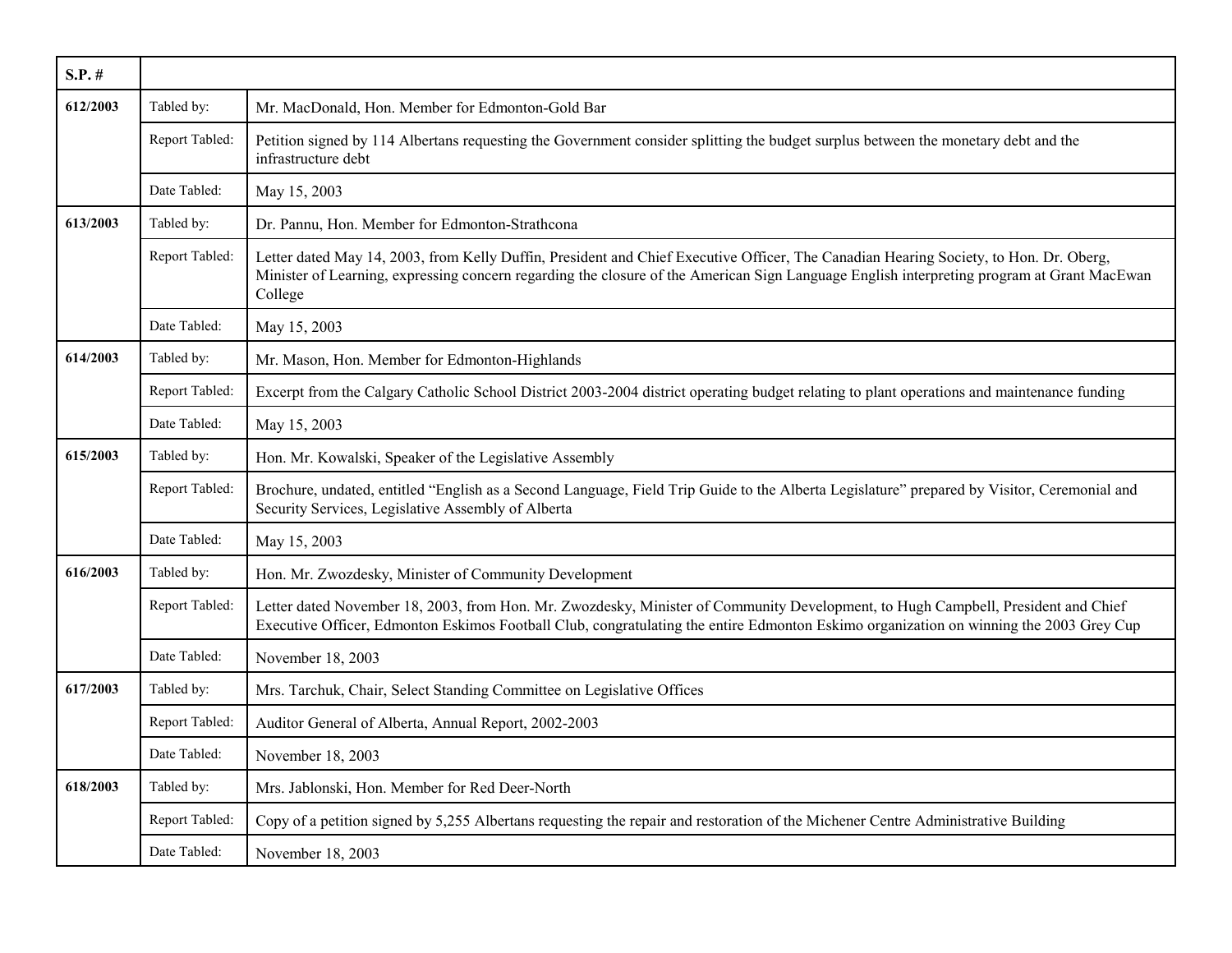| $S.P.$ # |                |                                                                                                                                                                                                                                             |
|----------|----------------|---------------------------------------------------------------------------------------------------------------------------------------------------------------------------------------------------------------------------------------------|
| 619/2003 | Tabled by:     | Ms Blakeman, Hon. Member for Edmonton-Centre                                                                                                                                                                                                |
|          | Report Tabled: | Postcard prepared by the Alberta Liberal Caucus as part of a campaign against the 42% increase in long-term care facility fees and its effect on<br>seniors                                                                                 |
|          | Date Tabled:   | November 18, 2003                                                                                                                                                                                                                           |
| 620/2003 | Tabled by:     | Ms Blakeman, Hon. Member for Edmonton-Centre                                                                                                                                                                                                |
|          | Report Tabled: | Letter dated July 16, 2003, from B. Kay of Edmonton to Hon. Mr. Woloshyn, Minister of Seniors, and Hon. Mr. Mar, Minister of Health and<br>Wellness, protesting the Government's intention to increase long-term care facility fees by 42%  |
|          | Date Tabled:   | November 18, 2003                                                                                                                                                                                                                           |
| 621/2003 | Tabled by:     | Ms Blakeman, Hon. Member for Edmonton-Centre                                                                                                                                                                                                |
|          | Report Tabled: | E-mail message dated June 19, 2003, from Margaret Griffith of Montana to Hon. Mr. Klein, Premier, expressing concern regarding the effect an<br>increase in long-term care facility fees will have on her mother, who lives in Alberta      |
|          | Date Tabled:   | November 18, 2003                                                                                                                                                                                                                           |
| 622/2003 | Tabled by:     | Ms Blakeman, Hon. Member for Edmonton-Centre                                                                                                                                                                                                |
|          | Report Tabled: | E-mail message dated August 27, 2003, from Deanna Summy of Alberta to Ms Blakeman, Hon. Member for Edmonton-Centre, expressing<br>concern regarding the cost of long-term care and the difficulty in obtaining respite care for her husband |
|          | Date Tabled:   | November 18, 2003                                                                                                                                                                                                                           |
| 623/2003 | Tabled by:     | Ms Blakeman, Hon. Member for Edmonton-Centre                                                                                                                                                                                                |
|          | Report Tabled: | E-mail message dated May 16, 2003, from Michael James of Edmonton to Ms Blakeman, Hon. Member for Edmonton-Centre, expressing<br>concern regarding his wife losing her job as a teacher                                                     |
|          | Date Tabled:   | November 18, 2003                                                                                                                                                                                                                           |
| 624/2003 | Tabled by:     | Mr. MacDonald, Hon. Member for Edmonton-Gold Bar                                                                                                                                                                                            |
|          | Report Tabled: | Petition signed by 48 Albertans requesting an increase in income support and medical benefits, requesting that low income programs be<br>consolidated, and requesting the implementation of the Market Basket Measure                       |
|          | Date Tabled:   | November 18, 2003                                                                                                                                                                                                                           |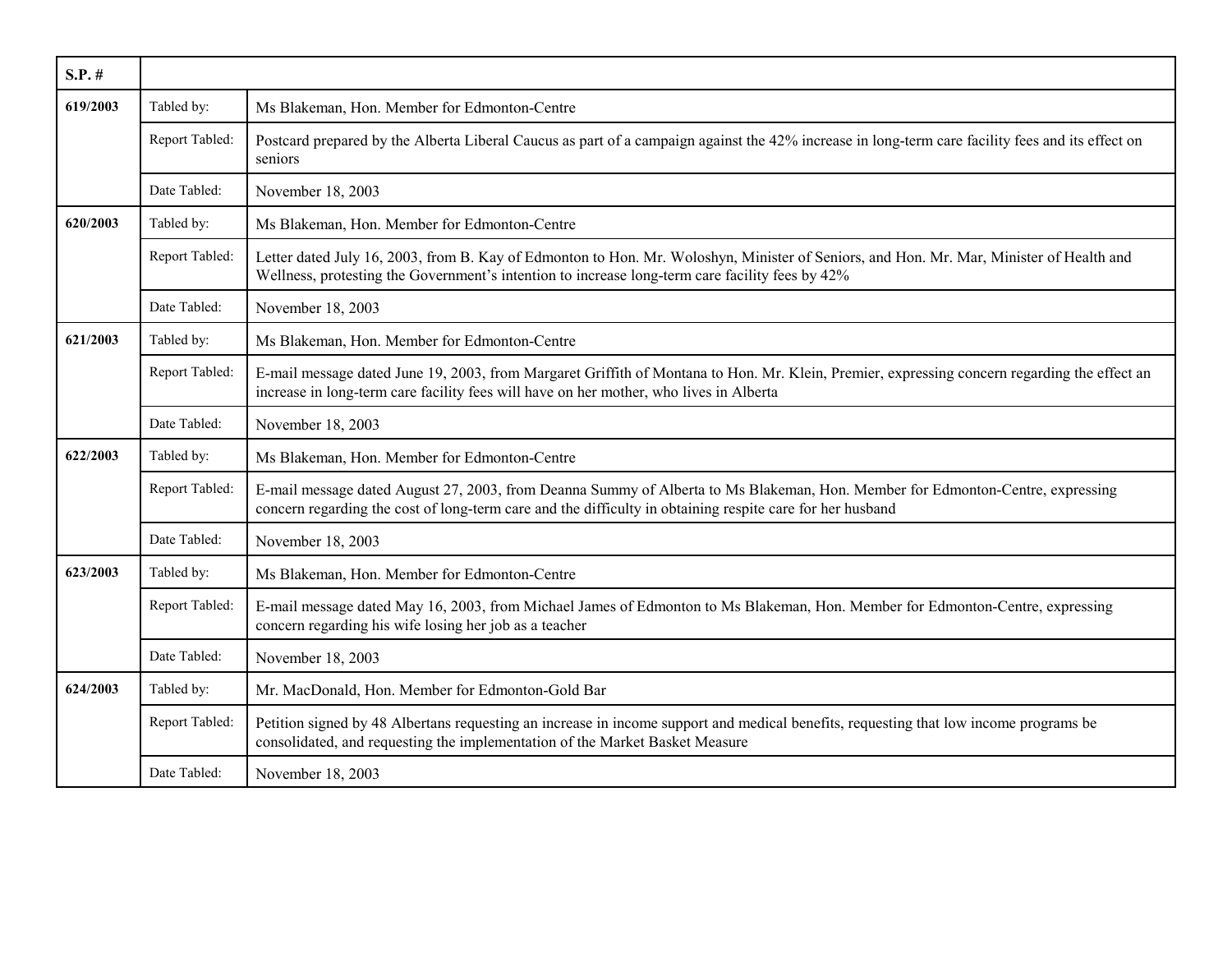| $S.P.$ # |                |                                                                                                                                                                                                                                                                      |
|----------|----------------|----------------------------------------------------------------------------------------------------------------------------------------------------------------------------------------------------------------------------------------------------------------------|
| 625/2003 | Tabled by:     | Mr. MacDonald, Hon. Member for Edmonton-Gold Bar                                                                                                                                                                                                                     |
|          | Report Tabled: | Request for Proposal #03-02, dated August 2003, entitled "Consumer Protection/Customer Choice Campaign: Electricity and Natural Gas, Notice<br>of Competition" prepared by the Alberta Public Affairs Bureau and Alberta Energy                                      |
|          | Date Tabled:   | November 18, 2003                                                                                                                                                                                                                                                    |
| 626/2003 | Tabled by:     | Dr. Pannu, Hon. Member for Edmonton-Strathcona                                                                                                                                                                                                                       |
|          | Report Tabled: | Document undated, entitled "Two Year Comparison of September 30 Core Class Sizes in Edmonton Public Schools, Alberta Learning Grade<br>Ranges and Two Year Comparison of September 30 Core Class Sizes in Edmonton Public Schools, Learning Commission Grade Ranges" |
|          | Date Tabled:   | November 18, 2003                                                                                                                                                                                                                                                    |
| 627/2003 | Tabled by:     | Dr. Pannu, Hon. Member for Edmonton-Strathcona                                                                                                                                                                                                                       |
|          | Report Tabled: | News release dated November 13, 2003, entitled "Trustees call for immediate direction of surplus funds to classrooms" prepared by Greater St.<br>Albert Catholic Schools                                                                                             |
|          | Date Tabled:   | November 18, 2003                                                                                                                                                                                                                                                    |
| 628/2003 | Tabled by:     | Mr. Mason, Hon. Member for Edmonton-Highlands                                                                                                                                                                                                                        |
|          | Report Tabled: | Revised draft dated September 12, 2003, of a report dated September 2003, entitled "Report and Recommendations on Consumer Concerns"<br>prepared by the Advisory Council on Electricity                                                                              |
|          | Date Tabled:   | November 18, 2003                                                                                                                                                                                                                                                    |
| 629/2003 | Tabled by:     | Mr. McClelland, Hon. Member for Edmonton-Rutherford                                                                                                                                                                                                                  |
|          | Report Tabled: | Letter dated October 23, 2003, from Nancy Hamilton of Edmonton to Mr. McClelland, Hon. Member for Edmonton-Rutherford, expressing<br>concern and offering recommendations regarding the Learning Commission's report released on October 7, 2003                     |
|          | Date Tabled:   | November 18, 2003                                                                                                                                                                                                                                                    |
| 630/2003 | Tabled by:     | Hon. Mr. Kowalski, Speaker of the Legislative Assembly                                                                                                                                                                                                               |
|          | Report Tabled: | Chief Electoral Officer, Twenty-sixth Annual Report for the Calendar Year 2002                                                                                                                                                                                       |
|          | Date Tabled:   | November 18, 2003                                                                                                                                                                                                                                                    |
| 631/2003 | Tabled by:     | Hon. Mr. Kowalski, Speaker of the Legislative Assembly                                                                                                                                                                                                               |
|          | Report Tabled: | Office of the Ethics Commissioner, Annual Report 2002-2003                                                                                                                                                                                                           |
|          | Date Tabled:   | November 18, 2003                                                                                                                                                                                                                                                    |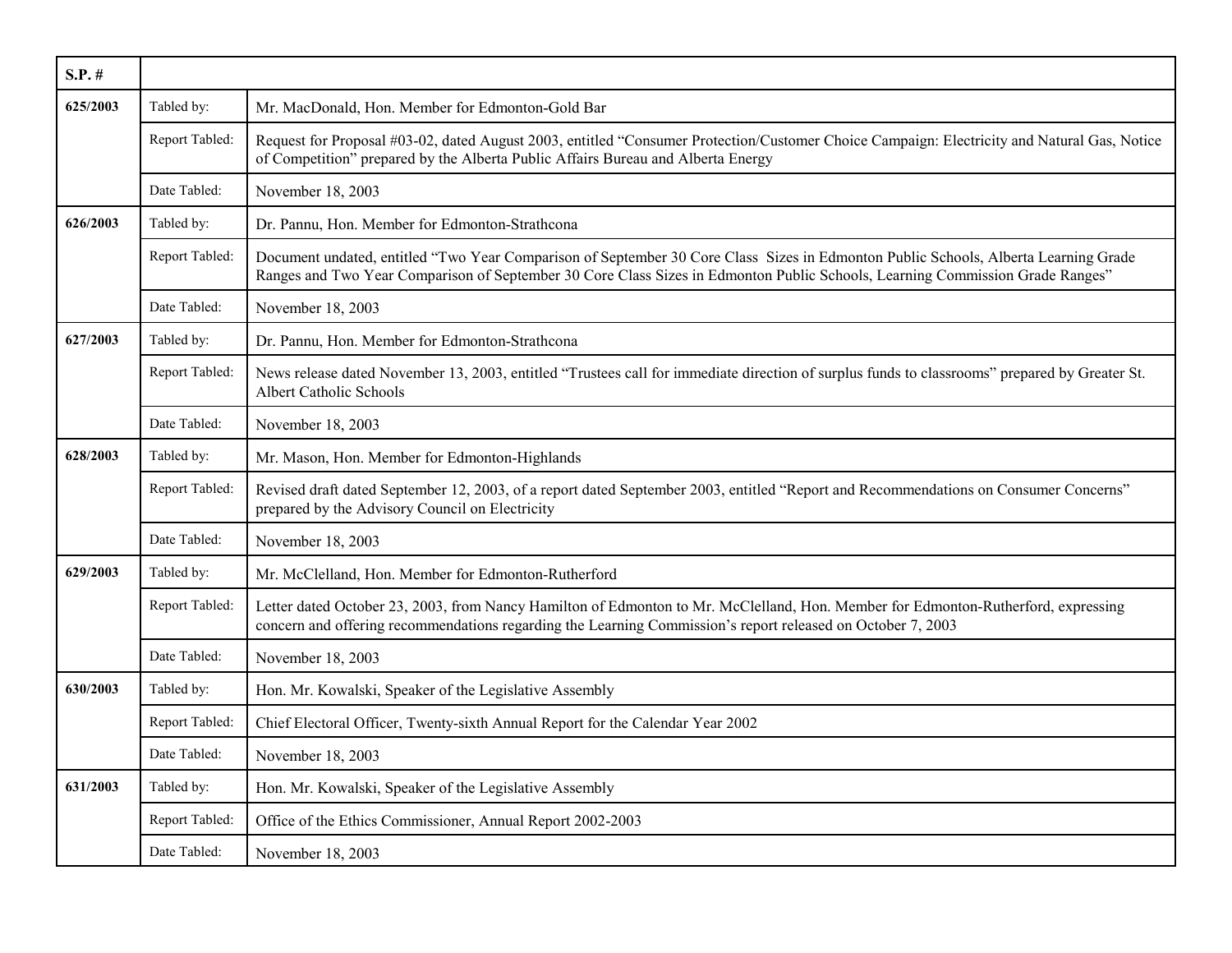| $S.P.$ # |                |                                                                                                                                                                                                                                                                                                |
|----------|----------------|------------------------------------------------------------------------------------------------------------------------------------------------------------------------------------------------------------------------------------------------------------------------------------------------|
| 632/2003 | Tabled by:     | Dr. Taft, Hon. Member for Edmonton-Riverview                                                                                                                                                                                                                                                   |
|          | Report Tabled: | Information package containing copies of several e-mail messages relating to the point of privilege raised by Dr. Taft, Hon. Member for<br>Edmonton-Riverview                                                                                                                                  |
|          | Date Tabled:   | November 18, 2003                                                                                                                                                                                                                                                                              |
| 633/2003 | Tabled by:     | Mr. Lougheed, Acting Chair of Committees                                                                                                                                                                                                                                                       |
|          | Report Tabled: | Amendment to Bill 6 (Hon. Minister of Justice and Attorney General) — Agreed to                                                                                                                                                                                                                |
|          | Date Tabled:   | November 18, 2003                                                                                                                                                                                                                                                                              |
| 634/2003 | Tabled by:     | Mr. Johnson, Acting Chair of Committees                                                                                                                                                                                                                                                        |
|          | Report Tabled: | Amendment to Bill 36 (Hon. Minister of Environment) — Agreed to                                                                                                                                                                                                                                |
|          | Date Tabled:   | November 18, 2003                                                                                                                                                                                                                                                                              |
| 635/2003 | Tabled by:     | Mr. Mason, Hon. Member for Edmonton-Highlands                                                                                                                                                                                                                                                  |
|          | Report Tabled: | News release dated October 2, 2003, entitled "ENMAX Files Applications for 2004 Electricity Rate Tariffs in Calgary" prepared by ENMAX<br>Corporation                                                                                                                                          |
|          | Date Tabled:   | November 19, 2003                                                                                                                                                                                                                                                                              |
| 636/2003 | Tabled by:     | Mr. Mason, Hon. Member for Edmonton-Highlands                                                                                                                                                                                                                                                  |
|          | Report Tabled: | Letter, undated, from Brett Borgic to Dr. Pannu, Hon. Member for Edmonton-Strathcona, and Mr. Mason, Hon. Member for Edmonton-<br>Highlands, expressing concern regarding the absence of Hon. Mr. Klein, Premier, during debate on Bill 43, Post-secondary Learning Act                        |
|          | Date Tabled:   | November 19, 2003                                                                                                                                                                                                                                                                              |
| 637/2003 | Tabled by:     | Dr. Pannu, Hon. Member for Edmonton-Strathcona                                                                                                                                                                                                                                                 |
|          | Report Tabled: | Report dated September 2003, entitled "Alberta Bill 43: Post-secondary Learning Act, Analysis" prepared by Satya Brata Das and K.J. (Ken)<br>Chapman, Cambridge Strategies Inc.                                                                                                                |
|          | Date Tabled:   | November 19, 2003                                                                                                                                                                                                                                                                              |
| 638/2003 | Tabled by:     | Dr. Pannu, Hon. Member for Edmonton-Strathcona                                                                                                                                                                                                                                                 |
|          | Report Tabled: | Letter dated November 18, 2003, from Tim Belec of Westerose to Rev. Abbott, Hon. Member for Drayton Valley-Calmar, expressing concern<br>regarding the response by Hon. Dr. Oberg, Minister of Learning, to the Learning Commission, and opposition to Bill 43, Post-secondary<br>Learning Act |
|          | Date Tabled:   | November 19, 2003                                                                                                                                                                                                                                                                              |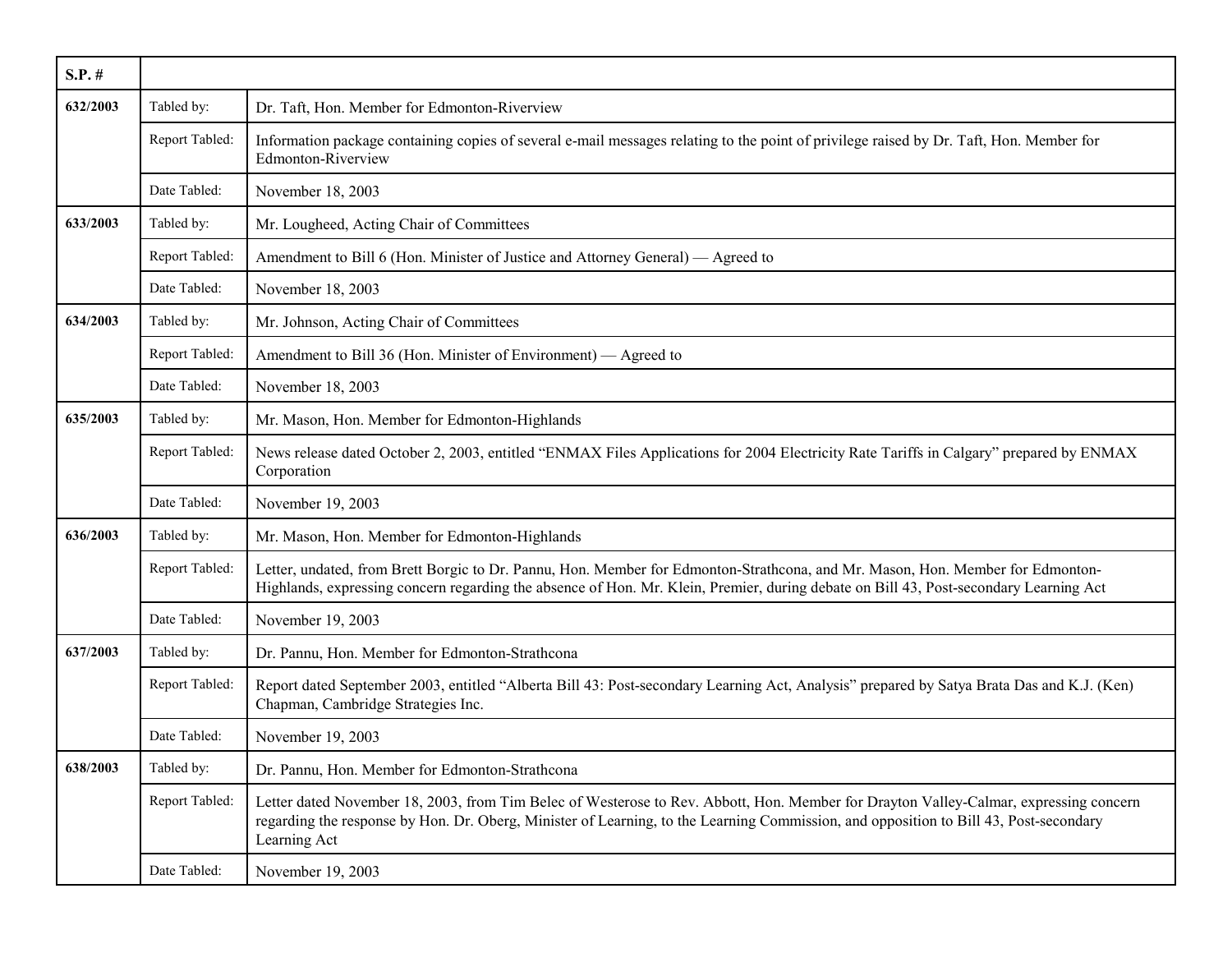| $S.P.$ # |                |                                                                                                                                                                                                                         |
|----------|----------------|-------------------------------------------------------------------------------------------------------------------------------------------------------------------------------------------------------------------------|
| 639/2003 | Tabled by:     | Dr. Pannu, Hon. Member for Edmonton-Strathcona                                                                                                                                                                          |
|          | Report Tabled: | News release dated November 18, 2003, entitled "So What Does It Mean in the Classrooms?" prepared by Action for Education                                                                                               |
|          | Date Tabled:   | November 19, 2003                                                                                                                                                                                                       |
| 640/2003 | Tabled by:     | Ms Blakeman, Hon. Member for Edmonton-Centre                                                                                                                                                                            |
|          | Report Tabled: | Letter dated November 8, 2003, from Jennifer Spencer to Hon. Dr. Oberg, Minister of Learning, expressing opposition to Bill 43, Post-secondary<br>Learning Act                                                          |
|          | Date Tabled:   | November 19, 2003                                                                                                                                                                                                       |
| 641/2003 | Tabled by:     | Ms Blakeman, Hon. Member for Edmonton-Centre                                                                                                                                                                            |
|          | Report Tabled: | Letter dated November 8, 2003, from Joe Vanderhelm to Hon. Dr. Oberg, Minister of Learning, expressing concern regarding Dr. Oberg's<br>response to post-secondary education issues                                     |
|          | Date Tabled:   | November 19, 2003                                                                                                                                                                                                       |
| 642/2003 | Tabled by:     | Ms Blakeman, Hon. Member for Edmonton-Centre                                                                                                                                                                            |
|          | Report Tabled: | Letter, undated, from Nicole Schafenacker of Edmonton to Hon. Mr. Klein, Premier, and Hon. Dr. Oberg, Minister of Learning, expressing her<br>opinion on access to education                                            |
|          | Date Tabled:   | November 19, 2003                                                                                                                                                                                                       |
| 643/2003 | Tabled by:     | Ms Blakeman, Hon. Member for Edmonton-Centre                                                                                                                                                                            |
|          | Report Tabled: | Letter dated November 8, 2003, from Mark Henderson of Edmonton to Hon. Dr. Oberg, Minister of Learning, expressing concern regarding<br>access to education and opposition to Bill 43, Post-secondary Learning Act      |
|          | Date Tabled:   | November 19, 2003                                                                                                                                                                                                       |
| 644/2003 | Tabled by:     | Dr. Taft, Hon. Member for Edmonton-Riverview                                                                                                                                                                            |
|          | Report Tabled: | 2 documents, the first dated August 23, 2001, entitled "Bacterial Isolate Identification Data Summary" and the second dated July 20, 2001,<br>entitled "Test Report" both prepared by Bio-Chem Consulting Services Ltd. |
|          | Date Tabled:   | November 19, 2003                                                                                                                                                                                                       |
| 645/2003 | Tabled by:     | Dr. Taft, Hon. Member for Edmonton-Riverview                                                                                                                                                                            |
|          | Report Tabled: | One World United website containing an article dated September 26, 2003, entitled "Absconding Doctors Cripple Bangladesh Healthcare"<br>prepared by Sharier Khan                                                        |
|          | Date Tabled:   | November 19, 2003                                                                                                                                                                                                       |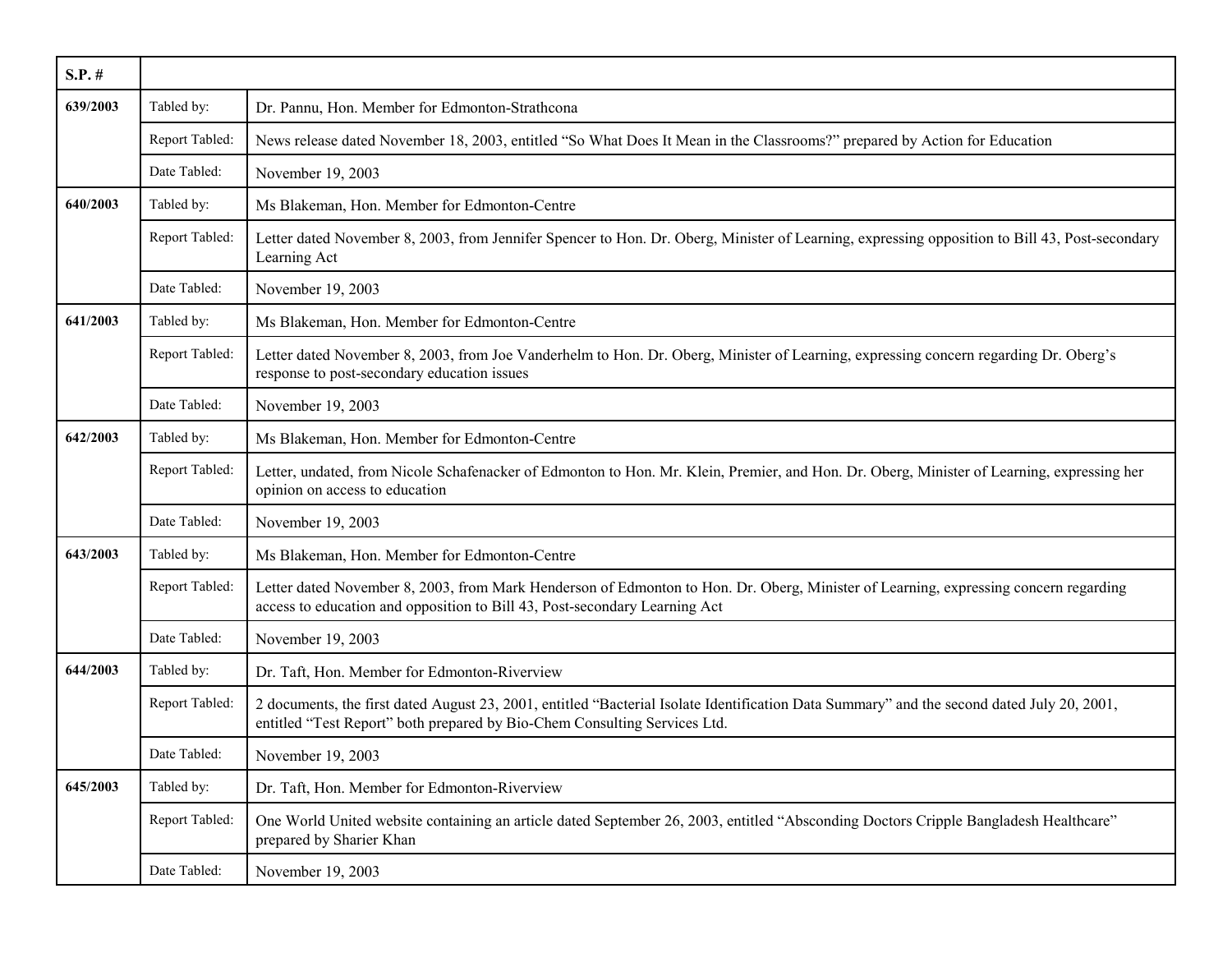| $S.P.$ # |                |                                                                                                                                                                                                                                                                                                               |
|----------|----------------|---------------------------------------------------------------------------------------------------------------------------------------------------------------------------------------------------------------------------------------------------------------------------------------------------------------|
| 646/2003 | Tabled by:     | Mr. Bonner, Hon. Member for Edmonton-Glengarry                                                                                                                                                                                                                                                                |
|          | Report Tabled: | Study dated October 2003 entitled "Un-accountable: The Case of Highway Maintenance Privatization in Alberta" prepared by Lisa Prescott,<br>M.Sc., for the Parkland Institute                                                                                                                                  |
|          | Date Tabled:   | November 19, 2003                                                                                                                                                                                                                                                                                             |
| 647/2003 | Tabled by:     | Mr. MacDonald, Hon. Member for Edmonton-Gold Bar                                                                                                                                                                                                                                                              |
|          | Report Tabled: | Letter dated October 30, 2003, from David Masluk of Edmonton to Mr. MacDonald, Hon. Member for Edmonton-Gold Bar, commenting on<br>some of the Learning Commission's recommendations                                                                                                                          |
|          | Date Tabled:   | November 19, 2003                                                                                                                                                                                                                                                                                             |
| 648/2003 | Tabled by:     | Mr. MacDonald, Hon. Member for Edmonton-Gold Bar                                                                                                                                                                                                                                                              |
|          | Report Tabled: | Document, undated, entitled "The Alberta Liberal Plan for Public Auto Insurance, People Before Profits" prepared by the Alberta Liberal<br>Opposition                                                                                                                                                         |
|          | Date Tabled:   | November 19, 2003                                                                                                                                                                                                                                                                                             |
| 649/2003 | Tabled by:     | Mr. Johnson, Hon. Member for Wetaskiwin-Camrose                                                                                                                                                                                                                                                               |
|          | Report Tabled: | Alberta Alcohol and Drug Abuse Commission (AADAC), Annual Report 2002-2003                                                                                                                                                                                                                                    |
|          | Date Tabled:   | November 19, 2003                                                                                                                                                                                                                                                                                             |
| 650/2003 | Tabled by:     | Mrs. Jablonski, Hon. Member for Red Deer-North                                                                                                                                                                                                                                                                |
|          | Report Tabled: | 6 e-mail messages from Red Deer residents to Michael Dawe, City of Red Deer, expressing support for the restoration of the Michener Centre<br>which was recently damaged by fire                                                                                                                              |
|          | Date Tabled:   | November 19, 2003                                                                                                                                                                                                                                                                                             |
| 651/2003 | Tabled by:     | Hon. Mr. Kowalski, Speaker of the Legislative Assembly                                                                                                                                                                                                                                                        |
|          | Report Tabled: | Memorandum dated November 18, 2003, from Mr. Danyluk, Hon. Member for Lac La Biche-St. Paul, to Hon. Mr. Kowalski, Speaker of the<br>Legislative Assembly, requesting that Bill 208, Occupiers' Liability (Recreational Users) Amendment Act, 2003, be given early consideration in<br>Committee of the Whole |
|          | Date Tabled:   | November 19, 2003                                                                                                                                                                                                                                                                                             |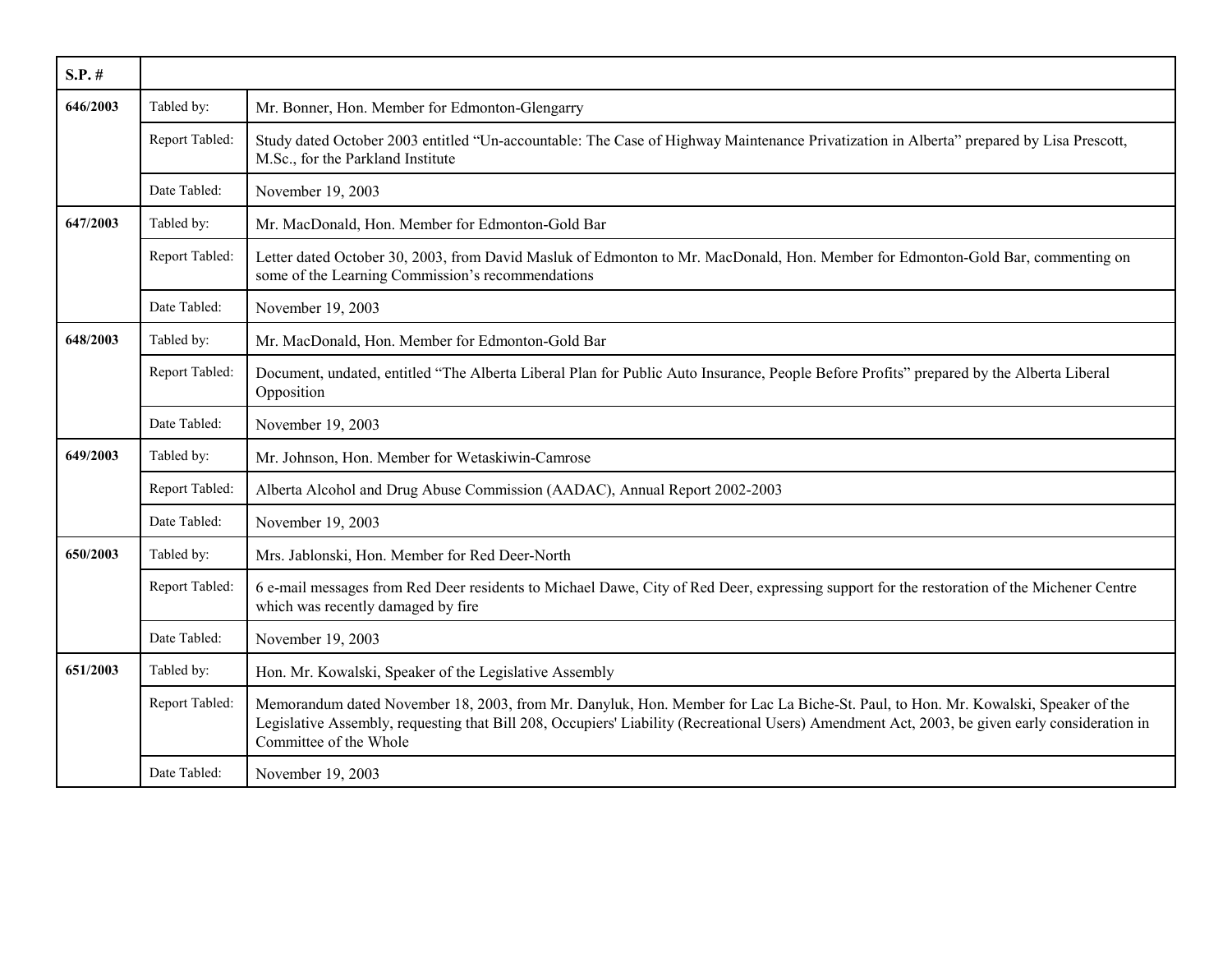| $S.P.$ # |                |                                                                                                                                                                                                                                                                                                                                                     |
|----------|----------------|-----------------------------------------------------------------------------------------------------------------------------------------------------------------------------------------------------------------------------------------------------------------------------------------------------------------------------------------------------|
| 652/2003 | Tabled by:     | Hon. Mr. Lund, Minister of Infrastructure                                                                                                                                                                                                                                                                                                           |
|          | Report Tabled: | E-mail message dated May 29, 2003, from Professor Tang G. Lee, Faculty of Environmental Design, University of Calgary, to Bob Smith,<br>Government of Alberta, regarding the air quality examination of the former Holy Cross Hospital                                                                                                              |
|          | Date Tabled:   | November 19, 2003                                                                                                                                                                                                                                                                                                                                   |
| 653/2003 | Tabled by:     | Hon. Mr. Lund, Minister of Infrastructure                                                                                                                                                                                                                                                                                                           |
|          | Report Tabled: | Letter dated May 29, 2003, from Mark Carrier, O.H.T., to Enterprise Universal Inc., regarding the review of the former bioaerosols (fungi)<br>investigations in the Holy Cross Hospital                                                                                                                                                             |
|          | Date Tabled:   | November 19, 2003                                                                                                                                                                                                                                                                                                                                   |
| 654/2003 | Tabled by:     | Hon. Mr. Lund, Minister of Infrastructure                                                                                                                                                                                                                                                                                                           |
|          | Report Tabled: | E-mail message dated May 29, 2003, from Dave Ayriss, B.Sc., CRSP, Project Manager, Environmental Health Professionals Ltd., to Colin<br>Wildgrube regarding the Holy Cross Hospital laboratory report review                                                                                                                                        |
|          | Date Tabled:   | November 19, 2003                                                                                                                                                                                                                                                                                                                                   |
| 655/2003 | Tabled by:     | Hon. Mr. Lund, Minister of Infrastructure                                                                                                                                                                                                                                                                                                           |
|          | Report Tabled: | E-mail message dated June 12, 2003, from Professor Tang G. Lee, Faculty of Environmental Design, University of Calgary, to Bob Smith,<br>Government of Alberta, indicating that a written record of discussions during the examination of the Holy Cross Hospital and the keys to the<br>location of mould samples were being provided to Mr. Smith |
|          | Date Tabled:   | November 19, 2003                                                                                                                                                                                                                                                                                                                                   |
| 656/2003 | Tabled by:     | Hon. Mr. Lund, Minister of Infrastructure                                                                                                                                                                                                                                                                                                           |
|          | Report Tabled: | Letter dated August 5, 2003, from John Ennis, Director, Policy and Consultation, Office of the Information and Privacy Commissioner, to<br>Dr. Taft, Hon. Member for Edmonton-Riverview, concerning a request by Dr. Taft dated May 13, 2003, for information regarding the Holy<br>Cross Hospital                                                  |
|          | Date Tabled:   | November 19, 2003                                                                                                                                                                                                                                                                                                                                   |
| 657/2003 | Tabled by:     | Mr. Lougheed, Acting Chair of Committees                                                                                                                                                                                                                                                                                                            |
|          | Report Tabled: | Amendment to Bill 43 (Hon. Minister of Learning) — Debate adjourned                                                                                                                                                                                                                                                                                 |
|          | Date Tabled:   | November 19, 2003                                                                                                                                                                                                                                                                                                                                   |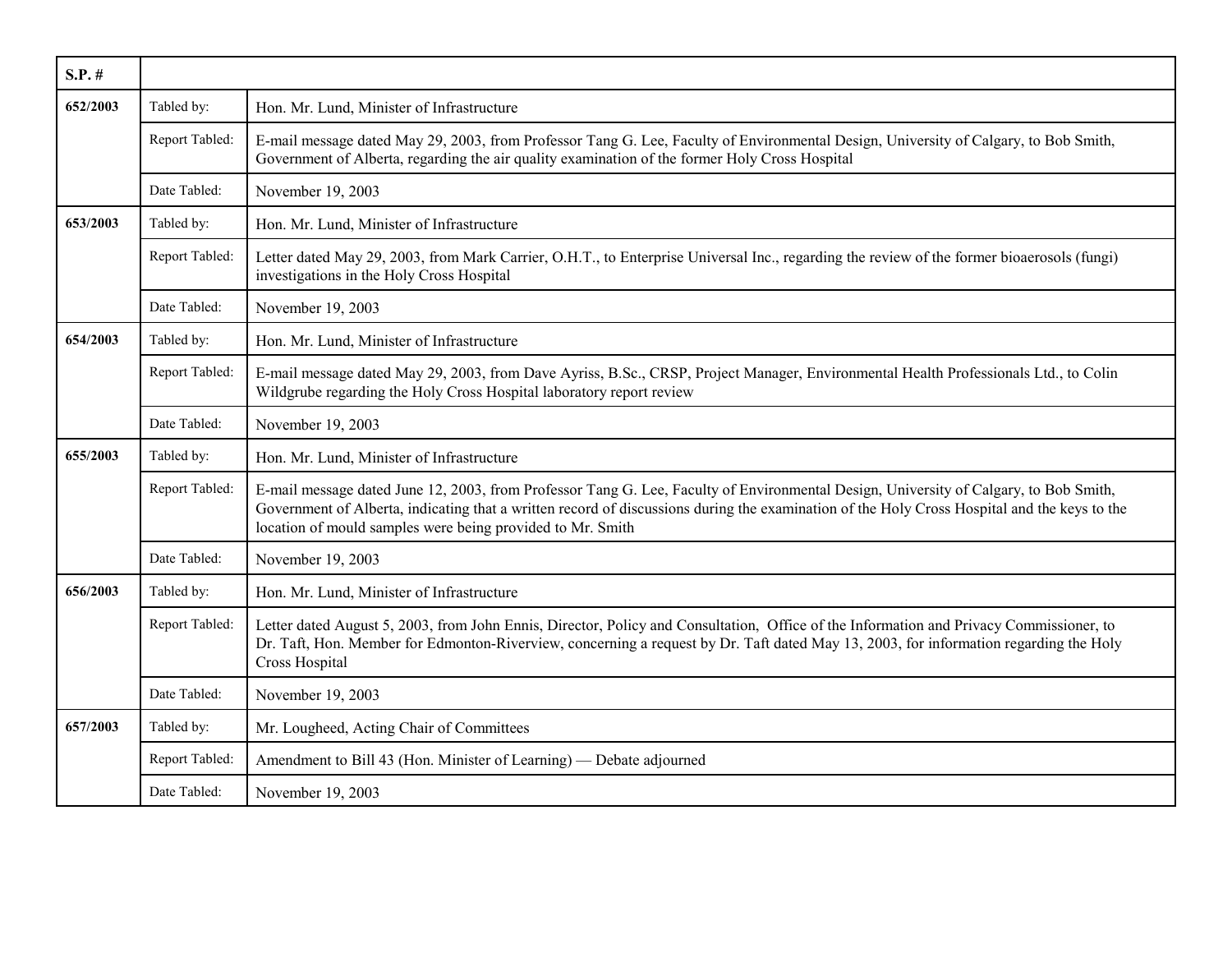| $S.P.$ # |                |                                                                                                                                                                                                                                                                                                  |
|----------|----------------|--------------------------------------------------------------------------------------------------------------------------------------------------------------------------------------------------------------------------------------------------------------------------------------------------|
| 658/2003 | Tabled by:     | Mr. Lougheed, Acting Chair of Committees                                                                                                                                                                                                                                                         |
|          | Report Tabled: | Proposed Tuition Fee Regulations                                                                                                                                                                                                                                                                 |
|          | Date Tabled:   | November 19, 2003                                                                                                                                                                                                                                                                                |
| 659/2003 | Tabled by:     | Mr. McClelland, Acting Chair of Committees                                                                                                                                                                                                                                                       |
|          | Report Tabled: | Amendment to Bill 45 (Hon. Member for Calgary-Lougheed) — Debate adjourned                                                                                                                                                                                                                       |
|          | Date Tabled:   | November 19, 2003                                                                                                                                                                                                                                                                                |
| 660/2003 | Tabled by:     | Mr. Hutton, Chair, Select Standing Committee on the Alberta Heritage Savings Trust Fund                                                                                                                                                                                                          |
|          | Report Tabled: | Report of the Standing Committee on the Alberta Heritage Savings Trust Fund dated September 2003                                                                                                                                                                                                 |
|          | Date Tabled:   | November 20, 2003                                                                                                                                                                                                                                                                                |
| 661/2003 | Tabled by:     | Ms Kryczka, Hon. Member for Calgary-West                                                                                                                                                                                                                                                         |
|          | Report Tabled: | Seniors Advisory Council of Alberta, Annual Report for the Fiscal Year Ended March 31, 2003                                                                                                                                                                                                      |
|          | Date Tabled:   | November 20, 2003                                                                                                                                                                                                                                                                                |
| 662/2003 | Tabled by:     | Hon. Mr. Zwozdesky, Minister of Community Development                                                                                                                                                                                                                                            |
|          | Report Tabled: | Letter dated November 20, 2003, from Hon. Mr. Zwozdesky, Minister of Community Development, to Patrick LaForge, President and Chief<br>Executive Officer, Edmonton Oiler Hockey Club, congratulating the entire Edmonton Oiler Hockey Club on creating the Heritage Classic hockey<br>experience |
|          | Date Tabled:   | November 20, 2003                                                                                                                                                                                                                                                                                |
| 663/2003 | Tabled by:     | Hon. Mr. Smith, Minister of Energy                                                                                                                                                                                                                                                               |
|          | Report Tabled: | Responses to questions raised on May 6, 2003, Department of Energy, 2003-2004 Committee of Supply debate                                                                                                                                                                                         |
|          | Date Tabled:   | November 20, 2003                                                                                                                                                                                                                                                                                |
| 664/2003 | Tabled by:     | Dr. Pannu, Hon. Member for Edmonton-Strathcona                                                                                                                                                                                                                                                   |
|          | Report Tabled: | Letter dated November 20, 2003, from Erica Bullwinkle of Edmonton to Hon. Dr. Oberg, Minister of Learning, expressing concern regarding<br>additional funding for schools in Alberta                                                                                                             |
|          | Date Tabled:   | November 20, 2003                                                                                                                                                                                                                                                                                |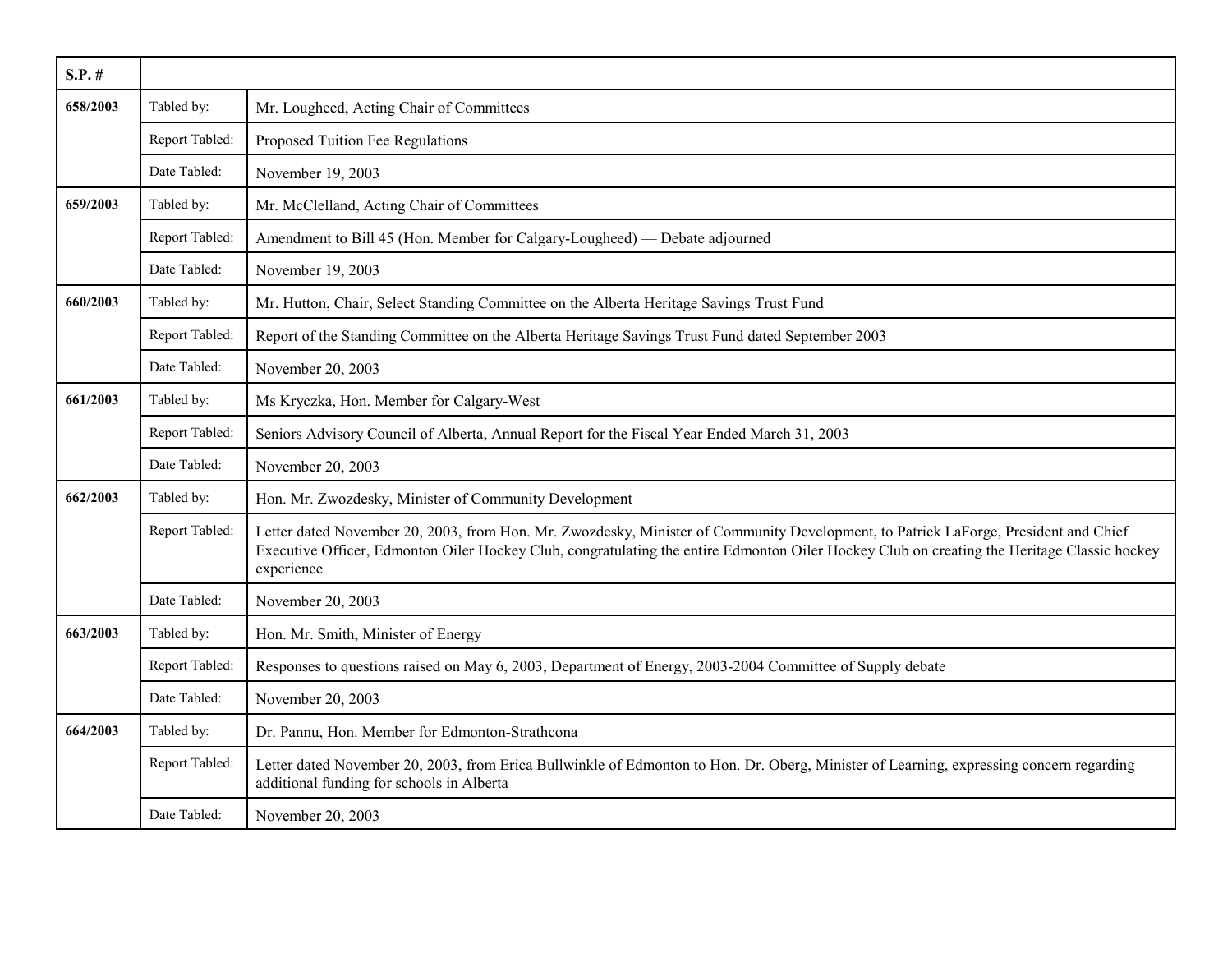| $S.P.$ # |                |                                                                                                                                                                                                                                                                                                        |
|----------|----------------|--------------------------------------------------------------------------------------------------------------------------------------------------------------------------------------------------------------------------------------------------------------------------------------------------------|
| 665/2003 | Tabled by:     | Dr. Pannu, Hon. Member for Edmonton-Strathcona                                                                                                                                                                                                                                                         |
|          | Report Tabled: | Letter dated September 19, 2003, from His Worship Mayor Bill Smith, City of Edmonton, to Hon. Dr. Oberg, Minister of Learning, expressing<br>concern regarding Bill 43, Post-secondary Learning Act, and advising Dr. Oberg of a motion recently passed by Edmonton City Council<br>concerning Bill 43 |
|          | Date Tabled:   | November 20, 2003                                                                                                                                                                                                                                                                                      |
| 666/2003 | Tabled by:     | Ms Carlson, Hon. Member for Edmonton-Ellerslie                                                                                                                                                                                                                                                         |
|          | Report Tabled: | 4 recent letters from Grande Prairie and area residents to Mr. Knight, Hon. Member for Grande Prairie-Smoky, expressing concern regarding the<br>current contract negotiations between the Provincial Health Authorities of Alberta and the United Nurses of Alberta                                   |
|          | Date Tabled:   | November 20, 2003                                                                                                                                                                                                                                                                                      |
| 667/2003 | Tabled by:     | Mr. Mason, Hon. Member for Edmonton-Highlands                                                                                                                                                                                                                                                          |
|          | Report Tabled: | Emergent Resolution ER01-03 dated Fall 2003, passed by Parkland County, requesting the Government abandon and reverse the process of<br>deregulation of utilities                                                                                                                                      |
|          | Date Tabled:   | November 20, 2003                                                                                                                                                                                                                                                                                      |
| 668/2003 | Tabled by:     | Dr. Massey, Hon. Member for Edmonton-Mill Woods                                                                                                                                                                                                                                                        |
|          | Report Tabled: | 7 recent letters from Bonnyville and Cold Lake residents to Mr. Ducharme, Hon. Member for Bonnyville-Cold Lake, expressing concern<br>regarding the current contract negotiations between the Provincial Health Authorities of Alberta and the United Nurses of Alberta                                |
|          | Date Tabled:   | November 20, 2003                                                                                                                                                                                                                                                                                      |
| 669/2003 | Tabled by:     | Mr. Hutton, Hon. Member for Edmonton-Glenora                                                                                                                                                                                                                                                           |
|          | Report Tabled: | Letter, undated, from Mary Dunnigan of Edmonton to Mr. Hutton, Hon. Member for Edmonton-Glenora, expressing concern regarding the<br>Alberta Commission on Learning Report                                                                                                                             |
|          | Date Tabled:   | November 20, 2003                                                                                                                                                                                                                                                                                      |
| 670/2003 | Tabled by:     | Ms Blakeman, Hon. Member for Edmonton-Centre                                                                                                                                                                                                                                                           |
|          | Report Tabled: | Letter, undated, from Colleen Sharpe of Edmonton to Hon. Dr. Oberg, Minister of Learning, expressing concern regarding her \$30,000 student<br>loan                                                                                                                                                    |
|          | Date Tabled:   | November 20, 2003                                                                                                                                                                                                                                                                                      |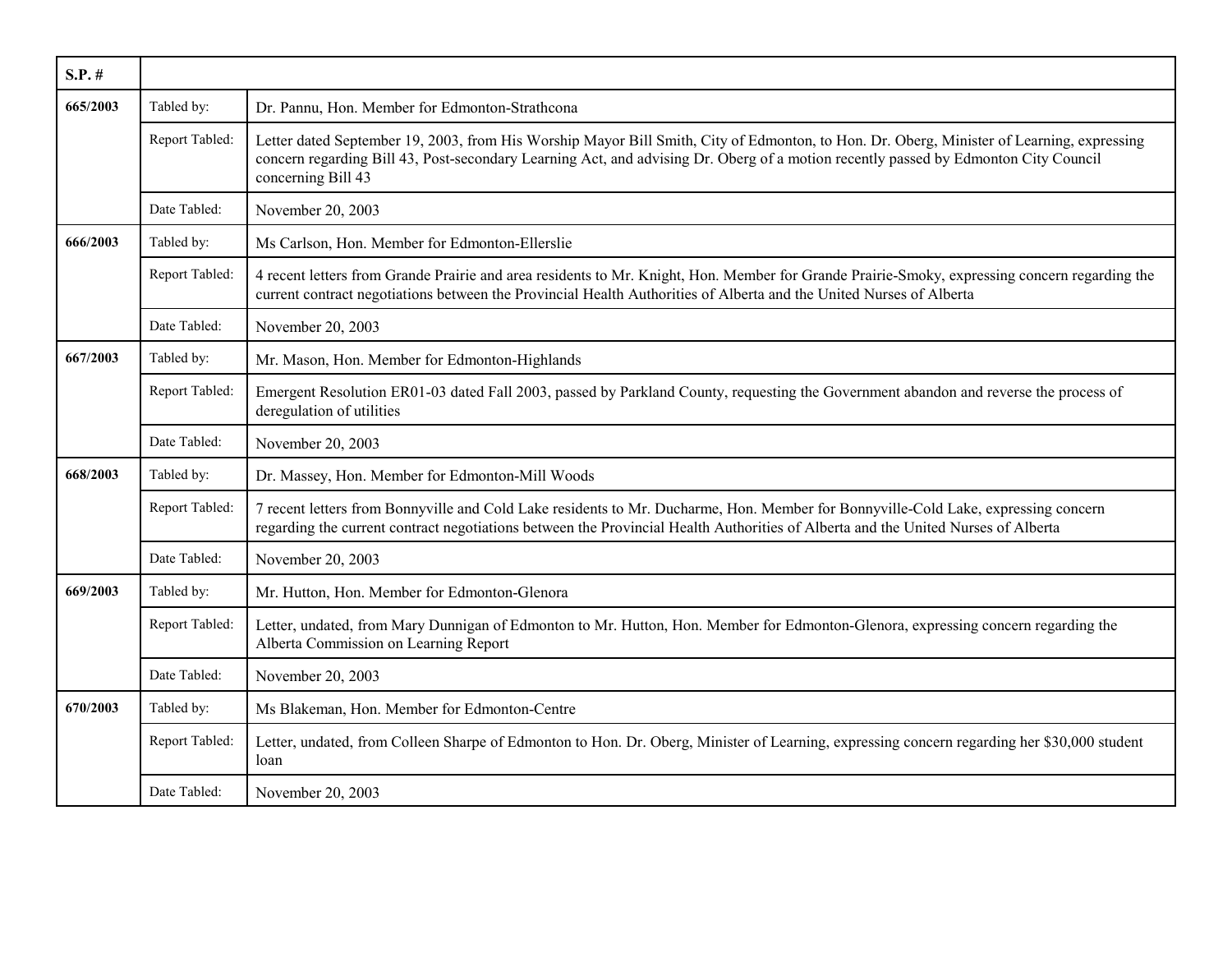| $S.P.$ # |                |                                                                                                                                                                                                                                                                                                                    |
|----------|----------------|--------------------------------------------------------------------------------------------------------------------------------------------------------------------------------------------------------------------------------------------------------------------------------------------------------------------|
| 671/2003 | Tabled by:     | Ms Blakeman, Hon. Member for Edmonton-Centre                                                                                                                                                                                                                                                                       |
|          | Report Tabled: | 4 letters, 1 dated November 8, 2003, from Don Stuike, 3 undated, from Jordan and Justin Lachance and Lyndsie Plowman, Laura Winton, and<br>Michelle Kelly to Hon. Dr. Oberg, Minister of Learning, expressing concern regarding Bill 43, Post-secondary Learning Act                                               |
|          | Date Tabled:   | November 20, 2003                                                                                                                                                                                                                                                                                                  |
| 672/2003 | Tabled by:     | Mr. MacDonald, Hon. Member for Edmonton-Gold Bar                                                                                                                                                                                                                                                                   |
|          | Report Tabled: | Copy of a presentation dated October 15, 2003, entitled "Auto Insurance Review" prepared by Alberta Finance                                                                                                                                                                                                        |
|          | Date Tabled:   | November 20, 2003                                                                                                                                                                                                                                                                                                  |
| 673/2003 | Tabled by:     | Mr. MacDonald, Hon. Member for Edmonton-Gold Bar                                                                                                                                                                                                                                                                   |
|          | Report Tabled: | 4 recent letters from Olds, Didsbury, and Carstairs residents to Mr. Marz, Hon. Member for Olds-Didsbury-Three Hills, expressing concern<br>regarding the current contract negotiations between the Provincial Health Authorities of Alberta and the United Nurses of Alberta                                      |
|          | Date Tabled:   | November 20, 2003                                                                                                                                                                                                                                                                                                  |
| 674/2003 | Tabled by:     | Dr. Taft, Hon. Member for Edmonton-Riverview                                                                                                                                                                                                                                                                       |
|          | Report Tabled: | Background document, undated, entitled "A Liberal Vision for the Health of Albertans" with attached report, undated, entitled "Alberta Liberal<br>Plan for Health Care" both prepared by the Alberta Liberal Opposition                                                                                            |
|          | Date Tabled:   | November 20, 2003                                                                                                                                                                                                                                                                                                  |
| 675/2003 | Tabled by:     | Dr. Taft, Hon. Member for Edmonton-Riverview                                                                                                                                                                                                                                                                       |
|          | Report Tabled: | 13 recent letters and 1 e-mail message dated November 4, 2003, from Albertans to Dr. Taft, Hon. Member for Edmonton-Riverview, expressing<br>concern regarding the nursing shortage and the current contract negotiations between the Provincial Health Authorities of Alberta and the United<br>Nurses of Alberta |
|          | Date Tabled:   | November 20, 2003                                                                                                                                                                                                                                                                                                  |
| 676/2003 | Tabled by:     | Mr. Tannas, Deputy Speaker of the Legislative Assembly                                                                                                                                                                                                                                                             |
|          | Report Tabled: | Brochure dated Fall 2003, entitled "Page Biographies, Legislative Assembly of Alberta, 25th Legislature, 3rd Session" prepared by Visitor,<br>Ceremonial and Security Services, Legislative Assembly of Alberta                                                                                                    |
|          | Date Tabled:   | November 20, 2003                                                                                                                                                                                                                                                                                                  |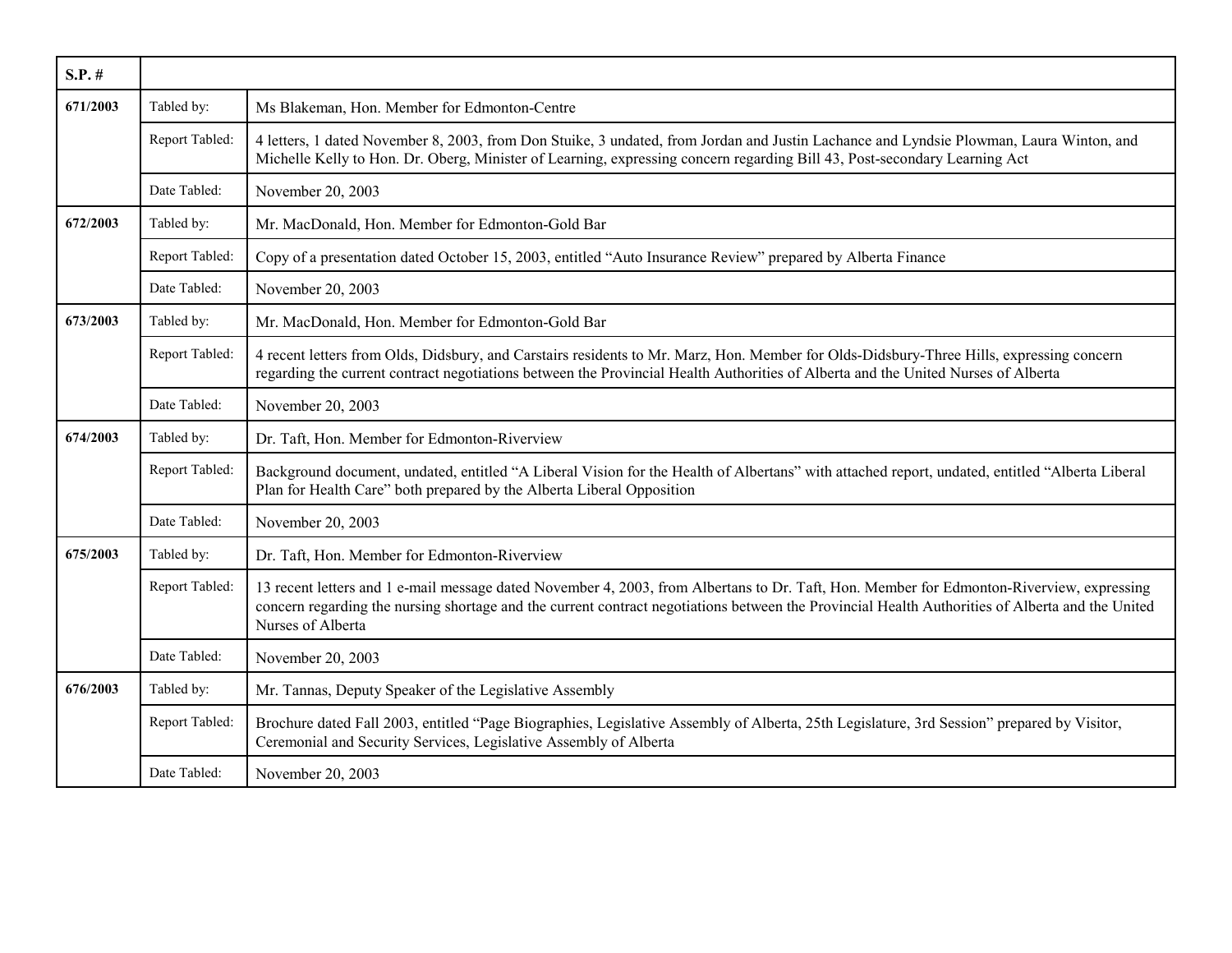| $S.P.$ # |                |                                                                                                                                                                                                                                                                                                                                                                      |
|----------|----------------|----------------------------------------------------------------------------------------------------------------------------------------------------------------------------------------------------------------------------------------------------------------------------------------------------------------------------------------------------------------------|
| 677/2003 | Tabled by:     | Mrs. Tarchuk, Chair, Select Special Ethics Commissioner and Ombudsman Search Committee                                                                                                                                                                                                                                                                               |
|          | Report Tabled: | Report of the Select Special Ethics Commissioner and Ombudsman Search Committee - Part Two, dated June 10, 2003, recommending the<br>appointment of G.B. (Gord) Button as Ombudsman                                                                                                                                                                                  |
|          | Date Tabled:   | November 24, 2003                                                                                                                                                                                                                                                                                                                                                    |
| 678/2003 | Tabled by:     | Mrs. Ady, Hon. Member for Calgary-Shaw                                                                                                                                                                                                                                                                                                                               |
|          | Report Tabled: | Petition signed by 165 Albertans expressing disagreement with the Government's handling of the long-term care accommodation rate increase                                                                                                                                                                                                                            |
|          | Date Tabled:   | November 24, 2003                                                                                                                                                                                                                                                                                                                                                    |
| 679/2003 | Tabled by:     | Mrs. O'Neill, Hon. Member for St. Albert                                                                                                                                                                                                                                                                                                                             |
|          | Report Tabled: | Letter dated November 7, 2003, from Sandra R. Lowe, B.Ed., to Mrs. O'Neill, Hon. Member for St. Albert, commenting on some of the Learning<br>Commission's recommendations                                                                                                                                                                                           |
|          | Date Tabled:   | November 24, 2003                                                                                                                                                                                                                                                                                                                                                    |
| 680/2003 | Tabled by:     | Dr. Pannu, Hon. Member for Edmonton-Strathcona                                                                                                                                                                                                                                                                                                                       |
|          | Report Tabled: | Letter dated July 16, 2003, from Jerry Pitts, Chairman, COSA (Coalition of Seniors Advocates), to Hon. Mr. Klein, Premier, expressing concern<br>regarding the Government's policies surrounding seniors, homeless people, and the disabled population                                                                                                               |
|          | Date Tabled:   | November 24, 2003                                                                                                                                                                                                                                                                                                                                                    |
| 681/2003 | Tabled by:     | Dr. Pannu, Hon. Member for Edmonton-Strathcona                                                                                                                                                                                                                                                                                                                       |
|          | Report Tabled: | Letter dated November 24, 2003, from Melanee Thomas, Executive Director, CAUS (Council of Alberta University Students), and Brett Bergie,<br>Provincial Director, ACTISEC (Alberta College and Technical Institute Student Executive Council), to Hon. Dr. Oberg, Minister of Learning,<br>commenting on proposed amendments to Bill 43, Post-secondary Learning Act |
|          | Date Tabled:   | November 24, 2003                                                                                                                                                                                                                                                                                                                                                    |
| 682/2003 | Tabled by:     | Ms Carlson, Hon. Member for Edmonton-Ellerslie, on behalf of Dr. Nicol, Hon. Leader of the Official Opposition                                                                                                                                                                                                                                                       |
|          | Report Tabled: | Letter, undated, from Doreen Purcell of Thorsby to Dr. Nicol, Hon. Leader of the Official Opposition, expressing concern regarding the current<br>contract negotiations between the Provincial Health Authorities of Alberta and the United Nurses of Alberta                                                                                                        |
|          | Date Tabled:   | November 24, 2003                                                                                                                                                                                                                                                                                                                                                    |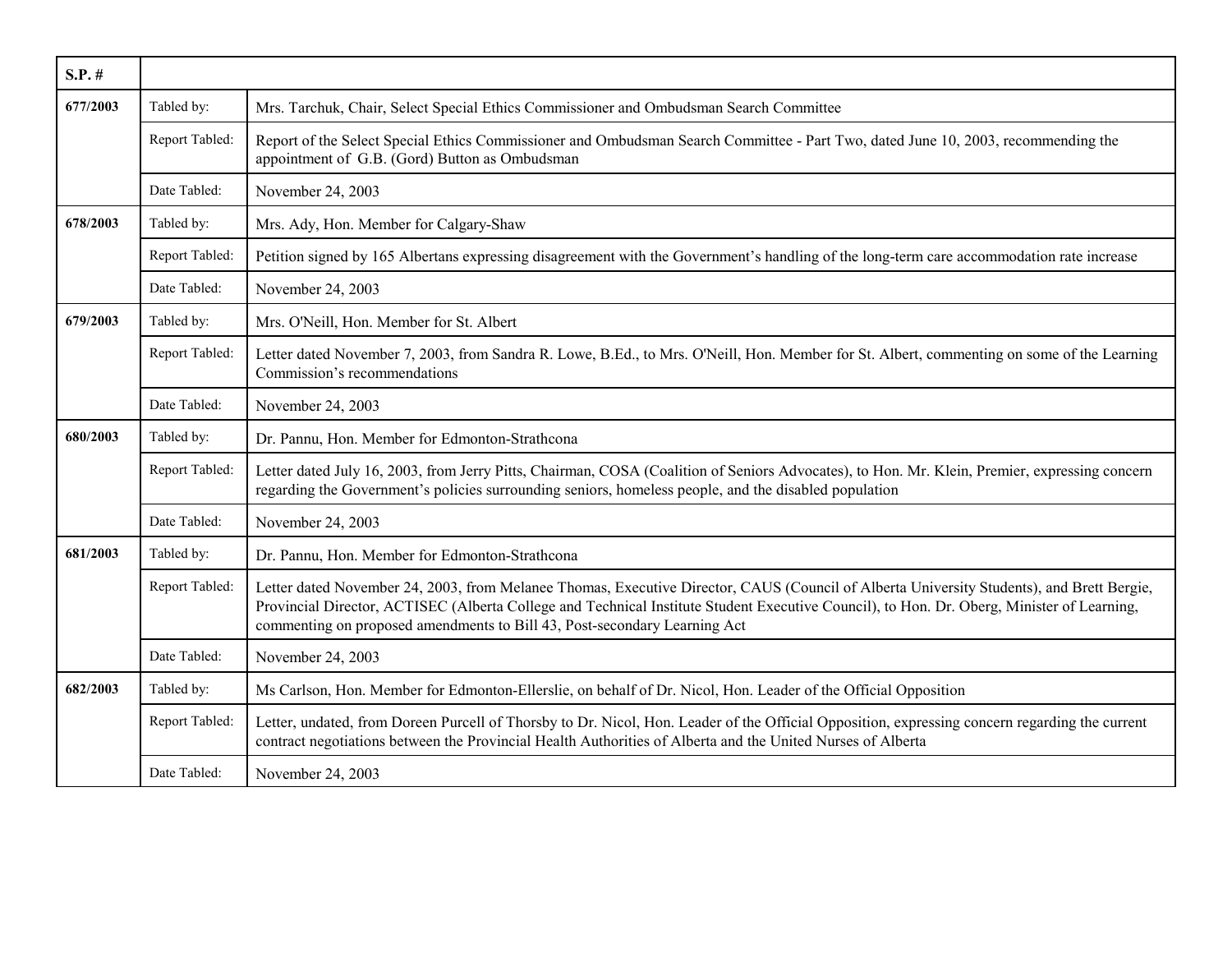| $S.P.$ # |                |                                                                                                                                                                                                                                                                                                                                                                                                                                                                                                      |
|----------|----------------|------------------------------------------------------------------------------------------------------------------------------------------------------------------------------------------------------------------------------------------------------------------------------------------------------------------------------------------------------------------------------------------------------------------------------------------------------------------------------------------------------|
| 683/2003 | Tabled by:     | Ms Carlson, Hon. Member for Edmonton-Ellerslie                                                                                                                                                                                                                                                                                                                                                                                                                                                       |
|          | Report Tabled: | Letter dated October 8, 2003, from Sandra Brayer of Edmonton to Ms Carlson, Hon. Member for Edmonton-Ellerslie, expressing concern<br>regarding the current contract negotiations between the Provincial Health Authorities of Alberta and the United Nurses of Alberta                                                                                                                                                                                                                              |
|          | Date Tabled:   | November 24, 2003                                                                                                                                                                                                                                                                                                                                                                                                                                                                                    |
| 684/2003 | Tabled by:     | Dr. Massey, Hon. Member for Edmonton-Mill Woods                                                                                                                                                                                                                                                                                                                                                                                                                                                      |
|          | Report Tabled: | 4 recent letters from registered nurses Denise Joel of Fort Macleod, and Gerry Laing, Tracy Mitchell, and Linda Brown, all of Claresholm, to<br>Hon. Mr. Coutts, Minister of Government Services, expressing concern regarding the current contract negotiations between the Provincial Health<br>Authorities of Alberta and the United Nurses of Alberta, and in particular the recommendation granting the Provincial Health Authorities the<br>ability to reassign nurses to different facilities |
|          | Date Tabled:   | November 24, 2003                                                                                                                                                                                                                                                                                                                                                                                                                                                                                    |
| 685/2003 | Tabled by:     | Mr. MacDonald, Hon. Member for Edmonton-Gold Bar                                                                                                                                                                                                                                                                                                                                                                                                                                                     |
|          | Report Tabled: | E-mail message dated September 25, 2003, from Barry Wiens of Calgary to several Members of the Legislative Assembly expressing<br>disagreement with the structure of natural gas rebates                                                                                                                                                                                                                                                                                                             |
|          | Date Tabled:   | November 24, 2003                                                                                                                                                                                                                                                                                                                                                                                                                                                                                    |
| 686/2003 | Tabled by:     | Mr. MacDonald, Hon. Member for Edmonton-Gold Bar                                                                                                                                                                                                                                                                                                                                                                                                                                                     |
|          | Report Tabled: | 3 recent letters from Karen L. Wolgemuth, Don Cytko, and Sheila Coulser, all of Edmonton to Mr. MacDonald, Hon. Member for Edmonton-<br>Gold Bar, expressing concern regarding the current contract negotiations between the Provincial Health Authorities of Alberta and the United<br>Nurses of Alberta, and in particular the recommendation granting the Provincial Health Authorities the ability to reassign nurses to different<br>facilities                                                 |
|          | Date Tabled:   | November 24, 2003                                                                                                                                                                                                                                                                                                                                                                                                                                                                                    |
| 687/2003 | Tabled by:     | Mr. Bonner, Hon. Member for Edmonton-Glengarry                                                                                                                                                                                                                                                                                                                                                                                                                                                       |
|          | Report Tabled: | 2 recent letters from registered nurses Diana Choma of Edmonton and Anita Ashmore of Thorsby to Mr. Bonner, Hon. Member for Edmonton-<br>Glengarry, expressing concern regarding the current contract negotiations between the Provincial Health Authorities of Alberta and the United<br>Nurses of Alberta                                                                                                                                                                                          |
|          | Date Tabled:   | November 24, 2003                                                                                                                                                                                                                                                                                                                                                                                                                                                                                    |
| 688/2003 | Tabled by:     | Dr. Taft, Hon. Member for Edmonton-Riverview                                                                                                                                                                                                                                                                                                                                                                                                                                                         |
|          | Report Tabled: | Letter dated October 27, 2003, from Gerald Zagrosh, President, Pain Elimination and Tissue Regeneration Clinic, to Dr. Taft, Hon. Member for<br>Edmonton-Riverview, and attached document guaranteeing the Clinic's ability to eliminate hip and knee pain                                                                                                                                                                                                                                           |
|          | Date Tabled:   | November 24, 2003                                                                                                                                                                                                                                                                                                                                                                                                                                                                                    |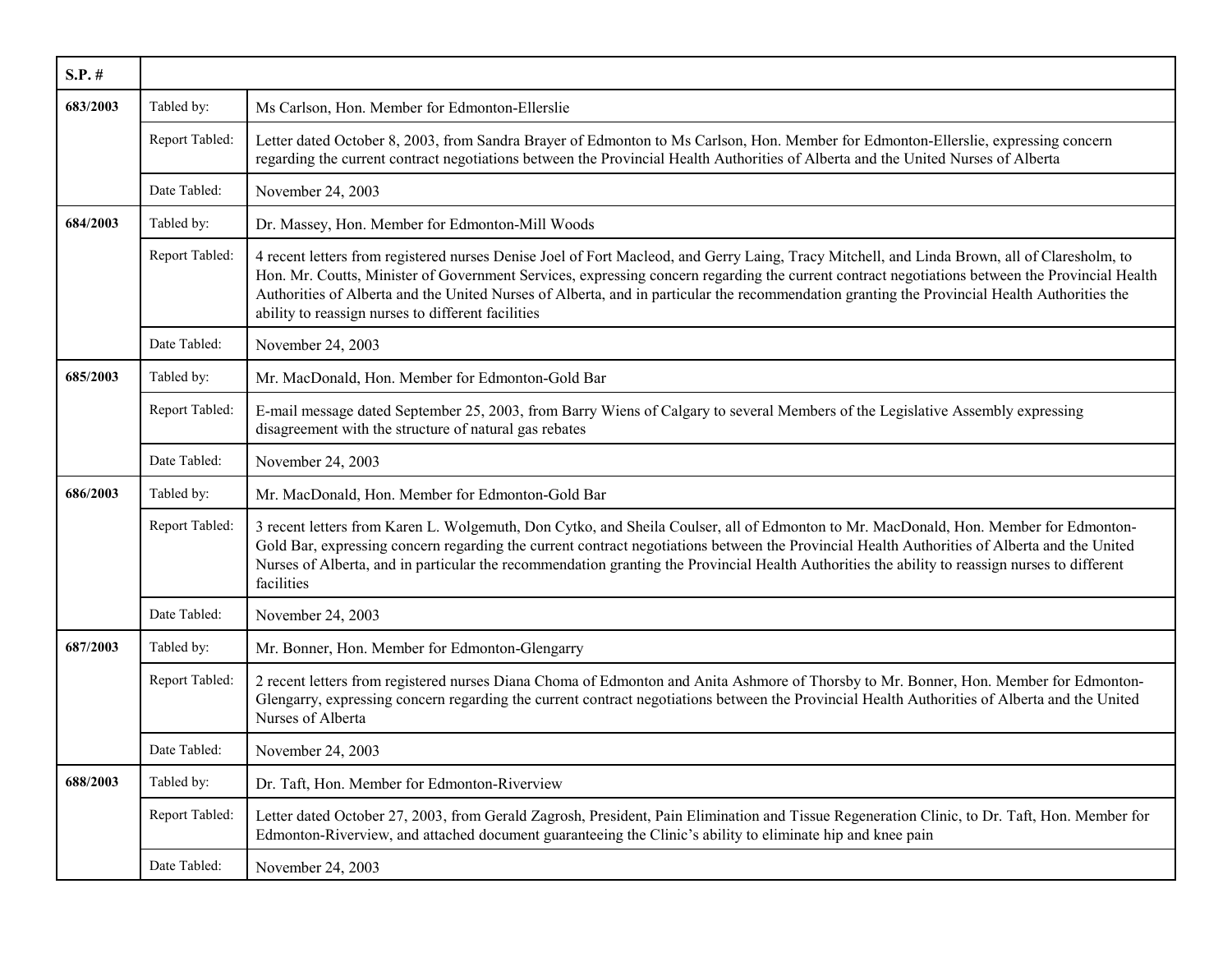| $S.P.$ # |                |                                                                                                                                                                                                                                                                |
|----------|----------------|----------------------------------------------------------------------------------------------------------------------------------------------------------------------------------------------------------------------------------------------------------------|
| 689/2003 | Tabled by:     | Dr. Taft, Hon. Member for Edmonton-Riverview                                                                                                                                                                                                                   |
|          | Report Tabled: | E-mail message dated October 9, 2003, from Karen Ferrari to Hon. Dr. Oberg, Minister of Learning, reiterating and expanding on comments<br>made by Ms Ferrari during a meeting with Dr. Oberg on October 9, 2003, concerning the Learning Commission's Report  |
|          | Date Tabled:   | November 24, 2003                                                                                                                                                                                                                                              |
| 690/2003 | Tabled by:     | Dr. Taft, Hon. Member for Edmonton-Riverview                                                                                                                                                                                                                   |
|          | Report Tabled: | E-mail message dated May 20, 2003, from Dr. Adrienne Wiebe of Edmonton to Hon. Mr. Klein, Premier, expressing concern regarding the long-<br>term impact of the Government's policies and programs in the areas of education, health care, and social services |
|          | Date Tabled:   | November 24, 2003                                                                                                                                                                                                                                              |
| 691/2003 | Tabled by:     | Dr. Taft, Hon. Member for Edmonton-Riverview                                                                                                                                                                                                                   |
|          | Report Tabled: | E-mail message dated May 17, 2003, from Susan Hannon of Edmonton to Hon. Mr. Klein, Premier, expressing concern regarding a lack of<br>education funding for primary and secondary schools                                                                     |
|          | Date Tabled:   | November 24, 2003                                                                                                                                                                                                                                              |
| 692/2003 | Tabled by:     | Mr. Mason, Hon. Member for Edmonton-Highlands                                                                                                                                                                                                                  |
|          | Report Tabled: | E-mail message dated November 22, 2003, from Kevin Sommer to Hon. Mr. Smith, Minister of Energy, urging the Government to regulate the<br>natural gas and power industries                                                                                     |
|          | Date Tabled:   | November 24, 2003                                                                                                                                                                                                                                              |
| 693/2003 | Tabled by:     | Mrs. Jablonski, Hon. Member for Red Deer-North                                                                                                                                                                                                                 |
|          | Report Tabled: | 146 recent letters from Albertans expressing support for the restoration of the Michener Administration Building which was recently damaged by<br>fire                                                                                                         |
|          | Date Tabled:   | November 24, 2003                                                                                                                                                                                                                                              |
| 694/2003 | Tabled by:     | Mr. Cenaiko, Hon. Member for Calgary-Buffalo                                                                                                                                                                                                                   |
|          | Report Tabled: | 60 letters from Edmonton residents and 86 letters from Calgary residents to Mr. Cenaiko, Hon. Member for Calgary-Buffalo, expressing support<br>for Bill 206, Traffic Safety (Seizure of Vehicles in Prostitution Related Offences) Amendment Act, 2003        |
|          | Date Tabled:   | November 24, 2003                                                                                                                                                                                                                                              |
| 695/2003 | Tabled by:     | Hon. Dr. Oberg, Minister of Learning                                                                                                                                                                                                                           |
|          | Report Tabled: | 105 postcards signed by Albertans to Hon. Dr. Oberg, Minister of Learning, requesting support for school library and literacy programs                                                                                                                         |
|          | Date Tabled:   | November 25, 2003                                                                                                                                                                                                                                              |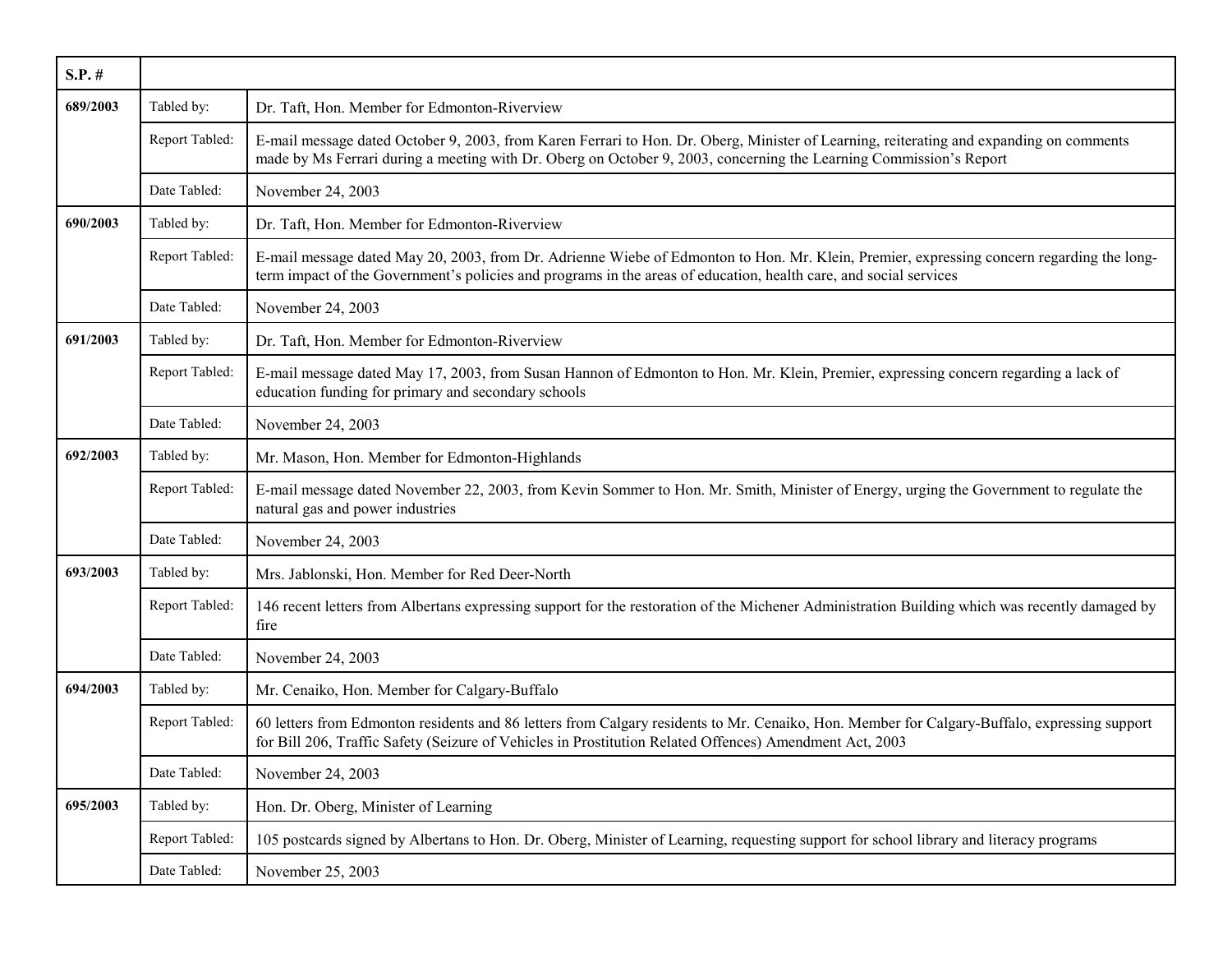| $S.P.$ # |                |                                                                                                                                                                                                                                                             |
|----------|----------------|-------------------------------------------------------------------------------------------------------------------------------------------------------------------------------------------------------------------------------------------------------------|
| 696/2003 | Tabled by:     | Hon. Dr. Oberg, Minister of Learning                                                                                                                                                                                                                        |
|          | Report Tabled: | Letter dated November 25, 2003, from Philip G. Ponting, Q.C., Chairman, Board of Governors, Banff Centre, to Hon. Dr. Oberg, Minister of<br>Learning, expressing support for Bill 43, Post-secondary Learning Act and its proposed amendments               |
|          | Date Tabled:   | November 25, 2003                                                                                                                                                                                                                                           |
| 697/2003 | Tabled by:     | Hon. Dr. Oberg, Minister of Learning                                                                                                                                                                                                                        |
|          | Report Tabled: | Letter dated November 25, 2003, from W.A. Shaw, Ph.D., President, Northern Alberta Institute of Technology (NAIT), to Hon. Dr. Oberg,<br>Minister of Learning, expressing support for Bill 43, Post-secondary Learning Act and its proposed amendments      |
|          | Date Tabled:   | November 25, 2003                                                                                                                                                                                                                                           |
| 698/2003 | Tabled by:     | Hon. Dr. Oberg, Minister of Learning                                                                                                                                                                                                                        |
|          | Report Tabled: | Letter dated November 25, 2003, from William H. Cade, Ph.D., President and Vice-Chancellor, University of Lethbridge, to Hon. Dr. Oberg,<br>Minister of Learning, expressing support for Bill 43, Post-secondary Learning Act and its proposed amendments   |
|          | Date Tabled:   | November 25, 2003                                                                                                                                                                                                                                           |
| 699/2003 | Tabled by:     | Hon. Dr. Oberg, Minister of Learning                                                                                                                                                                                                                        |
|          | Report Tabled: | Letter dated November 25, 2003, from Harvey P. Weingarten, President and Vice-Chancellor, University of Calgary, to Hon. Dr. Oberg,<br>Minister of Learning, expressing support for Bill 43, Post-secondary Learning Act and its proposed amendments        |
|          | Date Tabled:   | November 25, 2003                                                                                                                                                                                                                                           |
| 700/2003 | Tabled by:     | Hon. Dr. Oberg, Minister of Learning                                                                                                                                                                                                                        |
|          | Report Tabled: | Letter dated November 25, 2003, from Roderick D. Fraser, Ph.D., President, University of Alberta, to Hon. Dr. Oberg, Minister of Learning,<br>expressing support for Bill 43, Post-secondary Learning Act and its proposed amendments                       |
|          | Date Tabled:   | November 25, 2003                                                                                                                                                                                                                                           |
| 701/2003 | Tabled by:     | Hon. Dr. Oberg, Minister of Learning                                                                                                                                                                                                                        |
|          | Report Tabled: | Letter dated November 25, 2003, from Pam MacGillivray, Chair, Alberta Association of Colleges and Technical Institutes, to Hon. Dr. Oberg,<br>Minister of Learning, expressing support for Bill 43, Post-secondary Learning Act and its proposed amendments |
|          | Date Tabled:   | November 25, 2003                                                                                                                                                                                                                                           |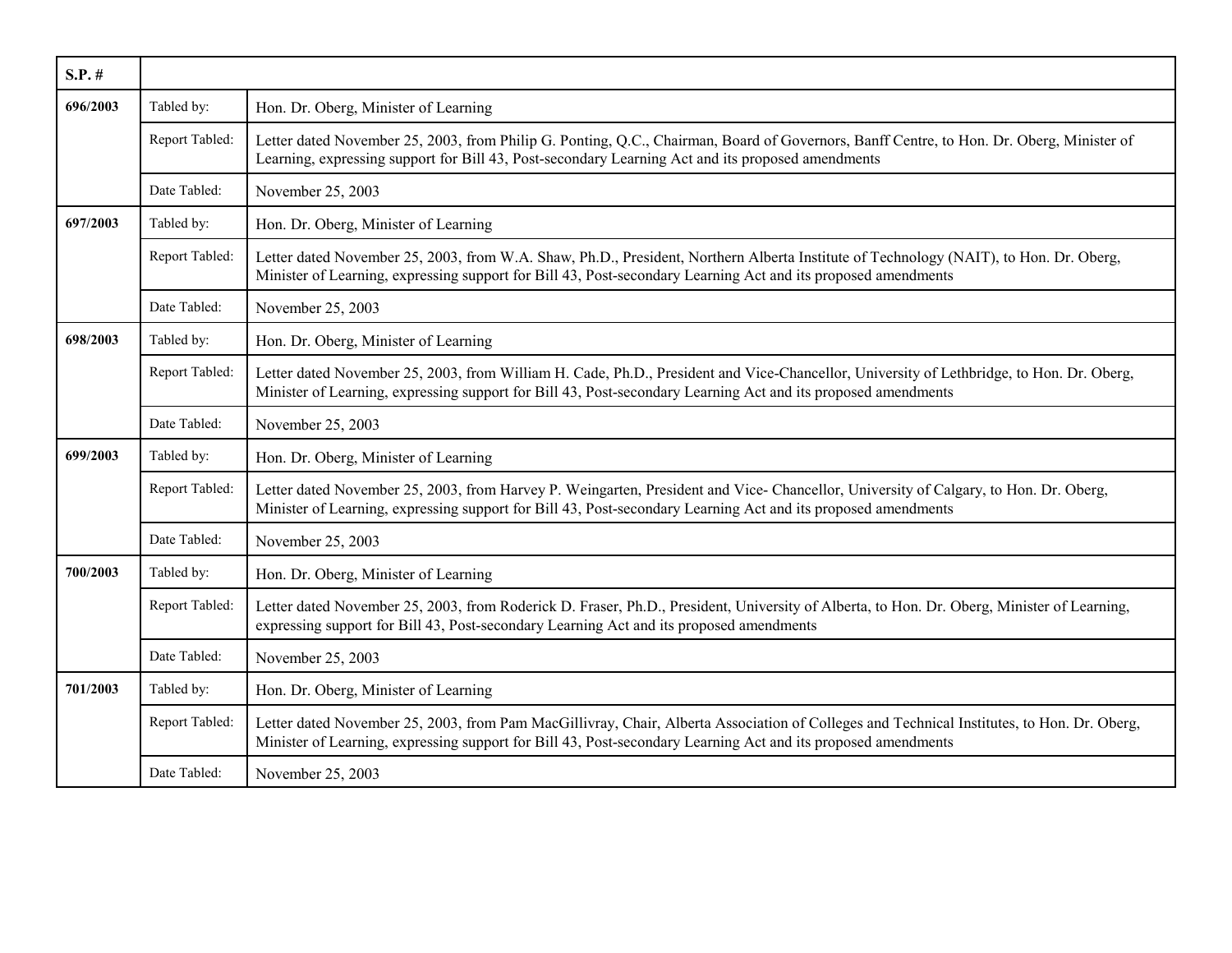| $S.P.$ # |                |                                                                                                                                                                                                                                                                               |
|----------|----------------|-------------------------------------------------------------------------------------------------------------------------------------------------------------------------------------------------------------------------------------------------------------------------------|
| 702/2003 | Tabled by:     | Hon. Dr. Oberg, Minister of Learning                                                                                                                                                                                                                                          |
|          | Report Tabled: | Letter dated November 25, 2003, from D'Arcy L. Levesque, Chair, Board of Governors, Alberta College of Art and Design, to Hon. Dr. Oberg,<br>Minister of Learning, expressing support for Bill 43, Post-secondary Learning Act and its proposed amendments                    |
|          | Date Tabled:   | November 25, 2003                                                                                                                                                                                                                                                             |
| 703/2003 | Tabled by:     | Hon. Dr. Oberg, Minister of Learning                                                                                                                                                                                                                                          |
|          | Report Tabled: | Letter dated November 25, 2003, from Irene Lewis, President and Chief Executive Officer, Southern Alberta Institute of Technology (SAIT), to<br>Hon. Dr. Oberg, Minister of Learning, expressing support for Bill 43, Post-secondary Learning Act and its proposed amendments |
|          | Date Tabled:   | November 25, 2003                                                                                                                                                                                                                                                             |
| 704/2003 | Tabled by:     | Hon. Dr. Oberg, Minister of Learning                                                                                                                                                                                                                                          |
|          | Report Tabled: | Letter dated November 25, 2003, from Dr. Wayne Shillington, President, NorQuest College, to Hon. Dr. Oberg, Minister of Learning, expressing<br>support for Bill 43, Post-secondary Learning Act and its proposed amendments                                                  |
|          | Date Tabled:   | November 25, 2003                                                                                                                                                                                                                                                             |
| 705/2003 | Tabled by:     | Hon. Dr. Oberg, Minister of Learning                                                                                                                                                                                                                                          |
|          | Report Tabled: | Letter dated November 25, 2003, from Dr. Mark Lee, President and Chief Executive Officer, Lakeland College, to Hon. Dr. Oberg, Minister of<br>Learning, expressing support for Bill 43, Post-secondary Learning Act and its proposed amendments                               |
|          | Date Tabled:   | November 25, 2003                                                                                                                                                                                                                                                             |
| 706/2003 | Tabled by:     | Hon. Dr. Oberg, Minister of Learning                                                                                                                                                                                                                                          |
|          | Report Tabled: | Letter dated November 25, 2003, from Terry N. Brekko, Chair, Board of Governors, Medicine Hat College, to Hon. Dr. Oberg, Minister of<br>Learning, expressing support for Bill 43, Post-secondary Learning Act and its proposed amendments                                    |
|          | Date Tabled:   | November 25, 2003                                                                                                                                                                                                                                                             |
| 707/2003 | Tabled by:     | Hon. Dr. Oberg, Minister of Learning                                                                                                                                                                                                                                          |
|          | Report Tabled: | Letter dated November 25, 2003, from Donna J. Allan, Ph.D., President and Chief Executive Officer, Lethbridge Community College, to Hon.<br>Dr. Oberg, Minister of Learning, expressing support for Bill 43, Post-secondary Learning Act and its proposed amendments          |
|          | Date Tabled:   | November 25, 2003                                                                                                                                                                                                                                                             |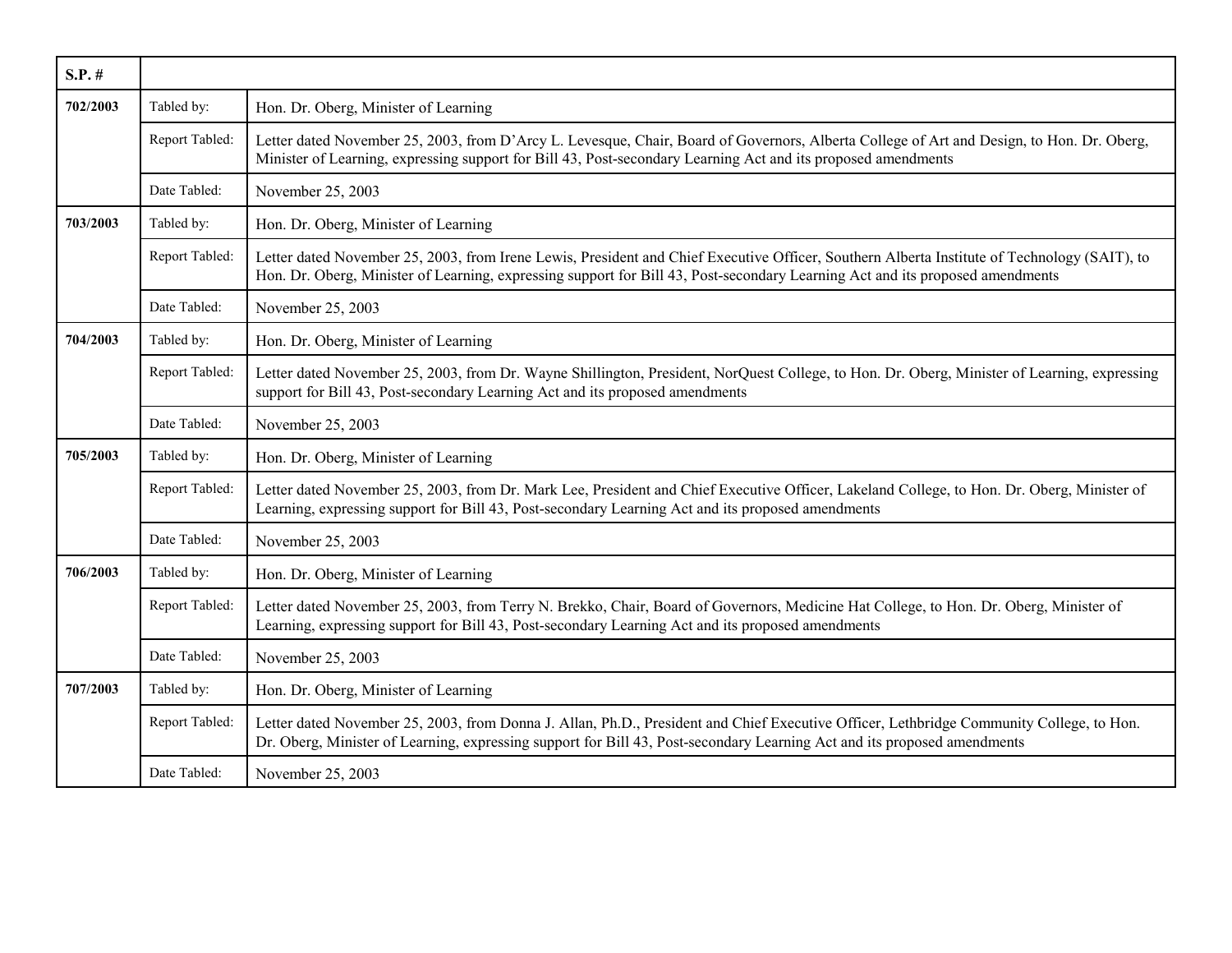| $S.P.$ # |                |                                                                                                                                                                                                                                                           |
|----------|----------------|-----------------------------------------------------------------------------------------------------------------------------------------------------------------------------------------------------------------------------------------------------------|
| 708/2003 | Tabled by:     | Hon. Dr. Oberg, Minister of Learning                                                                                                                                                                                                                      |
|          | Report Tabled: | Letter dated November 25, 2003, from Frank Lovsin, Board Chair, Fairview College, to Hon. Dr. Oberg, Minister of Learning, expressing<br>support for Bill 43, Post-secondary Learning Act and its proposed amendments                                     |
|          | Date Tabled:   | November 25, 2003                                                                                                                                                                                                                                         |
| 709/2003 | Tabled by:     | Hon. Dr. Oberg, Minister of Learning                                                                                                                                                                                                                      |
|          | Report Tabled: | Letter dated November 25, 2003, from Sharon Carry, President and Chief Executive Officer, Bow Valley College, to Hon. Dr. Oberg, Minister of<br>Learning, expressing support for Bill 43, Post-secondary Learning Act and its proposed amendments         |
|          | Date Tabled:   | November 25, 2003                                                                                                                                                                                                                                         |
| 710/2003 | Tabled by:     | Hon. Dr. Oberg, Minister of Learning                                                                                                                                                                                                                      |
|          | Report Tabled: | Letter dated November 25, 2003, from James S. Henderson, President and Chief Executive Officer, Grande Prairie Regional College, to Hon.<br>Dr. Oberg, Minister of Learning, expressing support for Bill 43, Post-secondary Learning Act                  |
|          | Date Tabled:   | November 25, 2003                                                                                                                                                                                                                                         |
| 711/2003 | Tabled by:     | Hon. Dr. Oberg, Minister of Learning                                                                                                                                                                                                                      |
|          | Report Tabled: | Letter dated November 25, 2003, from Dave Marshall, Ph.D., President, Mount Royal College, to Hon. Dr. Oberg, Minister of Learning,<br>expressing support for Bill 43, Post-secondary Learning Act                                                        |
|          | Date Tabled:   | November 25, 2003                                                                                                                                                                                                                                         |
| 712/2003 | Tabled by:     | Hon. Dr. Oberg, Minister of Learning                                                                                                                                                                                                                      |
|          | Report Tabled: | Letter dated November 25, 2003, from Dan Vandermeulen, President and Chief Executive Officer, Northern Lakes College, to Hon. Dr. Oberg,<br>Minister of Learning, expressing support for Bill 43, Post-secondary Learning Act and its proposed amendments |
|          | Date Tabled:   | November 25, 2003                                                                                                                                                                                                                                         |
| 713/2003 | Tabled by:     | Hon. Mr. Hancock, Minister of Justice and Attorney General                                                                                                                                                                                                |
|          | Report Tabled: | Alberta Law Foundation, Thirtieth Annual Report, 2003 (Fiscal Year Ended March 31st)                                                                                                                                                                      |
|          | Date Tabled:   | November 25, 2003                                                                                                                                                                                                                                         |
| 714/2003 | Tabled by:     | Mr. Masyk, Hon. Member for Edmonton-Norwood                                                                                                                                                                                                               |
|          | Report Tabled: | Letter dated October 23, 2003, from Donna Shannon of Edmonton to Mr. Masyk, Hon. Member for Edmonton-Norwood, expressing concern and<br>offering recommendations regarding the Learning Commission Report released on October 7, 2003                     |
|          | Date Tabled:   | November 25, 2003                                                                                                                                                                                                                                         |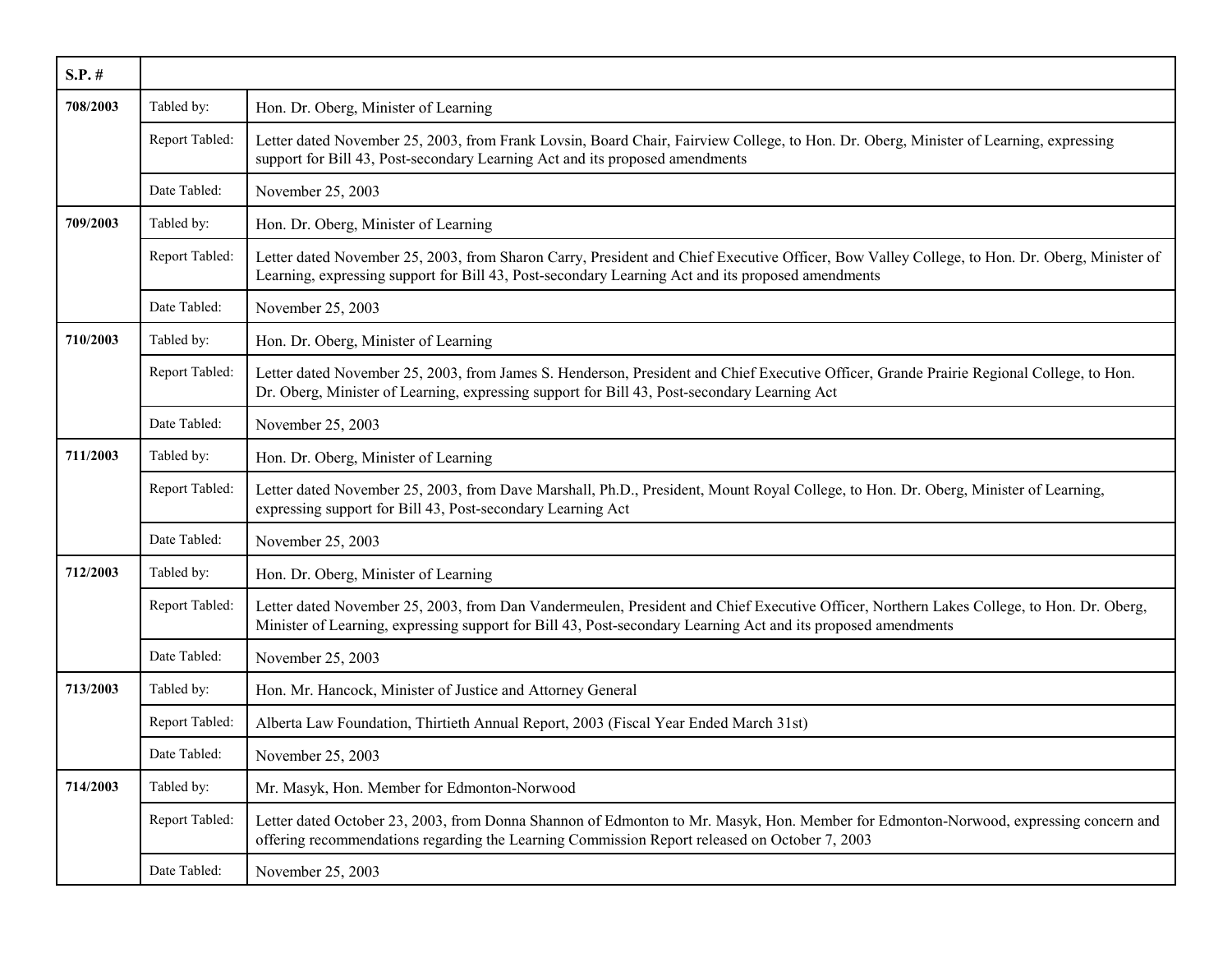| $S.P.$ # |                |                                                                                                                                                                                                                                                                                                                                                                                    |
|----------|----------------|------------------------------------------------------------------------------------------------------------------------------------------------------------------------------------------------------------------------------------------------------------------------------------------------------------------------------------------------------------------------------------|
| 715/2003 | Tabled by:     | Ms Blakeman, Hon. Member for Edmonton-Centre                                                                                                                                                                                                                                                                                                                                       |
|          | Report Tabled: | Letter dated November 12, 2003, from Martin J. Linvolve, Senior Sales Manager, Shaw Conference Centre, to Ms Blakeman, Hon. Member for<br>Edmonton-Centre, expressing concern that the recommendation of the Learning Commission Report eliminating all teachers' conventions will<br>have a serious economic impact on the Shaw Conference Centre and hotels in downtown Edmonton |
|          | Date Tabled:   | November 25, 2003                                                                                                                                                                                                                                                                                                                                                                  |
| 716/2003 | Tabled by:     | Ms Blakeman, Hon. Member for Edmonton-Centre                                                                                                                                                                                                                                                                                                                                       |
|          | Report Tabled: | 6 recent letters from Duncan Taylor, Samantha Power, Amy Binder, Chris Wudarck, Morgan Smith, and Laulie Savard to Hon. Dr. Oberg,<br>Minister of Learning, and Hon. Mr. Klein, Premier, expressing concern regarding Bill 43, Post-secondary Learning Act                                                                                                                         |
|          | Date Tabled:   | November 25, 2003                                                                                                                                                                                                                                                                                                                                                                  |
| 717/2003 | Tabled by:     | Mr. Bonner, Hon. Member for Edmonton-Glengarry                                                                                                                                                                                                                                                                                                                                     |
|          | Report Tabled: | Letter dated October 8, 2003, from Sandi Johnson, R.N., B.N., of Calgary to Mrs. Ady, Hon. Member for Calgary-Shaw, expressing concern<br>regarding the current contract negotiations between the Provincial Health Authorities of Alberta and the United Nurses of Alberta                                                                                                        |
|          | Date Tabled:   | November 25, 2003                                                                                                                                                                                                                                                                                                                                                                  |
| 718/2003 | Tabled by:     | Mr. MacDonald, Hon. Member for Edmonton-Gold Bar                                                                                                                                                                                                                                                                                                                                   |
|          | Report Tabled: | 2 letters, the first undated, from Nicole Barnes, R.N., the second dated October 8, 2003, from Cheryl Androschuk, R.N., both of Edmonton to<br>Dr. Pannu, Hon. Member for Edmonton-Strathcona, expressing concern regarding the current contract negotiations between the Provincial Health<br>Authorities of Alberta and the United Nurses of Alberta                             |
|          | Date Tabled:   | November 25, 2003                                                                                                                                                                                                                                                                                                                                                                  |
| 719/2003 | Tabled by:     | Dr. Pannu, Hon. Member for Edmonton-Strathcona                                                                                                                                                                                                                                                                                                                                     |
|          | Report Tabled: | 2 letters, both undated, from Beryl Linda Scott, R.N., S.C.M., of Edmonton to Hon. Mr. Mar, Minister of Health and Wellness, and from Cynthia<br>Perkins of Calgary to Hon. Mrs. Nelson, Minister of Finance, expressing concern regarding the current contract negotiations between the<br>Provincial Health Authorities of Alberta and the United Nurses of Alberta              |
|          | Date Tabled:   | November 25, 2003                                                                                                                                                                                                                                                                                                                                                                  |
| 720/2003 | Tabled by:     | Dr. Pannu, Hon. Member for Edmonton-Strathcona                                                                                                                                                                                                                                                                                                                                     |
|          | Report Tabled: | Letter dated November 24, 2003, from Jennifer Pelley, Chair, Alberta Graduate Council, to Hon. Dr. Oberg, Minister of Learning, commenting<br>on several sections of the proposed amendments to Bill 43, Post-secondary Learning Act                                                                                                                                               |
|          | Date Tabled:   | November 25, 2003                                                                                                                                                                                                                                                                                                                                                                  |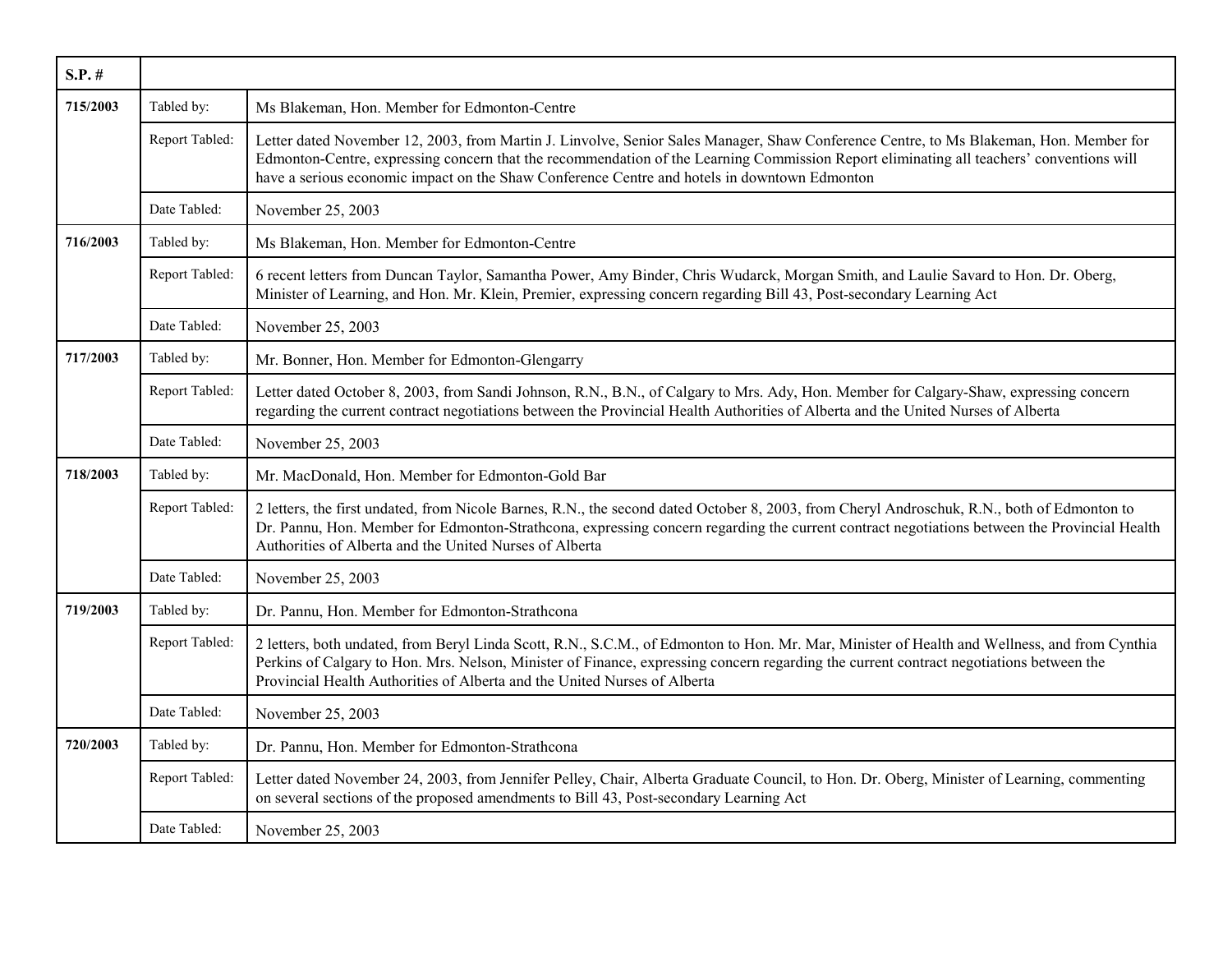| $S.P.$ # |                |                                                                                                                                                                                                                                                                                                                                                                        |
|----------|----------------|------------------------------------------------------------------------------------------------------------------------------------------------------------------------------------------------------------------------------------------------------------------------------------------------------------------------------------------------------------------------|
| 721/2003 | Tabled by:     | Mr. Mason, Hon. Member for Edmonton-Highlands                                                                                                                                                                                                                                                                                                                          |
|          | Report Tabled: | Letter dated November 20, 2003, from Jerry Pitts, President, Coalition of Senior's Advocates Association (COSA), to Members of the Legislative<br>Assembly, expressing concern regarding the loss of several seniors' benefits with 2 attached documents, undated, entitled "Alberta Seniors"<br>Economically Brutalized" and "Inadequate Dental Coverage for Seniors" |
|          | Date Tabled:   | November 25, 2003                                                                                                                                                                                                                                                                                                                                                      |
| 722/2003 | Tabled by:     | Mr. Mason, Hon. Member for Edmonton-Highlands                                                                                                                                                                                                                                                                                                                          |
|          | Report Tabled: | News release dated August 22, 2003, entitled "Market adjustment program supports Alberta's cattle industry" prepared by the Government of<br>Alberta                                                                                                                                                                                                                   |
|          | Date Tabled:   | November 25, 2003                                                                                                                                                                                                                                                                                                                                                      |
| 723/2003 | Tabled by:     | Dr. Taft, Hon. Member for Edmonton-Riverview                                                                                                                                                                                                                                                                                                                           |
|          | Report Tabled: | Letter dated August 30, 2003, from Kevin Bilmore of Edmonton to Dr. Taft, Hon. Member for Edmonton-Riverview, requesting the Bighorn<br>Wilderness Recreation Area be designated as a wildland park                                                                                                                                                                    |
|          | Date Tabled:   | November 25, 2003                                                                                                                                                                                                                                                                                                                                                      |
| 724/2003 | Tabled by:     | Dr. Taft, Hon. Member for Edmonton-Riverview                                                                                                                                                                                                                                                                                                                           |
|          | Report Tabled: | Letter dated June 25, 2003, from George Christenson of Sedgewick to Hon. Mr. Woloshyn, Minister of Seniors, expressing opposition to the<br>40% increase in seniors' long-term care housing costs                                                                                                                                                                      |
|          | Date Tabled:   | November 25, 2003                                                                                                                                                                                                                                                                                                                                                      |
| 725/2003 | Tabled by:     | Mr. VanderBurg, Acting Chair of Committees                                                                                                                                                                                                                                                                                                                             |
|          | Report Tabled: | Amendment to Bill 44 (Hon. Minister of Government Services) — Adjourned                                                                                                                                                                                                                                                                                                |
|          | Date Tabled:   | November 25, 2003                                                                                                                                                                                                                                                                                                                                                      |
| 726/2003 | Tabled by:     | Mr. VanderBurg, Acting Chair of Committees                                                                                                                                                                                                                                                                                                                             |
|          | Report Tabled: | Amendment to Bill 43 (Sections A to K, M to P, R, T, V to Y, AA to HH, JJ to PP) (Hon. Minister of Learning) — Agreed to                                                                                                                                                                                                                                               |
|          | Date Tabled:   | November 25, 2003                                                                                                                                                                                                                                                                                                                                                      |
| 727/2003 | Tabled by:     | Mr. VanderBurg, Acting Chair of Committees                                                                                                                                                                                                                                                                                                                             |
|          | Report Tabled: | Subamendment to Bill 43 (Section L) (Hon. Member for Edmonton-Mill Woods) — Defeated on division                                                                                                                                                                                                                                                                       |
|          | Date Tabled:   | November 25, 2003                                                                                                                                                                                                                                                                                                                                                      |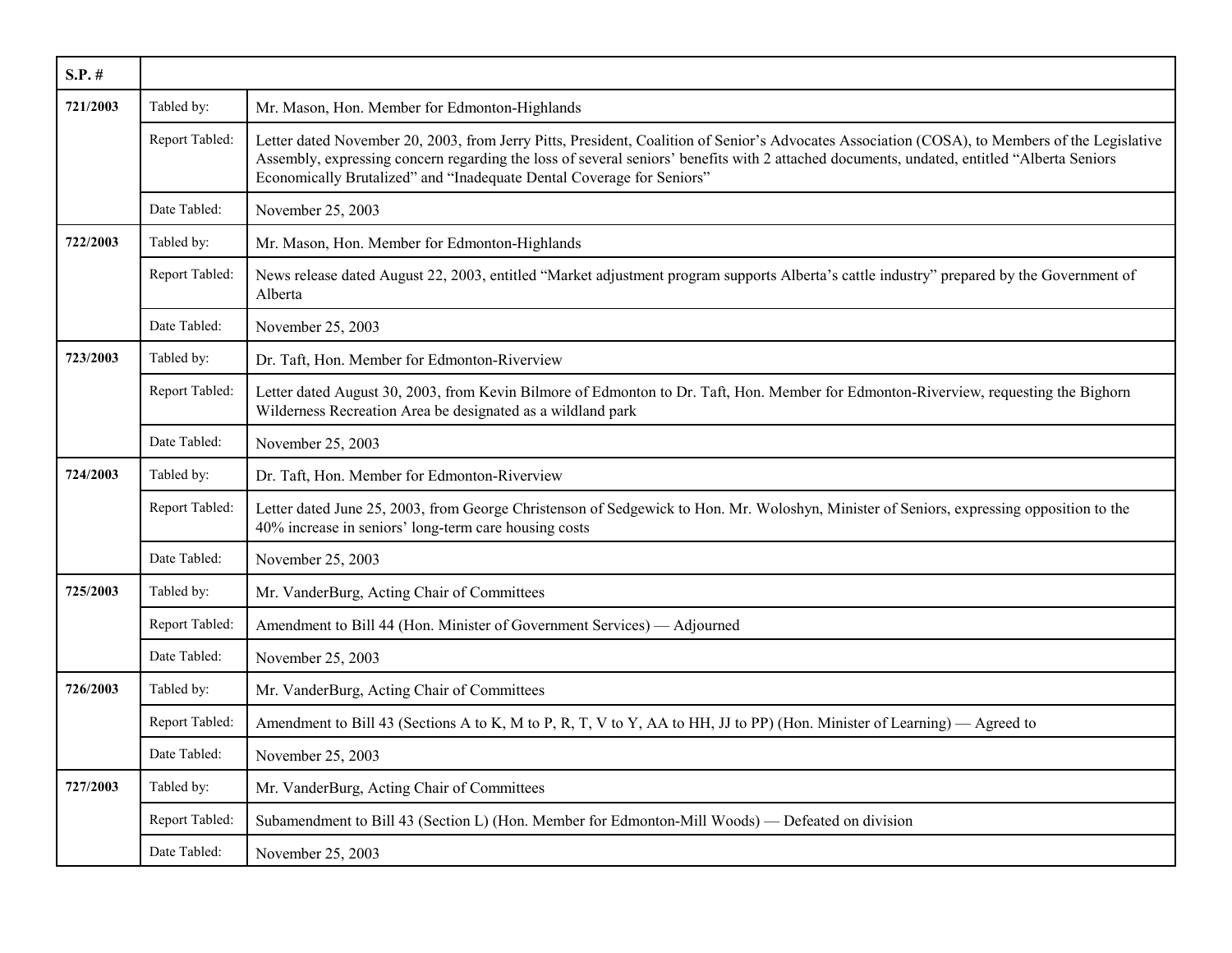| $S.P.$ # |                |                                                                                                  |
|----------|----------------|--------------------------------------------------------------------------------------------------|
| 728/2003 | Tabled by:     | Mr. VanderBurg, Acting Chair of Committees                                                       |
|          | Report Tabled: | Subamendment to Bill 43 (Section L) (Hon. Member for Edmonton-Strathcona) — Defeated on division |
|          | Date Tabled:   | November 25, 2003                                                                                |
| 729/2003 | Tabled by:     | Mr. VanderBurg, Acting Chair of Committees                                                       |
|          | Report Tabled: | Amendment to Bill 43 (Section L) (Hon. Minister of Learning) — Agreed to on division             |
|          | Date Tabled:   | November 25, 2003                                                                                |
| 730/2003 | Tabled by:     | Mr. VanderBurg, Acting Chair of Committees                                                       |
|          | Report Tabled: | Subamendment to Bill 43 (Section Q) (Hon. Member for Edmonton-Mill Woods) — Defeated             |
|          | Date Tabled:   | November 25, 2003                                                                                |
| 731/2003 | Tabled by:     | Mr. VanderBurg, Acting Chair of Committees                                                       |
|          | Report Tabled: | Amendment to Bill 43 (Section Q) (Hon. Minister of Learning) — Agreed to on division             |
|          | Date Tabled:   | November 25, 2003                                                                                |
| 732/2003 | Tabled by:     | Mr. VanderBurg, Acting Chair of Committees                                                       |
|          | Report Tabled: | Amendment to Bill 43 (Section S) (Hon. Minster of Learning) — Agreed to                          |
|          | Date Tabled:   | November 25, 2003                                                                                |
| 733/2003 | Tabled by:     | Mr. VanderBurg, Acting Chair of Committees                                                       |
|          | Report Tabled: | Amendment to Bill 43 (Section U) (Hon. Minister of Learning) — Agreed to                         |
|          | Date Tabled:   | November 25, 2003                                                                                |
| 734/2003 | Tabled by:     | Mr. VanderBurg, Acting Chair of Committees                                                       |
|          | Report Tabled: | Subamendment to Bill 43 (Section Z) (Hon. Member for Edmonton-Mill Woods) — Defeated on division |
|          | Date Tabled:   | November 25, 2003                                                                                |
| 735/2003 | Tabled by:     | Mr. VanderBurg, Acting Chair of Committees                                                       |
|          | Report Tabled: | Amendment to Bill 43 (Section Z) (Hon. Minister of Learning) — Agreed to on division             |
|          | Date Tabled:   | November 25, 2003                                                                                |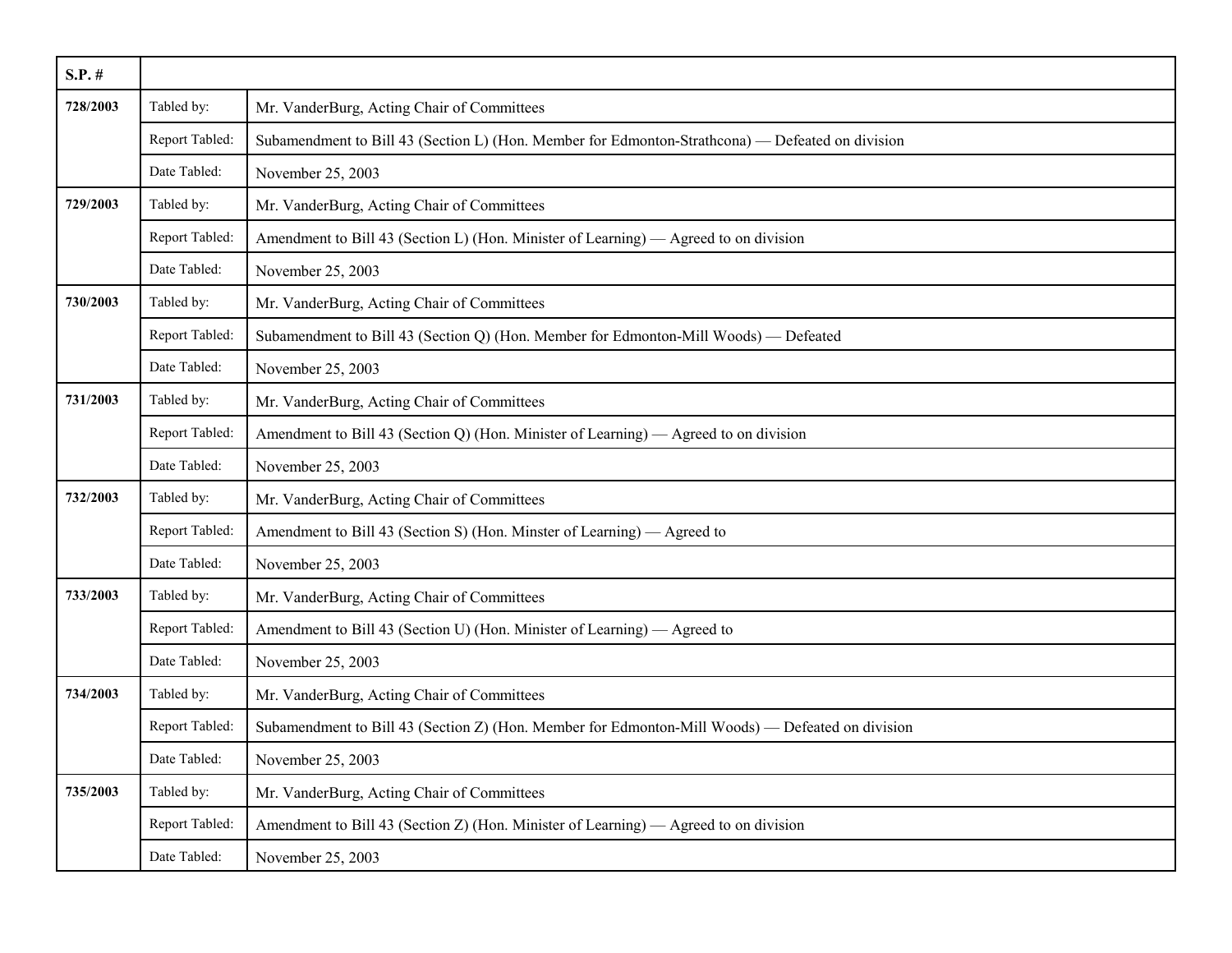| $S.P.$ # |                |                                                                                                                                                                                                           |
|----------|----------------|-----------------------------------------------------------------------------------------------------------------------------------------------------------------------------------------------------------|
| 736/2003 | Tabled by:     | Mr. VanderBurg, Acting Chair of Committees                                                                                                                                                                |
|          | Report Tabled: | Amendment to Bill 43 (Section II) (Hon. Minister of Learning) — Agreed to                                                                                                                                 |
|          | Date Tabled:   | November 25, 2003                                                                                                                                                                                         |
| 737/2003 | Tabled by:     | Hon. Mrs. McClellan, Minister of Agriculture, Food and Rural Development                                                                                                                                  |
|          | Report Tabled: | Livestock Identification Services Ltd., Manager's Report, April 1, 2002 to March 31, 2003, with attached Livestock Identification Services Ltd.<br>Financial Statements for the year ended March 31, 2003 |
|          | Date Tabled:   | November 26, 2003                                                                                                                                                                                         |
| 738/2003 | Tabled by:     | Hon. Mrs. McClellan, Minister of Agriculture, Food and Rural Development                                                                                                                                  |
|          | Report Tabled: | Agriculture Financial Services Corporation, Annual Report 2002-2003                                                                                                                                       |
|          | Date Tabled:   | November 26, 2003                                                                                                                                                                                         |
| 739/2003 | Tabled by:     | Hon. Mrs. Nelson, Minister of Finance                                                                                                                                                                     |
|          | Report Tabled: | Government of Alberta, 2002-03 Annual Report                                                                                                                                                              |
|          | Date Tabled:   | November 26, 2003                                                                                                                                                                                         |
| 740/2003 | Tabled by:     | Hon. Mrs. Nelson, Minister of Finance, on behalf of Hon. Ms Calahasen, Minister of Aboriginal Affairs and Northern Development                                                                            |
|          | Report Tabled: | Aboriginal Affairs and Northern Development, Annual Report 2002-2003                                                                                                                                      |
|          | Date Tabled:   | November 26, 2003                                                                                                                                                                                         |
| 741/2003 | Tabled by:     | Hon. Mrs. Nelson, Minister of Finance, on behalf of Hon. Mrs. McClellan, Minister of Agriculture, Food and Rural Development                                                                              |
|          | Report Tabled: | Alberta Agriculture, Food and Rural Development, Annual Report 2002-2003                                                                                                                                  |
|          | Date Tabled:   | November 26, 2003                                                                                                                                                                                         |
| 742/2003 | Tabled by:     | Hon. Mrs. Nelson, Minister of Finance, on behalf of Hon. Mrs. McClellan, Minister of Agriculture, Food and Rural Development                                                                              |
|          | Report Tabled: | Agriculture Financial Services Corporation, Annual Report 2002-2003                                                                                                                                       |
|          | Date Tabled:   | November 26, 2003                                                                                                                                                                                         |
| 743/2003 | Tabled by:     | Hon. Mrs. Nelson, Minister of Finance, on behalf of Hon. Ms Evans, Minister of Children's Services                                                                                                        |
|          | Report Tabled: | Alberta Children's Services, 2002-2003 Annual Report, Section 1                                                                                                                                           |
|          | Date Tabled:   | November 26, 2003                                                                                                                                                                                         |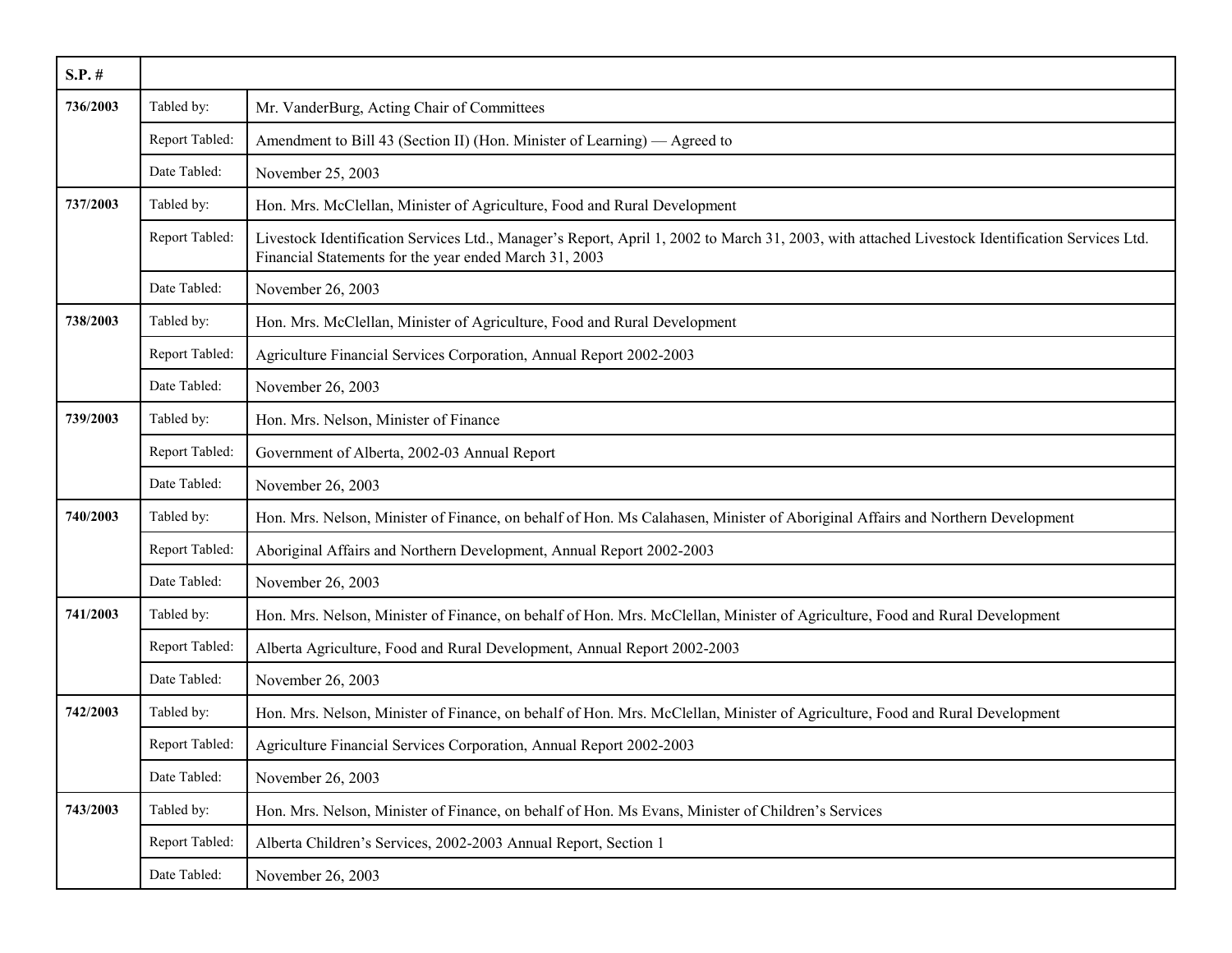| $S.P.$ # |                |                                                                                                           |
|----------|----------------|-----------------------------------------------------------------------------------------------------------|
| 744/2003 | Tabled by:     | Hon. Mrs. Nelson, Minister of Finance, on behalf of Hon. Ms Evans, Minister of Children's Services        |
|          | Report Tabled: | Alberta Children's Services, 2002-2003 Annual Report, Section 2                                           |
|          | Date Tabled:   | November 26, 2003                                                                                         |
| 745/2003 | Tabled by:     | Hon. Mrs. Nelson, Minister of Finance, on behalf of Hon. Mr. Zwozdesky, Minister of Community Development |
|          | Report Tabled: | Community Development, Annual Report for the Fiscal Year Ended March 31, 2003                             |
|          | Date Tabled:   | November 26, 2003                                                                                         |
| 746/2003 | Tabled by:     | Hon. Mrs. Nelson, Minister of Finance, on behalf of Hon. Mr. Norris, Minister of Economic Development     |
|          | Report Tabled: | Alberta Economic Development, 2002-2003 Annual Report                                                     |
|          | Date Tabled:   | November 26, 2003                                                                                         |
| 747/2003 | Tabled by:     | Hon. Mrs. Nelson, Minister of Finance, on behalf of Hon. Mr. Smith, Minister of Energy                    |
|          | Report Tabled: | Alberta Ministry of Energy, 2002-2003 Annual Report                                                       |
|          | Date Tabled:   | November 26, 2003                                                                                         |
| 748/2003 | Tabled by:     | Hon. Mrs. Nelson, Minister of Finance, on behalf of Hon. Dr. Taylor, Minister of Environment              |
|          | Report Tabled: | Ministry of Environment, 2002-2003 Annual Report                                                          |
|          | Date Tabled:   | November 26, 2003                                                                                         |
| 749/2003 | Tabled by:     | Hon. Mrs. Nelson, Minister of Finance, on behalf of Hon. Mr. Klein, Premier                               |
|          | Report Tabled: | Executive Council, Annual Report 2002-2003                                                                |
|          | Date Tabled:   | November 26, 2003                                                                                         |
| 750/2003 | Tabled by:     | Hon. Mrs. Nelson, Minister of Finance                                                                     |
|          | Report Tabled: | Alberta Finance, 2002-03 Annual Report                                                                    |
|          | Date Tabled:   | November 26, 2003                                                                                         |
| 751/2003 | Tabled by:     | Hon. Mrs. Nelson, Minister of Finance, on behalf of Hon. Mr. Stevens, Minister of Gaming                  |
|          | Report Tabled: | Alberta Gaming, 2002-2003 Annual Report                                                                   |
|          | Date Tabled:   | November 26, 2003                                                                                         |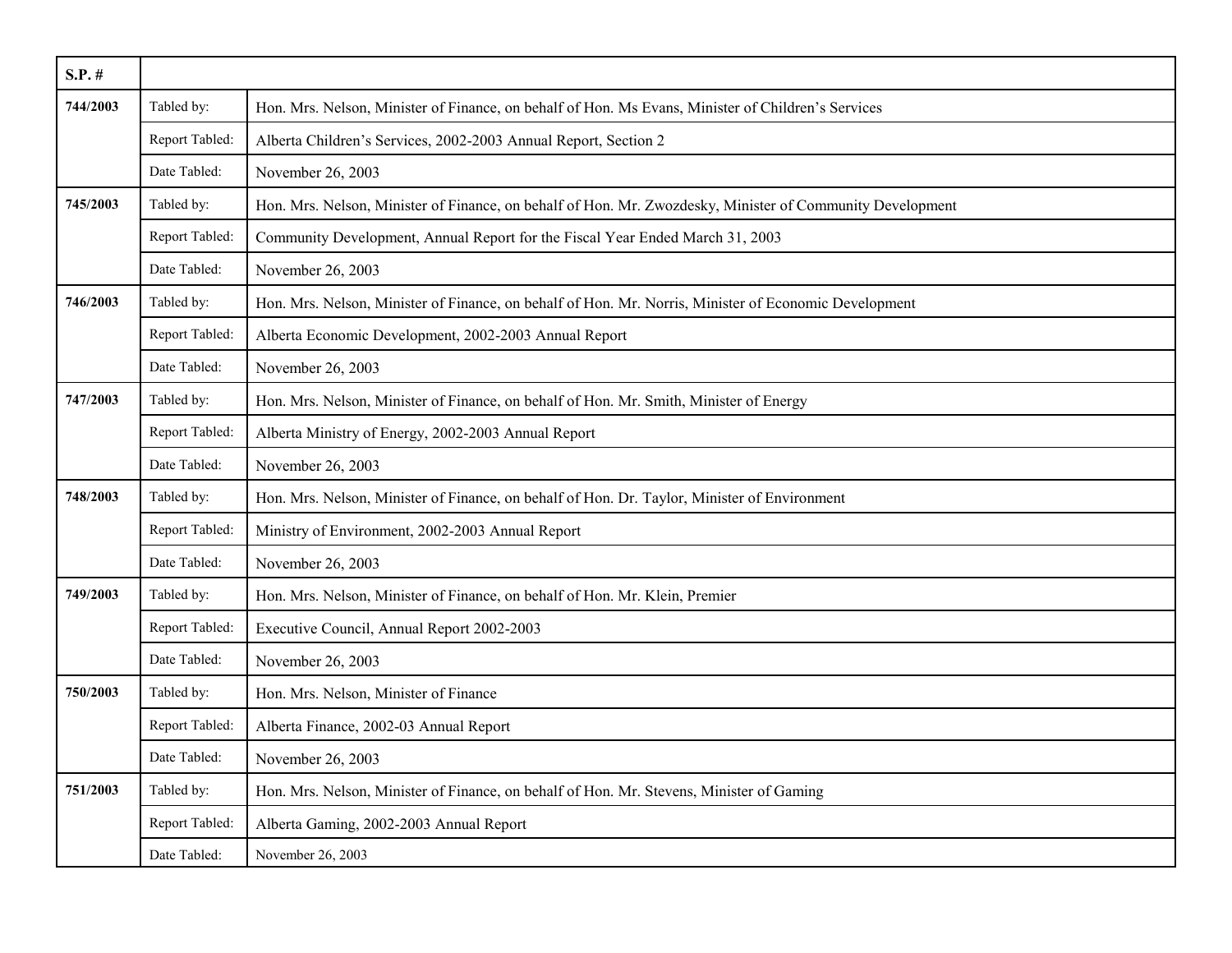| $S.P.$ # |                |                                                                                                                                                                                                                                                                                                                                                                                    |
|----------|----------------|------------------------------------------------------------------------------------------------------------------------------------------------------------------------------------------------------------------------------------------------------------------------------------------------------------------------------------------------------------------------------------|
| 752/2003 | Tabled by:     | Hon. Mrs. Nelson, Minister of Finance, on behalf of Hon. Mr. Coutts, Minister of Government Services                                                                                                                                                                                                                                                                               |
|          | Report Tabled: | Alberta Government Services, Annual Report 2002-2003                                                                                                                                                                                                                                                                                                                               |
|          | Date Tabled:   | November 26, 2003                                                                                                                                                                                                                                                                                                                                                                  |
| 753/2003 | Tabled by:     | Hon. Mrs. Nelson, Minister of Finance, on behalf of Hon. Mr. Mar, Minister of Health and Wellness                                                                                                                                                                                                                                                                                  |
|          | Report Tabled: | Alberta Ministry of Health and Wellness, Annual Report 2002/2003, Section I                                                                                                                                                                                                                                                                                                        |
|          | Date Tabled:   | November 26, 2003                                                                                                                                                                                                                                                                                                                                                                  |
| 754/2003 | Tabled by:     | Hon. Mrs. Nelson, Minister of Finance, on behalf of Hon. Mr. Mar, Minister of Health and Wellness                                                                                                                                                                                                                                                                                  |
|          | Report Tabled: | Alberta Ministry of Health and Wellness, Annual Report 2002/2003, Section II                                                                                                                                                                                                                                                                                                       |
|          | Date Tabled:   | November 26, 2003                                                                                                                                                                                                                                                                                                                                                                  |
| 755/2003 | Tabled by:     | Hon. Mrs. Nelson, Minister of Finance, on behalf of Hon. Mr. Dunford, Minister of Human Resources and Employment                                                                                                                                                                                                                                                                   |
|          | Report Tabled: | Human Resources and Employment, Ministry Annual Report 2002-2003                                                                                                                                                                                                                                                                                                                   |
|          | Date Tabled:   | November 26, 2003                                                                                                                                                                                                                                                                                                                                                                  |
| 756/2003 | Tabled by:     | Hon. Mrs. Nelson, Minister of Finance, on behalf of Hon. Mr. Lund, Minister of Infrastructure, pursuant to the Legislative Assembly Act                                                                                                                                                                                                                                            |
|          | Report Tabled: | Alberta Infrastructure, Annual Report 2002-2003                                                                                                                                                                                                                                                                                                                                    |
|          | Date Tabled:   | November 26, 2003                                                                                                                                                                                                                                                                                                                                                                  |
| 757/2003 | Tabled by:     | Hon. Mrs. Nelson, Minister of Finance, on behalf of Hon. Mr. Doerksen, Minister of Innovation and Science                                                                                                                                                                                                                                                                          |
|          | Report Tabled: | Ministry of Innovation and Science, Annual Report 2002-2003, including the Alberta Science and Research Authority, Alberta Research Council<br>Inc., Alberta Informatics Circle of Research Excellence Inc., Alberta Heritage Foundation for Medical Research, Alberta Foundation for Health<br>Research, and the Alberta Heritage Foundation for Science and Engineering Research |
|          | Date Tabled:   | November 26, 2003                                                                                                                                                                                                                                                                                                                                                                  |
| 758/2003 | Tabled by:     | Hon. Mrs. Nelson, Minister of Finance, on behalf of Hon. Mr. Jonson, Minister of International and Intergovernmental Relations                                                                                                                                                                                                                                                     |
|          | Report Tabled: | International and Intergovernmental Relations, 30th Annual Report for the year April 1, 2002 to March 31, 2003                                                                                                                                                                                                                                                                     |
|          | Date Tabled:   | November 26, 2003                                                                                                                                                                                                                                                                                                                                                                  |
| 759/2003 | Tabled by:     | Hon. Mrs. Nelson, Minister of Finance, on behalf of Hon. Mr. Hancock, Minister of Justice and Attorney General                                                                                                                                                                                                                                                                     |
|          | Report Tabled: | Alberta Justice, Annual Report 2002/03                                                                                                                                                                                                                                                                                                                                             |
|          | Date Tabled:   | November 26, 2003                                                                                                                                                                                                                                                                                                                                                                  |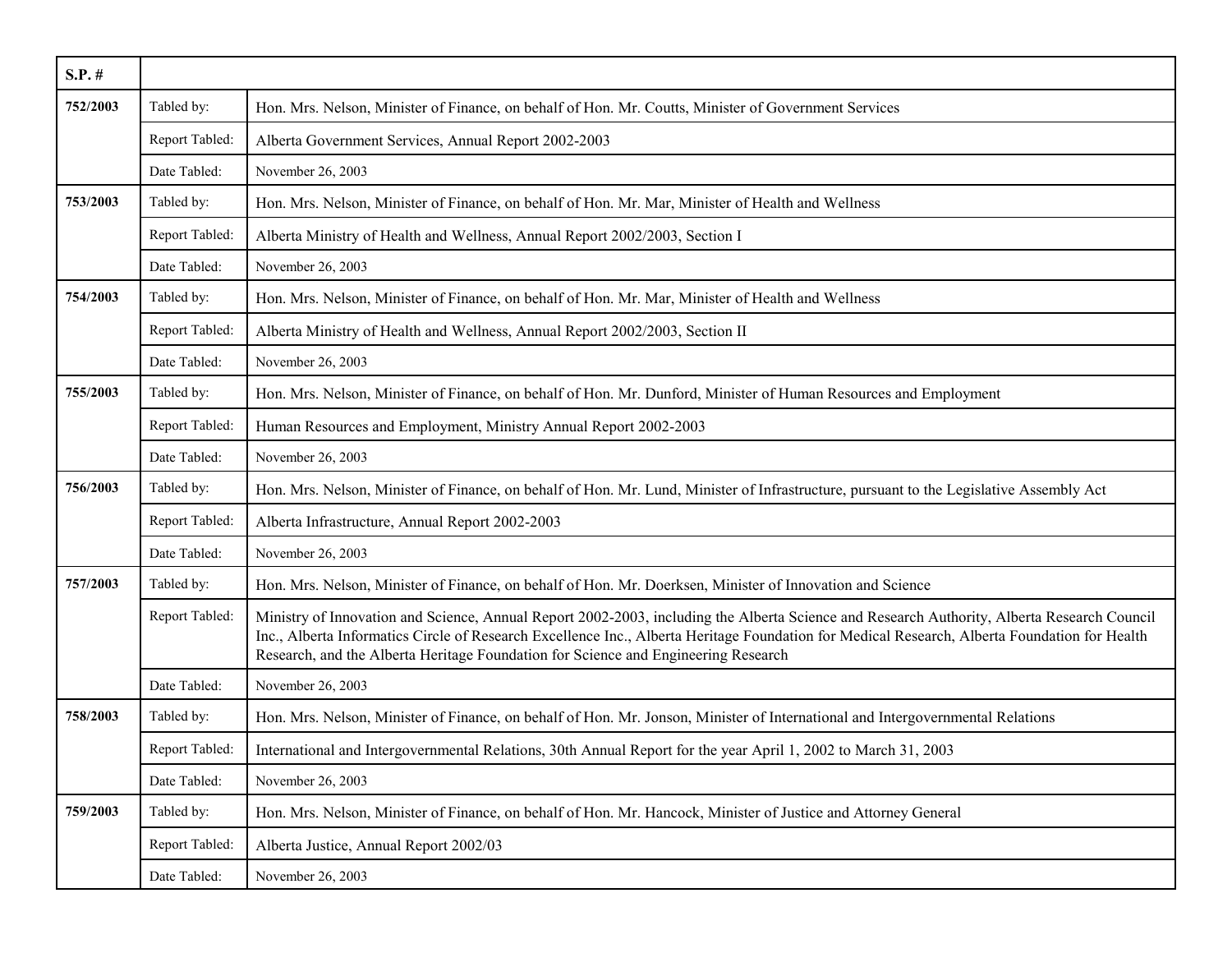| $S.P.$ # |                |                                                                                                                     |
|----------|----------------|---------------------------------------------------------------------------------------------------------------------|
| 760/2003 | Tabled by:     | Hon. Mrs. Nelson, Minister of Finance, on behalf of Hon. Dr. Oberg, Minister of Learning                            |
|          | Report Tabled: | Alberta Learning, Annual Report 2002/2003                                                                           |
|          | Date Tabled:   | November 26, 2003                                                                                                   |
| 761/2003 | Tabled by:     | Hon. Mrs. Nelson, Minister of Finance, on behalf of Hon. Mr. Boutilier, Minister of Municipal Affairs               |
|          | Report Tabled: | Alberta Municipal Affairs, Annual Report 2002-2003                                                                  |
|          | Date Tabled:   | November 26, 2003                                                                                                   |
| 762/2003 | Tabled by:     | Hon. Mrs. Nelson, Minister of Finance, on behalf of Hon. Mr. Melchin, Minister of Revenue                           |
|          | Report Tabled: | Alberta Revenue, Annual Report for the fiscal year ended March 31, 2003                                             |
|          | Date Tabled:   | November 26, 2003                                                                                                   |
| 763/2003 | Tabled by:     | Hon. Mrs. Nelson, Minister of Finance, on behalf of Hon. Mr. Woloshyn, Minister of Seniors                          |
|          | Report Tabled: | Alberta Seniors, Annual Report 2002-2003                                                                            |
|          | Date Tabled:   | November 26, 2003                                                                                                   |
| 764/2003 | Tabled by:     | Hon. Mrs. Nelson, Minister of Finance, on behalf of Hon. Mrs. Forsyth, Solicitor General                            |
|          | Report Tabled: | Alberta Solicitor General, Annual Report 2002-2003                                                                  |
|          | Date Tabled:   | November 26, 2003                                                                                                   |
| 765/2003 | Tabled by:     | Hon. Mrs. Nelson, Minister of Finance, on behalf of Hon. Mr. Cardinal, Minister of Sustainable Resource Development |
|          | Report Tabled: | Ministry of Sustainable Resource Development, 2002-2003 Annual Report                                               |
|          | Date Tabled:   | November 26, 2003                                                                                                   |
| 766/2003 | Tabled by:     | Hon. Mrs. Nelson, Minister of Finance, on behalf of Hon. Mr. Stelmach, Minister of Transportation                   |
|          | Report Tabled: | Alberta Transportation, Annual Report 2002-2003                                                                     |
|          | Date Tabled:   | November 26, 2003                                                                                                   |
| 767/2003 | Tabled by:     | Hon. Mrs. Nelson, Minister of Finance                                                                               |
|          | Report Tabled: | Alberta 2003 Budget, First Quarter Fiscal Update, 2003-04 Quarterly Budget Report                                   |
|          | Date Tabled:   | November 26, 2003                                                                                                   |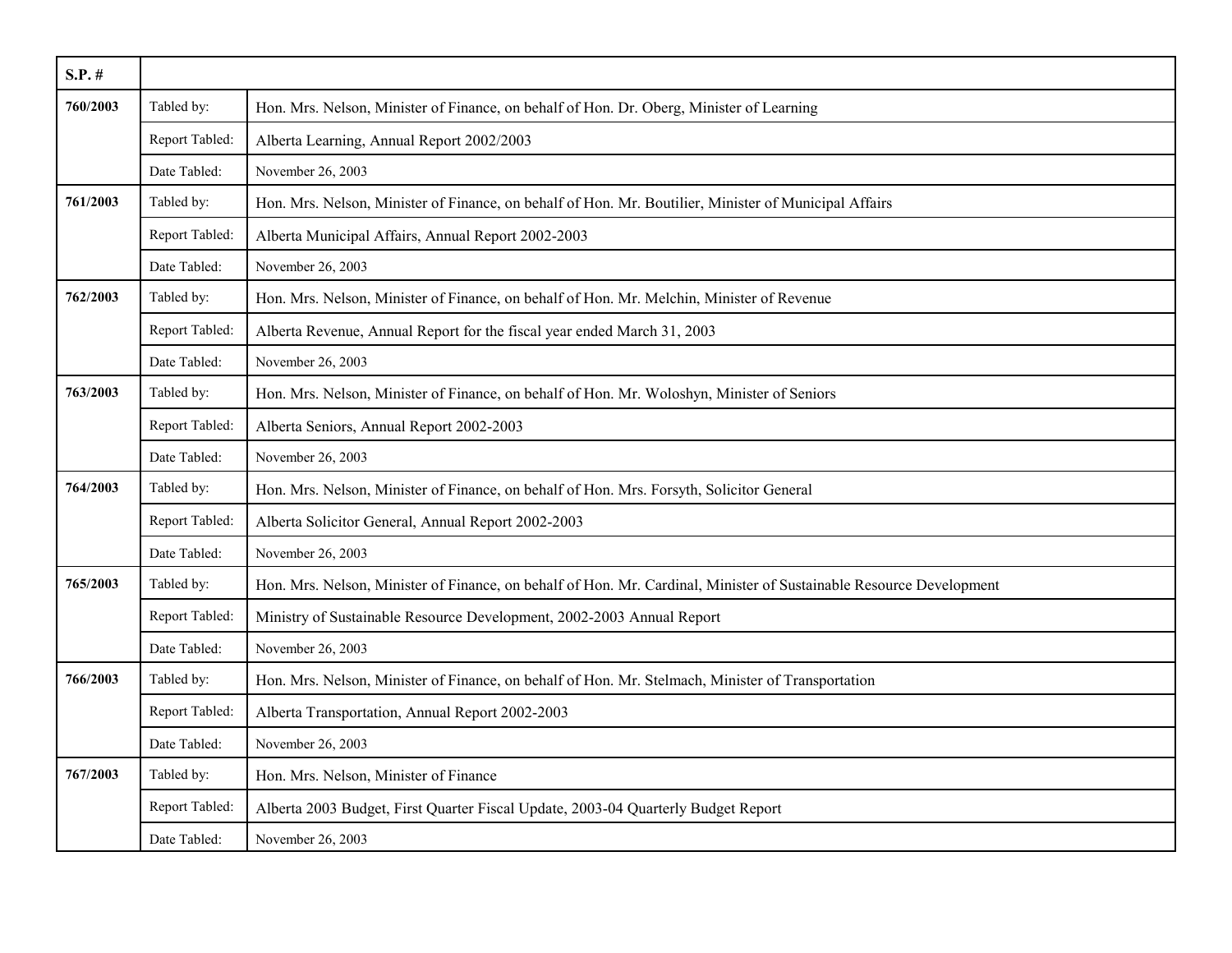| $S.P.$ # |                |                                                                                                                                                                                                                                                    |
|----------|----------------|----------------------------------------------------------------------------------------------------------------------------------------------------------------------------------------------------------------------------------------------------|
| 768/2003 | Tabled by:     | Hon. Mrs. Nelson, Minister of Finance                                                                                                                                                                                                              |
|          | Report Tabled: | Alberta 2003 Budget, First Quarter Activity Report, 2003-04 Quarterly Budget Report                                                                                                                                                                |
|          | Date Tabled:   | November 26, 2003                                                                                                                                                                                                                                  |
| 769/2003 | Tabled by:     | Hon. Mrs. Nelson, Minister of Finance                                                                                                                                                                                                              |
|          | Report Tabled: | Alberta Municipal Financing Corporation, 2002 Annual Report                                                                                                                                                                                        |
|          | Date Tabled:   | November 26, 2003                                                                                                                                                                                                                                  |
| 770/2003 | Tabled by:     | Hon. Mrs. Nelson, Minister of Finance                                                                                                                                                                                                              |
|          | Report Tabled: | Credit Union Deposit Guarantee Corporation 2002 Annual Report                                                                                                                                                                                      |
|          | Date Tabled:   | November 26, 2003                                                                                                                                                                                                                                  |
| 771/2003 | Tabled by:     | Hon. Dr. Oberg, Minister of Learning                                                                                                                                                                                                               |
|          | Report Tabled: | Letter dated November 25, 2003, from Dominique Abrioux, Ph.D, President, Athabasca University, to Hon. Dr. Oberg, Minister of Learning,<br>expressing support for Bill 43, Post-secondary Learning Act and its proposed amendments                 |
|          | Date Tabled:   | November 26, 2003                                                                                                                                                                                                                                  |
| 772/2003 | Tabled by:     | Hon. Dr. Oberg, Minister of Learning                                                                                                                                                                                                               |
|          | Report Tabled: | Letter dated November 25, 2003, from H.J. (Tom) Thompson, President and Chief Executive Officer, Olds College, to Hon. Dr. Oberg, Minister<br>of Learning, expressing support for Bill 43, Post-secondary Learning Act and its proposed amendments |
|          | Date Tabled:   | November 26, 2003                                                                                                                                                                                                                                  |
| 773/2003 | Tabled by:     | Hon. Dr. Oberg, Minister of Learning                                                                                                                                                                                                               |
|          | Report Tabled: | Letter dated November 25, 2003, from Jim Foote, President, Keyano College, to Hon. Dr. Oberg, Minister of Learning, expressing support for<br>Bill 43, Post-secondary Learning Act and its proposed amendments                                     |
|          | Date Tabled:   | November 26, 2003                                                                                                                                                                                                                                  |
| 774/2003 | Tabled by:     | Hon. Dr. Oberg, Minister of Learning                                                                                                                                                                                                               |
|          | Report Tabled: | Letter dated November 25, 2003, from Ron Woodward, President, Red Deer College, to Hon. Dr. Oberg, Minister of Learning, expressing<br>support for Bill 43, Post-secondary Learning Act and its proposed amendments                                |
|          | Date Tabled:   | November 26, 2003                                                                                                                                                                                                                                  |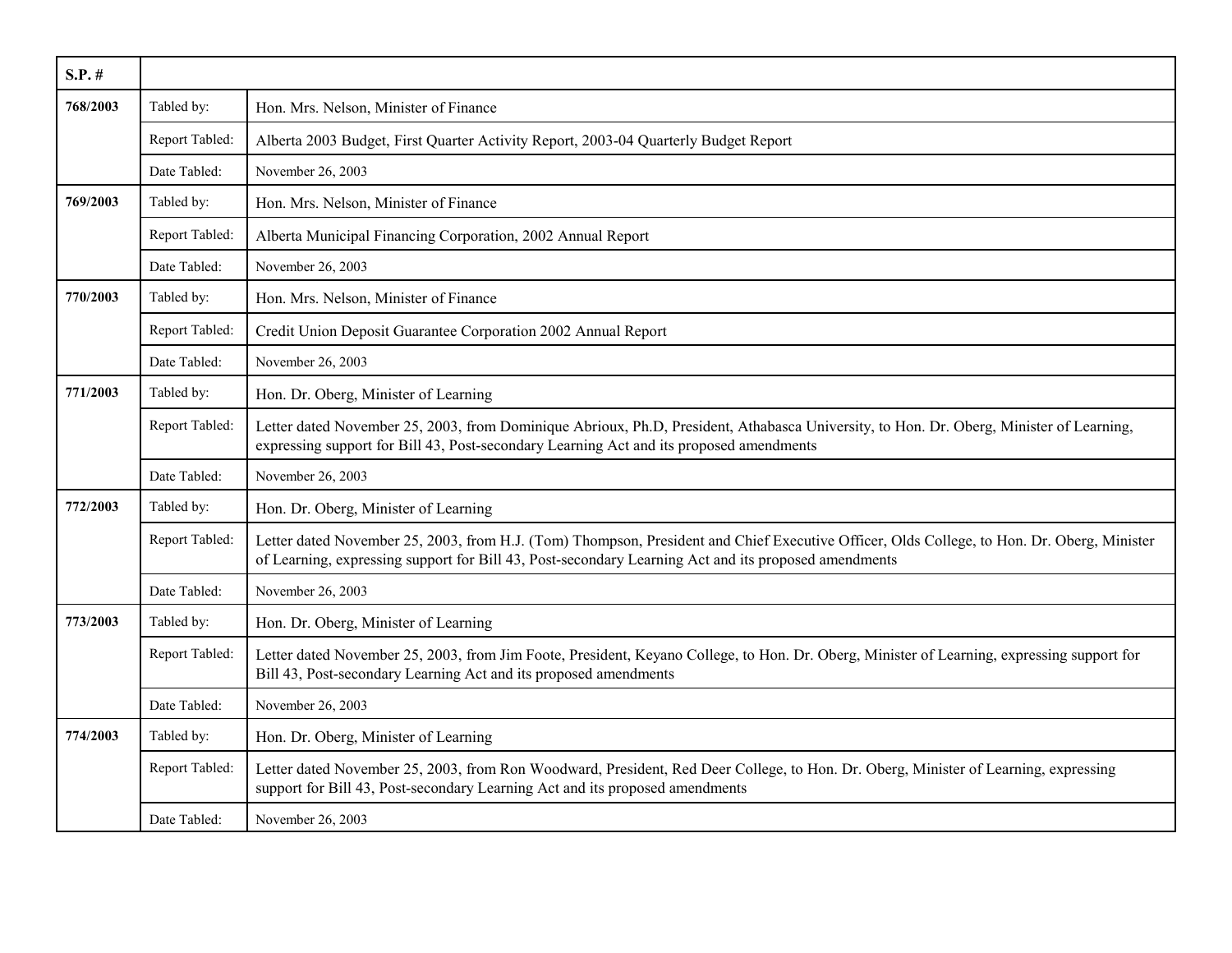| $S.P.$ # |                |                                                                                                                                                                                                                                                                                                                                                                      |
|----------|----------------|----------------------------------------------------------------------------------------------------------------------------------------------------------------------------------------------------------------------------------------------------------------------------------------------------------------------------------------------------------------------|
| 775/2003 | Tabled by:     | Hon. Dr. Oberg, Minister of Learning                                                                                                                                                                                                                                                                                                                                 |
|          | Report Tabled: | Letter dated November 26, 2003, from Bill Persley, President, Portage College, to Hon. Dr. Oberg, Minister of Learning, expressing support for<br>Bill 43, Post-secondary Learning Act and its proposed amendments                                                                                                                                                   |
|          | Date Tabled:   | November 26, 2003                                                                                                                                                                                                                                                                                                                                                    |
| 776/2003 | Tabled by:     | Hon. Dr. Oberg, Minister of Learning                                                                                                                                                                                                                                                                                                                                 |
|          | Report Tabled: | Letter dated November 24, 2003, from Jennifer Pelley, Chair, Alberta Graduate Council, to Hon. Dr. Oberg, Minister of Learning, expressing<br>support for Bill 43, Post-secondary Learning Act, subject to its proposed amendments being agreed to by the Legislative Assembly                                                                                       |
|          | Date Tabled:   | November 26, 2003                                                                                                                                                                                                                                                                                                                                                    |
| 777/2003 | Tabled by:     | Hon. Dr. Oberg, Minister of Learning                                                                                                                                                                                                                                                                                                                                 |
|          | Report Tabled: | Letter dated November 24, 2003, from Melanee Thomas, Executive Director, CAUS (Council of Alberta University Students), and Brett Bergie,<br>Provincial Director, ACTISEC (Alberta College and Technical Institute Student Executive Council), to Hon. Dr. Oberg, Minister of Learning,<br>commenting on proposed amendments to Bill 43, Post-secondary Learning Act |
|          | Date Tabled:   | November 26, 2003                                                                                                                                                                                                                                                                                                                                                    |
| 778/2003 | Tabled by:     | Mr. Lord, Hon. Member for Calgary-Currie                                                                                                                                                                                                                                                                                                                             |
|          | Report Tabled: | Report dated September 30, 2003, entitled "Bill 45, Family Law Act, 2003, Grandchild/Grandparent Access" presented by Marilyn Marks,<br>Alberta Grandparents Association to the Alberta Justice Family Law Reform Project                                                                                                                                            |
|          | Date Tabled:   | November 26, 2003                                                                                                                                                                                                                                                                                                                                                    |
| 779/2003 | Tabled by:     | Mr. Lord, Hon. Member for Calgary-Currie                                                                                                                                                                                                                                                                                                                             |
|          | Report Tabled: | 5 reports discussing the importance of promoting relationships between grandparents and grandchildren                                                                                                                                                                                                                                                                |
|          | Date Tabled:   | November 26, 2003                                                                                                                                                                                                                                                                                                                                                    |
| 780/2003 | Tabled by:     | Dr. Taft, Hon. Member for Edmonton-Riverview                                                                                                                                                                                                                                                                                                                         |
|          | Report Tabled: | Report dated November 2003, entitled "Funding Hospital Infrastructure: Why P3s Don't Work, and What Will" prepared by Lewis Auerbach,<br>Arthur Donner, Douglas D. Peters, Monica Townson, and Armine Yalnizyan                                                                                                                                                      |
|          | Date Tabled:   | November 26, 2003                                                                                                                                                                                                                                                                                                                                                    |
| 781/2003 | Tabled by:     | Dr. Taft, Hon. Member for Edmonton-Riverview                                                                                                                                                                                                                                                                                                                         |
|          | Report Tabled: | Information sheet, undated, regarding the Centre for Global Health and Development, University of Alberta                                                                                                                                                                                                                                                            |
|          | Date Tabled:   | November 26, 2003                                                                                                                                                                                                                                                                                                                                                    |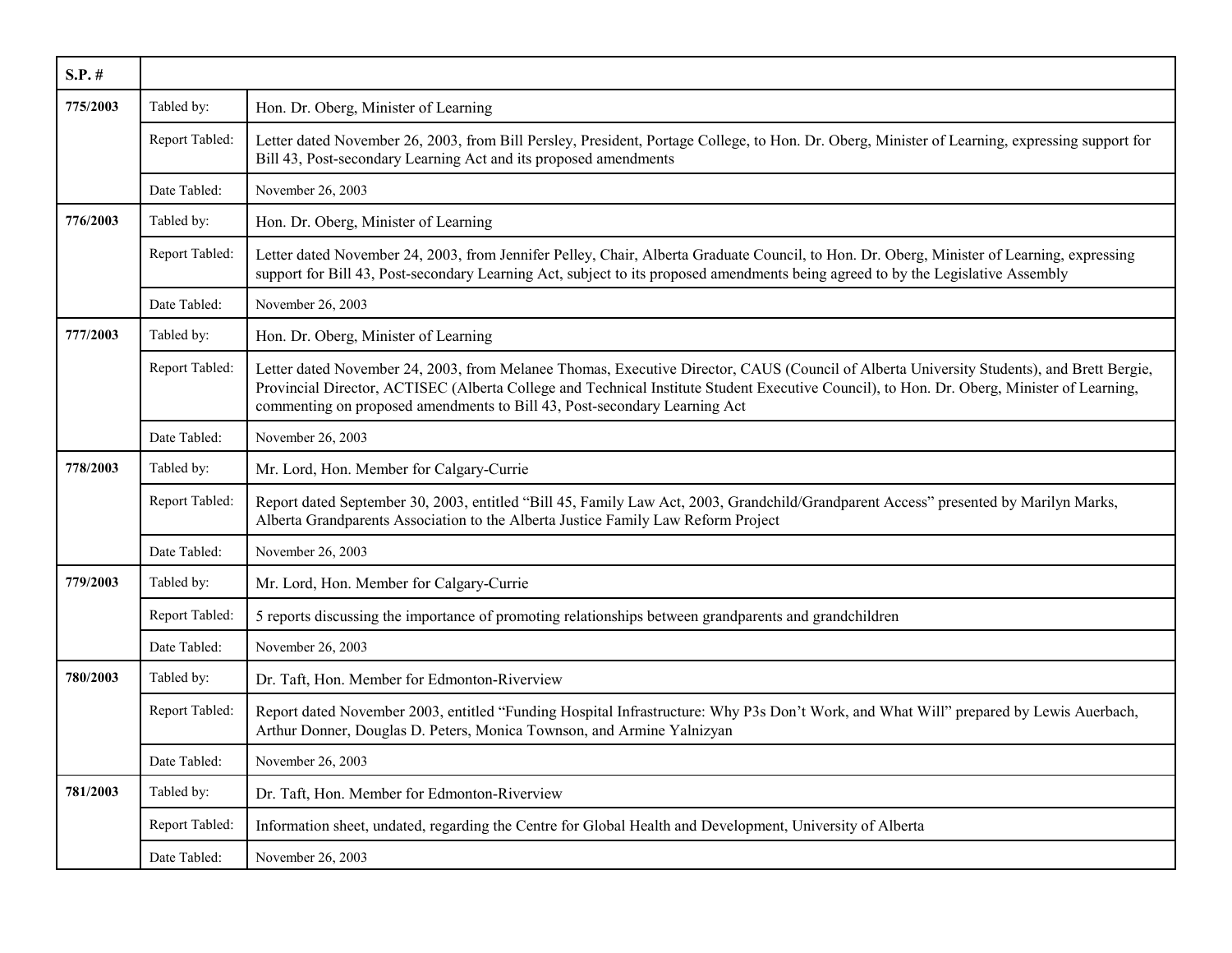| $S.P.$ # |                |                                                                                                                                                                                                                                                                                                                                                                    |
|----------|----------------|--------------------------------------------------------------------------------------------------------------------------------------------------------------------------------------------------------------------------------------------------------------------------------------------------------------------------------------------------------------------|
| 782/2003 | Tabled by:     | Mr. MacDonald, Hon. Member for Edmonton-Gold Bar                                                                                                                                                                                                                                                                                                                   |
|          | Report Tabled: | Letter dated October 26, 2003, from Claude Gould of Stony Plain to several Members of the Legislative Assembly expressing concern regarding<br>high automobile insurance premiums and suggesting the Government become an automobile insurance provider                                                                                                            |
|          | Date Tabled:   | November 26, 2003                                                                                                                                                                                                                                                                                                                                                  |
| 783/2003 | Tabled by:     | Mr. MacDonald, Hon. Member for Edmonton-Gold Bar                                                                                                                                                                                                                                                                                                                   |
|          | Report Tabled: | Copy of a petition signed by 625 Albertans requesting the Government reinstate natural gas rebates                                                                                                                                                                                                                                                                 |
|          | Date Tabled:   | November 26, 2003                                                                                                                                                                                                                                                                                                                                                  |
| 784/2003 | Tabled by:     | Dr. Pannu, Hon. Member for Edmonton-Strathcona                                                                                                                                                                                                                                                                                                                     |
|          | Report Tabled: | 8 recent letters from registered nurses in Alberta to several Members of the Legislative Assembly expressing concern regarding the current<br>contract negotiations between the Provincial Health Authorities of Alberta and the United Nurses of Alberta                                                                                                          |
|          | Date Tabled:   | November 26, 2003                                                                                                                                                                                                                                                                                                                                                  |
| 785/2003 | Tabled by:     | Mr. Mason, Hon. Member for Edmonton-Highlands                                                                                                                                                                                                                                                                                                                      |
|          | Report Tabled: | 7 recent letters from registered nurses in Alberta to several Members of the Legislative Assembly expressing concern regarding the current<br>contract negotiations between the Provincial Health Authorities of Alberta and the United Nurses of Alberta                                                                                                          |
|          | Date Tabled:   | November 26, 2003                                                                                                                                                                                                                                                                                                                                                  |
| 786/2003 | Tabled by:     | Hon. Mr. Kowalski, Speaker of the Legislative Assembly                                                                                                                                                                                                                                                                                                             |
|          | Report Tabled: | Memorandum dated November 26, 2003, from Mr. Danyluk, Hon. Member for Lac La Biche-St. Paul, to Hon. Mr. Kowalski, Speaker of the<br>Legislative Assembly, requesting that Bill 208, Occupiers' Liability (Recreational Users) Amendment Act, 2003, be given early consideration at<br>Third Reading in the event the Bill is reported from Committee of the Whole |
|          | Date Tabled:   | November 26, 2003                                                                                                                                                                                                                                                                                                                                                  |
| 787/2003 | Tabled by:     | Hon. Mr. Kowalski, Speaker of the Legislative Assembly                                                                                                                                                                                                                                                                                                             |
|          | Report Tabled: | Office of the Ombudsman, 36th Annual Report for the period April 1, 2002 to March 31, 2003                                                                                                                                                                                                                                                                         |
|          | Date Tabled:   | November 26, 2003                                                                                                                                                                                                                                                                                                                                                  |
| 788/2003 | Tabled by:     | Hon. Mr. Kowalski, Speaker of the Legislative Assembly                                                                                                                                                                                                                                                                                                             |
|          | Report Tabled: | Office of the Ombudsman, Financial Statements for the period April 1, 2002 to March 31, 2003                                                                                                                                                                                                                                                                       |
|          | Date Tabled:   | November 26, 2003                                                                                                                                                                                                                                                                                                                                                  |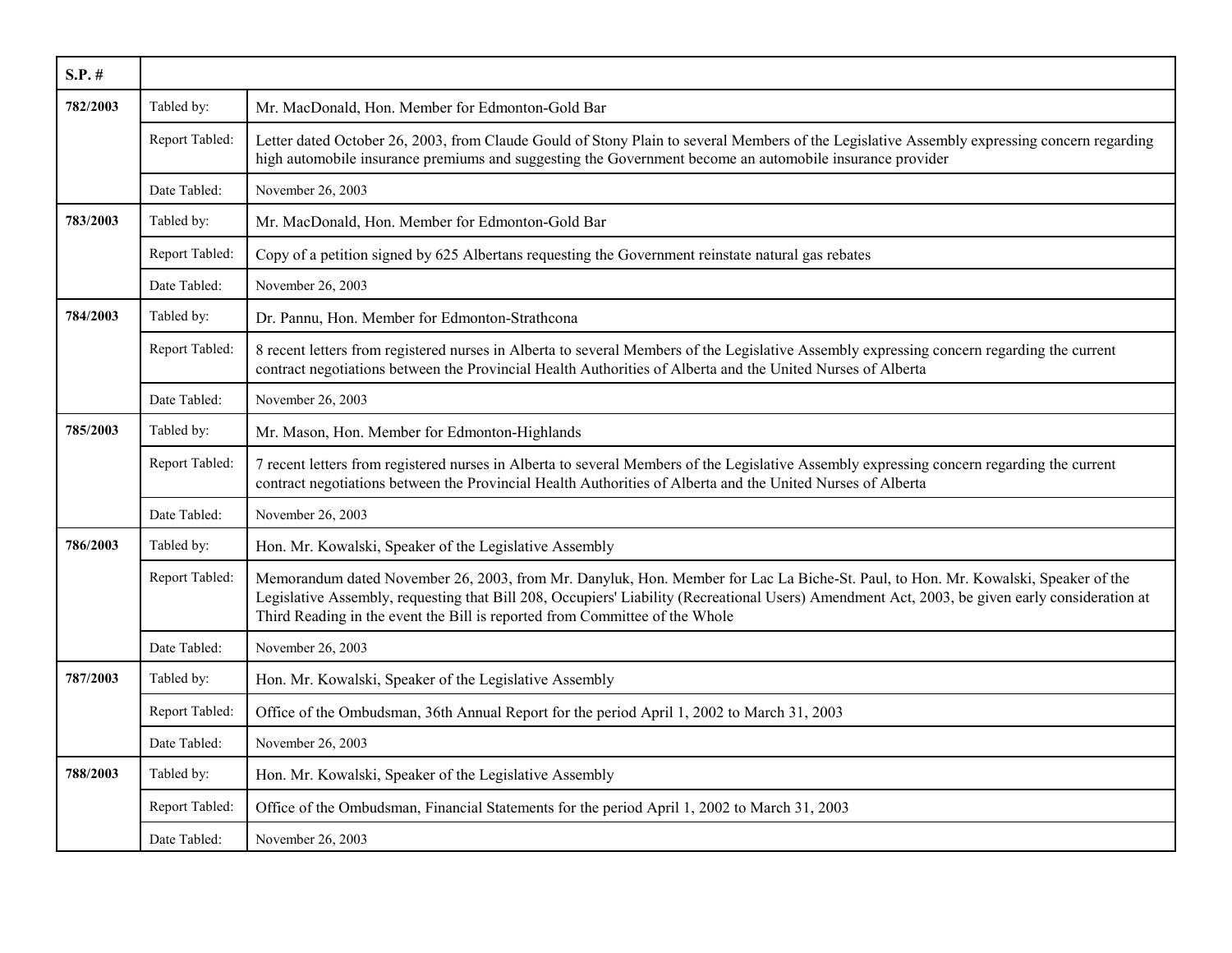| $S.P.$ # |                |                                                                                                                        |
|----------|----------------|------------------------------------------------------------------------------------------------------------------------|
| 789/2003 | Tabled by:     | Hon. Mrs. Nelson, Minister of Finance                                                                                  |
|          | Report Tabled: | Alberta 2003 Budget, Second Quarter Fiscal Update, 2003-04 Quarterly Budget Report                                     |
|          | Date Tabled:   | November 26, 2003                                                                                                      |
| 790/2003 | Tabled by:     | Hon. Mrs. Nelson, Minister of Finance                                                                                  |
|          | Report Tabled: | Alberta 2003 Budget, Second Quarter Activity Report, 2003-04 Quarterly Budget Report                                   |
|          | Date Tabled:   | November 26, 2003                                                                                                      |
| 791/2003 | Tabled by:     | Hon. Mrs. Nelson, Minister of Finance                                                                                  |
|          | Report Tabled: | 2003-04 Supplementary Estimates, General Revenue Fund                                                                  |
|          | Date Tabled:   | November 26, 2003                                                                                                      |
| 792/2003 | Tabled by:     | Hon. Mr. Boutilier, Minister of Municipal Affairs                                                                      |
|          | Report Tabled: | Alberta Boilers Safety Association, Annual Report 2002                                                                 |
|          | Date Tabled:   | November 27, 2003                                                                                                      |
| 793/2003 | Tabled by:     | Hon. Mr. Boutilier, Minister of Municipal Affairs                                                                      |
|          | Report Tabled: | Alberta Elevating Devices and Amusement Rides Safety Association, Annual Report, April 1, 2002 to March 31, 2003       |
|          | Date Tabled:   | November 27, 2003                                                                                                      |
| 794/2003 | Tabled by:     | Hon. Mr. Boutilier, Minister of Municipal Affairs                                                                      |
|          | Report Tabled: | Petroleum Tank Management Association of Alberta, Annual Report 2002                                                   |
|          | Date Tabled:   | November 27, 2003                                                                                                      |
| 795/2003 | Tabled by:     | Hon. Mr. Boutilier, Minister of Municipal Affairs                                                                      |
|          | Report Tabled: | Alberta Propane Vehicle Administration Organization Limited, Financial Statements for the year ended December 31, 2002 |
|          | Date Tabled:   | November 27, 2003                                                                                                      |
| 796/2003 | Tabled by:     | Hon. Mr. Boutilier, Minister of Municipal Affairs                                                                      |
|          | Report Tabled: | Authorized Accredited Agencies Annual Report Activity Summary, Reporting Period April 1, 2001 to March 31, 2002        |
|          | Date Tabled:   | November 27, 2003                                                                                                      |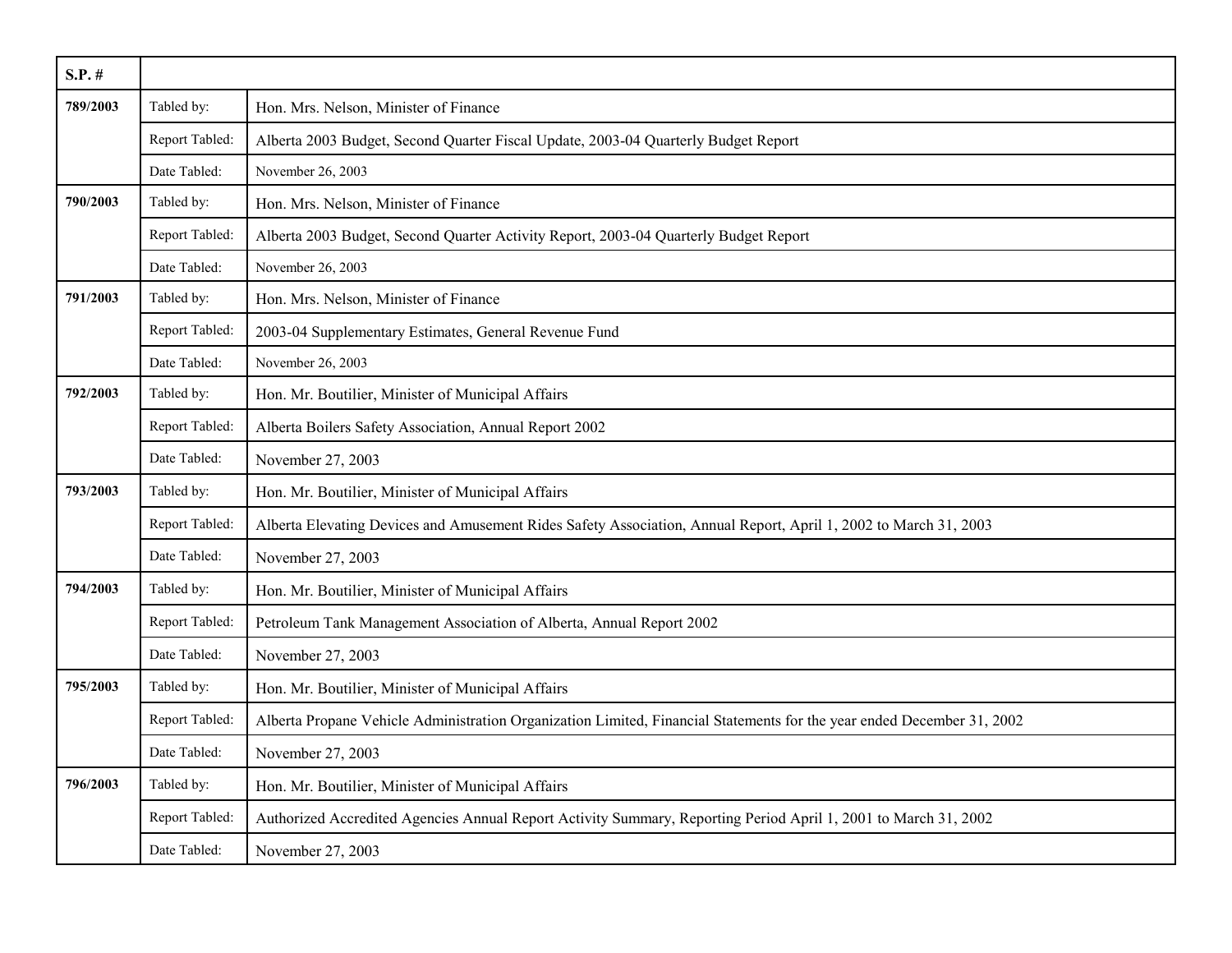| $S.P.$ # |                |                                                                                                                                                                                                                                                                                                                                                                                                                                                         |
|----------|----------------|---------------------------------------------------------------------------------------------------------------------------------------------------------------------------------------------------------------------------------------------------------------------------------------------------------------------------------------------------------------------------------------------------------------------------------------------------------|
| 797/2003 | Tabled by:     | Hon. Mr. Doerksen, Minister of Innovation and Science                                                                                                                                                                                                                                                                                                                                                                                                   |
|          | Report Tabled: | Information booklet dated 2002-2003 with attached 2004 calendar, both prepared by the Alberta Heritage Foundation for Medical Research                                                                                                                                                                                                                                                                                                                  |
|          | Date Tabled:   | November 27, 2003                                                                                                                                                                                                                                                                                                                                                                                                                                       |
| 798/2003 | Tabled by:     | Hon. Dr. Taylor, Minister of Environment                                                                                                                                                                                                                                                                                                                                                                                                                |
|          | Report Tabled: | Report dated November 2003, entitled "Water for Life, Alberta's Strategy for Sustainability" with attached pamphlet entitled "Water for Life,"<br>both prepared by the Government of Alberta                                                                                                                                                                                                                                                            |
|          | Date Tabled:   | November 27, 2003                                                                                                                                                                                                                                                                                                                                                                                                                                       |
| 799/2003 | Tabled by:     | Dr. Massey, Hon. Member for Edmonton-Mill Woods, on behalf of Dr. Nicol, Hon. Leader of the Official Opposition                                                                                                                                                                                                                                                                                                                                         |
|          | Report Tabled: | Letter dated November 27, 2003, from Dr. Nicol, Hon. Leader of the Official Opposition, to Hon. Dr. Taylor, Minister of Environment,<br>requesting Dr. Taylor consider the implications of the pre-feasibility study regarding the proposed Milk River Dam, with attached 93 recent e-<br>mail messages from Albertans to Hon. Dr. Taylor, Minister of Environment, expressing concern regarding, and opposition to, the proposed the<br>Milk River Dam |
|          | Date Tabled:   | November 27, 2003                                                                                                                                                                                                                                                                                                                                                                                                                                       |
| 800/2003 | Tabled by:     | Dr. Massey, Hon. Member for Edmonton-Mill Woods                                                                                                                                                                                                                                                                                                                                                                                                         |
|          | Report Tabled: | Letter dated November 6, 2003, from Laurie Reid, R.N., B.ScN., to Dr. Massey, Hon. Member for Edmonton-Mill Woods, expressing concern<br>regarding the current contract negotiations between the Provincial Health Authorities of Alberta and the United Nurses of Alberta                                                                                                                                                                              |
|          | Date Tabled:   | November 27, 2003                                                                                                                                                                                                                                                                                                                                                                                                                                       |
| 801/2003 | Tabled by:     | Dr. Massey, Hon. Member for Edmonton-Mill Woods                                                                                                                                                                                                                                                                                                                                                                                                         |
|          | Report Tabled: | 4 recent letters from registered nurses in Sherwood Park to Hon. Ms Evans, Minister of Children's Services, expressing concern regarding the<br>current contract negotiations between the Provincial Health Authorities of Alberta and the United Nurses of Alberta                                                                                                                                                                                     |
|          | Date Tabled:   | November 27, 2003                                                                                                                                                                                                                                                                                                                                                                                                                                       |
| 802/2003 | Tabled by:     | Mr. MacDonald, Hon. Member for Edmonton-Gold Bar                                                                                                                                                                                                                                                                                                                                                                                                        |
|          | Report Tabled: | 2 charts, undated, the first entitled "Edson Residential EPCOR Rates" and the second entitled "Edson Residential ATCO Gas Rate"                                                                                                                                                                                                                                                                                                                         |
|          | Date Tabled:   | November 27, 2003                                                                                                                                                                                                                                                                                                                                                                                                                                       |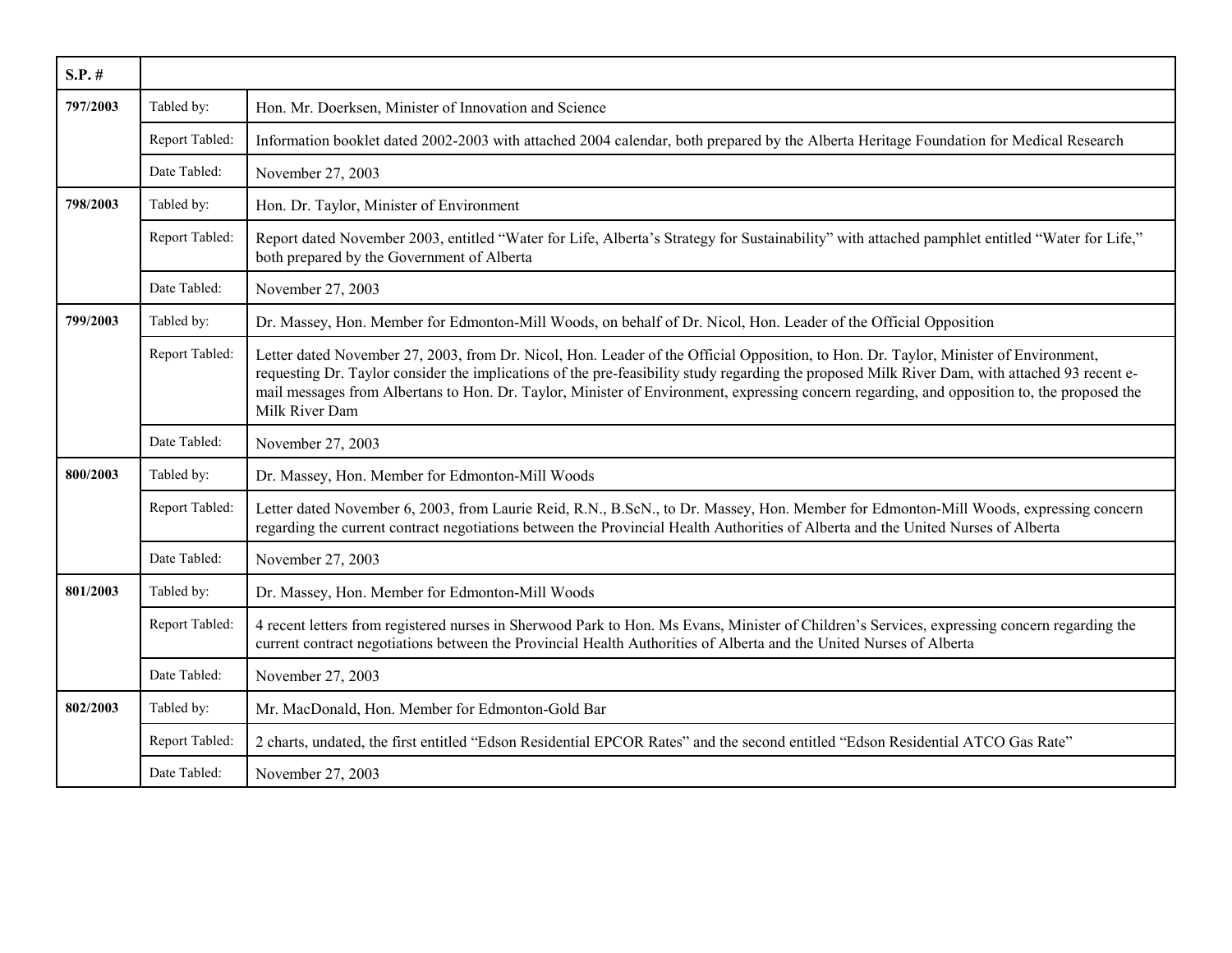| $S.P.$ # |                |                                                                                                                                                                                                                                                                                                                                                                                        |
|----------|----------------|----------------------------------------------------------------------------------------------------------------------------------------------------------------------------------------------------------------------------------------------------------------------------------------------------------------------------------------------------------------------------------------|
| 803/2003 | Tabled by:     | Mr. MacDonald, Hon. Member for Edmonton-Gold Bar                                                                                                                                                                                                                                                                                                                                       |
|          | Report Tabled: | Letter dated March 18, 2003, from Pamela Head of Edmonton to Dr. Massey, Hon. Member for Edmonton-Mill Woods, expressing opposition to<br>utility deregulation with 2 attached Edmonton Journal articles, undated, entitled "Natural gas prices could fall - Smith" and "Gas prices have shot<br>up because of supply, demand and politics"                                            |
|          | Date Tabled:   | November 27, 2003                                                                                                                                                                                                                                                                                                                                                                      |
| 804/2003 | Tabled by:     | Mr. MacDonald, Hon. Member for Edmonton-Gold Bar                                                                                                                                                                                                                                                                                                                                       |
|          | Report Tabled: | 3 recent letters from L. Watt of Claresholm, Alan Besecker, R.N. and Mary Gordon, R.N., B.ScN., of Edmonton, and Tim Graham, R.N., of<br>Edmonton to Hon. Mr. Dunford, Minister of Human Resources and Employment, expressing concern regarding the current contract negotiations<br>between the Provincial Health Authorities of Alberta and the United Nurses of Alberta             |
|          | Date Tabled:   | November 27, 2003                                                                                                                                                                                                                                                                                                                                                                      |
| 805/2003 | Tabled by:     | Mr. Mason, Hon. Member for Edmonton-Highlands, on behalf of Dr. Pannu, Hon. Member for Edmonton-Strathcona                                                                                                                                                                                                                                                                             |
|          | Report Tabled: | Report dated September 5, 2003, entitled "Background Brief in Support of Letter of Request for Audit of Long Term Care Facilities in Alberta"<br>prepared by Bev McKay of Cochrane on behalf of 12 concerned citizens, submitted to the Auditor General of Alberta                                                                                                                     |
|          | Date Tabled:   | November 27, 2003                                                                                                                                                                                                                                                                                                                                                                      |
| 806/2003 | Tabled by:     | Mr. Mason, Hon. Member for Edmonton-Highlands                                                                                                                                                                                                                                                                                                                                          |
|          | Report Tabled: | Letter dated October 22, 2003, from Mr. Mason, Hon. Member for Edmonton-Highlands, to Hon. Mr. Dunford, Minister of Human Resources<br>and Employment, requesting the establishment of a tribunal to examine long-standing Workers' Compensation claims, in particular, the case of<br>Kenneth Dombrosky, with several attached background documents relating to Mr. Dombrosky's claim |
|          | Date Tabled:   | November 27, 2003                                                                                                                                                                                                                                                                                                                                                                      |
| 807/2003 | Tabled by:     | Ms Blakeman, Hon. Member for Edmonton-Centre                                                                                                                                                                                                                                                                                                                                           |
|          | Report Tabled: | 5 recent letters from registered nurses in Edmonton to Ms Blakeman, Hon. Member for Edmonton-Centre, expressing concern regarding the<br>current contract negotiations between the Provincial Health Authorities of Alberta and the United Nurses of Alberta                                                                                                                           |
|          | Date Tabled:   | November 27, 2003                                                                                                                                                                                                                                                                                                                                                                      |
| 808/2003 | Tabled by:     | Ms Blakeman, Hon. Member for Edmonton-Centre                                                                                                                                                                                                                                                                                                                                           |
|          | Report Tabled: | E-mail message dated July 28, 2003, from Tim Peterson of Edmonton to Ms Blakeman, Hon. Member for Edmonton-Centre, expressing concern<br>regarding increases in auto insurance rates                                                                                                                                                                                                   |
|          | Date Tabled:   | November 27, 2003                                                                                                                                                                                                                                                                                                                                                                      |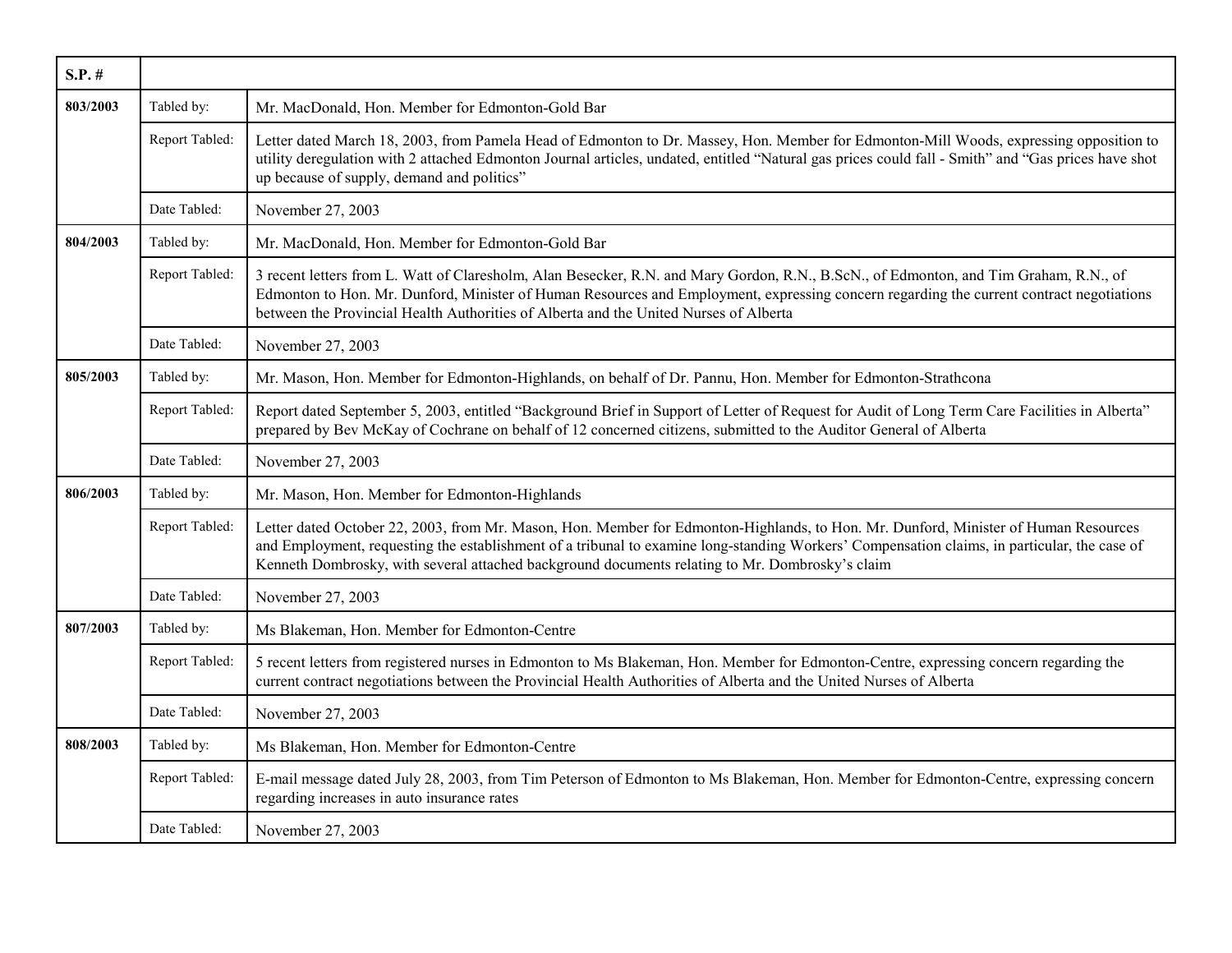| $S.P.$ # |                |                                                                                                                                                                                                                                                                                                                          |
|----------|----------------|--------------------------------------------------------------------------------------------------------------------------------------------------------------------------------------------------------------------------------------------------------------------------------------------------------------------------|
| 809/2003 | Tabled by:     | Ms Blakeman, Hon. Member for Edmonton-Centre                                                                                                                                                                                                                                                                             |
|          | Report Tabled: | E-mail message dated July 10, 2003, from Janice MacNeill of Edmonton to Ms Blakeman, Hon. Member for Edmonton-Centre, expressing<br>concern regarding the high cost of her son's auto insurance and the regulations relating to auto insurance                                                                           |
|          | Date Tabled:   | November 27, 2003                                                                                                                                                                                                                                                                                                        |
| 810/2003 | Tabled by:     | Ms Blakeman, Hon. Member for Edmonton-Centre                                                                                                                                                                                                                                                                             |
|          | Report Tabled: | Text of an e-mail message dated October 16, 2003, from Kristian Vacing of Edmonton to Ms Blakeman, Hon. Member for Edmonton-Centre,<br>expressing opposition to the proposed \$4,000 cap on soft tissue injuries                                                                                                         |
|          | Date Tabled:   | November 27, 2003                                                                                                                                                                                                                                                                                                        |
| 811/2003 | Tabled by:     | Ms Blakeman, Hon. Member for Edmonton-Centre                                                                                                                                                                                                                                                                             |
|          | Report Tabled: | Letter dated June 15, 2003, from Bennett Moore of Edmonton to Ms Blakeman, Hon. Member for Edmonton-Centre, expressing concern<br>regarding an increase in the number of people driving without insurance and suggesting the Government adopt the system used in Queensland,<br>Australia                                |
|          | Date Tabled:   | November 27, 2003                                                                                                                                                                                                                                                                                                        |
| 812/2003 | Tabled by:     | Ms Blakeman, Hon. Member for Edmonton-Centre                                                                                                                                                                                                                                                                             |
|          | Report Tabled: | E-mail message dated October 16, 2003, from Jeff Fixsen of Edmonton to Ms Blakeman, Hon. Member for Edmonton-Centre, expressing<br>opposition to the proposed cap on soft tissue injuries                                                                                                                                |
|          | Date Tabled:   | November 27, 2003                                                                                                                                                                                                                                                                                                        |
| 813/2003 | Tabled by:     | Dr. Taft, Hon. Member for Edmonton-Riverview                                                                                                                                                                                                                                                                             |
|          | Report Tabled: | 3 recent letters from Ross and Yelena Pambrun, Donna Maxwell, R.N., and Angela Krizan, B.N., R.N., all of Calgary, to Ms DeLong, Hon.<br>Member for Calgary-Bow, expressing concern regarding the current contract negotiations between the Provincial Health Authorities of Alberta<br>and the United Nurses of Alberta |
|          | Date Tabled:   | November 27, 2003                                                                                                                                                                                                                                                                                                        |
| 814/2003 | Tabled by:     | Dr. Taft, Hon. Member for Edmonton-Riverview                                                                                                                                                                                                                                                                             |
|          | Report Tabled: | Letter dated October 8, 2003, from Susan Kean, B.N., R.N., of Fort McMurray to Hon. Mr. Boutilier, Minister of Municipal Affairs, expressing<br>concern regarding the current contract negotiations between the Provincial Health Authorities of Alberta and the United Nurses of Alberta                                |
|          | Date Tabled:   | November 27, 2003                                                                                                                                                                                                                                                                                                        |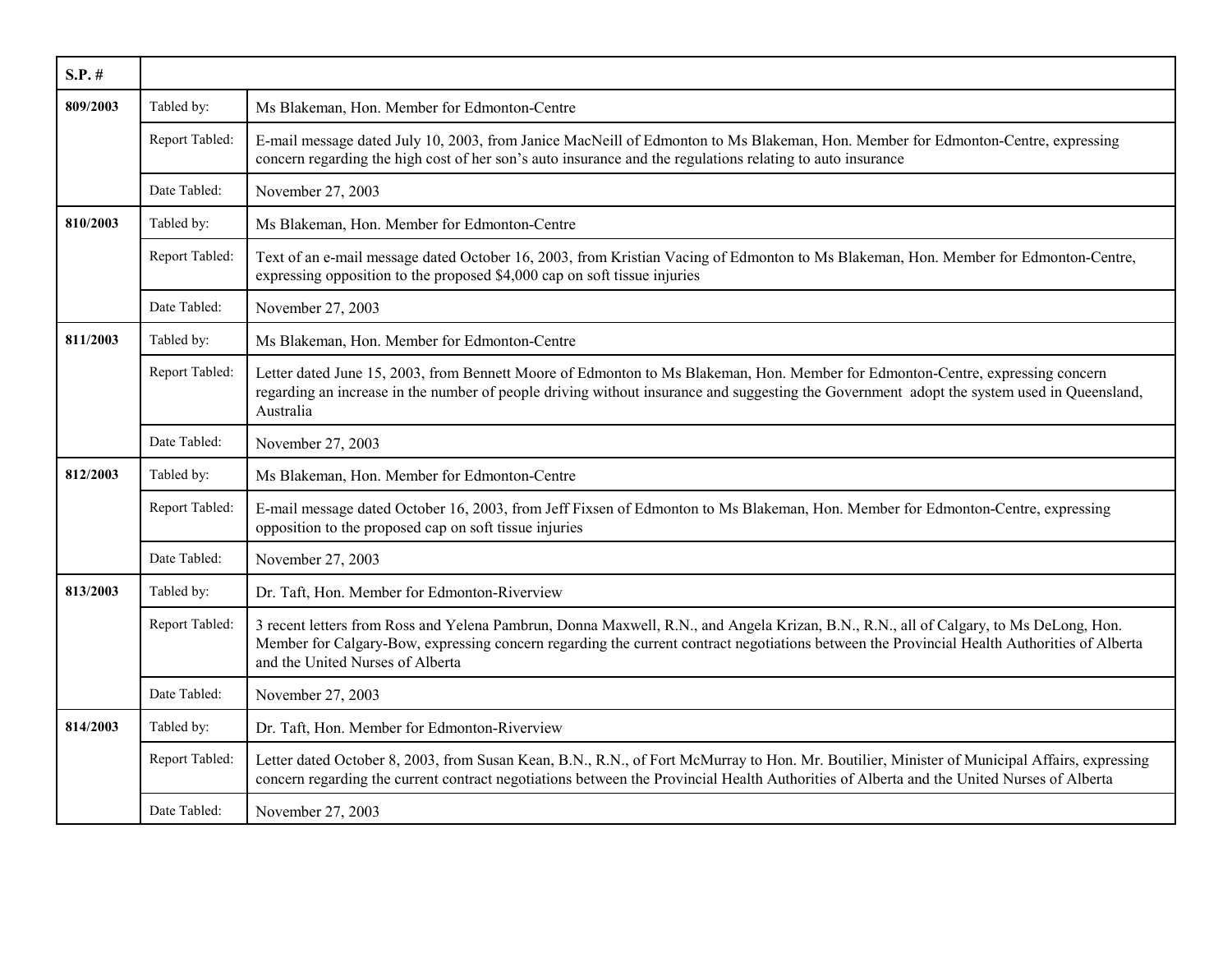| $S.P.$ # |                |                                                                                                                                                                                                   |
|----------|----------------|---------------------------------------------------------------------------------------------------------------------------------------------------------------------------------------------------|
| 815/2003 | Tabled by:     | Mr. Bonner, Hon. Member for Edmonton-Glengarry                                                                                                                                                    |
|          | Report Tabled: | Copy of a petition signed by 45 Hastings Lake and area residents requesting that gas wells in the area be tested before and after drilling to ensure<br>the quality and quantity of potable water |
|          | Date Tabled:   | November 27, 2003                                                                                                                                                                                 |
| 816/2003 | Tabled by:     | Mr. Bonner, Hon. Member for Edmonton-Glengarry                                                                                                                                                    |
|          | Report Tabled: | Document dated November 21, 2003, listing background information regarding a court case between the Workers' Compensation Board and<br>Randy Wolfert versus Thomas Shuchuk                        |
|          | Date Tabled:   | November 27, 2003                                                                                                                                                                                 |
| 817/2003 | Tabled by:     | Clerk of the Assembly on behalf of Hon. Mr. Mar, Minister of Health and Wellness                                                                                                                  |
|          | Report Tabled: | Alberta Dental Hygenists' Association, 2002 Annual Report                                                                                                                                         |
|          | Date Tabled:   | November 27, 2003                                                                                                                                                                                 |
| 818/2003 | Tabled by:     | Clerk of the Assembly on behalf of Hon. Mr. Mar, Minister of Health and Wellness                                                                                                                  |
|          | Report Tabled: | Alberta Dental Assistants Association, 2002 Annual Report                                                                                                                                         |
|          | Date Tabled:   | November 27, 2003                                                                                                                                                                                 |
| 819/2003 | Tabled by:     | Clerk of the Assembly on behalf of Hon. Mr. Mar, Minister of Health and Wellness                                                                                                                  |
|          | Report Tabled: | Alberta College of Medical Laboratory Technologists, Annual Report 2002                                                                                                                           |
|          | Date Tabled:   | November 27, 2003                                                                                                                                                                                 |
| 820/2003 | Tabled by:     | Clerk of the Assembly on behalf of Hon. Mr. Mar, Minister of Health and Wellness                                                                                                                  |
|          | Report Tabled: | Alberta College of Speech-Language Pathologists and Audiologists, 2002 Annual Report                                                                                                              |
|          | Date Tabled:   | November 27, 2003                                                                                                                                                                                 |
| 821/2003 | Tabled by:     | Clerk of the Assembly on behalf of Hon. Mr. Mar, Minister of Health and Wellness                                                                                                                  |
|          | Report Tabled: | College of Dietitians of Alberta, Annual Report 2002-2003                                                                                                                                         |
|          | Date Tabled:   | November 27, 2003                                                                                                                                                                                 |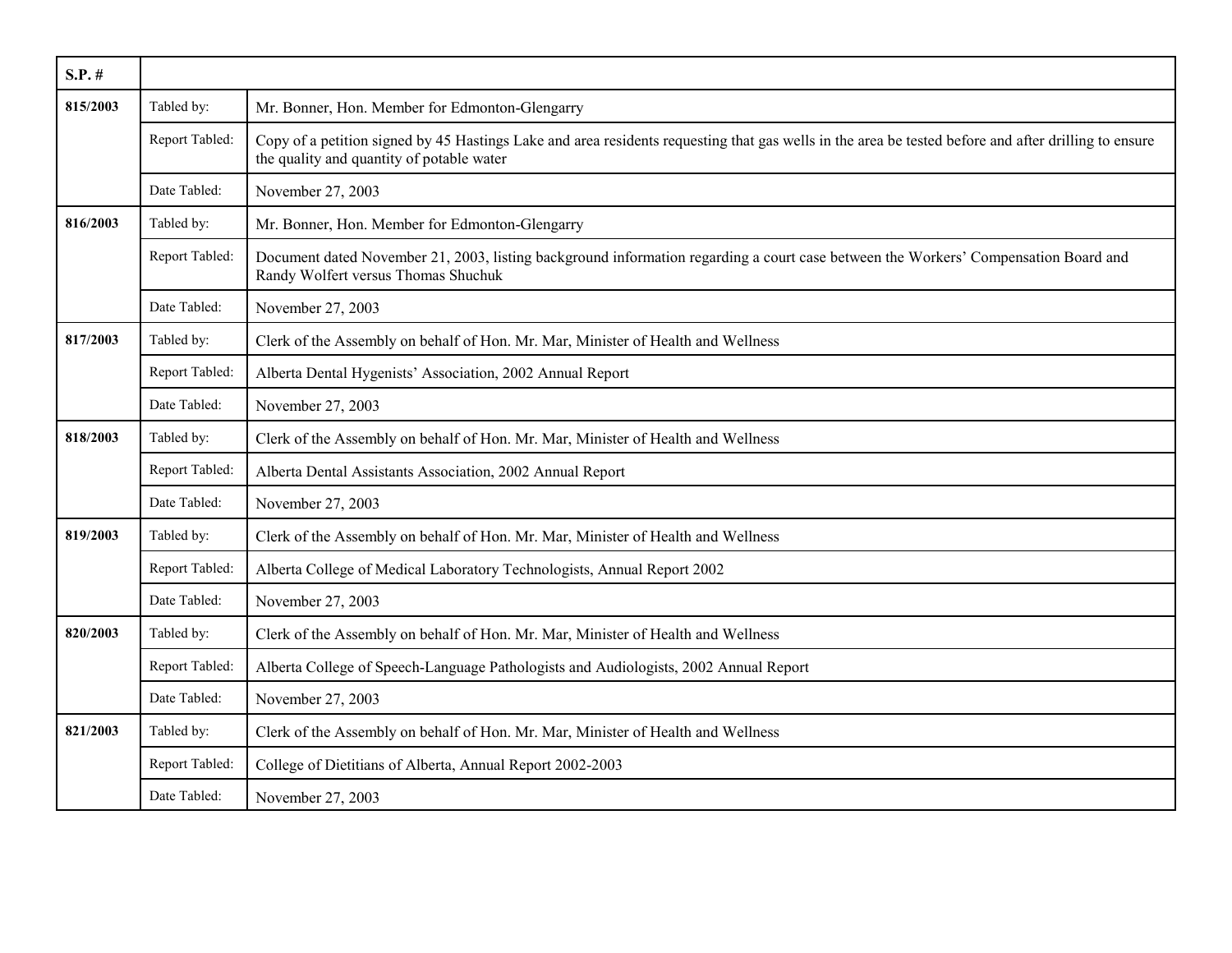| $S.P.$ # |                |                                                                                                                                                                                                                             |
|----------|----------------|-----------------------------------------------------------------------------------------------------------------------------------------------------------------------------------------------------------------------------|
| 822/2003 | Tabled by:     | Clerk of the Assembly on behalf of Hon. Mr. Mar, Minister of Health and Wellness                                                                                                                                            |
|          | Report Tabled: | Alberta Association of Registered Nurses, Annual Report 2001-2002                                                                                                                                                           |
|          | Date Tabled:   | November 27, 2003                                                                                                                                                                                                           |
| 823/2003 | Tabled by:     | Clerk of the Assembly on behalf of Hon. Mr. Mar, Minister of Health and Wellness                                                                                                                                            |
|          | Report Tabled: | Alberta College of Pharmacists, Annual Report 2002-2003                                                                                                                                                                     |
|          | Date Tabled:   | November 27, 2003                                                                                                                                                                                                           |
| 824/2003 | Tabled by:     | Clerk of the Assembly on behalf of Hon. Mr. Mar, Minister of Health and Wellness                                                                                                                                            |
|          | Report Tabled: | Alberta College of Social Workers, Annual Report 2002                                                                                                                                                                       |
|          | Date Tabled:   | November 27, 2003                                                                                                                                                                                                           |
| 825/2003 | Tabled by:     | Clerk of the Assembly on behalf of Hon. Mr. Mar, Minister of Health and Wellness                                                                                                                                            |
|          | Report Tabled: | Alberta Association of Registered Occupational Therapists, Annual Report 2002-2003                                                                                                                                          |
|          | Date Tabled:   | November 27, 2003                                                                                                                                                                                                           |
| 826/2003 | Tabled by:     | Clerk of the Assembly on behalf of Hon. Mr. Mar, Minister of Health and Wellness                                                                                                                                            |
|          | Report Tabled: | College of Alberta Psychologists, Annual Report 2002-2003                                                                                                                                                                   |
|          | Date Tabled:   | November 27, 2003                                                                                                                                                                                                           |
| 827/2003 | Tabled by:     | Clerk of the Assembly on behalf of Hon. Mr. Stevens, Minister of Gaming                                                                                                                                                     |
|          | Report Tabled: | Memorandum dated July 22, 2003, from Norman C. Peterson, Chairman and Chief Executive Officer, Alberta Gaming and Liquor Commission,<br>to Hon. Mr. Stevens, Minister of Gaming, regarding an Edmonton Northlands violation |
|          | Date Tabled:   | November 27, 2003                                                                                                                                                                                                           |
| 828/2003 | Tabled by:     | Clerk of the Assembly on behalf of Hon. Mr. Stevens, Minister of Gaming                                                                                                                                                     |
|          | Report Tabled: | Alberta Gaming and Liquor Commission, 2002-2003 Annual Report                                                                                                                                                               |
|          | Date Tabled:   | November 27, 2003                                                                                                                                                                                                           |
| 829/2003 | Tabled by:     | Clerk of the Assembly on behalf of Hon. Mr. Stevens, Minister of Gaming                                                                                                                                                     |
|          | Report Tabled: | Horse Racing Alberta, 2002 Annual Review                                                                                                                                                                                    |
|          | Date Tabled:   | November 27, 2003                                                                                                                                                                                                           |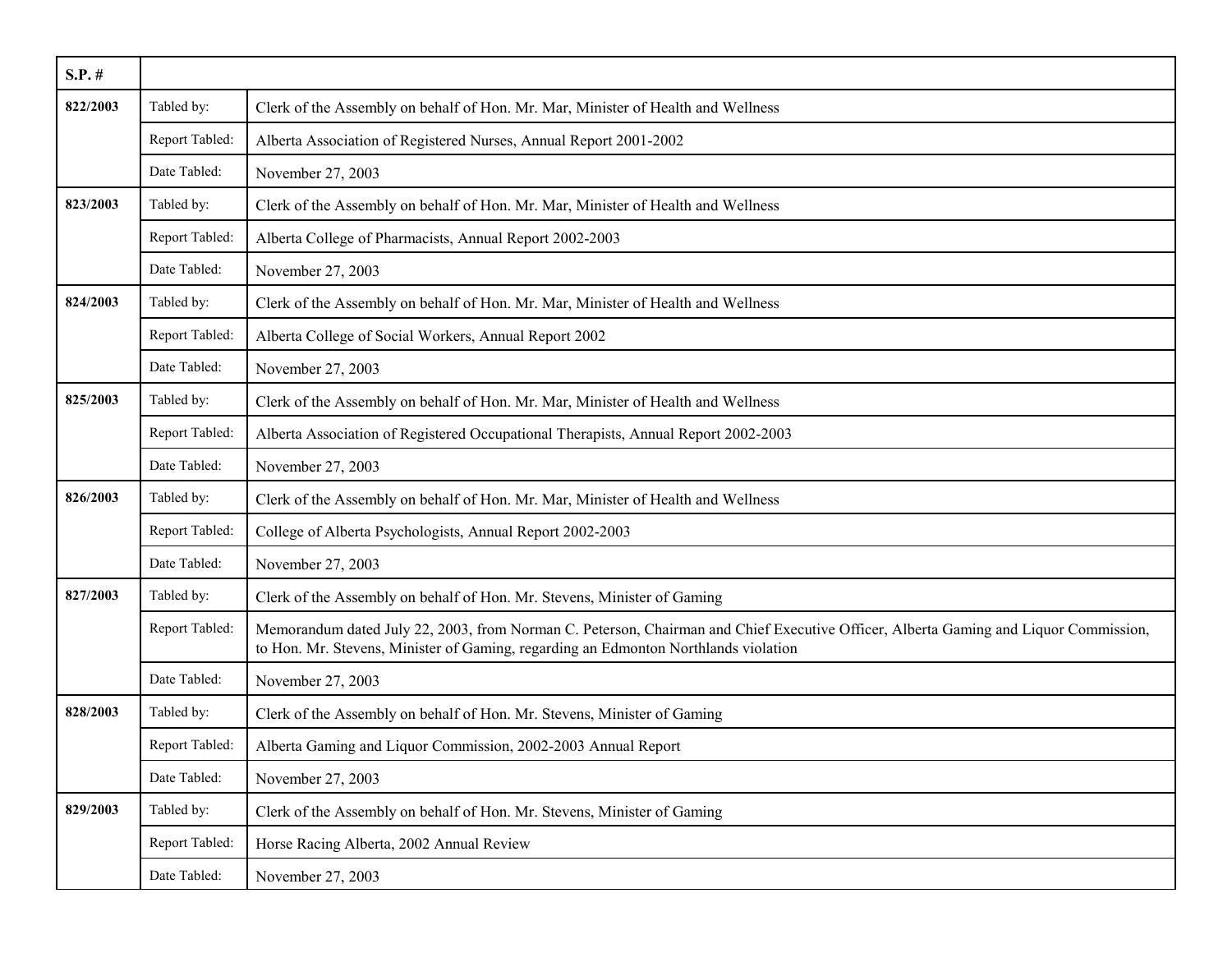| $S.P.$ # |                |                                                                                                        |
|----------|----------------|--------------------------------------------------------------------------------------------------------|
| 830/2003 | Tabled by:     | Mr. Johnson, Acting Chair of Committees                                                                |
|          | Report Tabled: | Amendment to Bill 45 (Sections C-F, H, I, K-DD, FF-MMM) (Hon. Member for Calgary-Lougheed) — Agreed to |
|          | Date Tabled:   | November 27, 2003                                                                                      |
| 831/2003 | Tabled by:     | Mr. Johnson, Acting Chair of Committees                                                                |
|          | Report Tabled: | Amendment to Bill 45 (Section B) (Hon. Member for Calgary-Lougheed) — Agreed to                        |
|          | Date Tabled:   | November 27, 2003                                                                                      |
| 832/2003 | Tabled by:     | Mr. Johnson, Acting Chair of Committees                                                                |
|          | Report Tabled: | Subamendment to Bill 45 (Section G) (Hon. Member for Edmonton-Centre) — Defeated                       |
|          | Date Tabled:   | November 27, 2003                                                                                      |
| 833/2003 | Tabled by:     | Mr. Johnson, Acting Chair of Committees                                                                |
|          | Report Tabled: | Amendment to Bill 45 (Section G) (Hon. Member for Calgary-Lougheed) — Agreed to                        |
|          | Date Tabled:   | November 27, 2003                                                                                      |
| 834/2003 | Tabled by:     | Mr. Johnson, Acting Chair of Committees                                                                |
|          | Report Tabled: | Amendment to Bill 45 (Section J) (Hon. Member for Calgary-Lougheed) — Agreed to                        |
|          | Date Tabled:   | November 27, 2003                                                                                      |
| 835/2003 | Tabled by:     | Mr. Johnson, Acting Chair of Committees                                                                |
|          | Report Tabled: | Amendment to Bill 45 (Section EE) (Hon. Member for Calgary-Lougheed) — Agreed to                       |
|          | Date Tabled:   | November 27, 2003                                                                                      |
| 836/2003 | Tabled by:     | Mr. Johnson, Acting Chair of Committees                                                                |
|          | Report Tabled: | Subamendment to Bill 45 (Section A) (Hon. Member for Edmonton-Centre) — Defeated                       |
|          | Date Tabled:   | November 27, 2003                                                                                      |
| 837/2003 | Tabled by:     | Mr. Johnson, Acting Chair of Committees                                                                |
|          | Report Tabled: | Amendment to Bill 45 (Section A) (Hon. Member for Calgary-Lougheed) — Agreed to                        |
|          | Date Tabled:   | November 27, 2003                                                                                      |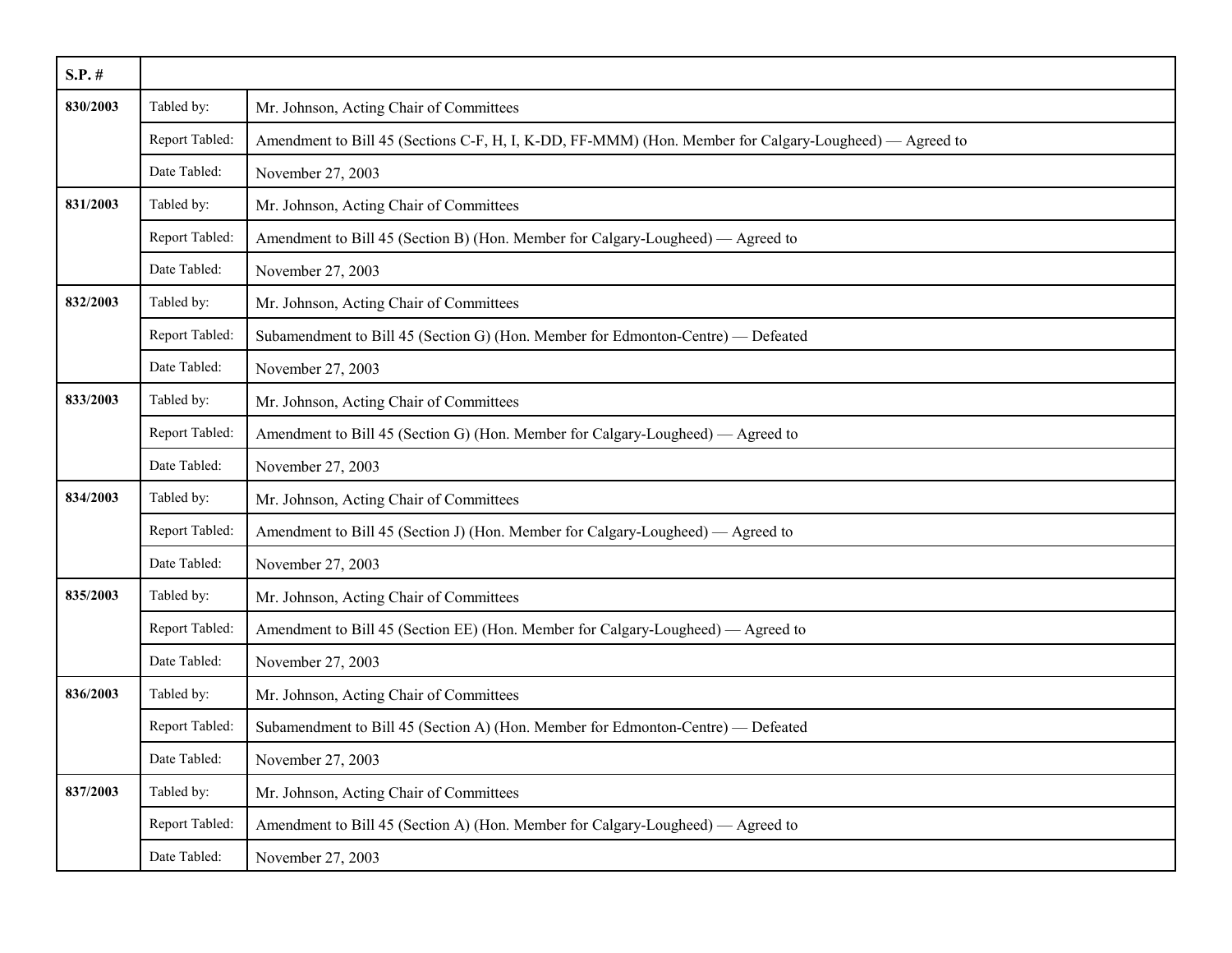| $S.P.$ # |                |                                                                                                                                                                                                                                                                                                                                                                                                                                                              |
|----------|----------------|--------------------------------------------------------------------------------------------------------------------------------------------------------------------------------------------------------------------------------------------------------------------------------------------------------------------------------------------------------------------------------------------------------------------------------------------------------------|
| 838/2003 | Tabled by:     | Mr. Johnson, Acting Chair of Committees                                                                                                                                                                                                                                                                                                                                                                                                                      |
|          | Report Tabled: | Amendment to Bill 45 (Hon. Member for Edmonton-Centre) — Defeated                                                                                                                                                                                                                                                                                                                                                                                            |
|          | Date Tabled:   | November 27, 2003                                                                                                                                                                                                                                                                                                                                                                                                                                            |
| 839/2003 | Tabled by:     | Ms Carlson, Hon. Member for Edmonton-Ellerslie                                                                                                                                                                                                                                                                                                                                                                                                               |
|          | Report Tabled: | Letter dated October 27, 2003, from Lawrence Cowan, General Manager, Bar C Ranch Resort, to Hon. Mr. Klein, Premier, expressing opposition<br>to a logging project planned for an area near the Bar C Ranch Resort, with associated attachments                                                                                                                                                                                                              |
|          | Date Tabled:   | December 1, 2003                                                                                                                                                                                                                                                                                                                                                                                                                                             |
| 840/2003 | Tabled by:     | Ms Carlson, Hon. Member for Edmonton-Ellerslie                                                                                                                                                                                                                                                                                                                                                                                                               |
|          | Report Tabled: | 7 e-mail messages from Albertans to several Members of the Legislative Assembly and Ray Andrews, Operations Manager, Kananaskis Country,<br>Alberta Community Development, expressing concern regarding proposed development in the Evan-Thomas Provincial Recreation Area                                                                                                                                                                                   |
|          | Date Tabled:   | December 1, 2003                                                                                                                                                                                                                                                                                                                                                                                                                                             |
| 841/2003 | Tabled by:     | Dr. Massey, Hon. Member for Edmonton-Mill Woods                                                                                                                                                                                                                                                                                                                                                                                                              |
|          | Report Tabled: | 6 recent letters from registered nurses in Calgary and Edmonton to Ms Fritz, Hon. Member for Calgary-Cross, Mr. Hlady, Hon. Member for<br>Calgary-Mountain View, and Mr. Hutton, Hon. Member for Edmonton-Glenora, expressing concern regarding the current contract negotiations<br>between the Provincial Health Authorities of Alberta and the United Nurses of Alberta                                                                                   |
|          | Date Tabled:   | December 1, 2003                                                                                                                                                                                                                                                                                                                                                                                                                                             |
| 842/2003 | Tabled by:     | Mr. Bonner, Hon. Member for Edmonton-Glengarry                                                                                                                                                                                                                                                                                                                                                                                                               |
|          | Report Tabled: | E-mail message dated November 21, 2003, from Roberta Allen, Kevyn Cormac, Erin Mackenzie-Wahlberg, Leah Henderson, and Kristin Tinge<br>to Mr. Bonner, Hon. Member for Edmonton-Glengarry, concerning a request by Legislature Security on the evening of November 21, 2003 to<br>leave the Legislature grounds while performing a sacred pagan ceremony                                                                                                     |
|          | Date Tabled:   | December 1, 2003                                                                                                                                                                                                                                                                                                                                                                                                                                             |
| 843/2003 | Tabled by:     | Mr. Bonner, Hon. Member for Edmonton-Glengarry                                                                                                                                                                                                                                                                                                                                                                                                               |
|          | Report Tabled: | Letter dated October 16, 2003, from registered nurse Gail Peterson of Wainwright to Mr. Griffiths, Hon. Member for Wainwright, expressing<br>concern regarding the health care system, the current contract negotiations between the Provincial Health Authorities of Alberta and the United<br>Nurses of Alberta, and in particular the recommendation granting the Provincial Health Authorities the ability to reassign nurses to different<br>facilities |
|          | Date Tabled:   | December 1, 2003                                                                                                                                                                                                                                                                                                                                                                                                                                             |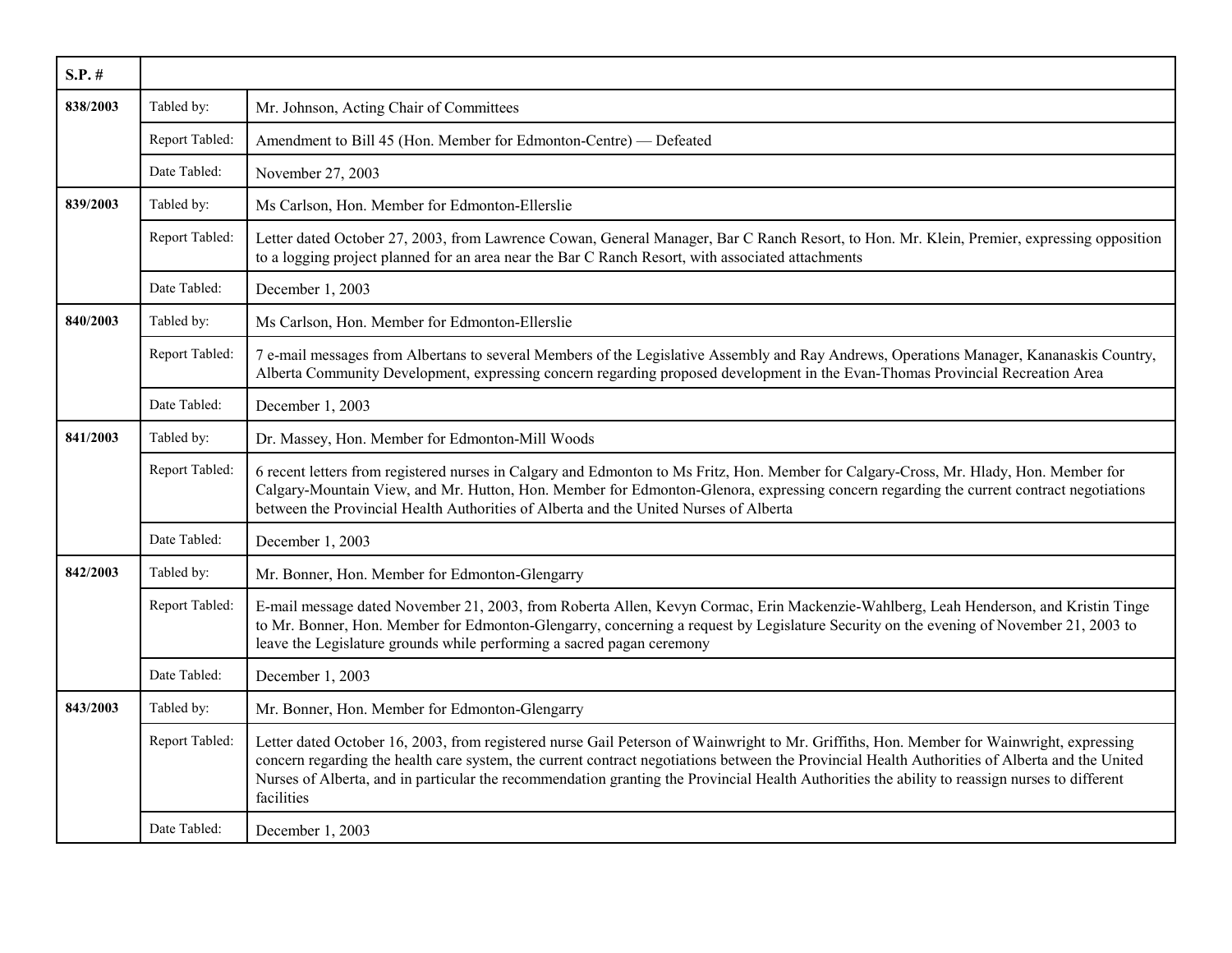| $S.P.$ # |                |                                                                                                                                                                                                                                                                                                                                                                                                                               |
|----------|----------------|-------------------------------------------------------------------------------------------------------------------------------------------------------------------------------------------------------------------------------------------------------------------------------------------------------------------------------------------------------------------------------------------------------------------------------|
| 844/2003 | Tabled by:     | Dr. Taft, Hon. Member for Edmonton-Riverview                                                                                                                                                                                                                                                                                                                                                                                  |
|          | Report Tabled: | 4 recent letters from registered nurses Lori Deverdenne, Alan Besecker, Linda Brockman, and Dianne Vinet, all of Edmonton, to Hon.<br>Mr. Hancock, Minister of Justice and Attorney General, expressing concern regarding the current contract negotiations between the Provincial<br>Health Authorities of Alberta and the United Nurses of Alberta                                                                          |
|          | Date Tabled:   | December 1, 2003                                                                                                                                                                                                                                                                                                                                                                                                              |
| 845/2003 | Tabled by:     | Ms Blakeman, Hon. Member for Edmonton-Centre                                                                                                                                                                                                                                                                                                                                                                                  |
|          | Report Tabled: | 2 recent letters from registered nurses Barb Heinz and Lisa Hein, both of Grande Prairie, to Mr. Graydon, Hon. Member for Grande Prairie-<br>Wapiti, and 1 recent letter from registered nurse Tanice Olson of Calgary to Mr. Herard, Hon. Member for Calgary-Egmont, expressing concern<br>regarding the current contract negotiations between the Provincial Health Authorities of Alberta and the United Nurses of Alberta |
|          | Date Tabled:   | December 1, 2003                                                                                                                                                                                                                                                                                                                                                                                                              |
| 846/2003 | Tabled by:     | Mr. Lord, Hon. Member for Calgary-Currie                                                                                                                                                                                                                                                                                                                                                                                      |
|          | Report Tabled: | The Ibogaine Dossier web page containing an index regarding 18-Methoxycoronaridine - Synthetic iboga alkaloid congener                                                                                                                                                                                                                                                                                                        |
|          | Date Tabled:   | December 1, 2003                                                                                                                                                                                                                                                                                                                                                                                                              |
| 847/2003 | Tabled by:     | Mr. Lord, Hon. Member for Calgary-Currie                                                                                                                                                                                                                                                                                                                                                                                      |
|          | Report Tabled: | The Ibogaine Dossier web page containing an index regarding ibogaine research                                                                                                                                                                                                                                                                                                                                                 |
|          | Date Tabled:   | December 1, 2003                                                                                                                                                                                                                                                                                                                                                                                                              |
| 848/2003 | Tabled by:     | Mr. Lord, Hon. Member for Calgary-Currie                                                                                                                                                                                                                                                                                                                                                                                      |
|          | Report Tabled: | The Ibogaine Dossier web page containing a document, undated, entitled "The Ibogaine Bibliography"                                                                                                                                                                                                                                                                                                                            |
|          | Date Tabled:   | December 1, 2003                                                                                                                                                                                                                                                                                                                                                                                                              |
| 849/2003 | Tabled by:     | Dr. Pannu, Hon. Member for Edmonton-Strathcona                                                                                                                                                                                                                                                                                                                                                                                |
|          | Report Tabled: | Letter, undated, from Pauline Knittle of Edmonton to Hon. Mr. Mar, Minister of Health and Wellness, expressing concern regarding recent policy<br>decisions made by the Government surrounding seniors' benefits                                                                                                                                                                                                              |
|          | Date Tabled:   | December 1, 2003                                                                                                                                                                                                                                                                                                                                                                                                              |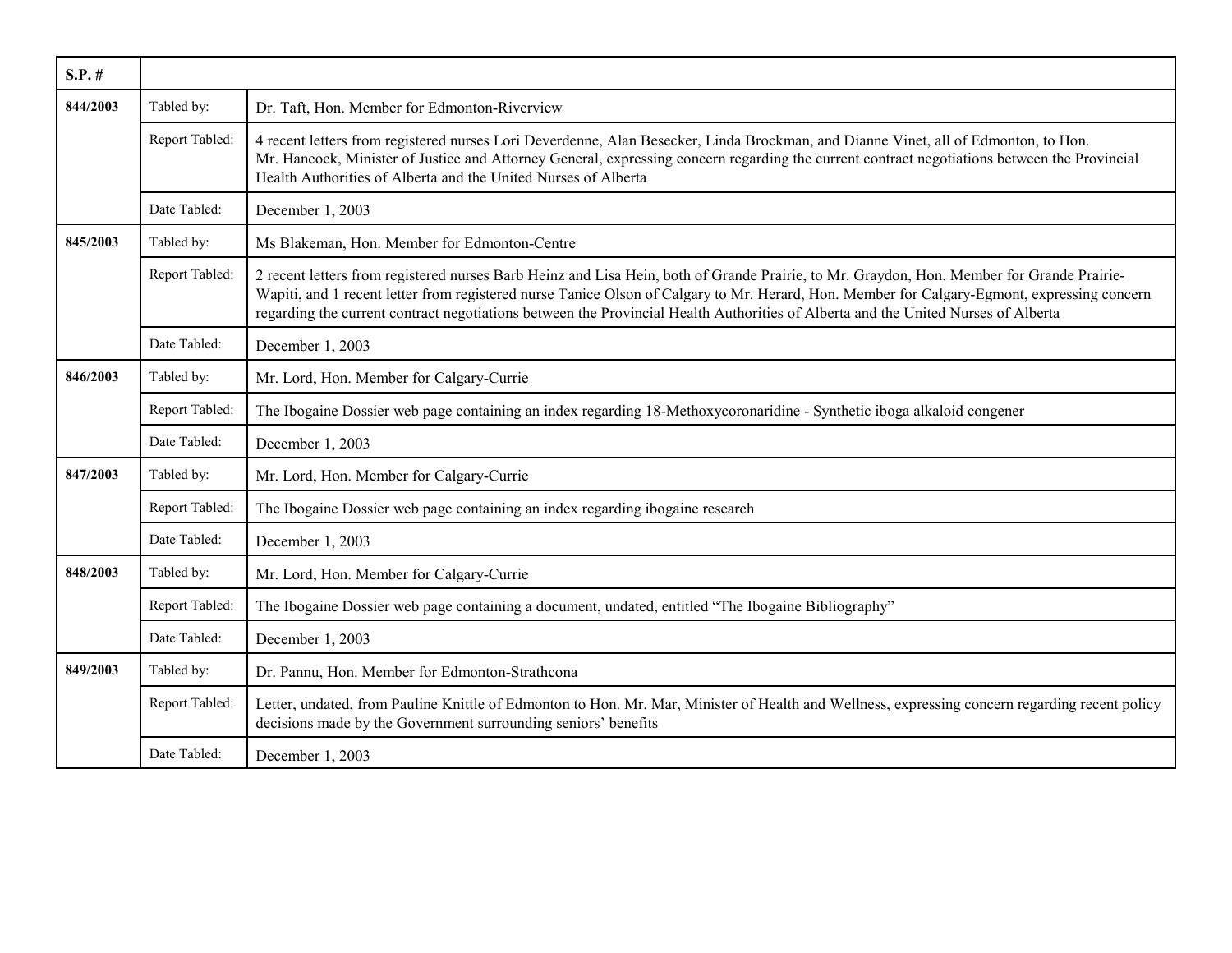| $S.P.$ # |                |                                                                                                                                                                                                                                                                                                                                                                                                                                     |
|----------|----------------|-------------------------------------------------------------------------------------------------------------------------------------------------------------------------------------------------------------------------------------------------------------------------------------------------------------------------------------------------------------------------------------------------------------------------------------|
| 850/2003 | Tabled by:     | Dr. Pannu, Hon. Member for Edmonton-Strathcona                                                                                                                                                                                                                                                                                                                                                                                      |
|          | Report Tabled: | Letter dated November 12, 2003, from Catherine Ripley, Whitemud Coalition of Schools, to Dr. Pannu, Hon. Member for Edmonton-Strathcona,<br>summarizing the Coalition's response to the Learning Commission Report, with attached report dated November 2003, entitled "A Quest for<br>Quality Education - Go for it! Endorsing the Learning Commission Report and Moving Forward" prepared by the Whitemud Coalition of<br>Schools |
|          | Date Tabled:   | December 1, 2003                                                                                                                                                                                                                                                                                                                                                                                                                    |
| 851/2003 | Tabled by:     | Mr. Mason, Hon. Member for Edmonton-Highlands                                                                                                                                                                                                                                                                                                                                                                                       |
|          | Report Tabled: | Letter to the Editor dated November 18, 2003, from Art Macklin, CWB (Canadian Wheat Board) Director for District 1, encouraging the<br>Government to develop a positive proposal on grain marketing for the Canadian Wheat Board                                                                                                                                                                                                    |
|          | Date Tabled:   | December 1, 2003                                                                                                                                                                                                                                                                                                                                                                                                                    |
| 852/2003 | Tabled by:     | Mr. Mason, Hon. Member for Edmonton-Highlands                                                                                                                                                                                                                                                                                                                                                                                       |
|          | Report Tabled: | E-mail message dated November 25, 2003, from Clarence Huibers of Edmonton to Dr. Pannu, Hon. Member for Edmonton-Strathcona,<br>expressing concern regarding electricity deregulation and the rising cost of utilities as they affect seniors with limited incomes                                                                                                                                                                  |
|          | Date Tabled:   | December 1, 2003                                                                                                                                                                                                                                                                                                                                                                                                                    |
| 853/2003 | Tabled by:     | Mr. Lougheed, Acting Chair of Committees                                                                                                                                                                                                                                                                                                                                                                                            |
|          | Report Tabled: | Amendment to Bill 44 (introduced by the Hon. Minister of Government Services on November 25, 2003) — Agreed to                                                                                                                                                                                                                                                                                                                      |
|          | Date Tabled:   | December 1, 2003                                                                                                                                                                                                                                                                                                                                                                                                                    |
| 854/2003 | Tabled by:     | Mr. Lougheed, Acting Chair of Committees                                                                                                                                                                                                                                                                                                                                                                                            |
|          | Report Tabled: | Amendment to Bill 44 (Hon. Member for Edmonton-Highlands) — Defeated                                                                                                                                                                                                                                                                                                                                                                |
|          | Date Tabled:   | December 1, 2003                                                                                                                                                                                                                                                                                                                                                                                                                    |
| 855/2003 | Tabled by:     | Mr. Lougheed, Acting Chair of Committees                                                                                                                                                                                                                                                                                                                                                                                            |
|          | Report Tabled: | Amendment to Bill 44 (Hon. Member for Edmonton-Gold Bar) — Agreed to                                                                                                                                                                                                                                                                                                                                                                |
|          | Date Tabled:   | December 1, 2003                                                                                                                                                                                                                                                                                                                                                                                                                    |
| 856/2003 | Tabled by:     | Mr. Lougheed, Acting Chair of Committees                                                                                                                                                                                                                                                                                                                                                                                            |
|          | Report Tabled: | Amendment to Bill 51 (Hon. Member for Edmonton-Riverview) — Defeated                                                                                                                                                                                                                                                                                                                                                                |
|          | Date Tabled:   | December 1, 2003                                                                                                                                                                                                                                                                                                                                                                                                                    |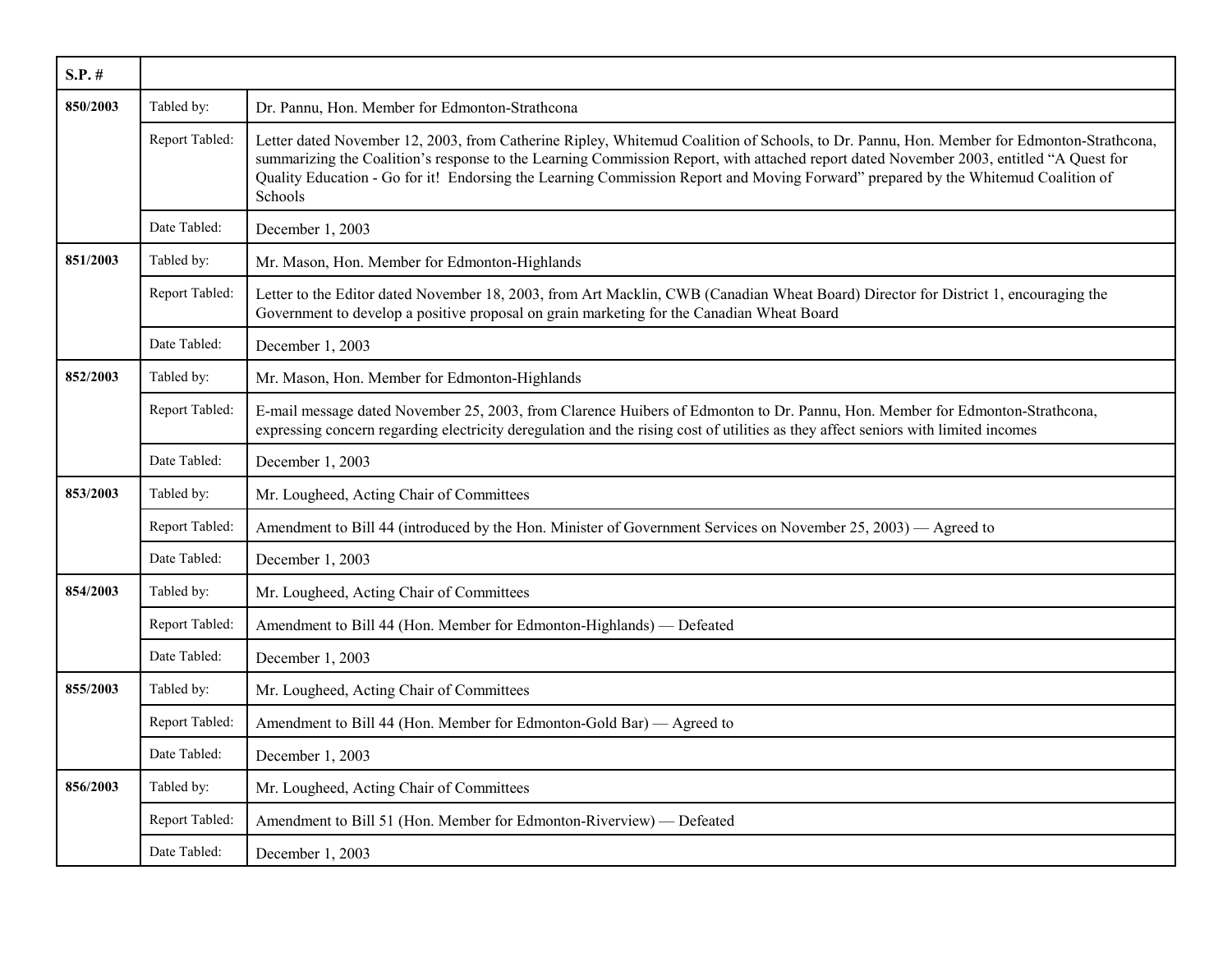| $S.P.$ # |                |                                                                                                                  |
|----------|----------------|------------------------------------------------------------------------------------------------------------------|
| 857/2003 | Tabled by:     | Mr. Lougheed, Acting Chair of Committees                                                                         |
|          | Report Tabled: | Amendment to Bill 51 (Hon. Member for Edmonton-Gold Bar) — Defeated                                              |
|          | Date Tabled:   | December 1, 2003                                                                                                 |
| 858/2003 | Tabled by:     | Hon. Dr. Taylor, Minister of Environment                                                                         |
|          | Report Tabled: | Compliance Assessment and Enforcement Initiatives, Annual Report, April 1, 2002 to March 31, 2003                |
|          | Date Tabled:   | December 2, 2003                                                                                                 |
| 859/2003 | Tabled by:     | Hon. Mr. Coutts, Minister of Government Services                                                                 |
|          | Report Tabled: | Alberta Vital Statistics, Annual Review 2001                                                                     |
|          | Date Tabled:   | December 2, 2003                                                                                                 |
| 860/2003 | Tabled by:     | Hon. Mr. Coutts, Minister of Government Services                                                                 |
|          | Report Tabled: | Freedom of Information and Protection of Privacy, Annual Report 2002-2003                                        |
|          | Date Tabled:   | December 2, 2003                                                                                                 |
| 861/2003 | Tabled by:     | Hon. Mr. Dunford, Minister of Human Resources and Employment                                                     |
|          | Report Tabled: | Workers' Compensation Board - Alberta, 2002 Annual Report                                                        |
|          | Date Tabled:   | December 2, 2003                                                                                                 |
| 862/2003 | Tabled by:     | Hon. Mr. Dunford, Minister of Human Resources and Employment                                                     |
|          | Report Tabled: | Consulting Engineers of Alberta, 2002-2003 Annual Report                                                         |
|          | Date Tabled:   | December 2, 2003                                                                                                 |
| 863/2003 | Tabled by:     | Hon. Mr. Dunford, Minister of Human Resources and Employment                                                     |
|          | Report Tabled: | College of Alberta Professional Foresters, Annual Report 2002-03                                                 |
|          | Date Tabled:   | December 2, 2003                                                                                                 |
| 864/2003 | Tabled by:     | Hon. Mr. Dunford, Minister of Human Resources and Employment                                                     |
|          | Report Tabled: | Association of Professional Engineers, Geologists and Geophysicists of Alberta (APEGGA), Annual Report 2002-2003 |
|          | Date Tabled:   | December 2, 2003                                                                                                 |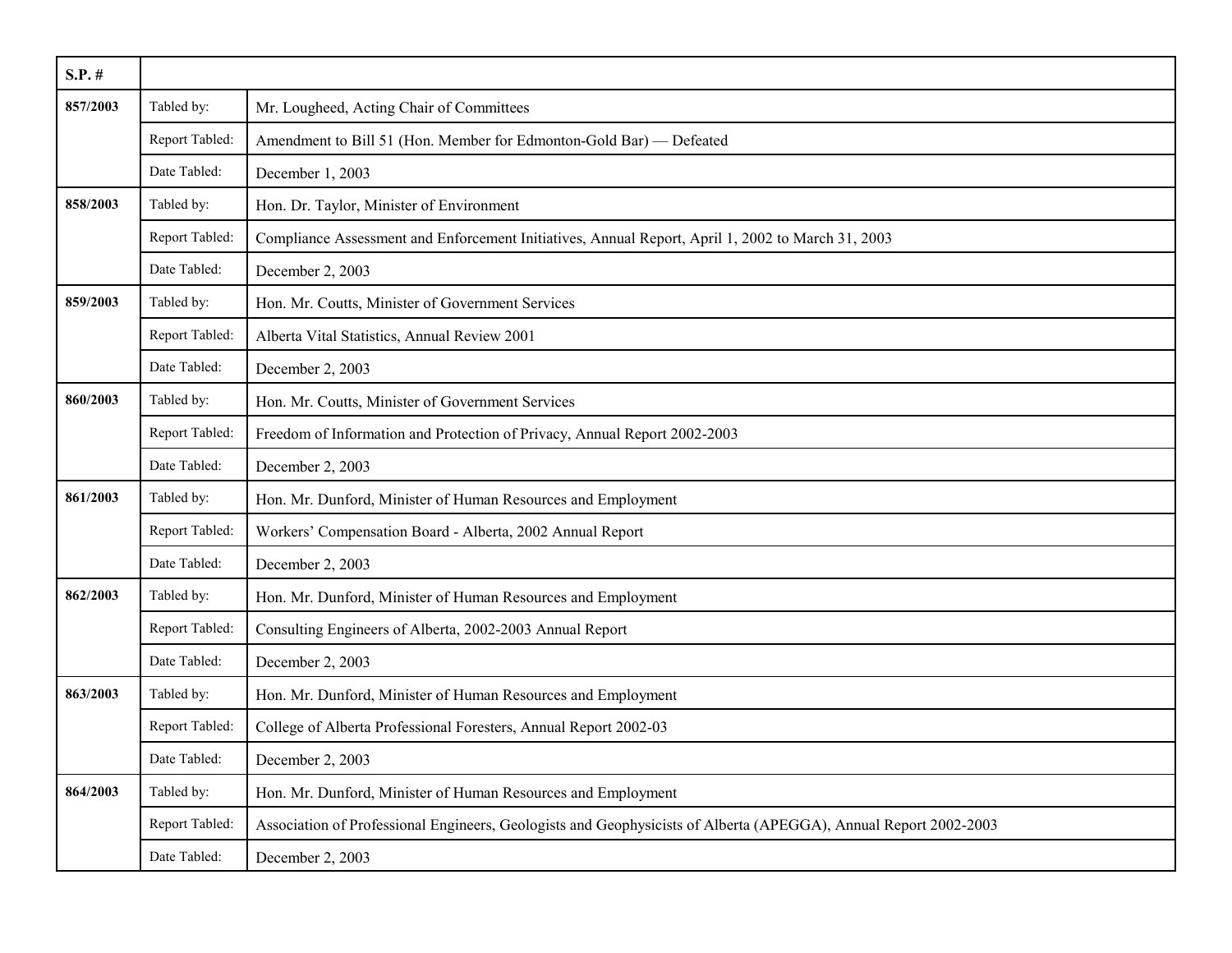| $S.P.$ # |                |                                                                                                                                                                                                                                                                               |
|----------|----------------|-------------------------------------------------------------------------------------------------------------------------------------------------------------------------------------------------------------------------------------------------------------------------------|
| 865/2003 | Tabled by:     | Mr. Lougheed, Hon. Member for Clover Bar-Fort Saskatchewan                                                                                                                                                                                                                    |
|          | Report Tabled: | Premier's Council on the Status of Persons With Disabilities, 2003 Annual Report                                                                                                                                                                                              |
|          | Date Tabled:   | December 2, 2003                                                                                                                                                                                                                                                              |
| 866/2003 | Tabled by:     | Mr. Lord, Hon. Member for Calgary-Currie                                                                                                                                                                                                                                      |
|          | Report Tabled: | 4 InnoVisions Canada web page articles and studies relating to jobs and telework                                                                                                                                                                                              |
|          | Date Tabled:   | December 2, 2003                                                                                                                                                                                                                                                              |
| 867/2003 | Tabled by:     | Mr. McClelland, Hon. Member for Edmonton-Rutherford                                                                                                                                                                                                                           |
|          | Report Tabled: | Letter, undated, from T. Gerling of Edmonton to Mr. McClelland, Hon. Member for Edmonton-Rutherford, expressing several concerns and<br>making recommendations regarding the final report of the Learning Commission                                                          |
|          | Date Tabled:   | December 2, 2003                                                                                                                                                                                                                                                              |
| 868/2003 | Tabled by:     | Dr. Nicol, Hon. Leader of the Official Opposition                                                                                                                                                                                                                             |
|          | Report Tabled: | Copy of a petition signed by 1,102 Albertans requesting Bill 43, Post-secondary Learning Act be amended to include a tuition fee policy and<br>urging the Government to regulate tuition levels in a manner consistent with the principles of affordability and accessibility |
|          | Date Tabled:   | December 2, 2003                                                                                                                                                                                                                                                              |
| 869/2003 | Tabled by:     | Dr. Nicol, Hon. Leader of the Official Opposition                                                                                                                                                                                                                             |
|          | Report Tabled: | 18 recent letters from grade six students at Wilson Middle School in Lethbridge to Hon. Mr. Klein, Premier, and Dr. Nicol, Hon. Leader of the<br>Official Opposition, expressing concern regarding large class sizes and text book shortages                                  |
|          | Date Tabled:   | December 2, 2003                                                                                                                                                                                                                                                              |
| 870/2003 | Tabled by:     | Dr. Nicol, Hon. Leader of the Official Opposition                                                                                                                                                                                                                             |
|          | Report Tabled: | Letter, undated, from Judy Nygaard, R.N., of Medicine Hat to Dr. Nicol, Hon. Leader of the Official Opposition, expressing concern regarding<br>the current contract negotiations between the Provincial Health Authorities of Alberta and the United Nurses of Alberta       |
|          | Date Tabled:   | December 2, 2003                                                                                                                                                                                                                                                              |
| 871/2003 | Tabled by:     | Dr. Nicol, Hon. Leader of the Official Opposition                                                                                                                                                                                                                             |
|          | Report Tabled: | Program from the Korean Veterans Association of Canada, Lethbridge Chinook Unit #53 and the Korean Community of Lethbridge, Cease Fire<br>Korea, 50th Anniversary, held on October 25, 2003                                                                                   |
|          | Date Tabled:   | December 2, 2003                                                                                                                                                                                                                                                              |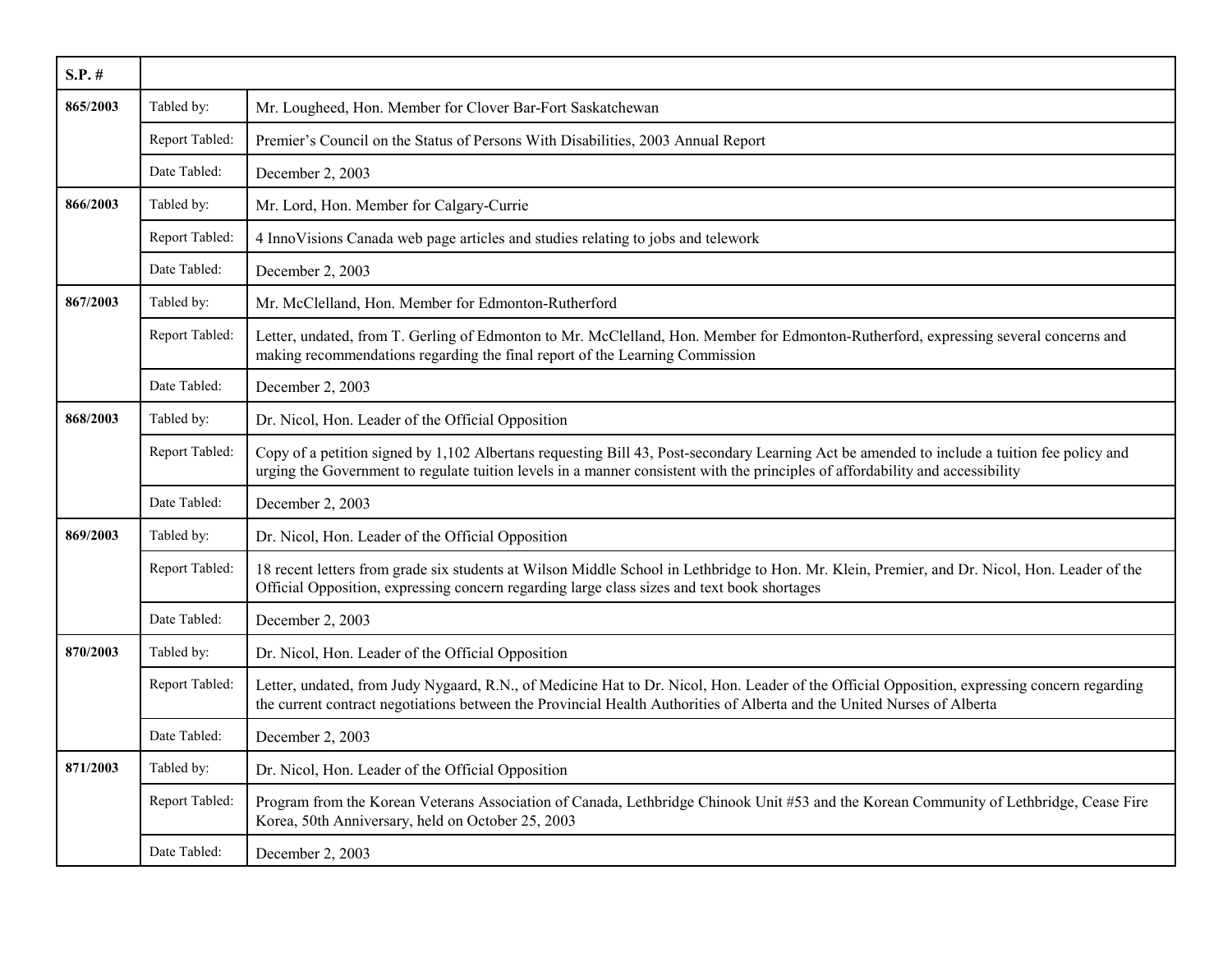| $S.P.$ # |                |                                                                                                                                                                                                                                                                                                                    |
|----------|----------------|--------------------------------------------------------------------------------------------------------------------------------------------------------------------------------------------------------------------------------------------------------------------------------------------------------------------|
| 872/2003 | Tabled by:     | Ms Carlson, Hon. Member for Edmonton-Ellerslie                                                                                                                                                                                                                                                                     |
|          | Report Tabled: | Treaty 8 First Nations of Alberta motion 01-11-28-03 rejecting and opposing Bill C-49                                                                                                                                                                                                                              |
|          | Date Tabled:   | December 2, 2003                                                                                                                                                                                                                                                                                                   |
| 873/2003 | Tabled by:     | Ms Carlson, Hon. Member for Edmonton-Ellerslie                                                                                                                                                                                                                                                                     |
|          | Report Tabled: | E-mail message dated November 20, 2003, from Peter and Barbara Sherrington to Toby Lobreau, Liberal Caucus Researcher, expressing<br>opposition to further development in the Evan-Thomas Provincial Recreation Area                                                                                               |
|          | Date Tabled:   | December 2, 2003                                                                                                                                                                                                                                                                                                   |
| 874/2003 | Tabled by:     | Ms Carlson, Hon. Member for Edmonton-Ellerslie                                                                                                                                                                                                                                                                     |
|          | Report Tabled: | E-mail message dated November 5, 2003, from Richard S. Soley of Cochrane to Dr. Nicol, Hon. Leader of the Official Opposition, expressing<br>concern regarding clear cut logging in the Ghost Waiparous area                                                                                                       |
|          | Date Tabled:   | December 2, 2003                                                                                                                                                                                                                                                                                                   |
| 875/2003 | Tabled by:     | Ms Carlson, Hon. Member for Edmonton-Ellerslie                                                                                                                                                                                                                                                                     |
|          | Report Tabled: | E-mail message dated November 19, 2003, from Richard S. Soley of Cochrane to Toby Lobreau, Liberal Caucus Researcher, expressing concern<br>that the Ghost Waiparous area has been destroyed by recreational users                                                                                                 |
|          | Date Tabled:   | December 2, 2003                                                                                                                                                                                                                                                                                                   |
| 876/2003 | Tabled by:     | Ms Carlson, Hon. Member for Edmonton-Ellerslie                                                                                                                                                                                                                                                                     |
|          | Report Tabled: | E-mail message dated January 26, 2003, from Robert and Priscilla Janes expressing concern regarding further development in the Evan-Thomas<br>Provincial Recreation Area                                                                                                                                           |
|          | Date Tabled:   | December 2, 2003                                                                                                                                                                                                                                                                                                   |
| 877/2003 | Tabled by:     | Ms Carlson, Hon. Member for Edmonton-Ellerslie                                                                                                                                                                                                                                                                     |
|          | Report Tabled: | Letter dated May 26, 2003, from the Alberta Fish and Game Association to Hon. Mrs. McClellan, Minister of Agriculture, Food and Rural<br>Development, expressing concern regarding the possible infection of wildlife with chronic wasting disease and requesting the Government take<br>action to reduce the risk |
|          | Date Tabled:   | December 2, 2003                                                                                                                                                                                                                                                                                                   |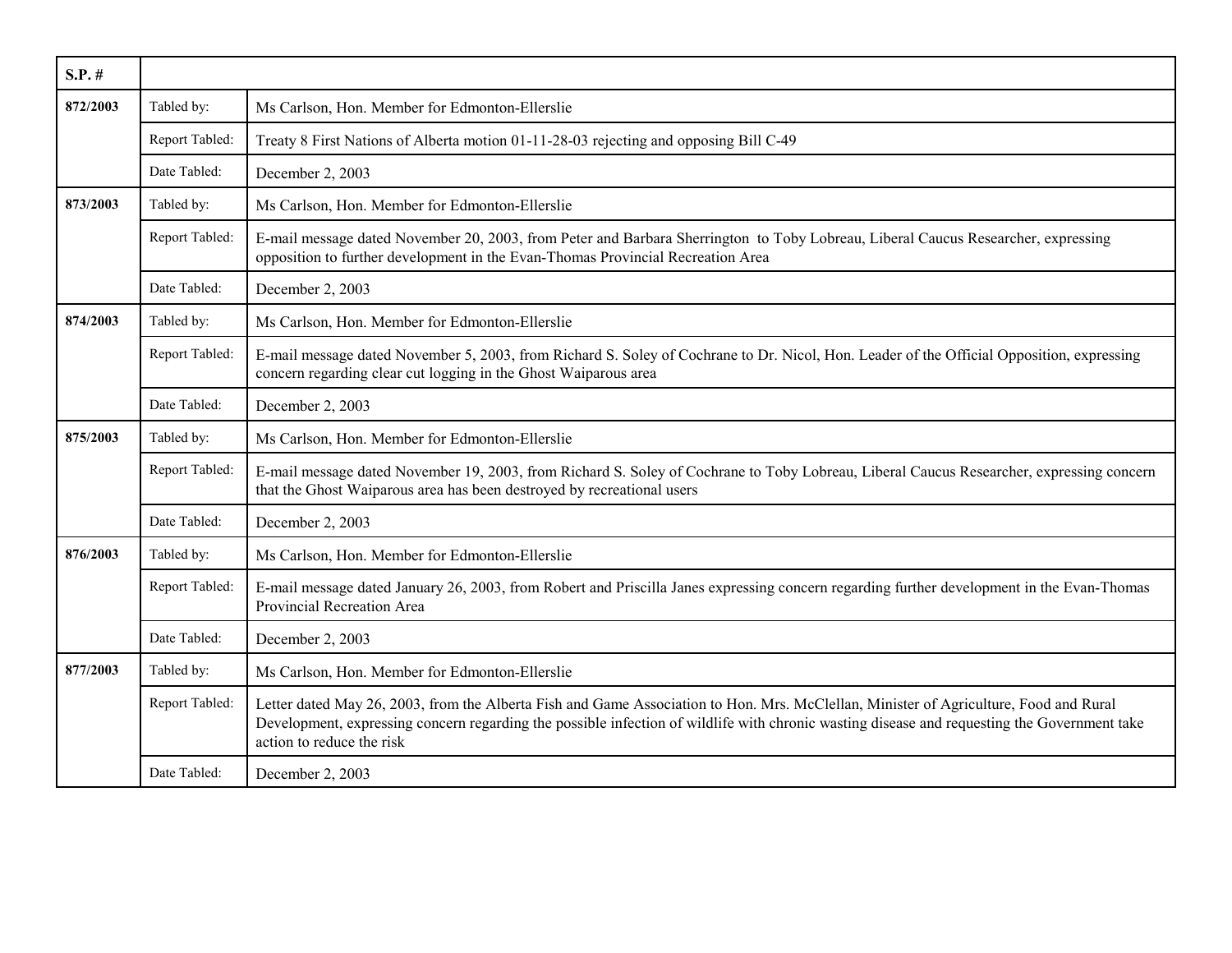| $S.P.$ # |                |                                                                                                                                                                                                                                                                                                                                                                                                                                                                                                                     |
|----------|----------------|---------------------------------------------------------------------------------------------------------------------------------------------------------------------------------------------------------------------------------------------------------------------------------------------------------------------------------------------------------------------------------------------------------------------------------------------------------------------------------------------------------------------|
| 878/2003 | Tabled by:     | Ms Carlson, Hon. Member for Edmonton-Ellerslie                                                                                                                                                                                                                                                                                                                                                                                                                                                                      |
|          | Report Tabled: | E-mail message dated February 14, 2003, from Steve Temchuk of Calgary to Ray Andrews, Operations Manager, Parks and Protected Areas,<br>Alberta Community Development, outlining the benefits of the Evan-Thomas Provincial Recreation Area and requesting that the area be given<br>provincial park status                                                                                                                                                                                                         |
|          | Date Tabled:   | December 2, 2003                                                                                                                                                                                                                                                                                                                                                                                                                                                                                                    |
| 879/2003 | Tabled by:     | Ms Carlson, Hon. Member for Edmonton-Ellerslie                                                                                                                                                                                                                                                                                                                                                                                                                                                                      |
|          | Report Tabled: | E-mail message dated February 16, 2003, from Doug Engh to Ms Carlson, Hon. Member for Edmonton-Ellerslie, and Dr. Pannu, Hon. Member<br>for Edmonton-Strathcona, attaching the text of a letter sent to Hon. Mr. Klein, Premier, and Hon. Mr. Zwozdesky, Minister of Community<br>Development, expressing opposition to the draft management plan for the Evan-Thomas Provincial Recreation Area                                                                                                                    |
|          | Date Tabled:   | December 2, 2003                                                                                                                                                                                                                                                                                                                                                                                                                                                                                                    |
| 880/2003 | Tabled by:     | Dr. Massey, Hon. Member for Edmonton-Mill Woods                                                                                                                                                                                                                                                                                                                                                                                                                                                                     |
|          | Report Tabled: | Letter dated October 31, 2003, from Beverley L. Carter of Edmonton to Dr. Massey, Hon. Member for Edmonton-Mill Woods, expressing<br>opposition to the proposed \$4,000 cap for auto accident victims and an increase in auto insurance rates                                                                                                                                                                                                                                                                       |
|          | Date Tabled:   | December 2, 2003                                                                                                                                                                                                                                                                                                                                                                                                                                                                                                    |
| 881/2003 | Tabled by:     | Dr. Massey, Hon. Member for Edmonton-Mill Woods                                                                                                                                                                                                                                                                                                                                                                                                                                                                     |
|          | Report Tabled: | 3 recent letters from registered nurses Patricia Fraser, Anne Harris, and Beryl Scott, all of Edmonton, to Dr. Massey, Hon. Member for<br>Edmonton-Mill Woods, and Hon. Mr. Mar, Minister of Health and Wellness, expressing concern regarding a nursing shortage and the current<br>contract negotiations between the Provincial Health Authorities of Alberta and the United Nurses of Alberta                                                                                                                    |
|          | Date Tabled:   | December 2, 2003                                                                                                                                                                                                                                                                                                                                                                                                                                                                                                    |
| 882/2003 | Tabled by:     | Dr. Massey, Hon. Member for Edmonton-Mill Woods                                                                                                                                                                                                                                                                                                                                                                                                                                                                     |
|          | Report Tabled: | Letter dated November 26, 2003, from Orvis Bambush of Edmonton to Dr. Massey, Hon. Member for Edmonton-Mill Woods, with three related<br>attachments, expressing opposition to an excessive increase in property rent at the Cooking Lake Airport                                                                                                                                                                                                                                                                   |
|          | Date Tabled:   | December 2, 2003                                                                                                                                                                                                                                                                                                                                                                                                                                                                                                    |
| 883/2003 | Tabled by:     | Mr. MacDonald, Hon. Member for Edmonton-Gold Bar                                                                                                                                                                                                                                                                                                                                                                                                                                                                    |
|          | Report Tabled: | Letter dated October 10, 2003, from Heidi Lawton of Ponoka to Hon. Mr. Jonson, Minister of International and Intergovernmental Relations,<br>expressing concern regarding the current contract negotiations between the Provincial Health Authorities of Alberta and the United Nurses of<br>Alberta, with attached Edmonton Journal article dated October 8, 2003, entitled "Nurses' deal a return to the days of slavery" and Ponoka News<br>article dated October 6, 2003, entitled "Jonson draws on experience" |
|          | Date Tabled:   | December 2, 2003                                                                                                                                                                                                                                                                                                                                                                                                                                                                                                    |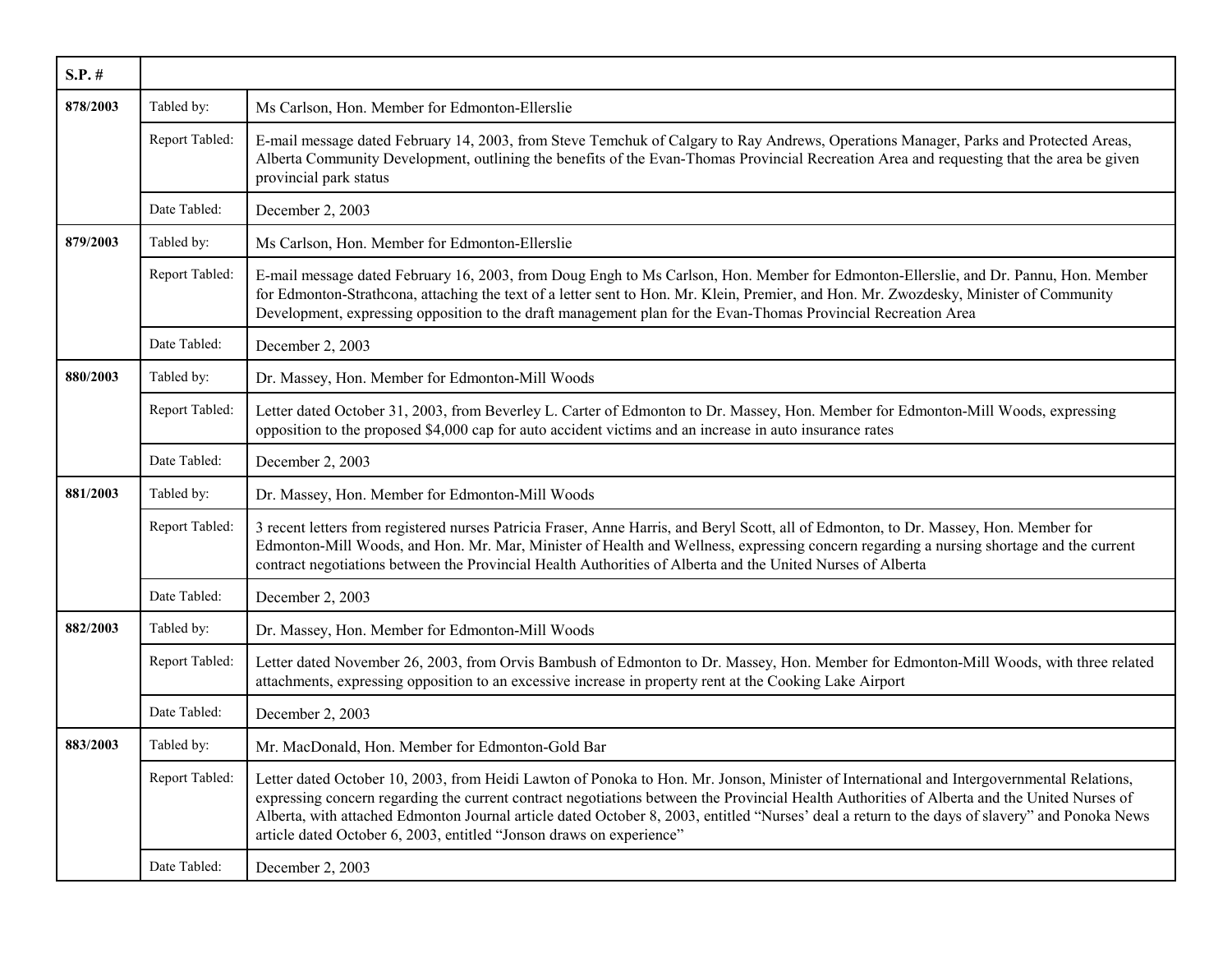| $S.P.$ # |                |                                                                                                                                                                                                                                                                                                                                                                             |
|----------|----------------|-----------------------------------------------------------------------------------------------------------------------------------------------------------------------------------------------------------------------------------------------------------------------------------------------------------------------------------------------------------------------------|
| 884/2003 | Tabled by:     | Mr. MacDonald, Hon. Member for Edmonton-Gold Bar                                                                                                                                                                                                                                                                                                                            |
|          | Report Tabled: | Letter dated October 8, 2003, from Vivian McCarthy, R.N., of Camrose to Mr. Johnson, Hon. Member for Wetaskiwin-Camrose, expressing<br>concern regarding the current contract negotiations between the Provincial Health Authorities of Alberta and the United Nurses of Alberta                                                                                            |
|          | Date Tabled:   | December 2, 2003                                                                                                                                                                                                                                                                                                                                                            |
| 885/2003 | Tabled by:     | Ms Blakeman, Hon. Member for Edmonton-Centre                                                                                                                                                                                                                                                                                                                                |
|          | Report Tabled: | 2 recent letters from registered nurses Leo De Leon and Mecana Tsang, and 1 letter dated October 31, 2003, from Carmen Vervoorst, all of<br>Edmonton, expressing concern regarding the current contract negotiations between the Provincial Health Authorities of Alberta and the United<br>Nurses of Alberta                                                               |
|          | Date Tabled:   | December 2, 2003                                                                                                                                                                                                                                                                                                                                                            |
| 886/2003 | Tabled by:     | Dr. Taft, Hon. Member for Edmonton-Riverview                                                                                                                                                                                                                                                                                                                                |
|          | Report Tabled: | 3 recent letters from registered nurses Elsie Shaw of Lac La Biche, Shelley Dick of Airdrie, and Shirley Larochelle-Revoy of Irricana, to Dr. Taft,<br>Hon. Member for Edmonton-Riverview, expressing concern regarding the nursing shortage and the current contract negotiations between the<br>Provincial Health Authorities of Alberta and the United Nurses of Alberta |
|          | Date Tabled:   | December 2, 2003                                                                                                                                                                                                                                                                                                                                                            |
| 887/2003 | Tabled by:     | Mr. Bonner, Hon. Member for Edmonton-Glengarry                                                                                                                                                                                                                                                                                                                              |
|          | Report Tabled: | Letter dated November 6, 2003, from Julia Rowe of Edmonton to Mr. Bonner, Hon. Member for Edmonton-Glengarry, expressing concern<br>regarding the current contract negotiations between the Provincial Health Authorities of Alberta and the United Nurses of Alberta                                                                                                       |
|          | Date Tabled:   | December 2, 2003                                                                                                                                                                                                                                                                                                                                                            |
| 888/2003 | Tabled by:     | Dr. Pannu, Hon. Member for Edmonton-Strathcona                                                                                                                                                                                                                                                                                                                              |
|          | Report Tabled: | Letter dated October 15, 2003, from Joyce Pickard, Haysboro Seniors Resources Group, to Hon. Mr. Klein, Premier, expressing concern<br>regarding the effect the 40% increase in long-term care fees has on seniors                                                                                                                                                          |
|          | Date Tabled:   | December 2, 2003                                                                                                                                                                                                                                                                                                                                                            |
| 889/2003 | Tabled by:     | Dr. Pannu, Hon. Member for Edmonton-Strathcona                                                                                                                                                                                                                                                                                                                              |
|          | Report Tabled: | Letter dated September 9, 2003, from Dr. Brian Staples, Chair, Seniors' Action and Liaison Team, to Hon. Mr. Mar, Minister of Health and<br>Wellness, expressing concern regarding the rise in costs to seniors and other patients who reside in nursing homes                                                                                                              |
|          | Date Tabled:   | December 2, 2003                                                                                                                                                                                                                                                                                                                                                            |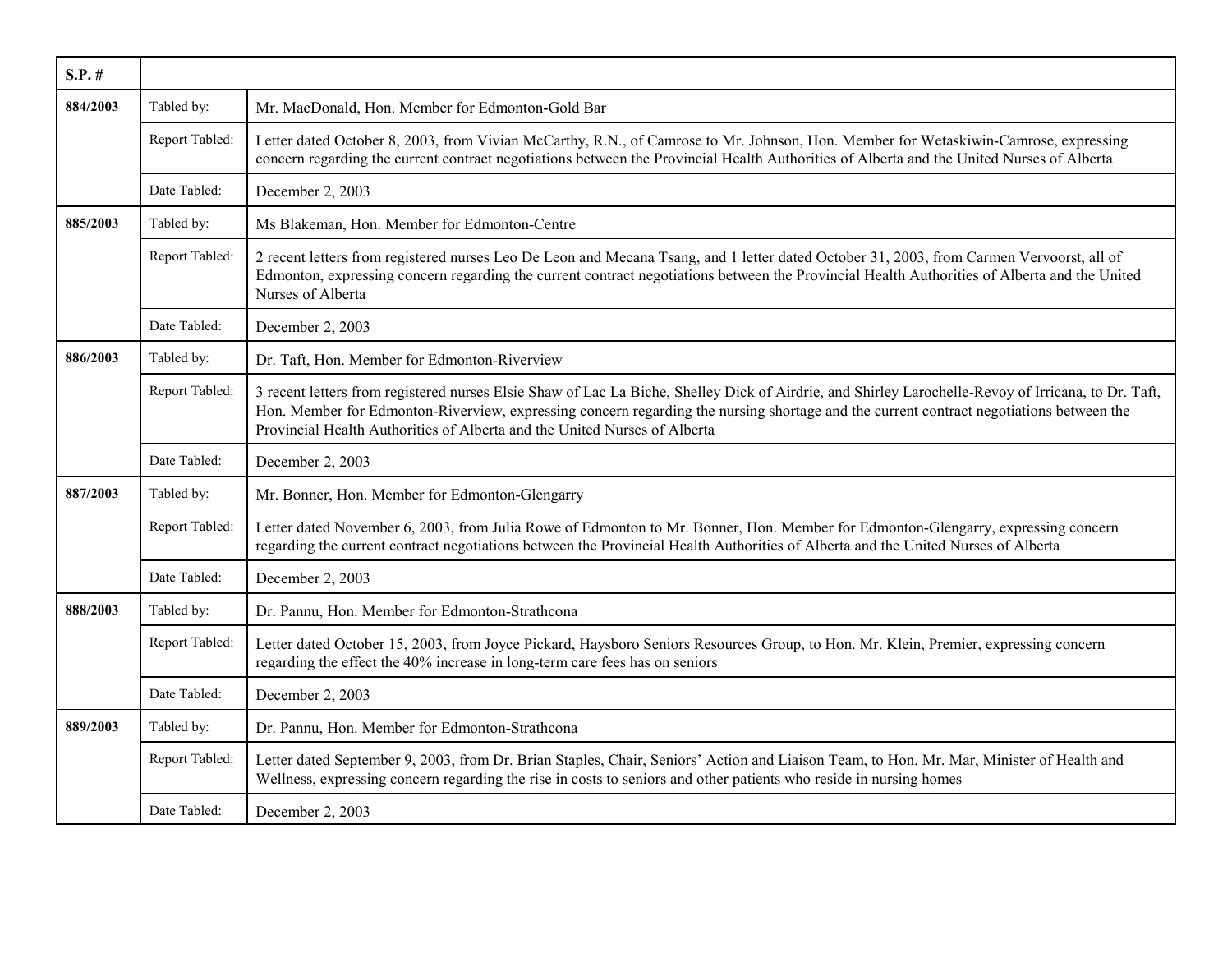| $S.P.$ # |                |                                                                                                                                                                                                                                                  |
|----------|----------------|--------------------------------------------------------------------------------------------------------------------------------------------------------------------------------------------------------------------------------------------------|
| 890/2003 | Tabled by:     | Dr. Pannu, Hon. Member for Edmonton-Strathcona                                                                                                                                                                                                   |
|          | Report Tabled: | 2 letters dated October 23 and October 24, 2003, from Brian George Fozzard of Calgary to Hon. Mr. Klein, Premier, expressing concern<br>regarding the Government's proposal to charge low-income Albertans a fee to stay in an overnight shelter |
|          | Date Tabled:   | December 2, 2003                                                                                                                                                                                                                                 |
| 891/2003 | Tabled by:     | Mr. Lougheed, Acting Chair of Committees                                                                                                                                                                                                         |
|          | Report Tabled: | Amendment to Bill 53 (Hon. Member for Medicine Hat) — Agreed to                                                                                                                                                                                  |
|          | Date Tabled:   | December 2, 2003                                                                                                                                                                                                                                 |
| 892/2003 | Tabled by:     | Mr. Lougheed, Acting Chair of Committees                                                                                                                                                                                                         |
|          | Report Tabled: | Amendment to Bill 53 (Hon. Member for Edmonton-Gold Bar) — Defeated on division                                                                                                                                                                  |
|          | Date Tabled:   | December 2, 2003                                                                                                                                                                                                                                 |
| 893/2003 | Tabled by:     | Mr. Lougheed, Acting Chair of Committees                                                                                                                                                                                                         |
|          | Report Tabled: | Amendment to Bill 53 (Hon. Member for Edmonton-Gold Bar) — Agreed to                                                                                                                                                                             |
|          | Date Tabled:   | December 2, 2003                                                                                                                                                                                                                                 |
| 894/2003 | Tabled by:     | Mr. Snelgrove, Acting Chair of Committees                                                                                                                                                                                                        |
|          | Report Tabled: | Amendment to Bill 53 (Hon. Member for Edmonton-Ellerslie on behalf of Hon. Member for Edmonton-Gold Bar) - Defeated                                                                                                                              |
|          | Date Tabled:   | December 3, 2003                                                                                                                                                                                                                                 |
| 895/2003 | Tabled by:     | Mr. Snelgrove, Acting Chair of Committees                                                                                                                                                                                                        |
|          | Report Tabled: | Amendment to Bill 53 (Hon. Member for Edmonton-Highlands) — Defeated                                                                                                                                                                             |
|          | Date Tabled:   | December 3, 2003                                                                                                                                                                                                                                 |
| 896/2003 | Tabled by:     | Mr. Snelgrove, Acting Chair of Committees                                                                                                                                                                                                        |
|          | Report Tabled: | Amendment to Bill 53 (Hon. Member for Edmonton-Gold Bar) — Defeated                                                                                                                                                                              |
|          | Date Tabled:   | December 3, 2003                                                                                                                                                                                                                                 |
| 897/2003 | Tabled by:     | Mr. Snelgrove, Acting Chair of Committees                                                                                                                                                                                                        |
|          | Report Tabled: | Amendment to Bill 53 (Hon. Member for Edmonton-Highlands) — Defeated                                                                                                                                                                             |
|          | Date Tabled:   | December 3, 2003                                                                                                                                                                                                                                 |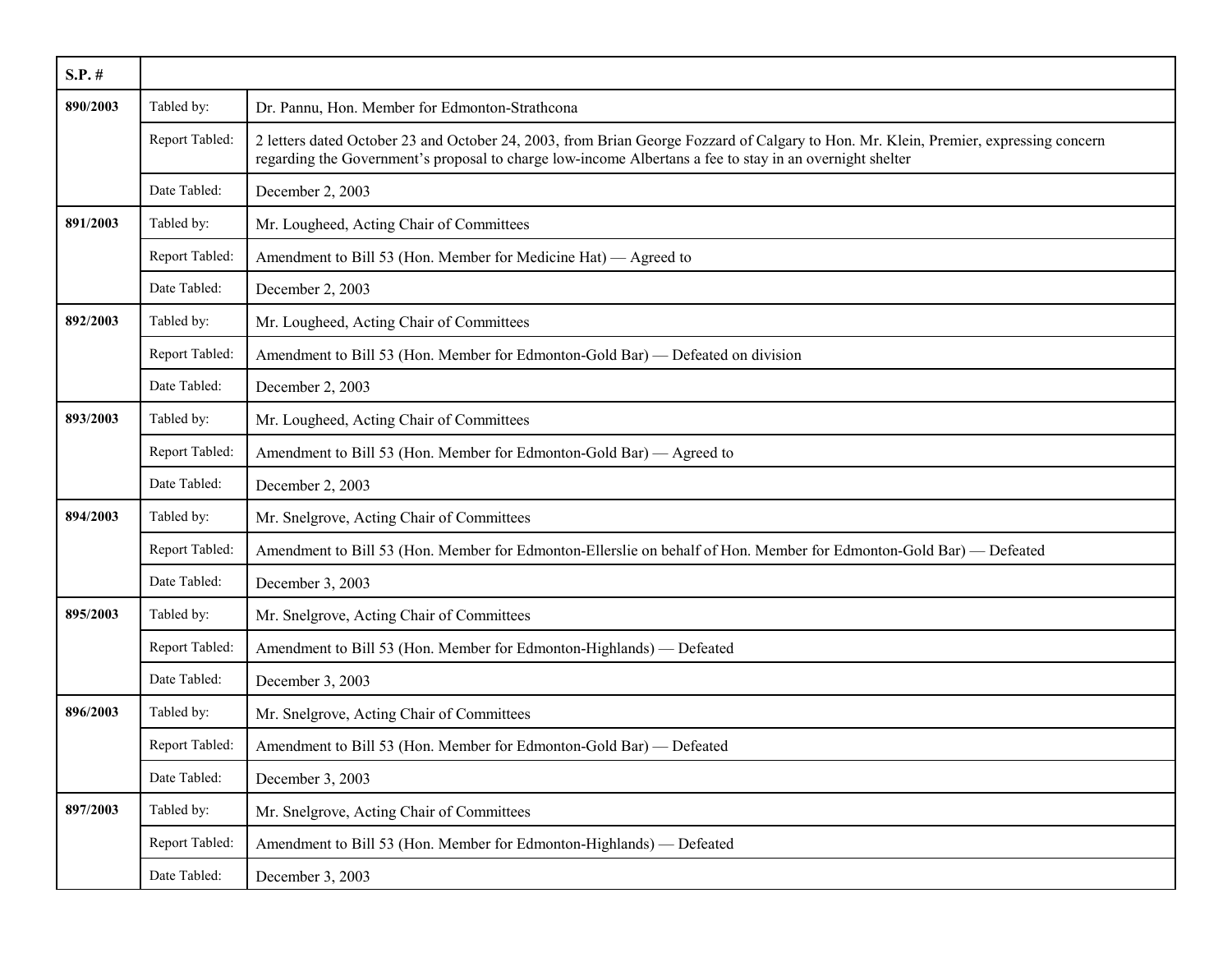| $S.P.$ # |                |                                                                                                                     |
|----------|----------------|---------------------------------------------------------------------------------------------------------------------|
| 898/2003 | Tabled by:     | Mr. Snelgrove, Acting Chair of Committees                                                                           |
|          | Report Tabled: | Amendment to Bill 53 (Hon. Member for Edmonton-Ellerslie on behalf of Hon. Member for Edmonton-Gold Bar) — Defeated |
|          | Date Tabled:   | December 3, 2003                                                                                                    |
| 899/2003 | Tabled by:     | Mr. Snelgrove, Acting Chair of Committees                                                                           |
|          | Report Tabled: | Amendment to Bill 53 (Hon. Member for Edmonton-Highlands) — Defeated                                                |
|          | Date Tabled:   | December 3, 2003                                                                                                    |
| 900/2003 | Tabled by:     | Mr. Snelgrove, Acting Chair of Committees                                                                           |
|          | Report Tabled: | Amendment to Bill 53 (Hon. Member for Edmonton-Gold Bar) — Defeated on division                                     |
|          | Date Tabled:   | December 3, 2003                                                                                                    |
| 901/2003 | Tabled by:     | Mr. Snelgrove, Acting Chair of Committees                                                                           |
|          | Report Tabled: | Amendment to Bill 53 (Hon. Member for Edmonton-Highlands) — Defeated                                                |
|          | Date Tabled:   | December 3, 2003                                                                                                    |
| 902/2003 | Tabled by:     | Hon. Mrs. McClellan, Minister of Agriculture, Food and Rural Development                                            |
|          | Report Tabled: | Alberta Agricultural Products Marketing Council, Annual Report, 2001-2002                                           |
|          | Date Tabled:   | December 3, 2003                                                                                                    |
| 903/2003 | Tabled by:     | Hon. Mrs. McClellan, Minister of Agriculture, Food and Rural Development                                            |
|          | Report Tabled: | Alberta Grain Commission, Annual Report to the Minister 2002-2003                                                   |
|          | Date Tabled:   | December 3, 2003                                                                                                    |
| 904/2003 | Tabled by:     | Hon. Mrs. McClellan, Minister of Agriculture, Food and Rural Development                                            |
|          | Report Tabled: | Program from the Alberta Order of Excellence Investiture Ceremony held October 16, 2003 in Edmonton                 |
|          | Date Tabled:   | December 3, 2003                                                                                                    |
| 905/2003 | Tabled by:     | Hon. Mr. Dunford, Minister of Human Resources and Employment                                                        |
|          | Report Tabled: | Certified General Accountants Association of Alberta, 2003 Annual Report                                            |
|          | Date Tabled:   | December 3, 2003                                                                                                    |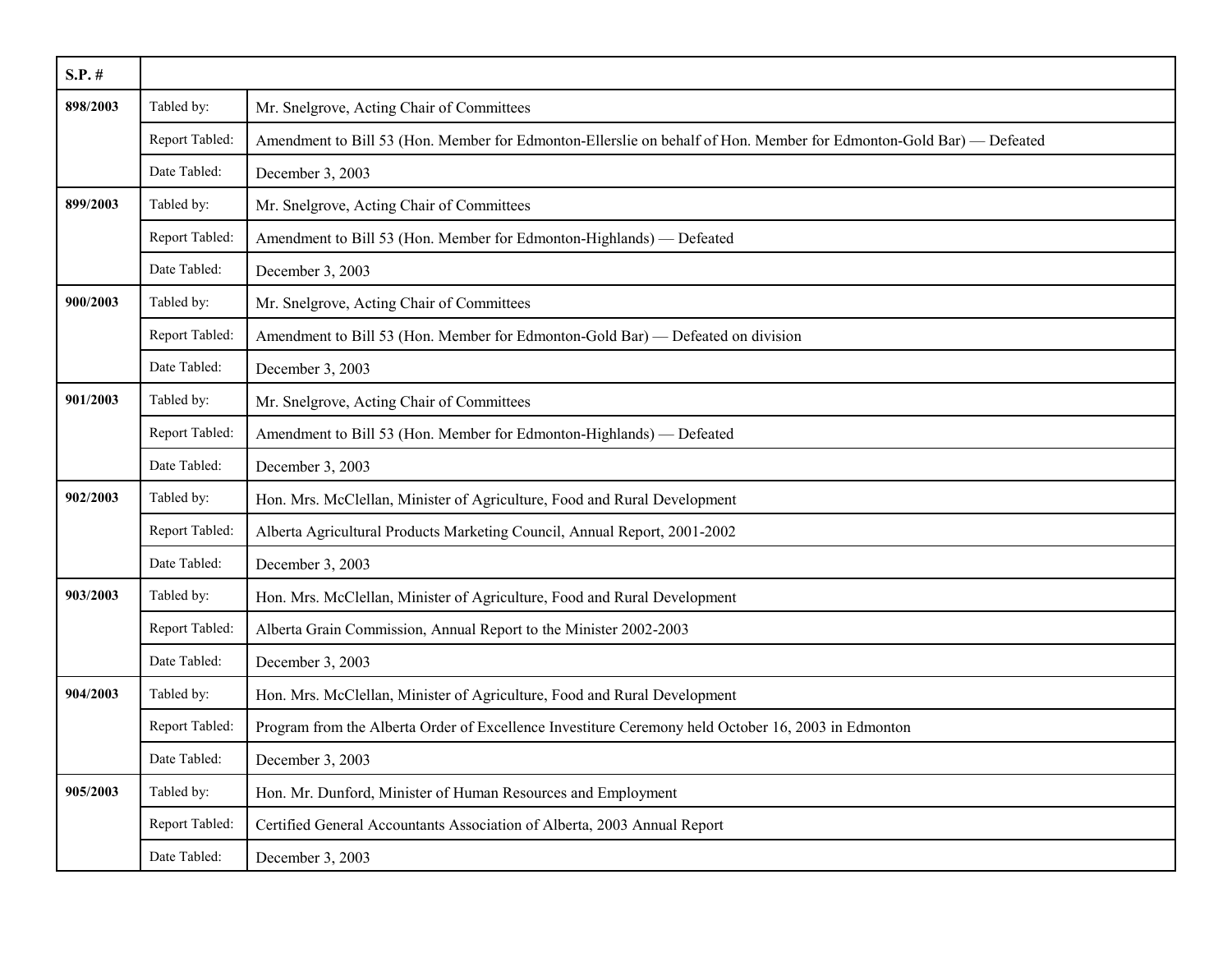| $S.P.$ # |                |                                                                                                                                                                                                                                                                                                                                                                                                       |
|----------|----------------|-------------------------------------------------------------------------------------------------------------------------------------------------------------------------------------------------------------------------------------------------------------------------------------------------------------------------------------------------------------------------------------------------------|
| 906/2003 | Tabled by:     | Hon. Mr. Dunford, Minister of Human Resources and Employment                                                                                                                                                                                                                                                                                                                                          |
|          | Report Tabled: | Appeals Commission for Alberta Workers' Compensation, Annual Report 2001-2003                                                                                                                                                                                                                                                                                                                         |
|          | Date Tabled:   | December 3, 2003                                                                                                                                                                                                                                                                                                                                                                                      |
| 907/2003 | Tabled by:     | Hon. Mr. Dunford, Minister of Human Resources and Employment                                                                                                                                                                                                                                                                                                                                          |
|          | Report Tabled: | Alberta Land Surveyors' Association, Report of Proceedings of the Ninety-fourth Annual General Meeting held April 25-26, 2003 in Calgary                                                                                                                                                                                                                                                              |
|          | Date Tabled:   | December 3, 2003                                                                                                                                                                                                                                                                                                                                                                                      |
| 908/2003 | Tabled by:     | Hon. Mr. Dunford, Minister of Human Resources and Employment                                                                                                                                                                                                                                                                                                                                          |
|          | Report Tabled: | Institute of Chartered Accountants of Alberta, Annual Report 2003                                                                                                                                                                                                                                                                                                                                     |
|          | Date Tabled:   | December 3, 2003                                                                                                                                                                                                                                                                                                                                                                                      |
| 909/2003 | Tabled by:     | Hon. Mr. Zwozdesky, Minister of Community Development                                                                                                                                                                                                                                                                                                                                                 |
|          | Report Tabled: | Information bulletin dated December 3, 2003, entitled "Albertans Recognize International Day of Disabled Persons" prepared by Alberta<br>Community Development and the Premier's Council on the Status of Persons with Disabilities                                                                                                                                                                   |
|          | Date Tabled:   | December 3, 2003                                                                                                                                                                                                                                                                                                                                                                                      |
| 910/2003 | Tabled by:     | Hon. Mr. Zwozdesky, Minister of Community Development                                                                                                                                                                                                                                                                                                                                                 |
|          | Report Tabled: | Program from the International Day of Disabled Persons celebration held December 3, 2003 in Edmonton                                                                                                                                                                                                                                                                                                  |
|          | Date Tabled:   | December 3, 2003                                                                                                                                                                                                                                                                                                                                                                                      |
| 911/2003 | Tabled by:     | Ms Blakeman, Hon. Member for Edmonton-Centre                                                                                                                                                                                                                                                                                                                                                          |
|          | Report Tabled: | 7 recent letters from Alberta registered nurses to Hon. Mr. Klein, Premier, expressing concern regarding the current contract negotiations<br>between the Provincial Health Authorities of Alberta and the United Nurses of Alberta, and in particular the recommendation granting the<br>Provincial Health Authorities the ability to reassign nurses to different facilities                        |
|          | Date Tabled:   | December 3, 2003                                                                                                                                                                                                                                                                                                                                                                                      |
| 912/2003 | Tabled by:     | Dr. Taft, Hon. Member for Edmonton-Riverview                                                                                                                                                                                                                                                                                                                                                          |
|          | Report Tabled: | 11 recent letters from Alberta registered nurses to Hon. Mr. Mar, Minister of Health and Wellness, expressing concern regarding the current<br>contract negotiations between the Provincial Health Authorities of Alberta and the United Nurses of Alberta, and in particular the<br>recommendation granting the Provincial Health Authorities the ability to reassign nurses to different facilities |
|          | Date Tabled:   | December 3, 2003                                                                                                                                                                                                                                                                                                                                                                                      |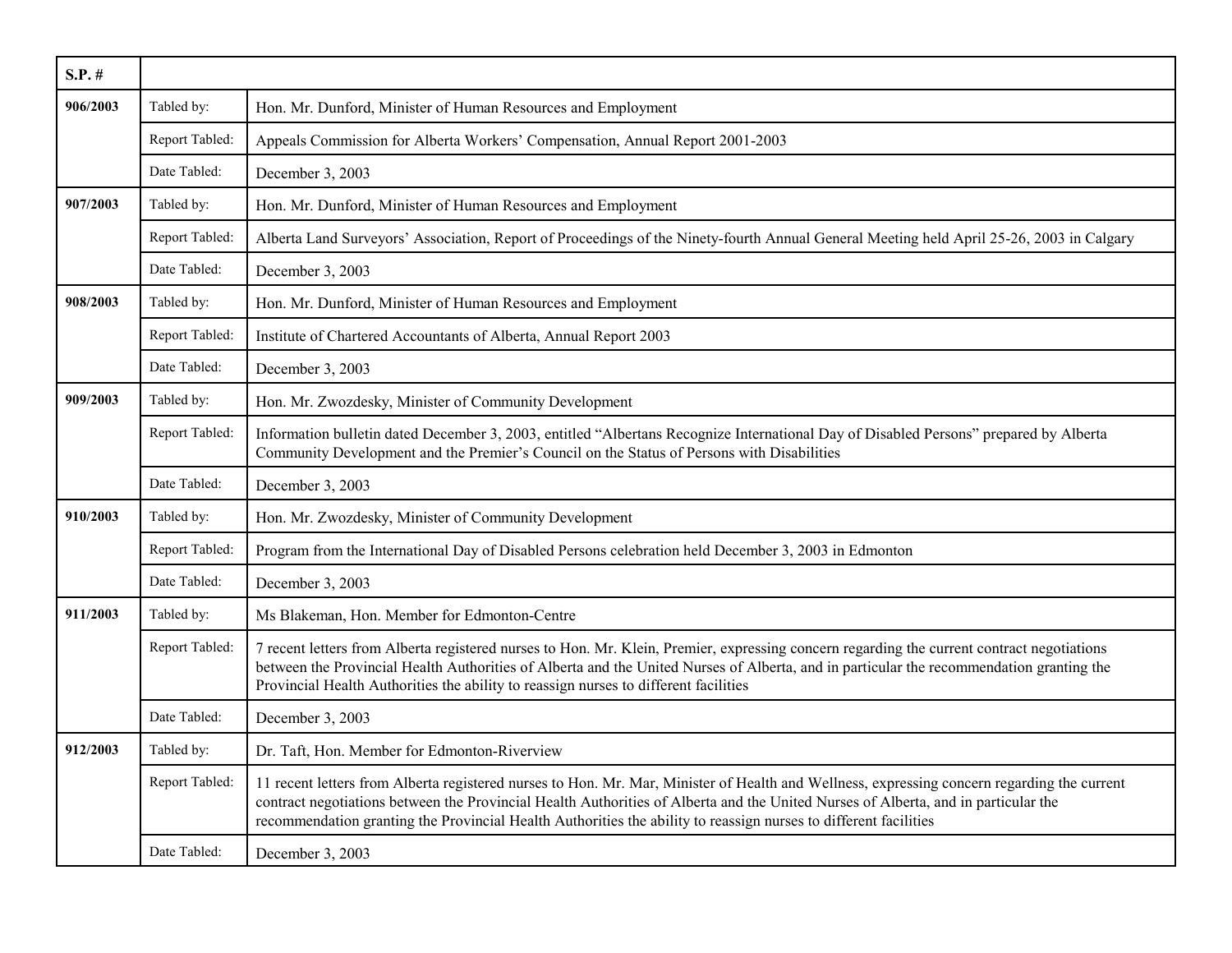| $S.P.$ # |                |                                                                                                                                                                                                                                                                                                                                                                                                                                                                                                                                                                                         |
|----------|----------------|-----------------------------------------------------------------------------------------------------------------------------------------------------------------------------------------------------------------------------------------------------------------------------------------------------------------------------------------------------------------------------------------------------------------------------------------------------------------------------------------------------------------------------------------------------------------------------------------|
| 913/2003 | Tabled by:     | Dr. Massey, Hon. Member for Edmonton-Mill Woods                                                                                                                                                                                                                                                                                                                                                                                                                                                                                                                                         |
|          | Report Tabled: | Letter dated November 12, 2003, from the Riverbend Elementary Parents' Society to Dr. Massey, Hon. Member for Edmonton-Mill Woods, and<br>132 letters from parents of students at Riverbend Elementary School to Sir/Madam, all expressing concern regarding the negative effect of<br>education funding cutbacks at their school                                                                                                                                                                                                                                                       |
|          | Date Tabled:   | December 3, 2003                                                                                                                                                                                                                                                                                                                                                                                                                                                                                                                                                                        |
| 914/2003 | Tabled by:     | Dr. Massey, Hon. Member for Edmonton-Mill Woods                                                                                                                                                                                                                                                                                                                                                                                                                                                                                                                                         |
|          | Report Tabled: | Copies of 22 postcards signed by Albertans expressing concern regarding education funding and class size                                                                                                                                                                                                                                                                                                                                                                                                                                                                                |
|          | Date Tabled:   | December 3, 2003                                                                                                                                                                                                                                                                                                                                                                                                                                                                                                                                                                        |
| 915/2003 | Tabled by:     | Mr. MacDonald, Hon. Member for Edmonton-Gold Bar                                                                                                                                                                                                                                                                                                                                                                                                                                                                                                                                        |
|          | Report Tabled: | 3 recent letters from registered nurses Pauline Worsfold of Edmonton, and Darlene Gruumann and Linda Slusarenko, both of Sherwood Park, to<br>Mr. Lougheed, Hon. Member for Clover Bar-Fort Saskatchewan, expressing concern regarding the current contract negotiations between the<br>Provincial Health Authorities of Alberta and the United Nurses of Alberta, and in particular the recommendation granting the Provincial Health<br>Authorities the ability to reassign nurses to different facilities                                                                            |
|          | Date Tabled:   | December 3, 2003                                                                                                                                                                                                                                                                                                                                                                                                                                                                                                                                                                        |
| 916/2003 | Tabled by:     | Mr. MacDonald, Hon. Member for Edmonton-Gold Bar                                                                                                                                                                                                                                                                                                                                                                                                                                                                                                                                        |
|          | Report Tabled: | 5 recent letters from Alberta registered nurses to Hon. Mr. Kowalski, Member for Barrhead-Westlock, expressing concern regarding the current<br>contract negotiations between the Provincial Health Authorities of Alberta and the United Nurses of Alberta, and in particular the<br>recommendation granting the Provincial Health Authorities the ability to reassign nurses to different facilities                                                                                                                                                                                  |
|          | Date Tabled:   | December 3, 2003                                                                                                                                                                                                                                                                                                                                                                                                                                                                                                                                                                        |
| 917/2003 | Tabled by:     | Dr. Pannu, Hon. Member for Edmonton-Strathcona                                                                                                                                                                                                                                                                                                                                                                                                                                                                                                                                          |
|          | Report Tabled: | 3 letters, the first dated November 25, 2003, from Vic and Marie Newman, The Berry Inn Bed and Breakfast to Michael Bruni, General Counsel,<br>Alberta Energy and Utilities Board, the second dated November 23, 2003, from Shirley McFall to Michael Bruni, General Counsel, Alberta<br>Energy and Utilities Board, and the third dated November 30, 2003, from Marion McFall to Hon. Mr. Klein, Premier, disagreeing with the<br>Alberta Energy and Utilities Board's decision to allow the drilling of sweet gas wells by Tempest Energy Corporation in the Beaverhill Lake<br>Field |
|          | Date Tabled:   | December 3, 2003                                                                                                                                                                                                                                                                                                                                                                                                                                                                                                                                                                        |